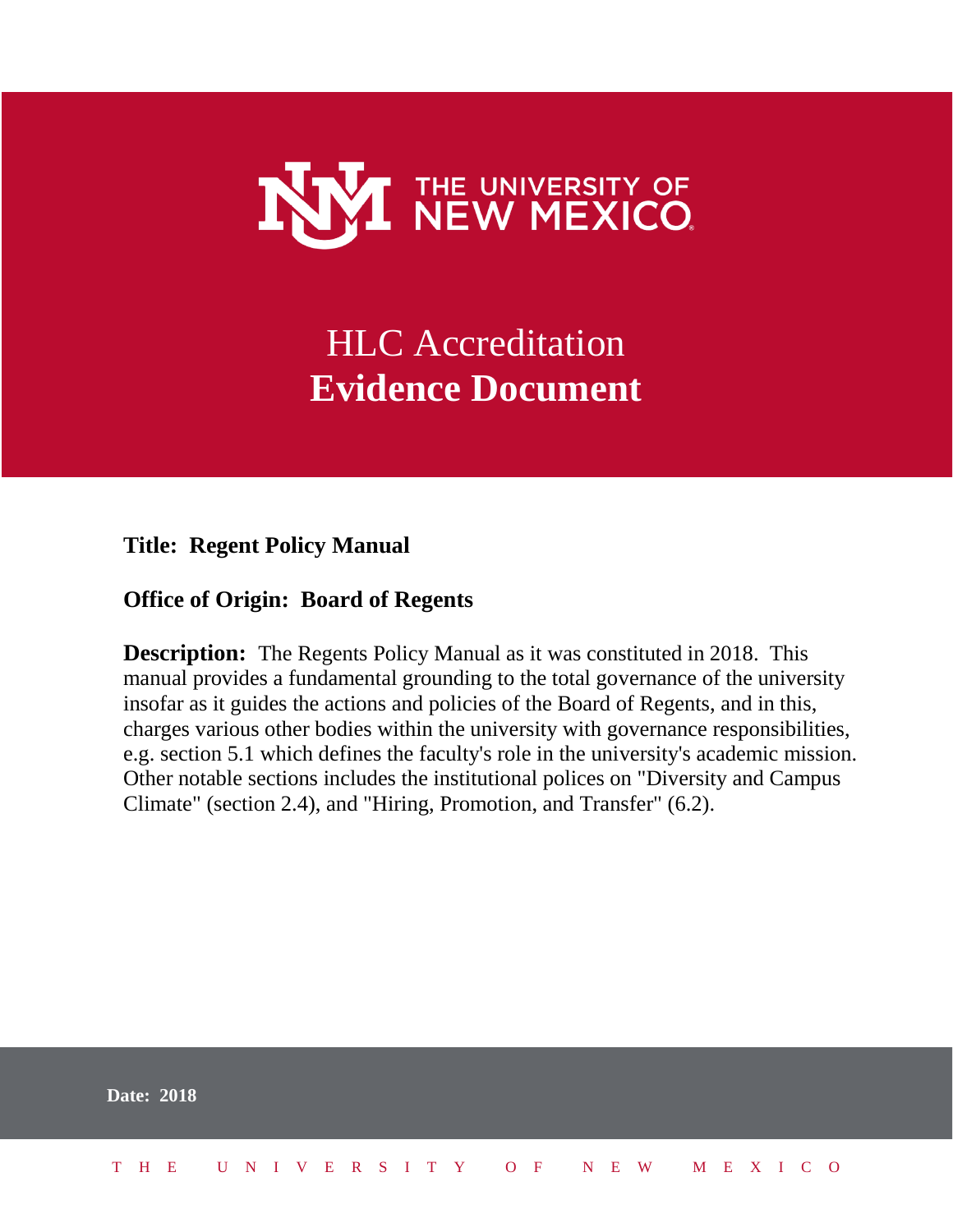# Regents' Policy Manual

Current as of: June 18, 2018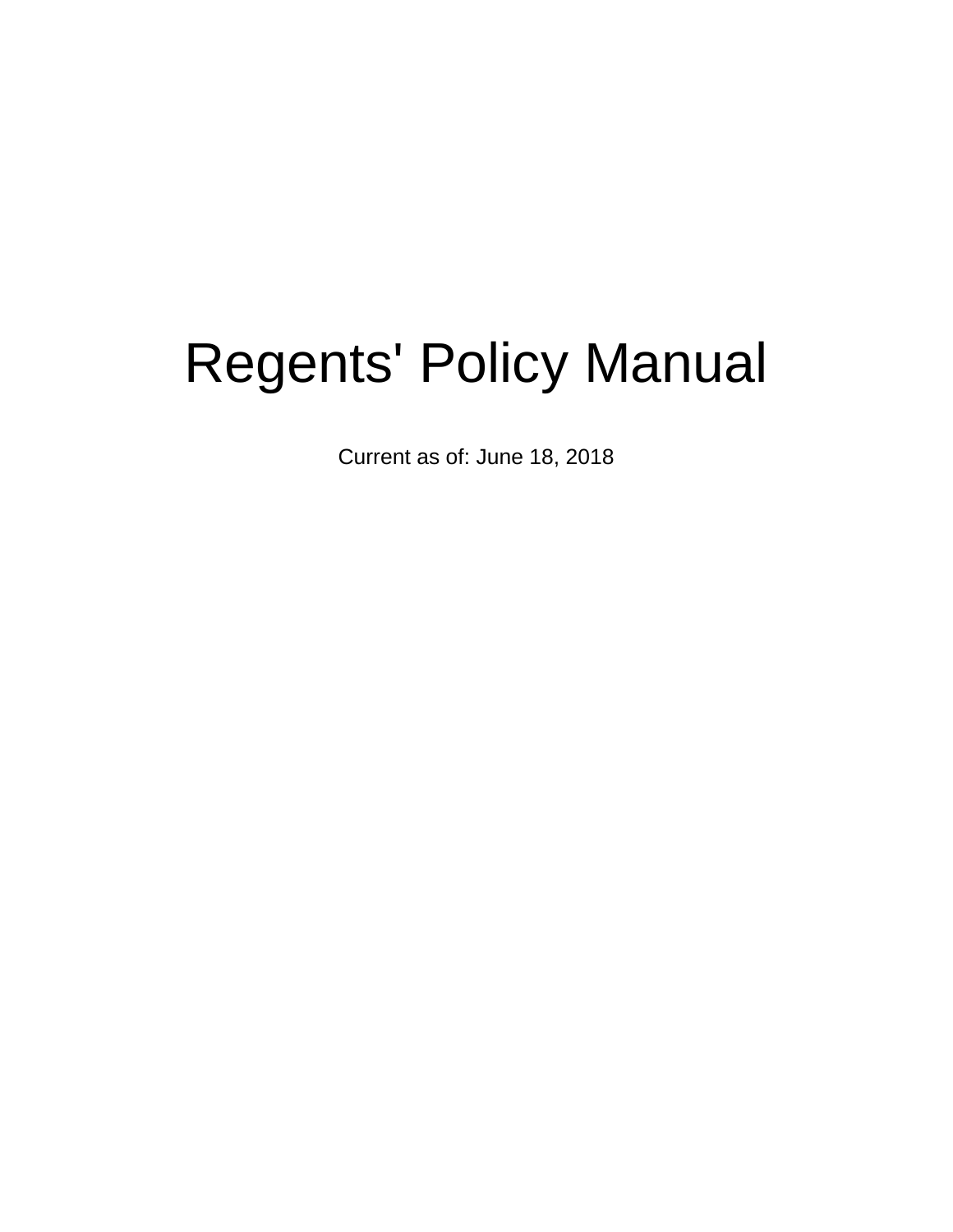#### **Table of Contents**

| Section 1.8: Regent Code of Conduct and Conflicts of Interest Policy           |
|--------------------------------------------------------------------------------|
|                                                                                |
|                                                                                |
| Section 2.3: Equal Opportunity & Affirmative Action for Employees & Students   |
|                                                                                |
|                                                                                |
|                                                                                |
|                                                                                |
|                                                                                |
|                                                                                |
| Section 2.10: Architectural Style of Campus Buildings and Campus Master Plan   |
|                                                                                |
| Section 2.11: Naming University Facilities, Spaces, Endowments, and Programs   |
|                                                                                |
|                                                                                |
|                                                                                |
|                                                                                |
|                                                                                |
|                                                                                |
|                                                                                |
|                                                                                |
|                                                                                |
|                                                                                |
|                                                                                |
|                                                                                |
|                                                                                |
|                                                                                |
|                                                                                |
| Section 3.7: Health Sciences Center Institutional Compliance Program           |
|                                                                                |
| Regents' Policy 3.9 Exhibit A: Taxes Related to the Expenses of the University |
|                                                                                |
|                                                                                |
|                                                                                |
|                                                                                |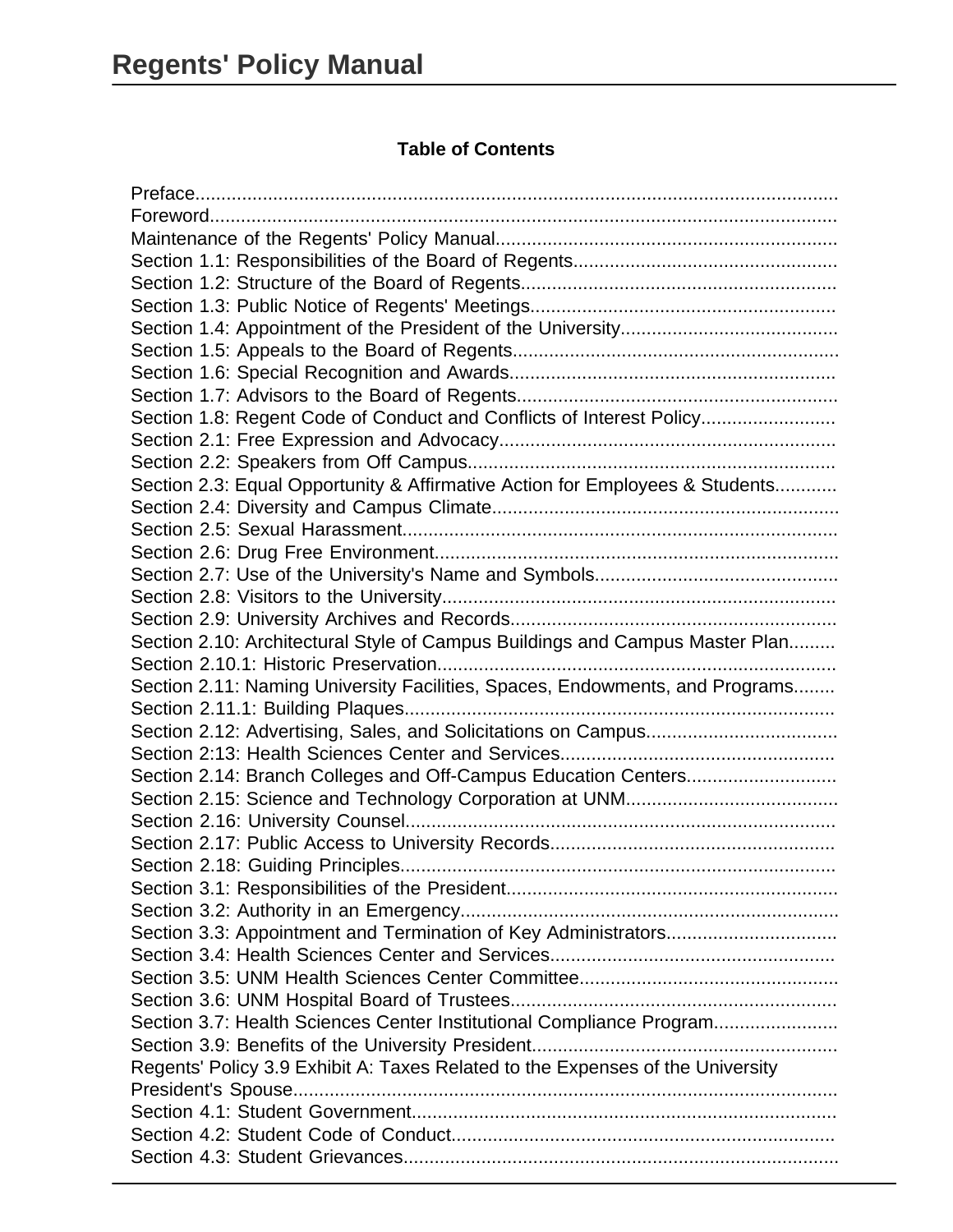| Section 5.1: The Faculty's Role in the University's Academic Mission     |
|--------------------------------------------------------------------------|
| Section 5.2: Academic Freedom and Tenure; Appointments and Promotions    |
|                                                                          |
|                                                                          |
|                                                                          |
|                                                                          |
|                                                                          |
|                                                                          |
|                                                                          |
|                                                                          |
|                                                                          |
|                                                                          |
|                                                                          |
|                                                                          |
|                                                                          |
|                                                                          |
| Section 5.17: Conflict of Interest Waiver Policy for Technology Transfer |
|                                                                          |
|                                                                          |
|                                                                          |
|                                                                          |
| Section 6.4: Employee Code of Conduct and Conflicts of Interest Policy   |
|                                                                          |
|                                                                          |
| Section 6.7: Disclosure of Information About Candidates for Employment   |
|                                                                          |
|                                                                          |
|                                                                          |
|                                                                          |
|                                                                          |
|                                                                          |
|                                                                          |
|                                                                          |
|                                                                          |
|                                                                          |
|                                                                          |
|                                                                          |
|                                                                          |
|                                                                          |
|                                                                          |
|                                                                          |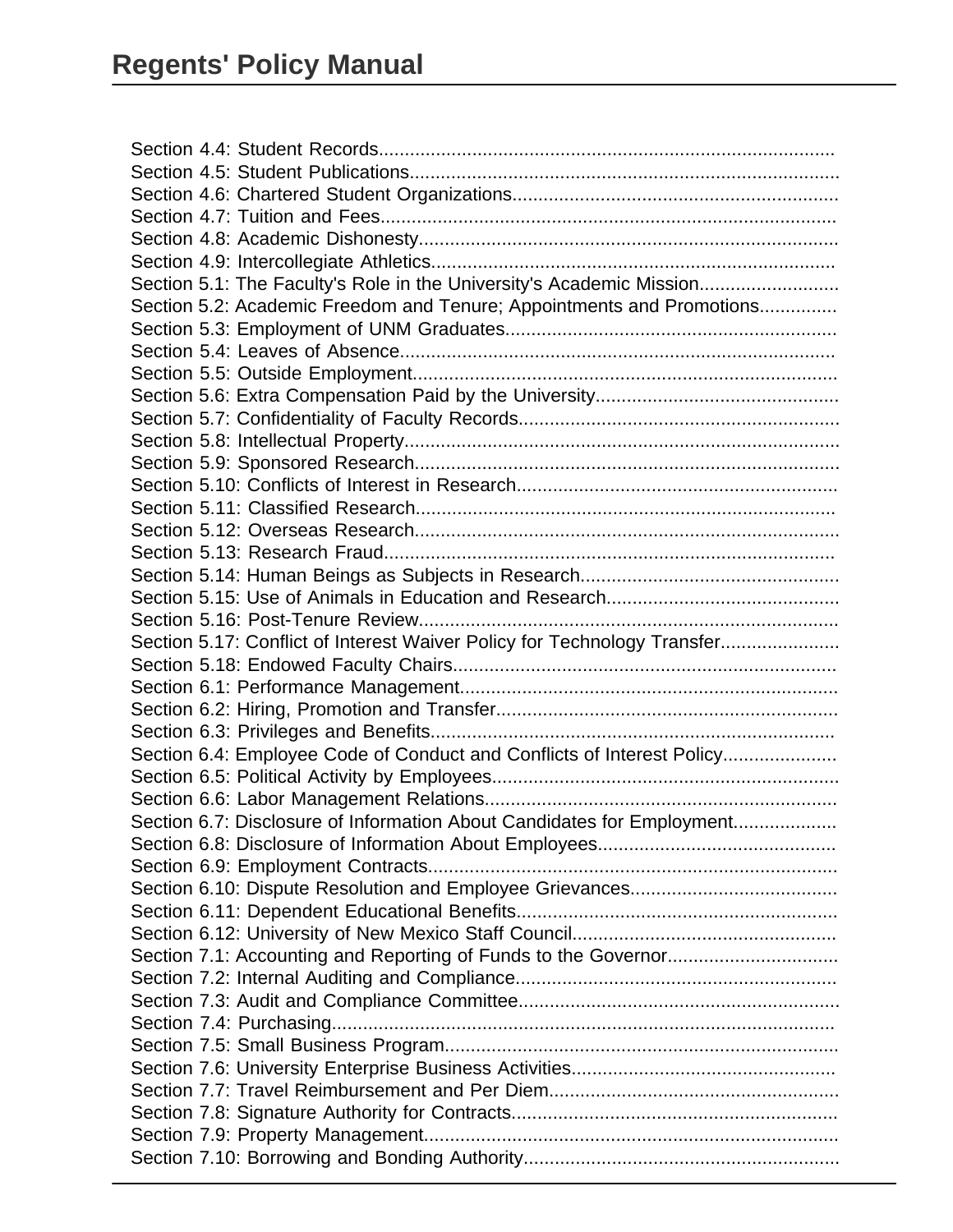| Section 7.12.1: Selection of Contractors for UNM Construction Projects |
|------------------------------------------------------------------------|
|                                                                        |
|                                                                        |
|                                                                        |
|                                                                        |
|                                                                        |
|                                                                        |
|                                                                        |
|                                                                        |
|                                                                        |
|                                                                        |
|                                                                        |
|                                                                        |
|                                                                        |
|                                                                        |
|                                                                        |
|                                                                        |
|                                                                        |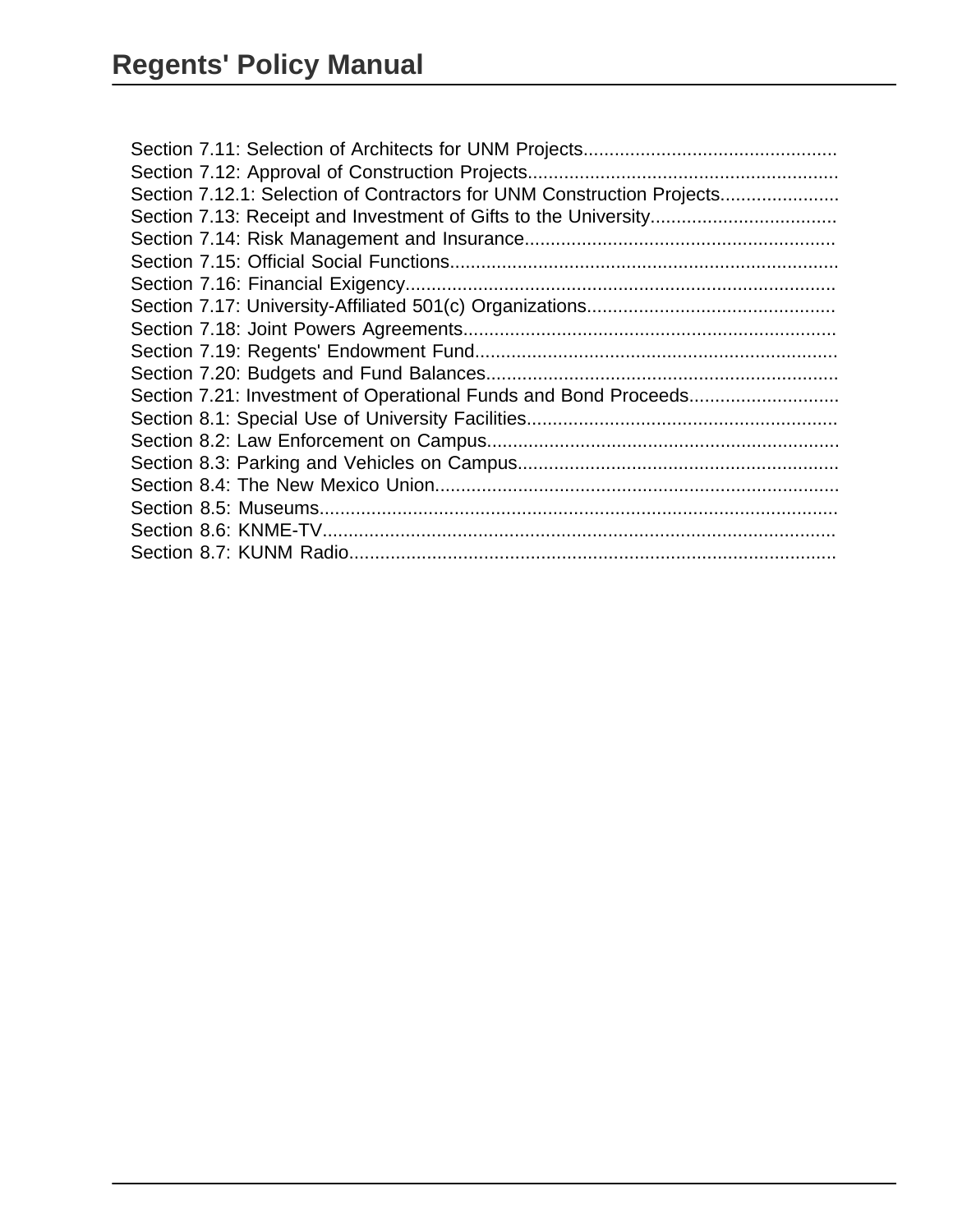# <span id="page-5-0"></span>**Preface**

This Manual is published for The University of New Mexico Board of Regents by the University of New Mexico Policy Office. Users should read the preface for critical information on the authority and use of this Manual. A search function is available to search this Manual for specific terms. The Table of Contents lists individual policies.

### **Purpose and Scope of the Manual**

This Manual sets forth policies adopted by the Board of Regents for the governance of the University of New Mexico. The Manual has been prepared as a guide for the Board of Regents in carrying out its constitutional responsibility for the control and management of the University of New Mexico and as a source of information for others concerning the fundamental policies of the University and the operational procedures of the Board. This Manual either sets forth verbatim or makes reference to all current policies of continuing applicability adopted by the Board of Regents. Reference is made to the location of those Regents' Policies too lengthy to be included verbatim in this Manual. The President of the University has adopted separate administrative policies and procedures for implementing Board of Regents' policies. They are contained in several other documents, such as the Faculty Handbook, the University Administrative Policy Manual, and the Pathfinder.

### **Effect on Existing Policies**

This Manual repeals and supersedes the Board of Regents' Policy Manual, last revised in 1985, all appendices to that manual, and all previous Regents' policies on subjects covered in this Manual, except for policies not covered by this Manual, approved by the Regents previously and printed in the Faculty Handbook (see Policy 5.1 in this Manual for policies that remain in effect).

### **Effective Date**

The policies contained in this Manual became effective on the date the Manual is adopted by the Board of Regents. The adoption date of each policy appears at the top of each page. The adoption date of policies added or amended in the future will also appear at the top of the new or revised pages.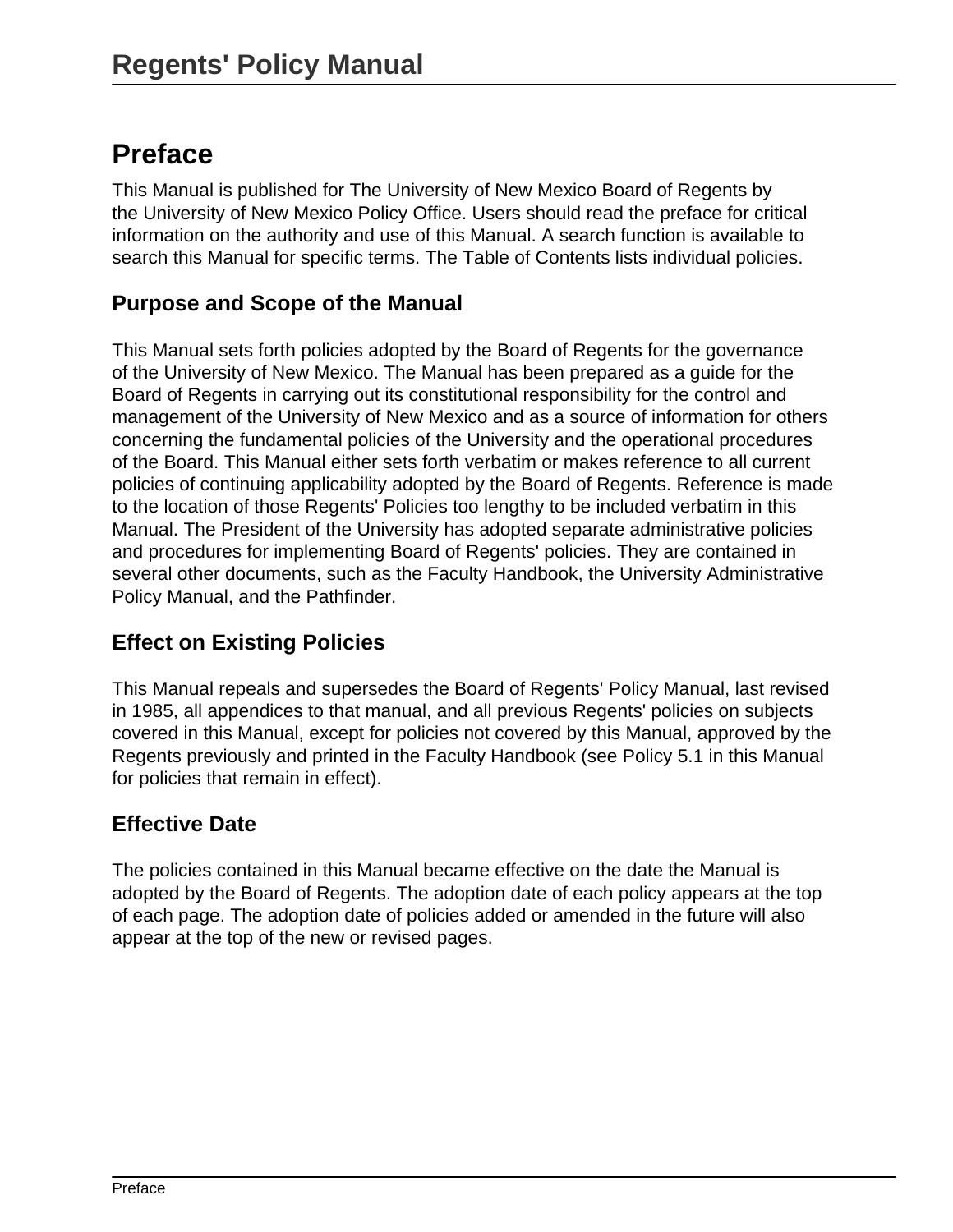# <span id="page-6-0"></span>**Foreword**

### **Origin and Structure of the University**

The University of New Mexico, created by an Act of the Territorial Legislature in 1889, opened as a summer normal school on June 15, 1892, and began fullterm instruction on September 21 of the same year. In creating the University, the Legislature designated it as the state university whose objective should be to "provide the inhabitants of the State of New Mexico with the means of acquiring a thorough knowledge of the various branches of literature, science and arts." § 21-7-2, NMSA 1978 (Laws 1889, ch. 138, § 1).

In keeping with this mandate, the University offers undergraduate and graduate instruction in Architecture and Planning, Arts and Sciences, Education, Engineering, Fine Arts, Management, Nursing, Pharmacy, professional degree programs in Law and Medicine, and graduate instruction in Public Administration. All freshman meeting the admission requirements for baccalaureate level work at UNM are admitted to and enrolled in the University College which administers the Bachelor of University Studies degree program as well as several associate degree programs.

The University has branch colleges in Valencia County, Gallup, and Los Alamos, operates graduate centers in Los Alamos and Santa Fe, and operates the Taos Education Center.

The University of New Mexico is the largest of the state's publicly supported institutions of higher learning and has been fully accredited by the North Central Association since 1922.

#### **Mission**

The mission of the University of New Mexico is to serve the educational needs of the citizens of the state. This mission involves three interrelated dimensions:

- 1. The University develops and offers comprehensive educational programs at the associate, baccalaureate, master, and doctoral levels in a wide range of academic and professional fields.
- 2. The University conducts research and engages in scholarly and creative activities to support undergraduate, graduate, and professional educational programs and to create, interpret, apply and accumulate knowledge.
- 3. The University contributes to the quality of life in New Mexico and beyond by providing to the public selected services that are part of, contribute to, or originate from the University's teaching and scholarly activities.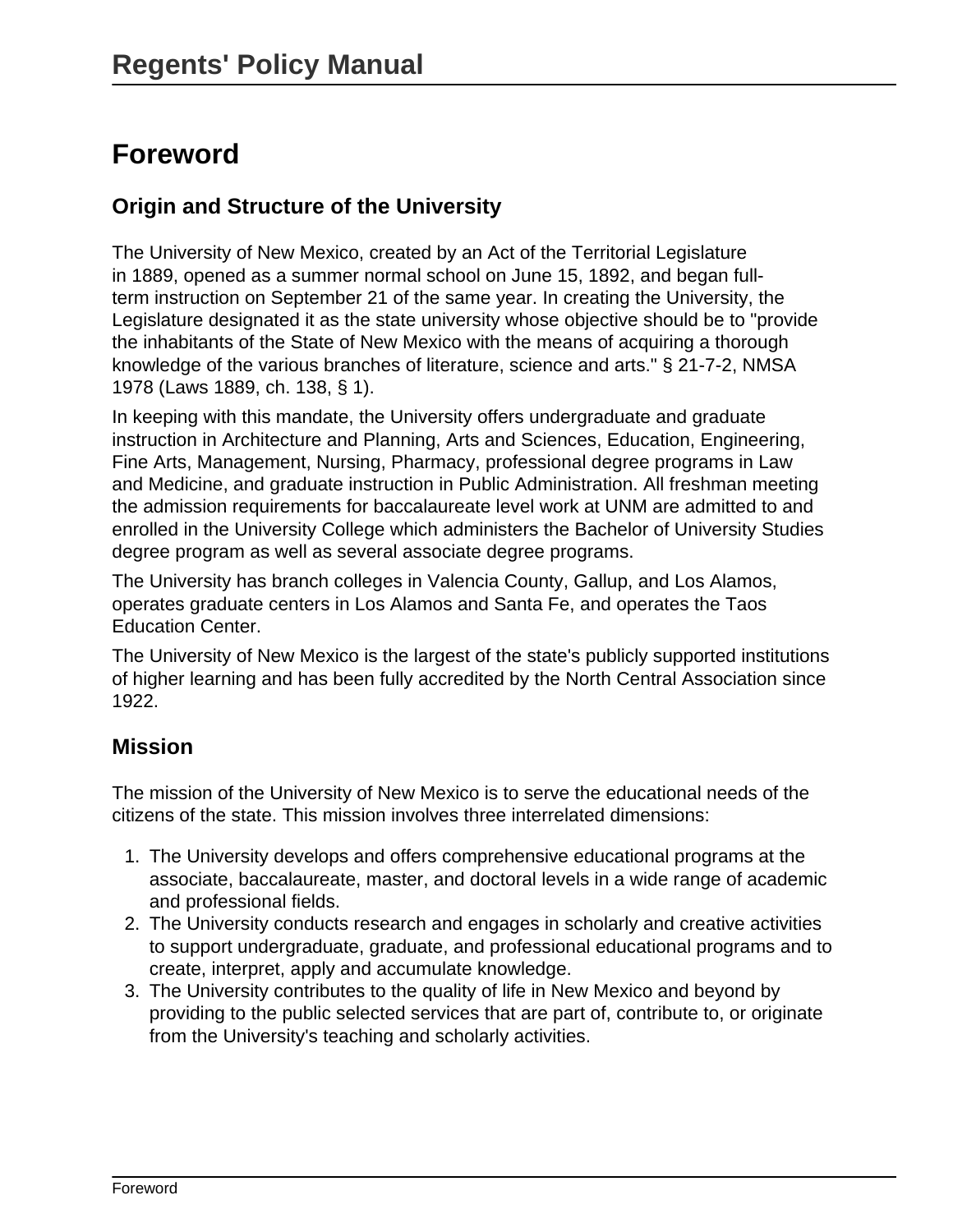# <span id="page-7-0"></span>**Maintenance of the Regents' Policy Manual**

**Adopted Date: 09-12-1996**

# **Applicability**

This policy applies to all policies adopted by the Board of Regents.

# **Policy**

Any Regents' policy, including the policies contained in this Regents' Policy Manual, may be modified by a majority vote of the Board of Regents at any of its meetings. It is the intention of the Regents that proposed new policies and proposed revisions to existing policies will receive adequate publicity and discussion prior to their adoption.

Periodically, the Board shall review all policies in the Regents' Policy Manual, and all policies adopted or revised since the previous review, and make any changes it deems appropriate.

### **Implementation**

Members of the University community may propose new or revised Regents' policies by submitting them, in the format used in this Manual, to the President of the University. The President will submit proposed policies, together with any appropriate background information and administrative recommendations, to the Board for consideration. Proposed policies must be approved by the Regents before they may be put into effect. All new or revised policies adopted by the Regents shall be promptly published as additional or replacement pages of this Regents' Policy Manual.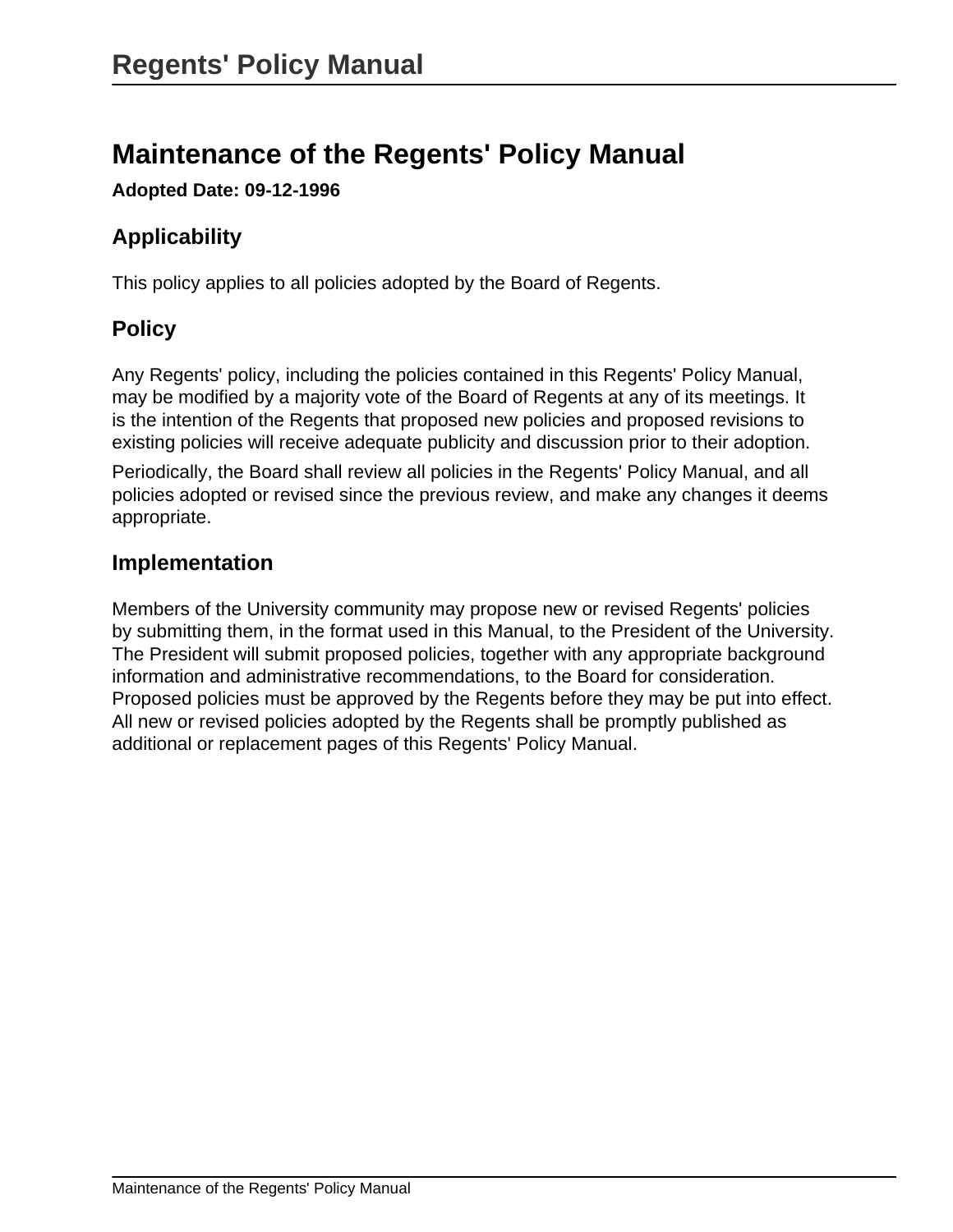# <span id="page-8-0"></span>**Section 1.1: Responsibilities of the Board of Regents**

**Adopted Date: 09-12-1996 12-14-2004, 06-12-2012**

#### **Ultimate Responsibility for the Governance of the University**

The Board of Regents is responsible for the governance of the University of New Mexico. This responsibility may be exercised only by the Board as a unit; individual Regents are without power to act separately in the transaction of University business, except when one of the Board's officers is specifically authorized to act on behalf of the Board.

The Board's power to govern the University includes fiduciary responsibility for the assets and programs of the University, establishment of goals and policies to guide the University, and oversight of the functioning of the University. The Board vests responsibility for the operation and management of the University in the President of the University.

### **Duties and Functions of the Board**

The Board shall carry out the duties and functions authorized by law and specified in this policy manual including, but not limited to the following:

- 1. Appoint a President of the University who serves as Chief Executive Officer; and delegate authority to the President for effective operation of the University.
- 2. Adopt Board of Regents' policies for the governance of the University, and periodically review the Regents' Policy Manual for compliance and revision, in addition to revisions submitted, as necessary, at any time.
- 3. Establish, and periodically review, the mission, goals, objectives of the University, and a long-range campus master plan for the physical development of the University; create colleges, schools, and branches.
- 4. Approve the constitution or other governing document of faculty, staff, and student governing bodies and component or affiliated organizations, as determined to be appropriate by the President and the Board.
- 5. Approve all degrees awarded by the University.
- 6. Enter into, and review biennially, operating agreements with the Board of Advisors of each branch college.
- 7. Approve the organizational structure for the University, and any major revisions proposed by the President.
- 8. Take any other actions required by law to be decided at the level of the Board.

The Board reserves the right to consider and determine any matter relating to the University.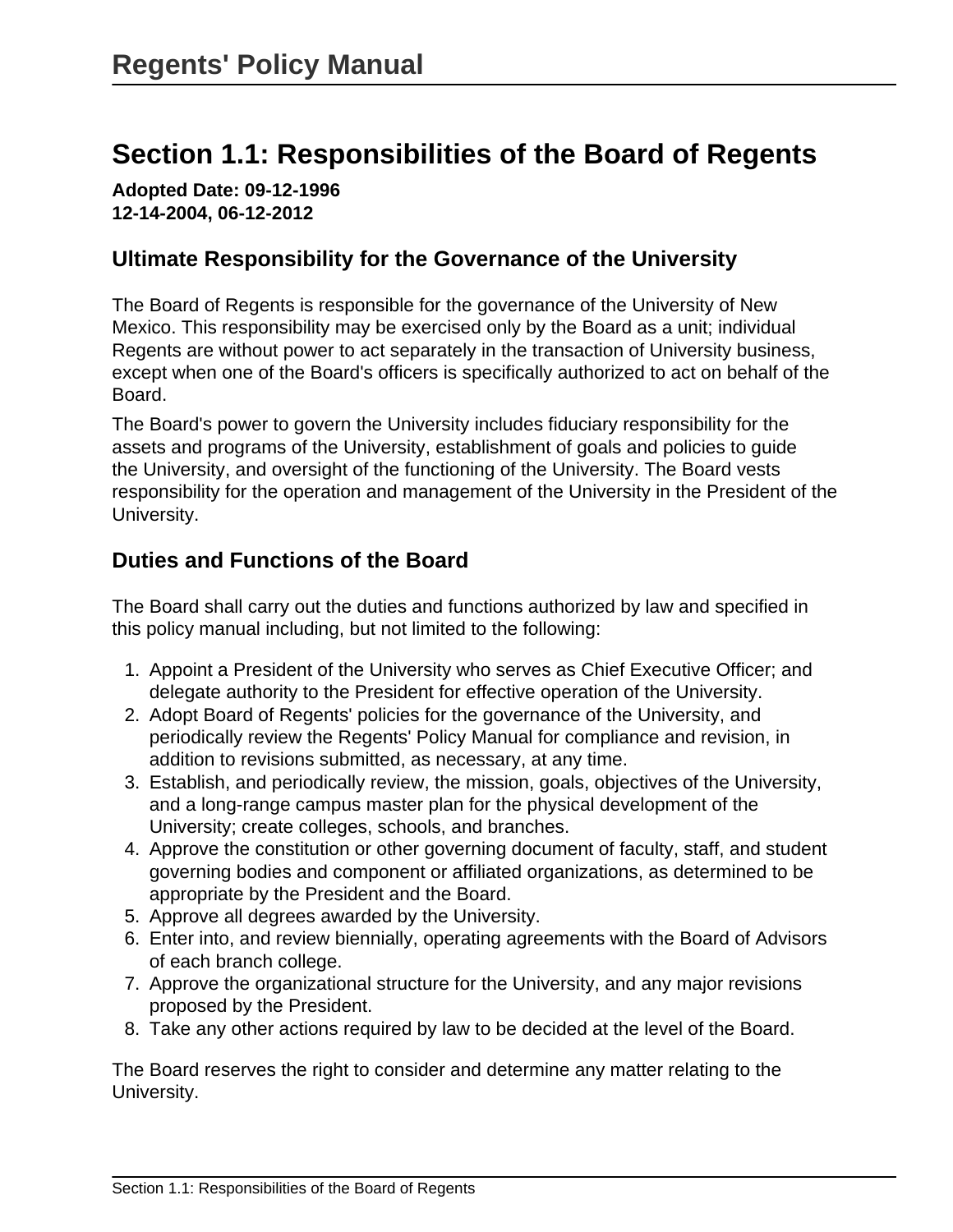# **References**

N.M. Constitution Art. XII, § 13; NMSA 1978, §§ 21-1-1 et seq. and 21-7-1 et seq.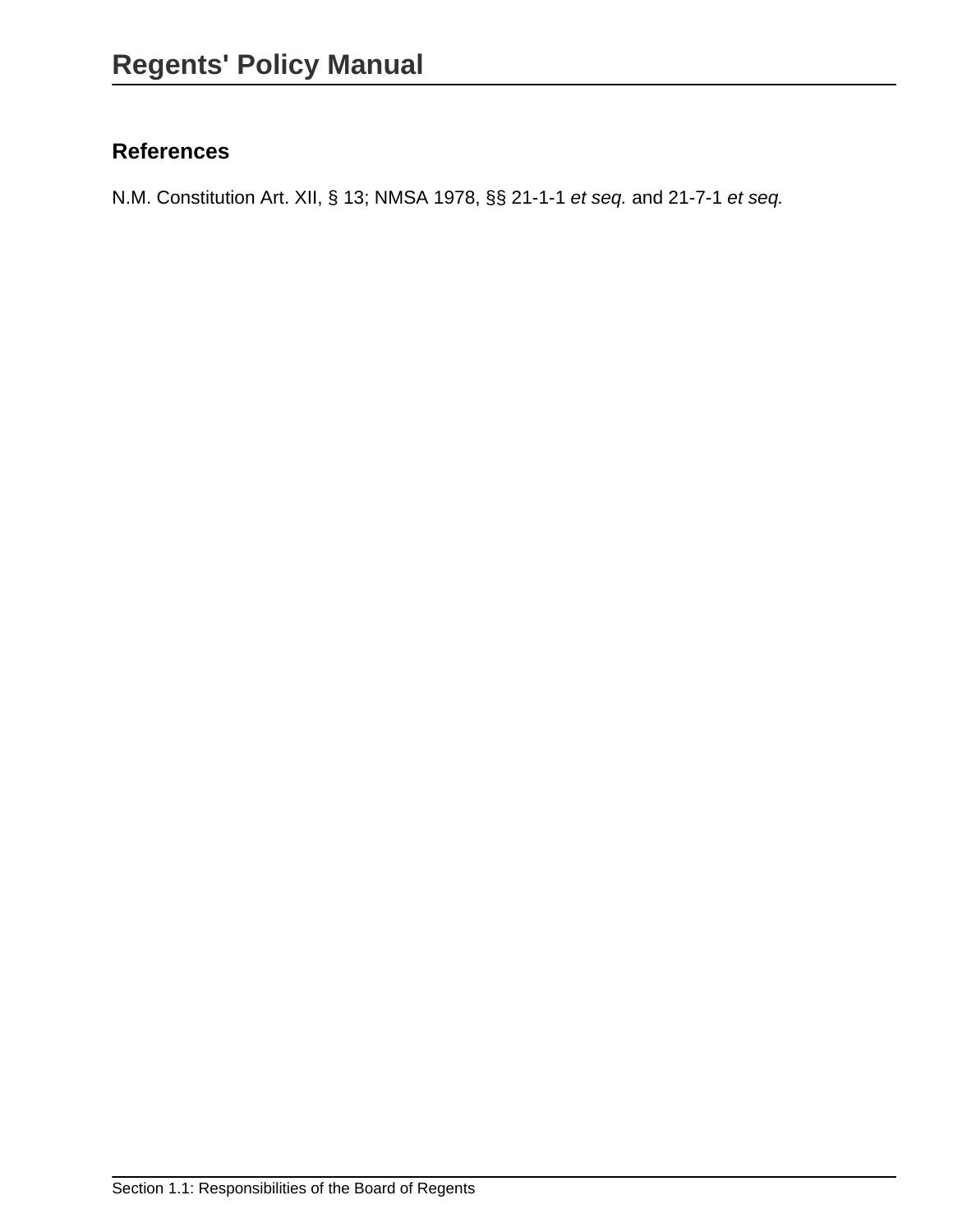# <span id="page-10-0"></span>**Section 1.2: Structure of the Board of Regents**

**Adopted Date: 09-12-1996 09-09-2003, 08-10-2004, 12-14-2004, 03-14-2005, 10-10-2006, 12-14-2010, 09-12-2014, 06-12-2015, 08-14-2015, 03-14-2016**

### **Appointment of Members**

The Board of Regents is composed of seven members who are appointed by the Governor of New Mexico, with the consent of the Senate, for staggered terms of six years except for the student regent who is appointed for a two-year term. The Governor and the Secretary of Education are designated as ex-officio, non-voting members, and the Presidents of the Faculty Senate, Staff Council, Associated Students of UNM, Graduate and Professional Student Association, Alumni Association, UNM Retiree Association, UNM Parent Association, and the Chair of the UNM Foundation are nonvoting advisors.

#### **Removal of Members**

Members of the Board of Regents shall not be removed except for incompetence, neglect of duty, or malfeasance in office. A member may not be removed without notice of hearing and an opportunity to be heard. The New Mexico Supreme Court has original jurisdiction over proceedings to remove a member of the Board of Regents in accordance with such rules as the Court may promulgate, and its decision in such matters is final.

### **Officers**

The Board of Regents is required by statute to meet in Albuquerque on the second Monday in March of each year to elect a president and secretary-treasurer, at which time, though not required by statute, the Board also elects a vice president. The President presides at all meetings of the Board and signs all instruments required to be executed by the Board. When the President of the Board of Regents is absent, the Board of Regents hereby appoints the Vice-President to serve as President pro tem.

# **Compensation**

Members of the Board are not remunerated for their services. They are, however, eligible for travel reimbursement, pursuant to the University's travel reimbursement policies. (See, [RPM 7.7](site://policy.unm.edu/regents-policies/section-7/7-7) and [UAP 4030 \("Travel"\).](site://policy.unm.edu/university-policies/4000/4030))

# **Conflict of Interest**

Members of the Board are subject to the "Regent Code of Conduct and Conflicts of Interest Policy." ([See, RPM 1.8](site://policy.unm.edu/regents-policies/section-1/1-8).)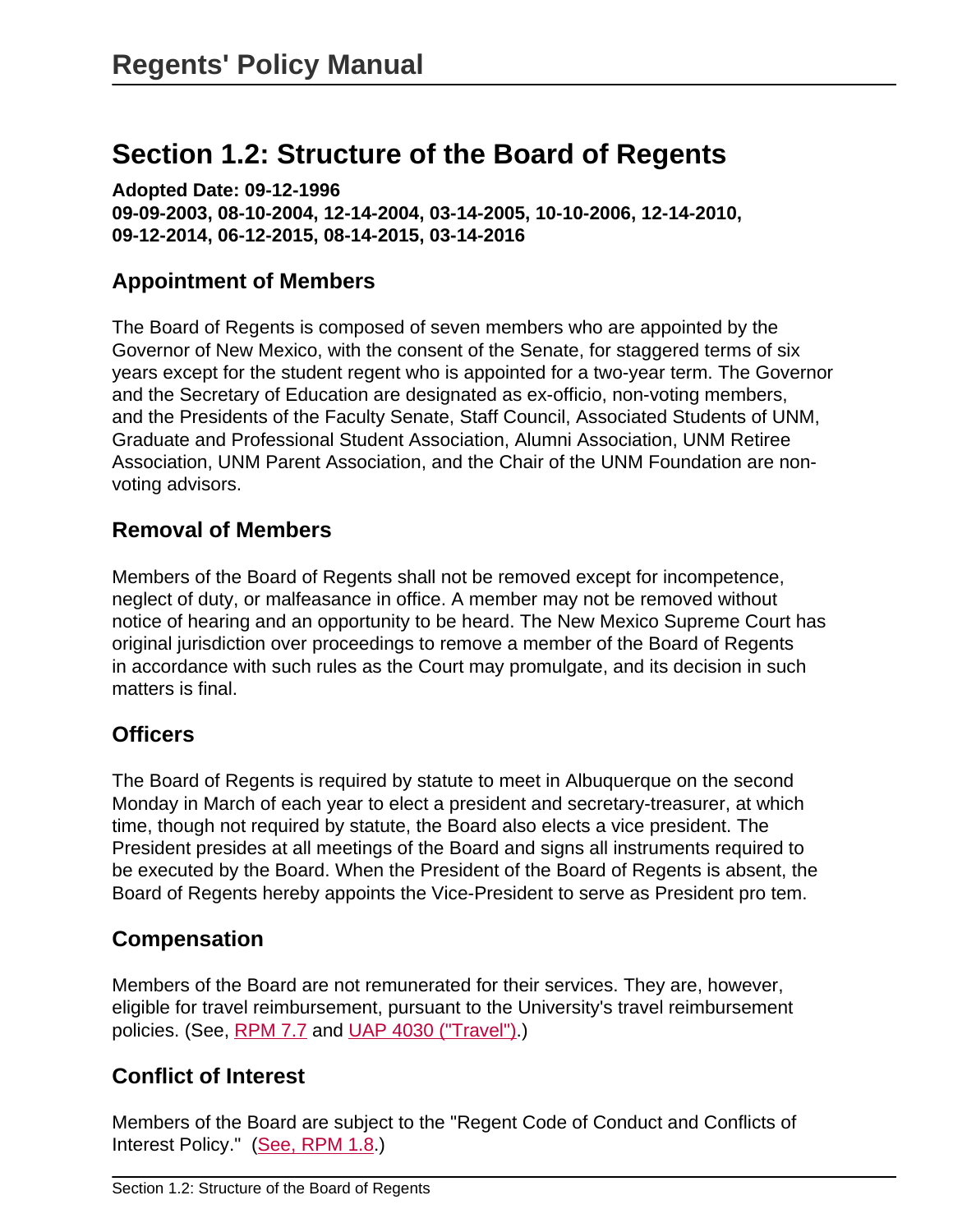# **Orientation of New Members**

When a new member is appointed to the Board, the member may choose to receive hard copies of the Faculty Handbook and the Regents' Policy Manual, or elect to access the manuals online at<http://handbook.unm.edu> and at [http://policy.unm.edu/regents](http://policy.unm.edu/regents-policies/index.html)[policies/index.html,](http://policy.unm.edu/regents-policies/index.html) respectively. New members also will receive a compilation of current New Mexico statutes pertaining to the Regents. The President will arrange briefing sessions for newly appointed Regents.

# **Standing Committees**

In order to facilitate the work of the Board of Regents, the President of the Board of Regents appoints members to standing committees each year and appoints chairs and vice-chairs of each committee. The President of the Board of Regents may appoint him or herself as a member of any standing committee. The President of the Board of Regents shall consult with the Board of Regents concerning such appointments to committees.

Consistent with the requirements of the University Research Park and Economic Development Act ("URPEDA"), the President of the Board of Regents nominates members to serve on the various boards of directors of URPEDA corporations in which the University is a member following the approved bylaws of each URPEDA corporation and nominees will be appointed to each such Board upon the vote of a majority of the Regents.

The standing committees of the Board of Regents are Audit and Compliance; Finance and Facilities; Academic, Student Affairs and Research; and the Health Sciences Center (HSC). The President of the Board of Regents may name other standing committees with the consent of the Board of Regents.

Each standing committee shall consist of three Regent members. One Regent must be a member of both the Finance and Facilities Committee and the HSC Committee. A quorum of a Regents' committee consists of a majority of the appointed members of that committee. The President of the Board of Regents may designate him or herself or another Regent as alternate members of a standing committee or board who may serve as voting members whenever any of the Regent members are not present.

Each standing committee shall have a designated vice-chair responsible for assisting the chair of the committee. The chair of each committee shall be responsible for preparing the agenda for the committee meetings, in consultation with the University President and the President of the Board of Regents. The University President may submit agenda items for the committee to the President of the Board of Regents and the chair of the committee. All action items for the Board of Regents are typically first reviewed by a standing committee.

The duties and responsibilities of the HSC Committee are set forth in [RPM 3.5.](https://policy.unm.edu/regents-policies/section-3/3-5.html) The duties and responsibilities of the Audit and Compliance Committee are set forth in [RPM 7.3](https://policy.unm.edu/regents-policies/section-7/7-3.html). The other standing committees' duties and functions are determined by the Board of Regents, and shall include at least gathering information, conferring with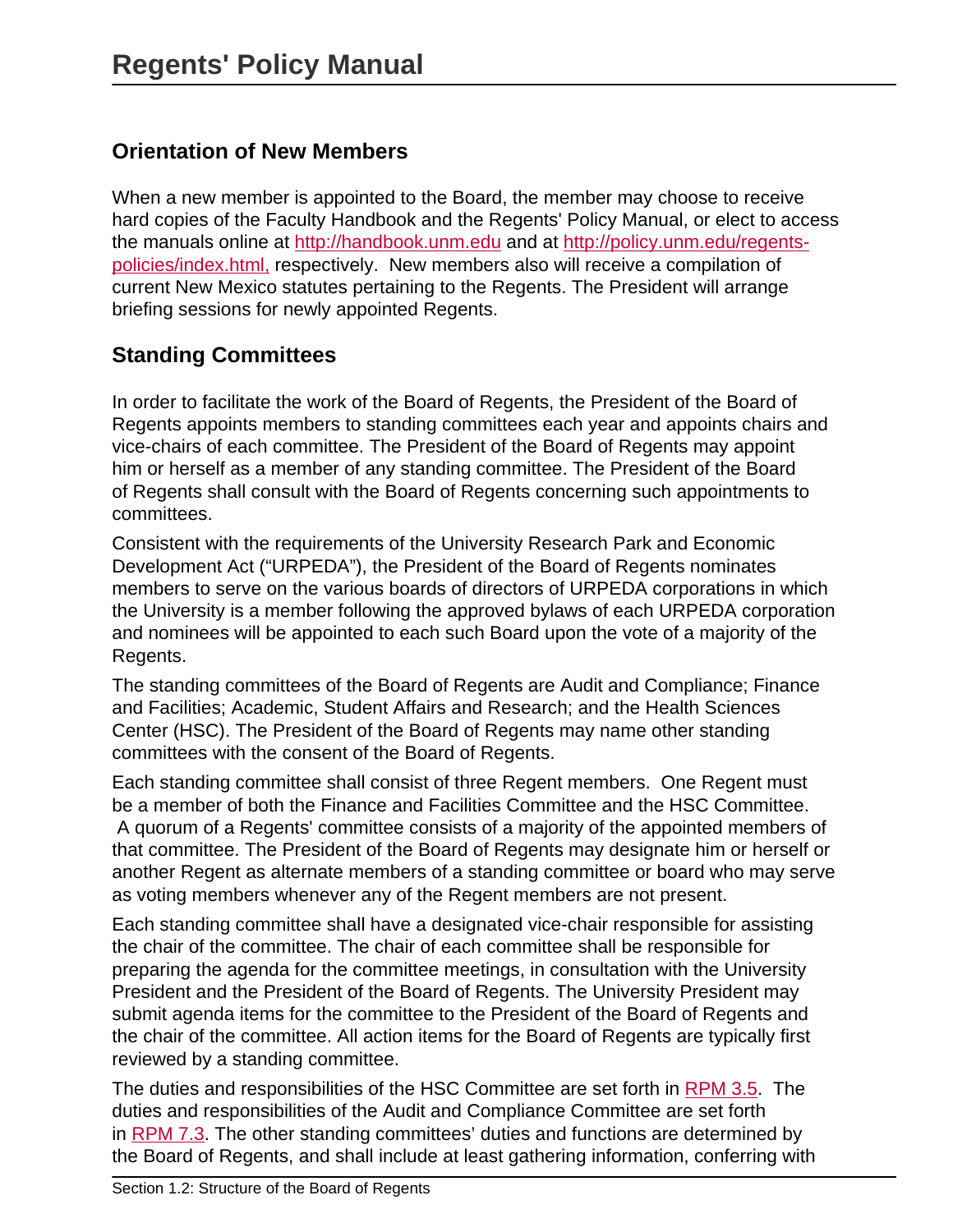members of the administration, faculty, staff, student body, and public on the topics within the committee's duties, and making recommendations for action by the Board of Regents. The chairs of the standing committees (or vice-chairs in the absence of the chairs) shall report the committee recommendations to the Board of Regents at its meetings. Standing committees do not constitute a quorum of the Board of Regents and have no authority to act for the Board of Regents. All standing committees will abide by the New Mexico Open Meetings Act, except that in addition to the exclusions listed in the Act, the standing committees may close meetings, when less than a quorum of the Board of Regents is present, in the following instances: (1) to meet with internal or external auditors to discuss any examination or audit prior to the release of an audit report; and/or (2) to meet with attorneys from the Office of University Counsel and/ or hired outside counsel to discuss any matter that is protected by the attorney-client privilege.

# **Consent Agenda Matters**

Certain matters, or categories of matters, may be referred by the Board of Regents for discussion and recommendation by a standing committee and thereafter placed on the Board of Regents' consent agenda for approval by the Board of Regents without further discussion. All matters, or categories of matters, within the subject matters regularly assigned to a standing committee shall be deemed to have been referred by the Board to that standing committee. Any member of the Board of Regents shall have the right, upon request, to remove any item from the Board's consent agenda and place the item on the Board's regular agenda for discussion.

# **Operations Committee**

In addition to the standing committees, there shall be an Operations Committee which shall consist of the President of the Board of Regents as chair, together with two other Regent members appointed by the President of the Board. The Operations Committee will meet informally, including by telephone conference, to discuss the agenda for upcoming Board of Regents meetings and other items of business likely to come before the Board of Regents. The meetings of the Operations Committee will not be subject to requirements of the Open Meetings Act.

# **Ad Hoc Committees**

From time to time the President of Board may appoint ad hoc committees consisting of two or three Regent members to gather information and make recommendations to the Board of Regents about specified matters. Public notice of such meetings will be given and public attendance and participation permitted as deemed appropriate by the committee chair.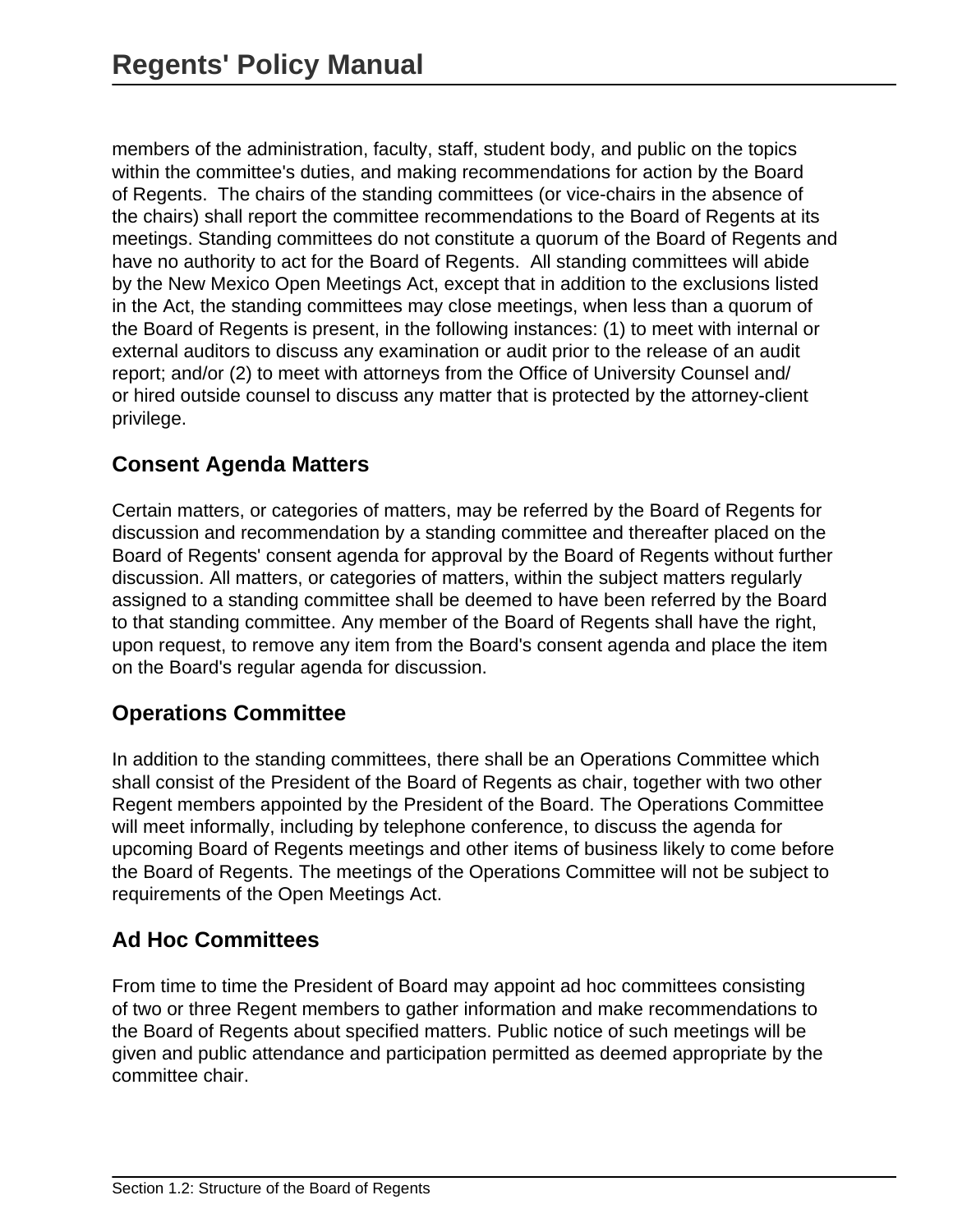# **Quorum for Meetings of the Board**

Four of the seven members of the Board shall constitute a quorum for the transaction of business.

### **Agenda for Meetings**

Items are typically considered by the appropriate Board of Regents' committee before going to the full Board of Regents. The University President is responsible for preparation of the written agenda for Board of Regents meetings; the President consults with the President of the Board of Regents about each agenda. Copies of the agenda are distributed to the Regents, the University President, other administrators, representatives of the news media, other interested parties, and posted on the University's website.

Additions to the agenda may not be made less than 72 hours prior to the meeting, except in the case of an emergency as defined in the Open Meetings Act. The Board of Regents will consider such emergency changes to the agenda at the beginning of each meeting, but once the Board of Regents formally approves the agenda, it will be followed.

Persons or groups wishing to place an item on the agenda of the Board of Regents, whether for possible Board of Regents action or for purposes of addressing the Board of Regents about an item, must submit a letter to that effect to the President of the Board of Regents via the University President not less than four working days prior to the scheduled meeting. Final decisions to place items on the agenda or to refer items to committee will be rendered by the President of the Board of Regents after consultation with the University President.

# **Conduct of Meetings**

Parliamentary procedure shall be governed by the most current revision of Roberts' Rules of Order, except that New Mexico law or other applicable Regents' policies will govern if there is a conflict with Roberts' Rules of Order.

### **References**

N.M. Const, art. XII, § 13 ("Board of regents")

N.M. STAT. ANN. §§ 21-1-9 ("Expenses of members of boards of regents"), 21-1-13 ("Ex officio board memberships of governor and superintendent of public instruction"), 21-7-5 ("Annual organization meeting of board; election of officers; bond of secretarytreasurer; conditions"), 21-7-6 ("President; secretary and treasurer; duties and powers") (1978)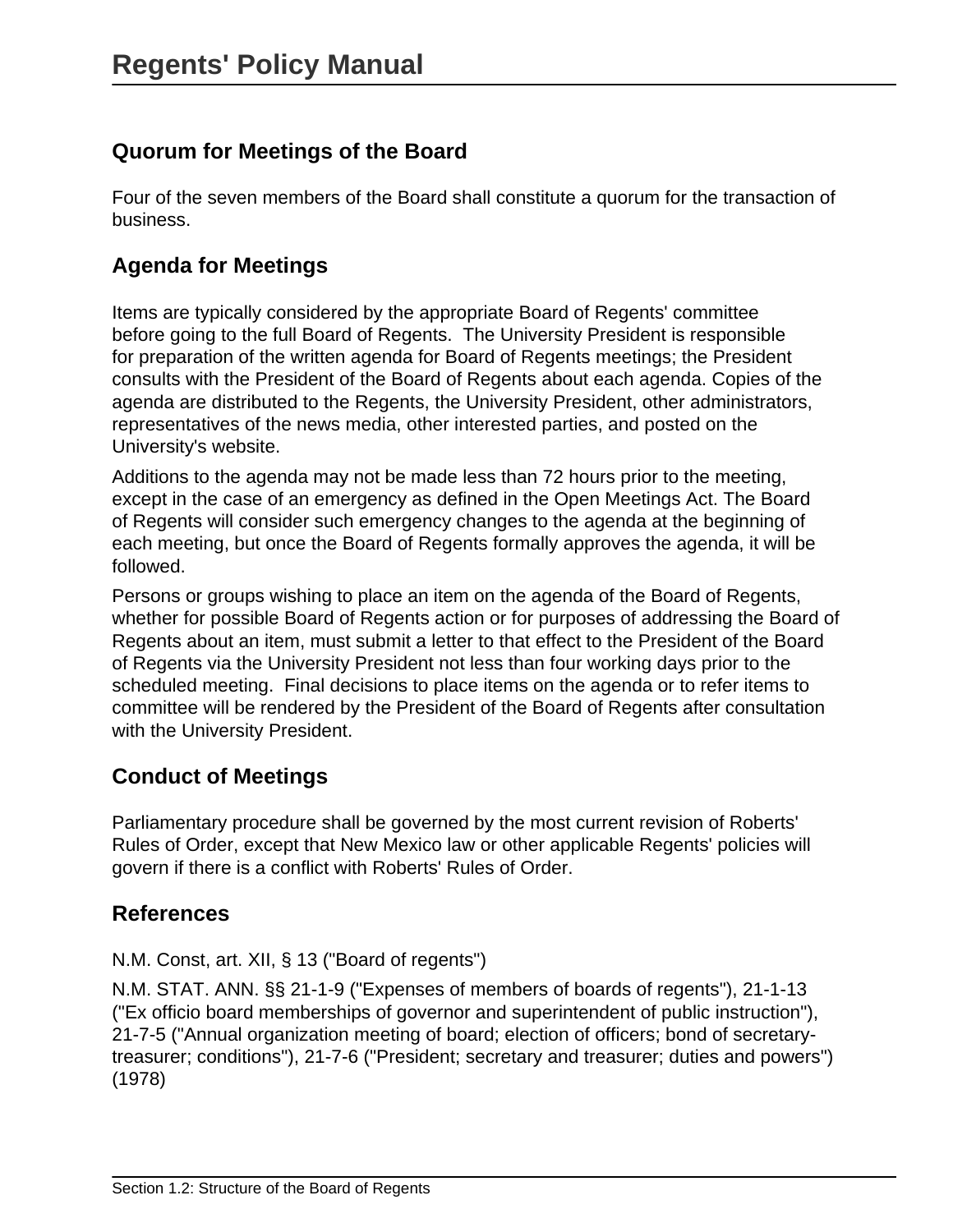# <span id="page-14-0"></span>**Section 1.3: Public Notice of Regents' Meetings**

**Adopted Date: 09-12-1996 12-08-1998, 03-11-2002, 09-09-2003, 03-14-2005, 06-12-2012, 05-01-2013, 05-01-2014, 12-13-2016**

# **1. Policy**

This policy is adopted pursuant to the New Mexico Open Meetings Act, NMSA 1978, § 10-15-1, et seq.

# **2. Regular Meetings**

Regular meetings of the Board of Regents will be held on the second Monday in March and at regular pre-announced intervals, which are generally monthly, unless otherwise announced in the Notice of Regular Meetings pursuant to this policy.

#### **Notice of Regular Meetings**

Notice to the public of the regular meetings of the Board of Regents will specify the date, time, and place thereof and will state that a copy of the agenda will be made available on the public [regents.unm.edu](http://regents.unm.edu/) website, at least seventy-two (72) hours prior to the meeting. Notice will be given to those newspapers and broadcast stations that have filed a written request with the University Communication and Marketing Department for such notices of meetings. Notice will be by email at least ten (10) days prior to the meeting and the written Notice will be placed on the public [regents.unm.edu](http://regents.unm.edu/) website.

# **3. Special Meetings**

Special meetings of the Board of Regents may be called by the Board President or any four (4) members of the Board.

#### **Notice of Special Meetings**

Notice to the public of special meetings of the Board of Regents will specify the date, time, and place thereof and will state that a copy of the agenda will be made available on the public [regents.unm.edu](http://regents.unm.edu/) website, at least seventy-two (72) hours prior to the meeting. Notice will be given to those newspapers and broadcast stations that have filed a written request with the University Communication and Marketing Department for such notices of meetings. Notice will be by email at least seventy-two (72) hours prior to the meeting and the written notice will be placed on the public [regents.unm.edu](http://regents.unm.edu/) website.

# **4. Emergency Meetings**

Emergency meetings of the Board of Regents may be called by the Board President or any four (4) members of the Board only in the event of unforeseen circumstances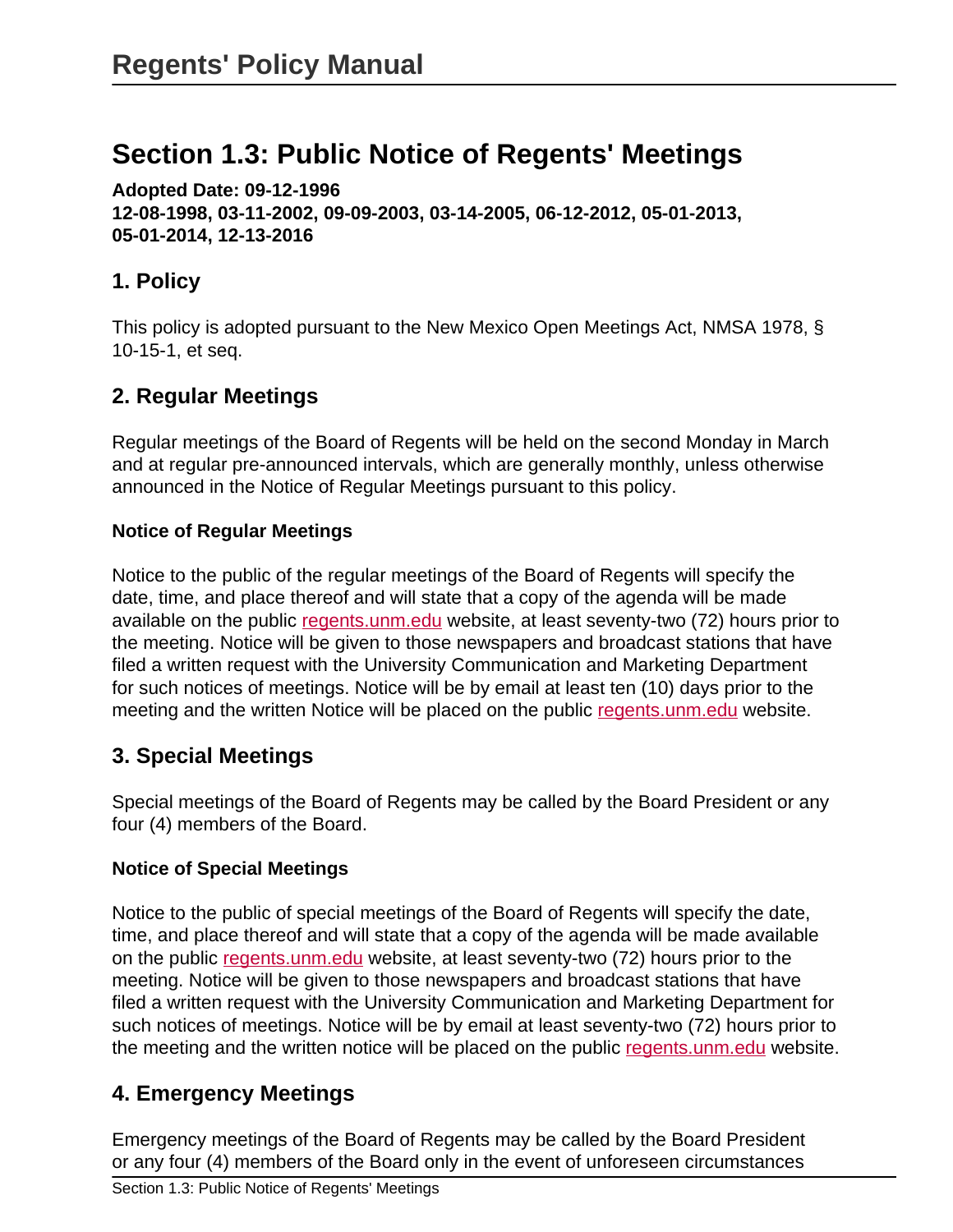that, if not addressed immediately by the Board, will likely result in injury or damage to persons or property or substantial financial loss to the University. The Board will avoid emergency meetings whenever possible.

#### **Notice of Emergency Meetings**

Notice to the public of emergency meetings of the Board of Regents will specify the date, time, place, and subject matter thereof and will be given to those newspapers and broadcast stations that have filed a written request with the University Communication and Marketing Department for such notices of meetings. Notice will be by email, at least twenty-four (24) hours prior to the meeting or by such other notice as soon as possible and as may be practicable under the circumstances.

#### **Report to the New Mexico Attorney General**

Within five (5) days of taking action on an emergency matter, the Board of Regents shall report to the New Mexico Attorney General's Office the action taken and the circumstances creating the emergency.

#### **5. Compliance with the Americans with Disabilities Act**

In addition to the information specified above, all notices shall include the following language:

If you are an individual with a disability who is in need of a reader, amplifier, qualified sign language interpreter, or any other form of auxiliary aid or service to attend or participate in a meeting of the Board of Regents, please contact the University Communication and Marketing Department with as much advance notice as possible to allow for arranged services. Public documents, including the agenda and minutes, can be provided in various accessible formats. Please contact the University Communication and Marketing Department if an accessible format is needed.

### **6. Remote Participation in Meetings**

A member of the Board of Regents may participate in a regular, special, or emergency meeting of the Board by means of a conference telephone or other similar communications equipment when it is otherwise difficult or impossible for the member to attend the meeting in person. Each member participating remotely must be identified when speaking, all participants must be able to hear each other at the same time, and members of the public attending the meeting must be able to hear any member of the Board who speaks during the meeting. The minutes of any meeting at which there is remote participation shall identify any Regents who were not physically present but who participated remotely.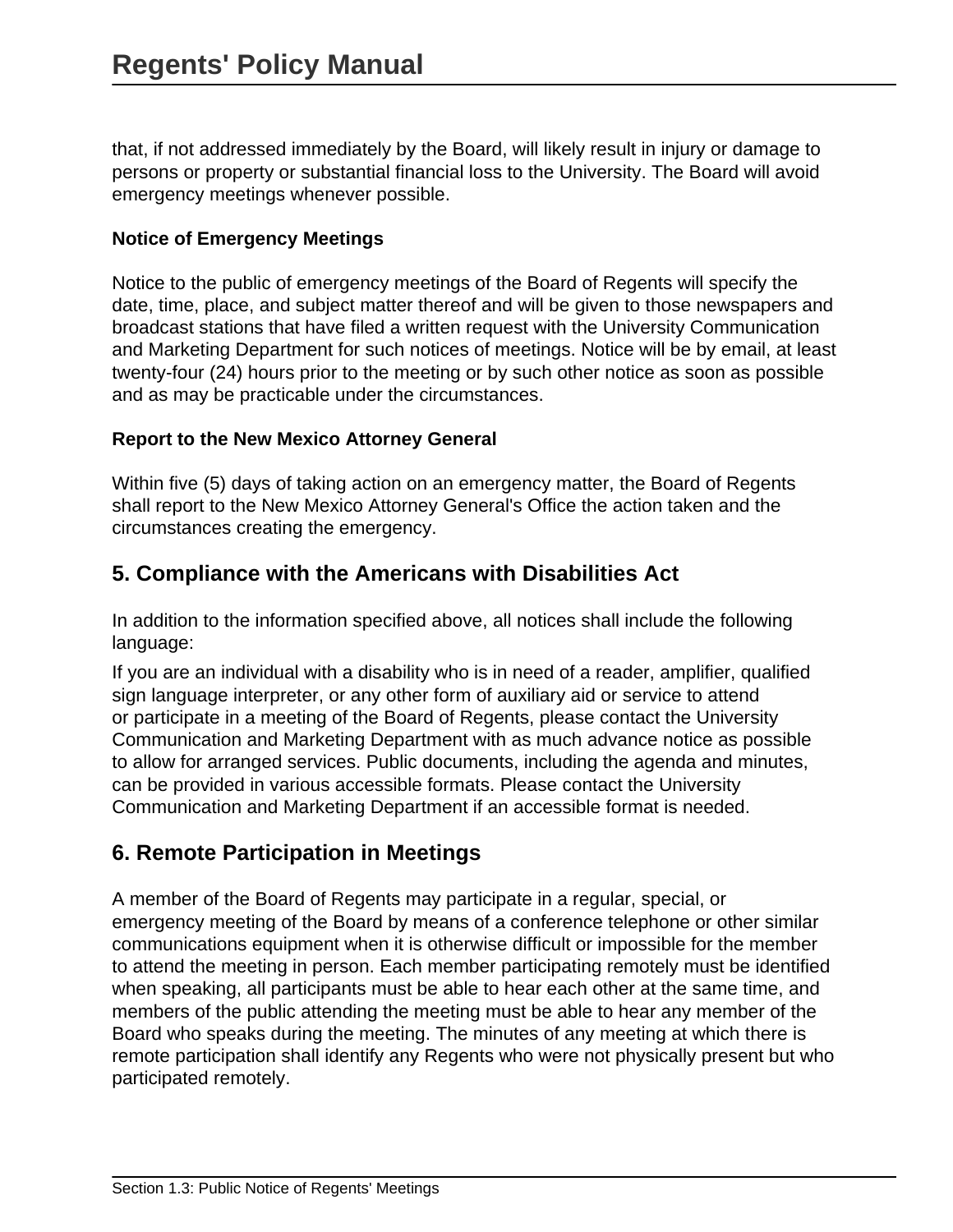# **7. Closed Meetings (Executive Sessions)**

#### **Exceptions to Open Meetings Act**

Meetings of the Board of Regents may be closed, according to the procedures set out below, only if the matter to be considered falls within one of the enumerated exceptions defined in § 10-15-1(H) of the Open Meetings Act or if closure can be implied from or required by other laws or constitutional principles which specifically or necessarily preserve the confidentiality of certain information.

#### **Closing an Open Meeting**

Closing of a meeting shall be by a majority vote of a quorum of the Board during the open meeting, with the vote of each member being recorded. The motion shall state: (1) the authority for the closure (the statutory provision); and (2) the subject to be discussed with reasonable specificity. The matter to be discussed must have been included on the agenda, except for emergency matters.

#### **Calling a Closed Meeting Outside of an Open Meeting**

Notice that a meeting will be closed, in whole or in part, will be given as specified above for a regular, special or emergency meeting, as appropriate, by so specifying either in the notice of the meeting or on the agenda. The notice shall state the specific provision of the law authorizing the closed meeting and shall state the subject to be discussed with reasonable specificity.

The minutes of the next open meeting shall contain information about the closed meeting, including the date, time, place, and subject matter of the closed meeting, the names of the Regents present at the closed meeting, the names of the absent Regents, and a statement that the matters discussed in the closed meeting were limited only to those specified in the notice of the closed meeting.

#### **Action**

Any final action taken as a result of discussions in a closed meeting shall be made by a vote of the Board of Regents at an open public meeting, with the exceptions allowed under § 10-15-1(H).

#### **8. Agendas**

A copy of the agenda for each regular and special meeting of the Board of Regents will be available at least seventy-two (72) hours prior to the meeting (and the notice of the meeting shall so state) and will be placed on the [regents.unm.edu](http://regents.unm.edu/) website. Except for emergency matters, the Board shall take action only on items appearing on the agenda.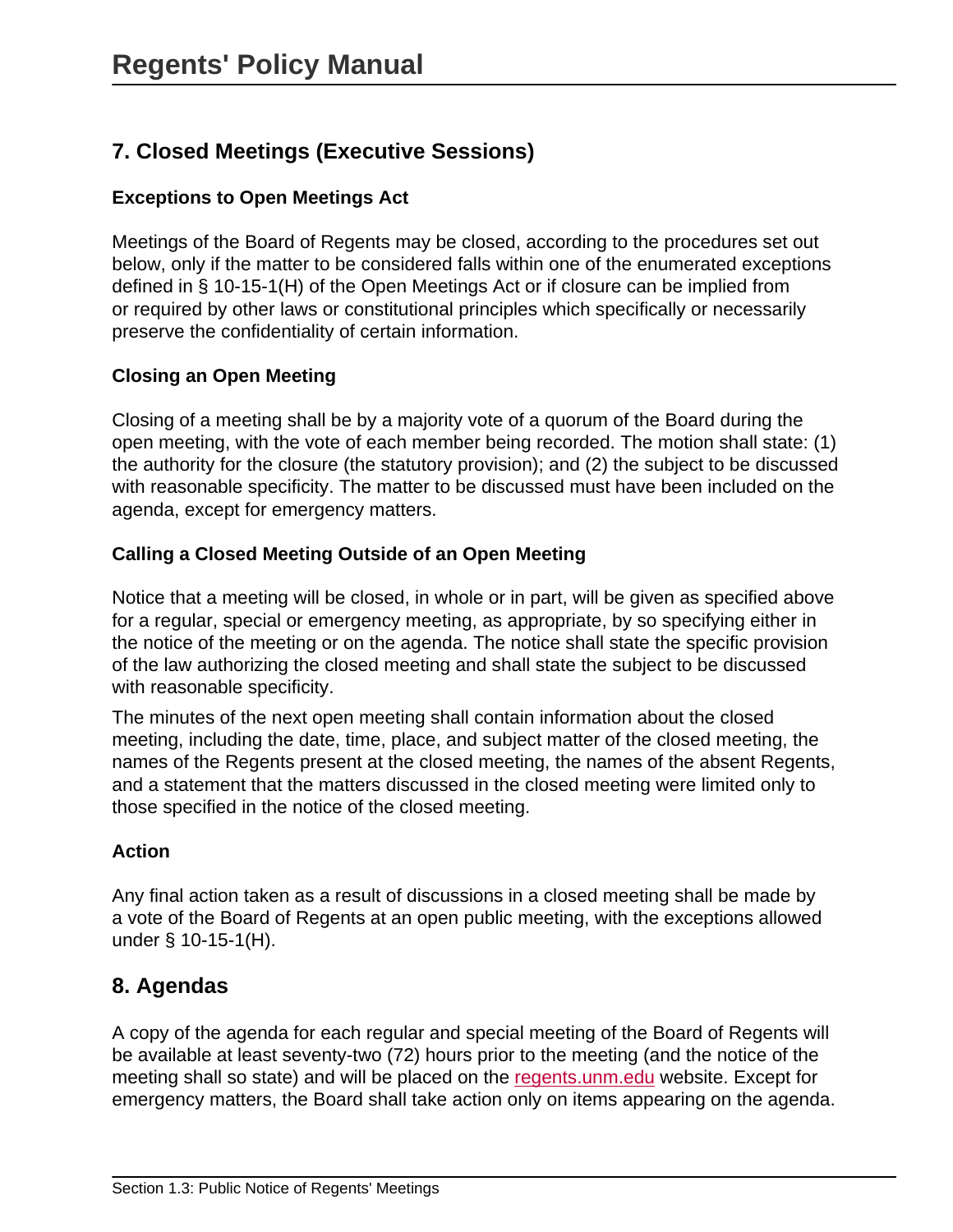# **9. Public Input at Meetings**

An opportunity for public input regarding agenda items shall be provided at each regular meeting during Board consideration of the agenda item in question. The Board President shall determine the length of time to be allowed for public input for each agenda item, the sequence in which individuals may address the Board, and the length of time that will be allowed for each person to address the Board. The Board President may request that a group designate a spokesperson.

#### **10. Minutes**

The Board of Regents shall approve and keep written minutes of all its meetings. The minutes shall include, at a minimum: (1) the date, time, and place of the meeting; (2) the names of Regents in attendance and those absent; (3) a statement of what proposals were considered; and (4) a record of any decisions made by the Board and how each Regent voted.

Draft minutes shall be prepared within ten (10) working days after the meeting and must be available for public inspection. The draft minutes must clearly indicate that they are not the official minutes and are subject to approval by the Board.

Draft minutes shall be approved, amended, or disapproved at the next regular meeting where a quorum is present. Minutes shall not become official until approved by the Board of Regents. Official minutes are subject to public inspection.

No minutes need to be kept during closed sessions, but information about the closed session must be recorded as specified in the "Closed Meetings" section of this resolution.

Recordings of Board of Regents' meetings shall be kept for, at minimum, three (3) years.

#### **11. References**

- NMSA 1978, § 10-15-1 et seq. ("Open Meetings Act")
- NMSA 1978, § 21-7-5 ("Annual Organization Meeting of Board; Election of Officers; Bond of Secretary-Treasurer; Conditions")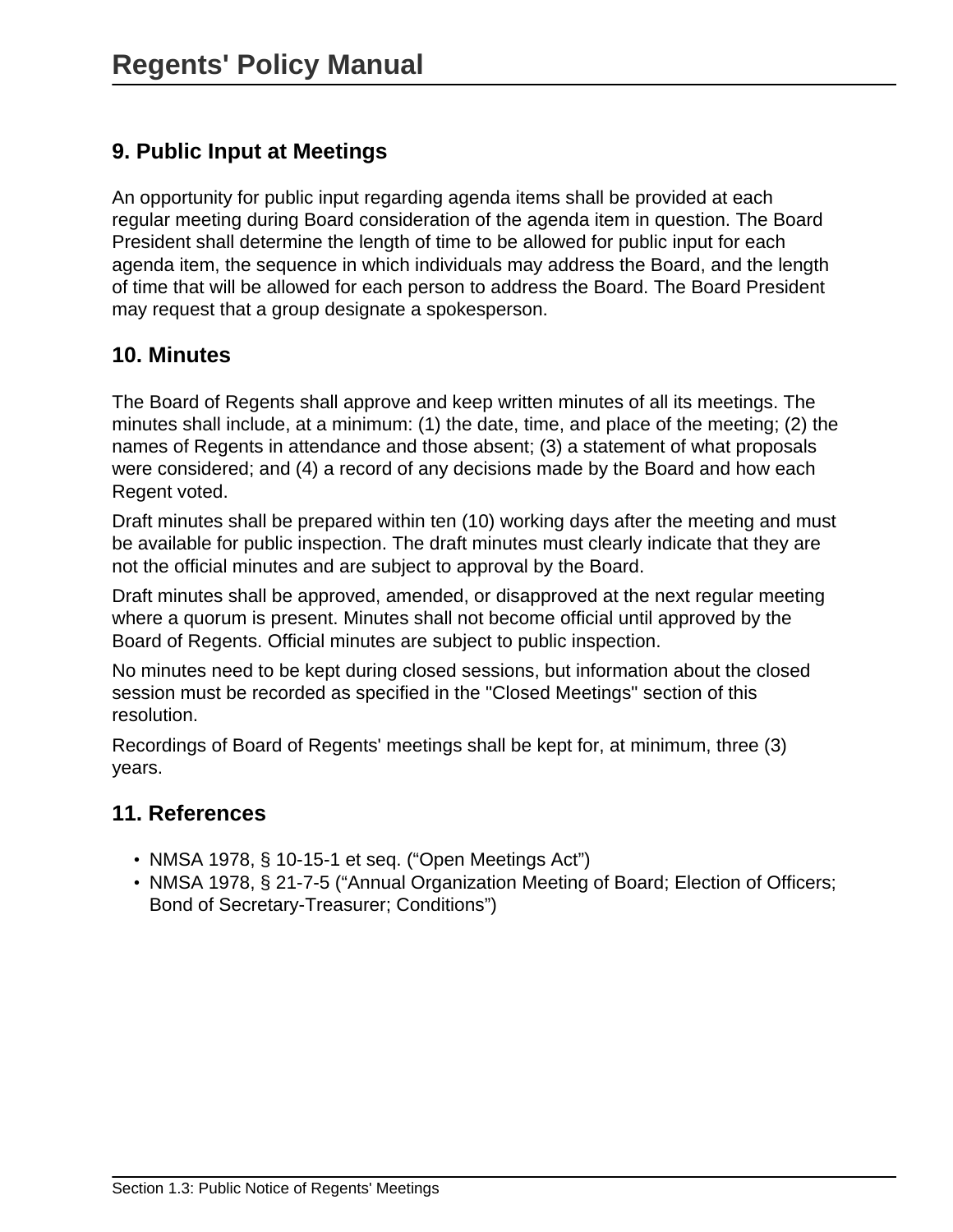# <span id="page-18-0"></span>**Section 1.4: Appointment of the President of the University**

**Adopted Date: 09-12-1996 10-13-1998**

# **Applicability**

This policy applies to the selection and appointment of the President of the University.

# **Definition**

The term "candidate" includes both applicants and nominees for the position of President of the University.

### **Policy**

The Board of Regents is responsible for selecting and appointing a President of the University. The Board considers this to be one of its most important responsibilities.

#### **Implementation**

Whenever the position of President becomes vacant, the Regents shall conduct a search for qualified candidates for the Presidency. The Board shall be guided by equal employment opportunity and affirmative action principles and procedures.

The Board may appoint an advisory search committee to aid in identifying qualified candidates for the Presidency. Such a committee should be representative of the various segments of the University community and may include Regents and one or more members from the community at large. The Board will carefully consider the committee's recommendations before taking final action but cannot be bound by those recommendations, because the Board has sole legal responsibility for appointing a President of the University.

All Regents, search committee members, or employees involved in the Presidential search process at the University shall keep confidential the identity of candidates for President and the details of the deliberations of those responsible for screening candidates, except as provided in this policy. Under all circumstances, letters of reference, the deliberations of the search committee, and other similar evaluative materials shall be kept confidential with respect to all candidates. Preliminary interviews of candidates by the search committee or any member or subcommittee of the search committee prior to the public identification of finalists shall also be confidential. At least twenty-one days before the date of a meeting of the Board of Regents at which final action is taken on selection of the President, the Board shall give public notice of names of the finalists being considered for the position. The Board shall consider in the final selection process at least five finalists. The required notice may be provided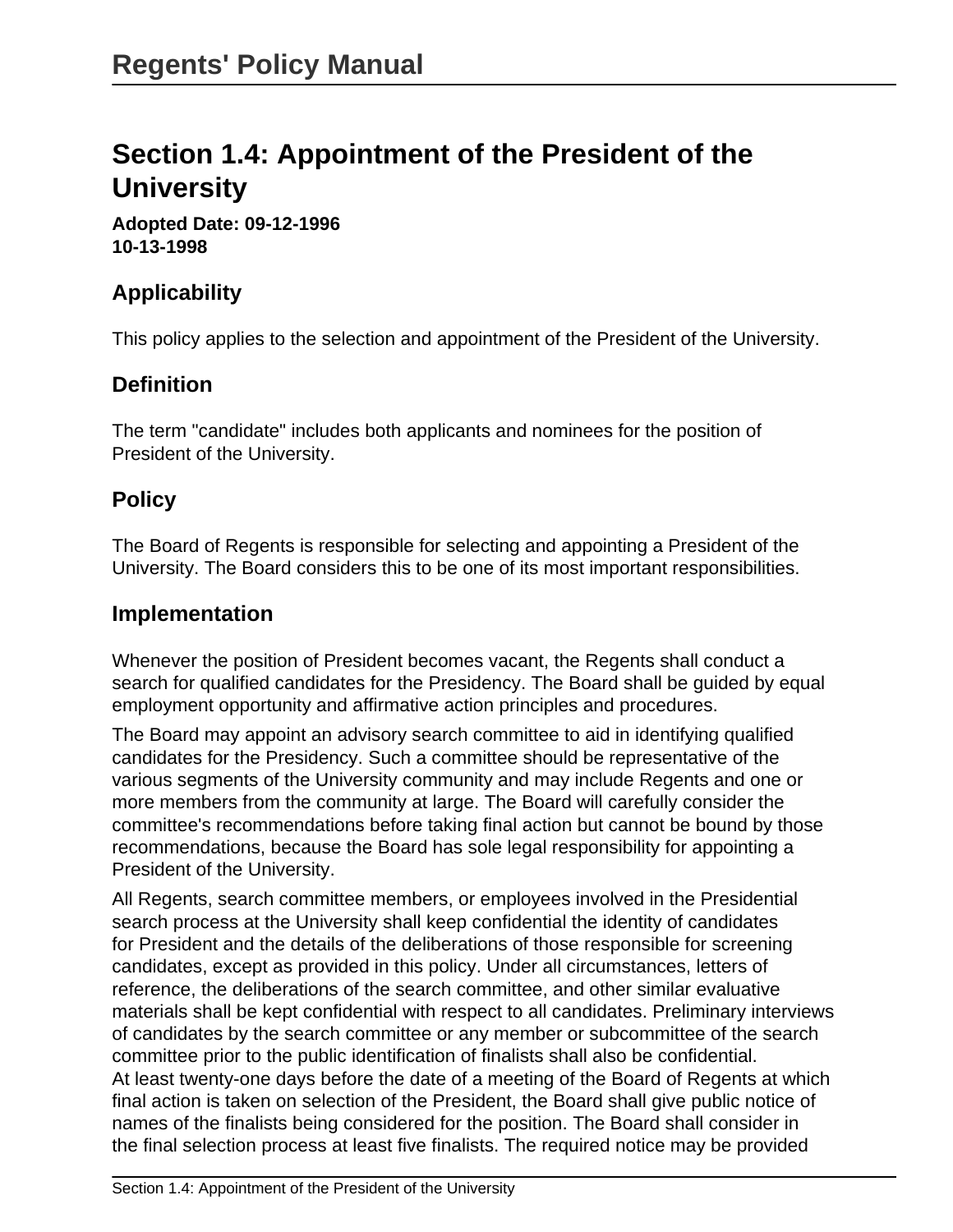through various methods which must include publication in a newspaper of statewide circulation and in a newspaper of county-wide circulation in Bernalillo County. The required publication shall be made at least twenty-one days and not more than thirty days before the described meeting. Copies of the resumes or curriculum vitae of the finalists shall be made available at the same time public notice is given of their names.

The Board may appoint an interim president pending completion of a search for a permanent president.

The President serves at the discretion of the Board, subject to the terms of the President's contract.

#### **References**

Inspection of Public Records Act, §14-2-1, NMSA 1978, as amended, Special Session 1998.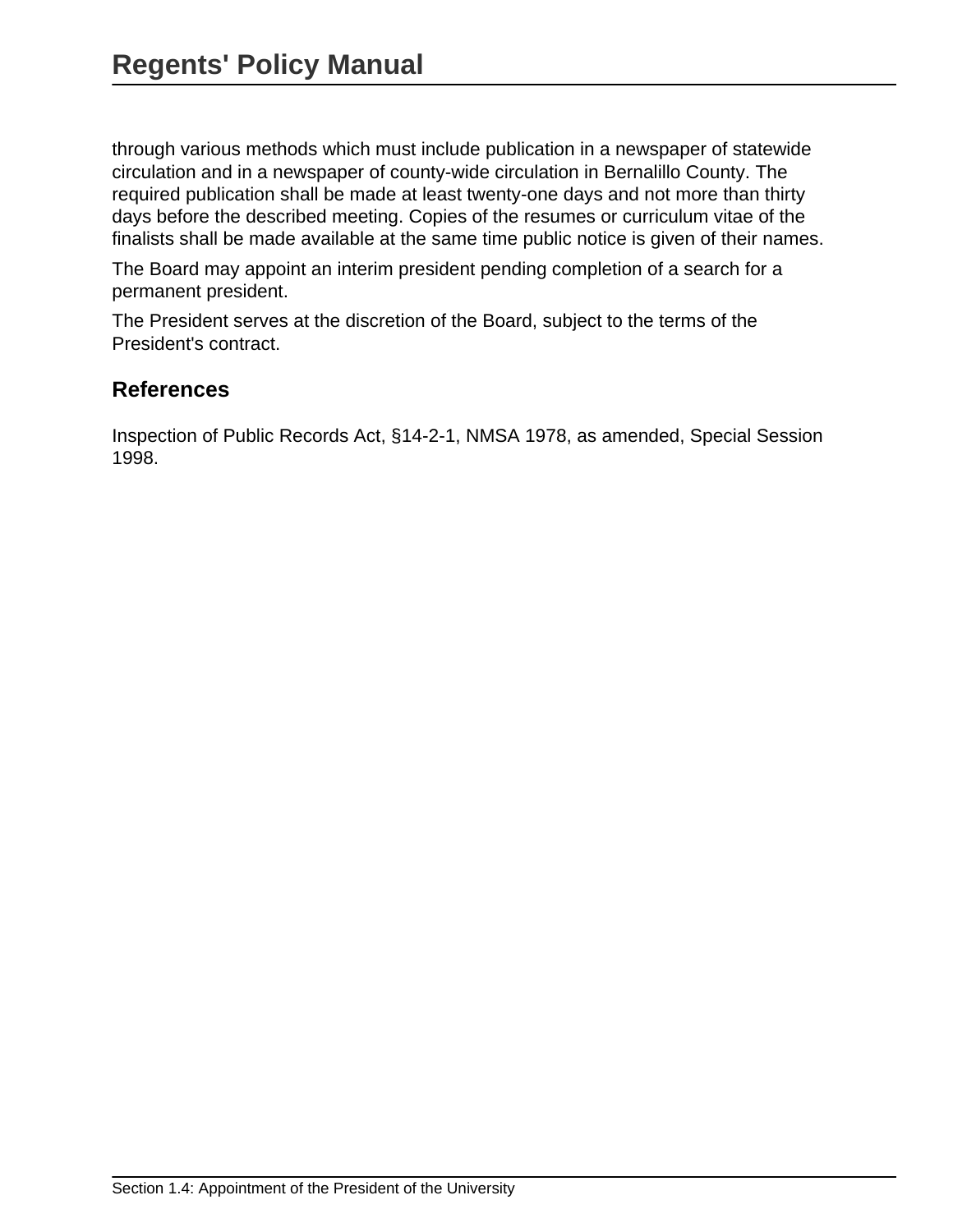# <span id="page-20-0"></span>**Section 1.5: Appeals to the Board of Regents**

**Adopted Date: 09-12-1996**

# **Applicability**

This policy applies to appeals of administration, faculty, student government, or hearing board decisions to the Board of Regents.

# **Policy**

Faculty, staff, or students affected by a decision of the administration, faculty, student government, or hearing board may appeal the decision to the Board of Regents. The Board has discretion to determine whether the appeal will be considered, except for those appeals from decisions of the Academic Freedom and Tenure Committee which the Board is required to hear. The Board may refer appeals to a committee of the Board for recommendation as to whether the appeal should be heard.

#### **Implementation**

A person wishing to appeal a decision to the Board must submit a written petition to the Board through the President of the University. The petition must be filed within thirty (30) days from the date the decision being appealed was rendered, unless expressly provided by University policy to the contrary. The petition must describe the decision being appealed and the basis for the appeal.

In considering whether to take a discretionary appeal and in considering the appeal itself, the Board (or a committee if one is appointed to consider whether an appeal should be heard) may request written briefs, oral arguments, or both.

The Board shall render its final decision within 90 days from the date the appeal was filed unless a delay is requested by one of the parties and approved by the President of the Board. If no decision is rendered within the deadline, the appeal shall be deemed denied.

### **References**

Other documents and policies that specifically mention appeals to the Board of Regents include, but are not necessarily limited to: **[Faculty Handbook Section B](http://handbook.unm.edu/index.html),** [UAP 3220](site://policy.unm.edu/university-policies/3000/3220) [\("Ombuds Services and Dispute Resolution for Staff"\)](site://policy.unm.edu/university-policies/3000/3220)**, [Student Grievance Procedure](http://pathfinder.unm.edu/student-grievance-procedure.html).**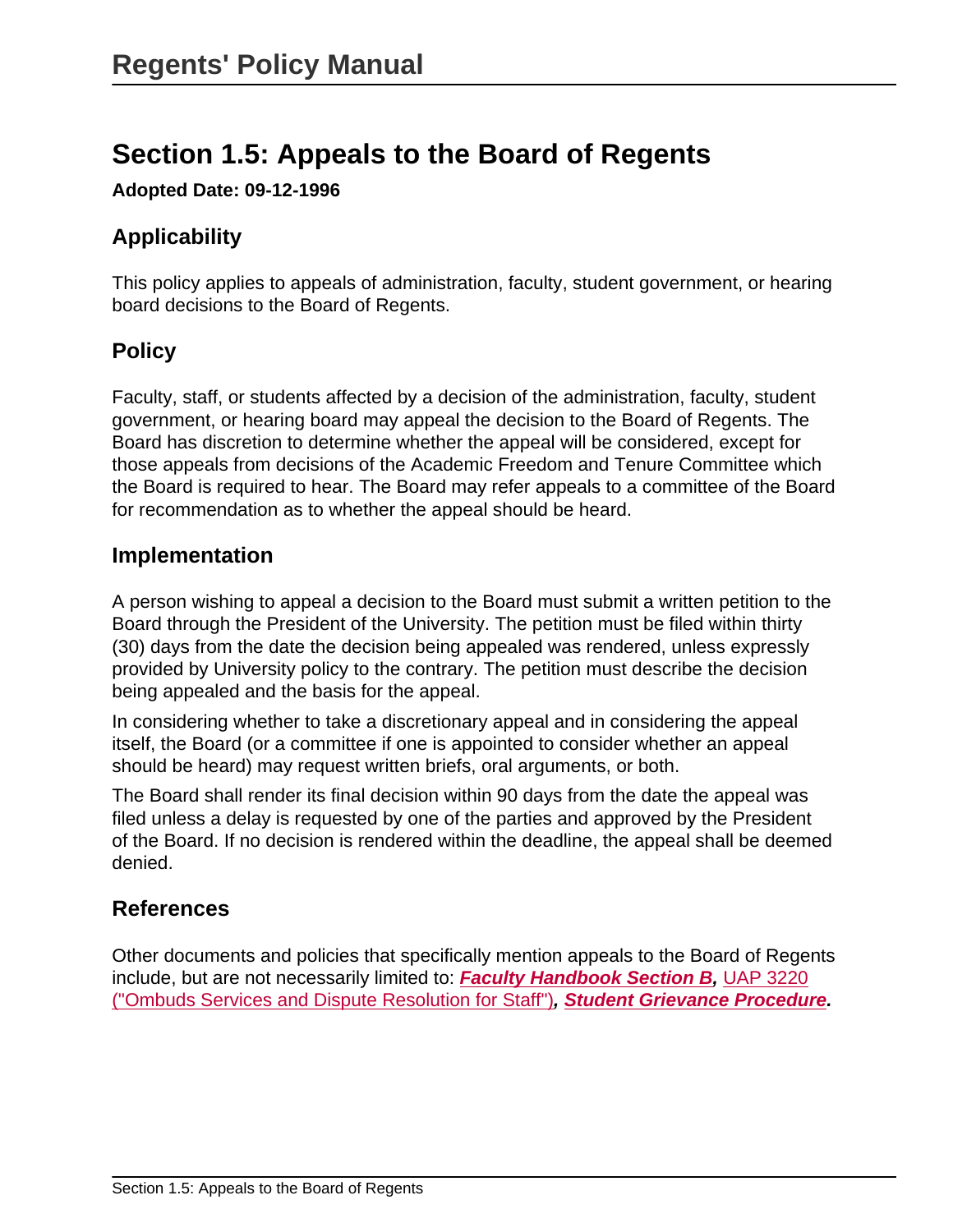# <span id="page-21-0"></span>**Section 1.6: Special Recognition and Awards**

**Adopted Date: 09-12-1996 11-14-1996**

# **Applicability**

This policy applies to awards of honorary degrees and other types of special recognition given on behalf of the University at the discretion of the Board of Regents. This policy does not preclude other kinds of awards and recognition by other units or officials of the University.

# **Policy**

It is the practice of the Board of Regents of the University to recognize from time to time the contributions of special people to the University, to the state of New Mexico, or to the national or international community. The Board has established the following awards for this purpose.

1. **Honorary Degrees.** The University of New Mexico wishes to recognize and thereby encourage individuals by awarding special honors to those persons who have contributed significantly to the cultural or scientific development of the Southwest, or to the spiritual or material welfare of its people. At the same time, due regard should be paid to eminent individuals and scholars whose contributions are of general significance and transcend geographic limitations. In no case should a passing courtesy to the University of New Mexico, such as the delivery of a commencement address, be the sole or principal cause for such honorary awards. The award of an honorary degree to a person seeking or holding a political office does not indicate endorsement by the University of New Mexico. Political involvement should not prevent selection of an individual for an honorary degree.

It is not the University's policy to award honorary degrees to active members of the faculty, staff, or administration. This does not preclude, in an exceptional case, the awarding of an honorary degree to an emeritus member of the faculty or to a former employee whose stature remains or becomes eminent in the years following active service with the University. In such exceptions, sufficient time shall have elapsed to insure objectivity in the process of selection.

Honorary degrees will be awarded only upon the approval of the Regents, based on recommendations from the Honorary Degree Committee, whose membership is set out in the Faculty Handbook.

2. **Regents' Meritorious Service Medal.** The Regents' Meritorious Service Medal will be awarded to a member or members of the faculty and staff of the University of New Mexico in recognition of extraordinary and distinguished service to the University.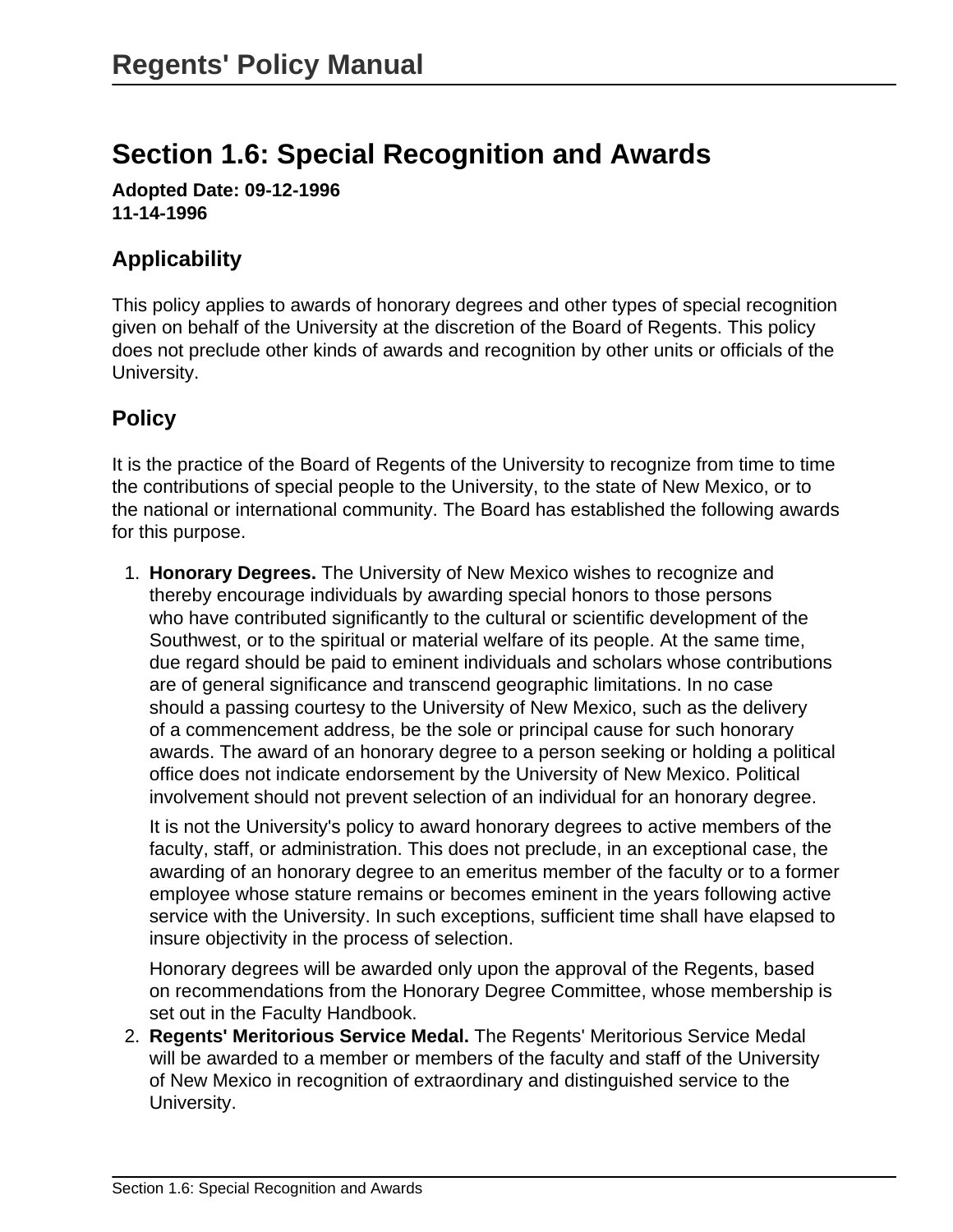The criteria for the faculty award will be outstanding teaching, service to students, research, scholarship, publications, performance in faculty and University governance, or other such contributions which have enhanced the institution.

The criteria for the staff award will be outstanding performance of duties and meritorious service which have enhanced the University.

Nominations for these awards may be submitted to the President by students, faculty, and staff. The final decision will be made by the Regents.

3. **Regents' Recognition Medal.** The Regents' Recognition Medal will be awarded by the Regents of the University of New Mexico to a person or persons, other than faculty or staff, who have performed outstanding service to the institution.

The criteria for the award will be extraordinary and unselfish assistance to the University over an extended period of time. However, a single service might be recognized if, in the judgment of the Regents, circumstances warrant. Selection will be made by the Regents.

4. **The University Medal.** The University Medal will be awarded by the Regents of the University of New Mexico to a person of national or international accomplishment deserving of high honor.

In keeping with the universal nature of the knowledge and public service which are embodied in the very essence of the University, the University Medal will be used to express the appreciation of the University for the accomplishments and contributions of the individual, which may be in any field of knowledge or public service of national or international character. No limits of residence or national origin are to be placed on this award.

Since the desirability of honoring such persons should be both obvious and compelling, the Regents will not grant this award on a systematic basis, nor institute fixed time periods for making the award. The medal will be awarded only in the event that the attainments of a qualified individual are such that the administration and Regents are persuaded that this rare and special recognition is clearly deserved.

#### **Implementation**

Awards will be a silver alloy medal, or other appropriate device, bearing the seal of the University of New Mexico and other appropriate designs and will be accompanied by a certificate upon which the nature of the service will be cited.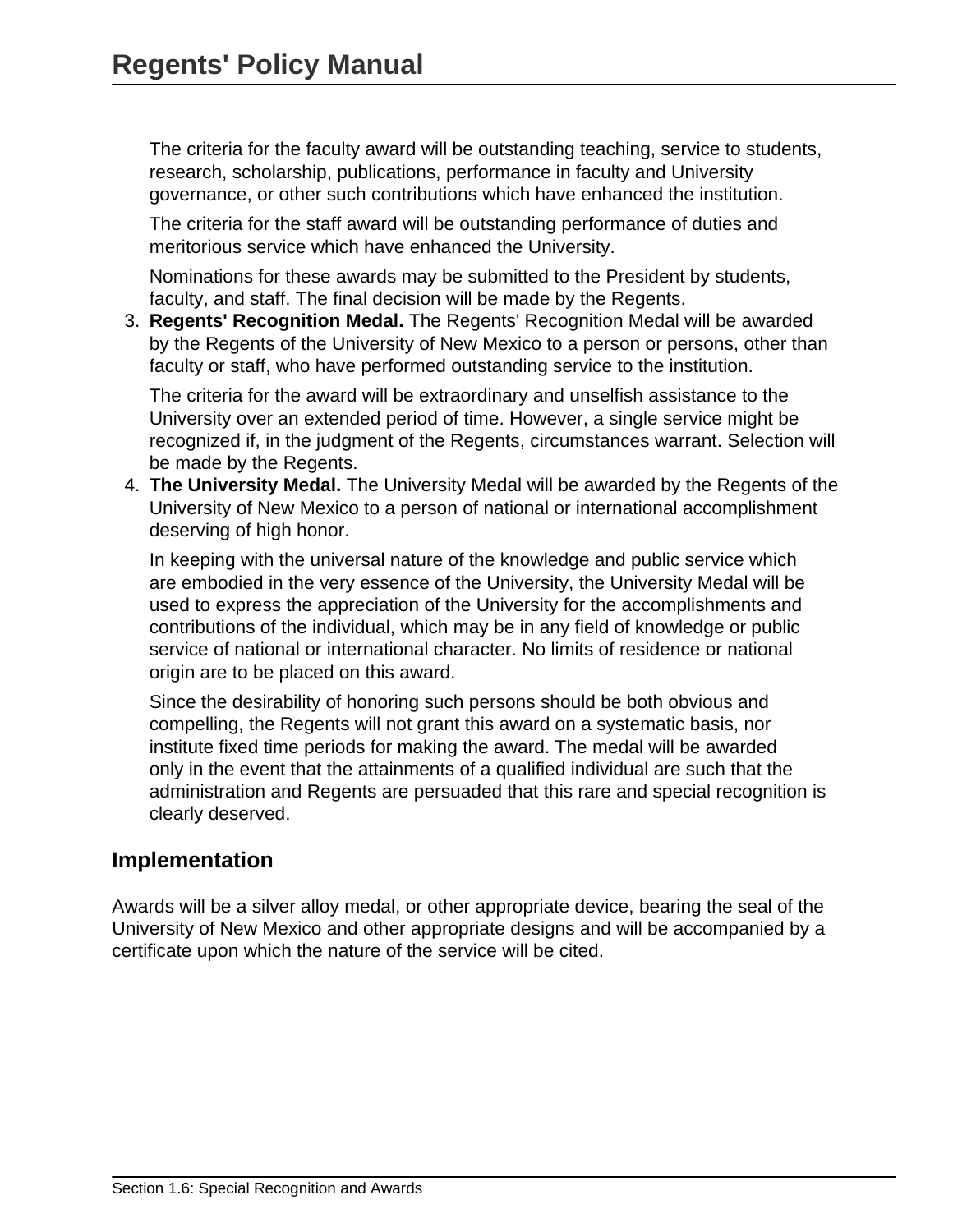# <span id="page-23-0"></span>**Section 1.7: Advisors to the Board of Regents**

**Adopted Date: 09-12-1996 08-14-2007, 08-12-2008**

# **Applicability**

This policy applies to advisors to the Board of Regents.

# **Policy**

The Board of Regents is committed to open communication with various constituencies on campus and values their advice on matters of policy and other actions affecting the University. The position of Advisor to the Board of Regents is one method of assuring appropriate and adequate communication. Advisors are not intended to substitute for other forms of communication and access to the Regents, but rather to facilitate and focus the expression of points of view to the Board of Regents.

Advisors to the Board of Regents shall include the following:

- President of the Faculty Senate
- President of the Associate Students of the University of New Mexico (ASUNM)
- President of the Graduate and Professional Students Association (GPSA)
- President of Staff Council
- President of the UNM Alumni Association
- President of the UNM Retiree Association
- President of the UNM Parent Association
- Chair of the UNM Foundation

These bodies represent the major campus constituencies.

The advisors shall serve in an advisory, nonvoting capacity for the term of office to which each was elected. No provision will be made for a substitute to serve in the absence of an advisor.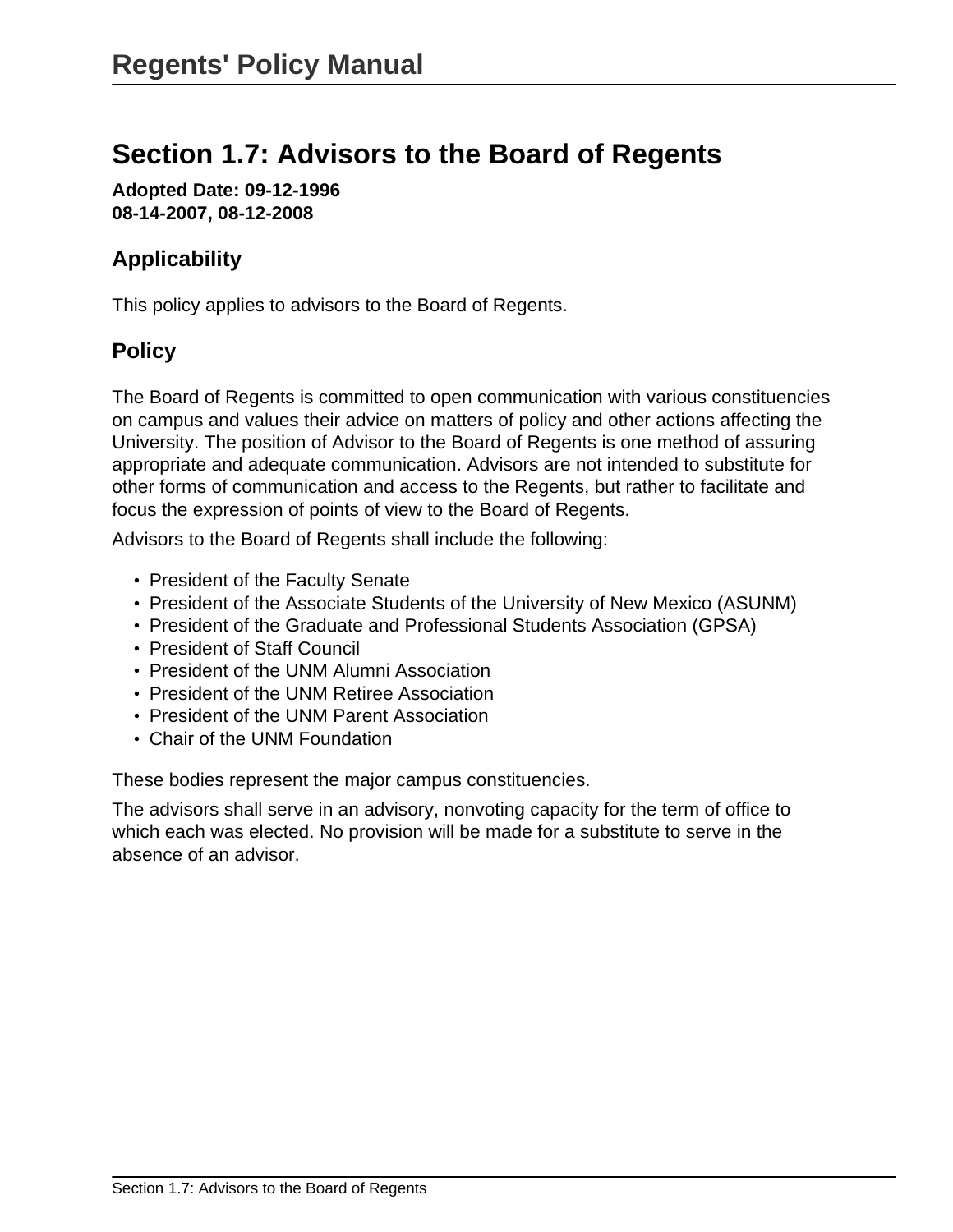# <span id="page-24-0"></span>**Section 1.8: Regent Code of Conduct and Conflicts of Interest Policy**

**Adopted Date: 09-12-1996 07-15-2003, 09-09-2003 Renumbered from 6.4: June 9, 2004**

# **Applicability**

This policy applies to members of the University Board of Regents.

### **Policy**

- 1. Members of the Board of Regents ("Regents") are expected to perform their duties faithfully and efficiently and never to give rise to suspicion of improper conflict with interests of the University. Regents shall not accept favors or gratuities of significant economic value from any firm, person, or corporation that is engaged in, or attempting to engage in, business transactions with the University. They must avoid any conflict of interest that may affect their independent judgment in the impartial performance of their duties. They may not use their positions to enhance their direct or indirect financial interest or use confidential information learned as a Regent for anyone's private gain. Regents shall comply with state conflict of interest laws as well as University policies.
- 2. No Regent shall maintain a financial interest in a firm or corporation with which the University is engaged in business. In addition, a Regent shall not participate directly or indirectly in any decisions relating to any transaction between the University and a business entity of which the Regent or any member of the Regent's immediate family is a director or trustee.
- 3. For the purposes of this policy, "financial interest" includes any direct or indirect financial interest. This includes any transaction between the University and the Regent or a member of the Regent's immediate family. An immediate family member is a family member who shares a home with a Regent; or is a person who receives financial support of more than twenty-five percent (25%) of his or her annual income from a Regent; or is a person who is claimed as a dependent for federal income tax purposes by a Regent. "Financial interest" also includes any transaction between the University and a business entity (corporation, sole proprietorship, partnership, LLC, or similar entity) including parents or subsidiaries of the business entity, in which the Regent or a member of the Regent's immediate family:
	- a. has an ownership interest (other than as owner of less than one percent (1%) of the stock of a publicly traded corporation); or
	- b. is a partner or officer of such business entity or an employee of such business entity whose compensation is related to business transacted with the University.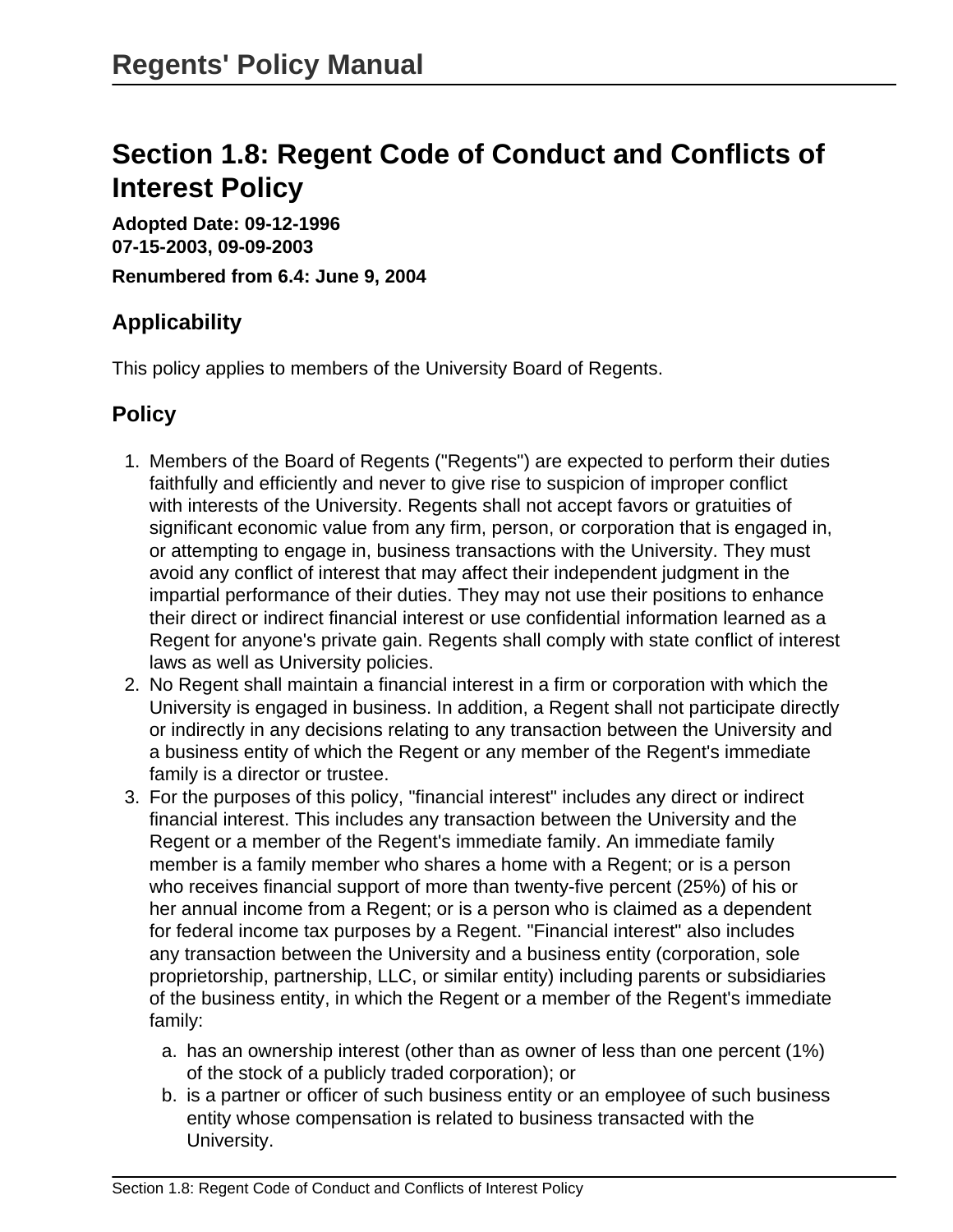- 4. A member of the Board of Regents will have 120 days from the date the Board of Regents approves the "Regent Code of Conduct and Conflicts of Interest Policy" ("Code") to fully comply with the Code. Each Regent will annually certify compliance with the Code on a form approved by the Regents. Each annual certification shall be filed by the Regents with the University Counsel who shall furnish a copy to the Executive Vice President for Administration. If a Regent fails to file an annual certification or fails to comply with the Code, the Board of Regents shall give written notice to the Governor of the State of New Mexico. The Regents shall make any such notice public. Violation of the Code by a Regent will be grounds for removal of that Regent pursuant to Article XII, Section 13 of the Constitution of New Mexico.
- 5. Members of the Board of Regents are required by the Financial Disclosure Act, Section 10-16A-1, et seq., NMSA 1978, to file a report with the New Mexico Secretary of State concerning the Regent's financial interests. A copy of such report shall also be filed by the Regent with the University Counsel who shall furnish a copy to the Executive Vice President for Administration and distributed to each member of the Board of Regents. The report filed with the Vice President shall be supplemented to the extent necessary to set forth the Regent's financial interests as defined in Section 3 of this policy.

#### **References**

NMSA 1978 Governmental Conduct Act, § 10-16-1 et seq.; Procurement Code §§ 13-1-190, -193, -195; 21-1-17, -35; Financial Disclosure Act, § 10-16A-1, et seq.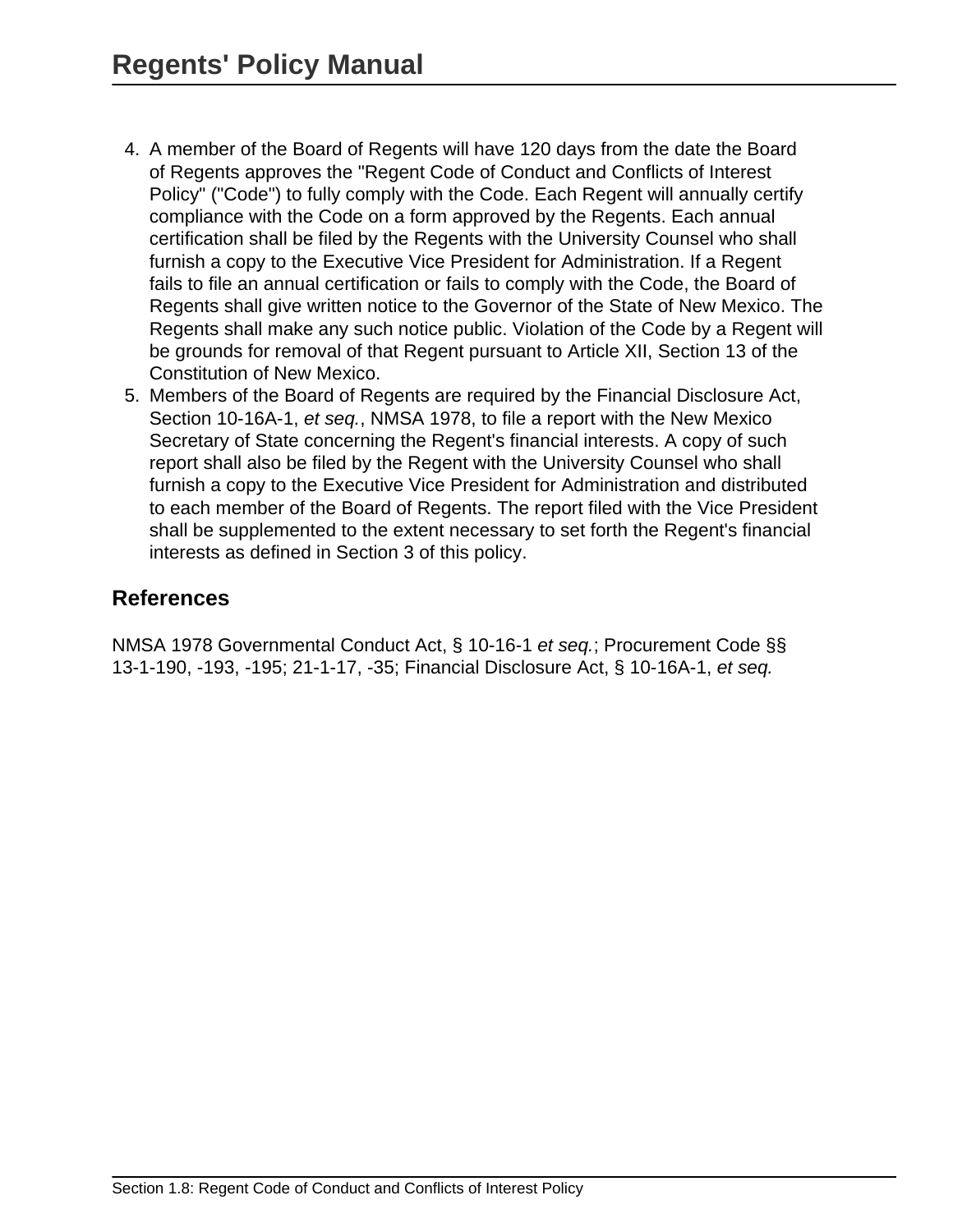# <span id="page-26-0"></span>**Section 2.1: Free Expression and Advocacy**

**Adopted Date: 09-12-1996**

# **Applicability**

This policy applies to all members of the University community: Regents, faculty, students, staff, and visitors.

# **Policy**

Freedom of academic inquiry and freedom of expression are indispensable elements of a university. The freedom to express dissent by lawful means, including peaceable assembly and the right of petition, is as important on a university campus as elsewhere in our society. The Regents have protected and defended and will continue to protect and defend the academic freedom of all members of the University community. The exercise of the freedom to dissent, however, must be balanced with the rights of others, respect for others, the educational process, and other legitimate University activities and interests.

The Regents recognize and approve the right of free speech and honest expression of opinion on any subject by any member of the University community, subject only to reasonable viewpoint-neutral rules. Those who speak or act shall not do so in the name of the University or any of its organizations unless there has been specific authorization to do so. The President of the University, as its Chief Executive Officer, is authorized by the Board of Regents to be the primary spokesperson for the University. The President of the Board of Regents is authorized to speak officially on behalf of the Board.

#### **Implementation**

The President of the University shall develop viewpoint-neutral administrative policies and procedures for free expression and advocacy on University grounds.

### **References**

United States Constitution, First Amendment; New Mexico Const., art. II, § 17; see, Policy on Mall Use/Time, Place, and Manner of Public Expression; Mall Amplification Policy; Policy on Demonstrations and Assemblies; published annually in the [Pathfinder.](http://pathfinder.unm.edu/index.html)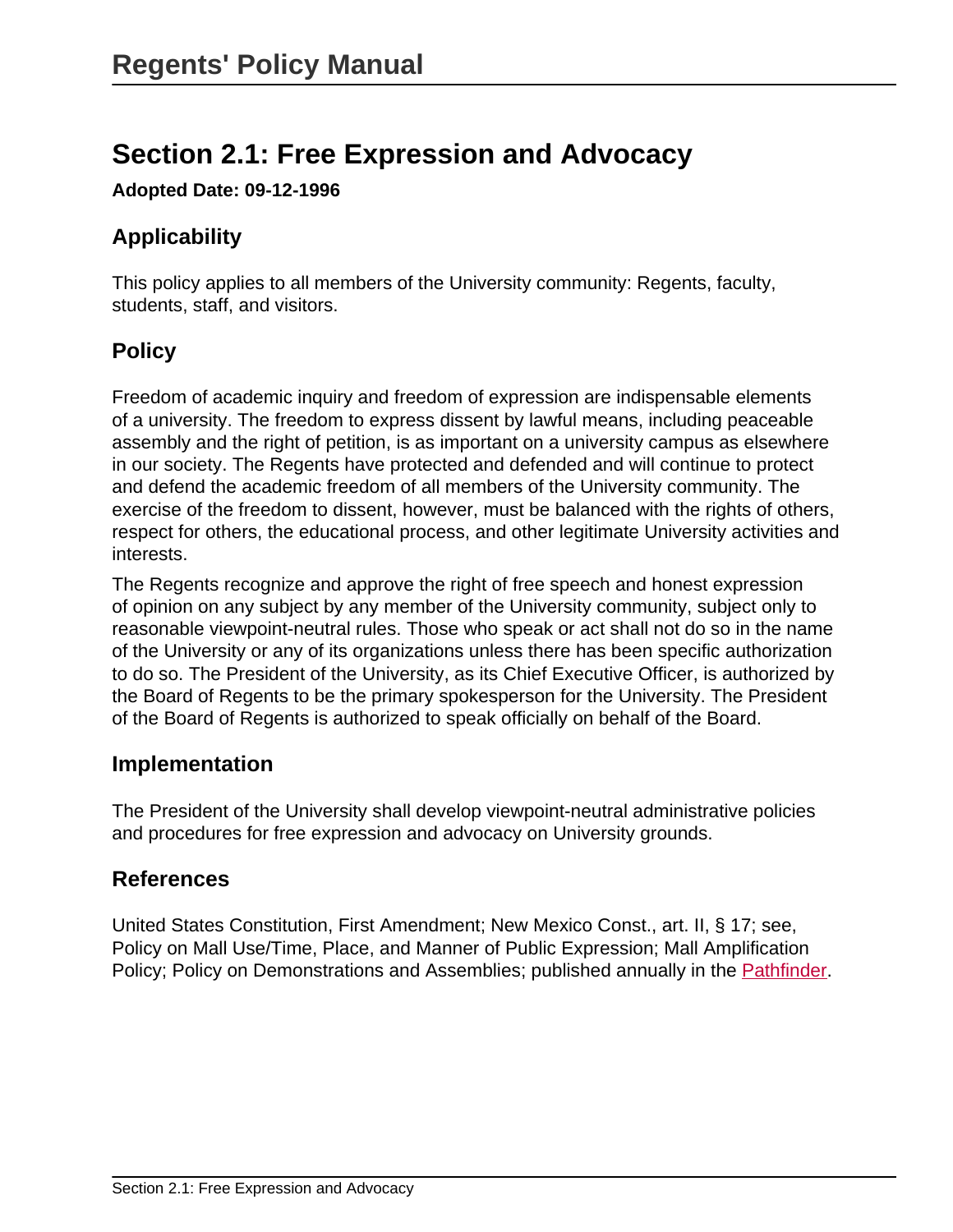# <span id="page-27-0"></span>**Section 2.2: Speakers from Off Campus**

**Adopted Date: 09-12-1996**

# **Applicability**

This policy applies to all speakers at the University who are not affiliated with the University of New Mexico, whether or not sponsored by members of the campus community.

# **Policy**

The University encourages free inquiry on the campus. It has confidence in the ability of its students, faculty, and staff to critically evaluate all ideas that may be expressed at the University by speakers from off campus.

As an educational institution, the University expects that presentations of speakers in University facilities will be of educational value, and that they will be conducted in an orderly manner. The responsibility for determining the educational value of invited speakers rests ultimately upon the group authorized to extend the initiation. No University organization should accept speakers imposed upon it by any outside agency or individual, nor should an organization lend its entitlement to invite a speaker merely as an accommodation to anyone.

University facilities normally will not be made available for non-affiliated or nonsponsored speakers. Exceptions will be made for candidates for state and national political office and for speakers who address closed audiences of organizations that use University facilities on an invitational or rental basis. This policy is not intended to restrict the use of University facilities for meetings of a professional or academic nature arranged as part of the University's regular functions.

Speakers approved in accordance with University procedures should be allowed free expression of their views. Members of the audience with divergent points of view should permit such speakers to be heard without harassment.

### **Implementation**

The President shall adopt administrative policies and procedures to implement this policy.

### **References**

See, [RPM 8.1](site://policy.unm.edu/regents-policies/section-8/8-1) ("Special Use of University Facilities"); Off-Campus Speakers Policy published annually in the [Pathfinder](http://pathfinder.unm.edu/campus-policies/speakers-from-off-campus.html).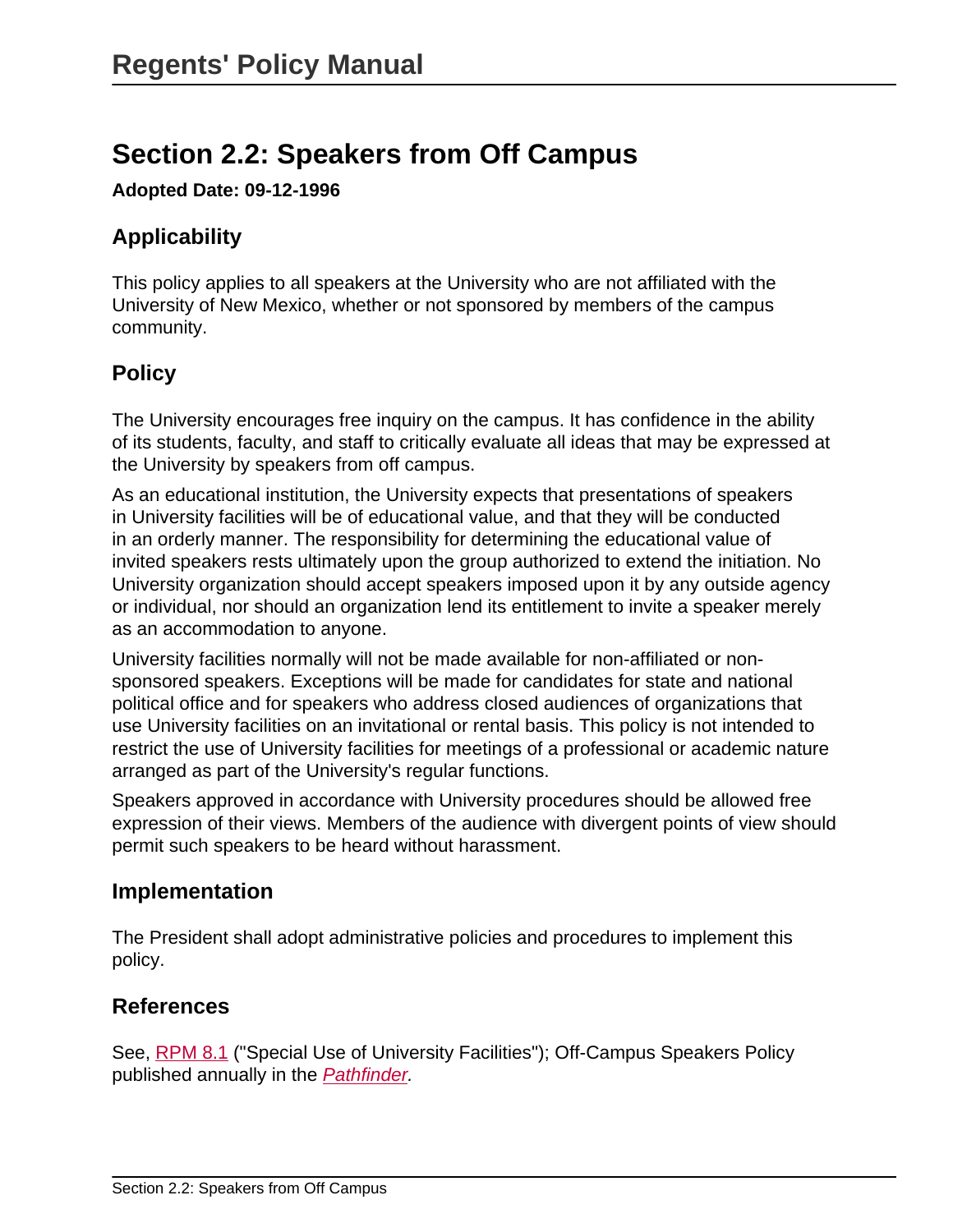# <span id="page-28-0"></span>**Section 2.3: Equal Opportunity & Affirmative Action for Employees & Students**

**Adopted Date: 09-12-1996**

# **Applicability**

This policy applies to recruitment, admission, extracurricular activities, housing, facilities, access to course offerings, counseling and testing, financial assistance, employment, health and insurance services, and athletic programs for students. This policy also applies to the recruitment, hiring, training, and promotion of University employees (faculty and staff), and to all other terms and conditions of employment.

# **Policy**

#### **Equal Employment Opportunity**

University policy, state and federal law and regulations forbid unlawful discrimination on the basis of race, color, religion, national origin, physical or mental disability, age, sex, sexual preference, ancestry, or medical condition, in recruiting, hiring, training, promoting, and all other terms and conditions of employment. All personnel policies, such as compensation, benefits, transfers, layoffs, terminations, returns from layoff, University-sponsored training, education, tuition assistance, social, and recreation programs will be administered without regard to the characteristics or conditions listed above, except when one of these is a bona fide occupational qualification. The University strives to establish procedures which assure equal treatment and access to all programs, facilities and services.

#### **Equal Educational Opportunity**

The University of New Mexico is committed to providing equal educational opportunity and forbids unlawful discrimination on the basis of race, color, religion, national origin, physical or mental disability, age, sex, sexual preference, ancestry, or medical condition. Equal educational opportunity includes: admission, recruitment, extracurricular programs and activities, housing, health and insurance services and athletics. In keeping with this policy of equal educational opportunity, the University is committed to creating and maintaining an atmosphere free from all forms of harassment.

#### **Affirmative Action**

Further, the University of New Mexico commits itself to a program of affirmative action to increase access by, and participation of, traditionally underrepresented groups in the University's education programs and work force. It is the policy of the University in the case where a vacant position falls within a job group which is determined to have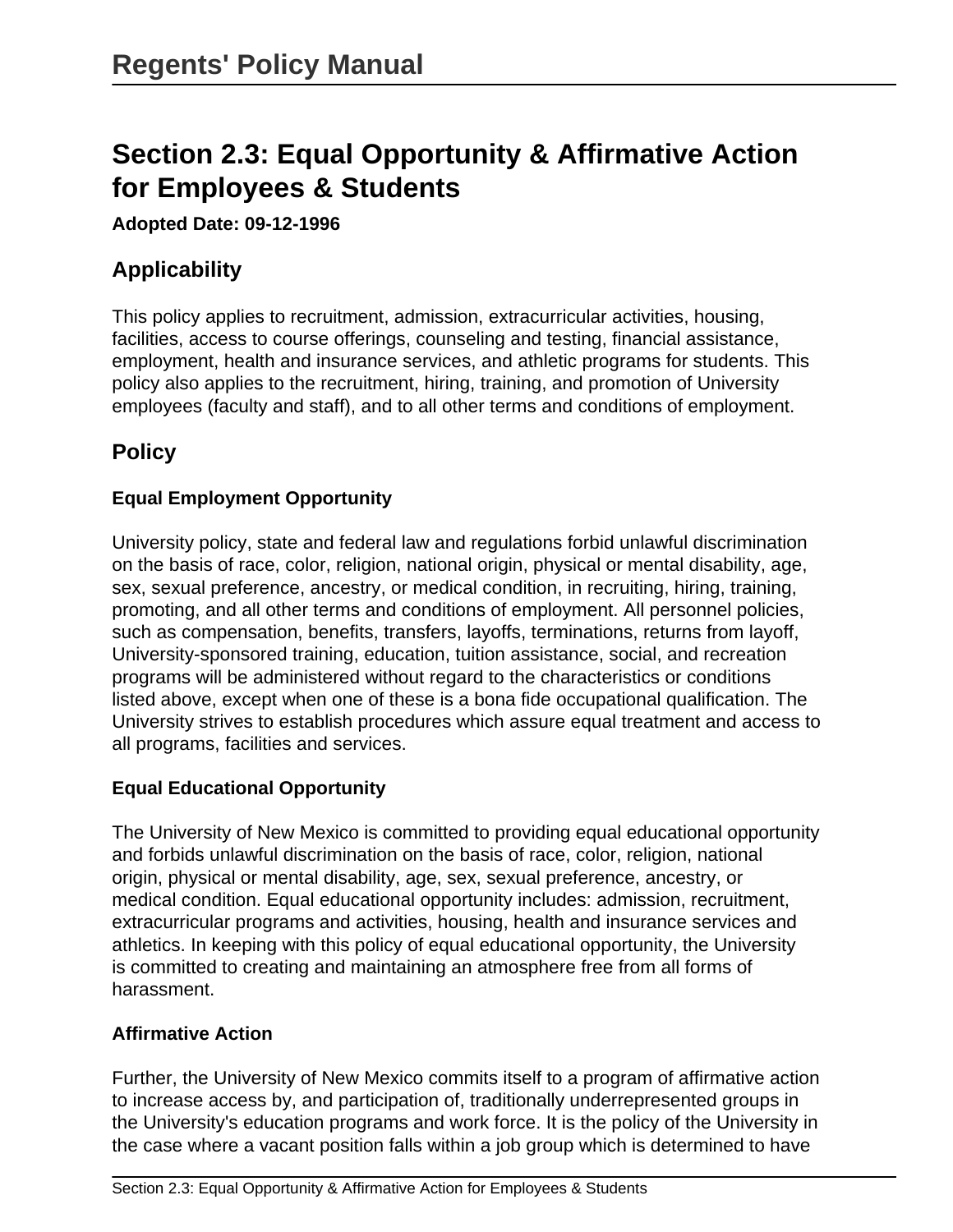underutilization, that the hiring official give preference for selection to a finalist who is a member of the underutilized group, provided his/her qualifications and past performance are substantially equal to other finalists.

#### **Reasonable Accommodation Policy**

The University makes reasonable accommodations to the religious observances/ national origin practices of a student, an employee or prospective employee, and to the known physical or mental limitations of a qualified student, employee, applicant or program user with a disability, unless such accommodations have the end result of fundamentally altering a program or service or placing an undue hardship on the operation of the University. Qualified students, employees or program users with disabilities should contact the Office of Equal Opportunity Programs or the Office of Disabled Student Services for information regarding accommodations.

#### **Anti-Harassment Policy**

It is the policy of the institution to prevent and eliminate forms of unlawful harassment in employment and educational settings. The University prohibits harassment of employees by supervisors or co-workers and harassment of students on the basis of race, color, religion, national origin, physical or mental disability, age, sex, sexual preference, ancestry, medical condition, or other protected status. The University makes special efforts to eliminate both overt and subtle forms of sexual harassment.

#### **Implementation**

The President will develop administrative policies and procedures to implement this policy. The President shall establish an affirmative action plan and procedures which will ensure increased access and participation in recruitment, hiring, training, promotion, and other employment-related activities. The President shall establish grievance procedures for resolving allegations of discriminatory treatment or harassment against employees and students. Retaliation against any individual for bringing a complaint or participating in an investigation or hearing is strictly forbidden.

#### **References**

Title VI and VII of the Civil Rights Act of 1964; Title IX of the Educational Amendments of 1972; New Mexico Human Rights Act, § 28-1-1 et seq., NMSA 1978; Americans with Disabilities Act; Executive Order 12,246 Guidelines on Affirmative Action Programs from the Federal Equal Employment Opportunity Commission and the Office for Civil Rights; [UAP 3220 \("Ombuds/Dispute Resolution Services for Staff"\)](site://policy.unm.edu/university-policies/3000/3220); [UAP 2720](site://policy.unm.edu/university-policies/2000/2720) [\("Equal Opportunity, Non-Discrimination, and Affirmative Action"\);](site://policy.unm.edu/university-policies/2000/2720) [RPM 2.5 \("Sexual](site://policy.unm.edu/regents-policies/section-2/2-5) [Harassment"\).](site://policy.unm.edu/regents-policies/section-2/2-5)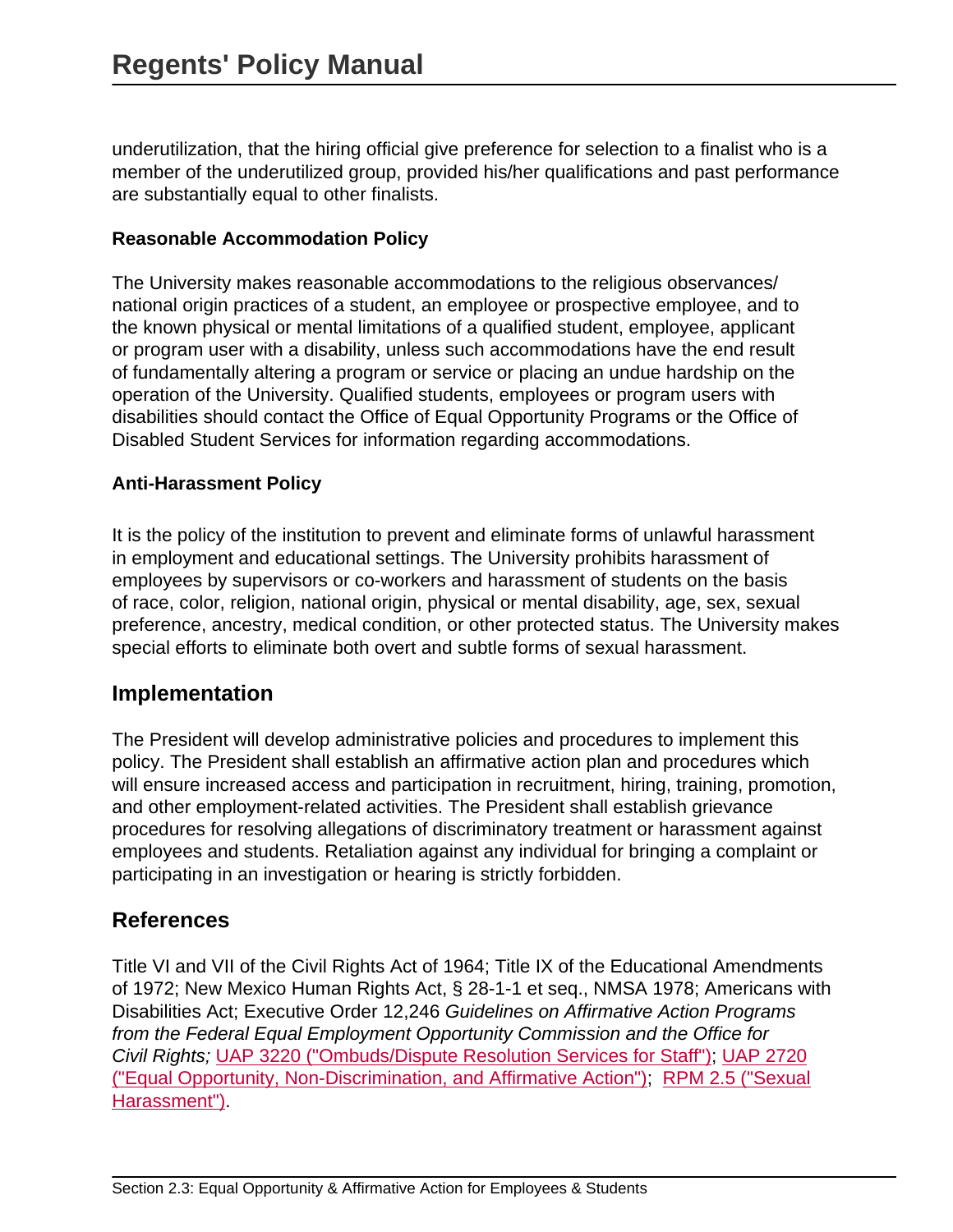# <span id="page-30-0"></span>**Section 2.4: Diversity and Campus Climate**

**Adopted Date: 09-12-1996**

# **Applicability**

This policy applies to all members of the University community.

# **Policy**

The University values the diversity of its students, faculty, staff and the other people with whom it interacts. The University is a forum for the expression, consideration and evaluation of ideas. The educational process on campus is clearly enriched and strengthened by the fact that these ideas arise and are evaluated from such different perspectives.

The University is committed to increasing participation in the University by populations historically underrepresented at UNM (Hispanics, Native Americans, African Americans, Asian Americans, students from rural areas and first-generation college students); recruiting and supporting a diverse faculty and staff; and fostering diverse intellectual approaches to teaching, research and creative activity.

The University is further committed to creating and maintaining a diverse community and a campus in which students, faculty and staff can learn and work together in an atmosphere that is productive and free from harassment, exploitation, intimidation, hate crimes, discrimination and retaliation. The University will act decisively and promptly to deal with those who engage in criminal acts and who violate applicable administrative policies and procedures, thereby demonstrating in the strongest terms that such actions will not be tolerated on this campus.

### **Implementation**

The President shall develop any administrative policies and procedures necessary to implement this policy.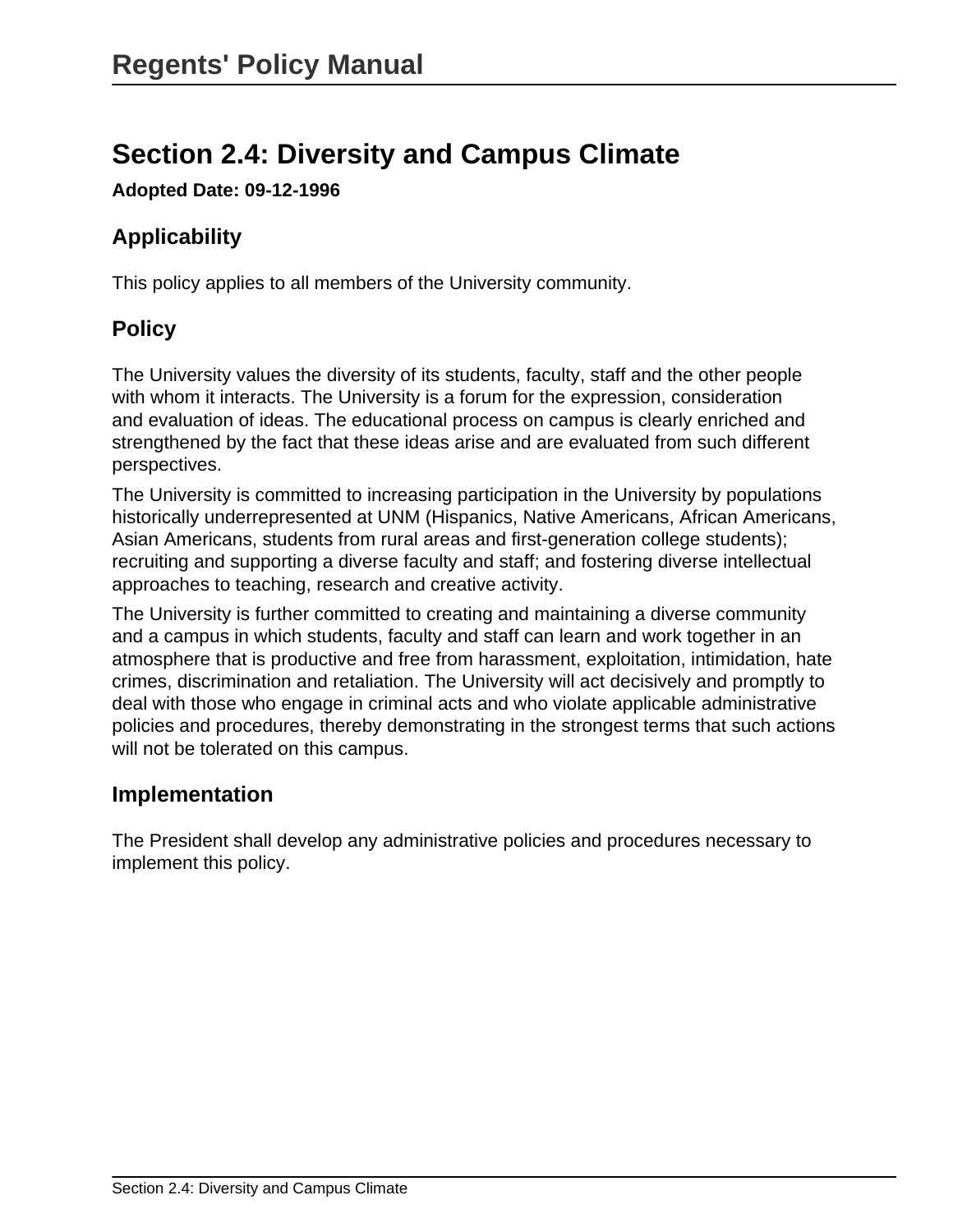# <span id="page-31-0"></span>**Section 2.5: Sexual Harassment**

**Adopted Date: 09-12-1996**

# **Applicability**

This policy applies to all members of the University community.

# **Policy**

The University is committed to creating and maintaining a community in which students, faculty, and administrative and academic staff can learn and work together in an atmosphere that enhances productivity and draws on the diversity of its members -- an atmosphere free from all forms of disrespectful conduct, harassment, exploitation or intimidation, including sexual. Sexual harassment subverts the mission of the University and threatens the careers of students, faculty and staff. It is a violation of federal law and will not be tolerated. The University makes special efforts to eliminate both overt and subtle forms of sexual harassment. In fulfilling its dual roles of educating and providing public service, the University can and must demonstrate leadership in educating all members of its community to what is appropriate behavior between the genders.

#### **Implementation**

The President shall adopt administrative policies and procedures for implementing this policy and for resolving complaints of sexual harassment. Retaliation against any individual for bringing a complaint or participating in an investigation or hearing is strictly forbidden.

#### **References**

Titles VI and VII of the Civil Rights Act of 1964; Title IX of the Educational Amendments of 1972; [UAP 2730 \("Sexual Harassment"\);](site://policy.unm.edu/university-policies/2000/2730) [UAP 3220 \("Ombuds Services and Dispute](site://policy.unm.edu/university-policies/3000/3220) [Resolution for Staff"\)](site://policy.unm.edu/university-policies/3000/3220).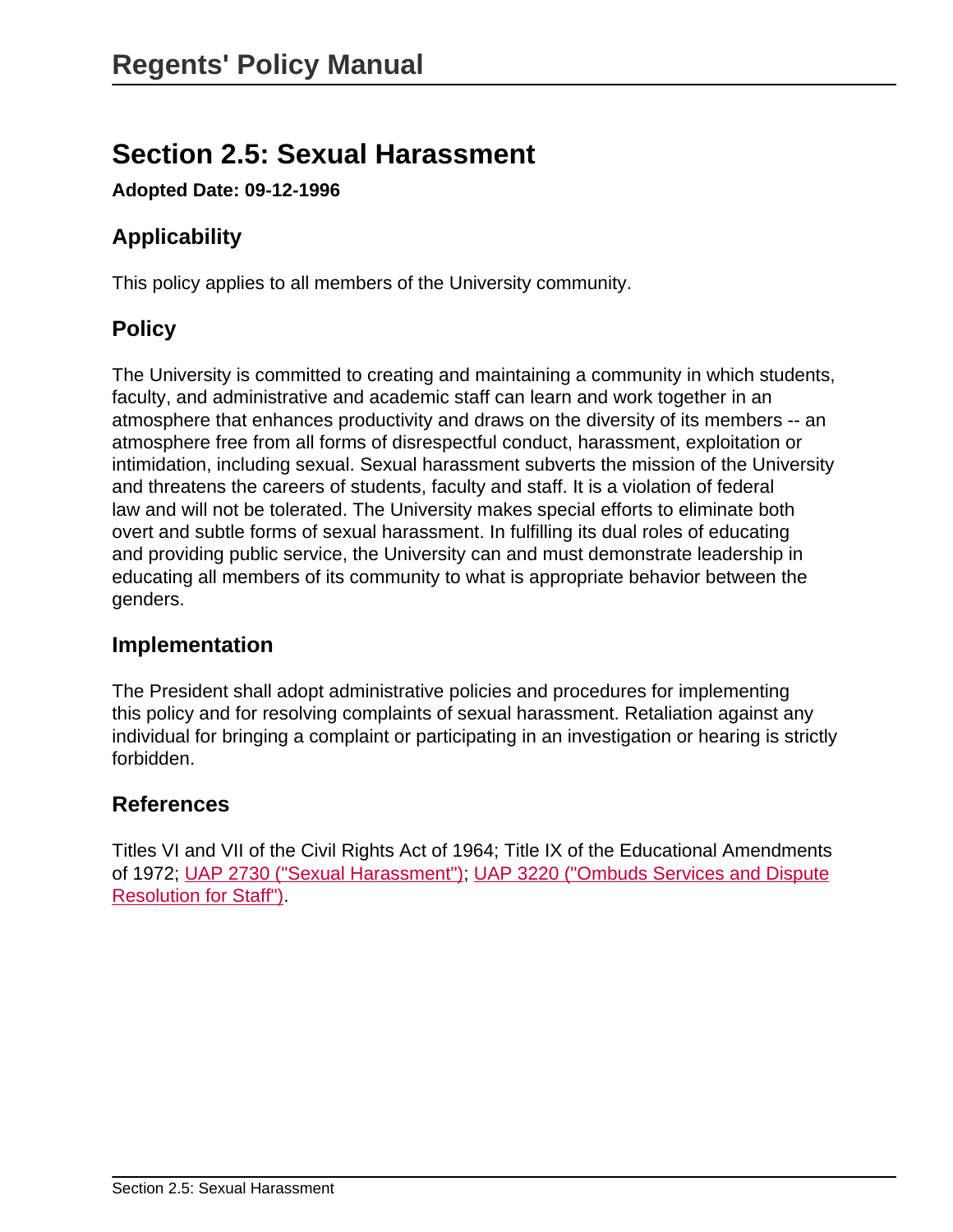# <span id="page-32-0"></span>**Section 2.6: Drug Free Environment**

**Adopted Date: 09-12-1996 06-12-2012**

# **Applicability**

This policy applies to all members of the University community and all property owned, used, leased, or controlled by the University, or any site where official University business is being conducted.

# **Policy**

The University is committed to fostering an environment for the pursuit of its mission that is free of drugs and the illegal or inappropriate use of alcohol. Drug and alcohol abuse at the University pose a serious threat to the health and welfare of faculty, staff, and students; impair performance; jeopardize the safety and well-being of other members of the University community and of the general public; and conflict with the responsibility of the University to foster a healthy atmosphere for the pursuit of education, research, and public service.

The unlawful manufacture, distribution, dispensing, possession, or use of controlled substances or alcohol on University property or as part of any University activities by any member of the University community is strictly prohibited.

All members of the University community shall abide by this policy as a condition of employment or enrollment. Violation of this policy shall result in disciplinary action, up to and including dismissal and expulsion.

#### **Implementation**

The President shall adopt administrative policies and procedures to implement this policy which shall be in accordance with the requirements of federal and state law. In addition, the President will maintain alcohol and drug-free awareness programs to inform all members of the University community about the issues and risks of substance abuse at the University.

#### **References**

The Drug-Free Workplace Act of 1988, 41 U.S.C. § 701 et seq.; Section 22 of the Drug-Free School and Communities Act Amendments of 1989, 20 U.S.C. 1145g, 3224a; [UAP](site://policy.unm.edu/university-policies/2000/2140) [2140](site://policy.unm.edu/university-policies/2000/2140) ("Use and Possession of Alcohol on University Property"); "Policy on Illegal Drugs and Alcohol," [UNM Pathfinder.](http://pathfinder.unm.edu/campus-policies/policy-on-illegal-drugs-and-alcohol.html)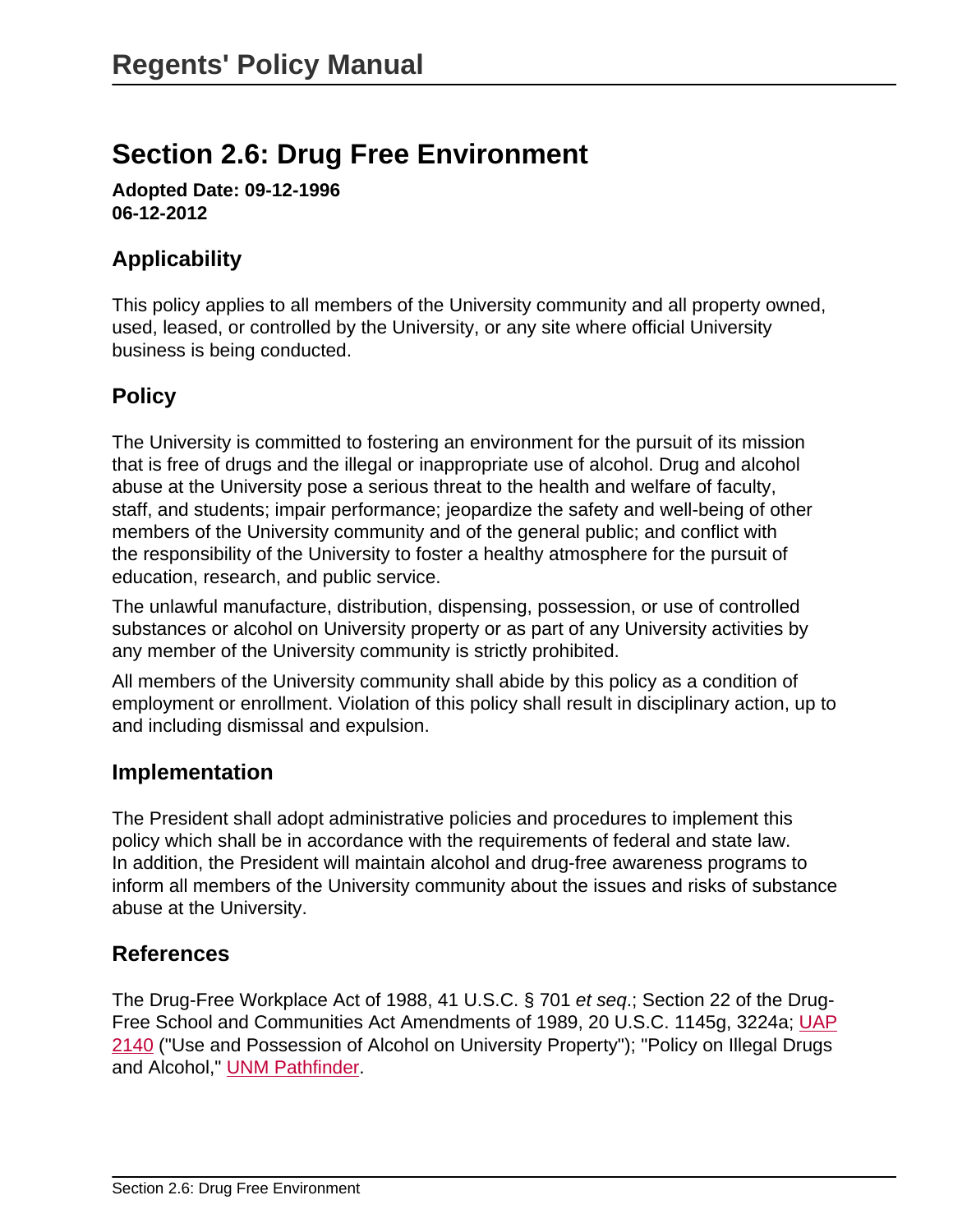# <span id="page-33-0"></span>**Section 2.7: Use of the University's Name and Symbols**

**Adopted Date: 09-12-1996 06-12-2012**

### **Applicability**

This policy applies to the use of the University's name and official symbols, including the University seal.

#### **Policy**

The official seal of the University of New Mexico is the symbol of the authority and corporate signature of the Board of Regents and may be used in its impressed or embossed form only on diplomas, academic transcripts, enrollment certifications or other official University documents for which certification is requested by the federal government or a foreign government. The seal cannot be altered or modified except by authorization of the Board of Regents. Use of the University's name and other symbols must comply with the "University External Graphic Identification Standards," [UBPPM](site://policy.unm.edu/university-policies/1000/1010) [1010.](site://policy.unm.edu/university-policies/1000/1010) The Office of the University Secretary and the Office of the Registrar shall have custody of the seal for the purposes described in this policy. The President of the University may determine additional or different custodians for the seal.

### **References**

"University External Graphic Identification Standards," [UBPPM 1010.](site://policy.unm.edu/university-policies/1000/1010)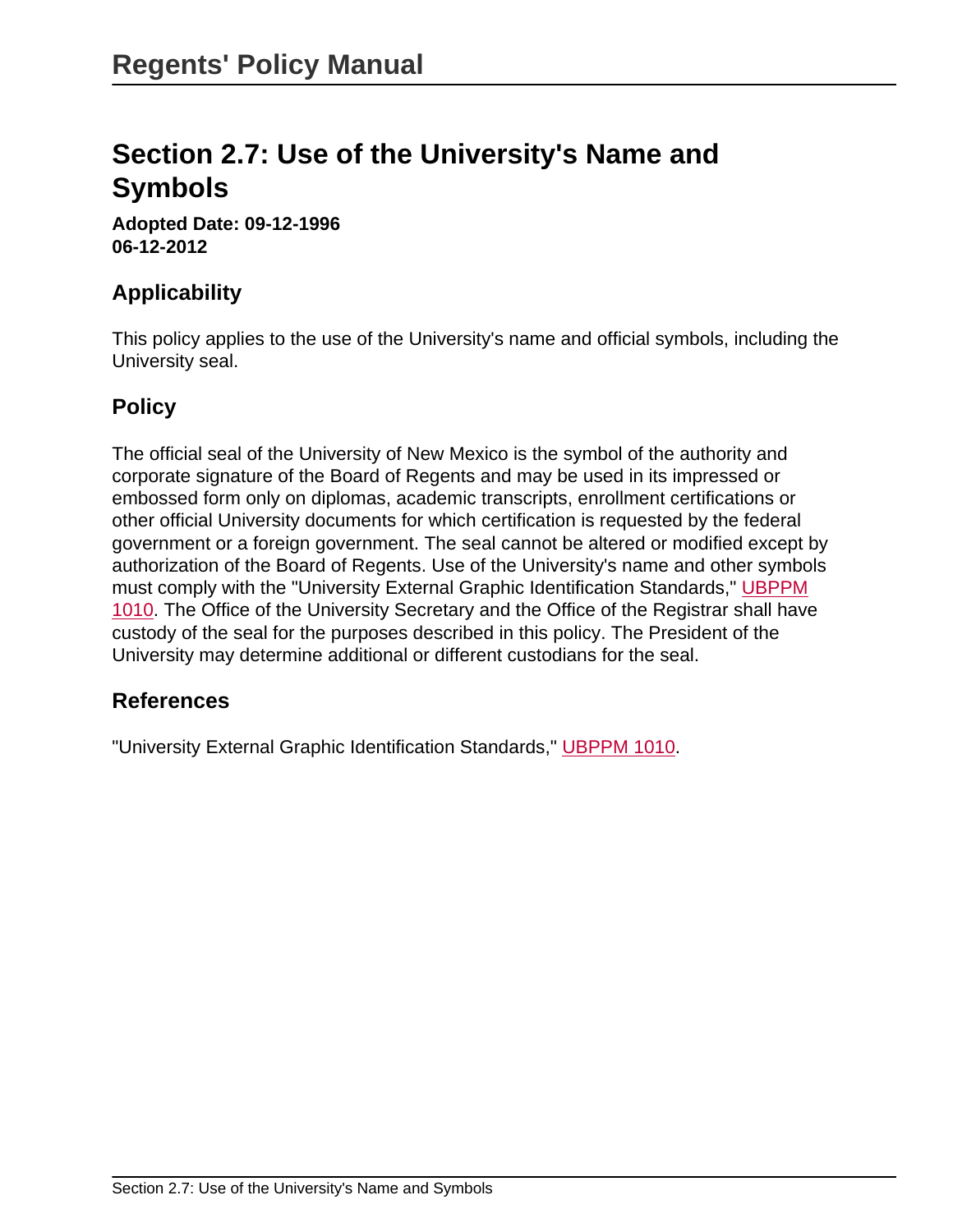# <span id="page-34-0"></span>**Section 2.8: Visitors to the University**

**Adopted Date: 09-12-1996 06-12-2012**

# **Applicability**

This policy applies to all persons on University campuses who are not members of the University community.

# **Policy**

The University acknowledges and affirms the rights of visitors under the federal and state constitutions, including First Amendment and due process rights. However, conduct which adversely affects the University's educational function, disrupts community living on campus, or interferes with the rights of others to pursue their education, to conduct their University duties and responsibilities, or to participate in University activities shall be considered an offense against the University. Such conduct is prohibited and shall lead to disciplinary action, including expulsion or barring from campus, or arrest by the University when the offense occurs on University premises, as part of a University-sponsored event, or in connection with University activities. The Regents adopted a "Visitor Code of Conduct" which is published in the **[UNM](http://pathfinder.unm.edu/index.html) [Pathfinder](http://pathfinder.unm.edu/index.html)**. The Code specifies the types of conduct which will lead to disciplinary action and the sanctions for such conduct.

### **References**

[UAP 2220 \("Freedom of Expression and Dissent"\)](site://policy.unm.edu/university-policies/2000/2220); "Visitor Code of Conduct," **[UNM](http://pathfinder.unm.edu/index.html) [Pathfinder](http://pathfinder.unm.edu/index.html)**.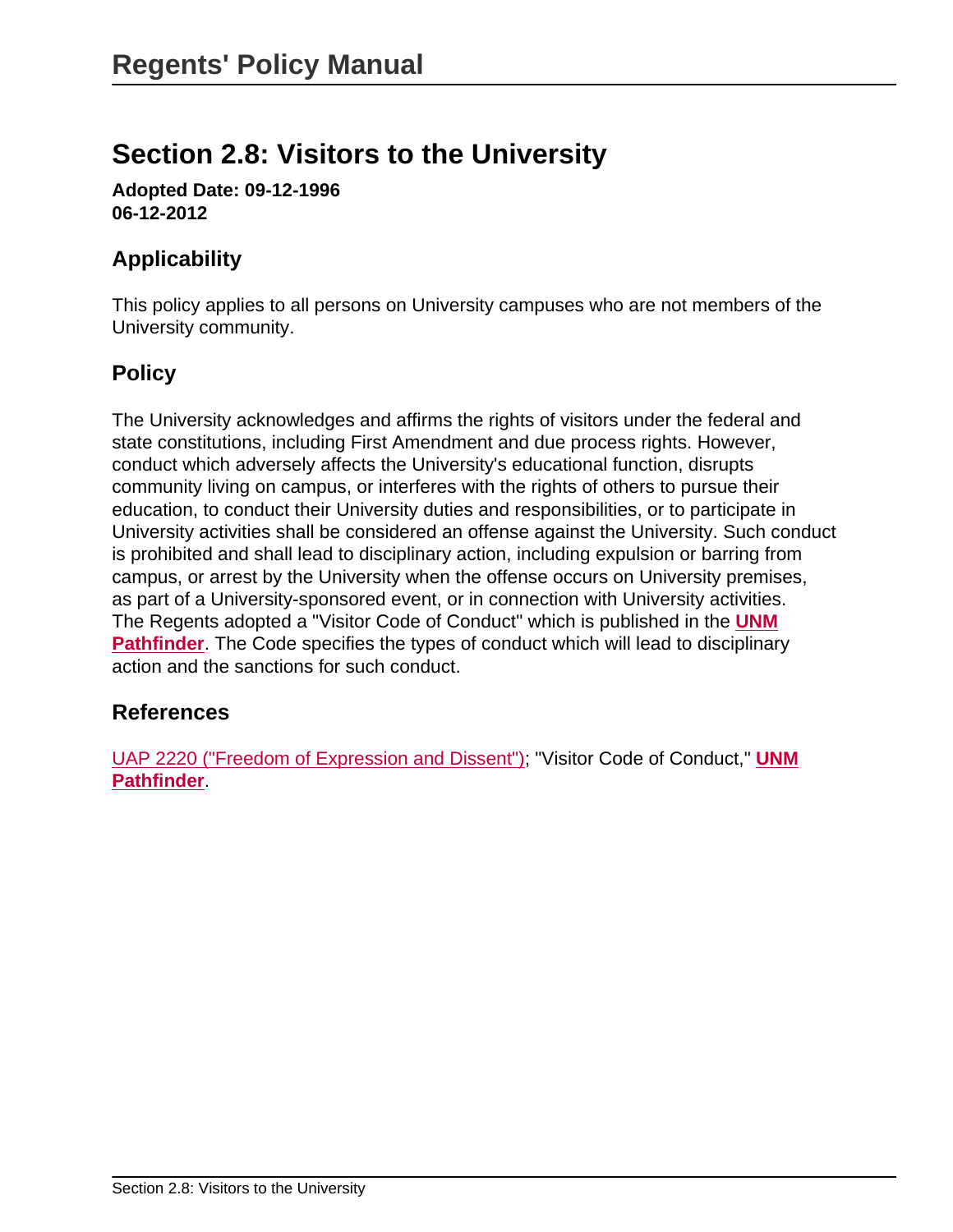# <span id="page-35-0"></span>**Section 2.9: University Archives and Records**

**Adopted Date: 09-12-1996**

# **Applicability**

This policy applies to all employees of the University.

# **Policy**

There is a need to adequately document, by identifying and preserving historically and legally significant records, the University's three basic functions of teaching, research, and public service. Any record bearing upon the activities and functions of the University that is produced or received by an employee of the University in the transaction of University business becomes University property. Such records may not be permanently removed from the University or destroyed without the prior approval of the University Archivist.

#### **Implementation**

The University shall appoint a University Archivist. The University Archivist shall develop, in accordance with state law where applicable, standards and procedures for selecting, preserving, organizing, and servicing both official and personal records which provide evidence of the University's contribution to society, and for determining whether and when University records may be permanently removed or destroyed. The Archivist shall have final authority to disapprove the removal or destruction of University records until satisfied that the records have no historical, legal, or fiscal value.

#### **References**

Record Retention and Disposition Schedules on the [Records Management Center](http://univserv.unm.edu/university-services-departments/records.html) website; State Records Act.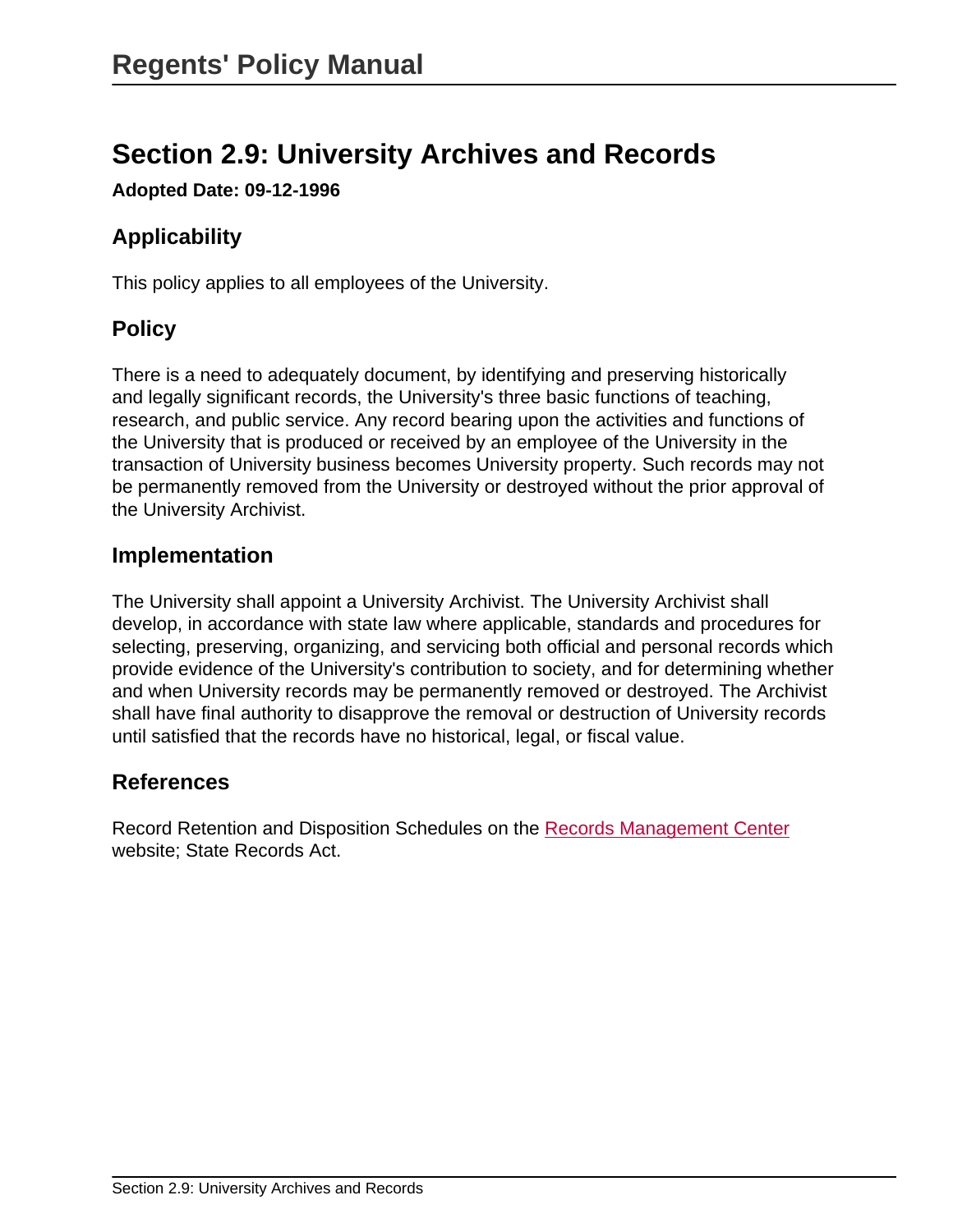# **Section 2.10: Architectural Style of Campus Buildings and Campus Master Plan**

**Adopted Date: 09-12-1996 06-12-2012**

## **Applicability**

This policy applies to all buildings on the central campus of the University.

## **History**

The Pueblo Revival style of architecture on campus was introduced by President Tight in the early 1900s and was officially adopted by the Regents at that time after stormy controversy. Later abandoned for a few years, the Pueblo Revival style was readopted by Santa Fe architect John Gaw Meem. Meem was retained by the University as campus architect in 1933 and designed thirty-six structures in the distinctive style which came to be known as Pueblo Revival.

In 1959, with the adoption of the Long-Range Campus Development Plan, the Regents agreed to preserve and enhance the established Pueblo Revival architectural style, with modifications, of buildings on the central campus. No such architectural restrictions were imposed for the north and south campuses, but hope was expressed that new buildings would have regional character.

# **Policy**

It is the policy of the University that all buildings constructed on the central campus continue to be designed in the Pueblo Revival style and that buildings on the north and south campuses reflect the general character of this style to the extent possible given the special needs for facilities in these areas. The consistent use of a single architectural style has become a unique feature of the University of New Mexico campus, and contributes to an aesthetically pleasing environment for all members of the University community.

The Board of Regents shall approve the University's long-range campus master plan to guide the physical development of the campus. Revisions to the master plan must have the approval of the Regents.

### **Implementation**

The President, through the Planning and Campus Development Department, shall draft:

• design specifications for central campus buildings which specify use of the Pueblo Revival architectural style for central campus buildings and that are compatible with this style for other areas of the campus; and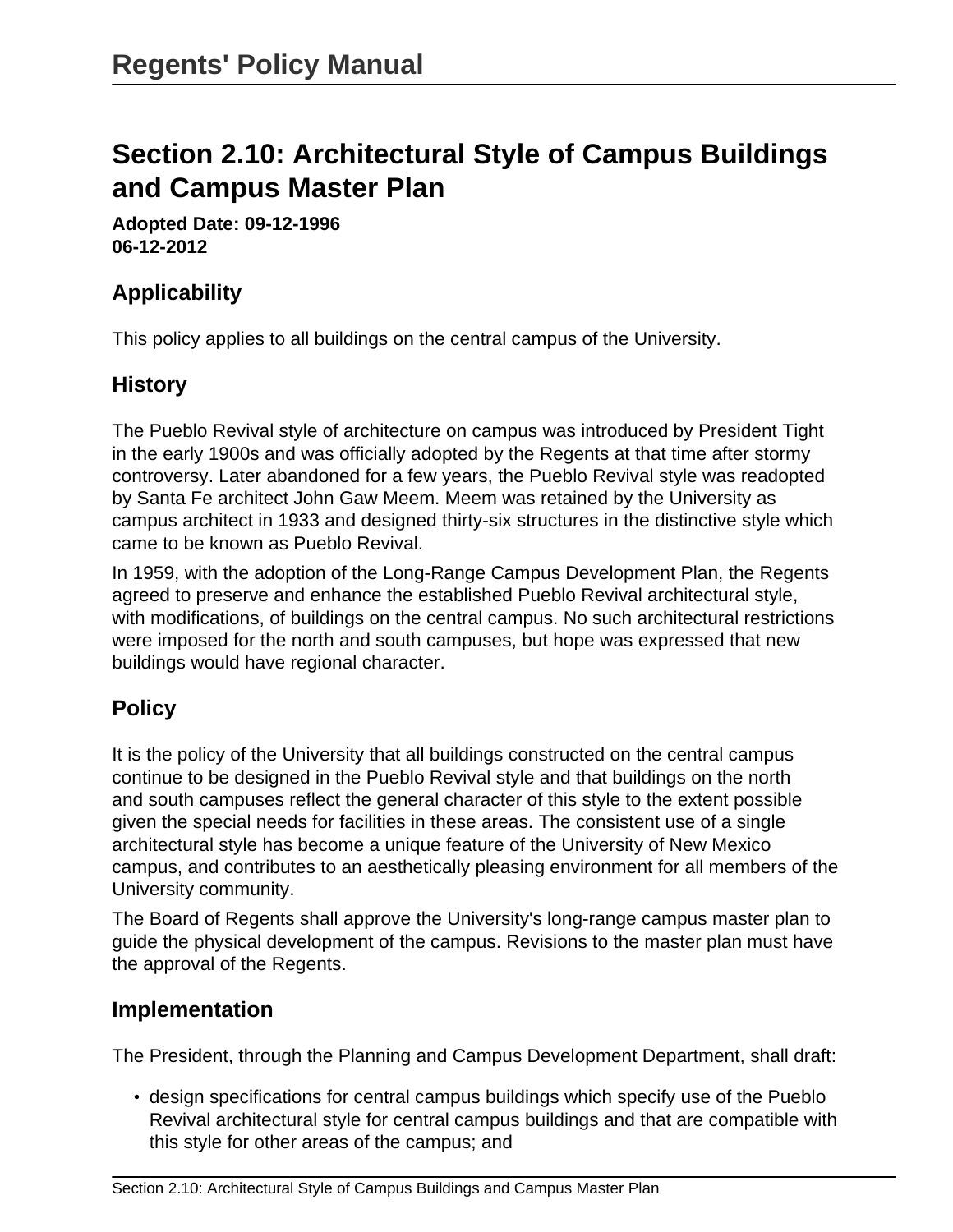• updates to the campus master plan for approval by the Board of Regents.

### **References**

A copy of the current approved campus master plan is on file in the Office of the Provost/Executive Vice President for Academic Affairs, the Office of the Executive Vice President for Administration/COO/CFO, and the Planning and Campus Development Department.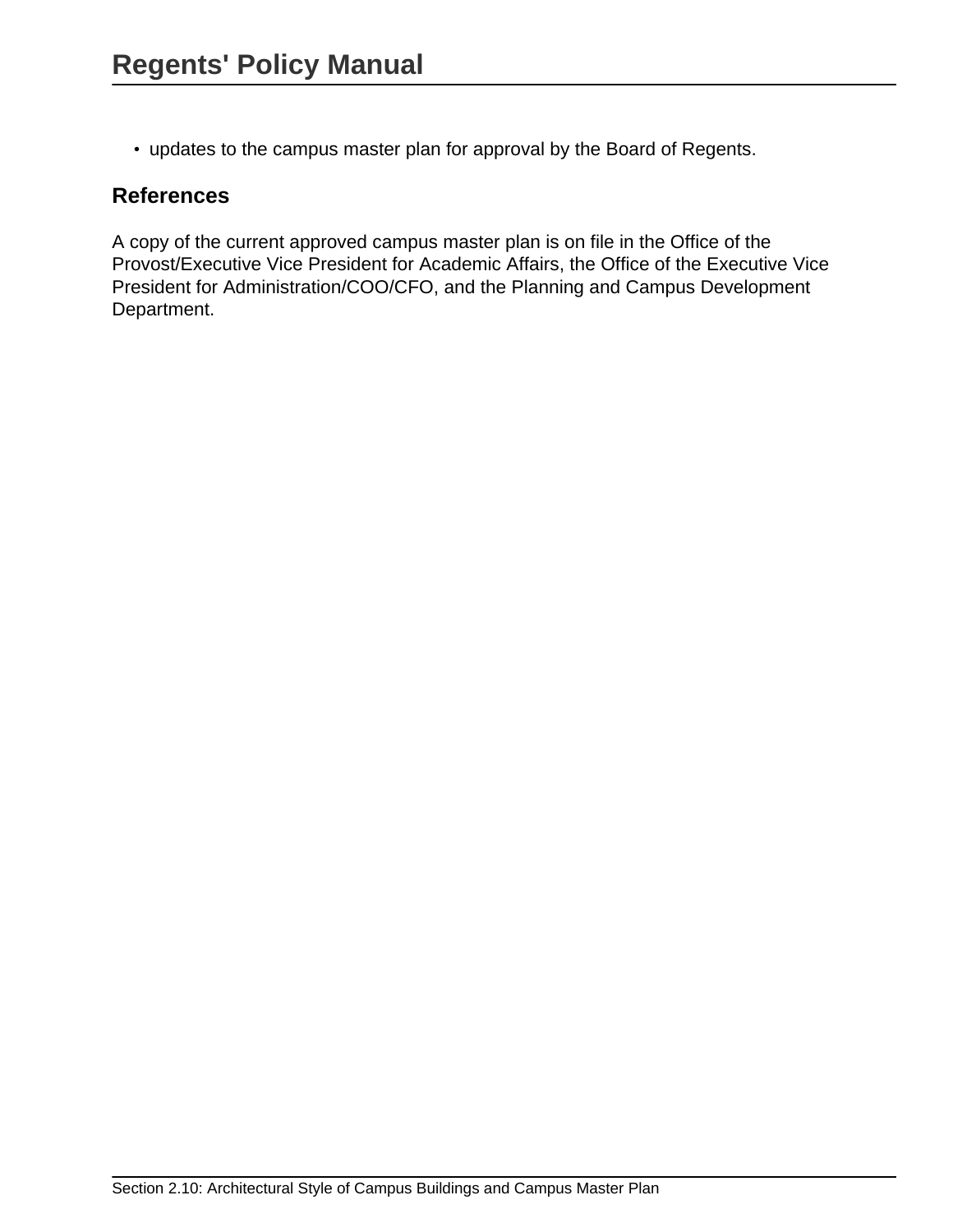# **Section 2.10.1: Historic Preservation**

**Adopted Date: 11-09-1999**

# **Applicability**

This policy applies to all buildings, landscapes and places or objects of historic significance that possess exceptional value or quality in representing and reflecting the University's architectural and cultural heritage.

# **History**

The University of New Mexico has several buildings, landscapes and places or objects of historic significance and value, and is one of the first institutions in the Southwest to adopt and promote the Pueblo Revival style as an important regional architectural style. The campus contains some of the earliest non-residential interpretations of the Pueblo Revival style. Many buildings also have historic significance because of the architects who designed them. John Gaw Meem, a highly respected New Mexico architect who helped to develop the southwestern adobe style, was responsible for thirty-six campus buildings.

# **Policy**

It is the policy of the University that all buildings, landscapes and places or objects of historic significance be preserved and protected. Removal of or major alteration to any buildings designated by the University Historic Preservation Committee to be of historic significance must be approved by the Board of Regents. These unique historic resources provide a connection to the past for students, faculty, staff, alumni and the general public. They are essential to alumni development, student recruitment, the public image of the University, and help define a sense of place.

## **Implementation**

The President shall adopt administrative policies and procedures which create the Historic Preservation Committee, define the Committee's responsibilities and provide guidelines for ensuring the preservation and protection of the University's historic resources, consistent with this Regents' policy. The President will report annually to the Regents on Committee activities and findings.

## **References**

[UAP 5020 \("Historic Preservation"\)](site://policy.unm.edu/university-policies/5000/5020)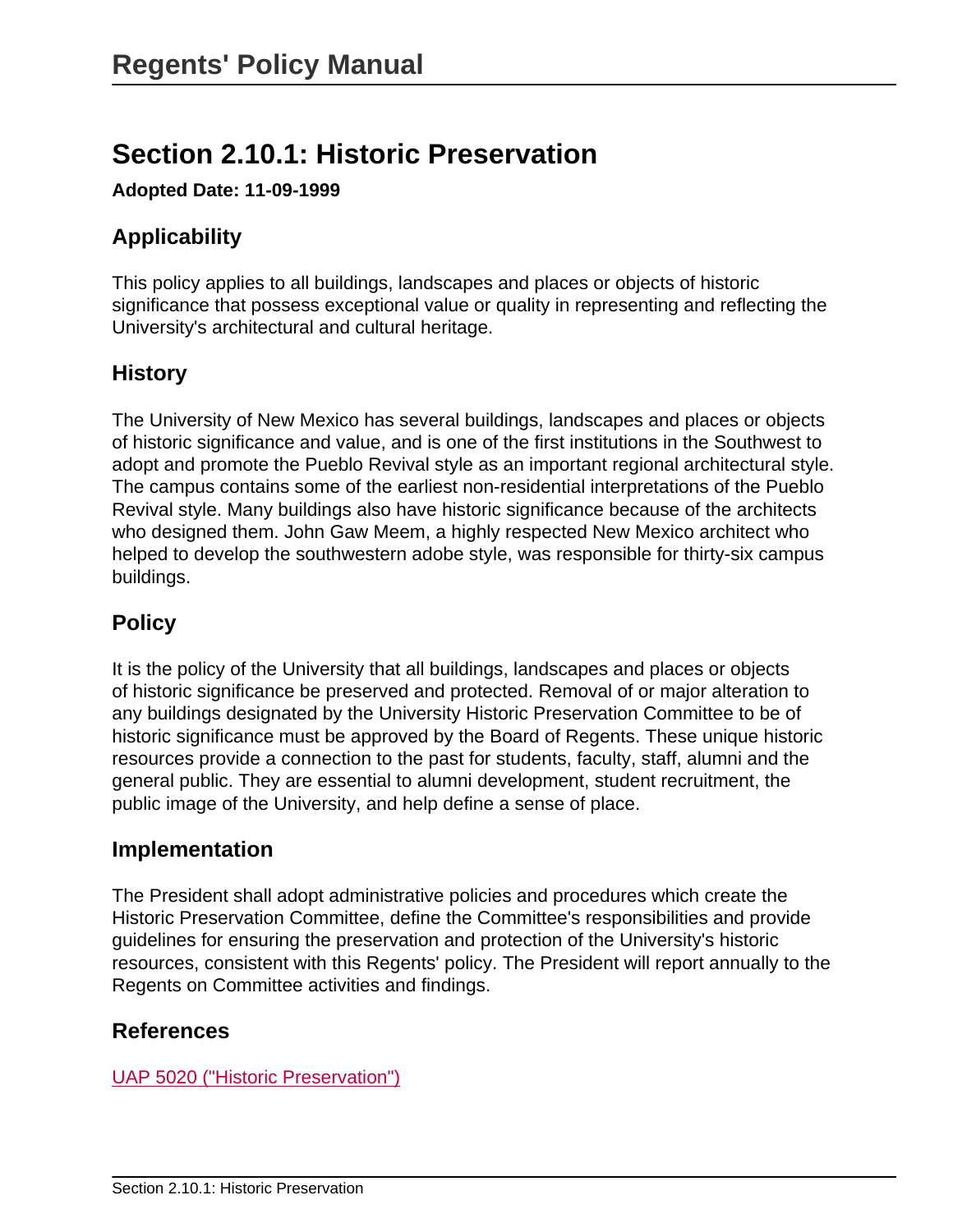# **Section 2.11: Naming University Facilities, Spaces, Endowments, and Programs**

**Adopted Date: 09-12-1996 11-13-2001, 06-14-2005**

# **Applicability**

This policy applies to the naming of facilities including buildings and structures, interior spaces, landscapes, roads, collections, programs, endowed chairs and professorships, schools and colleges on the various campuses of the University.

# **Policy**

The University of New Mexico welcomes the opportunity to honor those who have rendered extraordinary service or support to UNM. Facilities, spaces, endowments or programs may be named for individuals or entities whose accomplishments or generosity advance the academic mission of the University, further the capacity of UNM to meet its teaching and scholarly objectives and to serve its community, and enhance the growth and reputation of UNM. A decision to construct or renovate a building, establish a chair or create a program is to be taken on the basis of established academic and other operational criteria and approved in keeping with the University's established practices and academic mission. Naming will be independent of all appointment, admission and curriculum decisions which the University will continue to make in keeping with its established practices and academic mission. To ensure the appropriateness of the honor, the University will follow the guidelines listed in this policy as it makes decisions on a case-by-case basis with regard to naming facilities, spaces, endowments or programs.

#### **Criteria for Selection of Honorees**

Naming a facility, space, endowment or program for an individual, organization or corporation is one of the highest honors that the University can bestow. This recognition is a lasting and powerful affirmation of the honoree's connection to the University's mission. As such, honorees shall have exemplary character, an unqualified reputation for honesty, personal integrity and the highest standards of personal and professional ethics.

#### 1. **Extraordinary University Service**

Honorees who have been employed by the University shall have given extraordinary service to the institution in a teaching, research, service or administrative field with such exceptional distinction that their contributions are widely recognized by their peers, both at the University and elsewhere. The recognition afforded the honoree may also include private financial contributions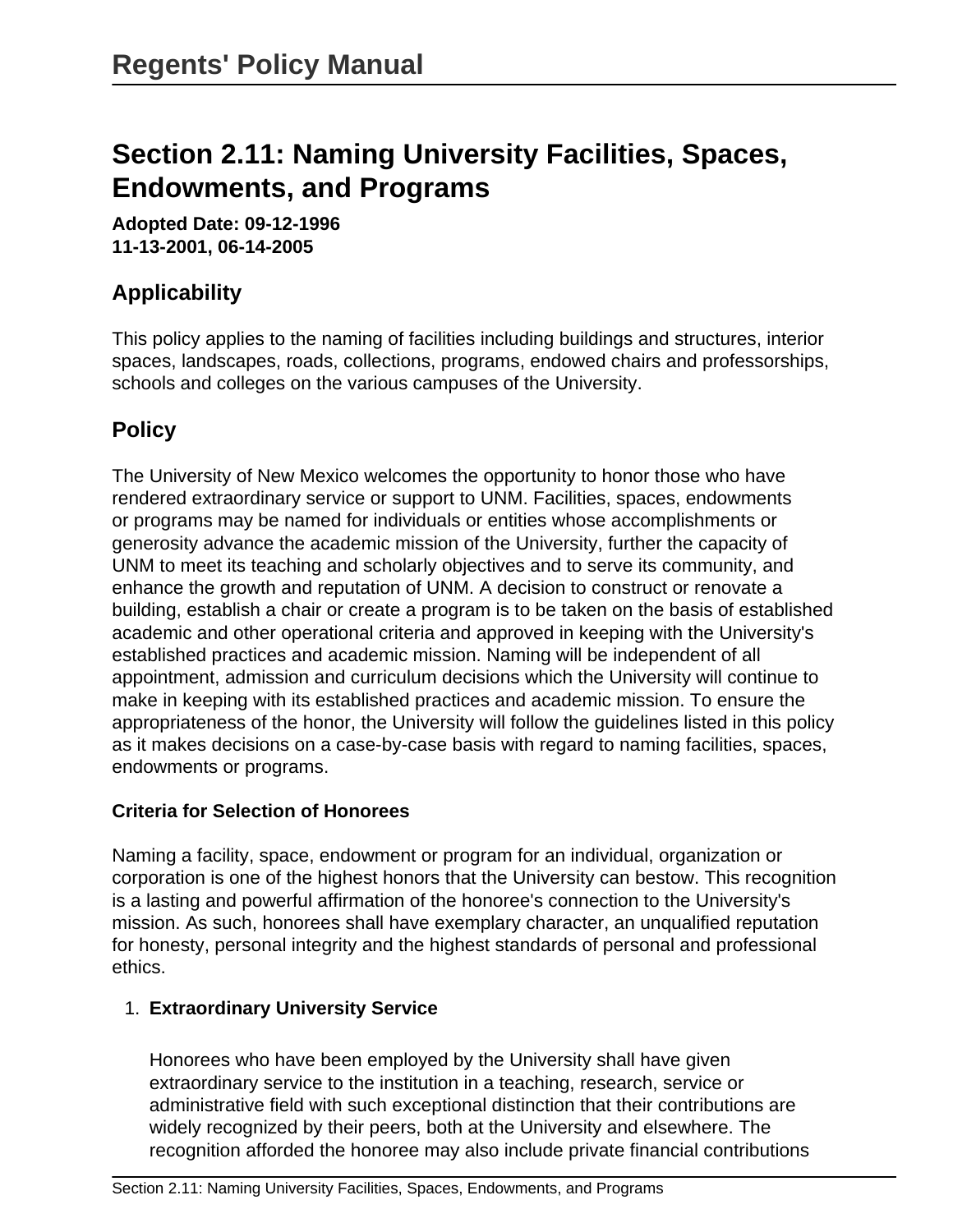related to the naming opportunity. Honorees may not be in active service at the University or hold elected office at the time of the naming, unless the circumstances are exceptional.

#### 2. **Private Financial Support**

Individuals who have not been University employees, corporations and other organizations may be considered for naming recognition if they have made significant financial contributions to the University related to the naming opportunity. Decisions regarding such recognition are made on a case-by-case basis in accordance with the approval process contained in this policy and any other applicable University policies and shall also take into consideration the total cost of the project, the availability of other funds and the level of financial contribution. A bequest or legacy gift from a donor who is still alive will not normally be considered for a naming opportunity.

The following guidelines should also be taken into consideration in determining a significant level of financial support in a given situation:

- New facilities--fifty percent (50%) of construction costs or three million dollars whichever is greater.
- Renovation of facilities--seventy-five percent (75%) of the cost of renovating a facility.
- Existing facilities without renovation--seventy-five percent (75%) of the fair market value of the facility.
- Portable items--donation of the collection or at least fifty percent (50%) of the value of the collection.
- Tribute markers--fifty percent (50%) of the cost or value of associated items (e.g. trees, gardens).
- Endowed chairs and professorships--full funding of the endowment.
- Programmatic Entities--determined on a case-by-case basis.

#### **Request for Approval**

Since naming facilities, spaces, endowments and programs has a long-term impact on the University, the approval process is designed to ensure such action is in the best interest of the University. All naming requests will be reviewed by the Committee on Naming Facilities, Spaces, Endowments, and Programs in accordance with the guidelines and procedures found in [UAP 1020 \("Honorary Naming Recognition"\)](site://policy.unm.edu/university-policies/1000/1020). The Committee will submit recommendations to the President or other official with approval authority. A plan for any naming opportunity that involves private financial support must be submitted in writing to the Committee and the appropriate approving official prior to submission of a request for approval of a specific name. In the best interest of the University and prospective honorees, information relating to any naming request or plan should remain confidential until appropriate approvals have been obtained.

1. Naming facilities and spaces that are part of the outside environment of the University must be approved by the Board of Regents.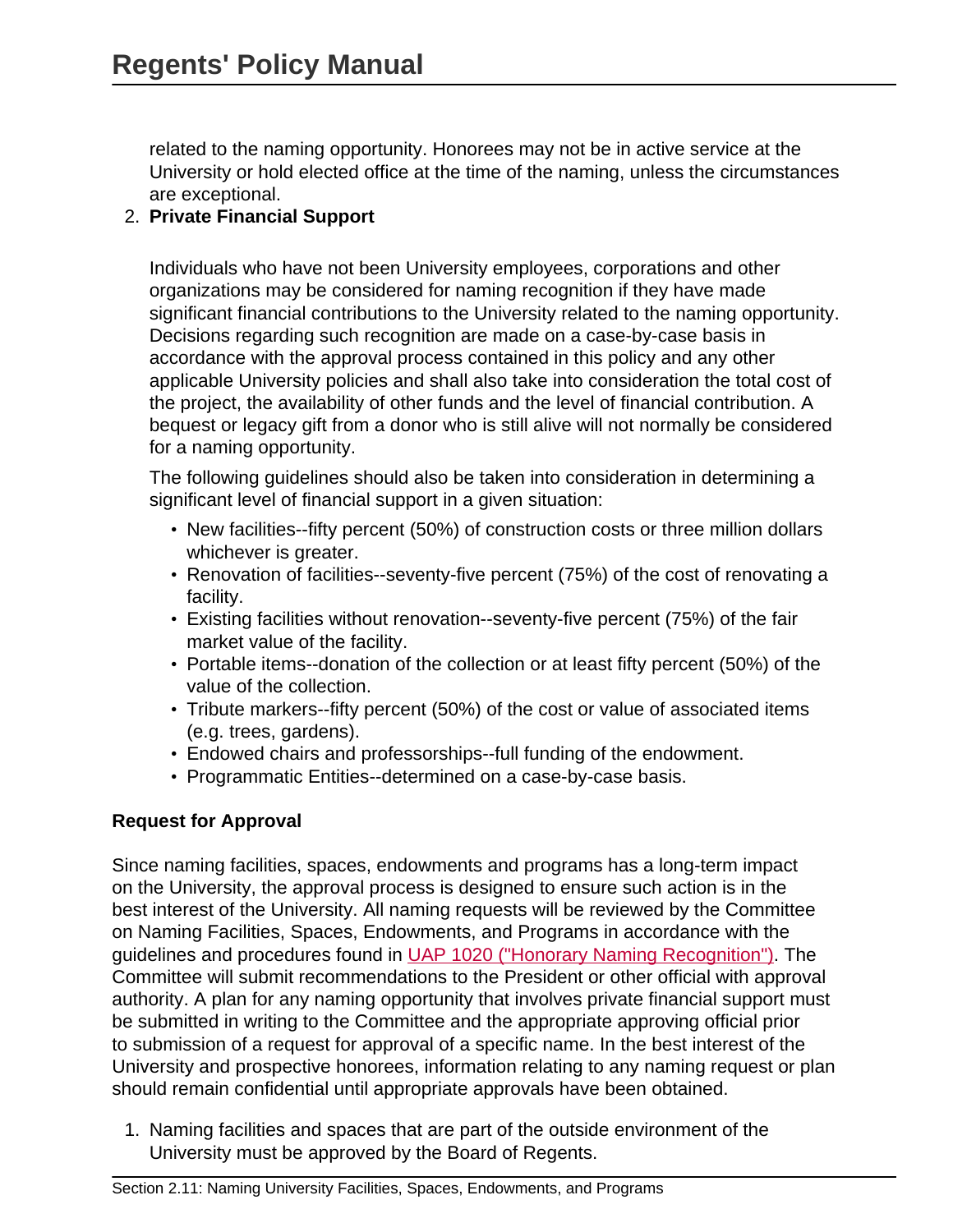- 2. Naming facilities and spaces that are part of the interior space of the University must be approved by the President. At the discretion of the President, the request may be forwarded to the Board of Regents for approval.
- 3. Naming facilities and spaces that are made up of portable items which are identifiable because of a specific focus or purpose (for example,collections of art and/or artifacts) must be approved by the Provost/Executive Vice President for Academic Affairs or the Executive Vice President for Health Sciences, depending on the location.
- 4. The display of tribute markers which include plaques, medallions or other markers in association with features such as trees, benches or small monuments must be approved by the Executive Vice President for Administration.
- 5. Naming of endowed chairs and professorships must be approved by the Board of Regents.
- 6. The naming of academic or non-academic programmatic entities (such as departments, schools, colleges, institutes and centers) must be approved by the Board of Regents.

The Board of Regents reserves the right to review for approval, on a case-by-case basis, any naming request not specifically addressed above and not otherwise delegated by the Board of Regents to the President of the University.

#### **Duration of Name**

Naming of facilities, spaces, endowments and programs in honor of individuals is generally expected to last the lifetime of the facility, space, endowment or program. Naming of facilities, spaces, endowments and programs in honor of corporations or other organizations will have a set number of years attached to the naming which will be determined on a case-by-case basis and listed in the signed gift agreement. Naming associated with a particular facility, space, endowment or program will not preclude further naming within the facility, space, endowment or program.

#### **Request Processing**

Every reasonable effort will be made to ensure that a naming request will be acted upon within sixty (60) days of the initial submission of that request to the Committee.

#### **Recording and Reporting**

The University Secretary will be responsible for recording the official decisions on all naming requests and reporting those decisions to the appropriate UNM officials.

### **Implementation**

The President will develop detailed policies and procedures to ensure that the naming of facilities, spaces, endowments and programs is consistent with this Regents' policy. The President shall appoint a Committee on Naming Facilities, Spaces, Endowments,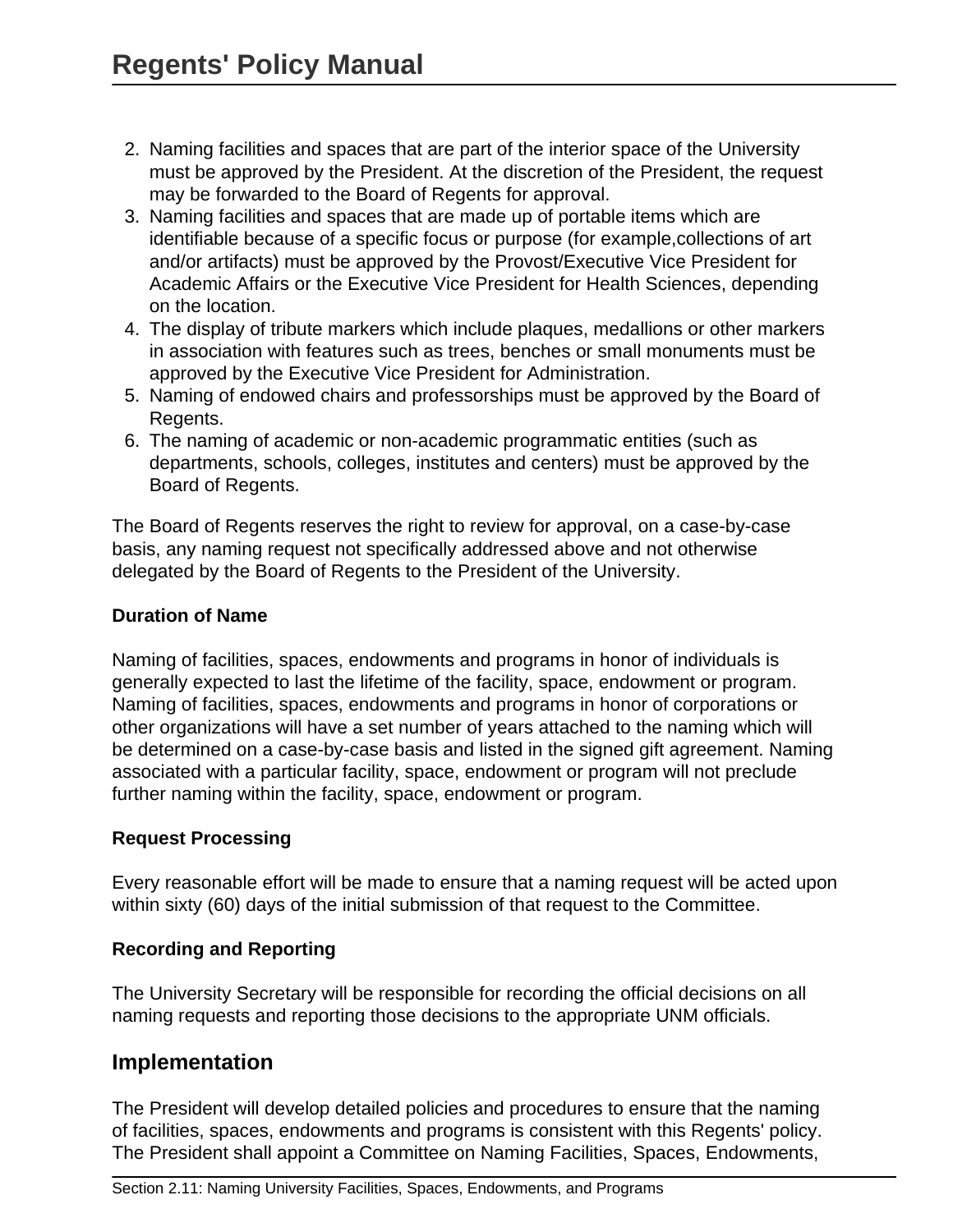and Programs to review naming plans and requests and to make recommendations for approval. This amended policy does not apply to any arrangements that are in existence at the date the amendment is adopted.

### **References**

[UAP 1020 \("Honorary Naming Recognition"\)](site://policy.unm.edu/university-policies/1000/1020)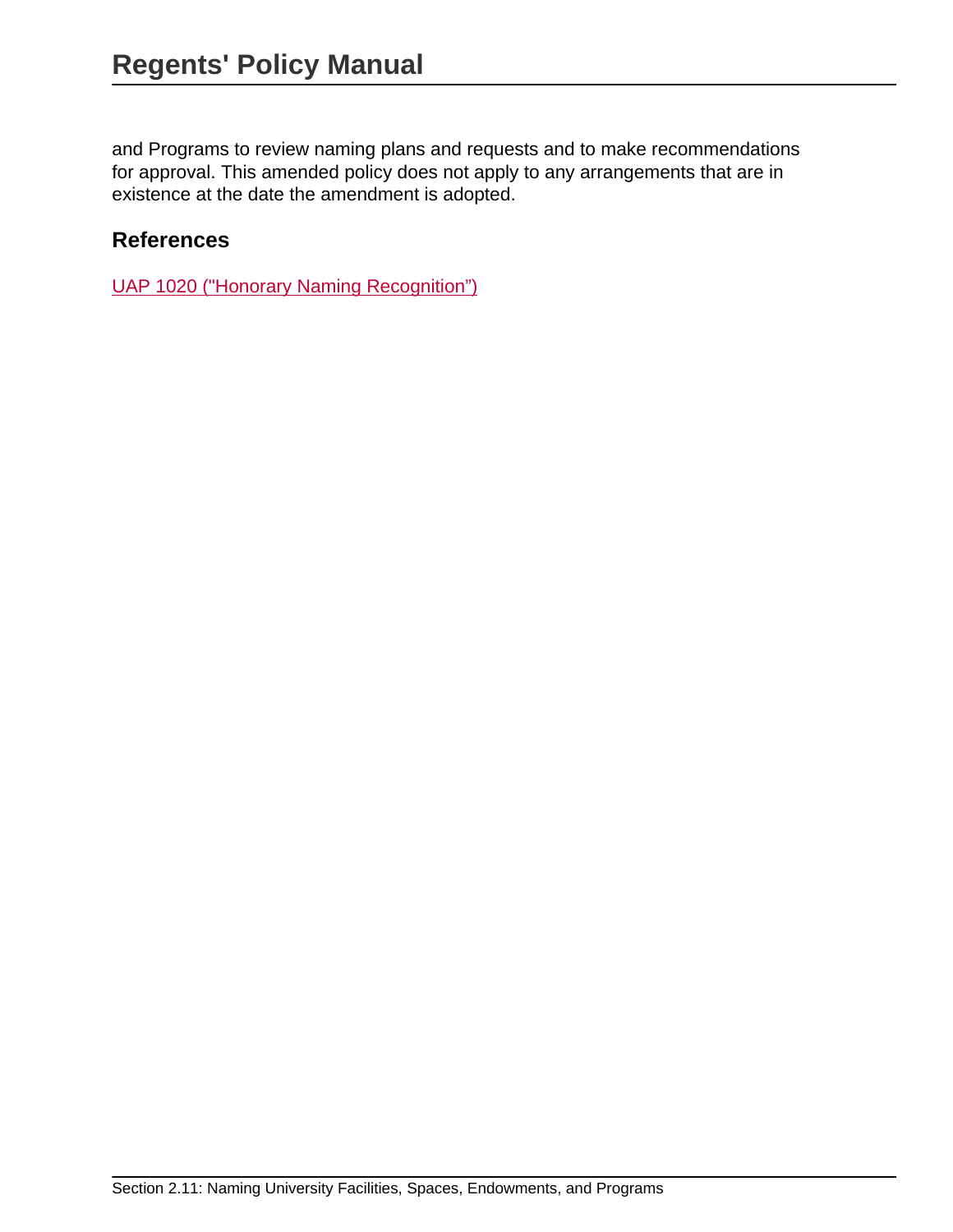# **Section 2.11.1: Building Plaques**

**Adopted Date: 05-08-2007**

**Adopted: May 8, 2007**

# **Applicability**

This policy applies to the placement of plaques on new buildings and major new additions to buildings constructed on the University's campuses.

## **Policy**

Upon the completion of construction of a new building or a major new addition to a building on any of the University's campuses, a plaque shall be mounted in the lobby of the building or other appropriate interior location as determined by the University President. The plaque will be of such material, proportion and detail as to harmonize with its surroundings in an appropriate manner, as approved by the University Architect.

The plaque will include the following information:

- Building name
- University President on the date (the "contract approval date") of approval of the construction contract for the building project.
- Members of the Board of Regents and their Board offices on the contract approval date, and members and their offices on the dedication date.
- Executive Vice President for Administration on the contract approval date, if project is under his/her jurisdiction
- Provost/Executive Vice President for Academic Affairs on the contract approval date, if project involves an academic or student services building
- Executive Vice President for Health Sciences on the contract approval date, if project involves a Health Sciences Center building
- Members of the Clinical Operations Board on the contract approval date, if determined appropriate by the President for a project that involves a Health Sciences Center building
- Name of Architect
- Name of General Contractor
- Year building completed
- Other individuals and/or public officials who the President of the University determines made substantial efforts or contributions that made the project possible
- If elected officials who were in office at the time the building was funded are listed, acknowledged or thanked, the plaque shall also include a statement of equal size and visibility that thanks the taxpayers of New Mexico for their contribution in funding the construction.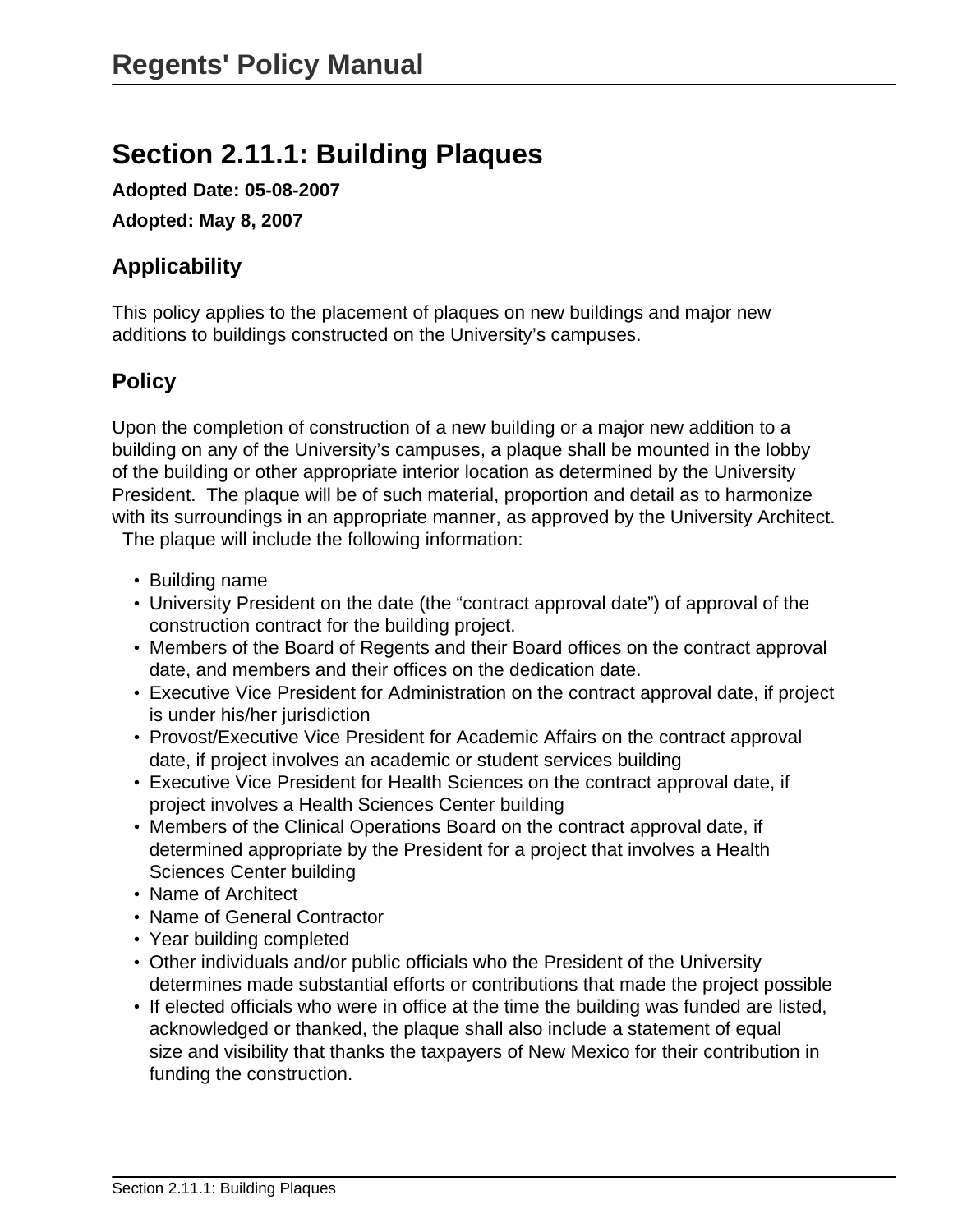# **References**

[Regents' Policy 2.11 \("Naming University Facilities, Spaces, Endowments, and](site://policy.unm.edu/regents-policies/section-2/2-11) [Programs"\)](site://policy.unm.edu/regents-policies/section-2/2-11); [UAP 1020 \("Honorary Naming Recognition"\)](site://policy.unm.edu/university-policies/1000/1020); Section 13-8-1, NMSA 1978 (Public buildings; acknowledgment of taxpayers when elected officials acknowledged).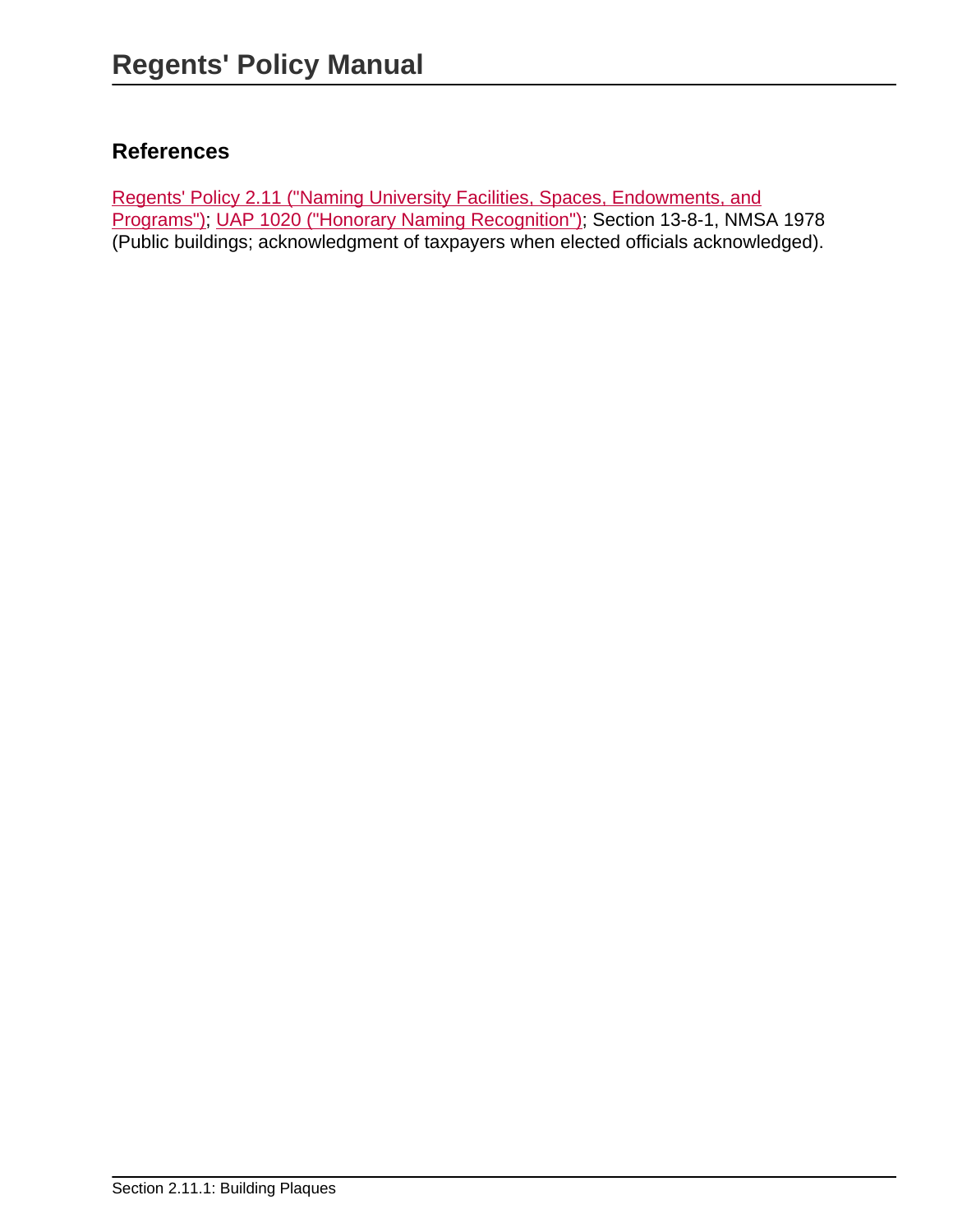# **Section 2.12: Advertising, Sales, and Solicitations on Campus**

**Adopted Date: 09-12-1996 06-12-2012**

## **Applicability**

This policy applies to advertising and solicitation on campus, to indoor and outdoor sales on campus, and to vending. This policy applies to north campus, main campus and south campus.

# **Policy**

Sales, solicitation, and advertising are a natural part of modern life, and an integral part of many university activities. Moreover, the University, with its urban campus, is an attractive location for many sales, solicitation and advertising activities, both Universityaffiliated and independent.

Unregulated advertising, solicitation, and sales can create chaos, disturb the University's educational environment, detract from University activities, and create unwarranted risks for consumers. Moreover, different parts of campus have different needs and concerns in connection with advertising, solicitation, and sales. In addition, unregulated vending mars the beauty and tranquility of the campus and contributes to unnecessary congestion, noise, and trash.

The President is authorized to adopt policies regulating advertising, sales, and solicitations, including machine vending. The President shall adopt administrative policies and procedures to allow for outdoor vending, but in a controlled manner that protects and preserves the academic environment of the University from unnecessary disturbances; protects and preserves the beauty and tranquility of the University environment; promotes the health and safety of the University community; prevents commercial exploitation of students; and protects and preserves the University's proprietary interests in its property.

## **References**

[UAP 2150](site://policy.unm.edu/university-policies/2000/2150) ("Sponsorship by Alcohol Beverage Companies"); [UAP 2160](site://policy.unm.edu/university-policies/2000/2160) ("Outdoor Vendors"); [UAP 3730 \(](site://policy.unm.edu/university-policies/3000/3730)"Solicitation"); "Main Campus Rule for Outdoor Events, Sound, and Posting," [UNM Pathfinder.](http://pathfinder.unm.edu)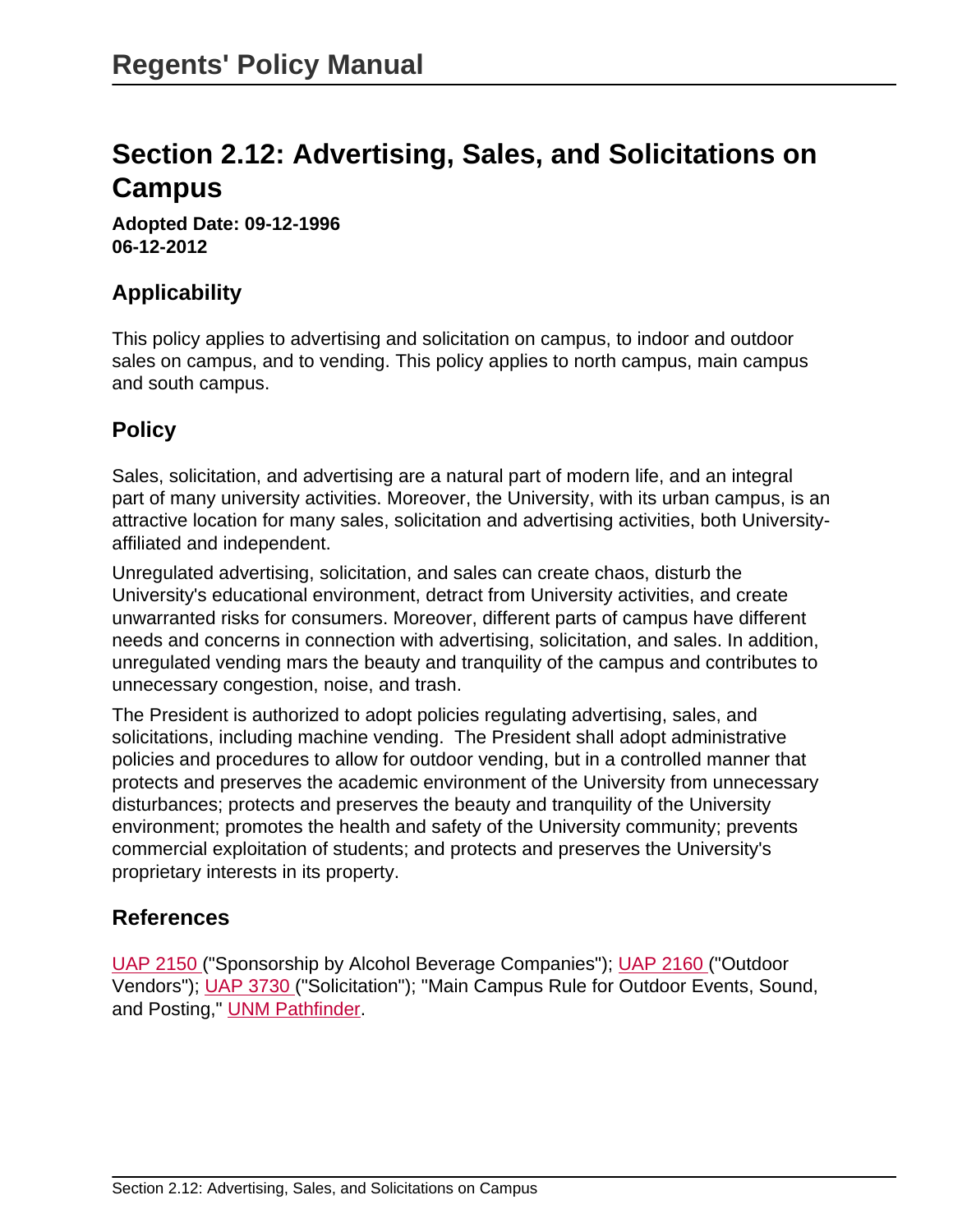# **Section 2:13: Health Sciences Center and Services**

**Adopted Date: 09-12-1996**

**This policy is now replaced by [RPM 3.4](site://policy.unm.edu/regents-policies/section-3/3-4).** 

### **The following policies have also been deleted:**

- 2.13.1 Health Sciences Center Quality of Care **(Deleted 12/14/10)**
- 2.13.2 Health Sciences Center Medical Staff **(Deleted 12/14/10)**
- 2.13.3 Health Sciences Center Compliance Policy**(Replaced by [RPM 3.7\)](site://policy.unm.edu/regents-policies/section-3/3-7)**
- 2.13.4 University HIPAA Compliance Policy**(Replaced by [RPM 3.7\)](site://policy.unm.edu/regents-policies/section-3/3-7)**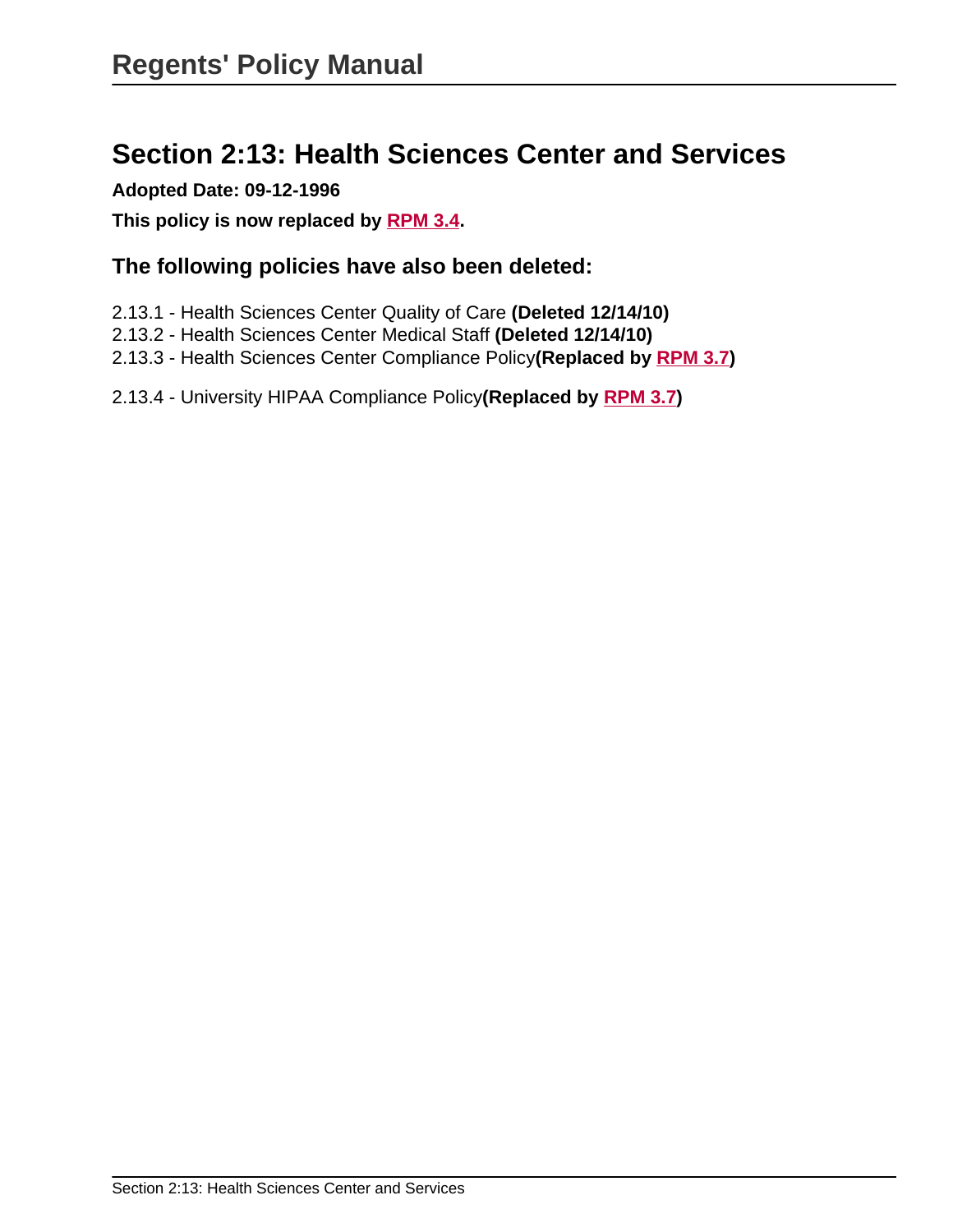# **Section 2.14: Branch Colleges and Off-Campus Education Centers**

#### **Adopted Date: 09-12-1996**

## **Applicability**

This policy applies to all branch colleges and off-campus education centers of the University.

# **Policy**

Pursuant to the Branch Community Colleges Act, § 21-14-1, et seq., NMSA 1978, and the Off-Campus Instruction Act, § 21-14A-1, et seq., the University has agreed to serve as the parent institution for branch community colleges and off-campus education centers in response to requests from several New Mexico communities. The objective of the branch colleges and education centers is to serve the citizens of New Mexico more fully and to provide the highest quality of education throughout the state for students in different locations pursuing post-secondary education.

Pursuant to the applicable statute, an Advisory Board to the Board of Regents shall be formed for each branch college or education center. The establishment of a branch community college or off-campus education center must be approved by the Commission on Higher Education.

The branch colleges and education centers shall respond specifically to the unique needs and multicultural background of the citizens in their respective communities by offering community education programs; career education, including certificate and associate degree programs; and/or transfer programs that prepare students for upper division entry into colleges and universities, as approved. The branch colleges utilize resources in their communities, primarily a local property tax levy, and therefore also function as an integral part of the community. The branch colleges and education centers shall commit themselves to protect the quality and integrity of all academic curricula, which are subject to approval by the UNM Faculty Senate pursuant to the Faculty Constitution.

The branch colleges are authorized to operate under a different admissions policy than the main campus. However, course and degree offerings and transferability shall be subject to criteria and requirements to be established by the administration and the faculty.

The UNM Faculty Handbook is generally applicable to faculty in the branches, with exceptions noted in the Handbook.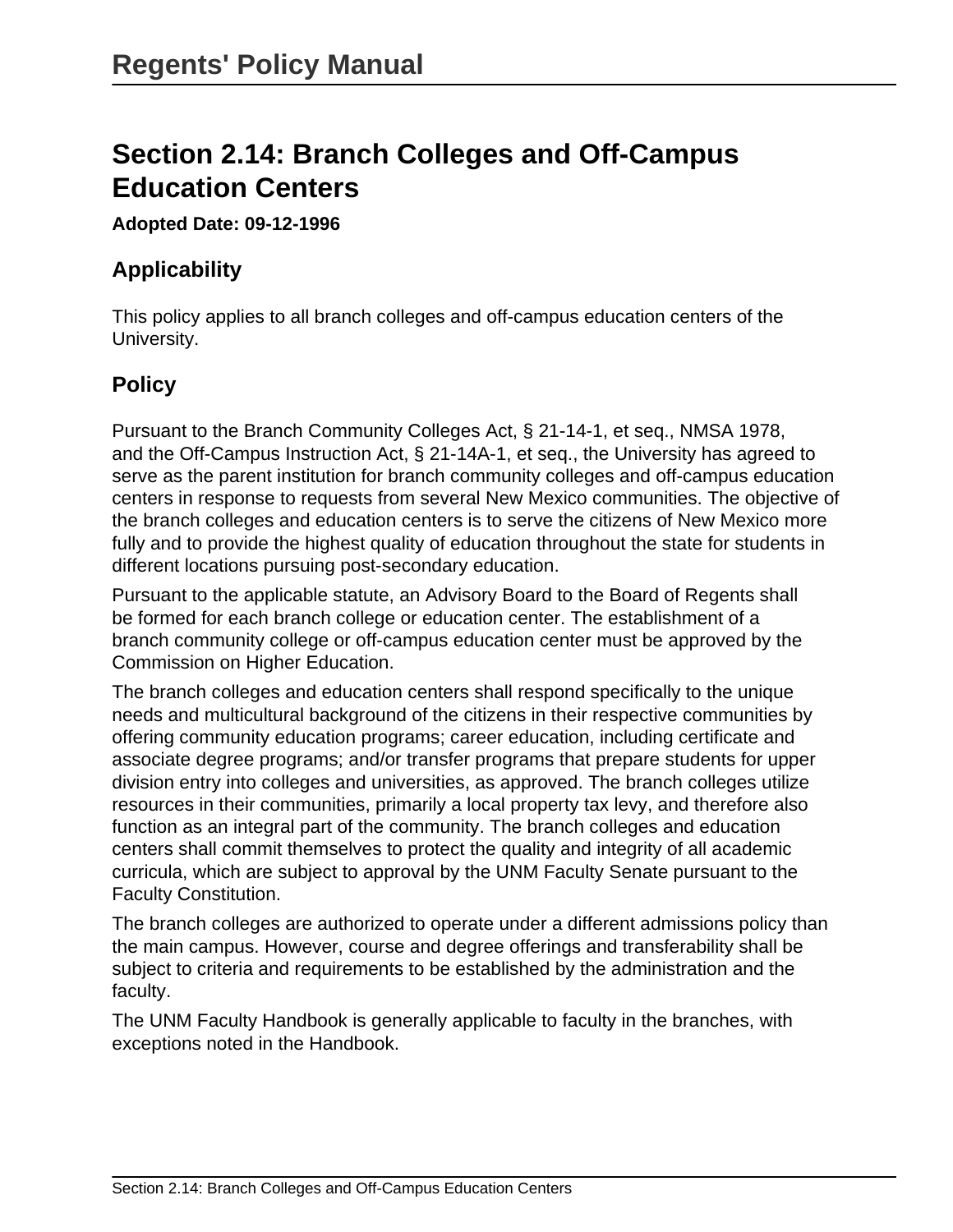### **Implementation**

The Board of Regents shall enter into an operating agreement with the Advisory Board of each branch college or education center. These operating agreements shall be reviewed biennially.

### **References**

Branch Community Colleges Act, § 21-14-1, et seq., NMSA 1978; Off-Campus Instruction Act, § 21-14A-1, et seq., NMSA 1978; Operating Agreements with each branch or education center (copies maintained in Director's office at each location, and in offices of the Provost and University Counsel).

Responsibilities of the Board of Regents, Item 6, [RPM 1.1.](site://policy.unm.edu/regents-policies/section-1/1-1) Signature Authority for Contracts, Item 4, [RPM 7.8 .](site://policy.unm.edu/regents-policies/section-7/7-8)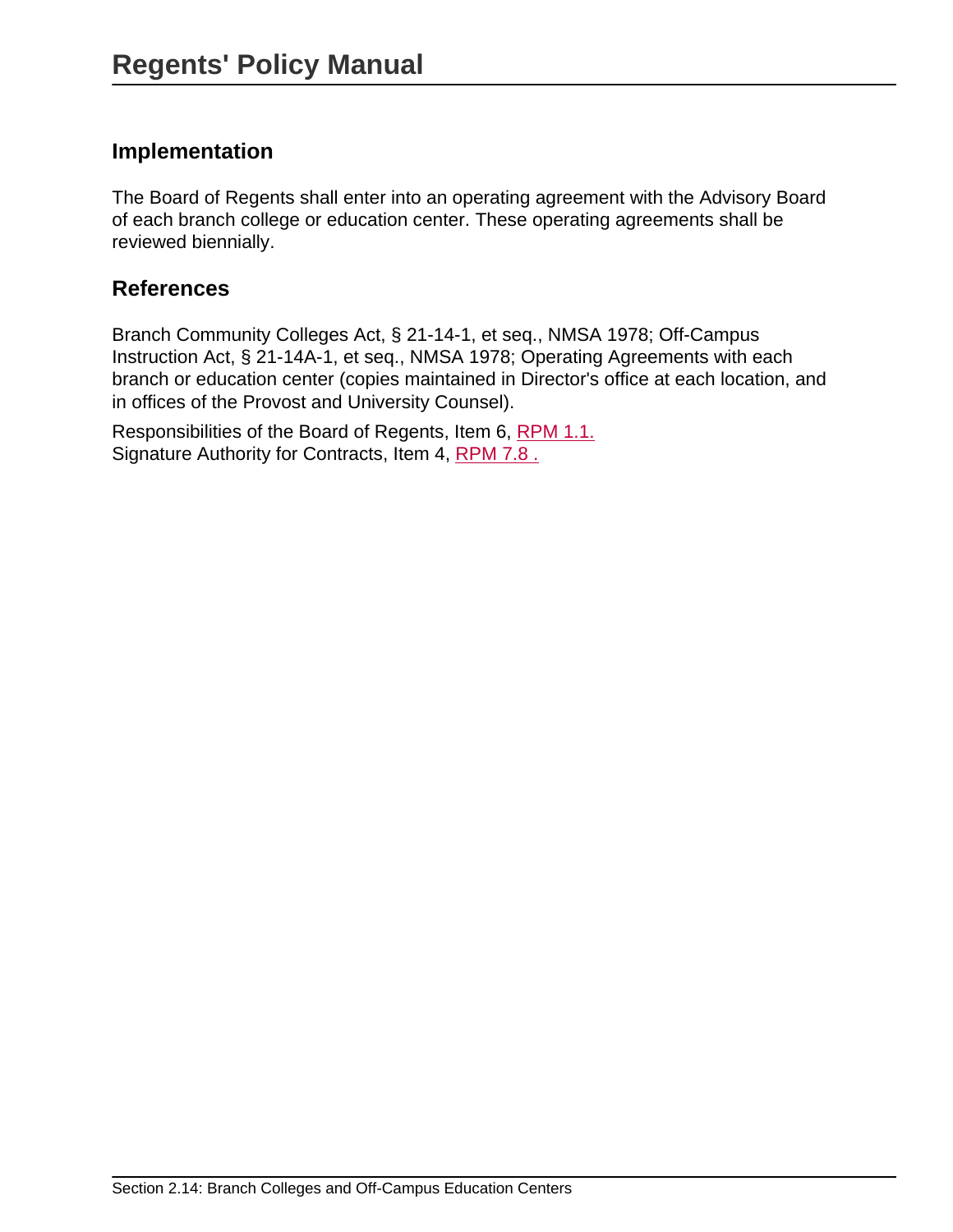# **Section 2.15: Science and Technology Corporation at UNM**

#### **Adopted Date: 09-12-1996**

## **Applicability**

This policy applies to the commercialization and transfer of all technology developed by faculty and staff of the University.

# **Policy**

Pursuant to the University Research Park Act, § 21-28-1, et seq., NMSA 1978 (the Act), the Board of Regents has established the Science and Technology Corporation at UNM (STC), formerly UNM Technology Development Corporation, a New Mexico non-profit corporation. The sole purpose of the STC is to support the mission of the University by promoting, developing and administering research parks, technology commercialization and transfer, and any other activities permitted under the Act. The STC is intended to promote the economic well-being of the State of New Mexico, as well as the mission of the University, by bringing special expertise to the commercialization of Universityowned intellectual property and management and development of the University's Research Park.

The University is the only member of the STC and any net resources generated shall inure to the benefit of the University, subject to the University's Intellectual Property Policy. All intellectual property generated by University faculty and staff subject to disclosure under UNM's Intellectual Property Policy shall be made available to the STC for possible assignment to that entity for commercialization.

As required by § 6-5A-1, NMSA 1978, the Board of Regents has approved an agreement between the University and the STC, setting forth the relationship between these entities and their respective responsibilities.

### **Implementation**

The President may adopt administrative policies and procedures consistent with the Agreement and the STC bylaws to carry out this policy.

## **References**

University Research Park Act, § 21-28-1 et seq., NMSA 1978; STC Bylaws; Agreement between the Regents of UNM and STC.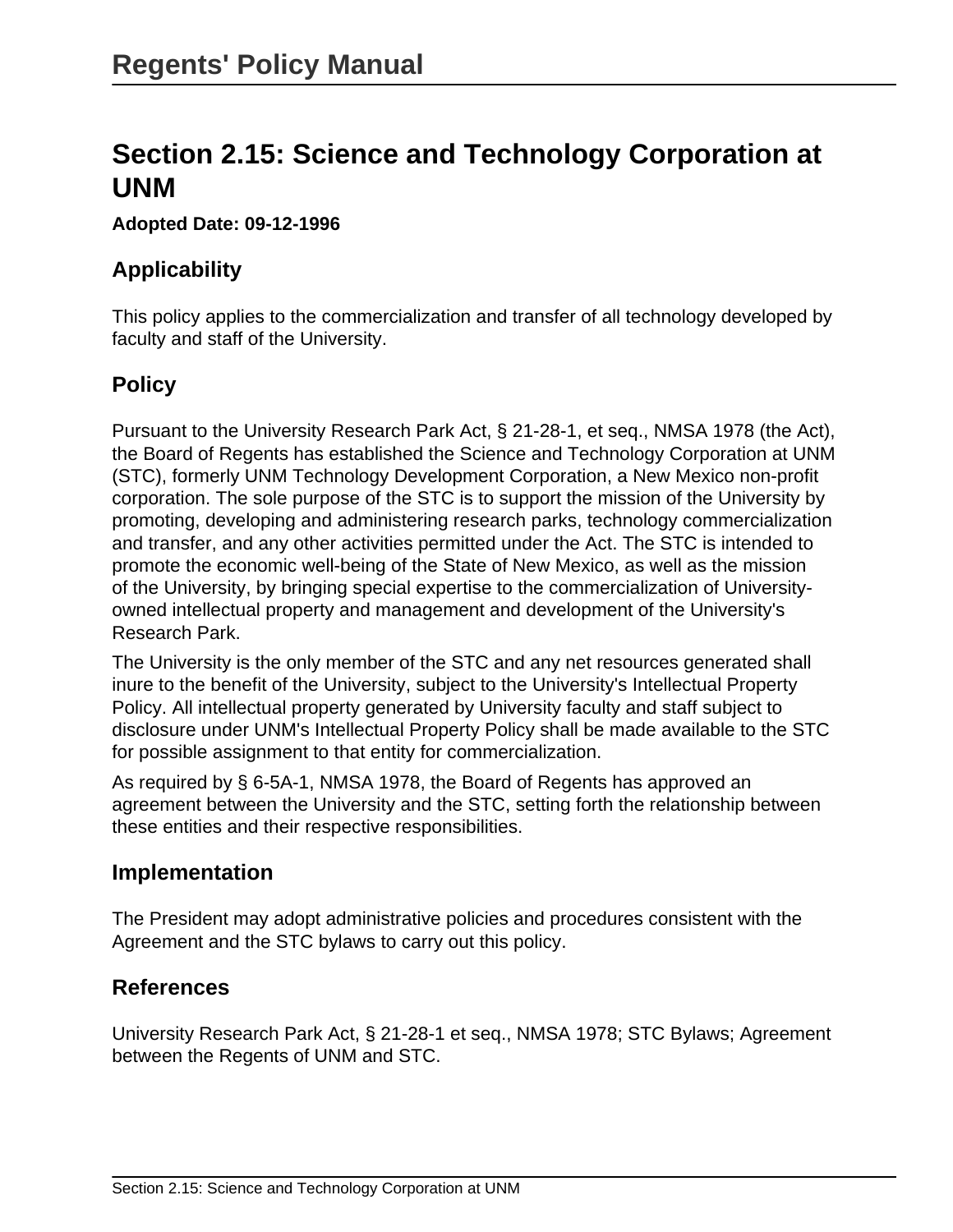# **Section 2.16: University Counsel**

**Adopted Date: 09-12-1996 12-14-2004, 01-06-2007, 01-09-2007, 12-14-2010, 03-14-2016**

## **Applicability**

This policy applies to the Office of University Counsel, the use of outside legal counsel by the University and requests for legal advice concerning University business from members of the University community. This policy also applies to the initiation of, joinder or intervention in litigation or other forms of legal proceedings in the name of the Regents or for or on behalf of the University.

# **Policy**

The President of the University shall, consistent with [RPM 3.3](site://policy.unm.edu/regents-policies/section-3/3-3), appoint a University Counsel who shall be a member of the New Mexico Bar and shall serve as the chief legal officer to the University. University Counsel reports directly to the President of the University and may when appropriate provide advice on legal issues to the Board of Regents. The function of the University Counsel's Office shall be to help the University carry out its mission of teaching, research, and service in compliance with federal and state law and University policies and procedures. The Office shall emphasize preventative strategies for avoiding legal difficulties. The Office shall also defend, or arrange for defense, of the University and, in appropriate cases, its officers and employees, in legal proceedings. The Office shall also defend or arrange for the defense of students against any legal proceedings commenced against them arising from their good faith participation in official University investigations or grievance or disciplinary proceedings, or in official positions, boards or committees (other than as officers or members of chartered student organizations).

The University Counsel, with the approval of the President of the University, is hereby authorized to initiate, join and intervene in legal proceedings in the name of the Regents of the University of New Mexico in routine matters, which do not raise policy issues, such as commercial disputes, collection of amounts due, or trespass on University property. Initiation of, joining and intervening in non-routine legal proceedings must be authorized by the Board of Regents; provided, however, that the President or his designee, may authorize the initiation, joining, or intervening in legal proceedings that involve medical treatment decisions or care of patients.

It is in the best interest of the University that legal services provided by outside counsel to the University and its components be of the highest quality and delivered in a costeffective manner. In order to attain these objectives, no component of the University may retain or employ outside counsel except with the prior approval of the President of the University or his designee. The term "component of the University" includes the University, any unit, department or office of the University and any University-affiliated organization of which the University is the sole member or in which the University holds, directly or indirectly, a majority voting interest. The retention, employment and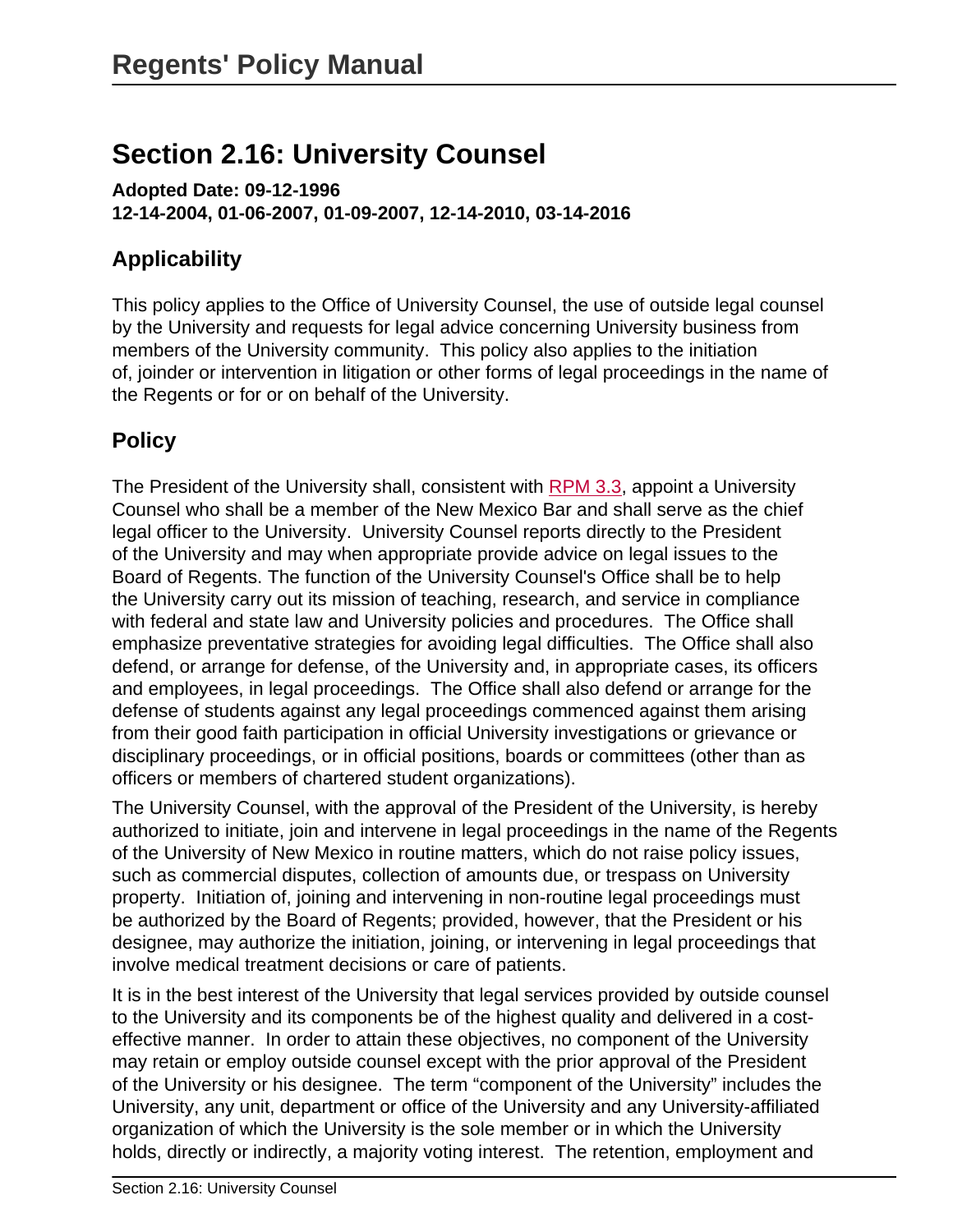supervision of such outside counsel shall be in accordance with guidelines promulgated by University Counsel and pursuant to a contract for legal services approved by the President of the University.

### **References**

Appointment and Termination of Key Administrators, [RPM 3.3](site://policy.unm.edu/regents-policies/section-3/3-3) ; Student Government, [RPM 4.1](site://policy.unm.edu/regents-policies/section-4/4-1); Signature Authority for Contracts, [RPM 7.8](site://policy.unm.edu/regents-policies/section-7/7-8).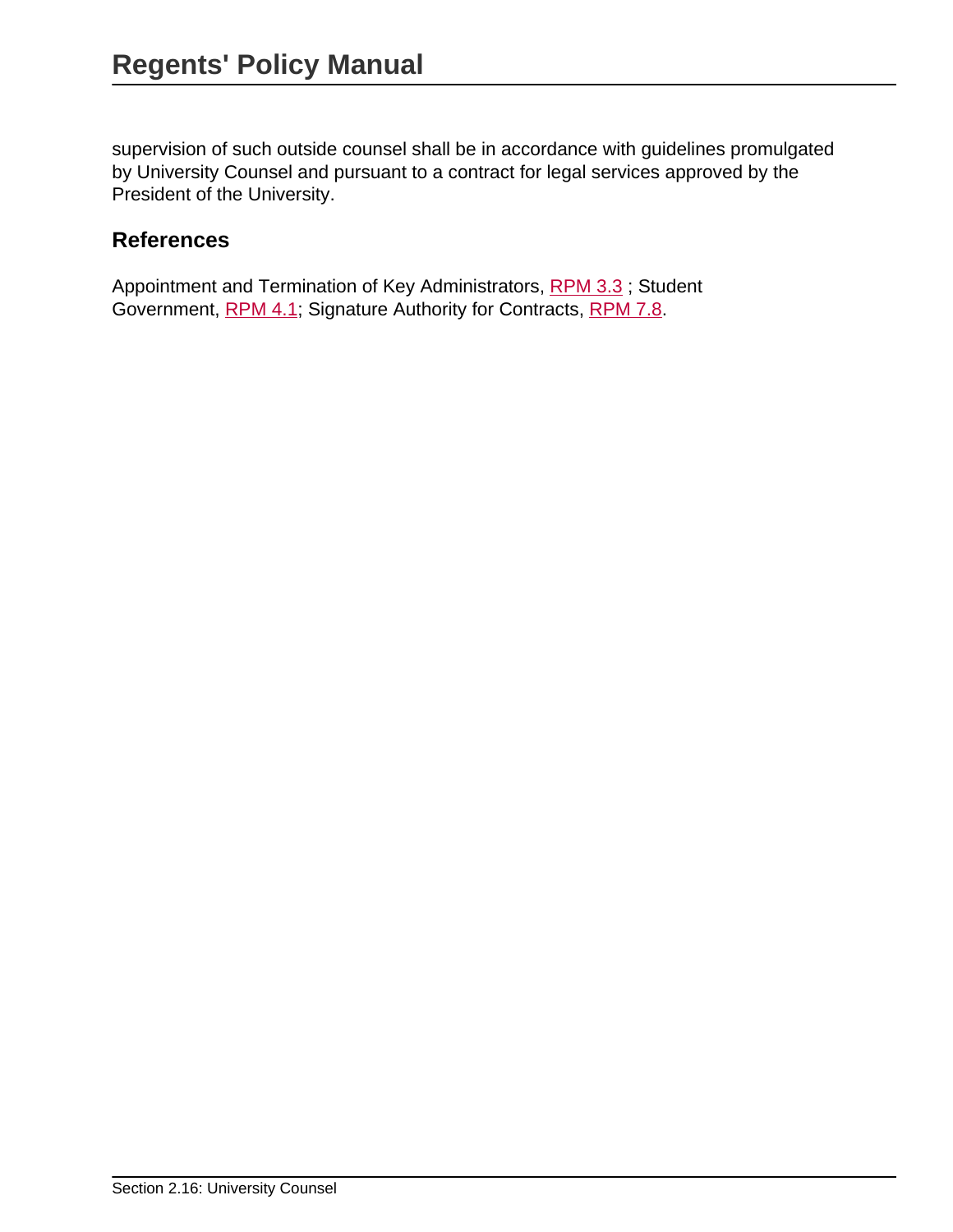# **Section 2.17: Public Access to University Records**

**Adopted Date: 09-12-1996 05-28-2008**

# **Applicability**

This Policy applies to requests for University records under the Inspection of Public Records Act, NMSA 1978, § 14-2-1 et seq. ("IPRA). This Policy supersedes the September 12, 1996, version of Board of Regents' Policy 2.17.

# **Policy**

The policy of the University, as a public body, is to fully comply with all the provisions and requirements of IPRA. IPRA provides that "every person has the right to inspect public records of this state," subject to certain exceptions. IPRA broadly defines "public records" as all documents or other materials, regardless of their physical form or characteristics, that are used, created, received, maintained or held by any public body and relate to public business. IPRA provides certain exceptions to the right of public inspection. These exceptions include, for example, individuals' medical records, letters of reference, matters of opinion in personnel files or students' cumulative files, trade secrets, items that fall within the attorney-client privilege and items that are considered non-public "as otherwise provided by law." Items considered non-public as otherwise provided by law, for purposes of IPRA, may include for example, individuals' social security numbers.

The policy of the University is to treat as public records, and therefore subject to public inspection under IPRA, every item that is defined by IPRA as a public record, and to except from the right of public inspection only those public records that are specifically exempted by IPRA from public inspection. No person who is employed by, does business with, or has a contractual relationship with the University has a legitimate expectation of privacy or confidentiality with regard to public records concerning that person except as specifically provided by IPRA.

Notwithstanding this broad policy that University records are subject to public inspection, the University will comply with all federal and state laws and regulations that provide for confidentiality or non-disclosure of specific records, such as for example, student records and information from student records within the meaning of the Family Educational Rights and Privacy Act of 1974 ("FERPA").

## **Implementation**

The President shall adopt policies and procedures to ensure that the University complies fully with IPRA so that public records pertaining to the University will be available for public inspection to the fullest extent permitted by law. Pursuant to IPRA, NMSA 1978, § 14-2-7, the President shall designate at least one custodian of public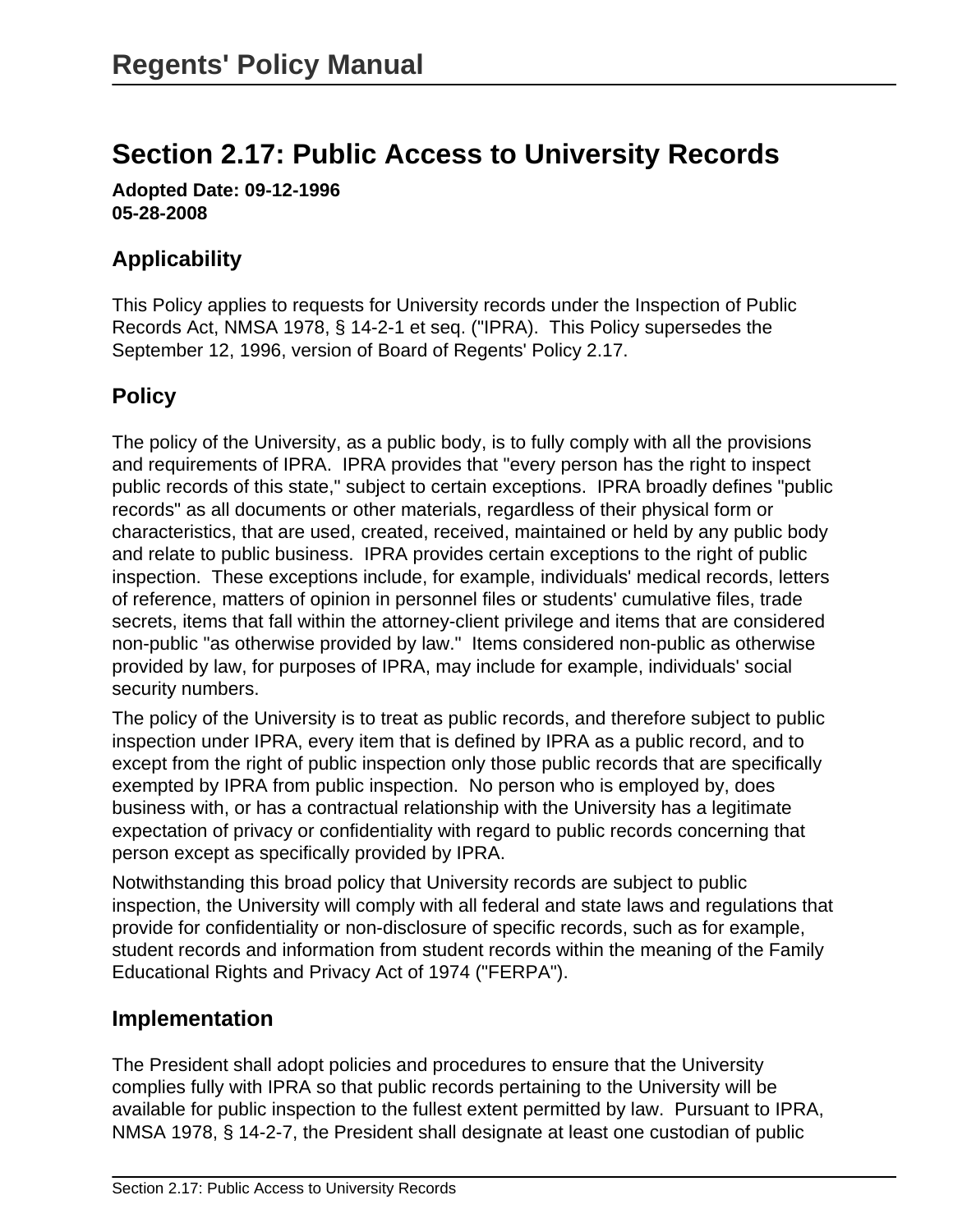records who shall have the duties and responsibilities specified in that section and who shall respond to requests to inspect public records in accordance with this policy.

## **References**

Inspection of Public Records Act, NMSA 1978 § 14-2-1 et seq.; Family Educational Rights and Privacy Act of 1974, 20 U.S.C. § 1232g; "Inspection of Public Records," [UBPPM Policy 2300.](site://policy.unm.edu/university-policies/2000/2300)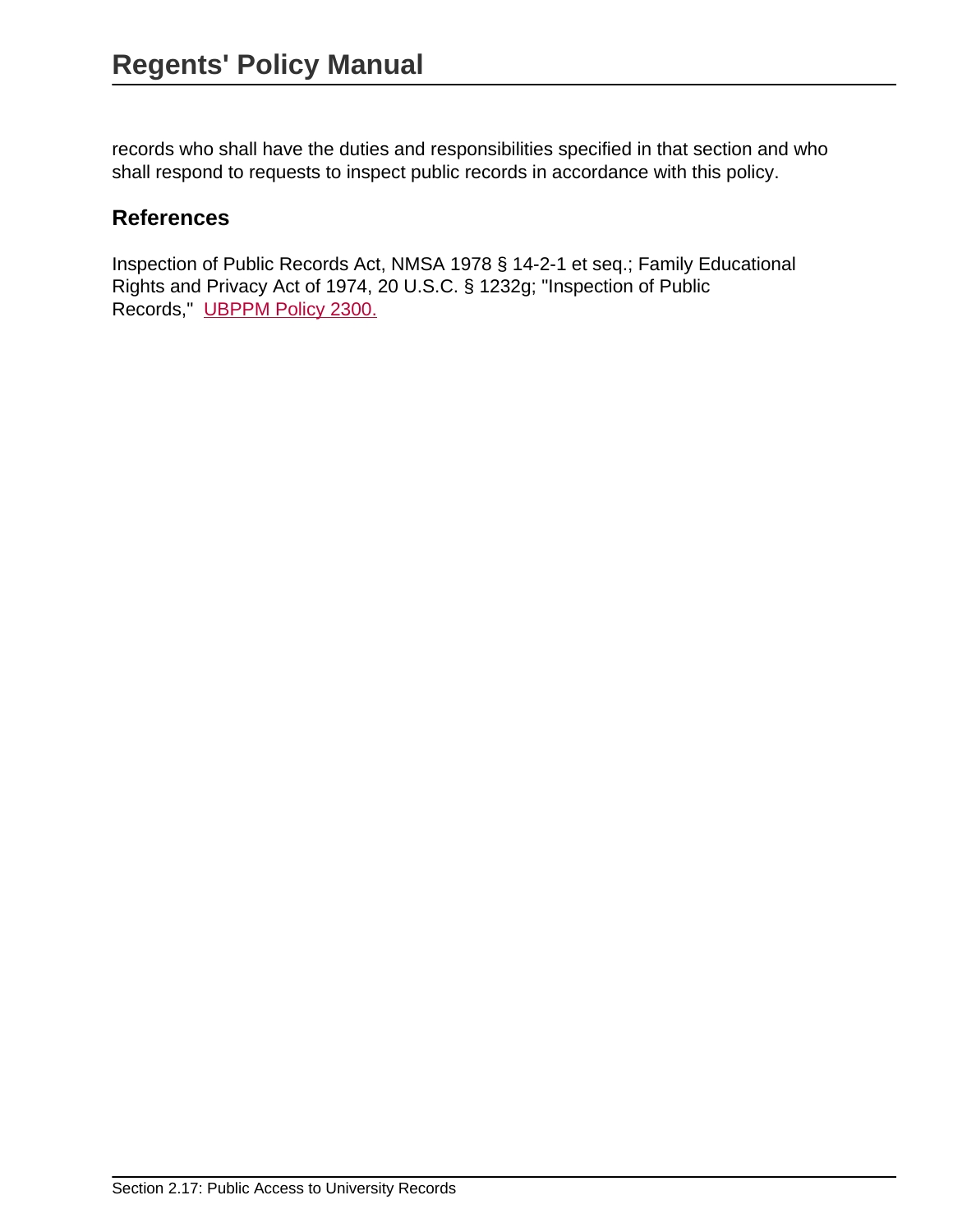# **Section 2.18: Guiding Principles**

**Adopted Date: 08-14-2015**

# **Applicability**

These guiding principles serve to direct and guide ethical conduct. They apply to all members of the University community: Regents, executive officers, faculty, staff, student employees, students, public and student members of University advisory boards and committees, and other volunteers serving in an official capacity.

## **Policy**

Integrity, trust, the pursuit and dissemination of knowledge, and public service are essential elements of the University's character and guide our decisions. These and other elements of our character are reflected in the guiding principles.

All members of the University community are expected to maintain the highest standard of ethics as articulated in the guiding principles. Our devotion to these principles at all times, under all circumstances, and in all our actions is key to our success as an institution and as individuals.

## **Guiding Principles**

#### **1. Freedom of Inquiry**

We encourage, protect, and respect the exploration of ideas and their free expression**.**

#### **2. Integrity**

We build trust through transparency, truthfulness, and responsibility.

#### **3. Inclusiveness and Respect**

We thrive in a diverse environment characterized by respectful regard for other persons, recognition of their dignity, and considered use of influence and power.

#### **4. Responsibility to Community**

We reflect upon our past, serve our present, and strive to improve our future through thoughtful stewardship of our cultures and environment.

### **Implementation**

The President shall ensure that all members of the University community are aware of the guiding principles, which are supported by existing policies and procedures.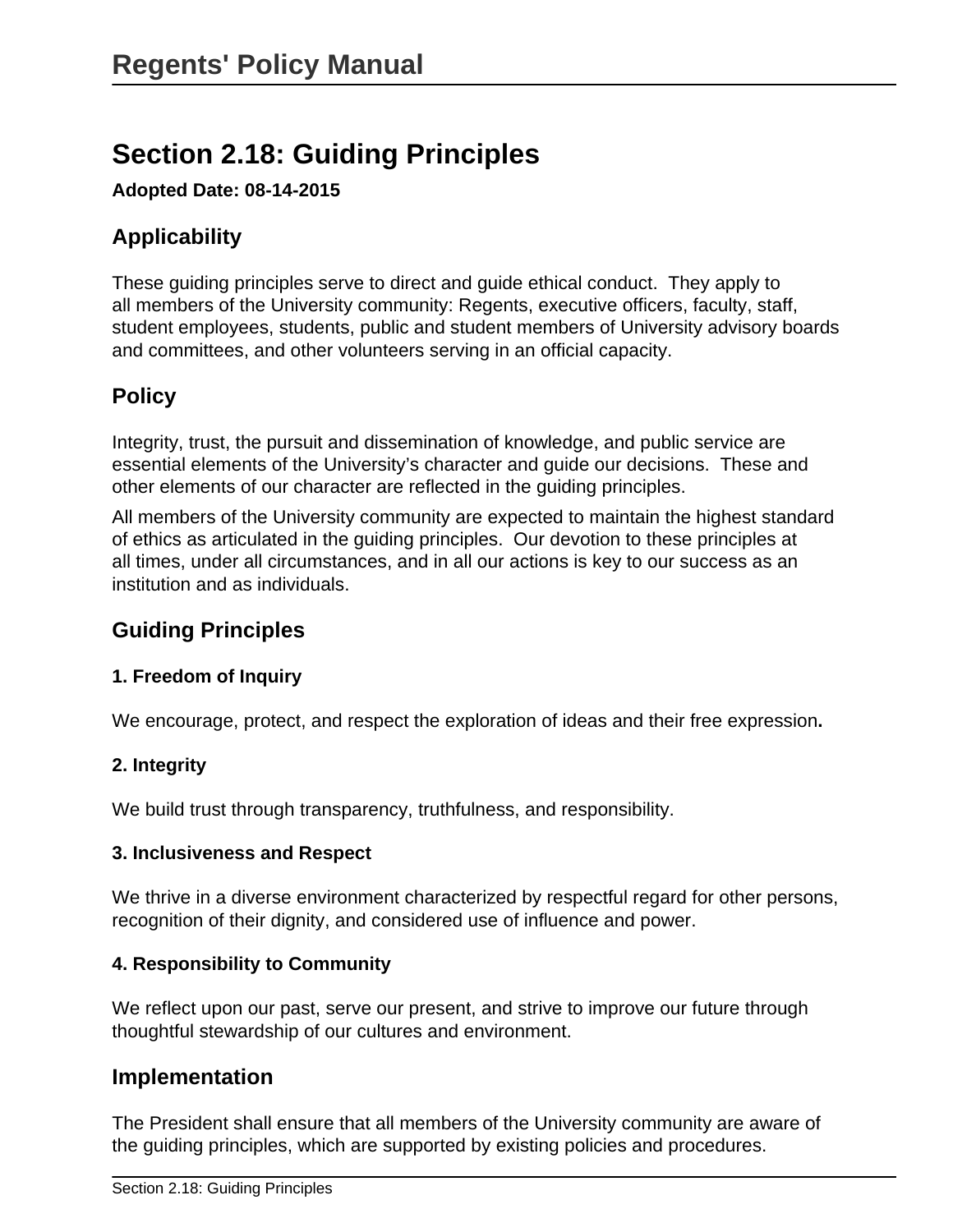## **Related Policies**

#### **1. Freedom of Inquiry**

- [RPM Policy 2.1 \("Free Expression and Advocacy"\)](site://policy.unm.edu/regents-policies/section-2/2-1)
- [RPM Policy 2.2 \("Speakers from Off Campus"\)](site://policy.unm.edu/regents-policies/section-2/2-2)
- [UAP 2220 \("Freedom of Expression and Dissent'\)](site://policy.unm.edu/university-policies/2000/2220)
- [RPM 5.1 \("The Faculty's Role in the University's Academic Mission"\)](site://policy.unm.edu/regents-policies/section-5/5-1)
- [Faculty Handbook Appendix 7 \("Statement on Extramural Utterances"\)](http://handbook.unm.edu/section-b/appendix-vii.html)

#### **2. Integrity**

#### **Codes of Conduct and Ethics**

- [RPM 1.8 \("Regent Code of Conduct and Conflicts of Interest Policy"\)](site://policy.unm.edu/regents-policies/section-1/1-8)
- [RPM 4.2 \("Student Code of Conduct"\)](site://policy.unm.edu/regents-policies/section-4/4-2)
- [The Pathfinder \("Student Code of Conduct"\)](http://pathfinder.unm.edu/code-of-conduct.html)
- [Faculty Handbook D100 \("Dishonesty in Academic Matters"\)](http://handbook.unm.edu/section-d/d100.html)
- [RPM 6.4 \("Employee Code of Conduct and Conflicts of Interest"\)](site://policy.unm.edu/regents-policies/section-6/6-4)
- [UAP 3715 \("Code of Conduct"\)](site://policy.unm.edu/university-policies/3000/3715)
- [RPM 2.8 \("Visitors to the University"\)](site://policy.unm.edu/regents-policies/section-2/2-8)
- [The Pathfinder \("Visitor Code of Conduct"\)](http://pathfinder.unm.edu/visitor-code-of-conduct.html)
- [HSC Code of Ethics](http://hsc.unm.edu/policyoffice/ethics.html)

#### **Research**

- [Faculty Handbook E40 \("Research Misconduct"\)](http://handbook.unm.edu/section-e/e40.html)
- [Faculty Handbook E90 \("Human Beings as Subjects in Research"\)](http://handbook.unm.edu/section-e/e90.html)
- [Faculty Handbook E100 \("Policy Concerning Use of Animals"\)](http://handbook.unm.edu/section-e/e100.html)
- [Faculty Handbook E110 \("Conflicts of Interest in Research'\)](http://handbook.unm.edu/section-e/e110.html)
- [Faculty Handbook E120 \("Effort Reporting Policy"\)](http://handbook.unm.edu/section-e/e120.html)

#### **Grievance Procedures and Dispute Resolution**

- [RPM 4.3 \("Student Grievances"\)](site://policy.unm.edu/regents-policies/section-4/4-3)
- [Faculty Handbook D175 \("Student Conduct and Grievance Procedures"\)](http://handbook.unm.edu/section-d/d175.html)
- [Faculty Handbook D176 \("Graduate Student Grievance Procedures"\)](http://handbook.unm.edu/section-d/d176.html)
- [Faculty Handbook C07 \("Faculty Disciplinary Policy"\)](http://handbook.unm.edu/section-c/c07.html)
- [UAP 3215 \("Performance Management"\)](site://policy.unm.edu/university-policies/3000/3215)
- [RPM 6.10 \("Dispute Resolution and Employee Grievances"\)](site://policy.unm.edu/regents-policies/section-6/6-10)
- [UAP 3220 \("Ombuds Services and Dispute Resolution for Staff"\)](site://policy.unm.edu/university-policies/3000/3220)

#### **Reporting Misconduct**

• [UAP 2200 \("Reporting Suspected Misconduct and Whistleblower Protection from](site://policy.unm.edu/university-policies/2000/2200) [Retaliation"\)](site://policy.unm.edu/university-policies/2000/2200)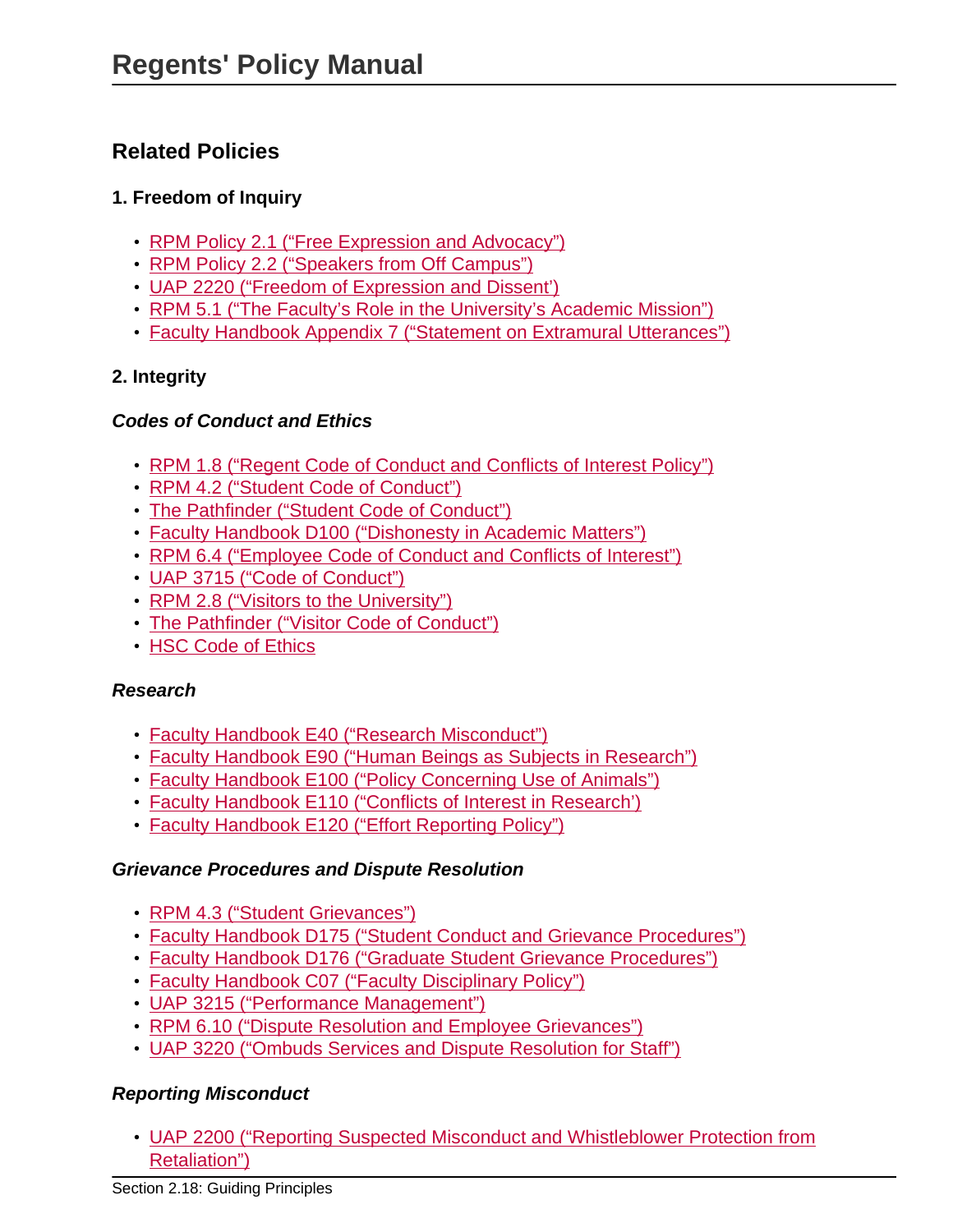• [UAP 7205 \("Dishonest or Fraudulent Activity"\)](site://policy.unm.edu/university-policies/7000/7205)

#### **3. Inclusiveness and Respect**

#### **Diversity**

• [RPM 2.4 \("Diversity and Campus Climate"\)](site://policy.unm.edu/regents-policies/section-2/2-4)

#### **Sexual Harassment**

- [RPM 2.5 \("Sexual Harassment"\)](site://policy.unm.edu/regents-policies/section-2/2-5)
- [UAP 2730 \("Sexual Harassment"\)](site://policy.unm.edu/university-policies/2000/2730)
- [UAP 2740 \("Sexual Violence and Sexual Misconduct"\)](site://policy.unm.edu/university-policies/2000/2740)

#### **Respectful Campus**

- [UAP 2240 \("Respectful Campus"\)](site://policy.unm.edu/university-policies/2000/2240)
- [Faculty Handbook C09 \("Respectful Campus"\)](http://handbook.unm.edu/section-c/c09.html) Includes procedures for reporting [and investigating complaints of faculty bullying](http://handbook.unm.edu/section-c/c09.html)

#### **Equal Opportunity**

- [RPM 2.3 \("Equal Opportunity and Affirmative Action for Employees and Students"\)](site://policy.unm.edu/regents-policies/section-2/2-3)
- [UAP 2720 \("Equal Opportunity, Non-Discrimination, and Affirmative Action"\)](site://policy.unm.edu/university-policies/2000/2720)
- [UAP 2310 \("Academic Adjustments for Students with Disabilities"\)](site://policy.unm.edu/university-policies/2000/2310)
- [UAP 3110 \("Reasonable Accommodation for Employees with Disabilities"\)](site://policy.unm.edu/university-policies/3000/3110)
- [UAP 2295 \("Service Animals"\)](site://policy.unm.edu/university-policies/2000/2295)

#### **4. Responsibility to Community**

- [RPM 2.10.1 \("Historic Preservation"\)](site://policy.unm.edu/regents-policies/section-2/2-10-1)
- [UAP 5020 \("Historic Preservation"\)](site://policy.unm.edu/university-policies/5000/5020)
- [UAP 2100 \("Sustainability"\)](site://policy.unm.edu/university-policies/2000/2100)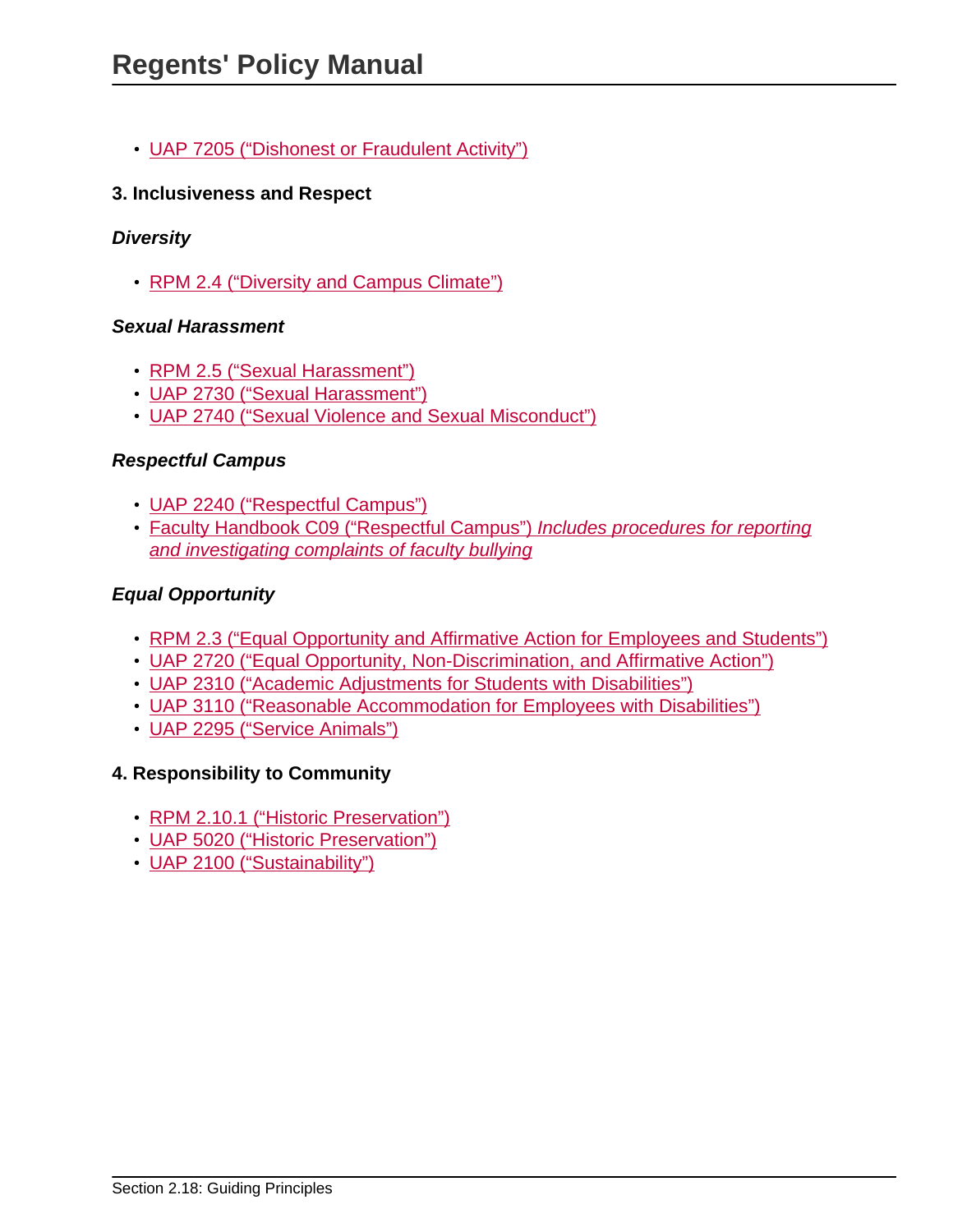# **Section 3.1: Responsibilities of the President**

**Adopted Date: 09-12-1996 12-14-2004, 03-14-2016**

# **Applicability**

This policy applies to the President of the University.

## **Policy**

The President of the University is its Chief Executive Officer and reports directly to the Board of Regents. The President is responsible for implementing the policies adopted by the Board of Regents. The Board hereby delegates authority to the President to carry out his or her responsibilities to manage the University, as set forth generally in this policy, and to adopt administrative policies and procedures consistent with Regents' policies.

The President may adopt new or revised administrative policies and procedures on the President's own initiative or on the recommendation of faculty or administrative staff, without prior approval of the Regents, provided that any changes in administrative policies and procedures do not conflict with Regents' policy.

The President may further delegate this authority unless specifically prohibited from doing so by explicit statement in a policy adopted by the Regents.

The President's responsibilities include:

- oversight of the quality of the academic and support programs of the University and all of its component entities;
- supervision of the relationship between students and the administration;
- management of the University's finances;
- administration of the personnel system;
- operation and maintenance of real and personal property under the jurisdiction of the University;
- fundraising, intercollegiate athletics, auxiliary enterprises, and alumni activities;
- consultation and cooperation with the Regents and other University groups on various matters, including planning for the future development of the University;
- representation of the University in public affairs;
- accounting to the Board of Regents for the University's finances on a quarterly and annual basis;
- establishing a centralized system for fundraising, advancement, and development;
- reporting annually to the Board of Regents on the state of the University;
- presenting to the Board of Regents for approval the organizational structure of the University.

This Policy Manual specifies actions for which Regents' approval is required. However, it is virtually impossible to anticipate every situation in which it may be appropriate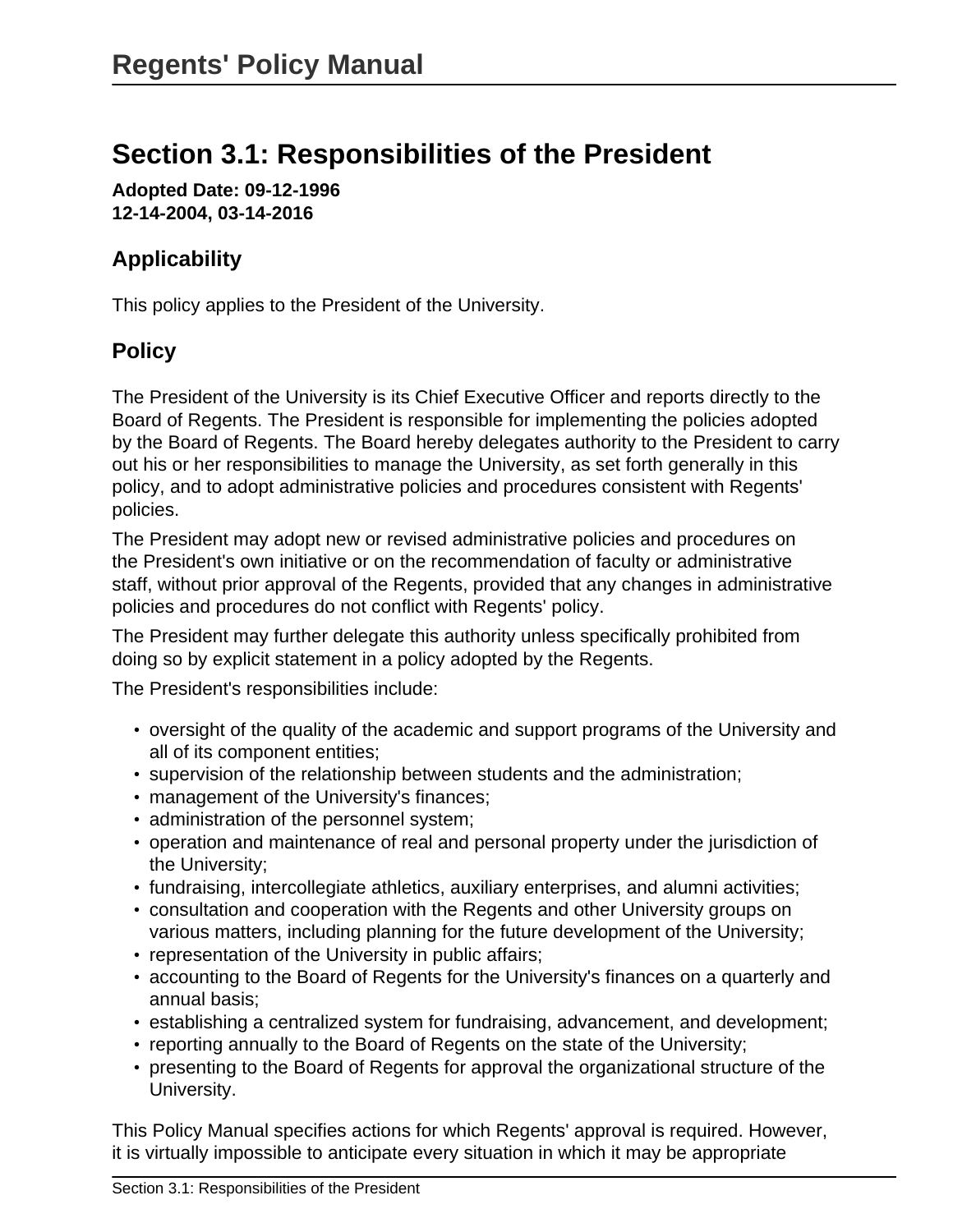for the Regents to act. It is the responsibility of the President of the University, in consultation with the President of the Board, to seek Regents' approval when a proposed action is of such consequence that it could affect the fiscal condition of the University or its academic mission or is of such public importance as to warrant the involvement of the Regents even though Regents' approval is not specifically required by this Policy Manual or any statute or other regulation.

## **Implementation**

The President shall appoint an administrative staff to assist in the performance of the functions and duties assigned by the Board to the President and may re-delegate authority as the President deems necessary to selected administrators, except as may be explicitly restricted by the Board of Regents. The President may adopt appropriate administrative policies and procedures to implement policies adopted by the Regents.

The President shall adopt a procedure for developing and adopting new or revised administrative policies and procedures. This procedure shall be designed to ensure participation and discussion by those members of the University community affected by the proposed administrative action. Administrative policies and procedures shall become effective on the date of adoption by the President, or as otherwise specified.

### **References**

See, Policy on Signature Authority for Contracts [\(RPM 7.8](site://policy.unm.edu/regents-policies/section-7/7-8)).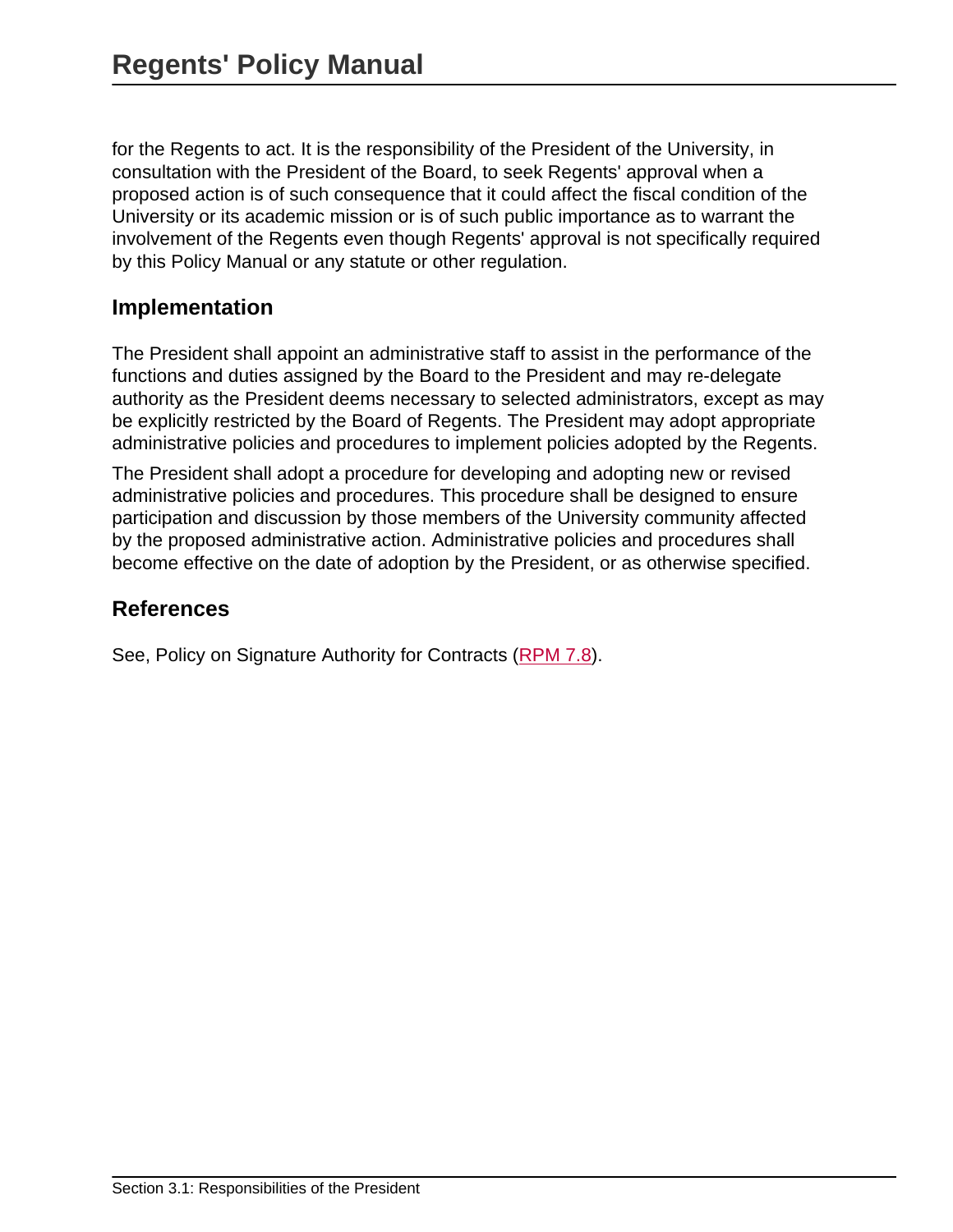# **Section 3.2: Authority in an Emergency**

**Adopted Date: 09-12-1996**

# **Applicability**

This policy sets forth the President's authority in an emergency.

# **Policy**

The President is authorized to declare a state of emergency at the University upon finding that the orderly processes of the University have broken down or are seriously threatened. In making such a finding, the President shall consider whether the situation is so disruptive as to require immediate, extraordinary measures to safeguard persons or property or to maintain the University's educational function. As soon as reasonably possible, the President shall inform available Regents of the declaration of emergency. When the President determines that the threat has passed, the President shall inform the Regents and declare the state of emergency to be at an end.

During a state of emergency, the President, in the exercise of reasonable judgment under the circumstances, is authorized to take whatever actions are necessary to safeguard persons or property or to maintain the University's educational function, including suspending University activities for all or part of one or more days. Such actions shall remain in effect during the state of emergency, unless sooner cancelled by the President.

Presidential orders made during a state of emergency need not be consistent with established University policy or procedures. During a state of emergency, the violation of a Presidential order or the commission of any act of misconduct by any person will be considered an offense of the gravest nature, subject to sanctions appropriate to the gravity of the offense. During a state of emergency, failure to identify oneself by name and status as a student, faculty member, staff employee, or visitor after being requested to do so by a properly identified official and after being advised of the sanctions for failure to do so, may result in the imposition of disciplinary sanctions.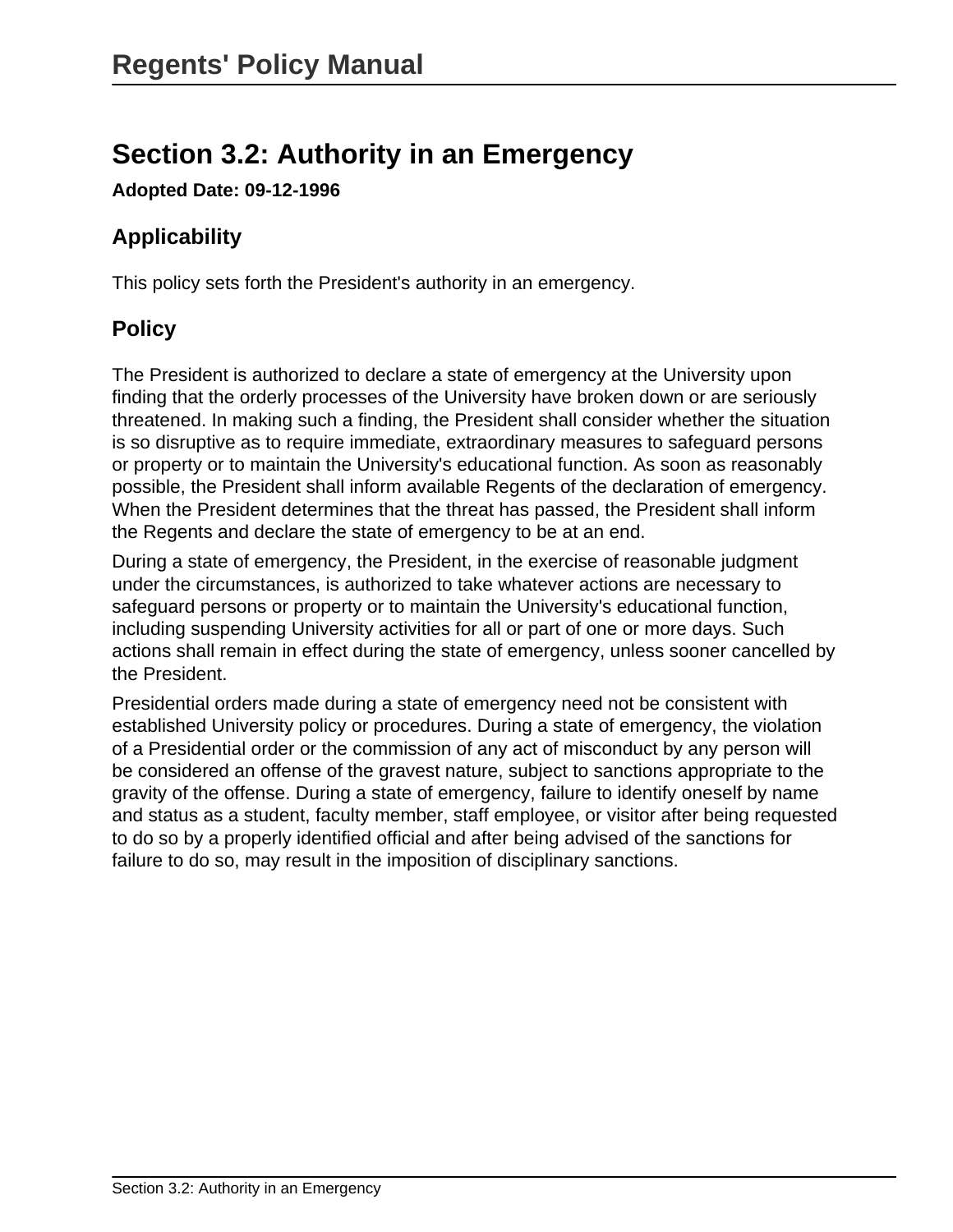# **Section 3.3: Appointment and Termination of Key Administrators**

**Adopted Date: 09-12-1996 12-14-2004, 12-14-2010, 03-14-2016**

## **Applicability**

This policy applies to the appointment, dismissal, compensation, and contract amendment or non-renewal of all executive vice presidents, vice presidents, and the University Counsel.

# **Policy**

In addition to following the applicable administrative policies and procedures, the President shall inform the Board of Regents prior to appointing, dismissing, setting compensation, and amending or not renewing the contract of all executive vice presidents, vice presidents, and the University Counsel. The President shall also inform the Board of Regents in connection with the appointment, termination, and compensation of other senior or key administrative positions as appropriate, depending on the circumstances surrounding the appointment, termination or change in compensation. In the case of the Chancellor for Health Sciences, the President has authority to dismiss him or her only with the consent and approval of a majority of the Board of Regents.

With regard to the recruitment and hiring of all executive vice presidents, vice presidents, and the University Counsel, the following guidelines shall be observed, consistent with University policies and procedures:

- A national search shall be conducted unless there are exceptional circumstances and the Regents have been consulted;
- A broadly-representative search committee shall be used;
- Finalists in a competitive process for the position shall participate in interviews which include an open forum on campus for the general University or Health Sciences Center, as the case may be, community and interested members of the public.

## **References**

Employment Contracts, [RPM 6.9.](site://policy.unm.edu/regents-policies/section-6/6-9)

### **Implementation**

The President shall adopt administrative policies and procedures for the recruitment and hiring of key administrative positions, including but not limited to the positions specified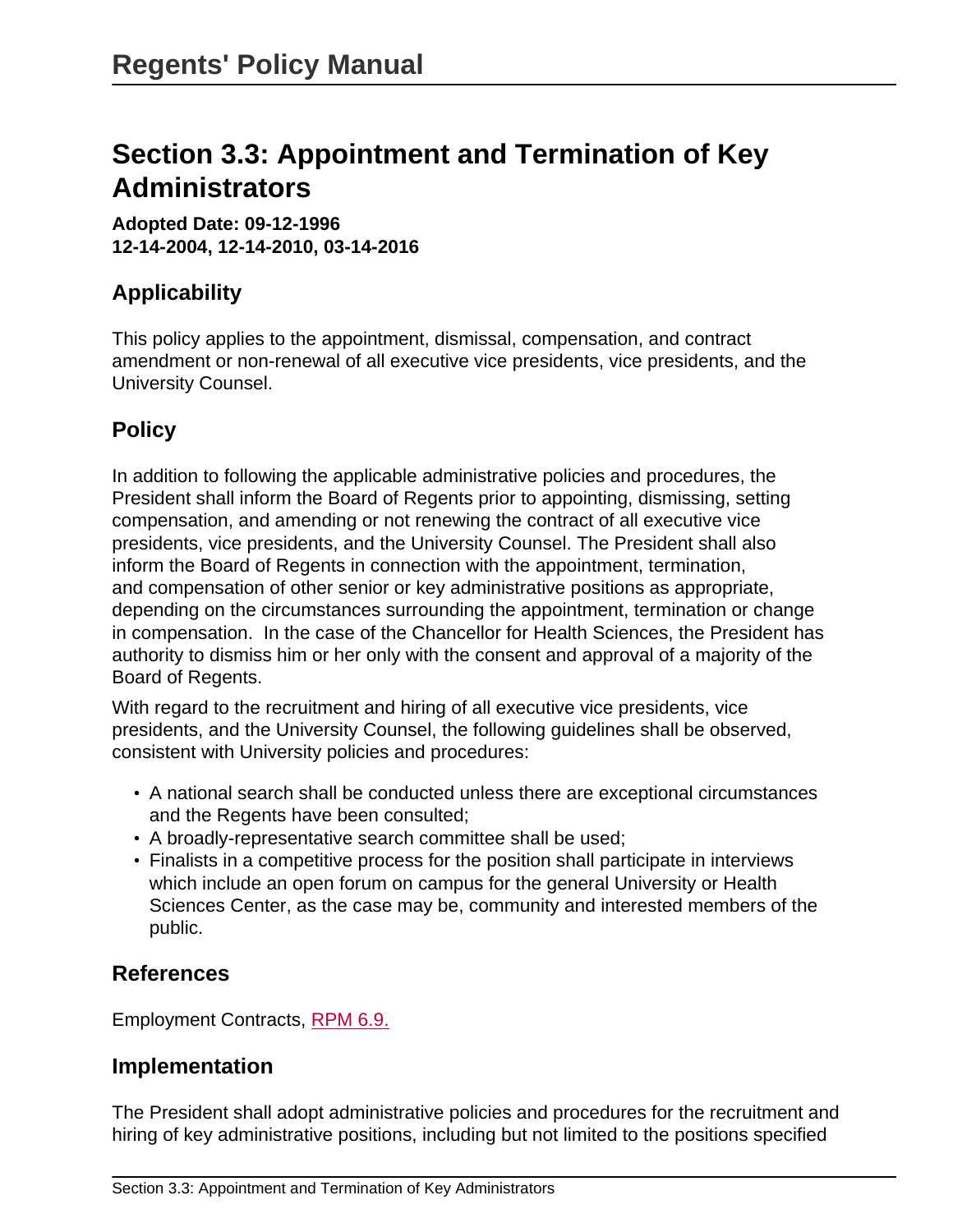in this policy. Dismissal or contract non-renewal shall be in accordance with University policies and procedures.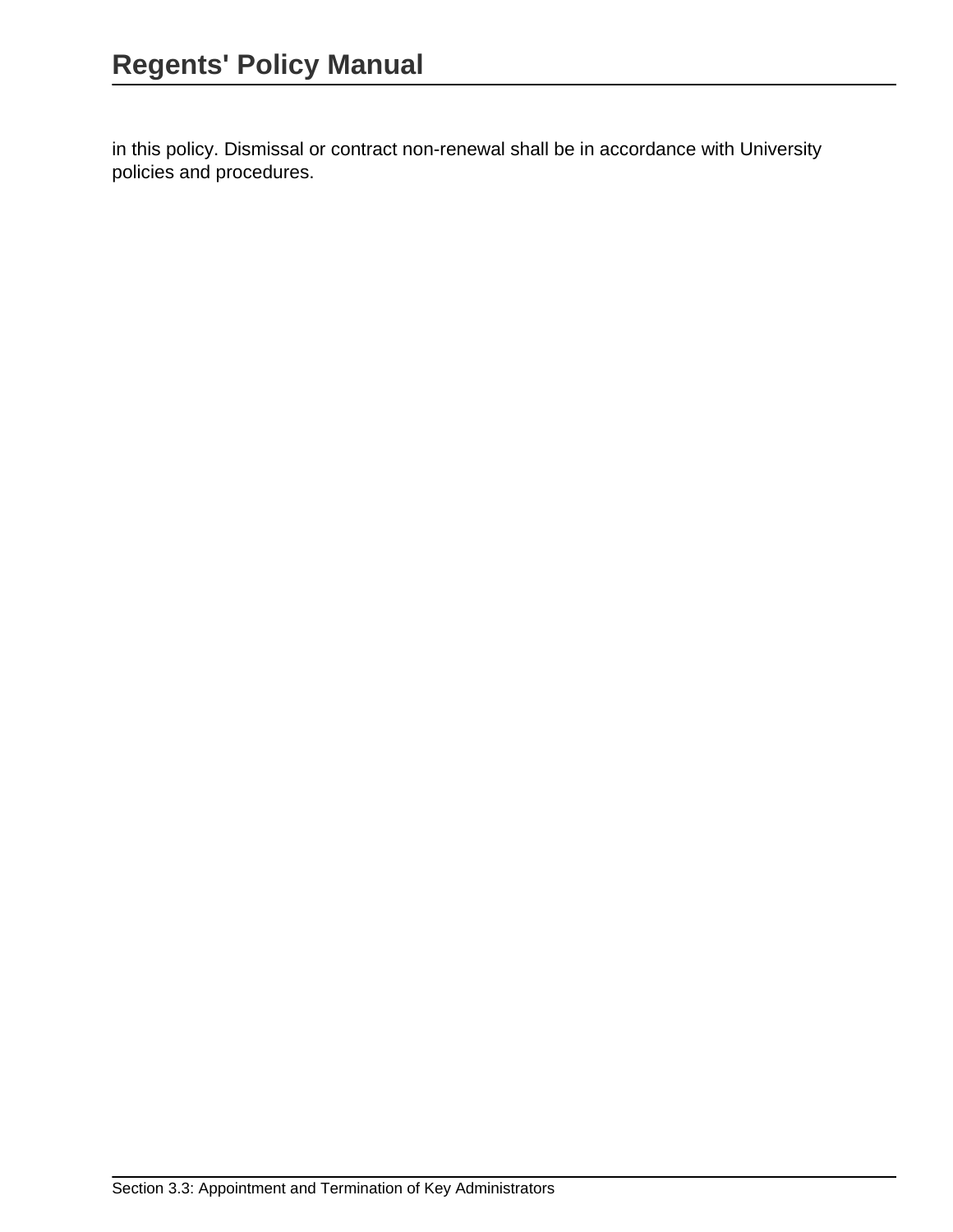# **Section 3.4: Health Sciences Center and Services**

**Adopted Date: 12-14-2010 03-14-2016**

**(replaces [RPM 2.13](site://policy.unm.edu/regents-policies/section-2/2-13))**

## **Applicability**

This policy applies to the academic and clinical programs, facilities and services operating as part of the UNM Health Sciences Center (HSC) and, as provided more fully below, to certain subsidiary corporations of the University. This policy also applies to those operations of the University that are deemed to be "health care components" of the University as set forth below.

### **Policy**

The health care related education, research, and clinical programs and services offered by the University and/or provided in the University's facilities and those of certain of its University Research Park and Economic Development Act ("URPEDA") subsidiaries as described in this Policy are hereby designated as the "UNM Health Sciences Center" which is and shall be a component unit of the University. The clinical elements of the HSC are intended to be a fully integrated, academic health center and health care delivery system and will be collectively administered as the "UNM Health System."

#### **Component Units of UNM Health Sciences Center**

The HSC consists of the School of Medicine, the College of Nursing, the College of Pharmacy; the Health Sciences Center Library & Informatics Center; the UNM Cancer Center, UNM Medical Group, Inc., ("UNMMG") a New Mexico non-profit and URPEDA corporation organized and formed by the University, UNM Sandoval Regional Medical Center, Inc., ("UNM SRMC") a New Mexico non-profit and URPEDA corporation organized and formed by the University and several research and public service programs related to health sciences. The HSC also includes the University of New Mexico Hospital ("UNMH"), the University of New Mexico Children's Hospital (the "Children's Hospital"), the University of New Mexico Adult Psychiatric Center formerly known as the Mental Health Center ("Adult Psychiatric Center"), the UNM Children's Psychiatric Hospital ("CPH"), the Carrie Tingley Hospital ("CTH") and the outpatient facilities and clinics operated under the license(s) of the foregoing. In this Policy, UNMH, Children's Hospital, Adult Psychiatric Center, CPH, CTH and the outpatient facilities and clinics thereof shall be referred to collectively as the "UNM Hospital." The HSC will also include such other and further clinics, centers, and programs developed and/or to be developed and operated by the HSC or any of the component units currently comprising the HSC or those added to the HSC at a future date.

UNM Health Sciences Center Executive Vice President and Chancellor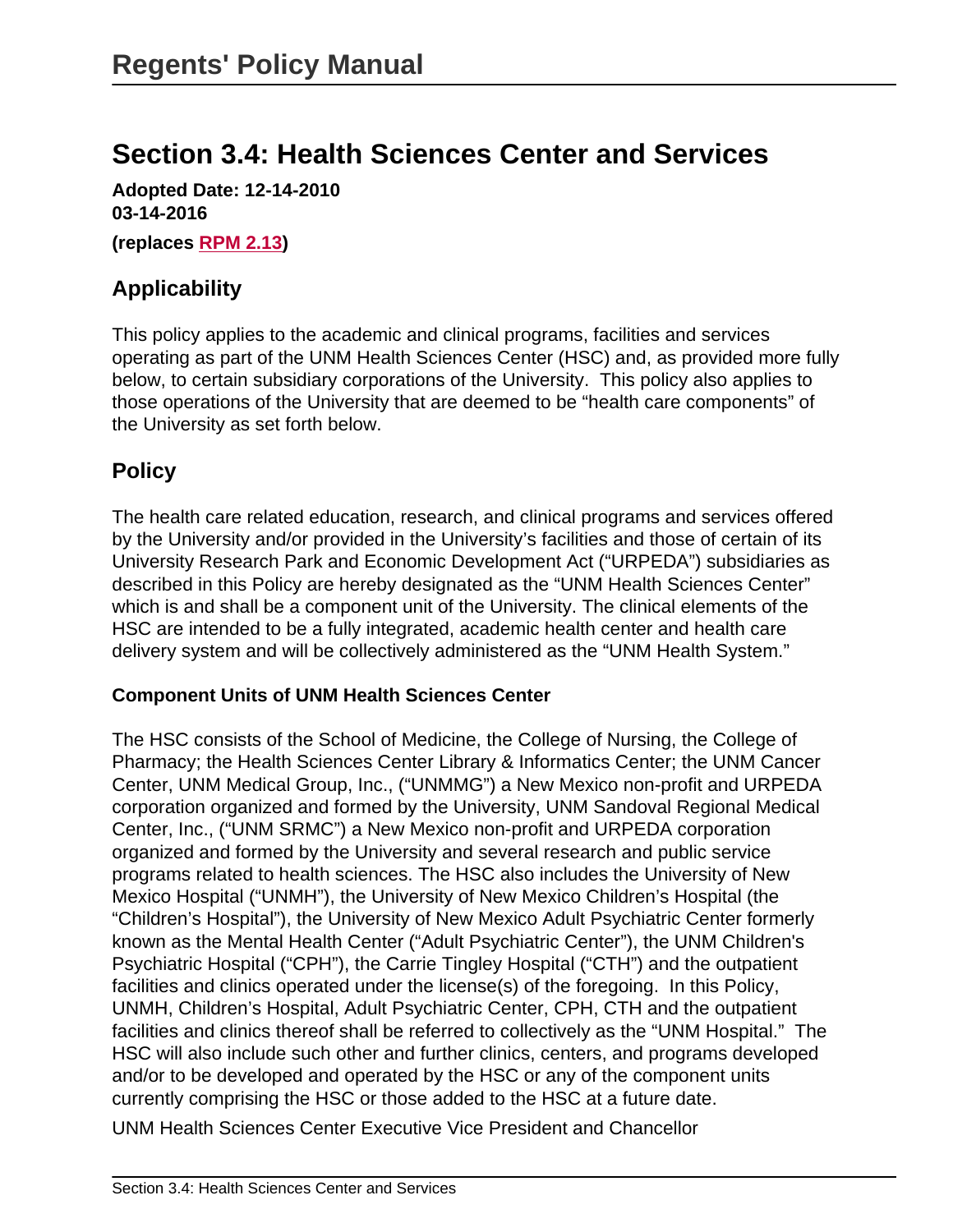The Executive Vice President and Chancellor for Health Sciences (hereinafter and in all other policies "Chancellor for Health Sciences") shall provide leadership and have administrative responsibility for all activities, operations, and programs of the HSC, and the UNM Health System, consistent with University policies, recognizing that teaching, research, service, and patient care are the foundations of an academic health center in accordance with [RPM 3.3.](site://policy.unm.edu/regents-policies/section-3/3-3)

The President of the University shall, in consultation with the Board of Regents, set the annual goals to be established for the Chancellor for Health Sciences in performing his or her job duties. The President of the University shall perform an evaluation of the Chancellor for Health Sciences' performance in respect of such goals in consultation with the Board of Regents.

Subject to [RPM 3.1](site://policy.unm.edu/regents-policies/section-3/3-1), the Chancellor for Health Sciences shall have general supervision over the affairs, property, personnel, and financial resources of the HSC. With respect to the Institutional Compliance Programs identified more fully in [RPM 3.7](site://policy.unm.edu/regents-policies/section-3/3-7), the Chancellor for Health Sciences shall be designated and shall be the "institutional official" or "designated official," as the case may be for each Institutional Compliance Program at the HSC requiring the designation of such an official. In this regard, the Chancellor for Health Sciences shall have such additional powers, duties, and authorities as may from time to time be assigned to him/her by the President of the University.

Additionally, the Chancellor for Health Sciences shall serve as the chief academic officer relative to colleges, schools, programs, and centers at the HSC and is responsible for coordinating, developing, and improving the educational and research programs at the HSC, subject to any limitations imposed in his/her employment contract and/or by the President of the University in accordance with [RPM 3.1](site://policy.unm.edu/regents-policies/section-3/3-1). The Chancellor for Health Sciences will ensure that all HSC educational and research programs meet the standards of the State of New Mexico and all relevant and applicable accreditation bodies. The Chancellor for Health Sciences will oversee the deans of the respective colleges and schools comprising the HSC and the work of the faculty in the colleges, schools, programs, and centers at the HSC. Moreover, with respect to faculty matters at the HSC, all references in Faculty Handbook Policies to the Provost or the Provost's Office shall mean or shall be interpreted to mean the Chancellor for Health Sciences or to the Office of Chancellor for Health Sciences.

#### 1. **Authority in an Emergency**

In the event of an emergency declared by the President as described in [RPM](site://policy.unm.edu/regents-policies/section-3/3-2) [3.2,](site://policy.unm.edu/regents-policies/section-3/3-2) the Chancellor for Health Sciences, in the exercise of reasonable judgment under the circumstances, is authorized to approve actions as are necessary to safeguard persons or property or to maintain the HSC's educational, research and clinical functions. Such actions shall remain in effect during the state of emergency, unless cancelled sooner by the President.

2. **Appointment of Additional Officers for the UNM Health Sciences Center**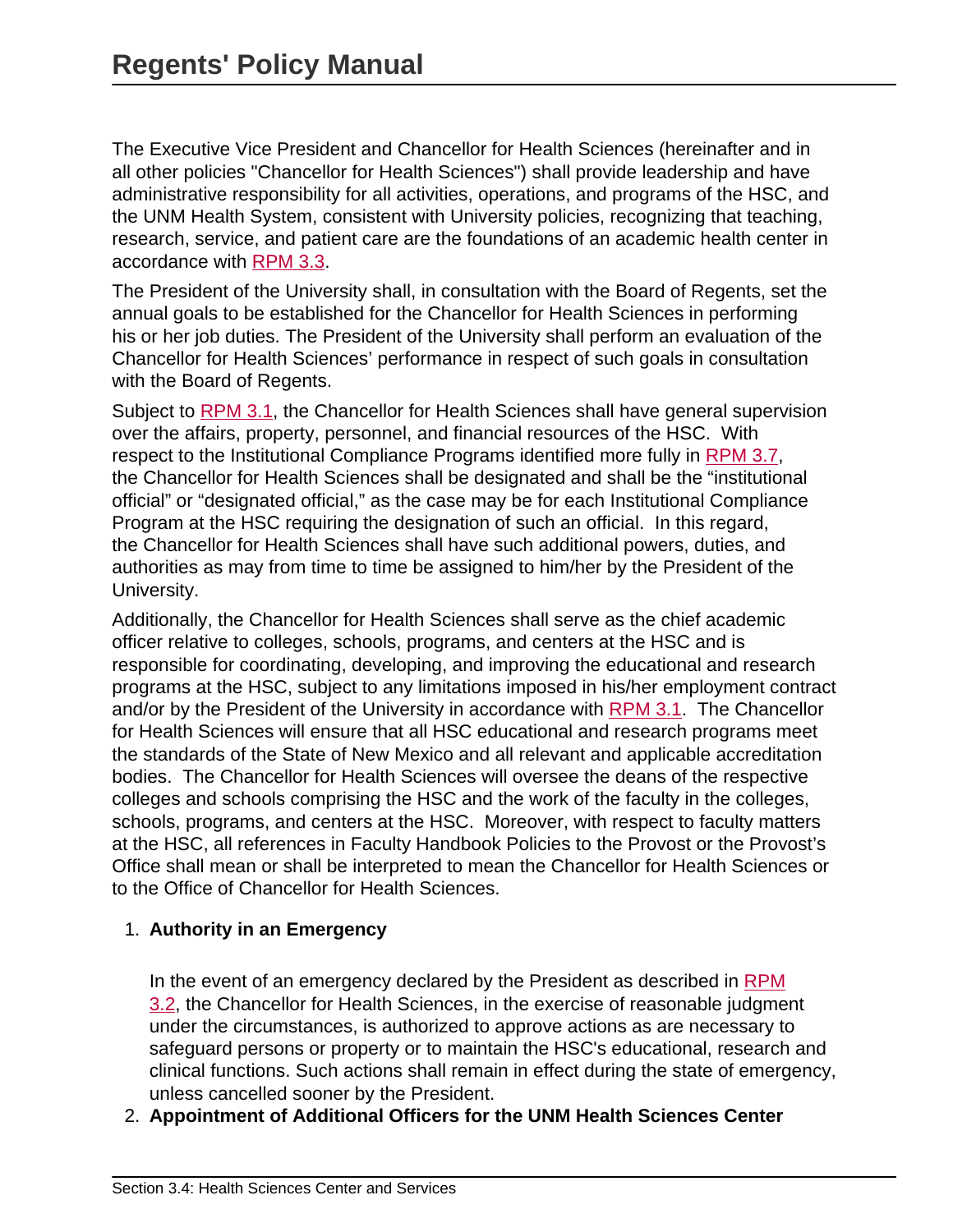Upon the approval of the President of the University, the Chancellor for Health Sciences may appoint such additional deans of the component colleges and schools of the HSC and/or officers of the HSC or the UNM Health System and such agents and employees as the Chancellor for Health Sciences may deem necessary, appropriate and advisable and may delegate to such deans and/or officers as is consistent with Regent policies and policies of the University that are applicable to the HSC.

#### 3. **Policies and Procedures for the UNM Health Sciences Center**

The Chancellor for Health Sciences may issue administrative policies and procedures related to HSC matters for the HSC and for the UNM Health System as long as the polices are not in conflict with policies in the [Regents' Policy](site://policy.unm.edu/regents-policies/index) [Manual](site://policy.unm.edu/regents-policies/index), [Faculty Handbook,](http://handbook.unm.edu/) or the [University Administrative Policies and](site://policy.unm.edu/university-policies/index) [Procedures Manual](site://policy.unm.edu/university-policies/index).

### **References**

University Research Park and Economic Development Act, N.M. Stat. ann. § 21-28-1 et seq. (1978, as amended); **RPM 3.2** "Authority in an Emergency"; **RPM 3.5** "Health Sciences Center Board of Directors"; [RPM 3.6](site://policy.unm.edu/regents-policies/section-3/3-6) "UNM Hospital Board of Trustees"; [RPM](site://policy.unm.edu/regents-policies/section-3/3-7) [3.7](site://policy.unm.edu/regents-policies/section-3/3-7) "Institutional Compliance Program."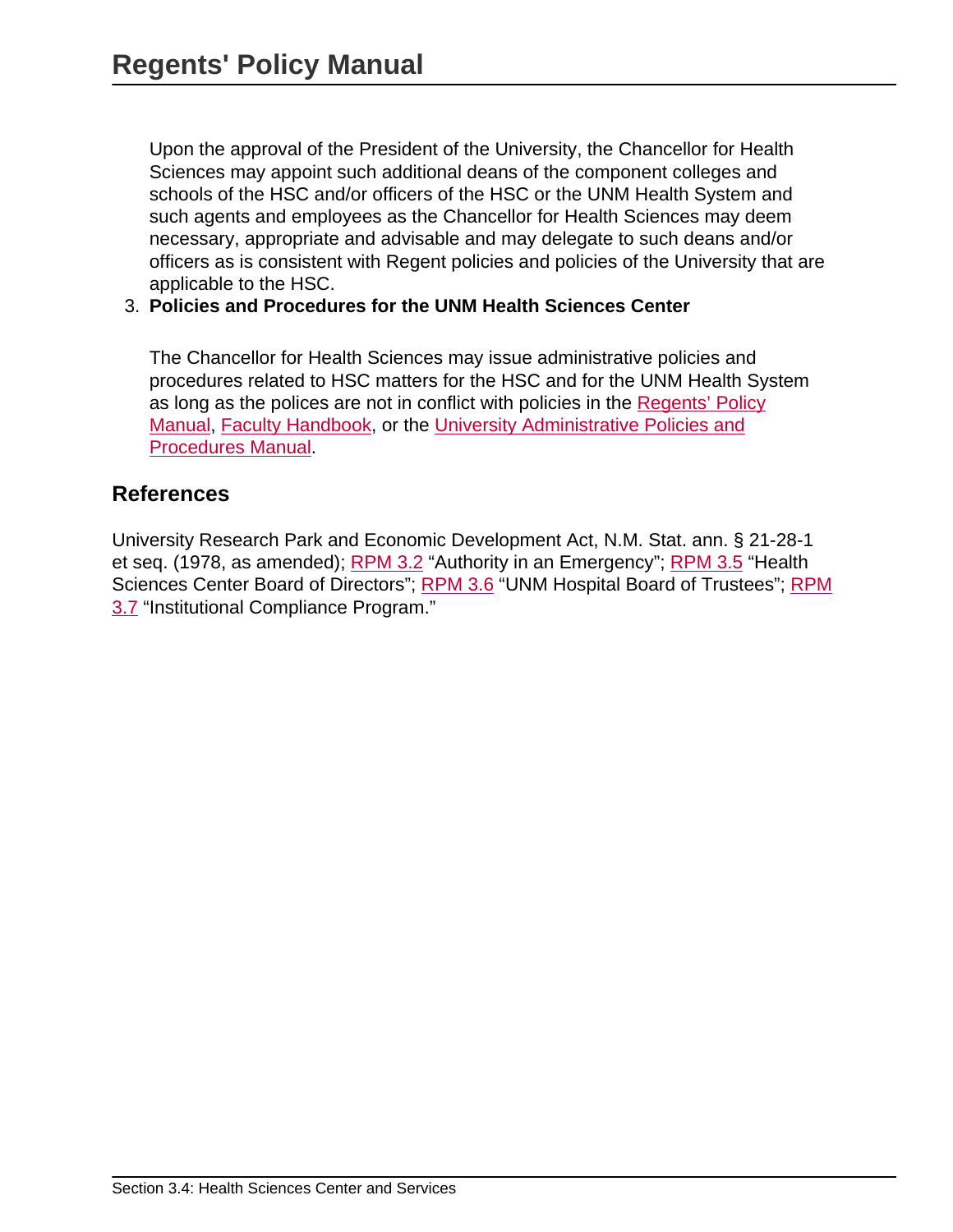# **Section 3.5: UNM Health Sciences Center Committee**

**Adopted Date: 12-14-2010 02-14-2012, 02-11-2013, 09-10-2013, 06-12-2015, 03-14-2016**

# **Applicability**

This policy applies to the clinical, operational, financial, research, and educational affairs of the UNM Health Sciences Center ("HSC") and the UNM Health System established under [RPM 3.4.](site://policy.unm.edu/regents-policies/section-3/3-4) This policy defines the roles and responsibilities of the Regents' Health Sciences Center standing committee ("HSC Committee").

# **Policy**

The Regents hereby create and designate the HSC Committee as a standing committee of the Board of Regents to oversee the clinical, operational, financial, research, and educational affairs of the HSC and the UNM Health System.

## **1. Composition**

The HSC Committee shall consist of three (3) Regents, to be selected by the Board of Regents in accordance with [RPM 1.2](site://policy.unm.edu/regents-policies/section-1/1-2).

# **2. Scope of Authority**

In accordance with [RPM 1.2](site://policy.unm.edu/regents-policies/section-1/1-2), the Regents hereby delegate to the HSC Committee the responsibility to oversee the affairs of the HSC and the UNM Health System. The Regents retain the right to consider, determine, and act upon any matter relating to the HSC and its component units in the exercise of their sound discretion. Subject to the foregoing, the Regents hereby delegate to the HSC Committee as follows:

**2.1.** The HSC Committee shall have authority to act upon the following:

- 1. Compliance by the HSC and each of the component schools, colleges, and units within the HSC and the employees thereof with applicable federal and state health care regulatory requirements as well as HSC-wide policies with respect thereto.
- 2. Compliance by the HSC and each of the component schools, colleges, and units within the HSC and the employees thereof with the Health Insurance Portability and Accountability Act ("HIPAA"), the Health Information Technology for Economic and Clinical Health Act, the HIPAA Regulations, and the University's HIPAA compliance program as well as HSC-wide policies with respect thereto.
- 3. The licensure, accreditation, planning, patient care, medical staff matters, quality assurance, and relationship with the component schools and colleges within the HSC and the other component units of the HSC. This shall include monitoring the outcomes of accreditation reviews and other peer evaluations. As to the UNM Hospital, the UNM Cancer Center, and UNM Sandoval Regional Medical Center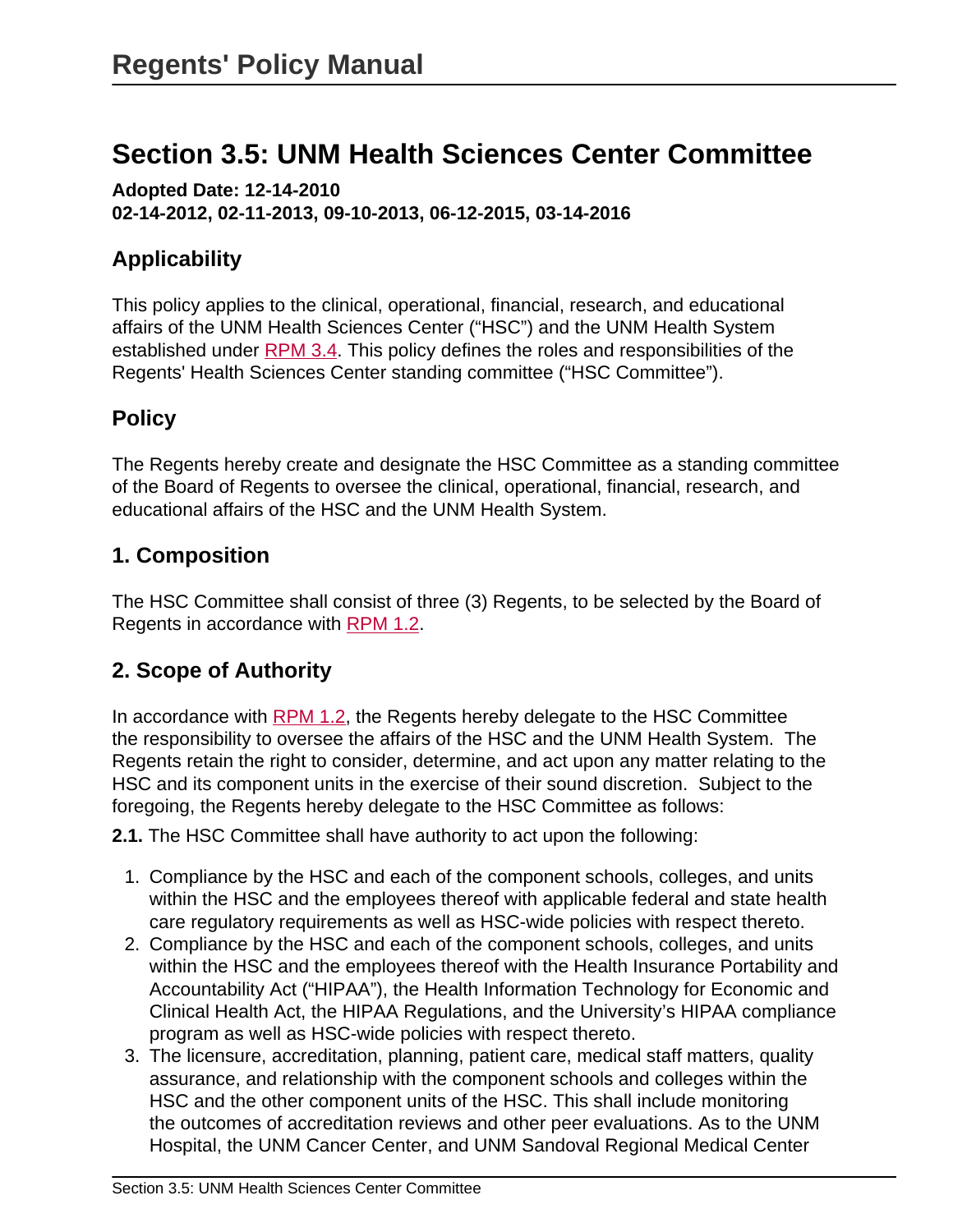("SRMC"), review at least annually reports relating to licensure, including special services, accreditation, planning, patient care, medical staff matters including quality assurance, and any appropriate corrective action, and relationships with the schools and colleges comprising the HSC.

- 4. At appropriate intervals to be determined by the HSC Committee, reports of financial matters relating to each school or college comprising the HSC as well as the Office of Research for the HSC, the UNM Hospital, UNM Cancer Center, UNM Medical Group ("UNMMG"), UNM SRMC (and such other and future clinical enterprises and/or subsidiaries as may exist as a part of the HSC) including expenses and revenue by source, patient days and visits, and other pertinent financial data and information and financial planning.
- 5. The substantive aspects of policies and programs related to the educational philosophy and objectives of the HSC; assessing the HSC's educational and student activities, research activities, and associated support programs for their relationship to the University's mission, vision, and values, as well as quality measures, productivity, and cost; oversight of the manner in which the University's policies are administered as they affect the HSC and HSC faculty.
- 6. The HSC's strategies in enrollment management, retention, and student diversity at each of its component schools and colleges and in their respective educational programs.
- 7. Assuring effective input from the HSC student, faculty, and staff advisors to the HSC Committee.
- 8. Subject to RPM 7.8 (describing financial settlements), claims and/or lawsuits involving the HSC and/or the schools and colleges comprising the HSC, the UNM Hospital, UNMMG, UNM SRMC (and such other and future clinical enterprises and/ or subsidiaries as may exist as a part of the HSC) and the development of a loss control program with respect thereto.

**2.2.** Matters as to which the HSC Committee shall review and make recommendations to the Regents for final approval:

- 1. Strategic planning and master facility planning for HSC clinical, educational, and research enterprise activities.
- 2. Developments, including pending legislation, involving significant changes in health care delivery and financing.
- 3. New degrees, courses, and curriculum changes required by State law or desired by the colleges and schools comprising the HSC to promote academic excellence at the HSC.
- 4. Tuition and fees to be charged at the colleges and schools comprising the HSC.
- 5. The establishment or disestablishment of colleges, schools, and graduate divisions, organized multi-campus research units and other major research activities, special training programs, and public service undertakings.
- 6. Establishing an annual HSC educational and research enterprise strategic plan for the University.
- 7. Proposing changes to Regents' policies relative to HSC academic and student affairs.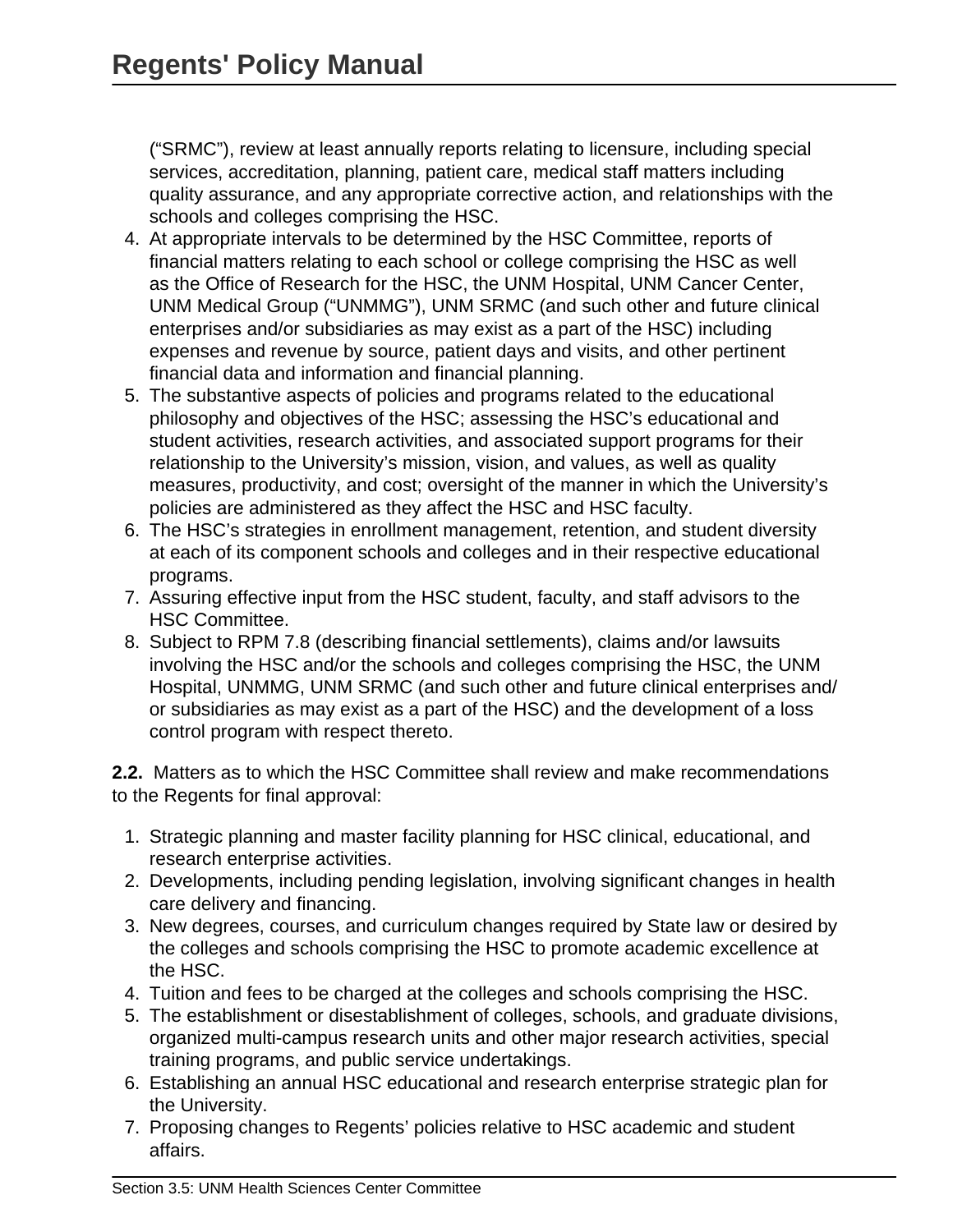- 8. The HSC faculty tenure and promotion process to ensure expected outcomes are achieved in attracting and retaining outstanding faculty at the HSC and making recommendations to the Regents with respect to potential improvements thereto.
- 9. The appointment of individuals to serve as members of the Boards of Directors of UNMMG and UNM SRMC, and such other and future subsidiary corporations formed to support the HSC consistent with the provisions of the University Research Park and Economic Development Act ("URPEDA").
- 10. The formation of one or more corporations in the future under the URPEDA to support the strategic plans and mission of the HSC and its component units.
- 11. The transfer of money, personal property, and real property to any one or more URPEDA corporations formed by the Regents to support the HSC and its component units and the proposed terms thereof.
- 12. Review budget requests and proposed legislation.

### **References**

 University Research Park and Economic Development Act, NMSA 1978 § 21-28-1 et seq.; [RPM 3.4](site://policy.unm.edu/regents-policies/section-3/3-4) "Health Sciences Center and Services"; [RPM 3.6](site://policy.unm.edu/regents-policies/section-3/3-6) "UNM Hospital Board of Trustees"; [RPM 3.7](site://policy.unm.edu/regents-policies/section-3/3-7) "Institutional Compliance Program"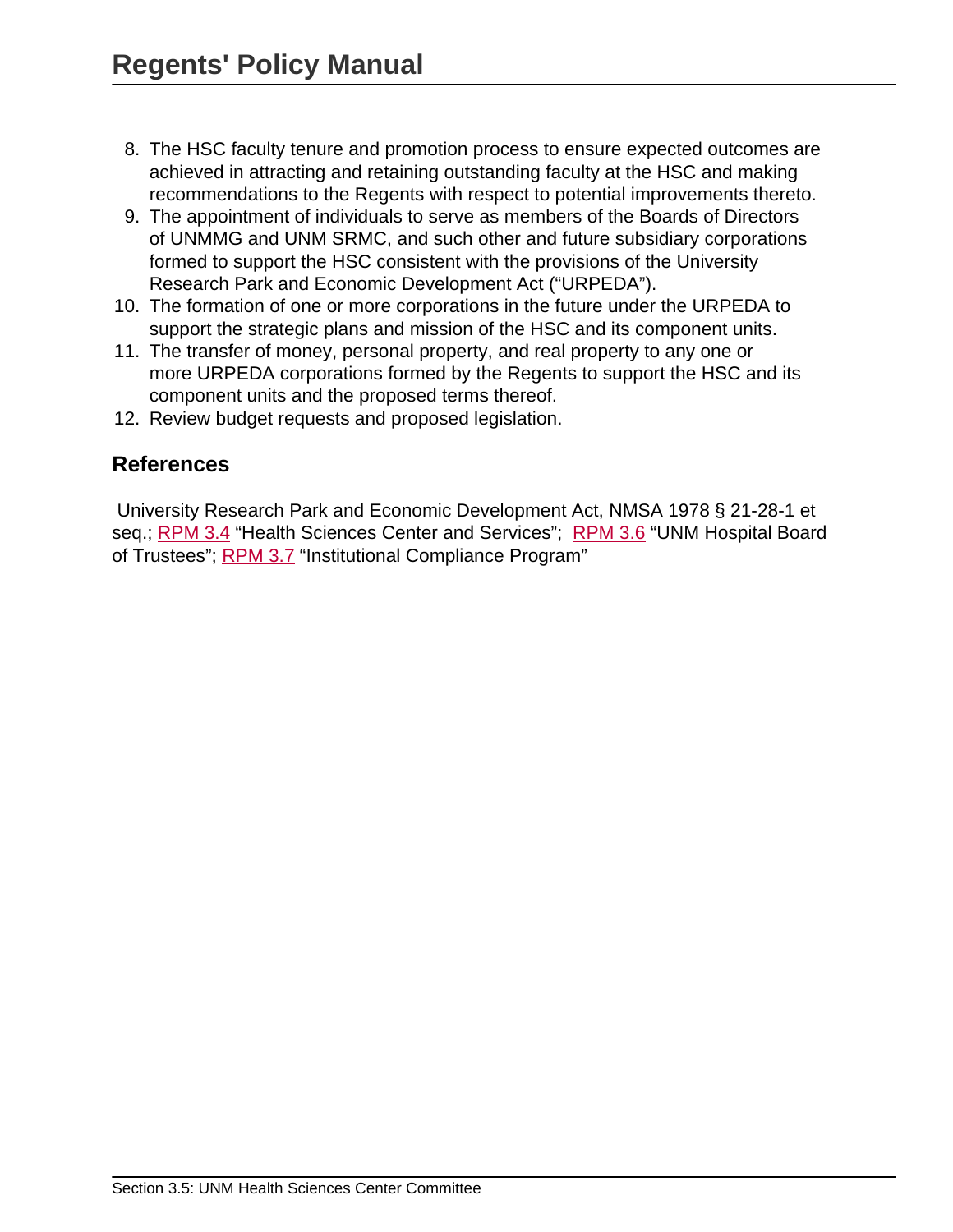# **Section 3.6: UNM Hospital Board of Trustees**

**Adopted Date: 12-14-2010 03-14-2016**

**(replaces portions of [RPM 2.13](site://policy.unm.edu/regents-policies/section-2/2-13))**

# **Applicability**

This policy applies to the oversight and governance of the clinical, operational and financial affairs of the UNM Hospital.

# **Policy**

Under that certain Lease Agreement for Operation and Lease of County Healthcare Facilities between the Regents and the Board of County Commissioners of the County of Bernalillo (the "County" or the "County Commissioners"), dated as of July 1, 1999, and approved by the New Mexico Board of Finance on August 12, 1999, as amended by that certain First Amendment to Lease Agreement for Operation and Lease of County Healthcare Facilities dated as of November 18, 2004 (as amended, the "Lease"), the Regents are responsible for operation and maintenance of UNMH and the Mental Health Center. The Lease is effective as of October 8, 1999, the effective date of the Agreement Regarding Consent to Lease Agreement entered into between the Regents and the Indian Health Service which was amended by that certain First Amended Agreement Regarding Consent to Lease Agreement dated as of November 18, 2004 (as amended, the "Consent"). The Lease provides for appointment of a combined nine#member governing board, which shall be known as the "UNM Hospital's Board of Trustees" (hereinafter, the "UNMH BOT") for the non-research, noneducational operations of the UNM Hospital, with such authority and powers as are delegated to the UNMH BOT by Regents' policy and consistent with applicable federal and state laws and regulations and accreditation standards. The current delegation of authority and powers by the Regents to the UNMH BOT is set forth in  $Exhibit A$  to this policy (corresponding to Exhibit F to the Lease).

The Regents will have authority to appoint seven of the UNMH BOT members, and the County Commissioners will have authority to appoint two of the UNMH BOT members. At least one Regent#appointed member of the UNMH BOT will be a Pueblo Indian, as required by the contract between the County and the federal government for provision of care to Native Americans. Voting Board members will not include either County Commissioners or Regent members.

## **Relationship to the Board of Regents and to the UNM Health Sciences Center Committee**

The Regents may, but are not obligated to, by and through the HSC Committee, designate a member of the Regents to attend meetings of the UNMH BOT and/or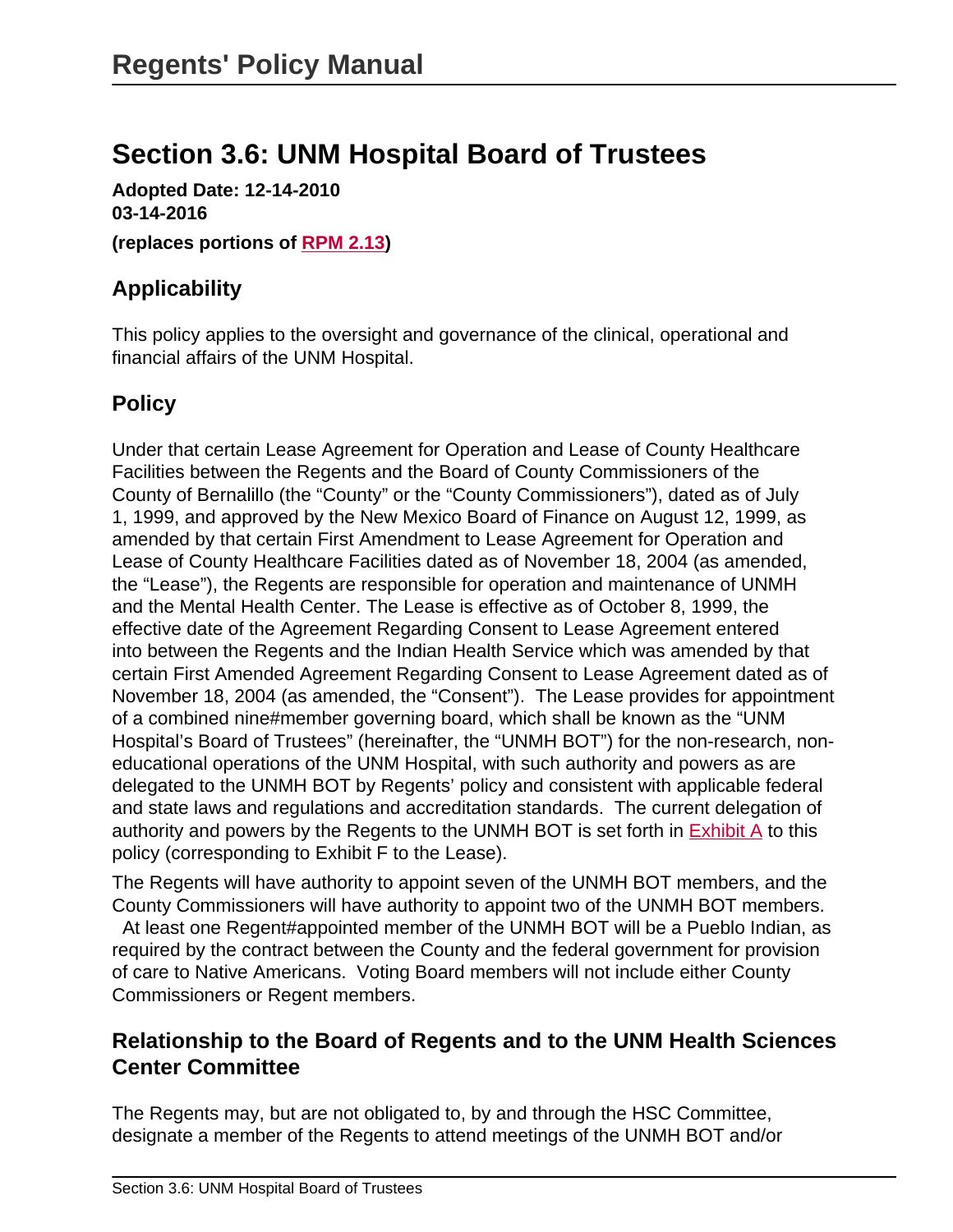committee meetings of delegated committees of the UNMH BOT, for liaison purposes, but not as a voting member of the UNMH BOT.

Representatives of the UNMH BOT, as designated by the Chairperson of the UNMH BOT, will make periodic reports to the HSC Committee, at least semi-annually, on matters within the UNMH BOT's delegated responsibility and will report for ratification, all matters required to be ratified and approved by the governing body under applicable laws, regulations, or accreditation standards and Regents' policies.

Actions by the UNMH BOT pursuant to this delegation are subject to approval or ratification by the HSC Committee and the Board of Regents as required by applicable federal and state laws and regulations, accreditation standards, and provisions of the Lease. As provided in Section V of the Lease, consistent with the Regents' constitutional and statutory responsibilities, the Regents will retain the right to consider, determine, and act upon any matter relating to the UNM Hospital in a manner consistent with this Policy. However, neither the HSC Committee nor the Regents will modify nor decline to ratify actions by the UNMH BOT, within the scope of the authority and powers delegated by the Regents to the UNMH BOT, except after consultation, with one or more representatives of the UNMH BOT designated by the Chairperson of the UNMH BOT.

## **References**

Hospital Funding Act, N.M.STAT.ANN. §§4-48B-7 and -12 (1978); statutes applicable to Regents' responsibility for the operation of Carrie Tingley Hospital, N.M.STAT.ANN. §§ 23#2#1 et seq (1978), and the Children's Psychiatric Hospital N.M.STAT.ANN. § 23#8#1 (1978); 1999 Lease Agreement between Regents and County Commissioners of Bernalillo County as amended by the 2004 First Amendment to Lease Agreement; and the 1999 Agreement Regarding Consent to Lease Agreement between the Regents and the Indian Health Service, and the All#Indian Pueblo Council as amended by the 2004 First Amendment to the 1999 Agreement Regarding Consent to Lease Agreement. (Supersedes: 1996 Resolution Concerning Health Sciences Center; 1998 Supplemental Resolution Regarding the University of New Mexico Hospital Board of Trustees.) (Copies maintained by Office of the Chancellor for Health Sciences and the Office of University Counsel.); [RPM](site://policy.unm.edu/regents-policies/section-3/3-4) [3.4](site://policy.unm.edu/regents-policies/section-3/3-4) "Health Sciences Center and Services" [RPM 3.5](site://policy.unm.edu/regents-policies/section-3/3-5) "Health Sciences Center Committee."

# <span id="page-69-0"></span>**EXHIBIT A**

#### **AMENDED AND RESTATED DELEGATION OF AUTHORITY AND POWERS BY REGENTS TO THE UNIVERSITY OF NEW MEXICO HOSPITAL BOARD OF TRUSTEES**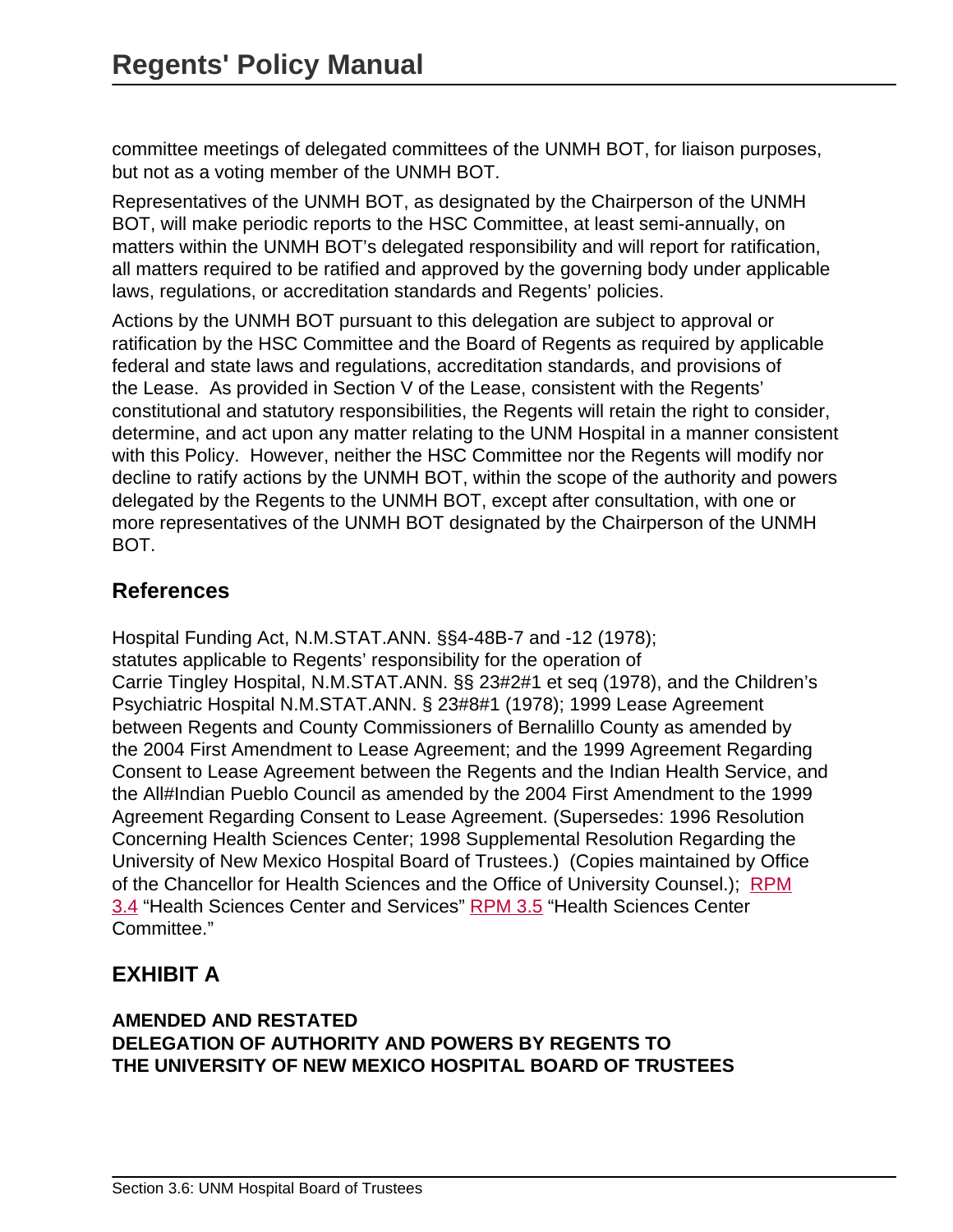# **Delegation**

The authority and powers listed below are delegated by the Regents of the University of New Mexico (the "Regents") to the University of New Mexico Hospital Board of Trustees, (the "UNMH BOT"), pursuant to Section V of that certain Lease Agreement for Operation and Lease of County Healthcare Facilities dated as of July 1, 1999, as amended by that certain First Amendment to Lease Agreement for Operation and Lease of County Healthcare Facilities dated as of November 18, 2004 (as amended, the "Lease"), effective as of January 1, 2011 (the "Delegation Effective Date"). This delegation shall continue in effect unless revised as provided in Section V of the Lease. This delegation amends, restates, and supersedes any and all previous delegations and/or conflicting or inconsistent provisions in Regents' policies existing on the Delegation Effective Date, except for Regents' policies revising this delegation

in accordance with the provisions of Section V of the Lease.<sup>[1]</sup> As provided in Section V of the Lease, consistent with the Regents' constitutional and statutory responsibilities, the Regents will retain the right to consider, determine, and act upon any matter relating to the UNM Hospital and, subject thereto, the Regents hereby delegate the following authority and responsibility to the UNMH BOT it being the intention of the Regents to designate, for licensure, accreditation, and governance purposes, the UNMH BOT as the "governing body" for the UNM Hospital:

- 1. Oversight and management of the non-research, non-educational operations of the UNM Hospital in a proper and responsible manner so as to enable the UNM Hospital to provide or arrange for provision of high quality healthcare services to patients of the UNM Hospital and to support the teaching and clinical research missions of the HSC; provided, however, that nothing contained in this delegation shall be construed to be a delegation of authority to the UNMH BOT of any matter covered and addressed by the University of New Mexico Labor Management Relations Resolution adopted by the Regents on May 9, 2006 (the "Labor Resolution").
- 2. Review and recommend for approval to the UNM Health Sciences Center Committee ("HSC Committee") in accordance with applicable Regent or University policy, the UNM Hospital's operating and capital budgets.
- 3. Review and approve, or in appropriate circumstances recommend for approval in accordance with applicable Regent or University policy, the following:
	- a. the procurement by the UNM Hospital of equipment (whether by purchase, lease, or other forms of acquisition[s]);
	- b. execution by the UNM Hospital of contracts for services with third parties; or
	- c. lease by the UNM Hospital of real estate.

In this connection, the HSC Committee shall establish by resolution, the level of approval authority for the UNMH BOT with respect to Vendor Contracts, leases of real property, Trade Transactions, Third Party Payor Contracts and/or Strategic Transactions within the parameters of what are Approvable Transactions as set forth in [RPM 3.4.](site://policy.unm.edu/regents-policies/section-3/3-4)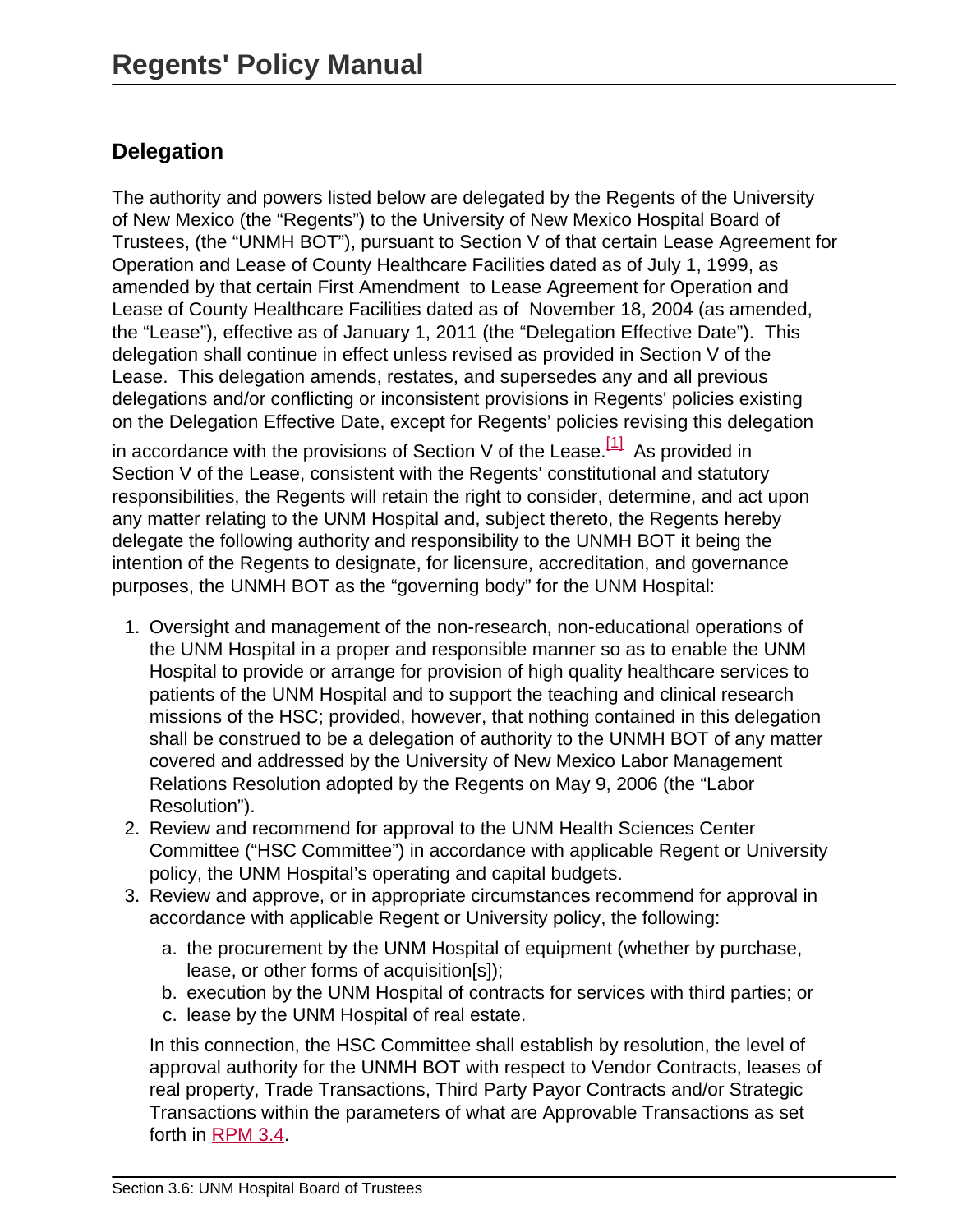- 4. Review and approval, in coordination with the HSC Committee, of the UNM Hospital's operating plan and strategic plan.
- 5. Review and approval of policies of the UNM Hospital that require review and approval by the governing body under applicable laws, regulations or accreditation standards; subject to ratification by the HSC Committee and the Board of Regents, other than policies that are covered by the Labor Resolution.
- 6. Review and approval, in accordance with applicable Regent or University policy and/or applicable accreditation standards, the Medical Staff Bylaws and the HSC Medical Staff Rules and Regulations and amendments thereto.
- 7. Assurance that the Medical Staff has reasonable policies and procedures in place regarding credentialing of physicians and ancillary providers who practice at the UNM Hospital.
- 8. Receipt of and action upon recommendations of the Medical Staff related to appointment and reappointment of members of the Medical Staff and the granting of privileges to physicians and ancillary providers who practice at the UNM Hospital or at other patient care facilities as assigned by the HSC. In this connection, all action by the UNMH BOT related to the appointment and reappointment of members of the Medical Staff shall be fully effective at the time of such action, even if the affected medical staff member may have the ability to appeal the same to the Regents under Regents' Policy [1.5.](site://policy.unm.edu/regents-policies/section-1/1-5) With respect to "Professional Review Actions" as defined in the Medical Staff Bylaws and related manuals and in applicable federal and state laws, rules, regulations, and accreditation standards, the affected member or members of the Medical Staff shall have such appellate rights as are specified in the Medical Staff Bylaws and related manuals.
- 9. Receipt of and action upon, as appropriate, periodic reports and recommendations of the Medical Staff and administrators of the UNM Hospital related to quality assurance for patient care delivered at the UNM Hospital.
- 10. Coordination with and oversight of any advisory/advocacy boards existing or created for UNM Hospital for other than research and education purposes, and establishment of reporting mechanisms between those advisory/advocacy boards and the UNMH BOT.
- 11. Review and recommendation as to the bylaws of advisory/advocacy boards of UNM Hospital and submission of the bylaws of those advisory/advocacy boards to the Regents for review and approval in accordance with applicable Regents' policy.
- 12. Subject to [RPM 7.8](site://policy.unm.edu/regents-policies/section-7/7-8) (with respect to financial settlements) oversight of claims and/or lawsuits involving the UNM Hospital and, in coordination with the HSC Committee, the development of a loss control program with respect thereto.
- 13. Oversight of, and action upon, issues involving compliance by the UNM Hospital and the employees thereof with applicable federal and state health care regulatory requirements including, without limitation, billing issues, anti-kickback statute issues, Stark law issues, and other regulatory requirements and with the HSC Institutional Compliance Program as contemplated in [RPM 3.7.](site://policy.unm.edu/regents-policies/section-3/3-7)
- 14. Oversight of, and action upon, issues involving compliance by the UNM Hospital and the employees thereof with applicable federal and state health care regulatory requirements including, without limitation, compliance with HIPAA, HITECH and the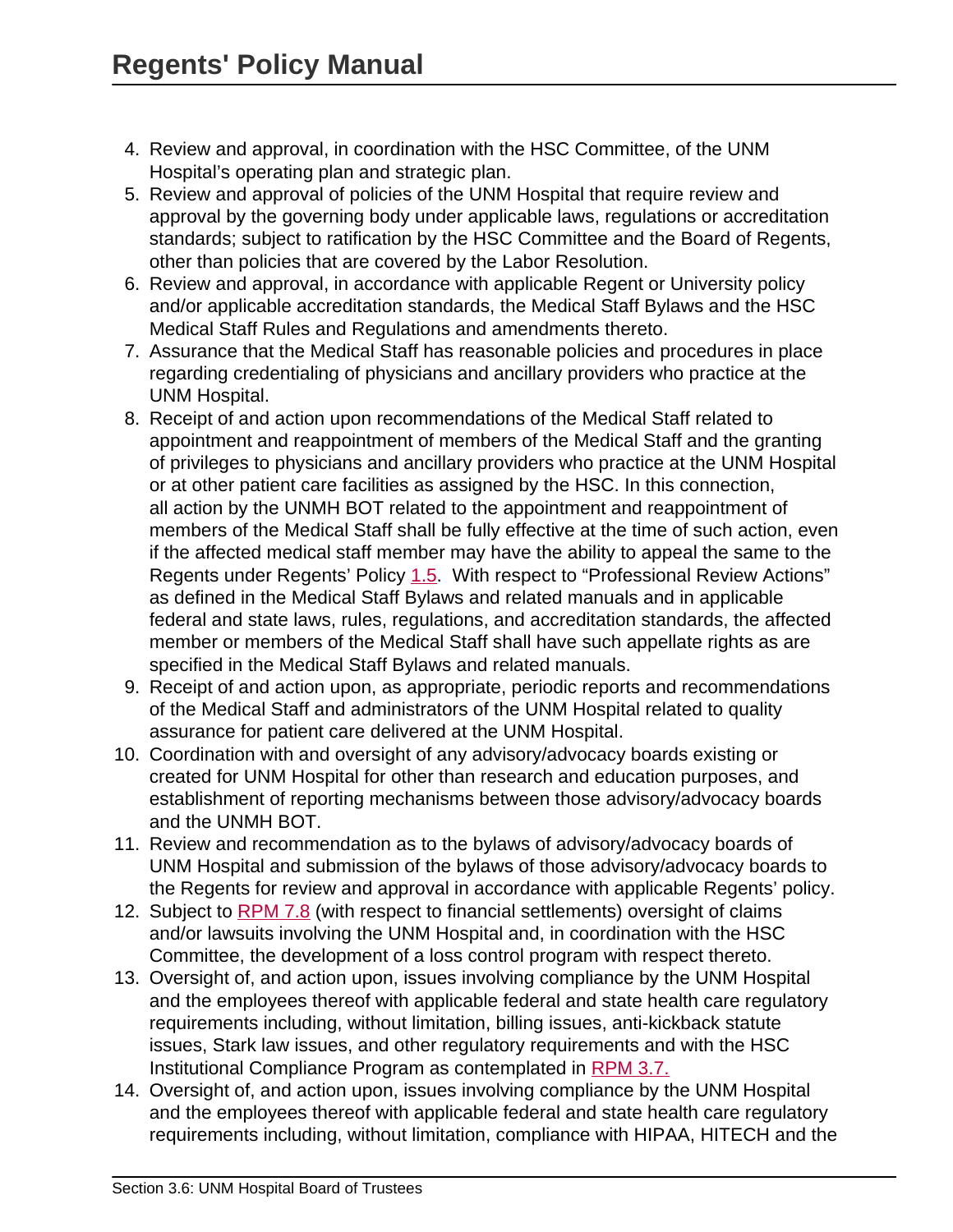regulations and with the University's HIPAA compliance program as contemplated in [RPM 3.7.](site://policy.unm.edu/regents-policies/section-3/3-7)

[1] Capitalized terms not otherwise defined in this **[Exhibit A](#page-69-0)** shall have the meanings ascribed to such terms in Regents' Policy [3.4.](site://policy.unm.edu/regents-policies/section-3/3-4)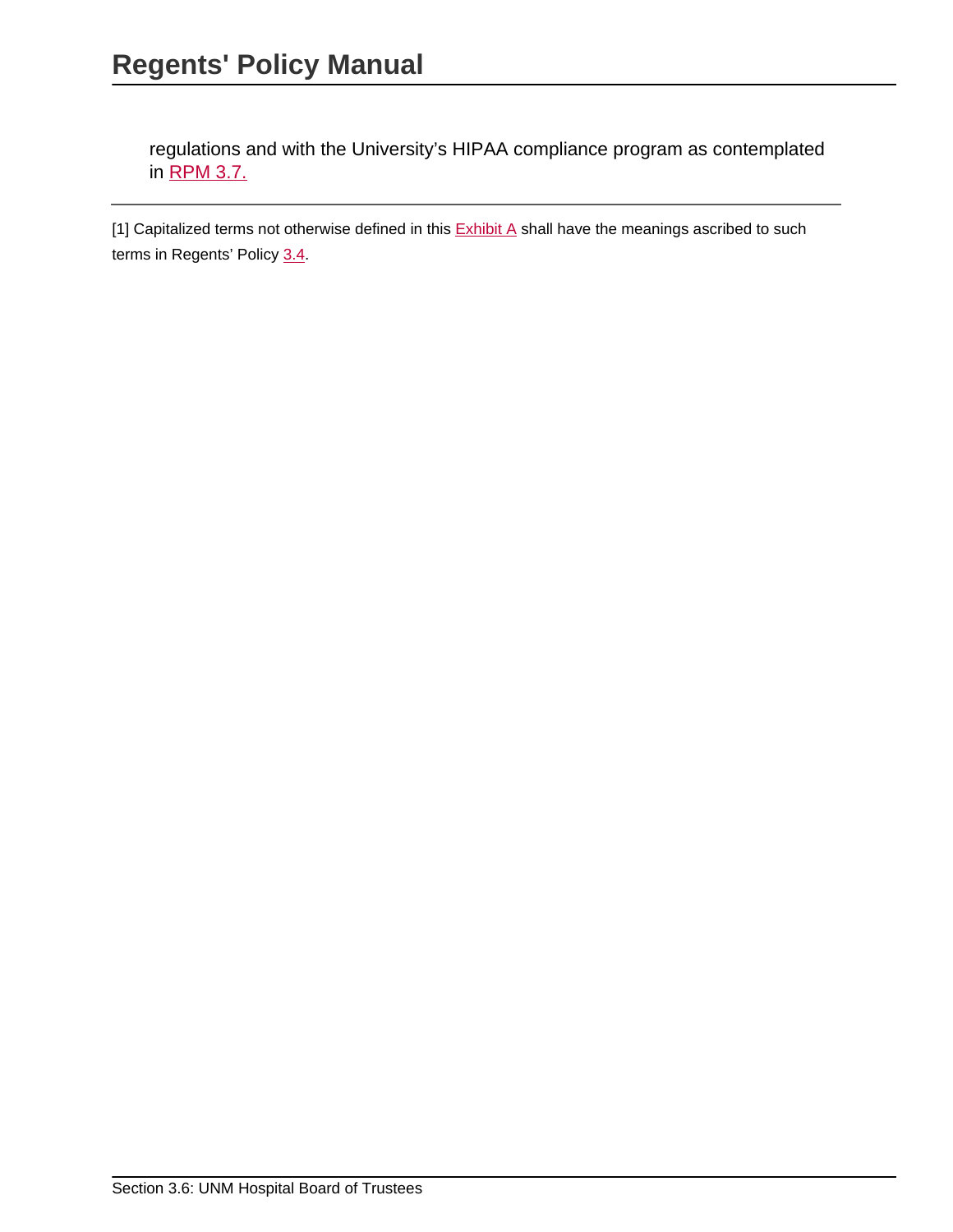# **Section 3.7: Health Sciences Center Institutional Compliance Program**

**Adopted Date: 12-14-2010 09-12-2014 (replaces [RPM 2.13.3 and RPM 2.13.4\)](site://policy.unm.edu/regents-policies/section-2/2-13)**

# **Applicability**

This policy applies to the academic and clinical programs, facilities and services operating under the University of New Mexico Health Sciences Center (HSC) and its component units, clinics, centers, programs, and subsidiary corporations described in [RPM 3.4.](site://policy.unm.edu/regents-policies/section-3/3-4) This policy also applies to those operations of the University that are deemed to be "health care components" of the University as set forth below.

#### **Institutional Compliance Program**

The HSC will attempt to ensure at all times that its business (internally and with outside contractors) is conducted in accordance with the highest ethical standards and in compliance with the various federal and state laws and regulations applicable to its activities. To fulfill these obligations, the HSC has adopted and implemented an Institutional Compliance Program, which will include all compliance functions related to clinical, research and educational efforts at the HSC. These functions include, without limitation, clinical and clinical trials compliance, human research protection, animal research, biosafety, conflict of interest in research, human subjects protection, use of animals in education and research, export control compliance, research integrity, and fiscal compliance related to billing and federal grants, FERPA, and other educational compliance activities, as described in Section 5 of Regents policies and corresponding policies set forth in the Faculty Handbook (collectively, the "HSC Institutional Compliance Programs and Requirements").

# **HIPAA and HITECH**

Under the Health Insurance Portability and Accountability Act of 1996 ("HIPAA") and Health Information Technology for Economic and Clinical Health Act, contained in the American Recovery and Reinvestment Act of 2009 ("HITECH Act"), and the regulations issued by the Department of Health and Human Services with respect thereto (collectively, the "HIPAA Regulations") the University is hereby deemed a "hybrid covered entity" within the meaning of the HIPAA Regulations. Certain components of the University have been designated by the Regents as "health care components" of the University. The "health care components" of the "hybrid covered entity" shall, at a minimum, include, but not be limited to, the HSC and the UNM Health System as described and defined in Section 1 of RPM 3.4 and the Office of University Counsel. Additionally, the University and the UNM Hospital each sponsor self-insured group health benefit plans for the benefit of their respective employees and their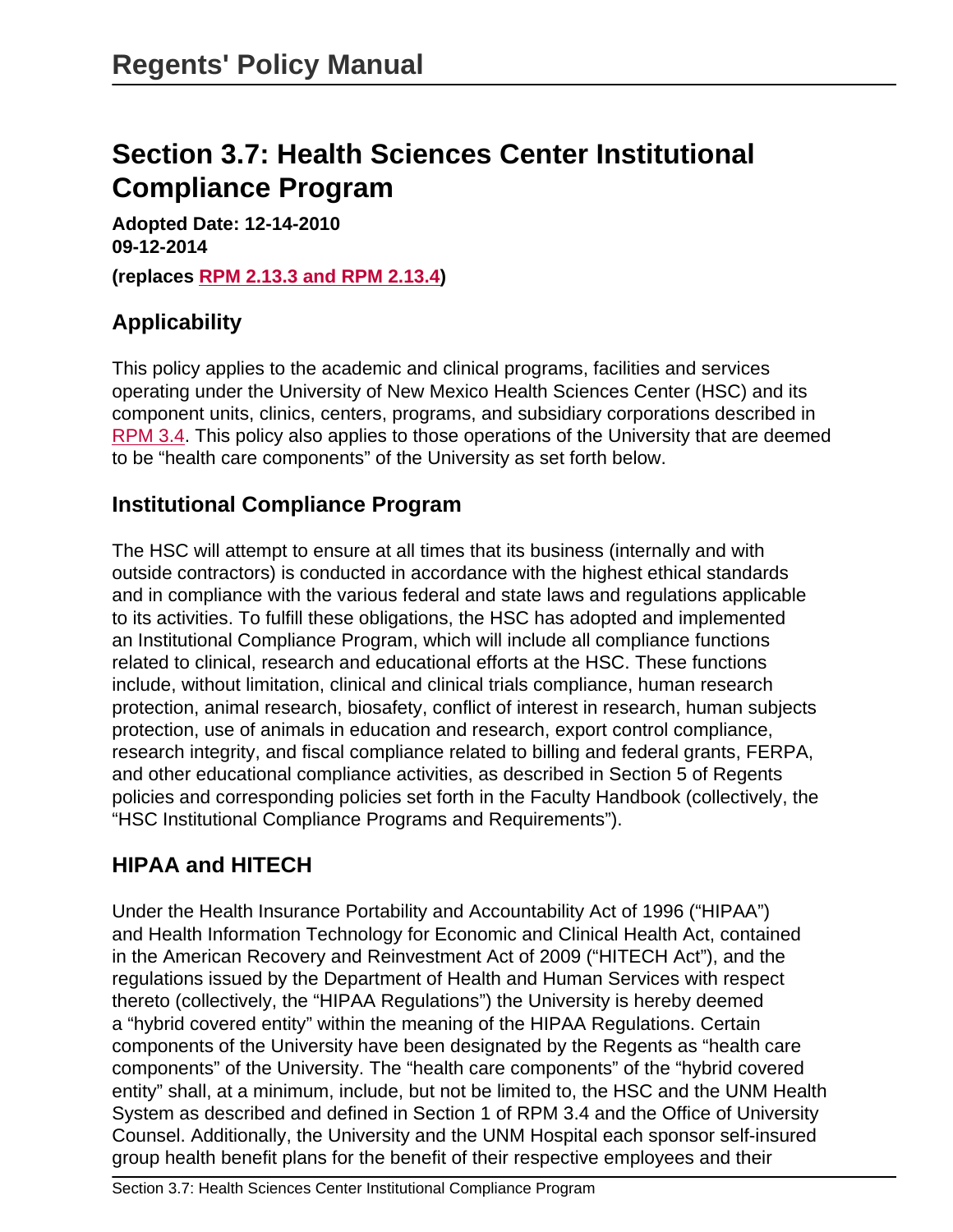dependents and certain other self-insured medical, dental, prescription drug, and vision health benefit plans (collectively, the "UNM/UNMH Self-Insured Health Plans"). The UNM/UNMH Self-Insured Health Plans shall be considered an "organized health care arrangement" within the meaning of HIPAA, HITECH Act, and the HIPAA Regulations. As a an organized health care arrangement and covered entity within the University, the UNM/UNMH Self-Insured Health Plans are considered "health care components" within the meaning of HIPAA and the HIPAA Regulations. All components of this organized health care arrangement will comply with HIPAA, HITECH Act, and the HIPAA Regulations, including all informatics technology security.

The Chancellor for Health Sciences will designate an individual to serve as the HSC Compliance Director to oversee, implement and report on the HSC Institutional Compliance Program and Requirements. Additionally, the President of the University shall delegate to the Chancellor for Health Sciences responsibility to assure compliance with HIPAA, HITECH Act, and the HIPAA Regulations and to designate an individual to serve as the Privacy Officer for the University's health care components and the organized health care arrangement.

#### **Implementation**

Certain components of the University designated by the Regents as "health care components" of the University are listed in [Exhibit A](#page-74-0) to this policy. [Exhibit A](#page-74-0) will be replaced with a resolution of the Regents adopted on an annual basis that designates the "health care components" of the University.

#### **References**

University Research Park and Economic Development Act, N.M. Stat. ann. § 21-28-1 et seq. (1978, as amended); The Administrative Simplification Provisions of the Health Insurance Portability & Accountability Act of 1996 (HIPAA), codified at 42 U.S.C. § 1320d. Regulations pursuant to HIPAA codified at 45 C.F.R., Parts 160, 162, and 164; American Recovery and Reinvestment Act of 2009 (ARRA), Title XIII, Health Information Technology for Economic and Clinical Health Act (HITECH Act); [RPM 3.4](site://policy.unm.edu/regents-policies/section-3/3-4) ["Health Sciences Center and Services";](site://policy.unm.edu/regents-policies/section-3/3-4) [RPM 3.5 "Health Sciences Center Board of](site://policy.unm.edu/regents-policies/section-3/3-5) [Directors";](site://policy.unm.edu/regents-policies/section-3/3-5) [RPM 3.6 "UNM Hospital Board of Trustees](site://policy.unm.edu/regents-policies/section-3/3-6)"; [University Business Policy](site://policy.unm.edu/university-policies/2000/2200) [2200,](site://policy.unm.edu/university-policies/2000/2200) "Reporting Misconduct and Retaliation"; HSC Institutional Compliance Plan; and [HSC Code of Conduct/Organizational Ethics](http://hsc.unm.edu/admin/compliance/docs/Code%20of%20Ethics.pdf); [UNM's HIPAA Compliance Policy for](http://hr.unm.edu/docs/hr/hipaa-compliance-policy-for-certain-health-plans-offered-by-the-university.pdf) [Certain Health Plans Offered by the University](http://hr.unm.edu/docs/hr/hipaa-compliance-policy-for-certain-health-plans-offered-by-the-university.pdf); [UNM Hospital HIPAA Policy.](http://hospitals.unm.edu/ptguide/hipaa.shtml)

# <span id="page-74-0"></span>**EXHIBIT A**

**THE UNIVERSITY OF NEW MEXICO Health Care Components Designated As a Hybrid Entity Pursuant to Regulations Promulgated Pursuant to the Health Insurance Portability & Accountability Act of 1996, As Amended Amended: December 7, 2010**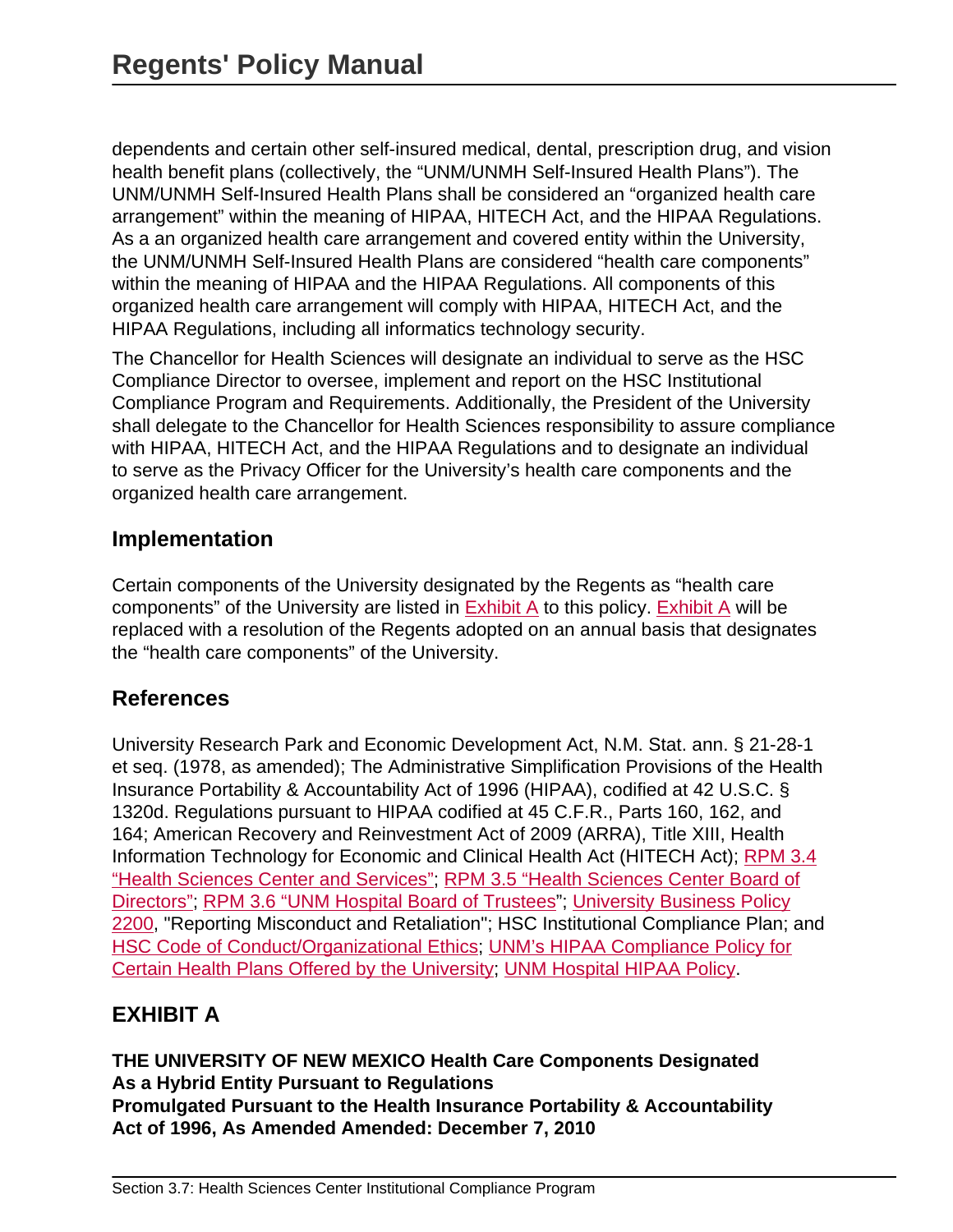The University of New Mexico ("UNM"), as a hybrid covered entity under 42 C.F.R. Part 164.504, hereby designates the following operations as health care components for purposes of complying with the Health Insurance Portability and Accountability Act of 1996:

- 1. The Health Sciences Center (and its component units, centers, and programs as defined in RPM 3.4) and the UNMH Facilities (as defined in RPM 3.4), excluding the Tumor Registry and the Office of the State Medical Investigator for the State of New Mexico in fulfilling its statutory duties as coroner;
- 2. UNM Medical Group, Inc., a New Mexico non-profit and University Research Park and Economic Development Act corporation ("UNMMG"), including, without limitation, any and all clinics operated and/or managed by UNMMG;
- 3. Telemedicine, telehealth and/or teleradiology programs (including, without limitation, Project ECHO) on all UNM campuses;
- 4. Counseling Assistance & Referral Services;
- 5. Center for Family & Adolescent Research;
- 6. Center for Exercise;
- 7. Psychology Clinic;
- 8. Speech and Hearing Sciences;
- 9. Employee Health Promotion Program;
- 10. Any and all Lobo Clinics;
- 11. Student Health Center, excluding those activities thereof covered by the Family Education Rights and Privacy Act, 20 U.S.C. § 1232g, as amended;
- 12. Office of the University Counsel;
- 13. Safety and Risk Services Department;
- 14. Internal Audit Department;
- 15. UNM Medical Plan (as defined in RPM 3.4), including, without limitation, the following:
	- a. UNM Medical Plan (for health benefits)
	- b. Delta Dental (for dental benefits)
	- c. Flexible Healthcare Spending Benefit (for flexible spending accounts)
	- d. Prescription Drugs
- 16. Human Resources Department in carrying out and discharging Plan administration duties in respect of the UNM Medical Plan;
- 17. Information Technologies Department when accessing or providing mission support services in respect of the UNM Health Sciences Center, the UNM Medical Plan, and/or any of the departments, centers, or programs identified in this Exhibit A; and
- 18. UNM Hospitals self-insured Health Benefit Plans including, without limitation, the following:
	- a. UNM Hospitals group health benefit plan (for health benefits)
	- b. Delta Dental (for dental benefits)
	- c. Flexible Healthcare Spending Benefit (for flexible spending accounts)
	- d. Prescription Drugs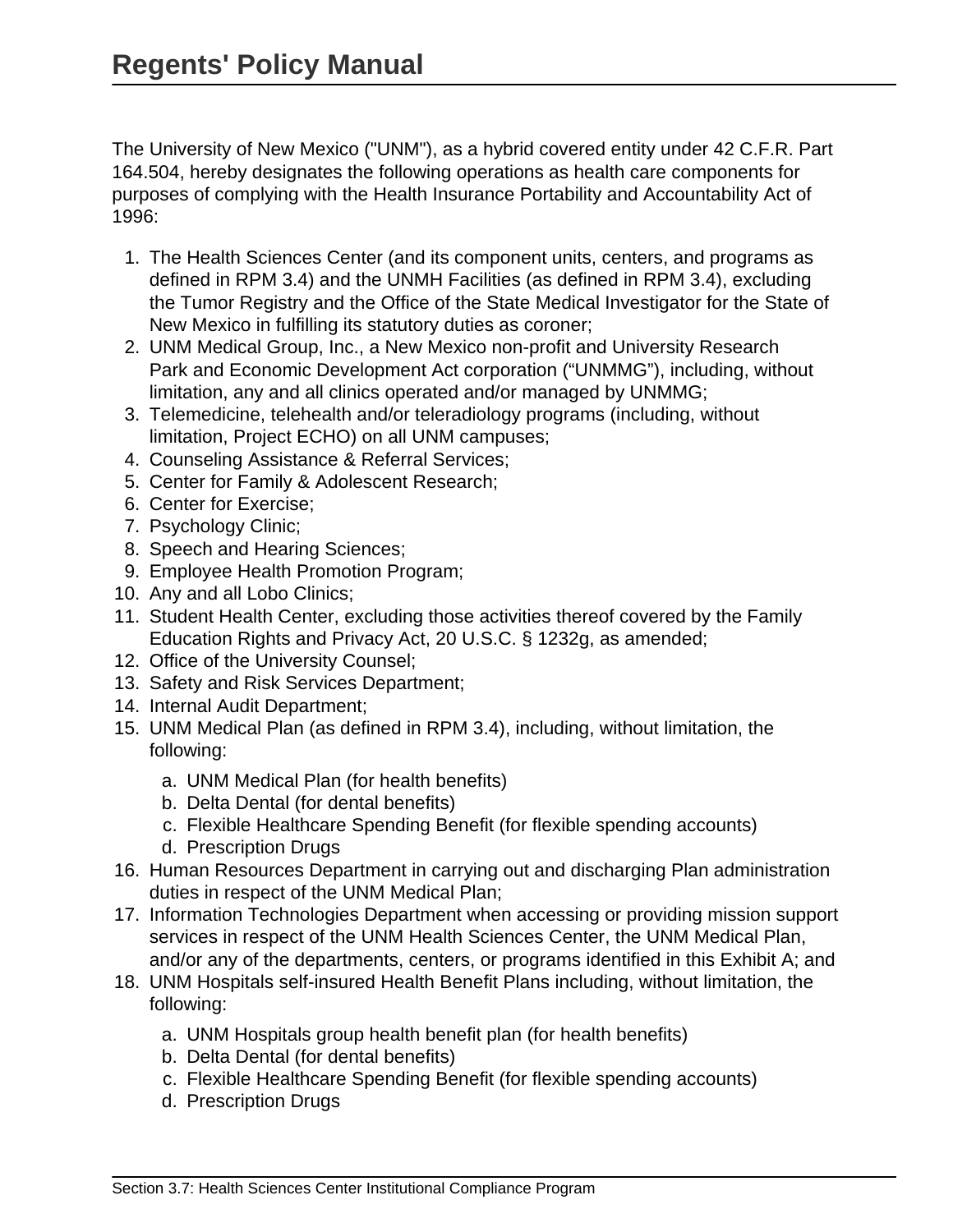# **Section 3.9: Benefits of the University President**

**Adopted Date: 08-08-2014**

# **Applicability**

This policy applies to the University President and spouse.

# **Policy**

The University President is eligible to receive the same employee benefits provided by policy for all other University employees, including life insurance, health and accident insurance, retirement, and tuition waivers. The Board of Regents may further authorize supplemental life insurance, deferred compensation, or other benefits or salary supplements as part of the Regents' goal to maintain peer equity in the University President's compensation.

If expressly authorized by the Regents in furtherance of the University President's responsibilities, additional benefits such as sabbatical privileges, leaves of absence, individual professional association memberships, and club memberships and dues may be provided for use in carrying out the role of University President.

The terms of the University President's compensation and benefits package are set forth in an Employment Agreement between the University President and the Regents. In the event of a conflict between the Employment Agreement and the provisions of this policy the Employment Agreement governs.

#### **Term Life Insurance**

The University will purchase a term life insurance policy on the life of the University President. The Employment Agreement between the University President and the Regents specifies that the University must be named as a partial beneficiary under the policy. The premium cost for the percentage of the policy for which the University President specifies the beneficiary is to be included in the taxable compensation of the University President. The premium cost for the percentage of the policy for which the University is named as a beneficiary is not to be included in the taxable compensation of the University President.

# **Automobile Use**

The University President may receive an automobile allowance, payable monthly for the reimbursement of the use of personal vehicles for University purposes. The University will reimburse the University President's business-related gasoline expenses. The automobile allowance shall be specified in the Employment Agreement.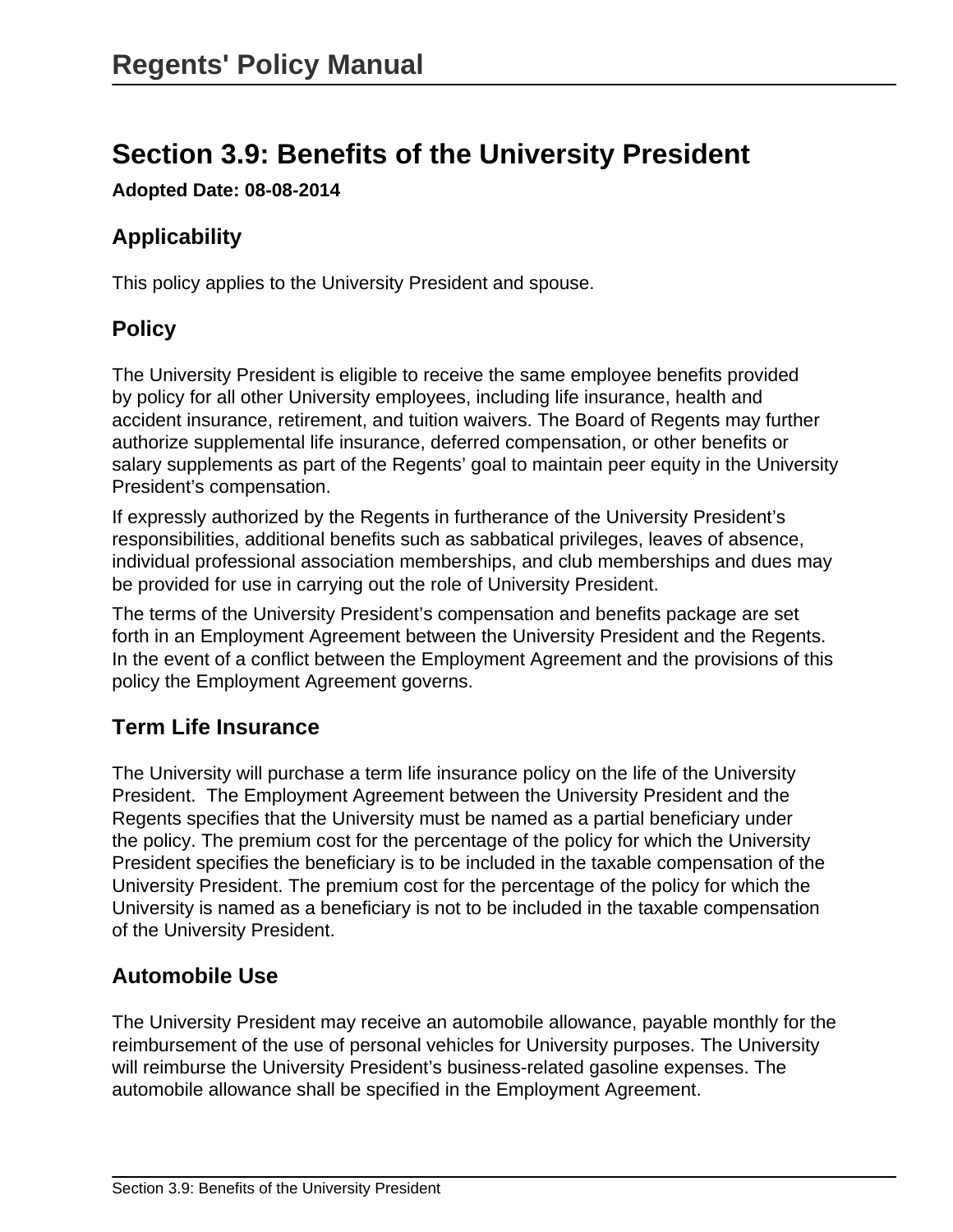# **Travel**

The University President will receive reimbursement for reasonable travel, hotel, and other proper expenses for official University business, in accordance with UAP Policy 4030 ("Travel"). The Board of Regents will approve any requests for exceptions to the requirements of UAP 4030 on a case-by-case basis.

### **Professional Growth**

The University will pay or reimburse the University President for reasonable expenses incurred to attend educational conferences, conventions, courses, seminars, and other similar professional growth activities.

# **Official Residence**

The University President's official residence is located at 1901 Roma NE on the University campus. As required by the Board of Regents as a condition of employment, the residence will be used for University purposes, both administrative and social. The University will provide repair and maintenance services, utilities (electricity, gas, water, sewer, cable television or similar service, and telephone service) for the residence. Any remodeling or major repairs in excess of twenty thousand dollars (\$20,000) must be reviewed by the Board of Regents' Finance and Facilities Committee and approved by the full Board.

In the public parts of the official residence the University President shall entertain visiting dignitaries and community leaders, hold receptions, meetings, fundraisers, or otherwise host a variety of events for mixed business and social purposes benefiting the interests of the University. In such instances, cooking, catering, and housekeeping services may be provided or otherwise paid for by the University at the University President's request.

# **Discretionary Funds**

In order to assist the University President in carrying out presidential duties, the University President will have a reasonable discretionary fund made available from private funds raised by the UNM Foundation for such miscellaneous expenses as retirement or recognition gifts, purchase of tables at receptions sponsored by community organizations, and other similar expenses judged appropriate for the benefit of the University.

# **Alcoholic Beverages**

Reimbursement of the purchase of alcoholic beverages is prohibited except when incurred in the performance of University business, such as a hospitality event for guests of the University. Payment or reimbursement for such purchases of alcoholic beverages shall be made with University of New Mexico Foundation funds. The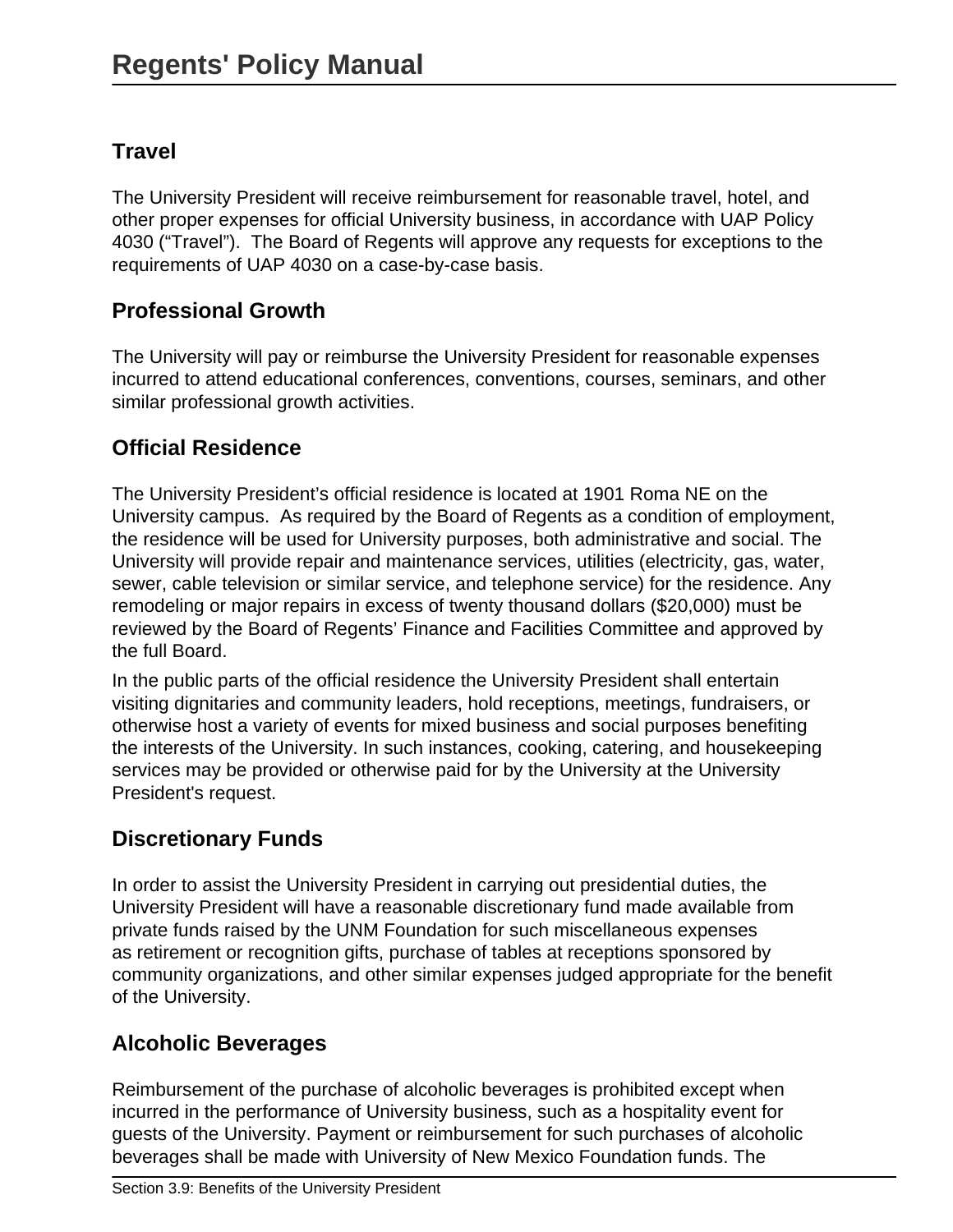University President is expected to comply with UAP Policy 4000 ("Allowable and Unallowable Expenditures").

### **Spousal Benefits**

The Regents recognize that the University President's spouse is expected to participate in the activities and operations of the University. The spouse often makes a large and uncompensated contribution to the affairs of the University. By representing and often substituting for the University President at functions within the University and the community and through involvement in University events, fundraising, alumni, and other activities, the spouse can provide an important benefit to the University. In order for the reimbursement of a spouse's expenses to be non-taxable and excluded from the University President's gross income, the spouse must have been engaged in an activity that has a bona fide University business purpose.

Actual expenses for travel, lodging, and meals for the spouse may be paid by the University when the spouse participates in meetings, conferences, and workshops specifically related to the presidential role, and when participating in official functions such as alumni development, fundraising, and University advancement. Any such University related travel expenses incurred will be reimbursed according to UAP 4030 ("Travel") and other established policies and procedures and be considered nontaxable.

When the spouse accompanies the University President on trips and does not have a bona fide business purpose or has no specific and significant involvement in the business activity, the amount paid for such travel is taxable and must be included in the President's gross income.

# **Annual Audit Report**

Internal Audit shall prepare and submit to the Board of Regents an annual audit report detailing the University President's travel and entertainment expenses.

#### **Attachments**

**Exhibit A.** - Taxes Related to the Expenses of the University President's Spouse

[Exhibit B.](#page-0-0) - Documentation Form for Spousal Expenses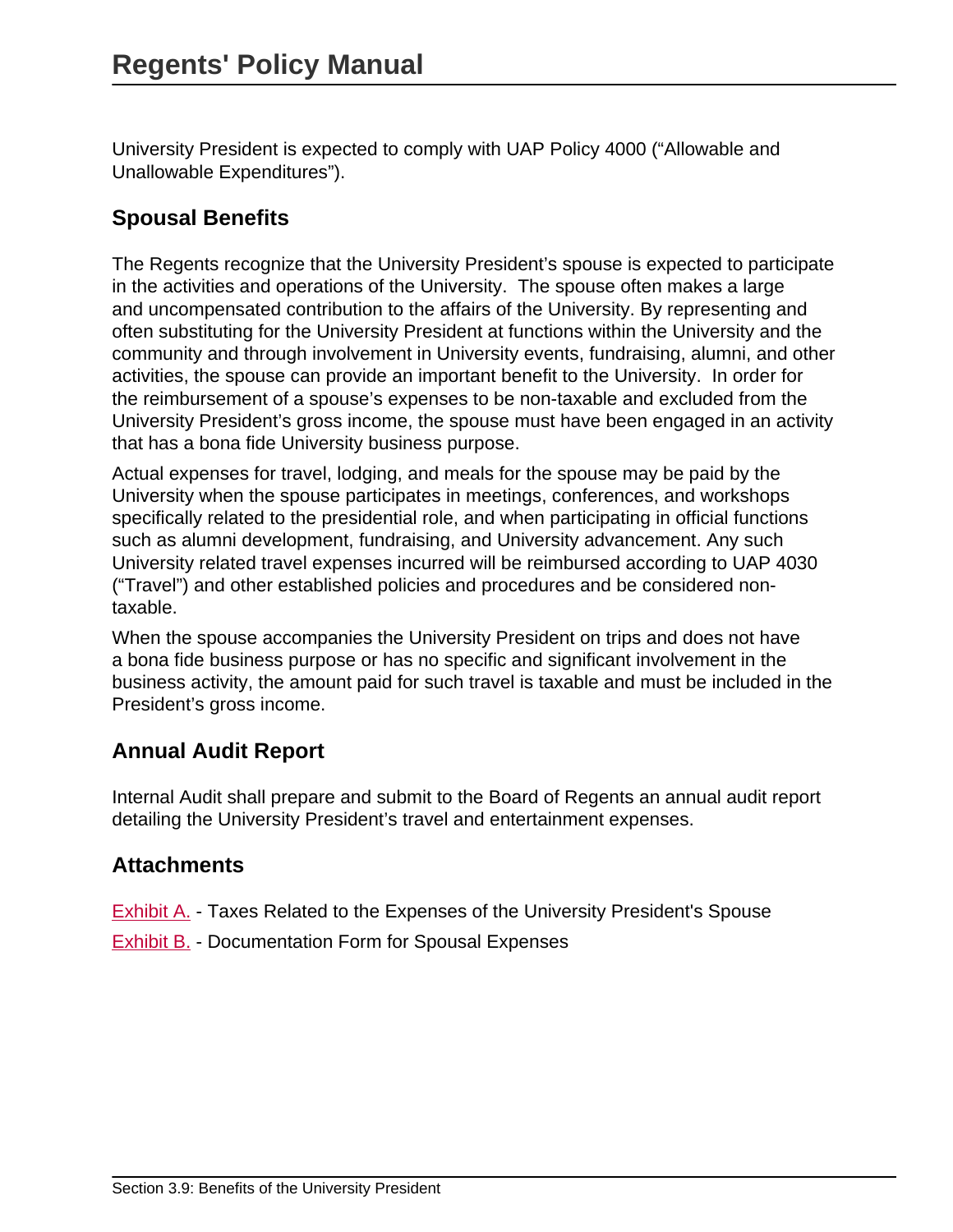# **Regents' Policy 3.9 Exhibit A: Taxes Related to the Expenses of the University President's Spouse**

The Internal Revenue Service (IRS) requires a spouse to have a bona fide business purpose, business activity, and significant involvement with these business activities, in order for the spouse's expenses to be non-taxable. Below are a few examples of the events that the spouse of a University President ("Spouse") may attend.

#### **Fundraising Events**

The Spouse may participate in a bona fide fundraising event; however, the Spouse must demonstrate that there is a specific and significant involvement reason for the fundraising event. It is not sufficient for the Spouse to merely state that attendance was required or presence was necessary.

An event that is not entirely a fundraising event, such as a Bowl Game or athletic event, may be treated as a bona fide fundraising event if significant business activities occur, such as entertaining current or prospective donors, or hosting University guests and other dignitaries. Additionally, the University may hold Bowl Games or athletic events at which the spouse is expected to participate in hosting.

The Spouse will provide documentation reflecting the following information:

- Names of donors at fundraising event;
- Specific actions that the Spouse performed for the fundraising event purpose, e.g., presentations or spoke with specific donors; and
- Length of time at the fundraising event.

#### **Conferences, Seminars, and Conventions**

The Spouse may attend conferences with the University President; however, mere presence or networking at conferences with other colleagues or partners will not justify a bona fide business purpose. Some conferences may offer educational programs for spouses of the University President, attending such educational programs would be treated as a bona fide business activity and the Spouse should provide sufficient documentation of registration and attendance.

When no such educational programs are offered to the Spouse, the Spouse must provide sufficient documentation of engaging in substantial business activities at the conference. Sufficient documentation may include a description of the business activity and an estimate of time spent on such activities during the conference.

#### **Community Events**

The Spouse should provide the following documentation or records for community events: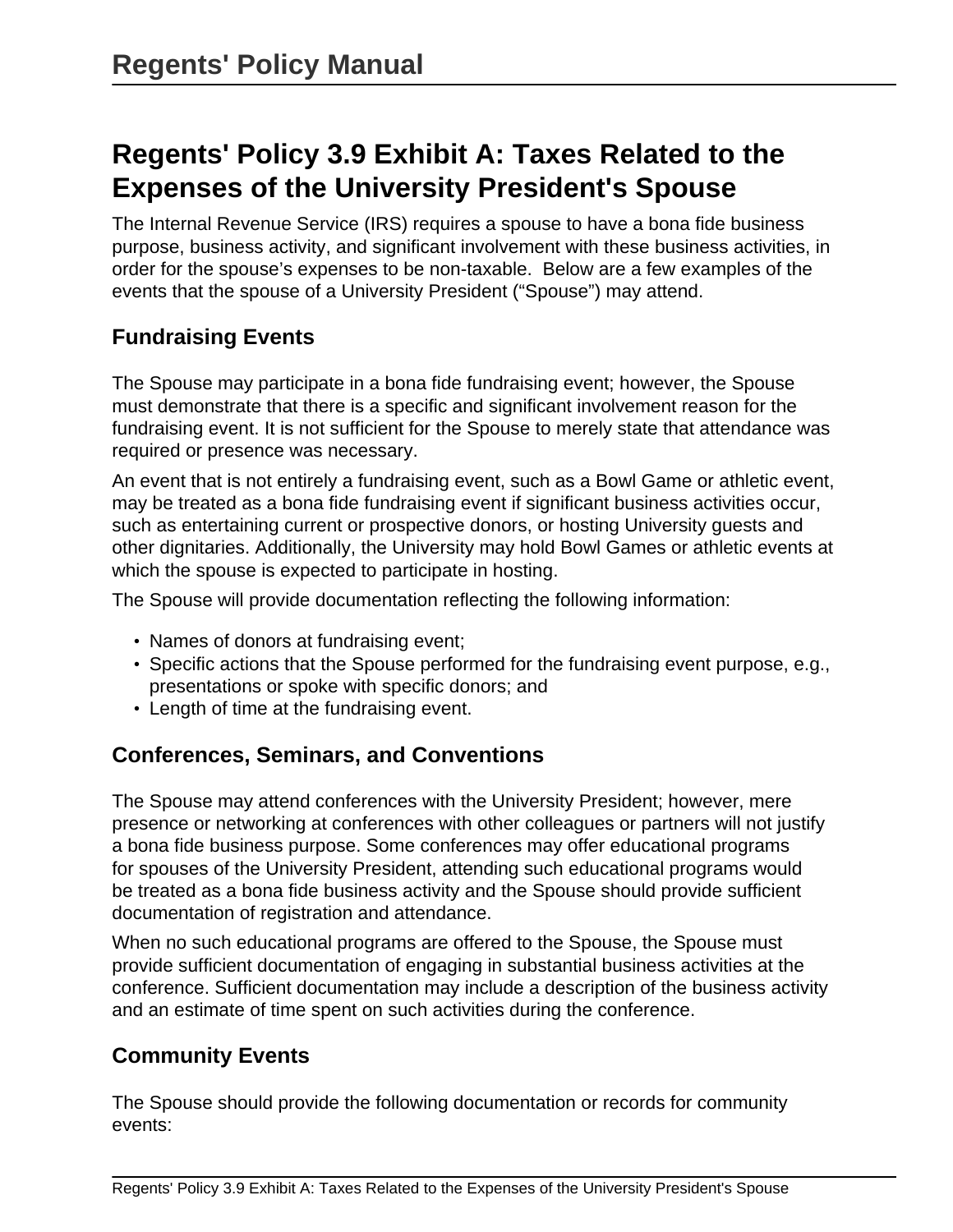- Description of community event;
- Specific business activities engaged at community event for promotion of the University; and
- Length of time at community event.

#### **Recruitment Events**

The Spouse's participation in a dinner or other event where the purpose is the recruitment of one or more potential University employees is a legitimate business activity for which related expenses may be reimbursed, provided that the "significantly involved" standard is met. An event may be a bona fide "recruitment" event if recruitment is not the event's primary purpose, so long as significant recruitment activities are conducted at the event.

It is not sufficient to simply attend the event. Rather, the Spouse should provide written records showing:

- The names of the persons being recruited;
- A description of the manner in which the Spouse participated in the recruitment of the persons; and
- The length of time of the event and the approximate amount of time that the Spouse spent at the event on specific recruitment discussions. At least 50% of the Spouse's time should be devoted to such discussions.

#### **Award Presentations**

The University President often receives awards and is required to travel to out-oftown locations where the award is presented. In these situations, the IRS presumption is that there is not a significant business purpose for the Spouse to travel to the presentation with the President; therefore, any travel expenses of the Spouse related to the University President's receipt of an award would be taxable and included in the University President's gross income.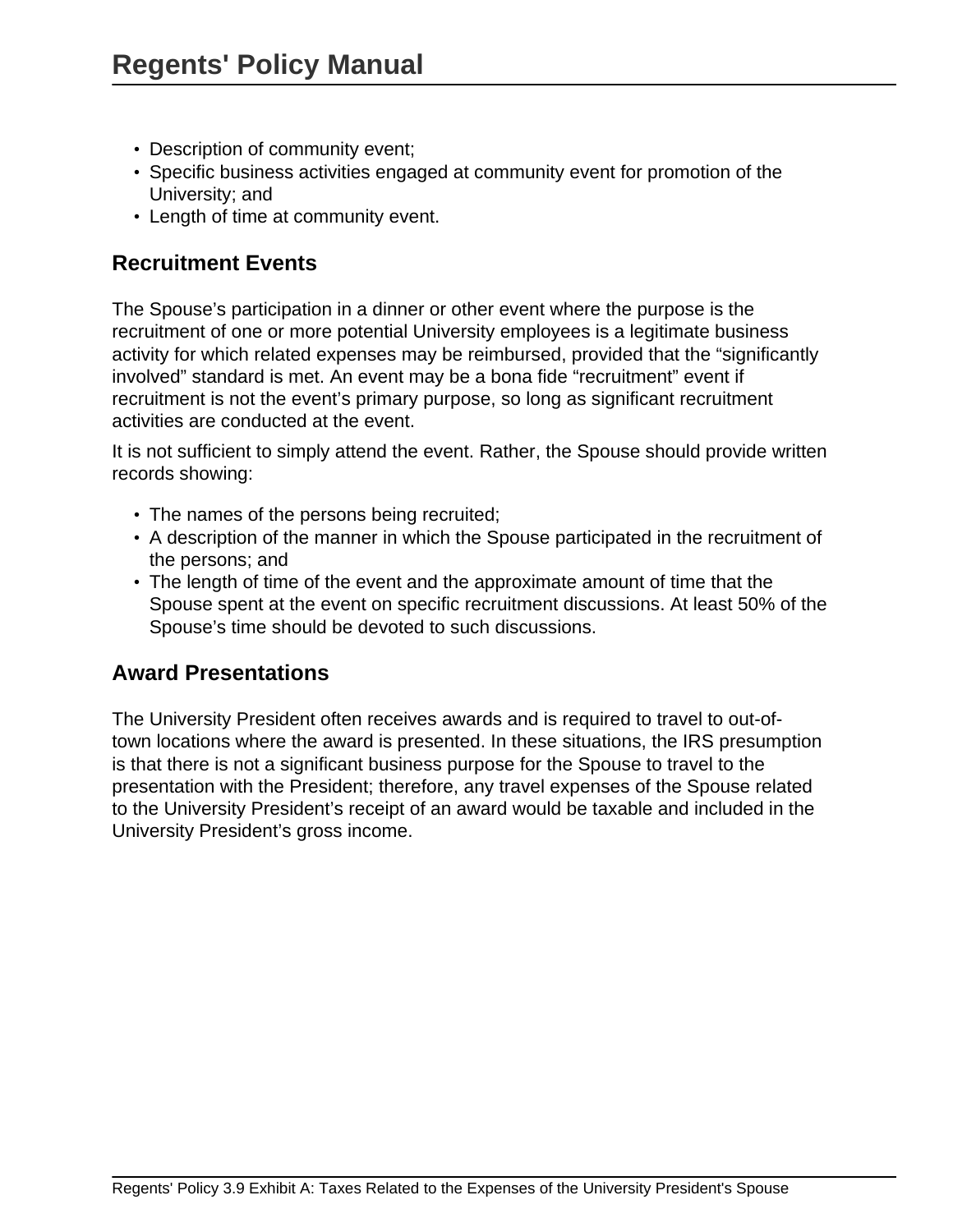# **Section 4.1: Student Government**

**Adopted Date: 09-12-1996 12-12-1996, 06-09-1998**

# **Applicability**

This policy applies to all students at the University of New Mexico.

# **Policy**

The Board of Regents recognizes the importance of student government and authorize students to provide for their own self-government in aspects of student affairs in accordance with Regents' policies and student government constitutions approved by the Regents. The student government organizations authorized by the Board of Regents are the Associated Students of the University of New Mexico ([ASUNM](http://asunm.unm.edu)), representing undergraduate students of the main campus, the Graduate and Professional Student Association [\(GPSA](http://gpsa.unm.edu)), representing graduate and professional students of the main campus, the University of New Mexico-Valencia Campus Student Government, and the Los Alamos Branch Campus Student Government. The constitutions of each of these organizations and any proposed amendments as provided for in their constitutions are subject to approval and modification by the Board of Regents. The Board of Regents will intervene in student government only in unusual circumstances or to ensure compliance with the law.

The by-laws, law books, election rules and other regulations of these organizations shall be subject to review and approval by the University Counsel as to form and consistency with applicable law and regulations.

#### **References**

Constitutions of ASUNM and GPSA, respectively, published annually in the [Pathfinder](http://pathfinder.unm.edu).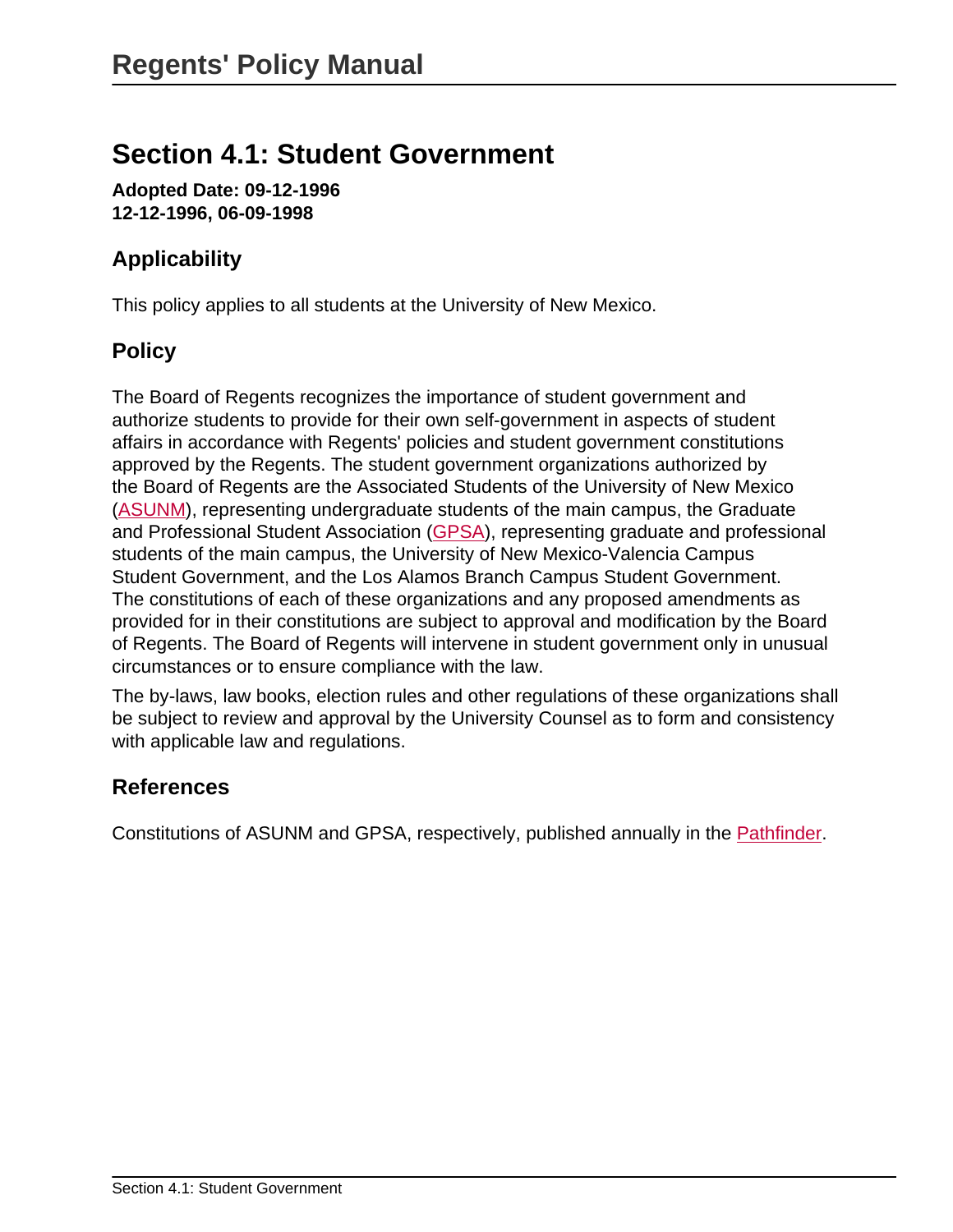# **Section 4.2: Student Code of Conduct**

**Adopted Date: 09-12-1996 06-12-2012**

### **Applicability**

This policy applies to all full-time and part-time students pursuing undergraduate, graduate, or professional studies at the University.

### **Policy**

The University will take disciplinary action against students for conduct which adversely affects the University's educational function, disrupts community living on campus, interferes with the rights of others to pursue their education, conduct their University duties and responsibilities, or participate in University activities, when the offensive conduct occurs on University premises or at University-sponsored events, or when an offense which occurs off campus is such that failure to take disciplinary action is likely to interfere with the educational process or the orderly operation of the University, or endanger the health, safety, or welfare of the University community. The Regents have adopted a "Student Code of Conduct" which is published in the [UNM Pathfinder](http://pathfinder.unm.edu/index.html).

#### **References**

["Student Code of Conduct," UNM Pathfinder](http://pathfinder.unm.edu/code-of-conduct.html).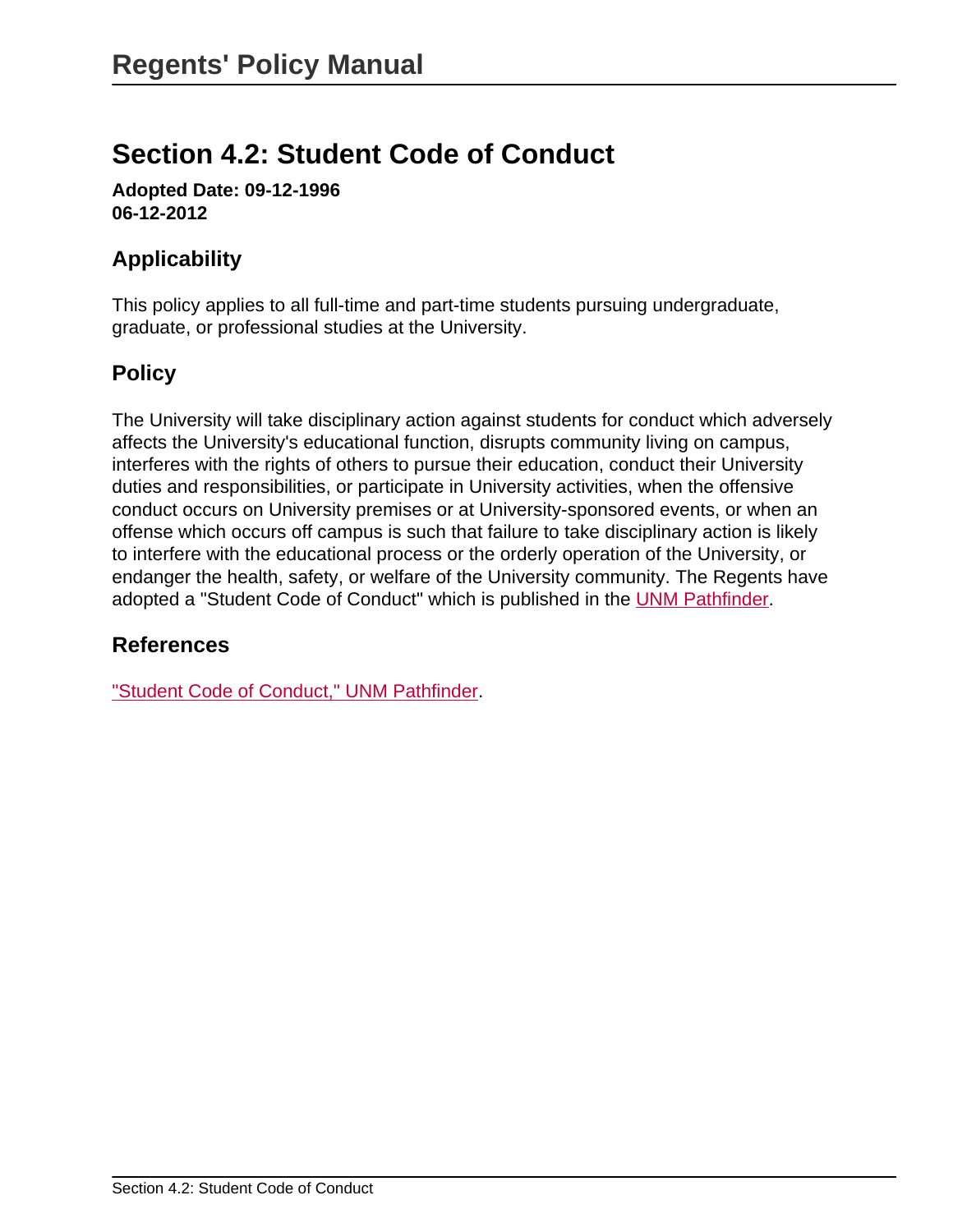# **Section 4.3: Student Grievances**

**Adopted Date: 09-12-1996 06-12-2012**

# **Applicability**

This policy applies to all students at the University.

# **Policy**

Disputes arise in every community and the University community is no exception. Disputes may arise, for example, in regard to academic matters, disciplinary matters, academic records, discrimination, academic dishonesty, or sexual harassment. The University shall provide procedures for the peaceful and fair resolution of disputes that may arise between students and members of the faculty or staff of the University. The President may, if deemed desirable, establish different procedures for different types of grievances or for different parts of the University. All grievance procedures shall respect the due process and other constitutional rights of the participants. These procedures shall provide for the possibility of appeal to the Board of Regents at the discretion of the Board.

#### **References**

"Student Grievance Procedure" and "Graduate Student Grievance Procedure," [UNM](http://pathfinder.unm.edu) **[Pathfinder.](http://pathfinder.unm.edu)**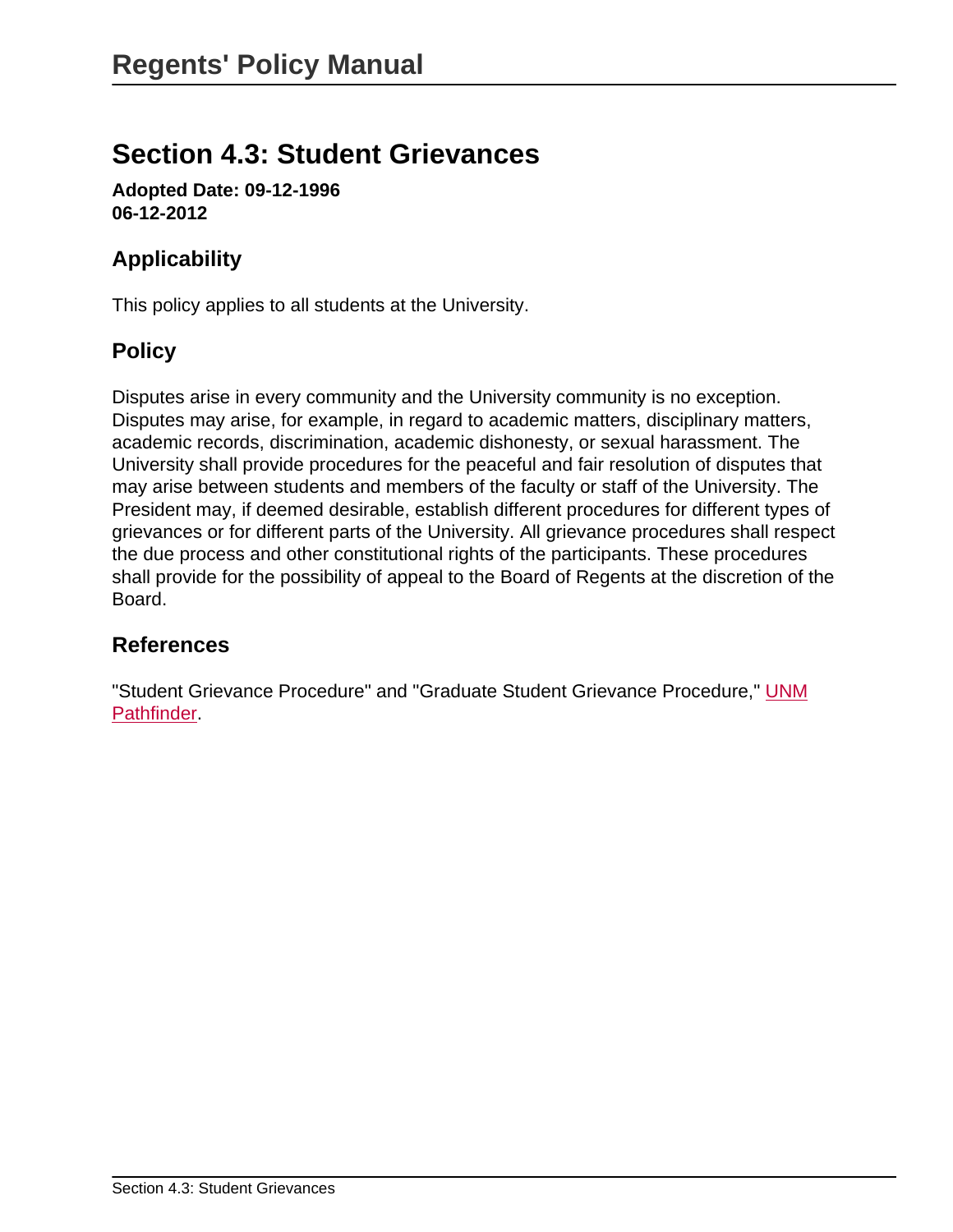# **Section 4.4: Student Records**

**Adopted Date: 09-12-1996 06-12-2012**

# **Applicability**

This policy applies to all records containing personally identifiable information about a student. It does not apply to records containing information about prospective students, applicants, or alumni.

### **Policy**

Under the Family Educational Rights and Privacy Act of 1974 (FERPA), students have the right to inspect and review most records maintained about them by the University, to restrict access to information about them by outsiders in most cases, and to amend student records which are incorrect or violate students' rights. FERPA also requires the University to inform students of their rights under FERPA and the policy.

It is the policy of the University to comply fully and fairly with the provisions of the Act and applicable federal regulations.

#### **References**

[RPM 2.17](site://policy.unm.edu/regents-policies/section-2/2-17) ("Public Access to Records"); [UAP 2300](site://policy.unm.edu/university-policies/2000/2300) ("Inspection of Public Records"); "Student Records Policy," **[UNM Pathfinder](http://pathfinder.unm.edu)**.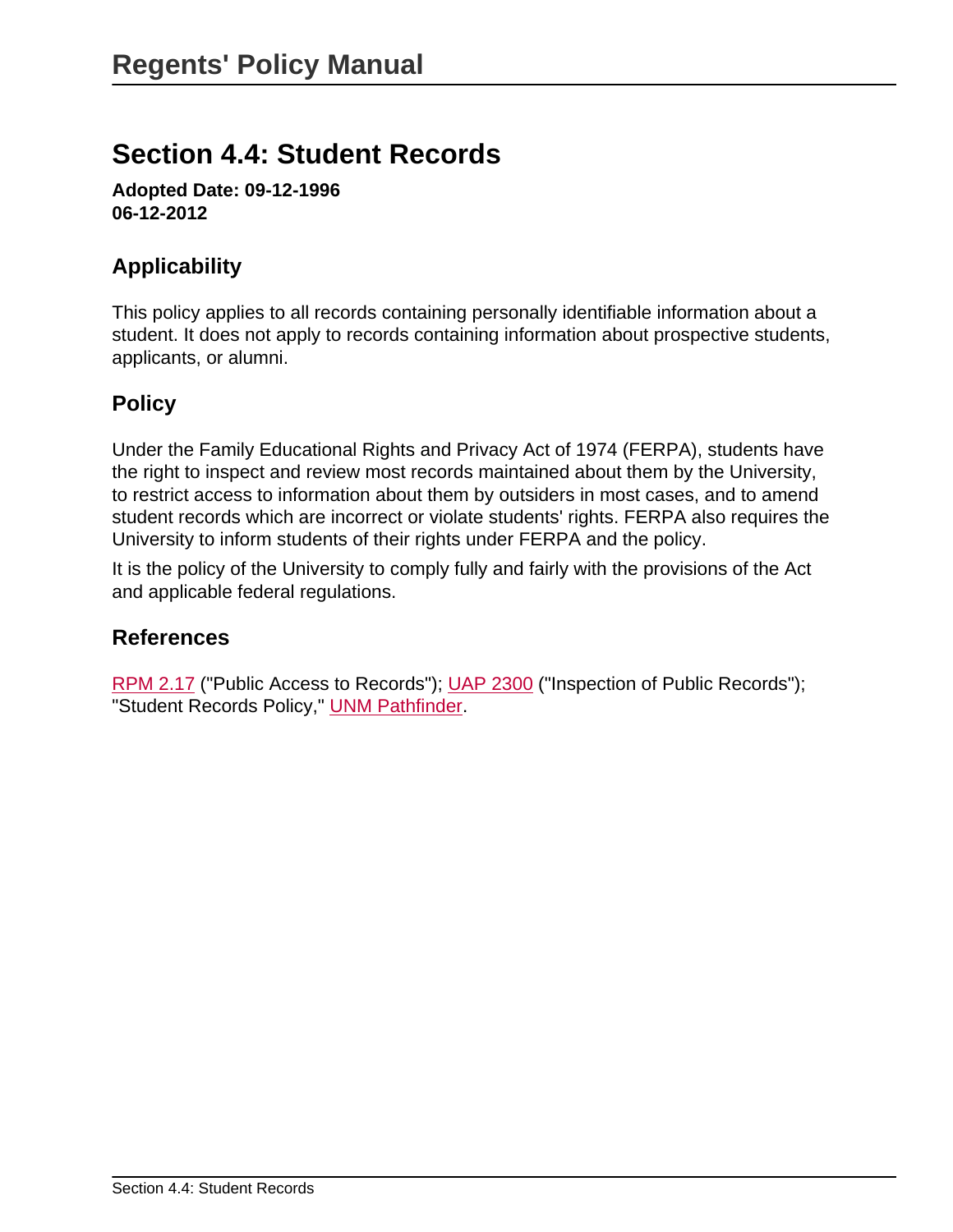# **Section 4.5: Student Publications**

**Adopted Date: 09-12-1996 06-12-2012**

### **Applicability**

This policy applies to all publications written or produced by students at the University.

# **Policy**

The University recognizes and fully supports the First Amendment rights of its students in expression of views through the written word. The Board of Regents, faculty, and staff shall not exercise editorial control over student publications, except where specifically provided by University policies or procedures. The University shall not be deemed to endorse the content of these publications unless so stated.

#### **References**

U.S. Constitution, First Amendment; N.M. Constitution, Art. II, § 17; "Student Publications Board," [Faculty Handbook A.70.2.](http://handbook.unm.edu/)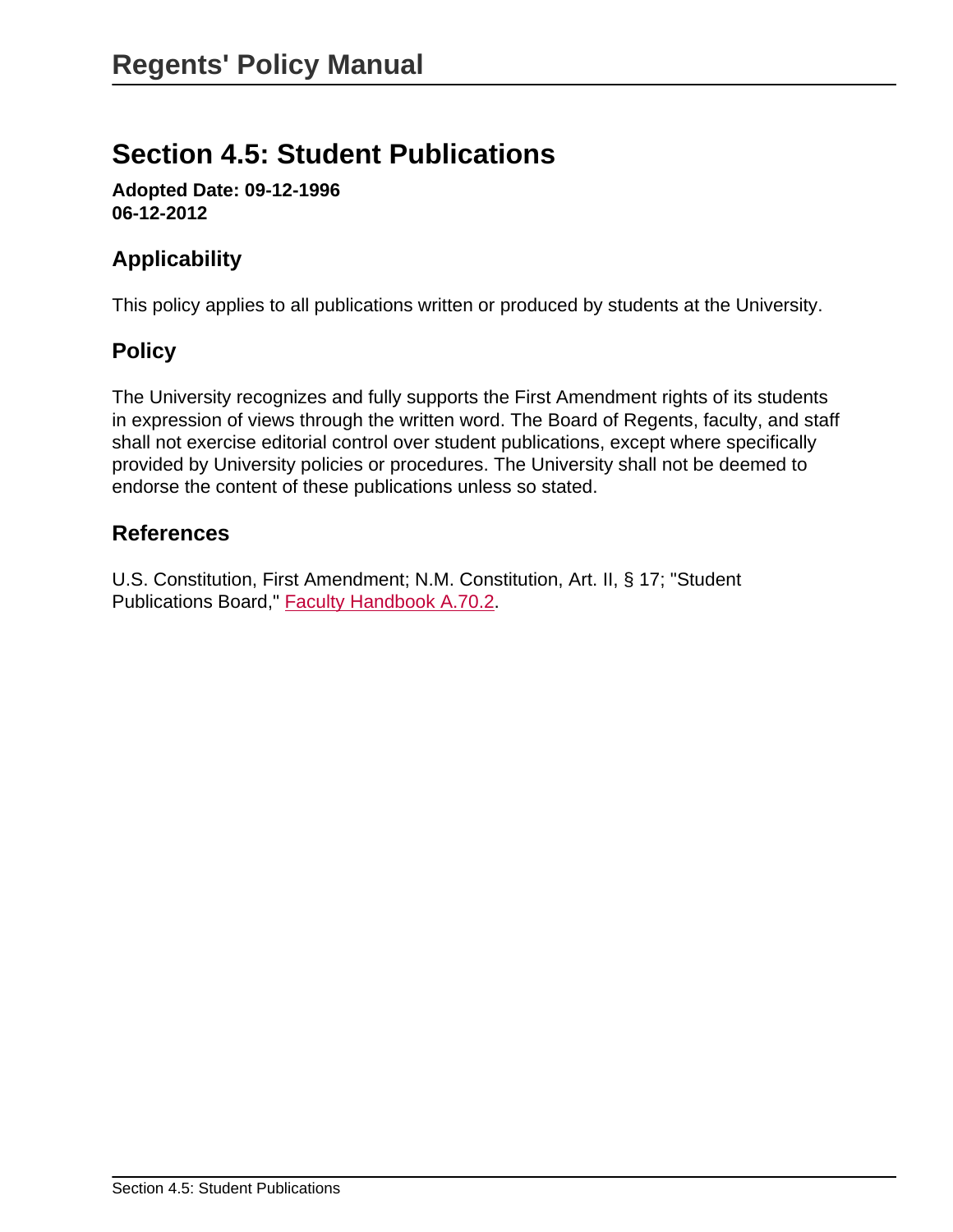# **Section 4.6: Chartered Student Organizations**

**Adopted Date: 09-12-1996**

# **Applicability**

This policy applies to all chartered student organizations, including sororities and fraternities.

# **Policy**

Chartered student organizations may be formed to further the common interest of the members of the group and the University community. Such organizations develop many opportunities for learning which supplement and reinforce the classroom activities of students. They also provide students with the opportunity to engage in a wide range of activities and expand forums for discussion and debate.

Chartering of an organization does not constitute an endorsement of its programs or purposes by the University. Chartering is the approved means of gaining official recognition. Misuse or nonuse of a charter will result in the withdrawal of recognition by the University. Neither chartered student organizations nor their officers have the legal authority to enter into contracts on behalf of the University.

#### **Implementation**

The President shall establish administrative policies and procedures for chartering student organizations, which shall be published in the [Pathfinder.](http://pathfinder.unm.edu/campus-policies/chartered-student-organization-policy.html)

#### **References**

See, Chartered Student Organizations Policy published annually in the [Pathfinder](http://pathfinder.unm.edu/campus-policies/chartered-student-organization-policy.html).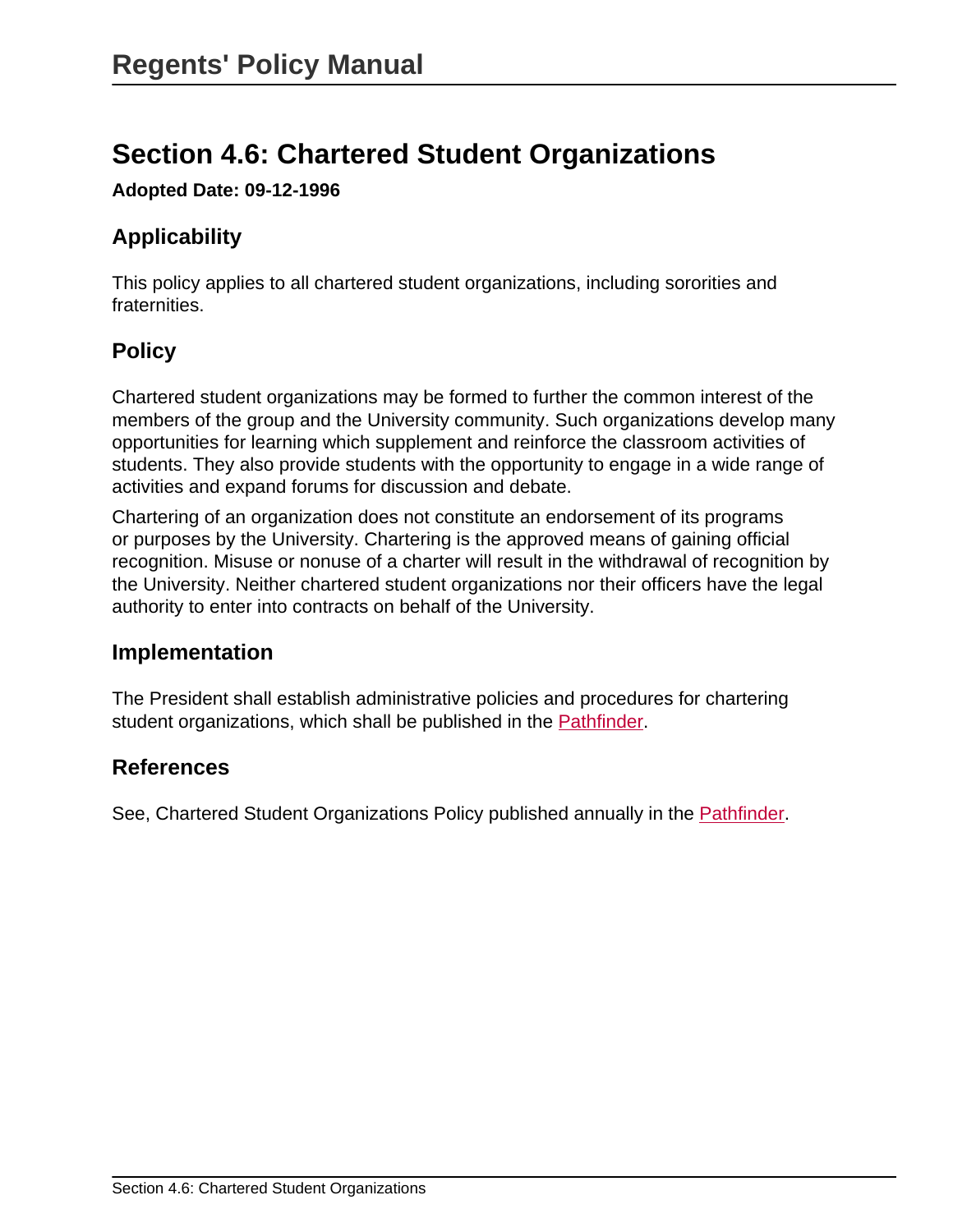# **Section 4.7: Tuition and Fees**

**Adopted Date: 09-12-1996 11-14-1996, 03-13-2000, 12-12-2014, 01-09-2015**

### **Applicability**

This policy applies to the annual determination of tuition and mandatory fee rates for resident and nonresident undergraduate and graduate students, including the differential tuition charged for certain programs. All changes to tuition and fee rates, including differential tuition, go into effect on the first day of the fall semester following the Regents' approval. The Board of Regents has plenary authority and responsibility for the setting of tuition and mandatory fee rates for students at all levels, undergraduate, graduate and professional, and does so in the exercise of its sound judgment and discretion.

### **Policy**

The Board of Regents has ultimate authority for approving tuition and fee rates. The Board will consider recommendations received from the University President, as well as from the Provost, Chancellor for Health Sciences (for the Health Sciences Center), and the Branch Campus Advisory Boards (for the branch campuses).

The Board has charged the University President, in conjunction with the Provost, Chancellor, and Branch Campus Advisory Boards, for developing an equitable process for determining the annual tuition and fee rate recommendations. At all stages, starting early in the budget cycle, the process should emphasize the five elements of collaboration, inclusiveness, transparency, timeliness, and accountability and provide:

- regular communication with the Board
- meaningful opportunities for student involvement
- meaningful opportunities for involvement by faculty, staff, and academic leaders

Among factors to be considered in determining tuition and fee rates are comments from campus constituents, access issues, levels of state appropriations, reduction of expenses, availability of need-based financial aid, charges at peer and regional institutions, national trends, economic conditions, recruitment and retention of faculty on the national market, recognition of the social benefits of higher education, strategic initiatives and priorities of the University, and other parameters defined in this policy.

Financial assistance will be available to mitigate the effects of increases in tuition and fees in order to assure access to the University for qualified students who demonstrate the greatest financial need.

#### **Objectives**

In setting the annual tuition and fee rates, the Regents endeavor to: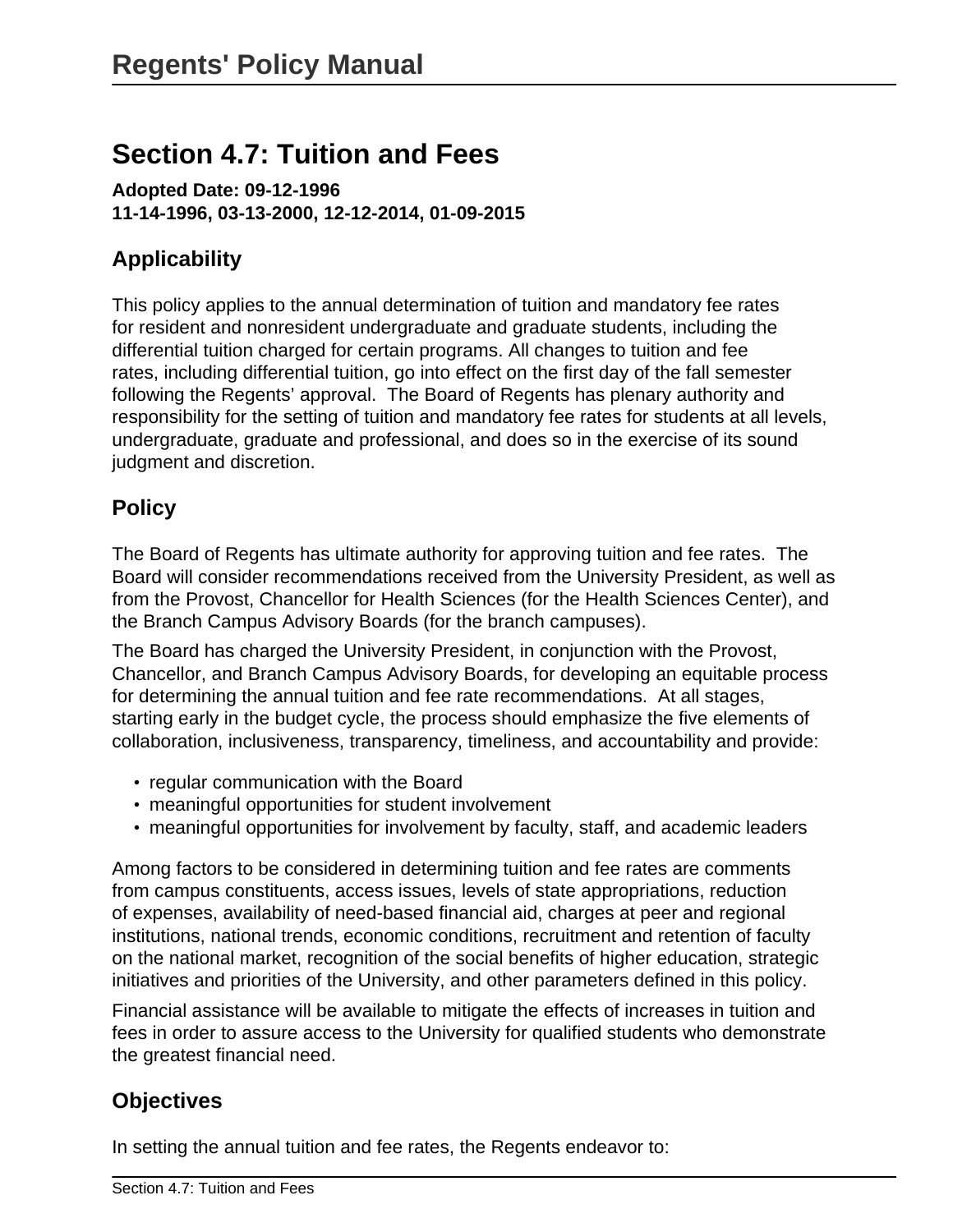- provide a rationale for the University's tuition and fees decisions
- stabilize the planning and operation of University functions
- provide predictability and consistency with respect to tuition and fees as a guide to students and their families
- ensure that students and the state continue to share the cost of education at UNM in reasonable proportions
- ensure that tuition and fee decisions are consistent with the goals and objectives of the University
- be sensitive to relevant national and regional tuition and policy trends
- ensure that current New Mexico economic conditions of the consumer are considered in establishing tuition policy
- provide competitive salaries for faculty and staff
- provide a meaningful opportunity for student input in the University's budget development process, particularly in regard to tuition and fees
- avoid rate increases through reduction of expenses and reallocation of funds
- move UNM toward achieving its strategic goals
- assess administration-prioritized expenditure options and proposed funding strategies for each of them

#### **Mandatory Fees**

Mandatory fees consist of a student activity fee, a facility/information technology debt service fee, and a student government fee.

The Student Fee Review Board recommends student activity fee amounts and unit allocations of student activity fee revenue to the Budget Leadership Team. The Budget Leadership Team recommends fee amounts and allocations to the University President, who approves the allocations of student activity fee revenue and recommends a student activity fee rate to the Regents.

A debt service fee with two components, a facility fee and an enterprise resource planning project fee, is assessed to help the University repay the outstanding principal and interest on bonds sold by the University. The fee is calculated based upon the amount needed by the University to make required debt service payments. The fee is set at the time bonds are issued, and approved annually by the Regents.

Subject to authorization by the Regents, a student government fee is levied on each student, as specified in the Associated Students of the University of New Mexico Constitution and the Graduate and Professional Student Association Constitution.

#### **References**

[UAP 8210 \("Tuition and Fees"\)](site://policy.unm.edu/university-policies/8000/8210) [UAP 1310 \("Student Fee Review Board"\)](site://policy.unm.edu/university-policies/1000/1310)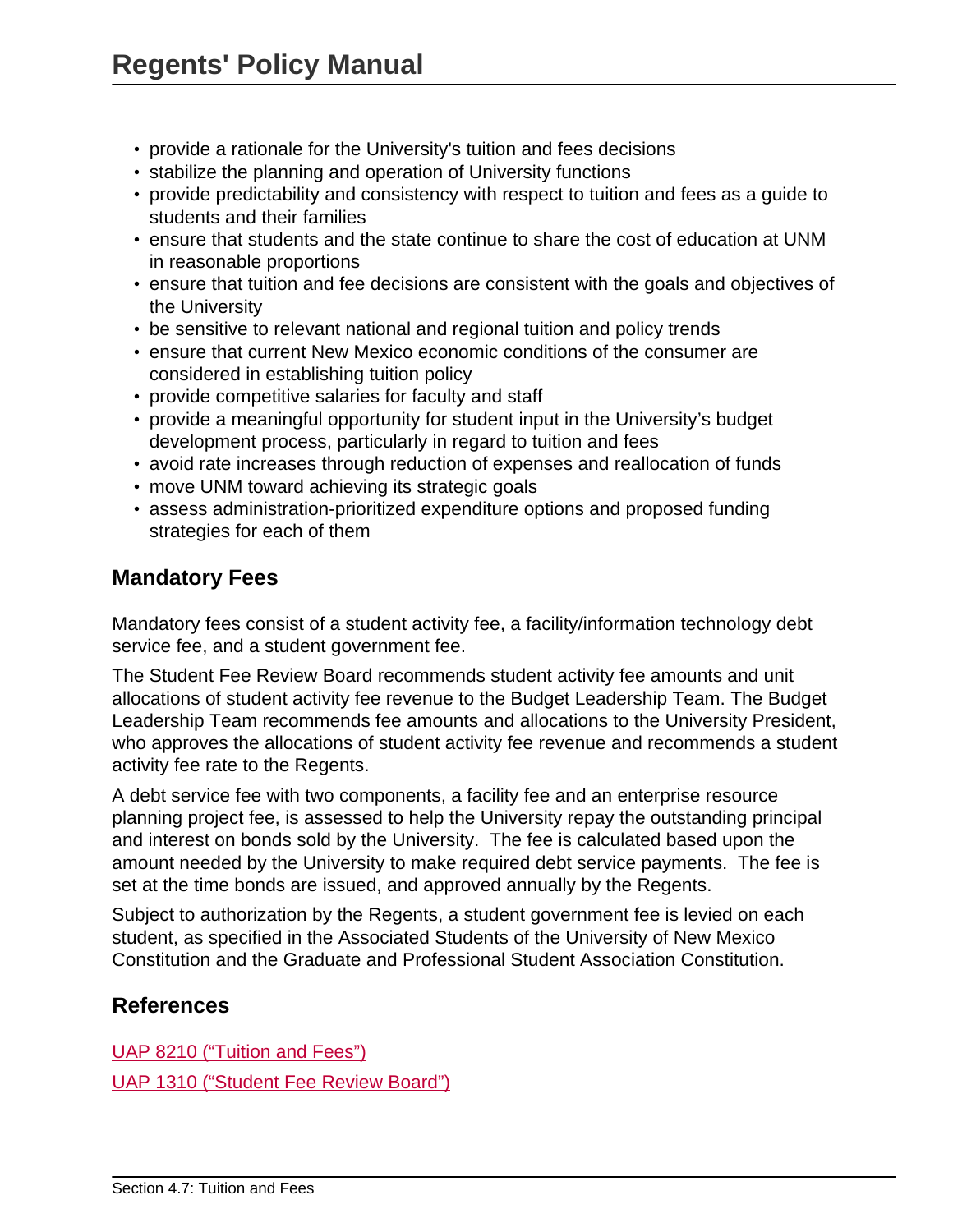# **Section 4.8: Academic Dishonesty**

**Adopted Date: 09-12-1996 06-12-2012**

### **Applicability**

This policy applies to all students at the University with regard to academic activities and professional activities related to academic work.

### **Definition**

"Academic dishonesty" includes, but is not limited to, dishonesty in quizzes, tests, or assignments; claiming credit for work not done or done by others; hindering the academic work of other students; misrepresenting academic or professional qualifications within or without the University; and nondisclosure or misrepresentation in filling out applications or other University records.

### **Policy**

Each student is expected to maintain the highest standards of honesty and integrity in academic and professional matters. The University reserves the right to take disciplinary action, up to and including dismissal, against any student who is found guilty of academic dishonesty or who otherwise fails to meet the expected standards. Any student judged to have engaged in academic dishonesty in course work may receive a reduced or failing grade for the work in question and/or for the course.

#### **References**

"Dishonesty in Academic Matters," [Faculty Handbook D100.](http://handbook.unm.edu)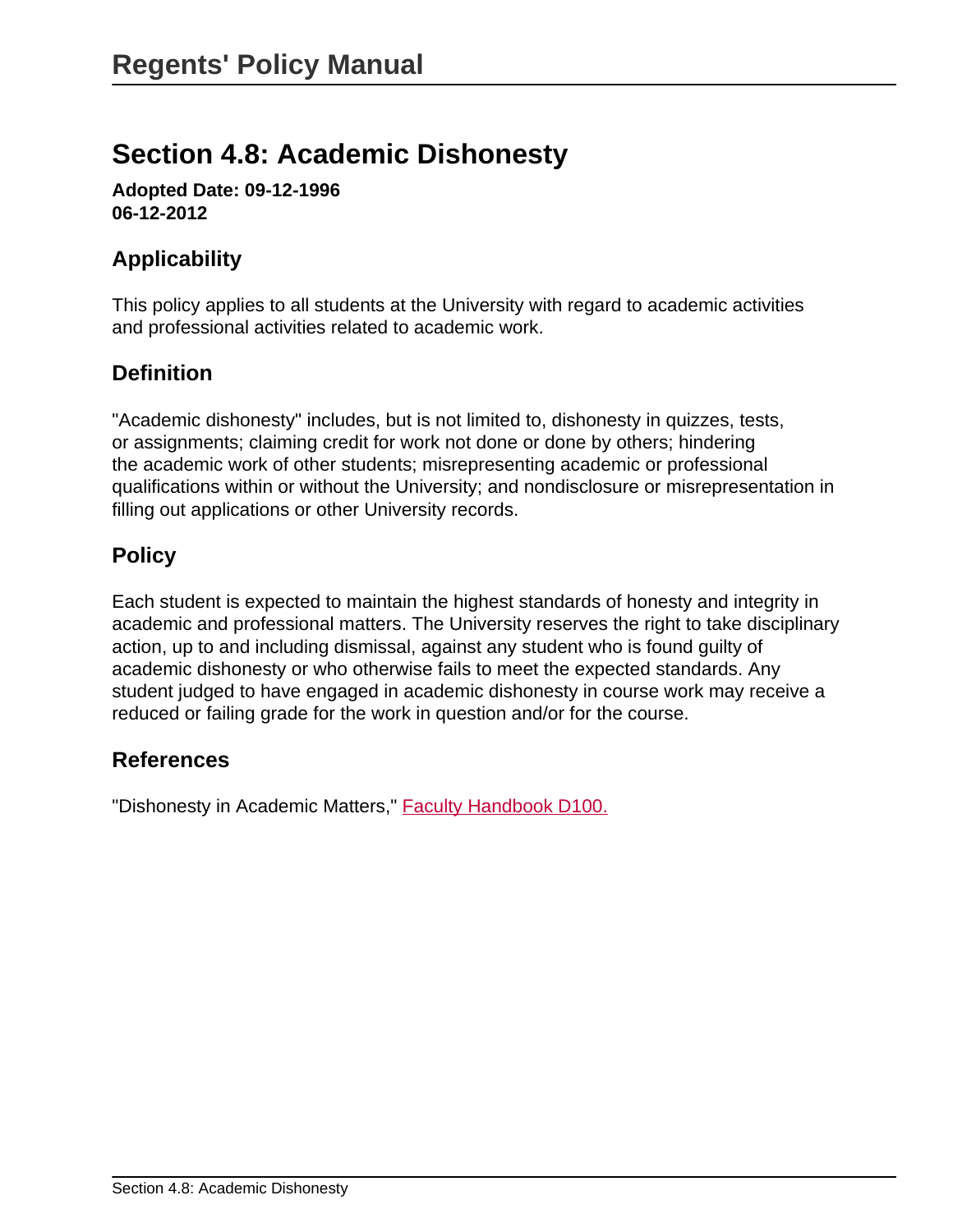# **Section 4.9: Intercollegiate Athletics**

**Adopted Date: 09-12-1996**

# **Applicability**

This policy applies to all intercollegiate athletic programs offered by the University.

# **Policy**

Through its intercollegiate athletics programs, the University of New Mexico provides the opportunity and encouragement for student athletes to pursue degrees of their choice and develop their athletic abilities in keeping with high standards of academic scholarship, sportsmanship, leadership, and institutional loyalty.

It is the University's policy that its intercollegiate athletics programs must:

- 1. Encourage scholarship, sportsmanship, fair play, and a sense of responsibility among all athletes, members of the University community, and spectators at athletic events;
- 2. Enable the University to be represented by men and women who are bona fide students making normal progress in degree programs with appropriate academic counseling, advisement and support;
- 3. Comply with the spirit and intent of the federal regulations mandating equal opportunity for men and women in intercollegiate athletics, including remedying financial discrepancies between men's and women's athletic programs; and
- 4. Comply strictly with the rules and regulations of the National Collegiate Athletics Association (NCAA), the Western Athletic Conference (WAC), or any other governing body to which the University might become subject.

Student athletes shall be required to comply with all applicable rules and regulations of the NCAA and the WAC and shall receive appropriate training in those rules and regulations.

# **Implementation**

The President shall adopt administrative policies and procedures for implementing this policy. Coaches and other personnel shall be required by the terms of their employment contracts to manage their programs in compliance with all applicable laws and regulations and shall be subject to discipline for failure to comply. Coaches and other personnel shall receive regular training in relevant laws and regulations.

# **References**

Title IX of Civil Rights Act of 1964; U.S. Department of Health, Education and Welfare regulations of 1979; NCAA regulations; WAC regulations.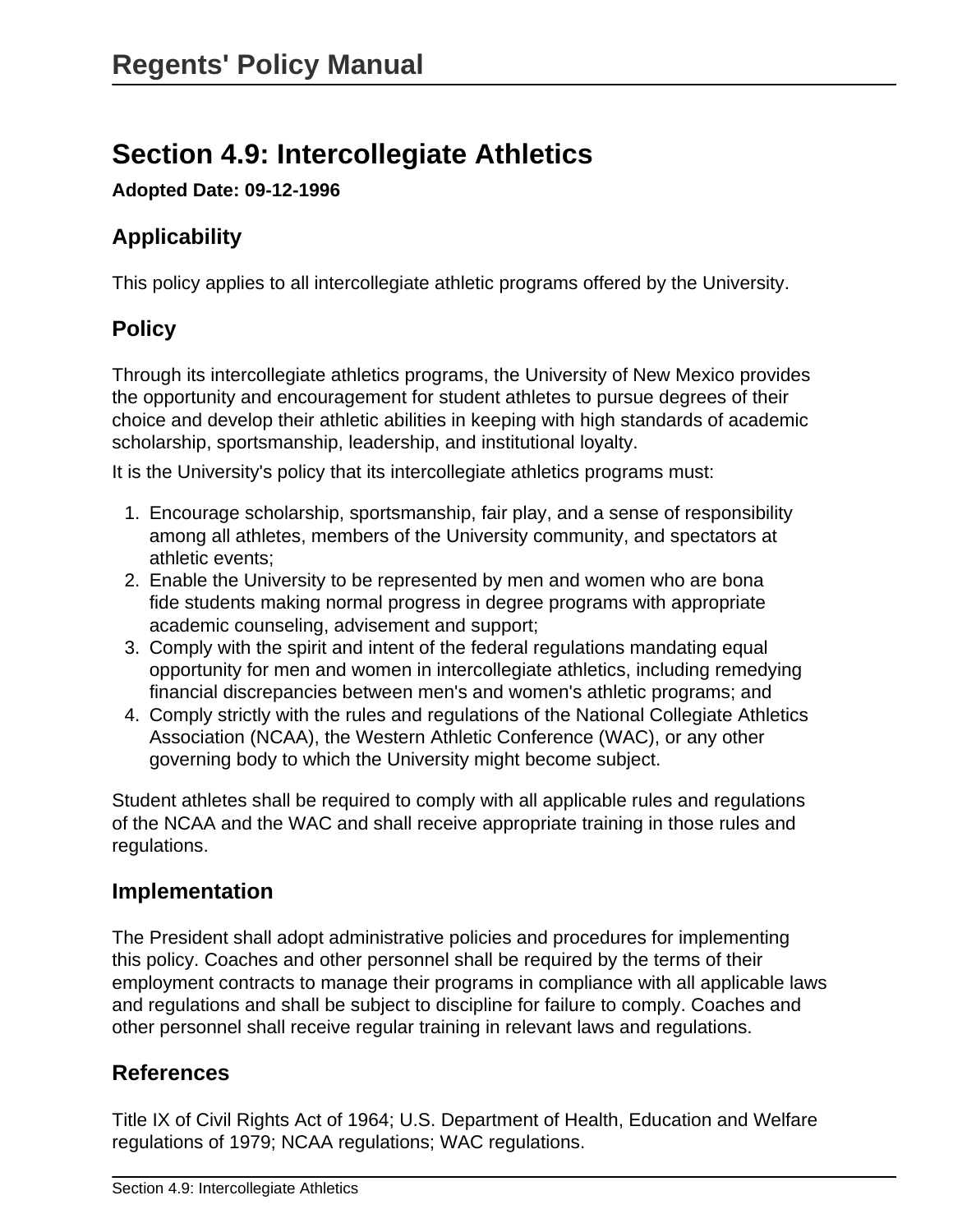# **Section 5.1: The Faculty's Role in the University's Academic Mission**

**Adopted Date: 09-12-1996**

### **Applicability**

This policy applies to faculty of the University.

### **Policy**

The Board of Regents fully appreciates the strategic role the Faculty has in carrying out the University's mission of teaching research and public service. The Board, therefore, reaffirms the right of review and action delegated to the Faculty in regard to: (1) formulation of institutional aims; (2) creation of new colleges, schools and departments and divisions; (3) major curricular changes and other matters which in the opinion of the President of the University or his delegate affect the institution as a whole; (4) requirements for admission and graduation and for honors and scholastic performance in general; (5) approval of candidates for degrees; (6) policies of appointment, dismissal, and promotion in academic rank; (7) research; and (8) general faculty welfare. However, actions taken by the University Faculty shall be subject to the authority of the Regents in matters involving finance, personnel and general University Policy.

Formal approval by the Board is required, following review and action by the Faculty, and administration for: formulation and revision of institutional aims; creation of colleges, schools and branches; creation or elimination of degree programs; candidates for degrees; policies for appointment, promotion in rank and dismissal of faculty members; faculty welfare issues as these relate directly to fiscal and institutional issues. Nothing in this policy in any way restricts the plenary authority of the Board of Regents under New Mexico law and this Policy Manual.

#### **Implementation**

The Faculty Constitution adopted by the Faculty and approved by the Board (last amended in 1985) contains the faculty responsibilities included in this policy. In implementing this policy, the Board may from time to time approve policies and procedures adopted by the faculty. The Faculty Constitution and policies and procedures adopted by the faculty and approved by the Board shall be printed in the Faculty Handbook and shall indicate the dates of approval by the Board.

#### **Reference**

Faculty Handbook, [1990 ed.], page A-9.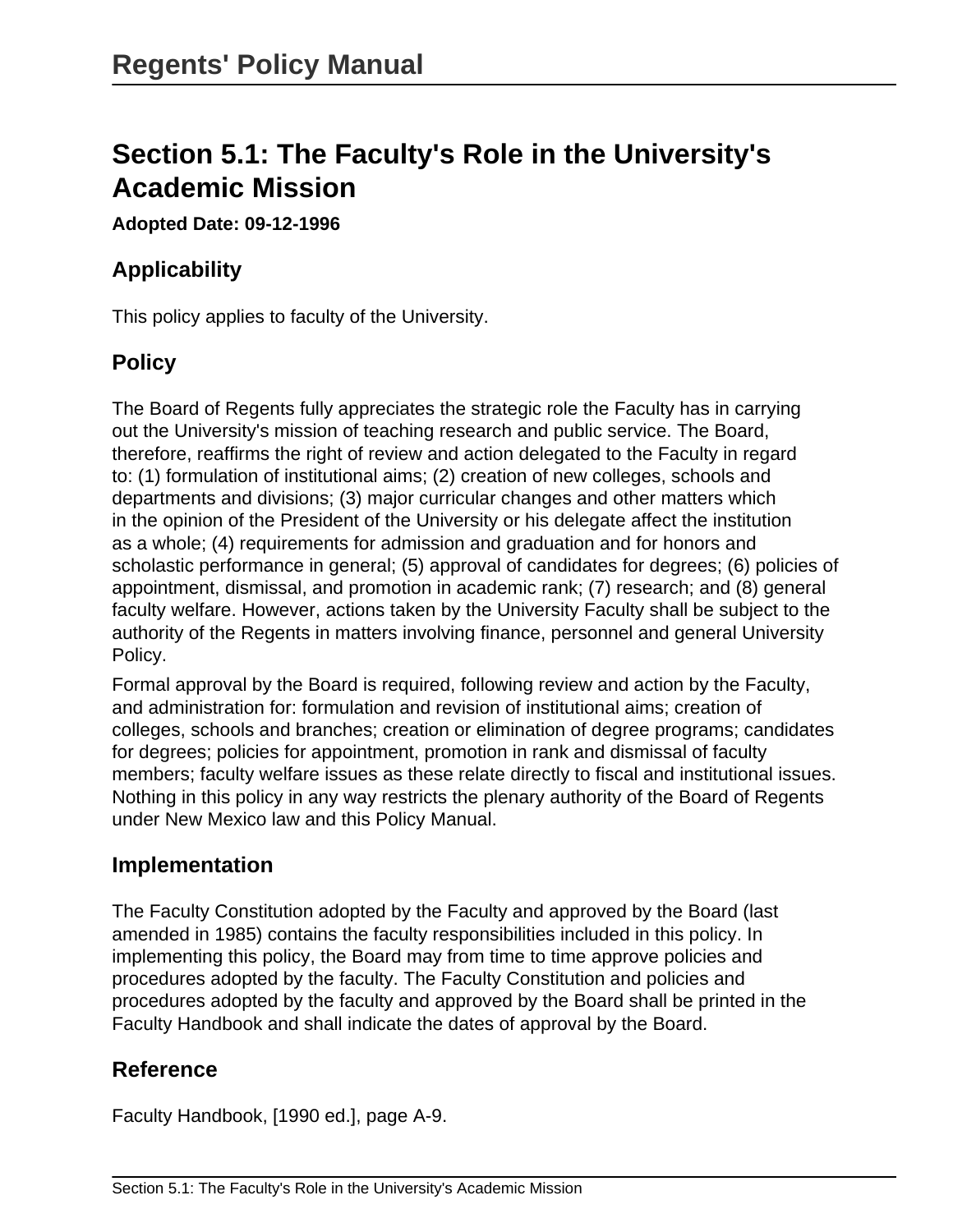The following policies, approved previously by the Regents and the Faculty and printed in the [Faculty Handbook](http://handbook.unm.edu), are not considered by the Regents to be governing-level policies appropriate for this manual. They do, however, continue in effect and may be changed or eliminated in the future by the Faculty Senate, with the approval of the President or Provost, without approval by the Regents.

| <b>POLICY NAME</b>                        | <b>FACULTY HANDBOOK PAGE NO.</b> |
|-------------------------------------------|----------------------------------|
| Rights and Responsibilities at UNM,       | $A - 5 - 6$                      |
| Section 6, (applicable to faculty only)   |                                  |
| Academic Load                             | <b>B</b> 18                      |
| Dates of Campus Duty                      | B 21                             |
| <b>Employment and Advanced Degrees</b>    | B 22                             |
| Contracts                                 | B 23-24                          |
| <b>Minimum Teaching Requirements</b>      | B 27-28                          |
| <b>Visiting Scholars</b>                  | B 28-29                          |
| <b>Emeritus Status</b>                    | C <sub>1</sub>                   |
| <b>Publications Opportunities</b>         | $D$ 4-6                          |
| <b>Reprints of Scholarly Publications</b> | $D$ 6-7                          |
| <b>Research Support</b>                   | D 7-9                            |

The following policies, approved previously by the Regents and the Faculty and printed in the Faculty Handbook, have been incorporated in other policies as indicated below:

| <b>POLICY NAME</b>                         | <b>REFERENCE</b>  |
|--------------------------------------------|-------------------|
| <b>Patent Policy</b>                       | <b>RPM 5.8</b>    |
| <b>Privileges and Benefits</b>             | <b>RPM 6.3</b>    |
| <b>Copyright Policy</b>                    | <b>RPM 5.8</b>    |
| Appointments                               | RPM 5.2, 6.1      |
| <b>Faculty Duties and Responsibilities</b> | <b>RPM 5.2</b>    |
| <b>Promotion in Rank</b>                   | <b>RPM 5.2</b>    |
| <b>Employment of Relatives</b>             | <b>UBPPM 3210</b> |
| <b>Political Activities</b>                | <b>RPM 6.5</b>    |
| <b>Termination of Employment</b>           | <b>RPM 5.2</b>    |

The following policies, contained in the previous Regents' Policy Manual, are repealed (these policies do not appear in the Faculty Handbook):

| Treason                                | D <sub>4</sub> |
|----------------------------------------|----------------|
| Letters of Academic Title              | D <sub>5</sub> |
| Employment Above Age 70                | D <sub>5</sub> |
| <b>University Physician Associates</b> | D 7            |
| <b>Affiliation of Medical School</b>   | D 8            |
| <b>UNM Hospital/UNMH (BCMC)</b>        | D 8            |
| <b>Research Objectives</b>             | G <sub>1</sub> |

#### **POLICY NAME OLD RPM PAGE NO.**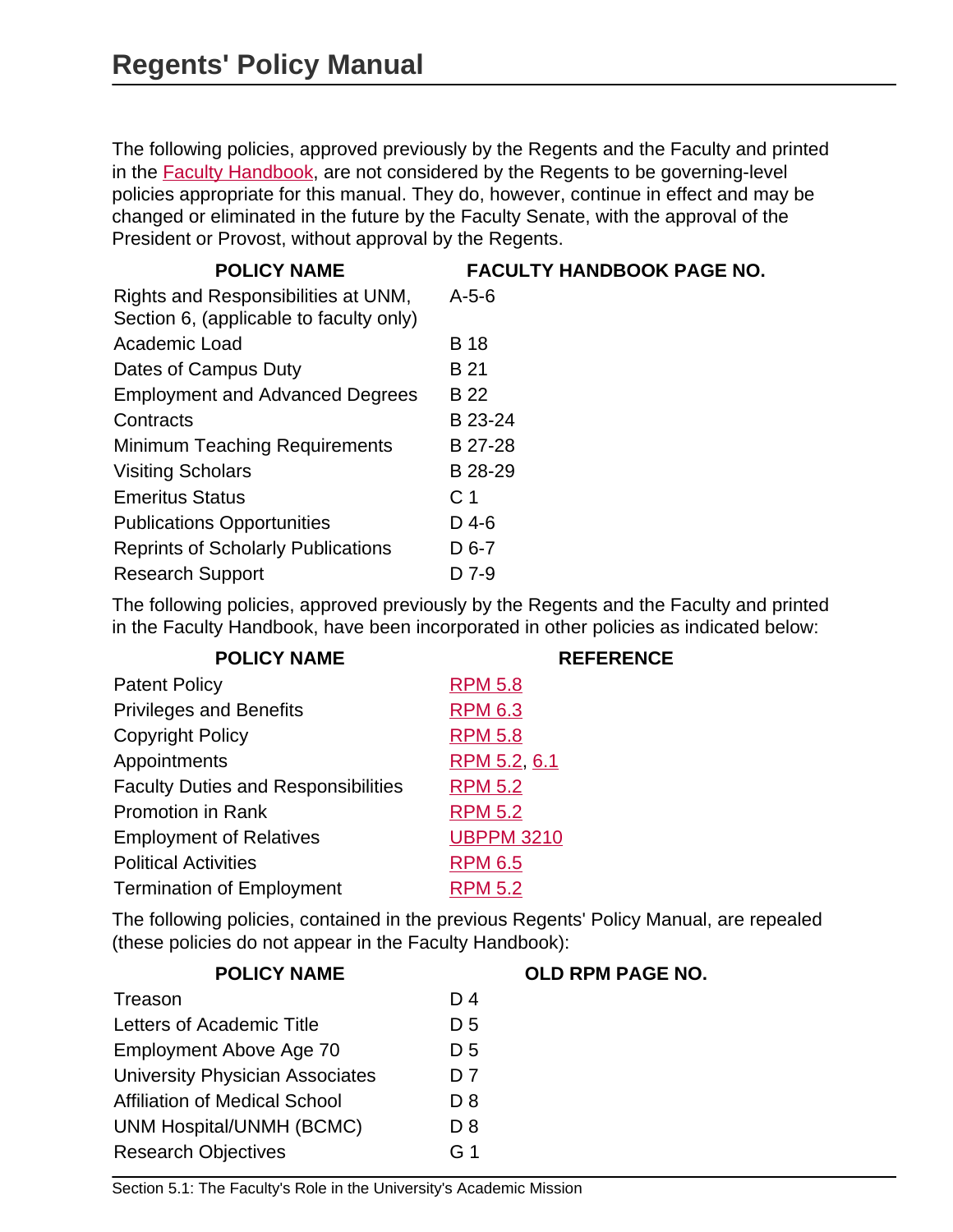# **Section 5.2: Academic Freedom and Tenure; Appointments and Promotions**

**Adopted Date: 09-12-1996**

### **Applicability**

This section applies to all Faculty of the University.

#### **Policy**

The University's Policy on Academic Freedom and Tenure, last amended in 1985, and on Appointments and Promotions, last amended in 1979, are set forth in full in the **[Faculty Handbook.](http://handbook.unm.edu)**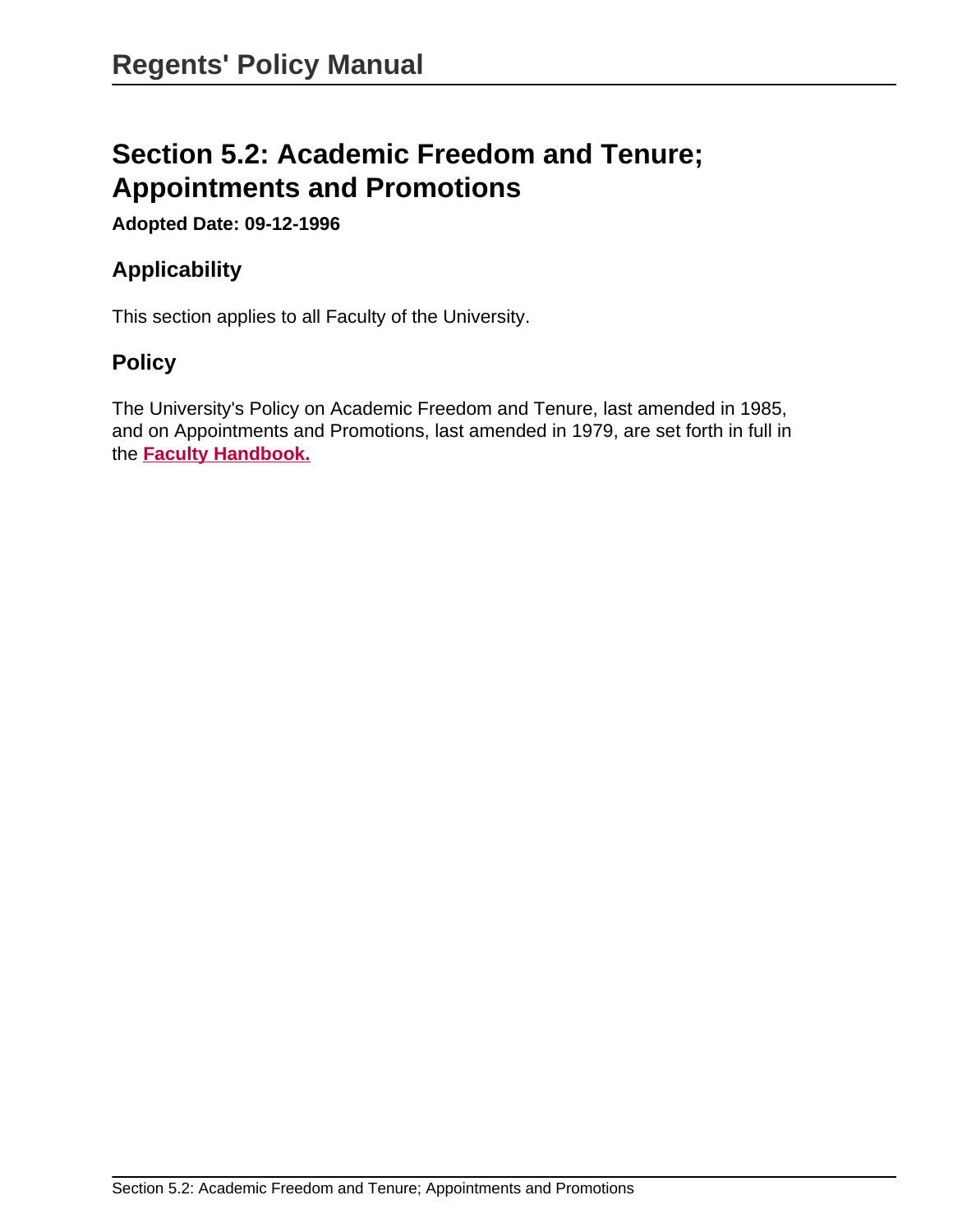# **Section 5.3: Employment of UNM Graduates**

**Adopted Date: 09-12-1996 06-12-2012**

# **Applicability**

This policy applies to regular members of the University faculty.

### **Policy**

As a general policy, no persons who have received degrees from the University of New Mexico shall hereafter be employed as regular members of the faculty in positions which may lead to permanent tenure unless subsequent to their last degree received at the University of New Mexico, they have taken at least one academic year of advanced work at another reputable institution or have established themselves professionally elsewhere. Such work or professional experience must be in their teaching field.

At the discretion of the Provost/Executive Vice President for Academic Affairs, or for Health Sciences faculty the Chancellor for Health Sciences, an exception may be made to this general policy.

# **Reference**

"Employment of UNM Graduates," **[Faculty Handbook C20](http://handbook.unm.edu)**.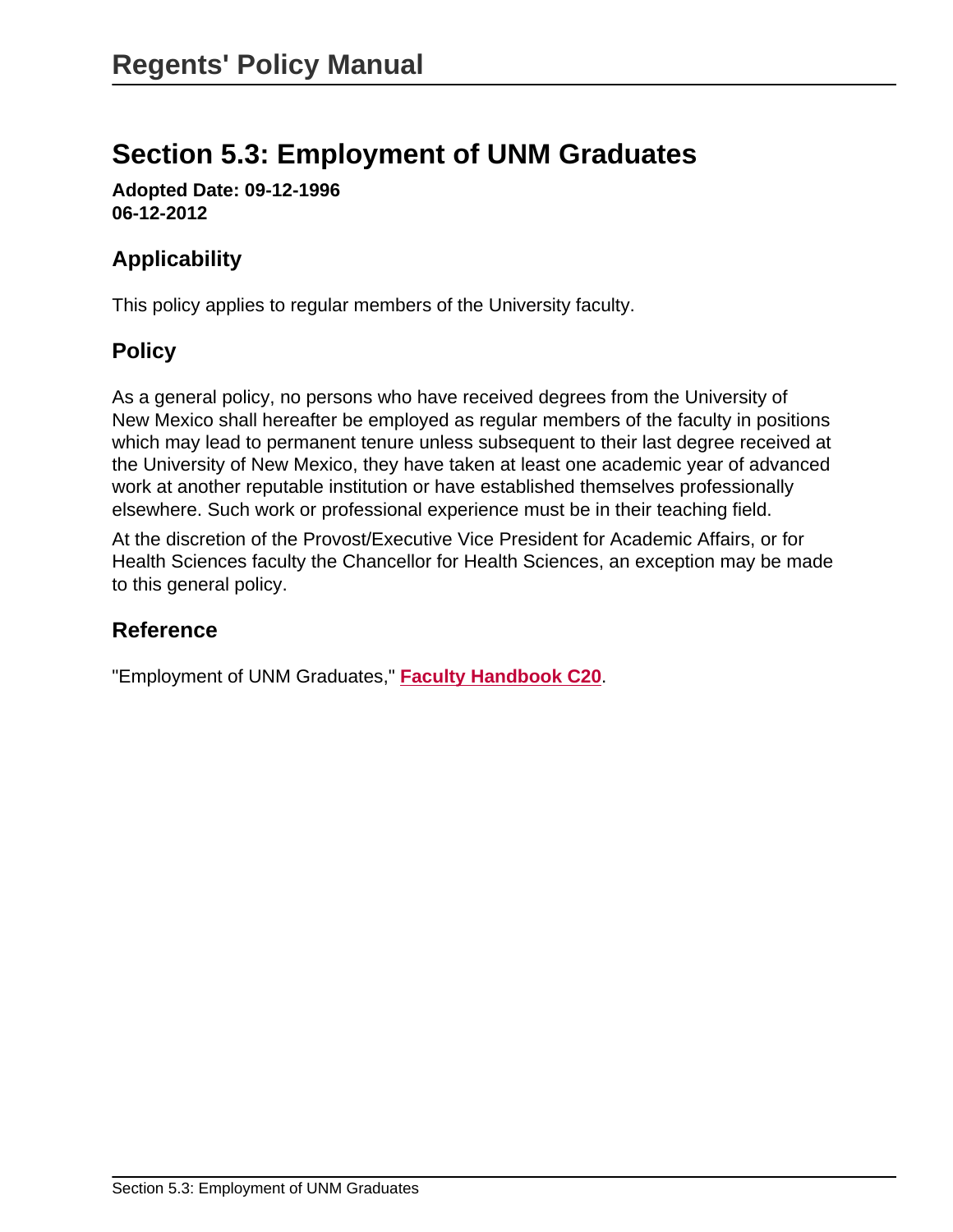# **Section 5.4: Leaves of Absence**

**Adopted Date: 09-12-1996**

# **Applicability**

This policy applies to faculty of the University of New Mexico.

# **Policy**

The following types of leaves of absence for faculty members are authorized: sabbatical leave, leave without pay, leave for service abroad, military leave, faculty absence from assigned duties, sick leave, maternity leave, professional leave, and leave of absence incident to political activity.

#### **Implementation**

The full text of policies on leave of absence, previously adopted by the faculty and approved by the Board, is printed in the Faculty Handbook.

### **Reference**

[Faculty Handbook](http://handbook.unm.edu/) [1990 ed.], pages C-3 to C-7. Emeritus Status, [RPM 6.3](site://policy.unm.edu/regents-policies/section-6/6-3).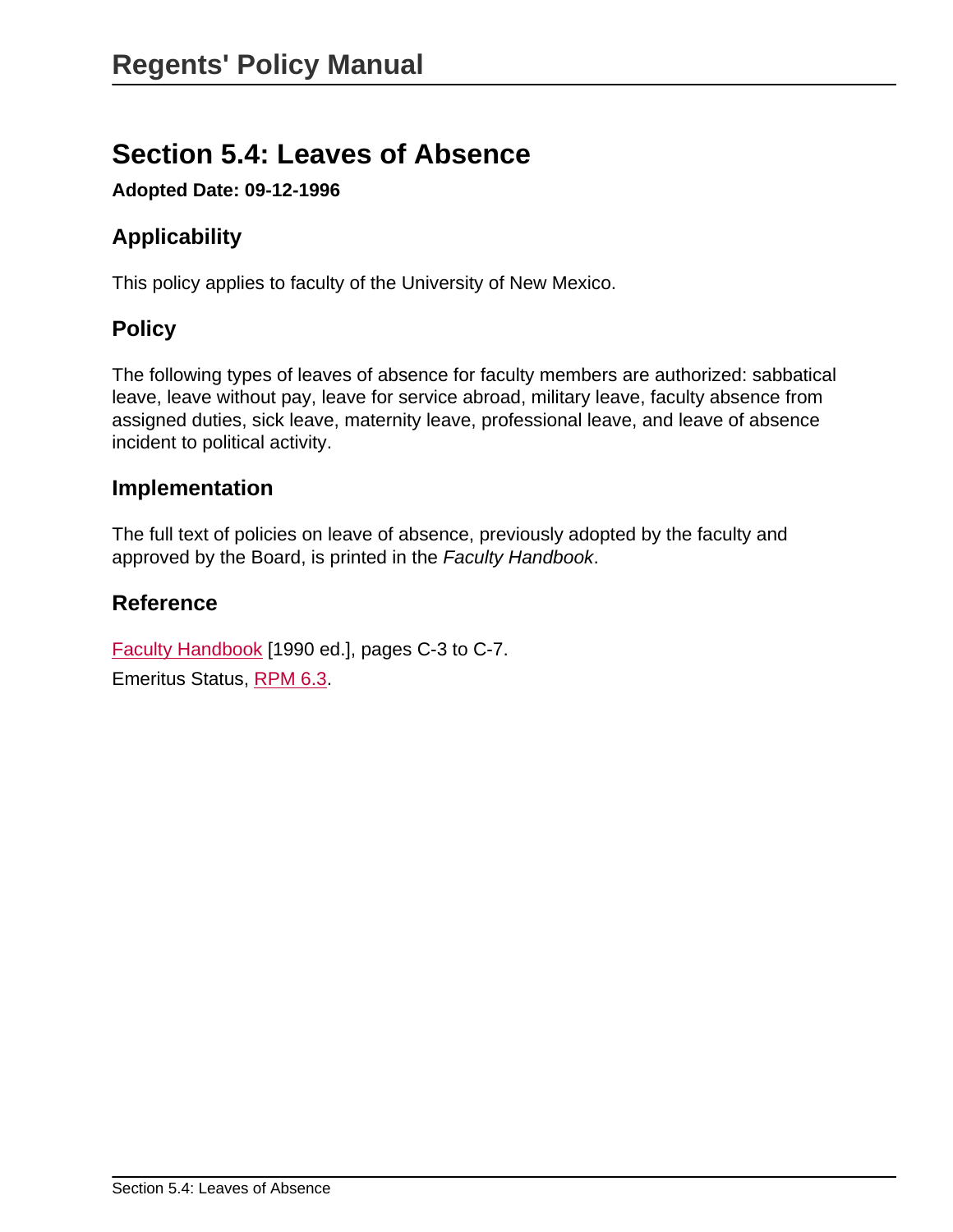# **Section 5.5: Outside Employment**

**Adopted Date: 09-12-1996**

# **Applicability**

This policy applies to full-time faculty members of the University.

# **Policy**

Full-time members of the University faculty are encouraged to engage in outside professional activities such as writing, consulting, lecturing, or activities of similar nature which will enhance their professional growth or reputation, subject to the following restrictions:

-- Since the faculty member's primary responsibility is to the University, all outside employment is considered secondary. The time spent in outside employment or in additional work done within the University for extra compensation, or in both of these together, may not exceed the equivalent of one work day per week during the contract period.

-- Outside professional activities will not significantly conflict with classes, office hours, or other assigned duties and commitments.

-- Except in cases specifically approved in writing by the President authorizing official University involvement, the faculty member in undertaking such employment shall act as an individual and not as an agent of the University and shall not use the name of the University or official University stationery in connection with such work.

-- Great care should be taken to avoid a conflict of interest or appearance of a conflict of interest situation in carrying out any type of consultant or research activity.

-- When exceptions to this policy are necessary in the interest of the University, they must have the advance written approval of the Associate Provost for Academic Affairs.

-- Deans are to report to the Associate Provost for Academic Affairs at the end of each semester and summer session summaries of the number of days spent by each faculty member on outside employment.

#### **Implementation**

The full policy, previously adopted by the faculty and approved by the Regents, is printed in the [Faculty Handbook](http://handbook.unm.edu/section-c/c130.html).

The Provost has interpreted the "one work day per week" language to mean 39 days for the contract period (9 months). The 39 days can be arranged in various ways (e.g., one day a week, all at one time); Saturdays and Sundays are counted toward the 39 days. Extra compensation paid through the University (see [RPM Policy 5.6](site://policy.unm.edu/regents-policies/section-5/5-6)) and outside employment both count toward the 39 days.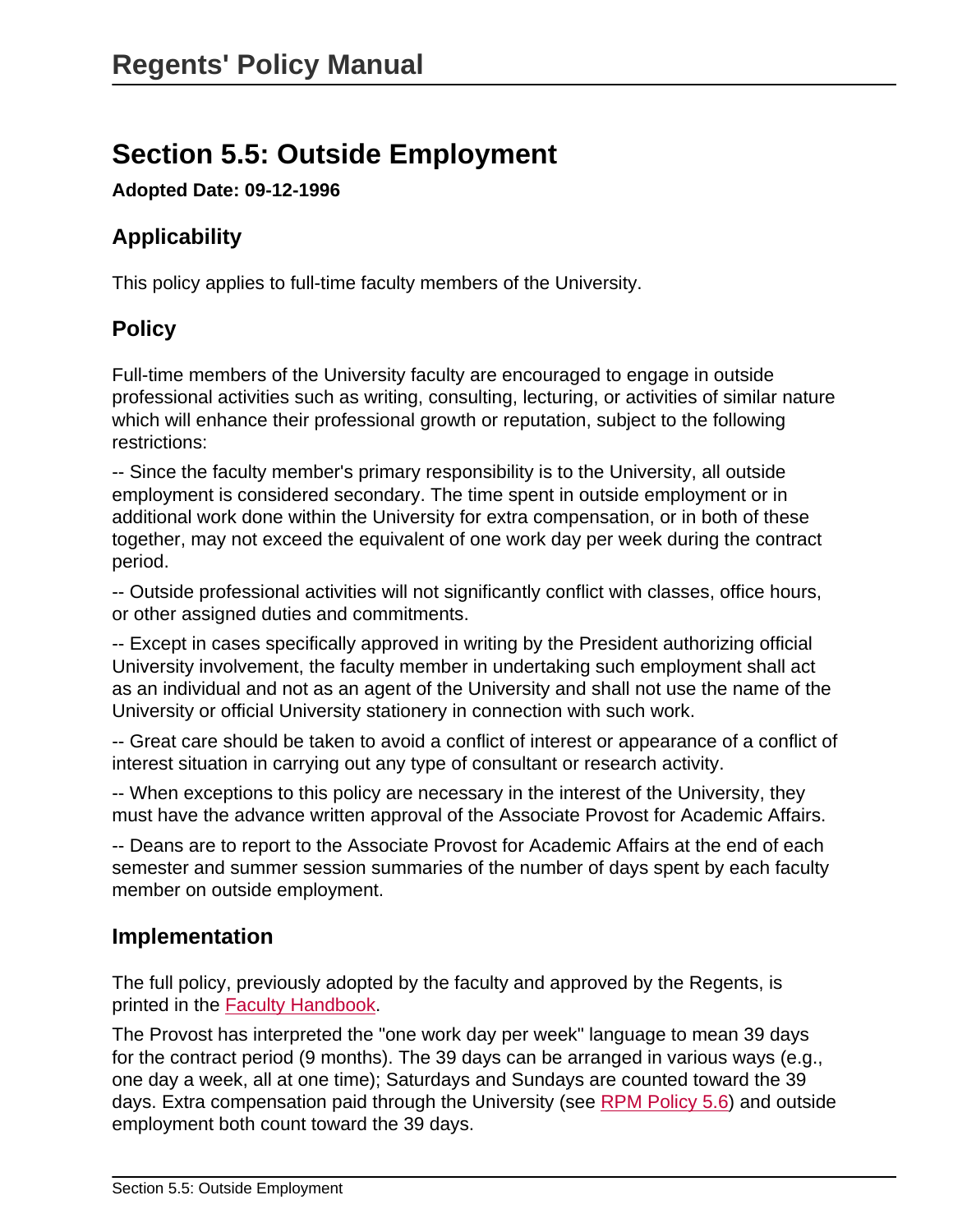For the Health Sciences Center, the reporting by the dean (last item in policy above) is made to the Vice President for Health Sciences.

### **Reference**

[Faculty Handbook](http://handbook.unm.edu/section-c/c130.html) [1990 ed.] pages B-25 -- B-26.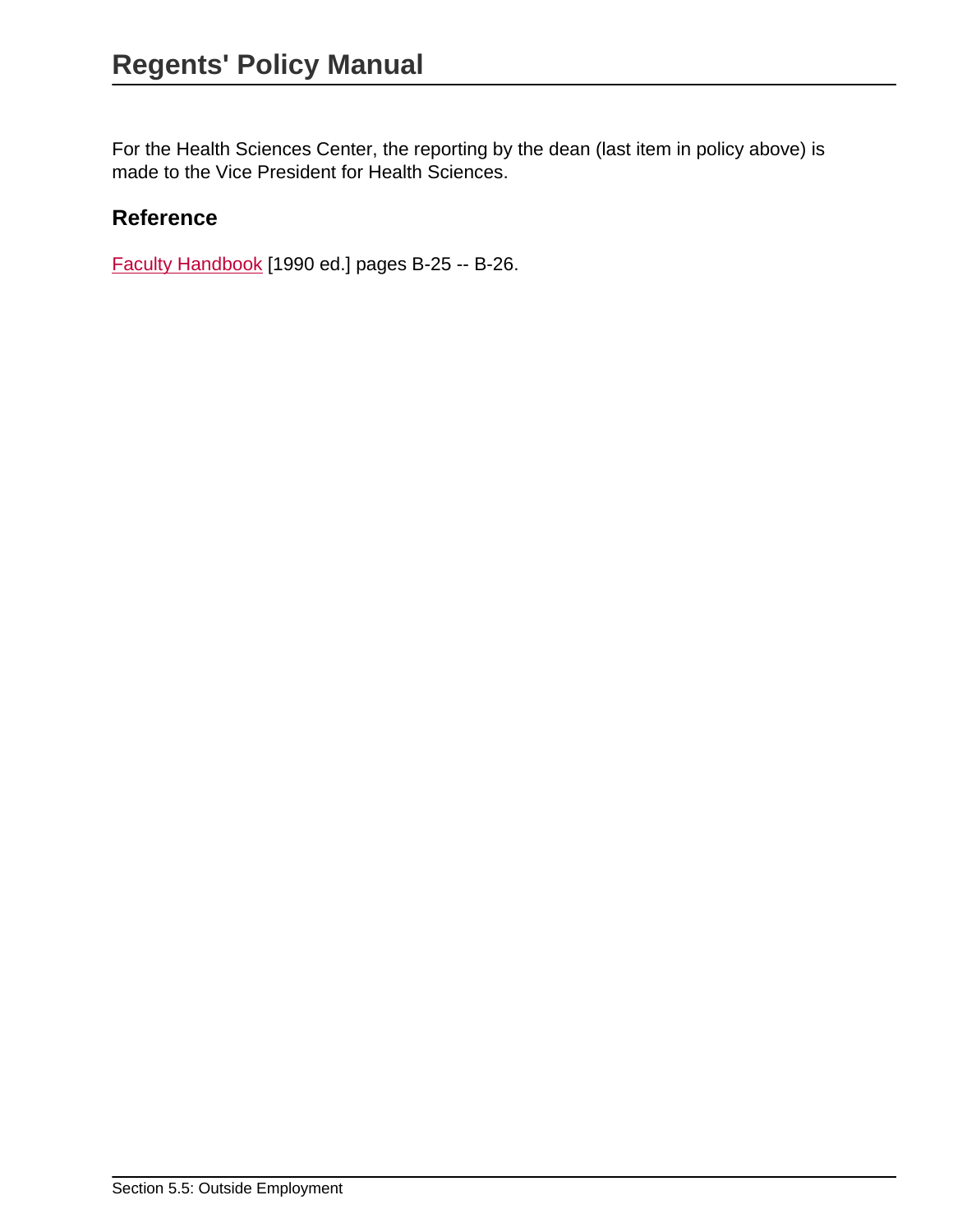# **Section 5.6: Extra Compensation Paid by the University**

#### **Adopted Date: 09-12-1996**

### **Applicability**

This policy applies to regular faculty members at the University.

### **Policy**

Faculty members may occasionally receive extra compensation from the University for additional work done in connection with University-related activities provided that:

- 1. Advance approval in writing is given by the appropriate department chairperson and dean;
- 2. The work done for extra compensation does not in the opinion of the approving authority
	- a. Conflict in time with regular University duties and assignments
	- b. Constitute a "conflict of interest" situation for the faculty member; and
- 3. The work for extra compensation or the outside employment, or both of these together, does not exceed the equivalent of one working day per week. (See Policy Concerning Outside Employment, [RPM 5.5.\)](site://policy.unm.edu/regents-policies/section-5/5-5)

#### **Implementation**

The full policy, including procedures for paying extra compensation, was previously adopted by the Faculty and approved by the Board. It is printed in full in the [Faculty](http://handbook.unm.edu/section-c/c140.html) [Handbook.](http://handbook.unm.edu/section-c/c140.html)

See "Implementation" section of [RPM 5.5](site://policy.unm.edu/regents-policies/section-5/5-5) for an interpretation of "one working day per week."

#### **Reference**

[Faculty Handbook](http://handbook.unm.edu/section-c/c140.html) [1990 ed.], page B-26.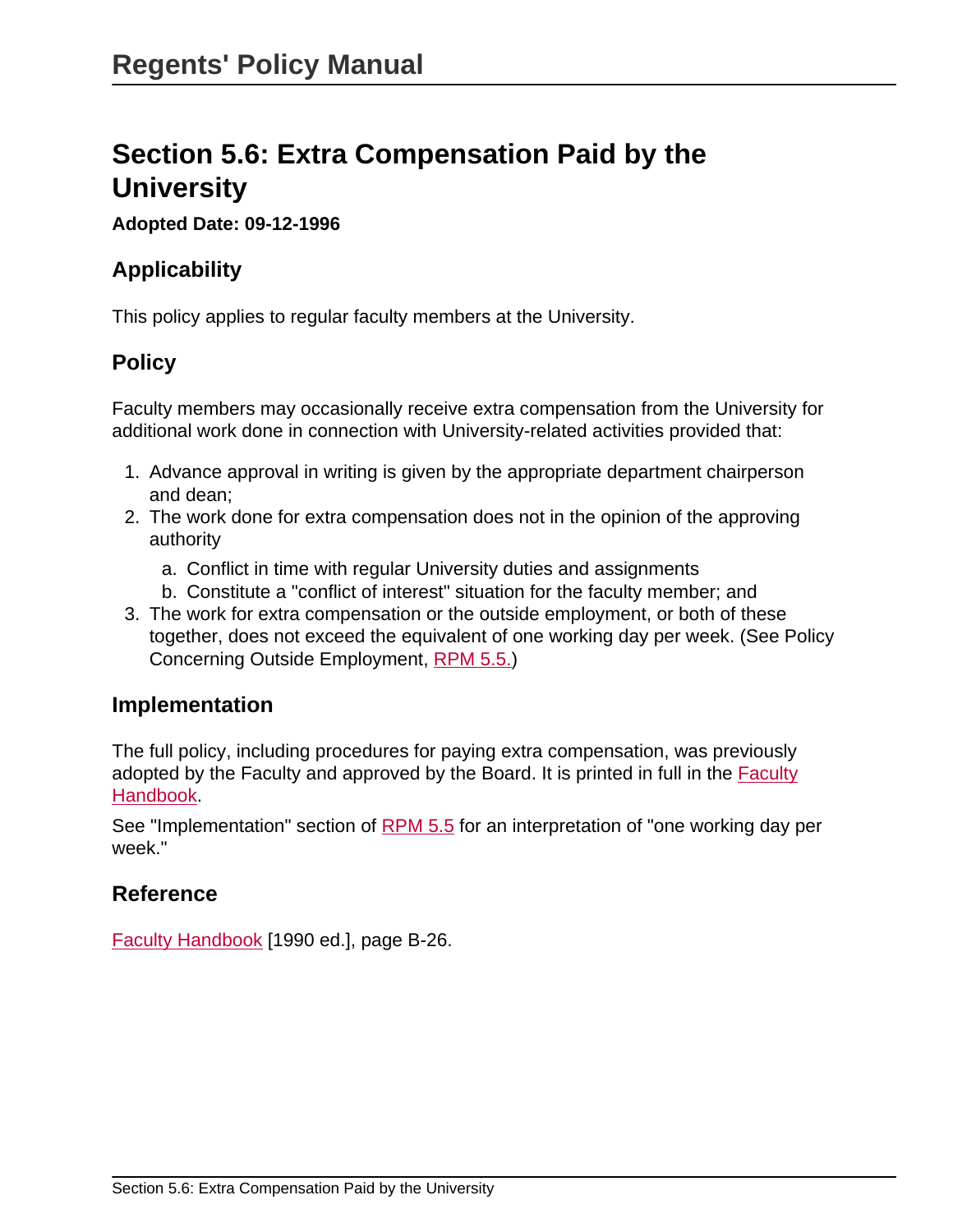# **Section 5.7: Confidentiality of Faculty Records**

**Adopted Date: 09-12-1996**

# **Applicability**

This policy applies to information about faculty members of the University.

# **Policy**

Information concerning faculty of the University of New Mexico, other than that necessary for and kept by the Office of Equal Opportunity Programs, may be gathered, retained and used by academic or administrative units of the University subject to rules adopted by the Faculty and approved by the Board. Information concerning a faculty member shall be collected or retained by an academic or administrative unit of the University solely for the purposes of carrying out official University business and of determining the status or responsibilities of faculty members. Any person is entitled to public information maintained by the University concerning a faculty member.

#### **Implementation**

In 1981, the Board, following review and action by the faculty, approved the detailed policy (including rules), which is printed in its entirety in the **Faculty Handbook**.

#### **Reference**

**Faculty Handbook** [1990 ed.], pages E-1 and E-2.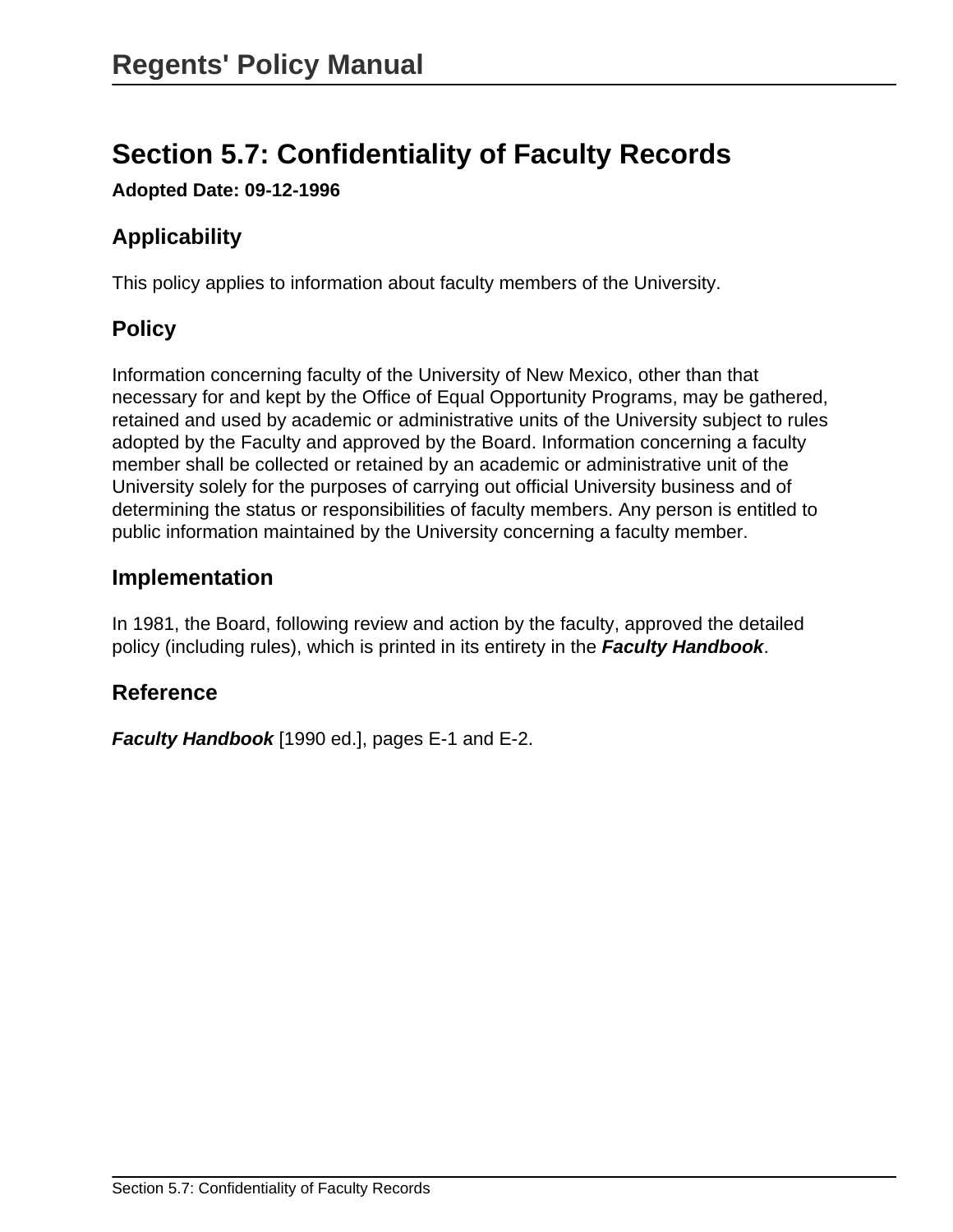# **Section 5.8: Intellectual Property**

**Adopted Date: 09-12-1996 11-09-1999, 09-14-2010**

# **Applicability**

This policy applies to all faculty, staff and students who create intellectual property which can be protected by patent, copyright or other means. This policy applies to the ownership, protection and transfer of scholarly/artistic works and technological works created by University faculty, staff and students.

# **Policy**

In the course of conducting University-administered activities such as research, investigation and education, the faculty, staff and students often create intellectual property which may be protectable by patent, copyright or other means. It is the policy of the University to encourage, support and reward scientific research and scholarship, and to recognize the rights and interests of creators, the University and the public. It is also the policy of the University to encourage the treatment of intellectual property in ways beneficial to the creators (in part by sharing royalties with creators), as well as to the University and to the public, by the University retaining ownership of intellectual property and pursuing commercialization thereof. These efforts can only be successful if the University and the creators assist each other in identifying, evaluating, protecting and exploiting such property. These efforts also contribute to the recognition that the creation of intellectual property is a significant academic achievement.

Accordingly, it is the policy of the University to recognize these achievements by providing advice of legal relationships with respect to intellectual property, encouraging the creators' performance of key roles in the utilization of intellectual property and optimizing the benefits of potentially valuable intellectual property to the creators through commercialization efforts and sharing of royalties with the creators, as well as the University and the public.

The University's commitment to teaching and research is primary. This policy does not diminish the right and obligation of faculty, staff and students to disseminate research results for scholarly purposes. The latter is considered by the University to take precedence over the commercialization of scholarly/artistic and technological works.

#### **Implementation**

On September 14, 2010, following review and action by the faculty, the Board approved a revision of the detailed "Intellectual Property Policy" originally adopted in 1989, which is available on the Internet and from chairs and deans.

#### **Reference**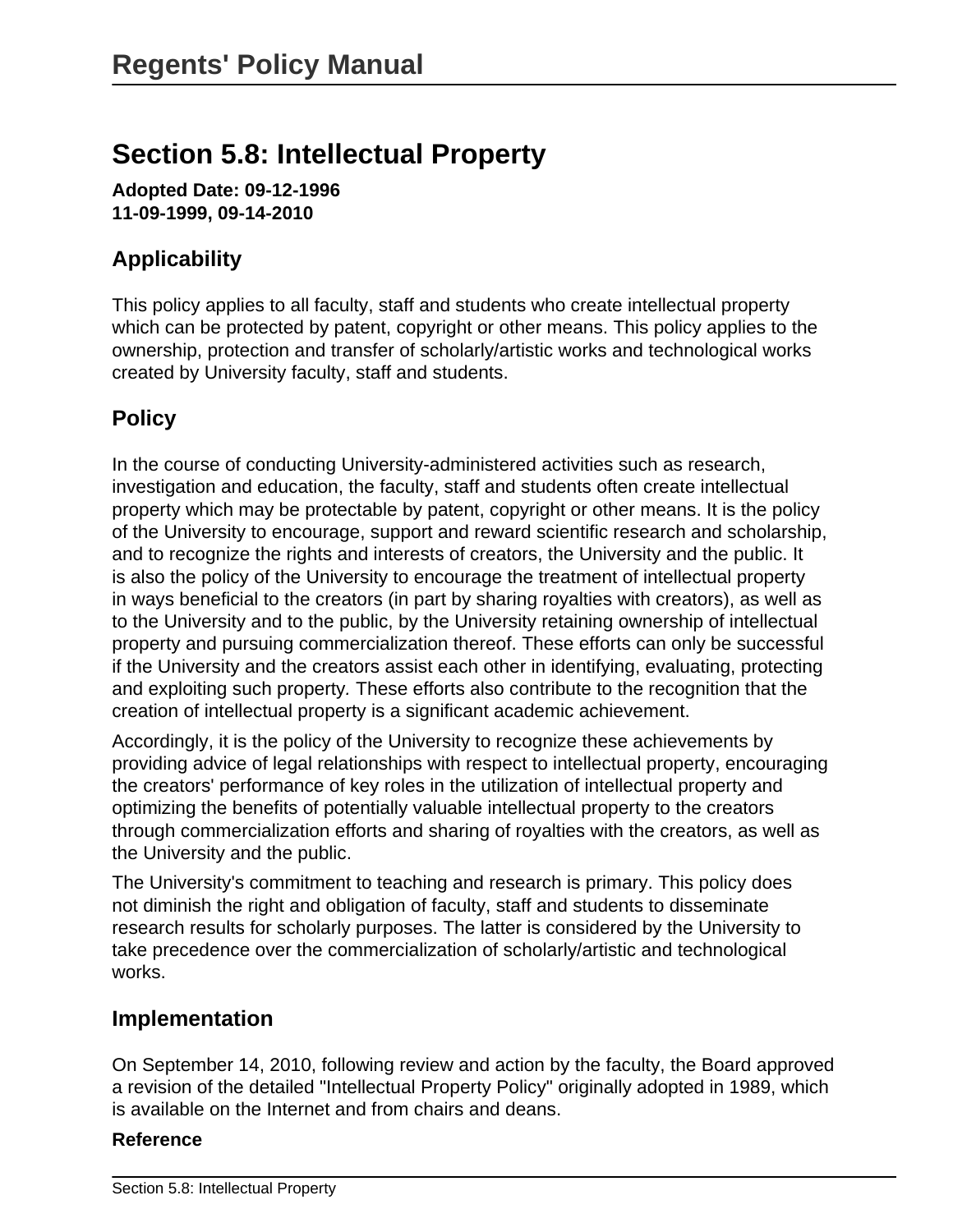Detailed ["Intellectual Property Policy"](http://handbook.unm.edu/section-e/e70.html) adopted by Faculty Senate 4-27-2010.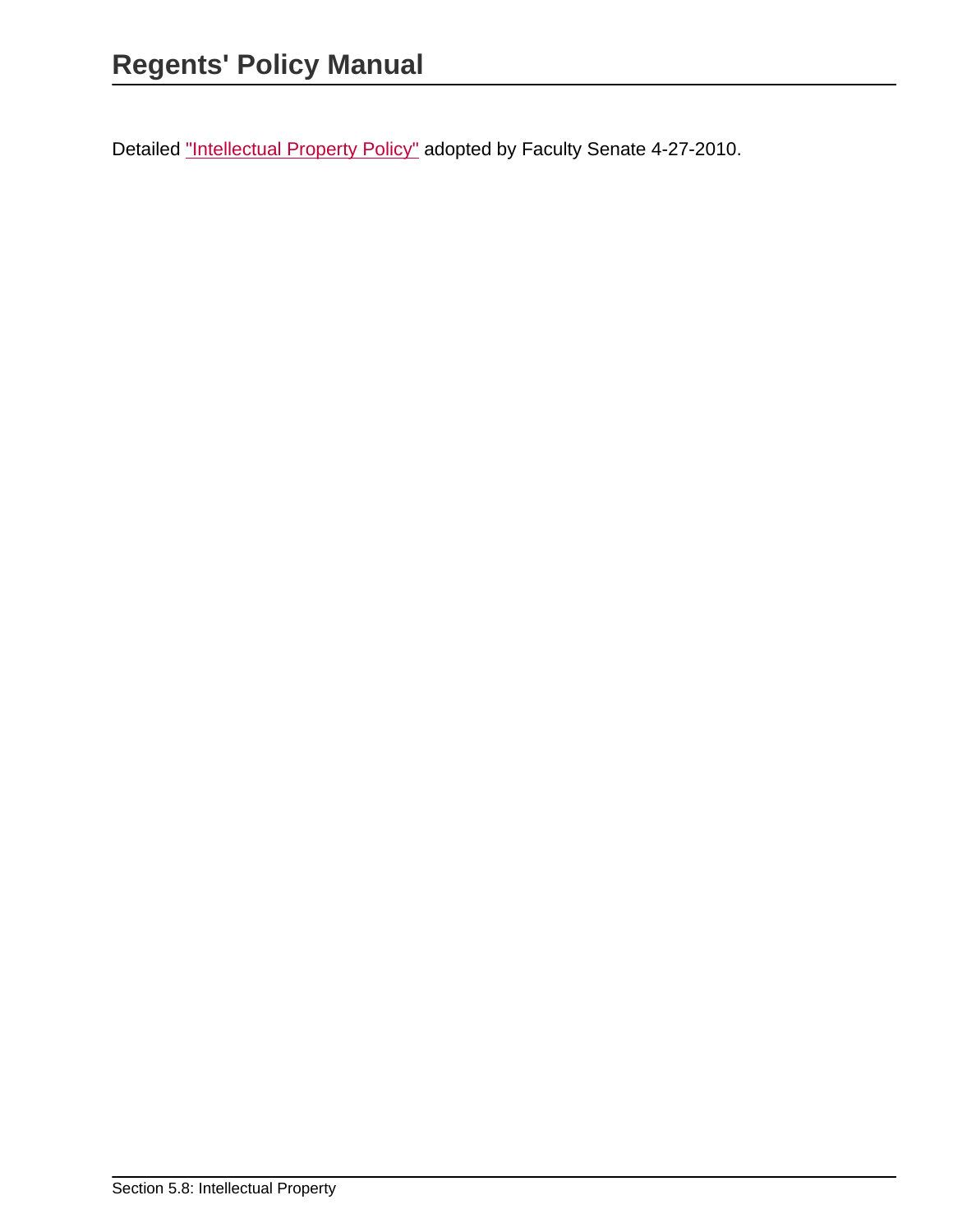# **Section 5.9: Sponsored Research**

**Adopted Date: 09-12-1996**

# **Applicability**

This policy applies to all individuals at the University who engage in sponsored research.

# **Policy**

It is the policy of the University to encourage faculty members to participate in research sponsored by outside agencies when such research is consistent with the basic aims of the University in regard to education of students, the extension of knowledge and the broadening of man's horizon in the sciences, arts and humanities.

#### **Implementation**

The Board, in adopting the original Regents' Policy Manual in 1981, approved detailed policies and procedures. The full text is printed in the Faculty Handbook.

#### **Reference**

**[Faculty Handbook](http://handbook.unm.edu)** [1990 ed.], pages D-9 and D-10.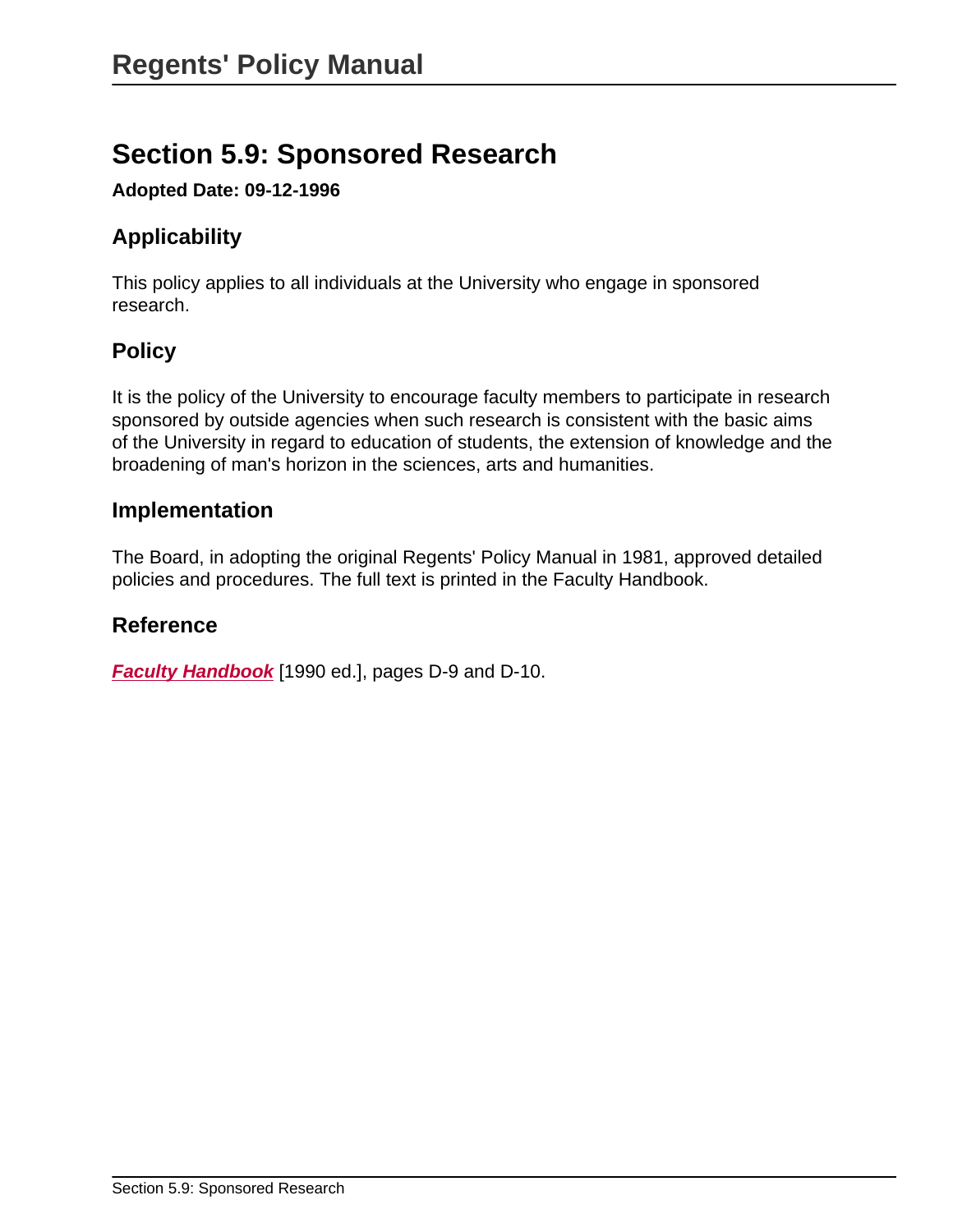# **Section 5.10: Conflicts of Interest in Research**

**Adopted Date: 09-12-1996 07-11-2000**

# **Applicability**

This policy applies to all faculty, staff, students and visitors who conduct research at or on behalf of UNM.

# **Policy**

The purpose of this policy is to protect the integrity, trust and respect of UNM, its academic community and its research activities. The policy is intended to enable compliance with applicable laws and other regulatory requirements and to protect research investigators who may be exposed to conflict of interest situations. It is designed to inform investigators of their disclosure responsibilities, provide an efficient method for making disclosures, and facilitate effective identification and management of conflicts of interest.

Members of the University of New Mexico community are engaged in many contractual, consulting and advisory relationships with other universities, government agencies and private sector entities. UNM encourages these relationships for their contributions to research, education, technological advancement and professional development. UNM members must be cautious, however, to prevent unresolved conflicts of interest in these relationships that might undermine the credibility of their work or damage their reputation. Additionally, full-time faculty members and researchers must be mindful of their obligation to devote their primary professional efforts and allegiance to UNM. Other activities should not interfere or significantly conflict with this responsibility. Conflicts of interest may occur when an investigator's research responsibilities compete with his or her private interests, such as financial interests, raising questions of objectivity and improper gain. Conflicts of interest are inevitable in modern research universities and do not imply any impropriety on the part of the investigator. A conflict of interest may exist despite the highest standards of conduct and candor. Most conflicts can be successfully resolved without impeding research activities. Disclosing the required information at the earliest possible time will afford the best protection of an investigator's interests.

#### **Implementation**

On April 11, 2000, the Board approved a detailed Conflicts of Interest in Research Policy, which was previously approved by the Faculty Senate and which supersedes the Policy and Procedures on Conflicts of Interest in Sponsored Research adopted by the Board in 1992. The President and the Faculty Senate are authorized to make minor technical and implementing modifications to the detailed Conflicts of Interest in Research Policy. The detailed Conflicts of Interest in Research Policy shall be published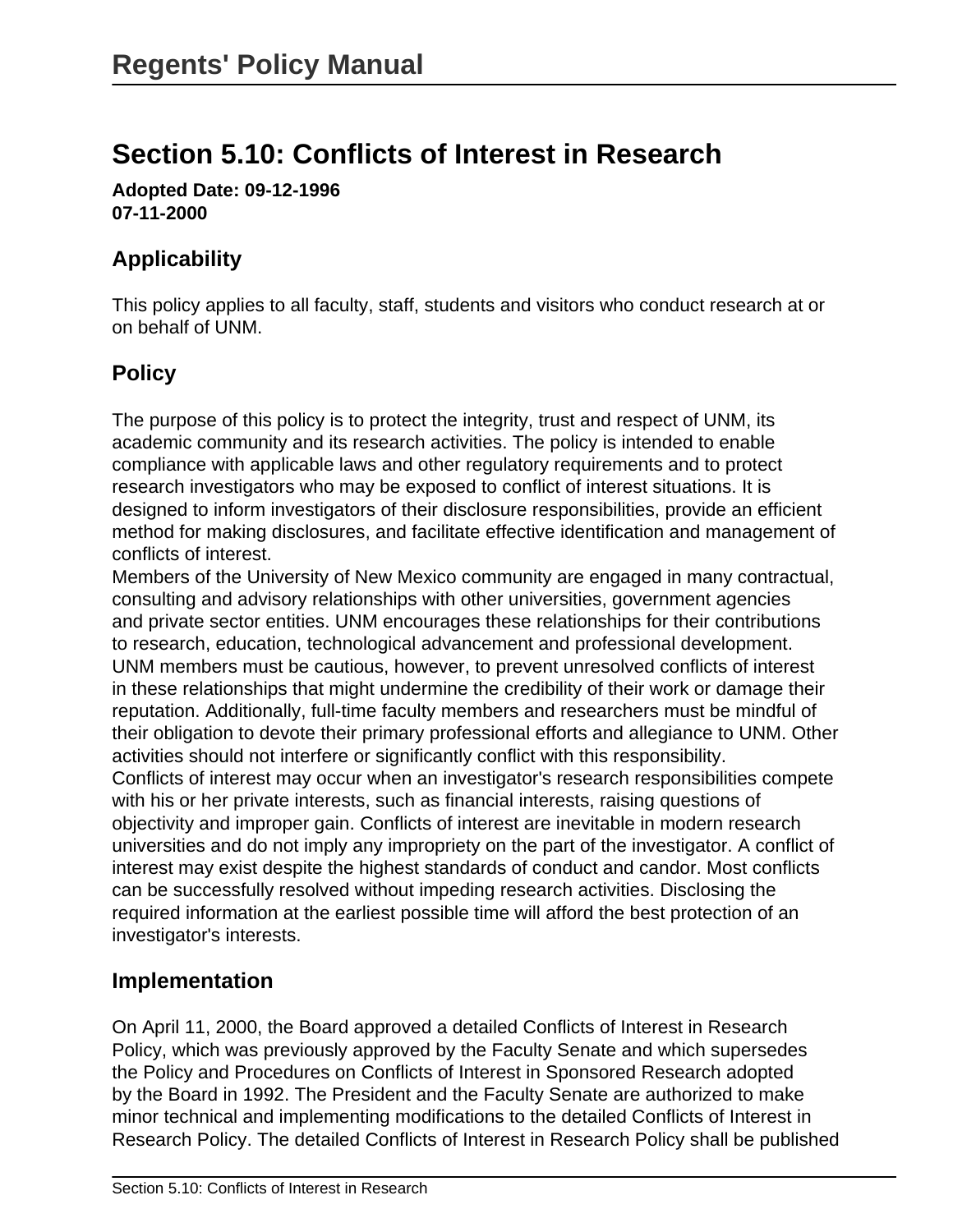in the next edition of the Faculty Handbook and posted on the web page of the Office of Research Services.

### **Reference**

NSF Investigator Financial Disclosure Policy, Grants Policy Manual §510; HHS Objectivity in Research regulation, 42 CFR Part 50, 45 CFR Part 40; UNM Conflict of Interest Waiver Policy for Technology Transfer, [RPM 5.17.](site://policy.unm.edu/regents-policies/section-5/5-17) This policy amends the detailed policy approved by the Board in 1992, which amended the Faculty Handbook [1990 ed.] D-10 through D-12.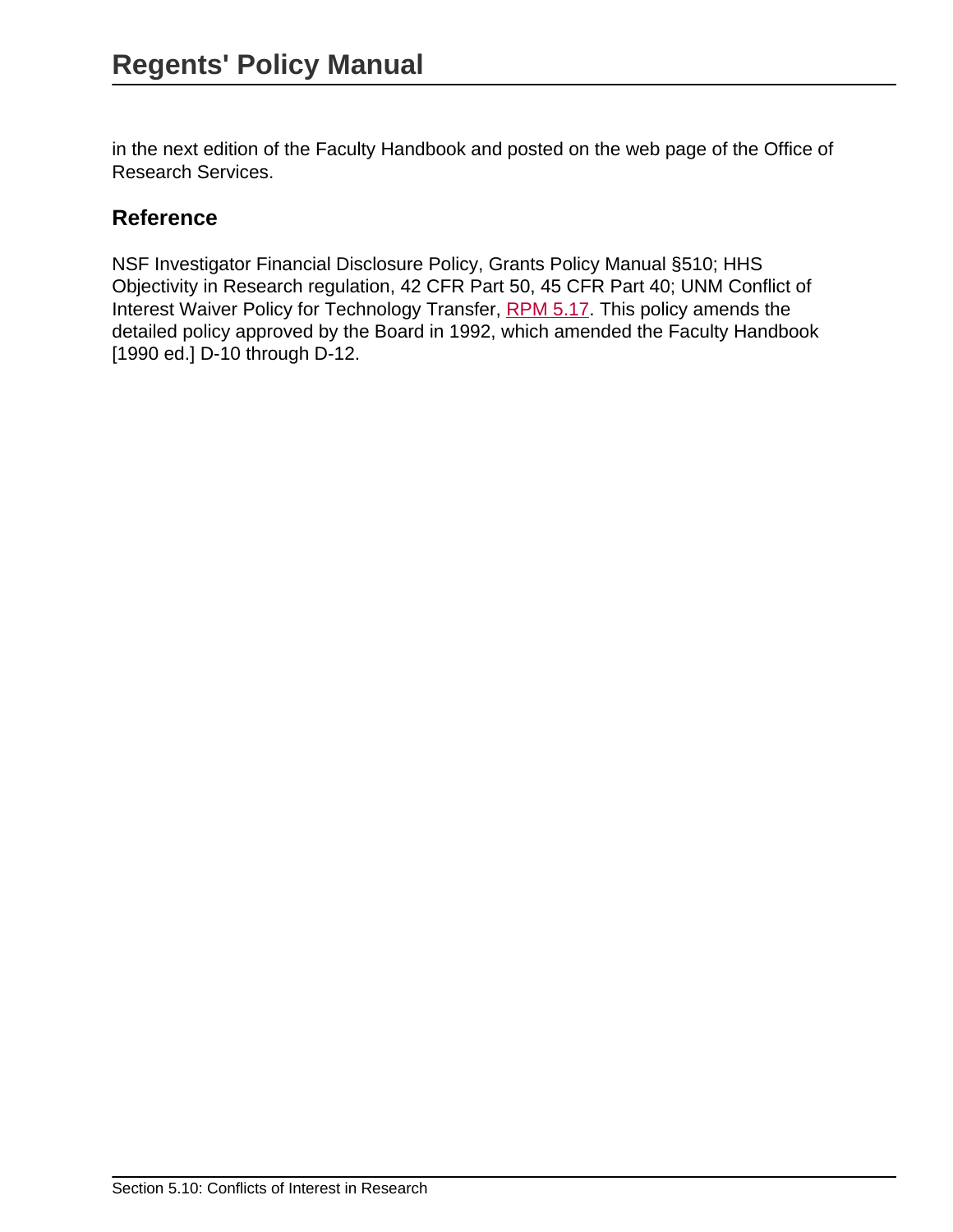# **Section 5.11: Classified Research**

**Adopted Date: 09-12-1996**

# **Applicability**

This policy applies to the conduct of research at UNM.

# **Policy**

It is recognized that, in certain areas of research, the association of faculty members with off-campus facilities has provided access to expensive and sophisticated types of equipment not available at the University and has consequently contributed toward the training and development of students. However, in order to preserve as open a University society as possible, faculty members should attempt to obtain support for unclassified research.

In preservation of academic freedom, the right of every faculty member to solicit, conduct or participate in privately and governmentally sponsored research of his/her choice is recognized, whether such research is classified or not, so long as it is within the limits of existing University of New Mexico policies. Sponsored research at the University of New Mexico is justified only when it contributes toward the professional development of the faculty and also provides opportunities for the development of students. Classified research is no exception to the validity of these two criteria.

#### **Implementation**

The Board, in adopting the original Regents' Policy Manual in 1981, incorporated policies and procedures adopted by the faculty in 1973 governing classified research, including restrictions on the use of classified data by students for course credit, theses or dissertations. The full text is printed in the [Faculty Handbook.](http://handbook.unm.edu/)

#### **Reference**

[Faculty Handbook](http://handbook.unm.edu/) [1990 ed.], page D-1.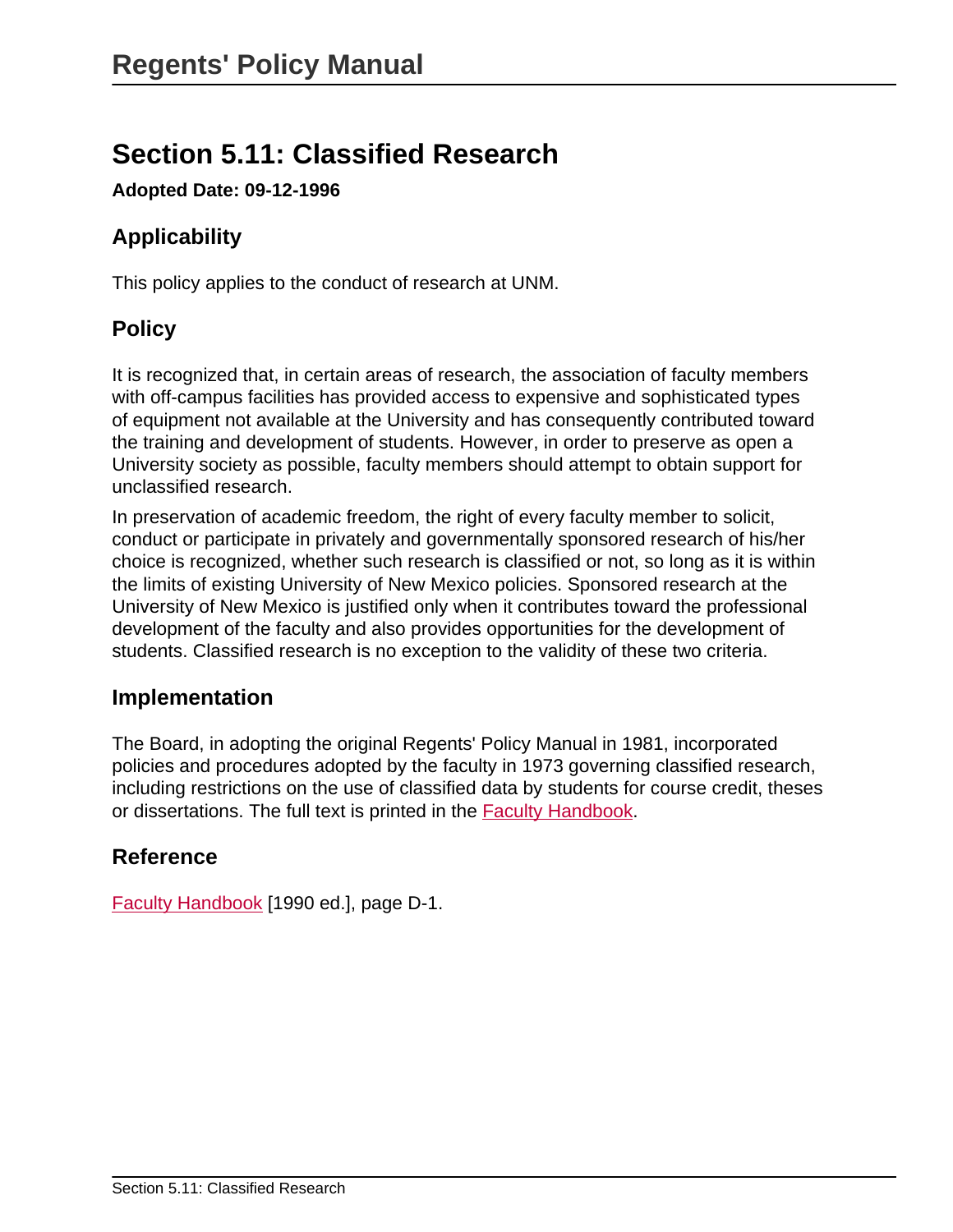# **Section 5.12: Overseas Research**

**Adopted Date: 09-12-1996**

# **Applicability**

This policy applies to faculty members engaged in overseas research.

# **Policy**

The University abides by the policy established by Education and World Affairs in connection with overseas research done by University Faculty members.

#### **Implementation**

The Board, in adopting the original Regents' Policy Manual, incorporated the topic sentences of the EWA Guidelines which are printed in the **Faculty Handbook**. The full statement is on file in the Office of University Secretary.

### **Reference**

[Faculty Handbook](http://handbook.unm.edu/) [1990 ed.], page D-4.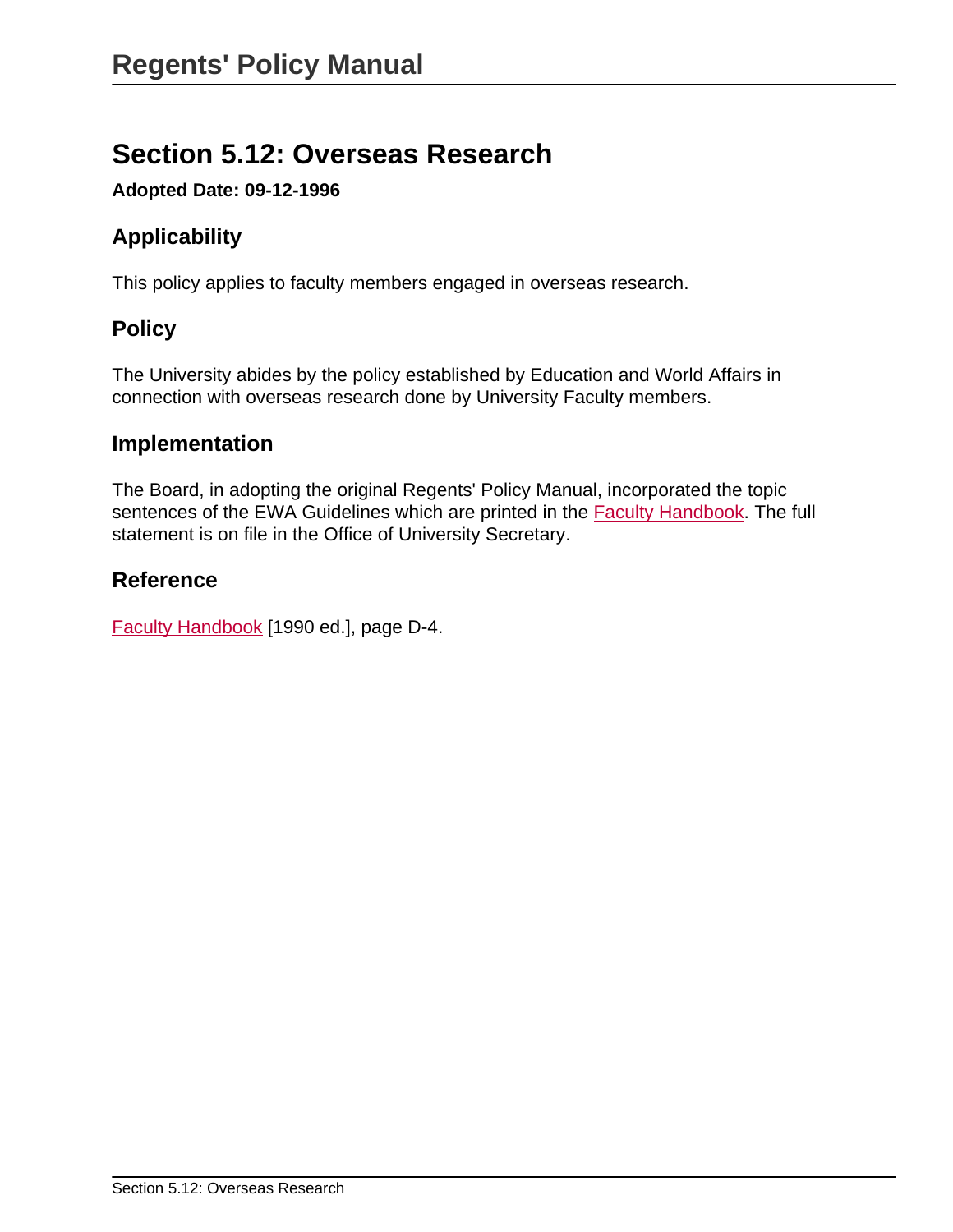# **Section 5.13: Research Fraud**

**Adopted Date: 09-12-1996 10-10-1996**

### **Applicability**

This policy applies to anyone at the University of New Mexico involved in sponsored or unsponsored research.

### **Policy**

Integrity, trust, and respect are important elements in an academic research environment. Investigators typically conduct research and explain findings and theories with painstaking diligence, precision, and responsibility. However, a growing number of cases involving research fraud threatens to both erode the public trust and cast doubt on the credibility of all researchers.

Because the University of New Mexico as well as the general public and government are affected by this issue, the University has decided to take steps to deal with research fraud if it arises and to ensure the credibility and objectivity of research activities. These steps are, in broad terms, to:

- 1. Ensure that ethical standards for research at UNM are clearly understood and applied.
- 2. Promptly inquire into allegations of fraud and, where appropriate, initiate formal investigations and advise sponsors of action taken.
- 3. Ensure that each investigation is properly documented to support findings and carefully conducted to protect any person whose reputation may be placed at risk during the process.

The policy and procedures regarding research fraud are intended to protect the integrity of the University's research enterprise and not hinder the search for truth or interfere with academic freedom.

#### **Implementation**

Detailed procedures implementing this Policy were adopted by the Board of Regents in the form of The UNM Research Fraud Policy on October 10, 1996, following approval by the Faculty Senate on September 10, 1996. The 1996 UNM Research Fraud Policy will be published in the Faculty Handbook. Copies are available in the offices of the Associate Provost for Research, the Office of Research Services, and the Office of the University Secretary.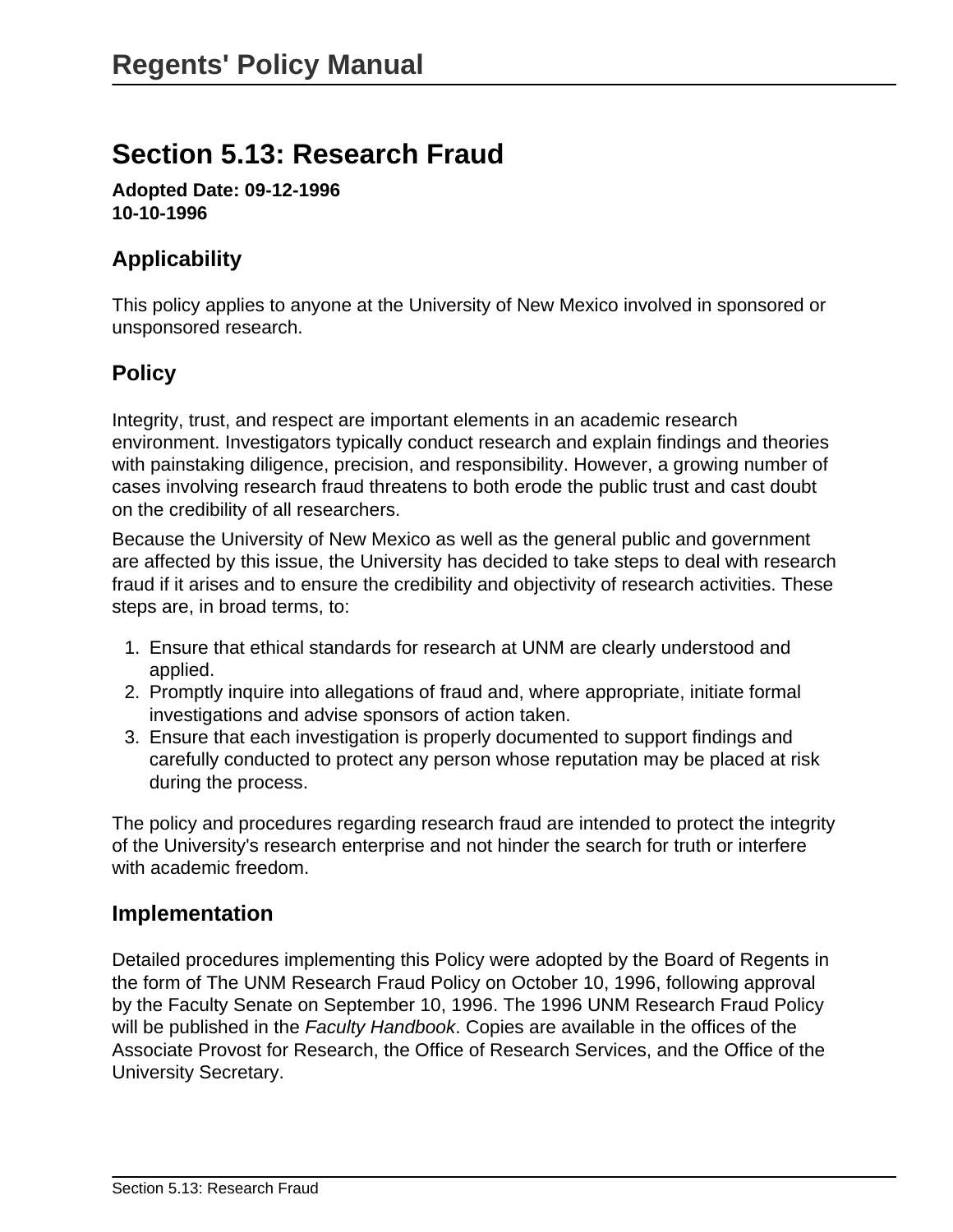# **Section 5.14: Human Beings as Subjects in Research**

**Adopted Date: 09-12-1996**

# **Applicability**

This policy applies to all research related to the University whether conducted on or off campus, whether done by faculty or students, and whether or not supported by extramural funds.

# **Policy**

Research involving human beings as subjects is authorized at the University, subject to specific limitations and procedures. A human subject is any individual who may be at risk as a consequence of participation as a subject in research, development, demonstration or other activities.

- 1. In considering the participation of humans as subjects, the guiding principle is that no one should be exposed to risk to health or well-being without being given all reasonable protection and without being adequately informed.
- 2. In general, the purpose of the study, the procedures to be followed, and the possible risks involved must be explained to the subject. The investigator must be satisfied that the explanation has been understood, and consent must be obtained without duress or deception. Such an explanation may be postponed or even omitted where there are no risks to the subject, and a full account of the purposes and procedure in advance might bias the results.
- 3. It is the responsibility of the individual investigator to have adequate knowledge of the possible consequences of his research, or of research done under his direction.
- 4. Whenever possible, any hazards to health or well-being of each procedure must first be investigated with animals.
- 5. Whenever medication or physical intervention is used, or whenever the subject is exposed to unusual environmental conditions, proper protection and supervision must be provided.
- 6. The individual's personal privacy and the confidentiality of information received from her/him must be protected.
- 7. An individual's time should not be invaded to the extent that the participation creates conflict with other obligations.
- 8. Remuneration may be offered for the time involved in a study, provided the remuneration is not so large as to constitute an improper inducement to participate.
- 9. Any individual may request termination of his/her participation at any time and this request will be honored promptly and without prejudice.
- 10. Unless there are reliable indications to the contrary, all University of New Mexico faculty members are presumed to behave responsibly, and all experimental subjects should be willing to contribute to the advancement of knowledge, provided their personal rights are respected.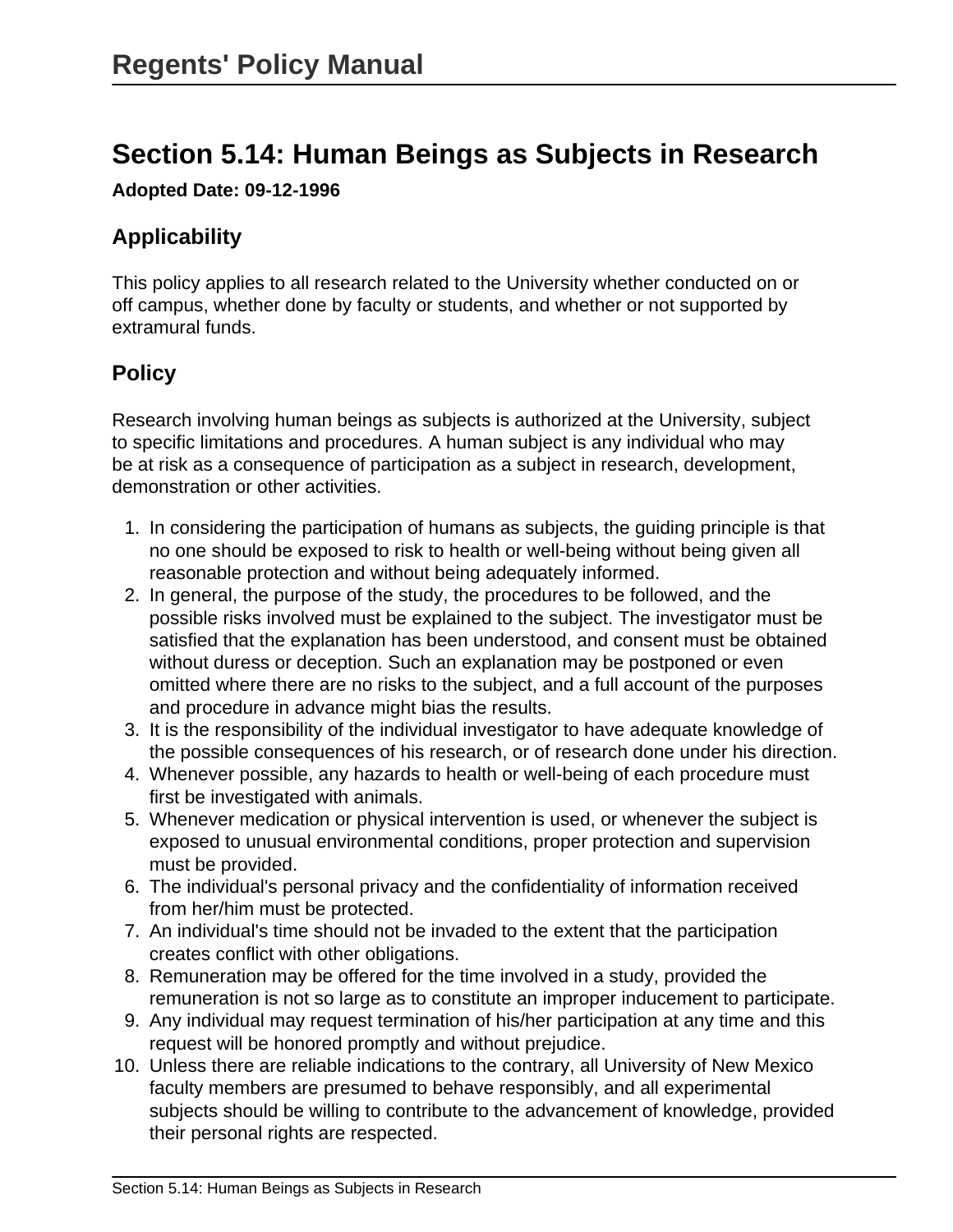## **Implementation**

The Board, in adopting the original Regents' Policy Manual in 1981, incorporated detailed policies and procedures which had previously been approved in 1966. The full text is printed in the [Faculty Handbook](http://handbook.unm.edu/)**.**

Research involving human beings as subjects is also subject to applicable federal laws and regulations.

### **Reference**

[Faculty Handbook,](http://handbook.unm.edu/) [1990 ed.], pages D-1 through D-4.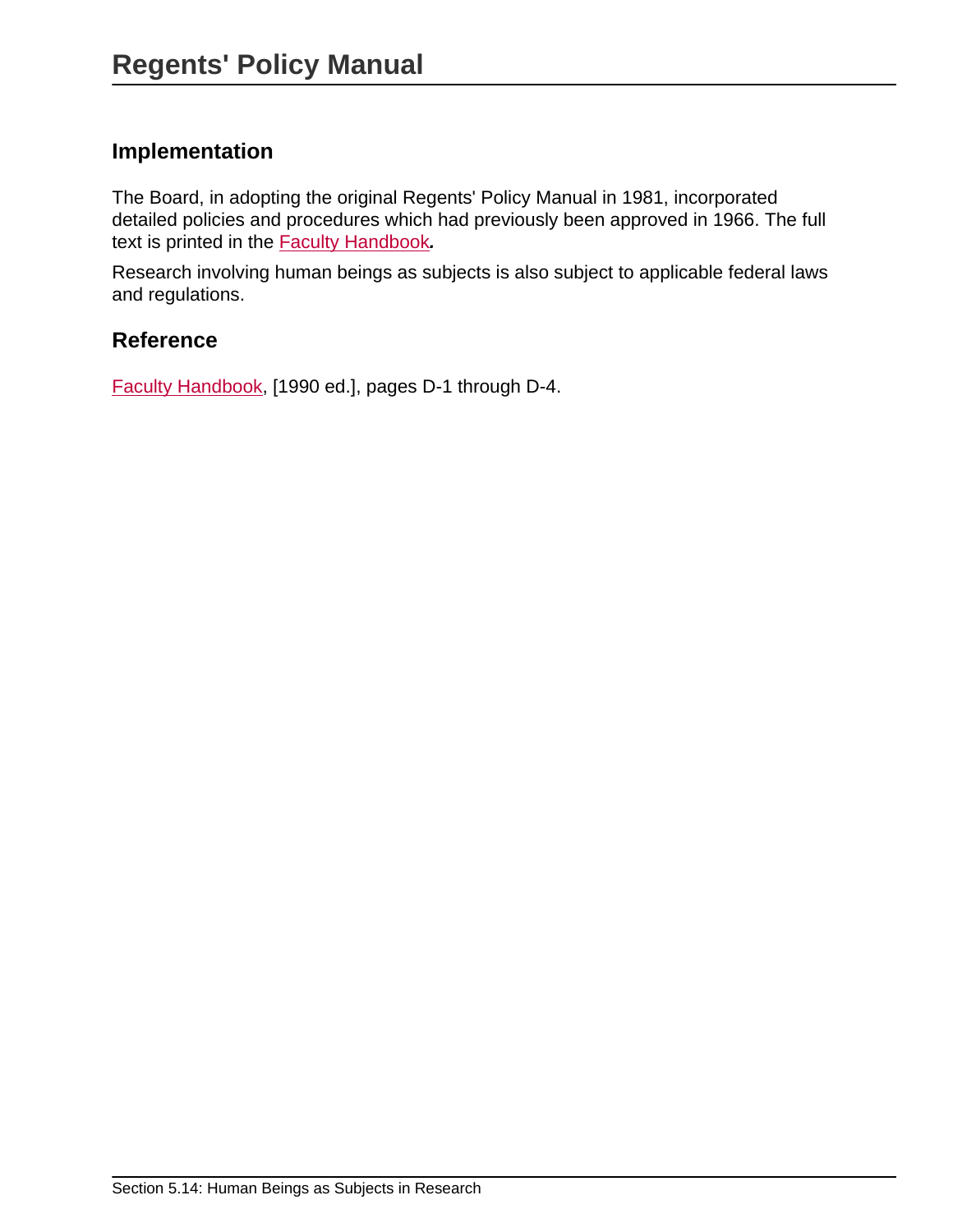# **Section 5.15: Use of Animals in Education and Research**

**Adopted Date: 09-12-1996 06-12-2012**

## **Applicability**

This policy applies to anyone at the University who uses animals in research or education programs.

#### **Policy**

The University of New Mexico has long recognized both a scientific and an ethical responsibility for the humane care and use of all animals utilized in our educational and research activities. It is also recognized that all University personnel who care for or use animals in educational or research activities must assume responsibility for the animal's general welfare. The intent of these educational and research activities is to provide experience and data that will advance knowledge of immediate or potential benefit to humans and animals. The University faculty, students and administration shall continue to develop and use scientifically valid adjunct or alternative methods which can refine, reduce, or replace the use of animals. Some situations exist which still require the use of animals. The University of New Mexico supports the continued and judicious use of animals in our educational and research programs, in accordance with applicable laws and regulations.

#### **Reference**

"Policy Concerning Use of Animals in Education and Research," **Faculty Handbook** [E100](http://handbook.unm.edu/).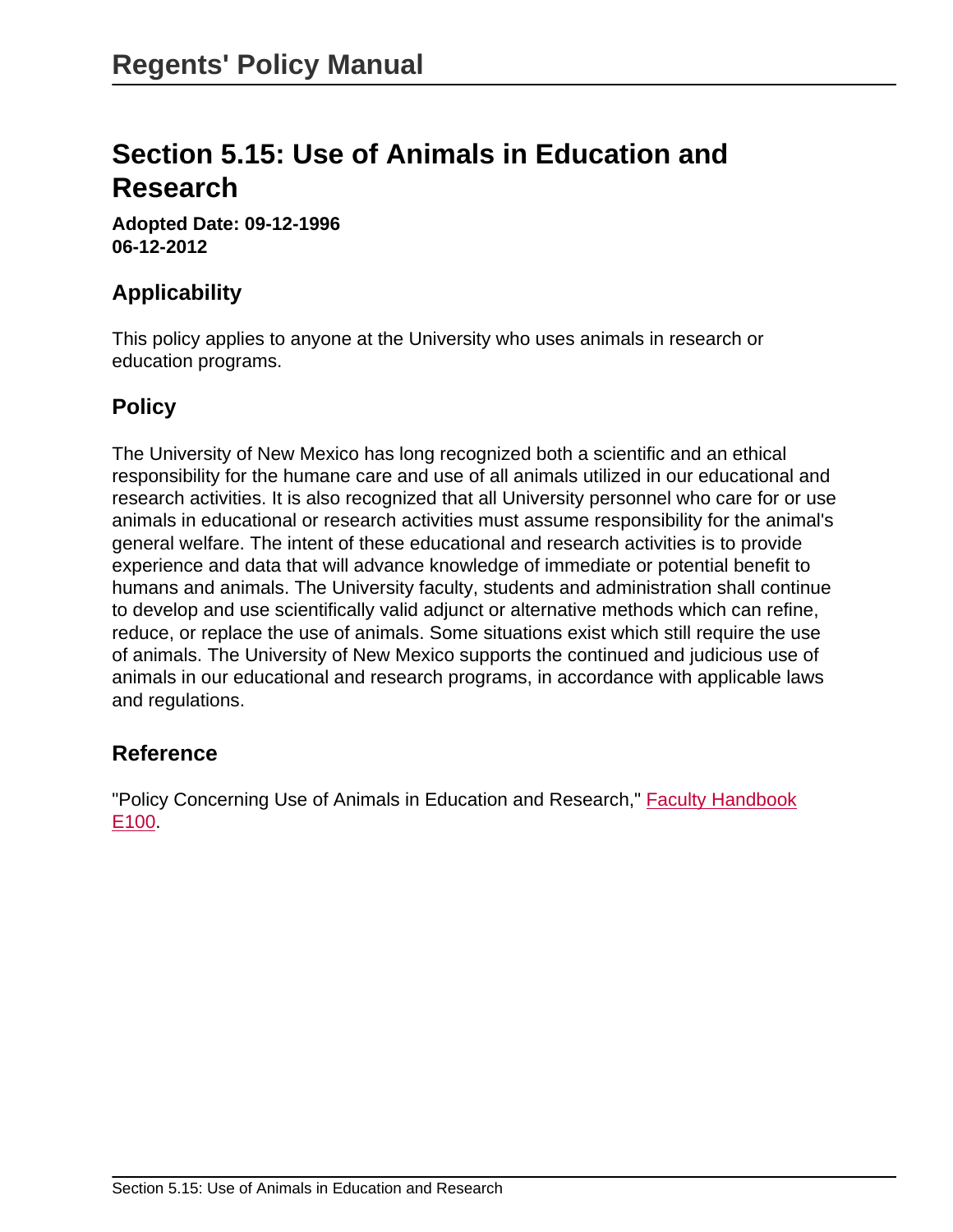# **Section 5.16: Post-Tenure Review**

**Adopted Date: 09-12-1996 05-16-1997**

# **Applicability**

This policy applies to all tenured faculty members at the University.

# **Policy**

**Section 1. General Principles.** A tenured professor who performs well should be rewarded, and one who performs inadequately should seek or accept help and improve or be subject to dismissal. The purpose of the University of New Mexico's post-tenure review is to determine levels of performance efficiently, equitably, and in conformity with tenure rights expressed in the **Policy on Academic Freedom and Tenure and** guaranteed by the Contract Clause of the U.S. Constitution.

**Section 2. Data Collection.** Biographical updates, student evaluations of teaching (supplemented by periodic but not necessarily annual peer evaluations of teaching), and (with necessary exceptions, as in the Medical School) evaluations for salary recommendations shall be required annually of all faculty, including tenured professors. Some departments and divisions may also wish to require information more detailed than in the current biographical update form. The biographical update shall include space for objectives for the coming year.

**Section 3. Performance Criteria.** Deans shall require each department or division to file a statement of criteria and procedures for annual evaluation of the performance of tenured faculty members. The criteria and procedures shall be consistent with the [Faculty Handbook;](http://handbook.unm.edu/) reflect the standards of excellence and appropriate balance of teaching, research or other creative activity, and service prevailing in the discipline and the department or division; and have the approval of the department or division faculty and the dean. At a minimum, the procedures shall include an annual written evaluation, as described below. The "Bases for Appointment and Promotion" and suggested "Sources of Information" in the [Appointment and Promotion Policy](http://handbook.unm.edu/) describe good teaching and good research at some length, including the importance of one's original research in imparting new ideas in the classroom and inspiring students to engage in original research. They also stress the need for service in the department, the University, and one's discipline, particularly by senior members of the faculty. (Reviews from outside the University, suggested in the "Sources of Information," shall not normally be included in annual and more formal post-tenure reviews described in Secs. 4 and 6 below.)

**Section 4. Annual Reviews.** Each department shall conduct an annual review of each tenured faculty member's teaching, research or creative work, and service. This review, which may be combined with salary review and may be performed by the chair or the chair and a committee of tenured faculty, shall be in writing (normally 50 to 100 words for most faculty, more for those with special achievements or identified deficiencies) and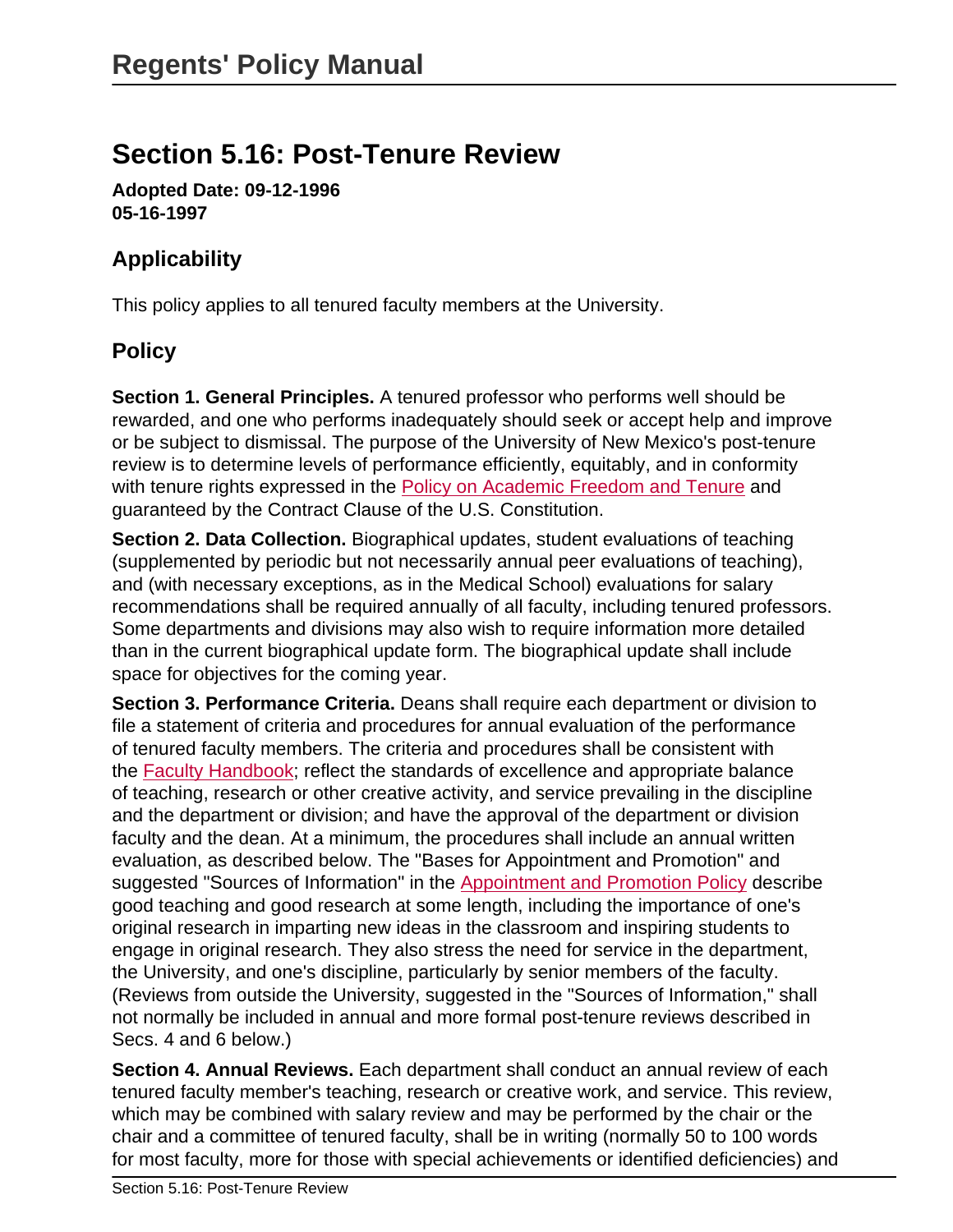contain a description and critique of performance during the past year and performance goals for the coming year. It shall be discussed with the faculty member if there are deficiencies. Two copies of the annual review, signed by the chair, shall be given to the faculty member, one to be signed as acknowledgement of receipt and returned to the chair. A faculty member who disagrees with the review may add a comment or rebuttal. The review and any such statement shall be placed in the faculty member's personnel file. The faculty member, in addition, may appeal the chair's evaluation to the dean. At any point in these or subsequent proceedings, the faculty member shall have access to aggregate information concerning the teaching evaluations, publications, grants, etc., of the department as a whole for purposes of comparison.

Administrators who hold tenured faculty rank shall also be reviewed on the performance of their faculty duties (teaching, research, service). The manner in which the chair and other administrators are reviewed shall be decided by an agreement between the dean and tenured faculty in the unit, in a manner consistent with the intent of this document. Administrators who have no assigned faculty duties within the department will not be reviewed under this policy.

**Section 5. Reports to Deans.** Each department shall annually provide the dean with summaries of the reviews of all faculty members (normally no more than 50 words for most faculty, more for those with special achievements or identified deficiencies) and the full text of any comment or rebuttal. The summaries shall include the special achievements or identified deficiencies of individual faculty members. Merit, as determined in annual salary reviews, shall be the primary criterion for raises. In the case of special achievement, the summary shall state the rewards to be provided. The dean or a college committee shall participate in the merit award for special achievement. In the case of deficiency, the summary shall suggest remedies, and the chair and the dean shall monitor improvements. If the dean disagrees with the chair's evaluation, he or she shall so inform the chair and the faculty member.

**Section 6. More Complete Reviews.** If in the judgment of the chair the annual review for any faculty member shows a serious deficiency that has continued for two consecutive years, the chair shall inform the faculty member. One of two possible courses of action shall follow: 1) The faculty member may request that the chair submit his or her findings to the other tenured faculty members for consideration in a more complete review during the following year. OR 2) If the faculty member does not request the review, the chair may initiate such a review with the concurrence of a majority of the tenured faculty in the department. The more complete review shall be similar to the midprobationary review described in the [Handbook,](http://handbook.unm.edu/) with the aim of identifying strengths and weaknesses. This review shall be undertaken by the chair with a committee of at least three tenured faculty members chosen by the tenured faculty. If they find that the faculty member's performance is not seriously deficient, the member shall be so informed and a statement of the decision placed in the file. If serious deficiency is found, a specific remedial program shall be developed in consultation with the faculty member, including procedures, criteria for evaluating progress, and a reasonable timetable. The results of the program shall be reported by the chair to the dean. If the dean concludes, after consulting the college promotion and tenure committee, that serious deficiencies persist, he or she shall so inform the Provost or the Vice President for Health Sciences.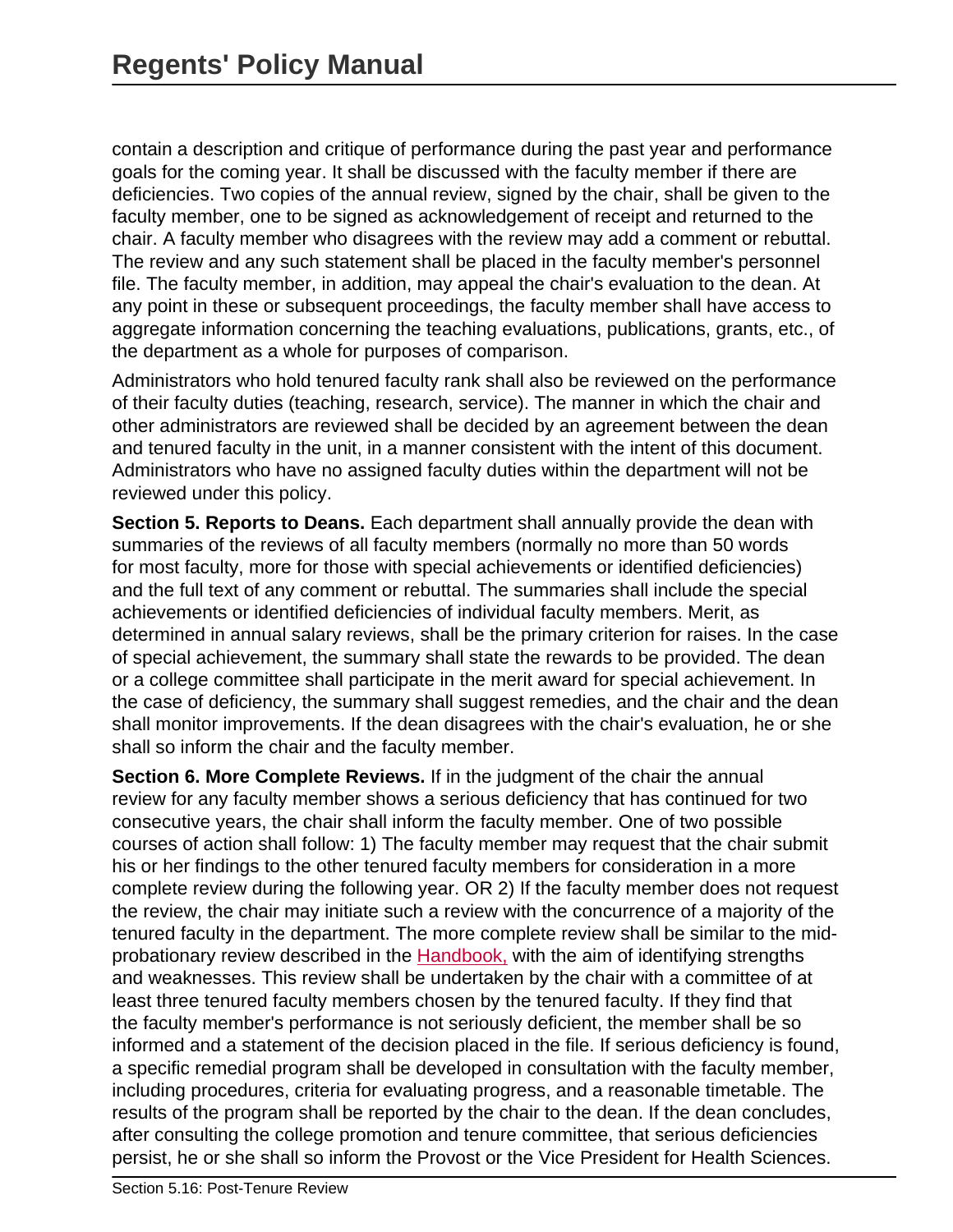**Section 7. Enhancement Programs.** Whether or not a tenured faculty member accepts a recommendation to participate in a teaching or research enhancement program, and whether or not the member performs well in the program, he or she shall be judged, after a reasonable period of time, on subsequent classroom and research performance.

**Section 8. Individual Request for Review.** Any faculty member who feels that two or more consecutive annual reviews have inaccurately conveyed his or her professional accomplishments or have contained other substantial deficiencies shall have the option of initiating the more complete review described above.

**Section 9. Frequency of Review.** The more complete review shall not be initiated for any faculty member more frequently than once every five years.

**Section 10. Review by the Committee on Academic Freedom and Tenure.** If a tenured faculty member's professional deficiencies are considered by the Provost or the Vice President for Health Sciences to be very serious and to have been uncorrected at the conclusion of the agreed time period, and, further, if there is evidence that the faculty member's performance has deteriorated since the award of tenure and that his or her academic performance is now typically unsatisfactory, the President of the University shall initiate the process specified in the [Policy on Academic Freedom and](http://handbook.unm.edu/) [Tenure](http://handbook.unm.edu/) for removing a faculty member for cause. ["If the faculty member's academic competence is questioned, the proof before the Committee on Academic Freedom and Tenure shall be insufficient unless it includes testimony of teachers and other scholars, either from the University or from other institutions, and it shows that: (1) the faculty member's academic performance has deteriorated since he received tenure; and (2) his academic performance is now typically unsatisfactory." Sec. 12(b)(viii). ". . . [The University Administration has the burden of proving its case." Sec. 13(a).]

**Section 11. Limitation on Applicability.** This policy does not apply to proposed terminations of tenured faculty for alleged misconduct or violation of University policy or law which is provided for in the existing [Policy on Academic Freedom and Tenure.](http://handbook.unm.edu/)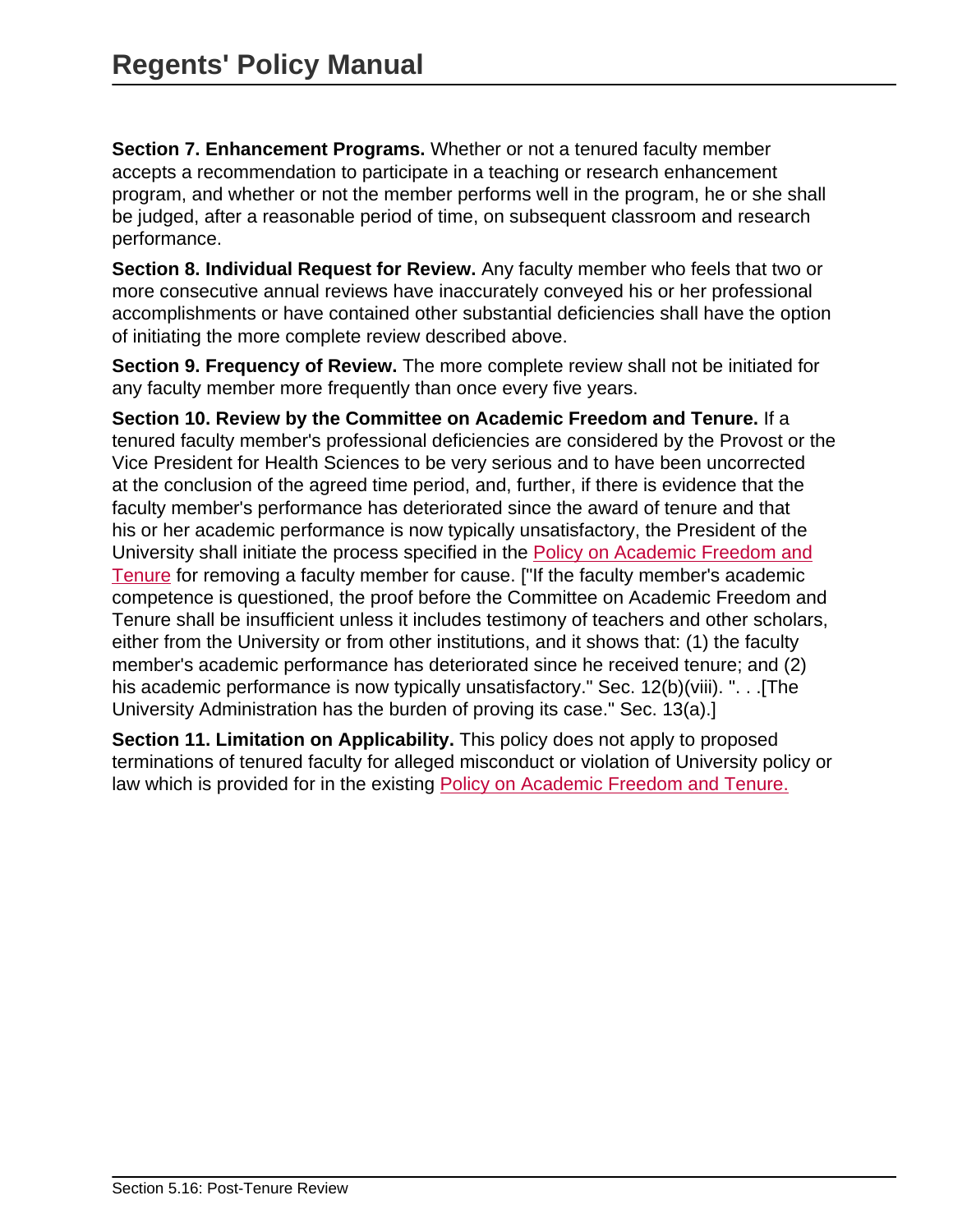# **Section 5.17: Conflict of Interest Waiver Policy for Technology Transfer**

#### **Adopted Date: 10-12-1999**

## **Applicability**

This policy applies to the Regents and to all employees (faculty and staff) of the University.

## **Policy**

The President or a designee may grant permission for an officer or employee of the University to establish and maintain a substantial interest in a private entity which contracts with the University for the purpose of providing goods and/or services to the University, or receiving goods and/or services from the University, in order to facilitate the transfer of technology developed by the officer or employee from the University to commercial and industrial enterprises for economic development, based upon the following criteria:

-- The proposed undertaking will benefit the economy of the State of New Mexico.

-- The proposed undertaking will not adversely affect research, public service or instructional activities at the University.

-- The officer's or employee's interest in the private entity or benefit from the interest, will not adversely affect any substantial interest of the State of New Mexico.

The President's determination shall be made in consultation with the UNM Conflict of Interest Committee, as established pursuant to Regents' [Policy 5.10](site://policy.unm.edu/regents-policies/section-5/5-10) (Conflicts of Interest in Research).

#### **Implementation**

The Board approved a detailed policy on October 12, 1999. This policy is published on the Office of Research Services web page.

#### **References**

[Research Park Act](http://law.justia.com/codes/new-mexico/2006/nmrc/jd_21-28-2-9ced.html), § 21-28-25 NMSA 1978; Conflicts of Interest in Sponsored Research, [RPM 5.10](site://policy.unm.edu/regents-policies/section-5/5-10); Employee and Regent Code of Conduct and Conflicts of Interest, [RPM 6.4.](site://policy.unm.edu/regents-policies/section-6/6-4)Applicability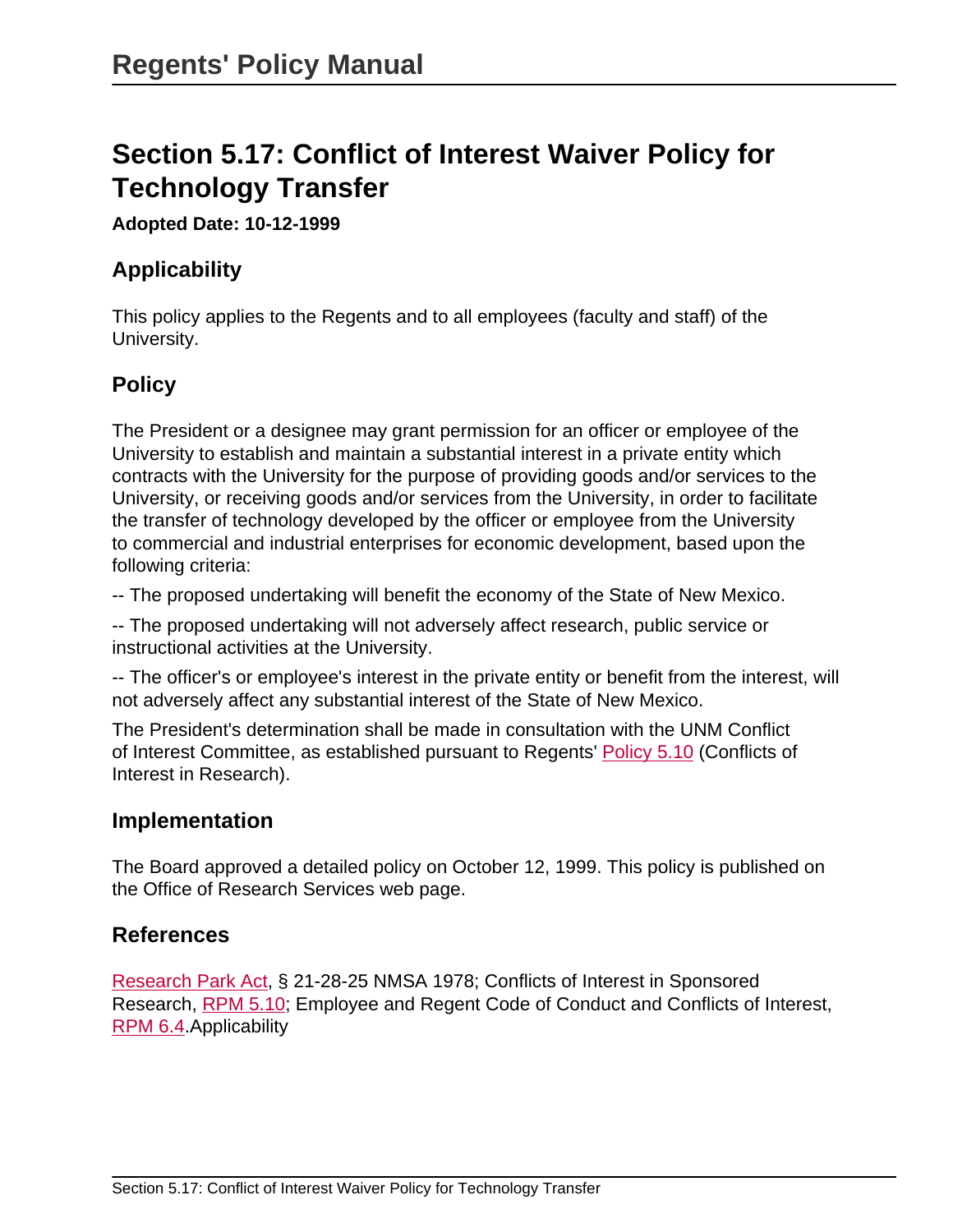# **Section 5.18: Endowed Faculty Chairs**

**Adopted Date: 06-14-2005 01-09-2015**

# **Applicability**

This policy applies to the faculty of the University of New Mexico.

# **Policy**

The quality of the faculty is one of the enduring hallmarks of a great institution. The University of New Mexico will have made great strides toward being a world-class institution when a large number of eminent scholars across many different areas of study are members of our faculty.

An endowed chair is an honor that can be bestowed on a scholar of distinction. This honor will allow an individual to conduct meaningful inquiry that will expand the frontiers of knowledge and instruct generations; as a result, the reputation of the University will be enhanced. An endowed chair is a singular opportunity to recognize and sustain innovative intellectual work. The income derived from such an endowment can be used to provide salary support or to fund specific laboratory or other scholarly expenses.

#### **The Role of the University of New Mexico Foundation**

An endowed chair may be established by a gift or conferred pledge of \$1.5 million. When the University of New Mexico Foundation (UNM Foundation) becomes aware of a donor's wish to establish an endowed chair, the UNM Foundation will communicate the intent of the donor to the President of the University, the Provost and Executive Vice President for Academic Affairs, and the Chancellor for Health Sciences. Upon approval by the President, the UNM Foundation will oversee the details of the gift pledge and will ensure that a fundamental agreement is drafted containing terms consistent with the intentions of the donor. A resolution proposal by the UNM Foundation will be forwarded to the Board of Regents' Academic, Student Affairs, and Research Committee. Appropriate University offices will receive copies of fundamental agreements and resolutions. The Board of Regents' Academic, Student Affairs, and Research Committee will, if approved, forward the resolution to the Board of Regents for action.

#### **The Role of the Regents of the University of New Mexico**

The Board of Regents, as the governing body of the University, will act to approve both the establishment of a chair and its holder. In both cases their action will be preceded by review and approval by the Board of Regents' Academic, Student Affairs, and Research Committee.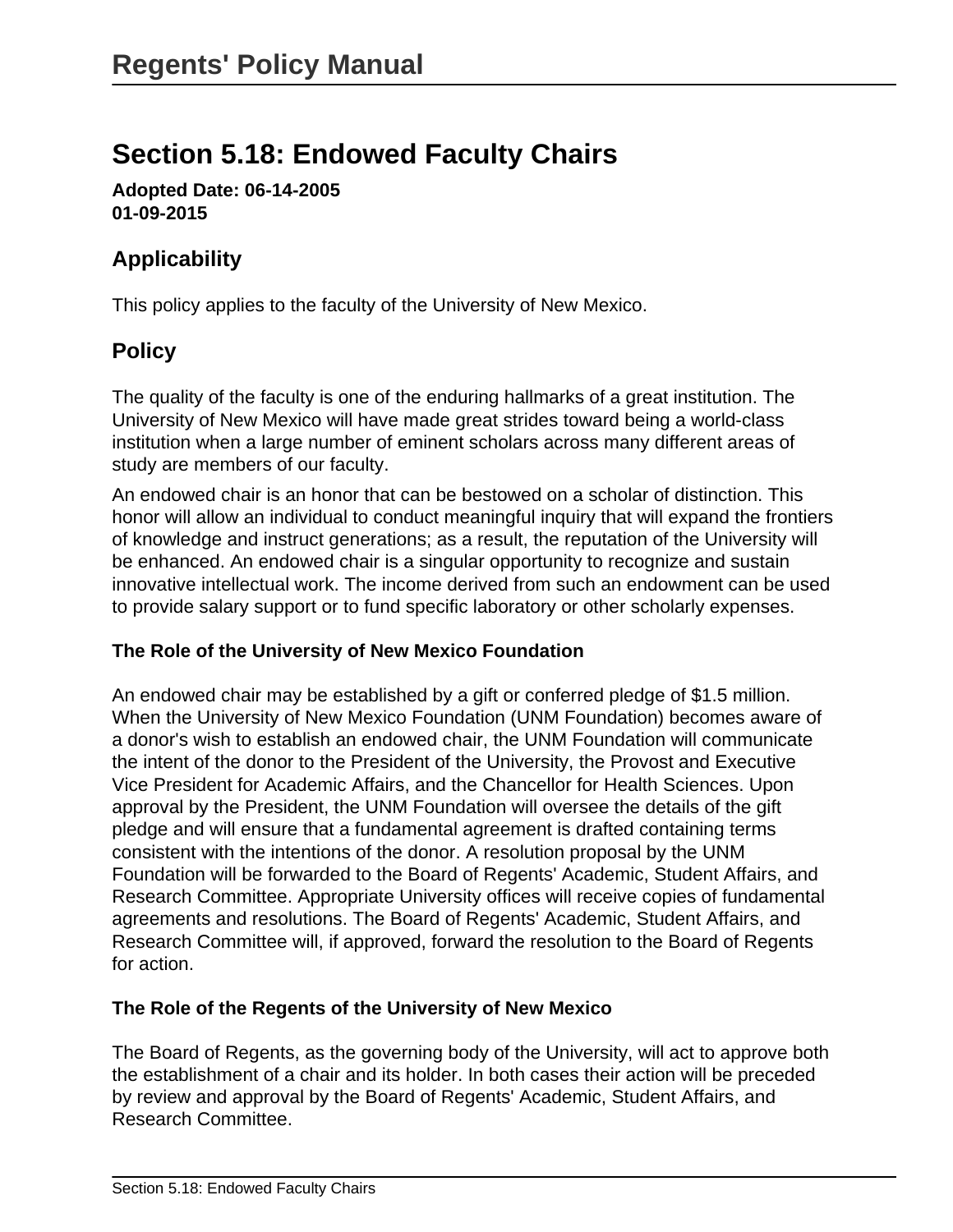Once the candidate to hold the chair has been approved by the Board of Regents, the University will take steps to invest in that individual and the chair. This ceremonial occasion would bring together the donors responsible for creating the chair, other donors and friends of the University, friends and family of the chair holder, friends and board members of the University and, if appropriate, invited guests who share scholarly interests with the chair holder to celebrate with members of the academic community. Venues for such an event may vary; possible examples include the Alumni Memorial Chapel, the Student Union Building, or on some occasions the outdoors. The UNM Foundation will be responsible for planning and executing the event.

#### **Role of the Provost and Executive Vice President for Academic Affairs and the Chancellor for Health Sciences**

The Provost and Executive Vice President for Academic Affairs or the Chancellor for Health Sciences, depending on the academic role of the chair holder, should ensure that chair holders provide a report of their activity during the course of an academic year. This ensures the academic integrity of the chair and also provides the donor with information on the positive outcomes of his or her gift.

### **References**

[RPM 2.11](site://policy.unm.edu/regents-policies/section-2/2-11) ("Naming University Facilities, Spaces, Endowments, and Programs"); [RPM](site://policy.unm.edu/regents-policies/section-7/7-13) [7.13](site://policy.unm.edu/regents-policies/section-7/7-13) ("Receipt and Investment of Gifts to the University"); and [Faculty Handbook Policy](http://handbook.unm.edu/section-c/c170.html) [C170](http://handbook.unm.edu/section-c/c170.html) ("Endowed Chairs and Named Professorships").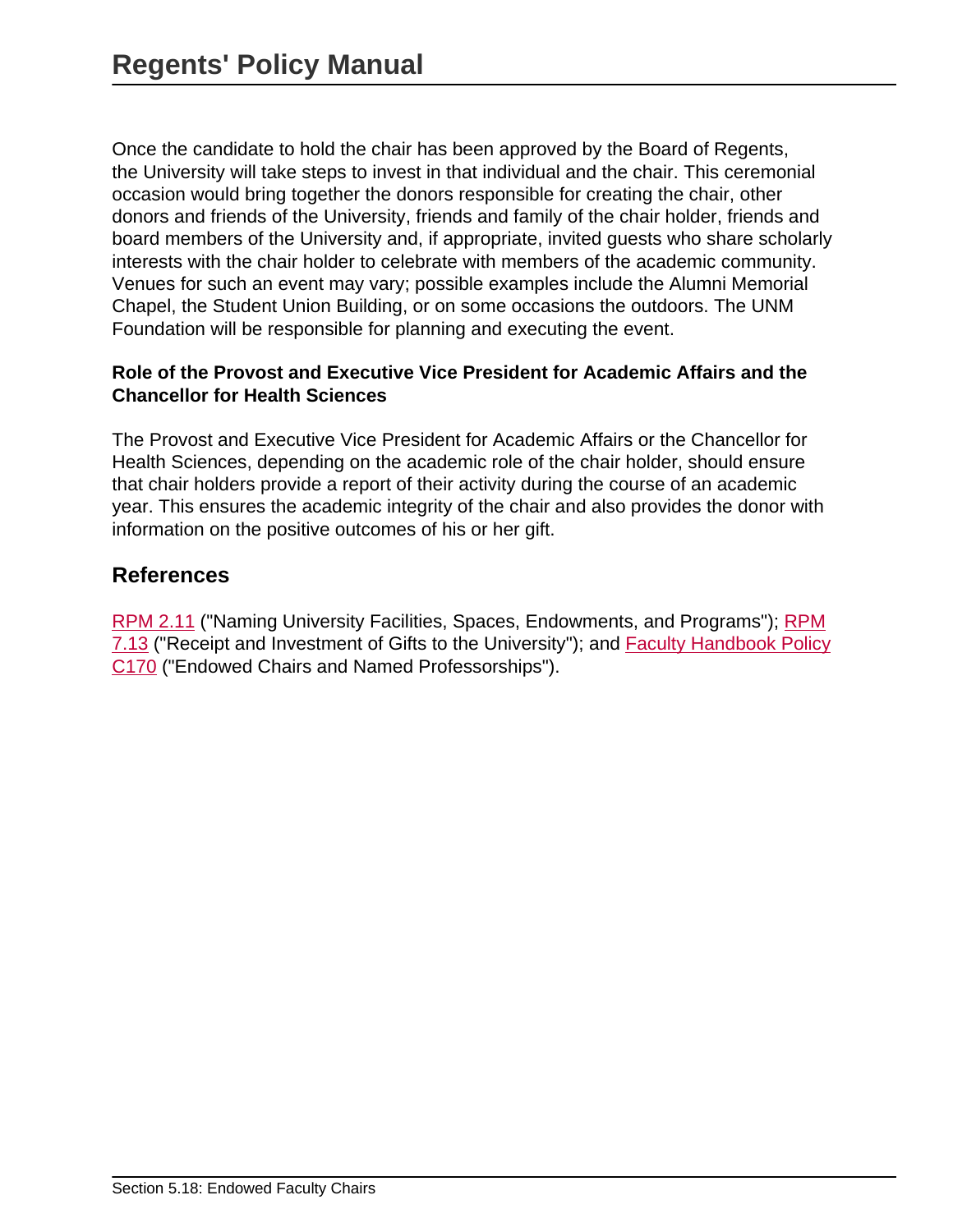# **Section 6.1: Performance Management**

**Adopted Date: 09-12-1996**

# **Applicability**

This policy applies to University staff employees except for student employees.

# **Policy**

Employees play a valuable and critical role in helping the University fulfill its mission. Supervisors have a responsibility to train and support each employee in understanding job requirements and to assist employees in improving performance. Employees should be treated with dignity and respect. In turn, providing quality programs and services requires cooperation by employees and adherence to established policies, procedures, regulations, practices, and high standards of job performance. In an effort to maximize the contribution of every employee, the University shall inform employees of job requirements and expectations and shall take appropriate corrective or disciplinary action in an attempt to return the employee to positive productive performance.

## **Implementation**

The President shall adopt administrative policies and procedures to implement this policy.

## **References**

Performance Management Policy, [UBPPM Policy 3215](site://policy.unm.edu/university-policies/3000/3215).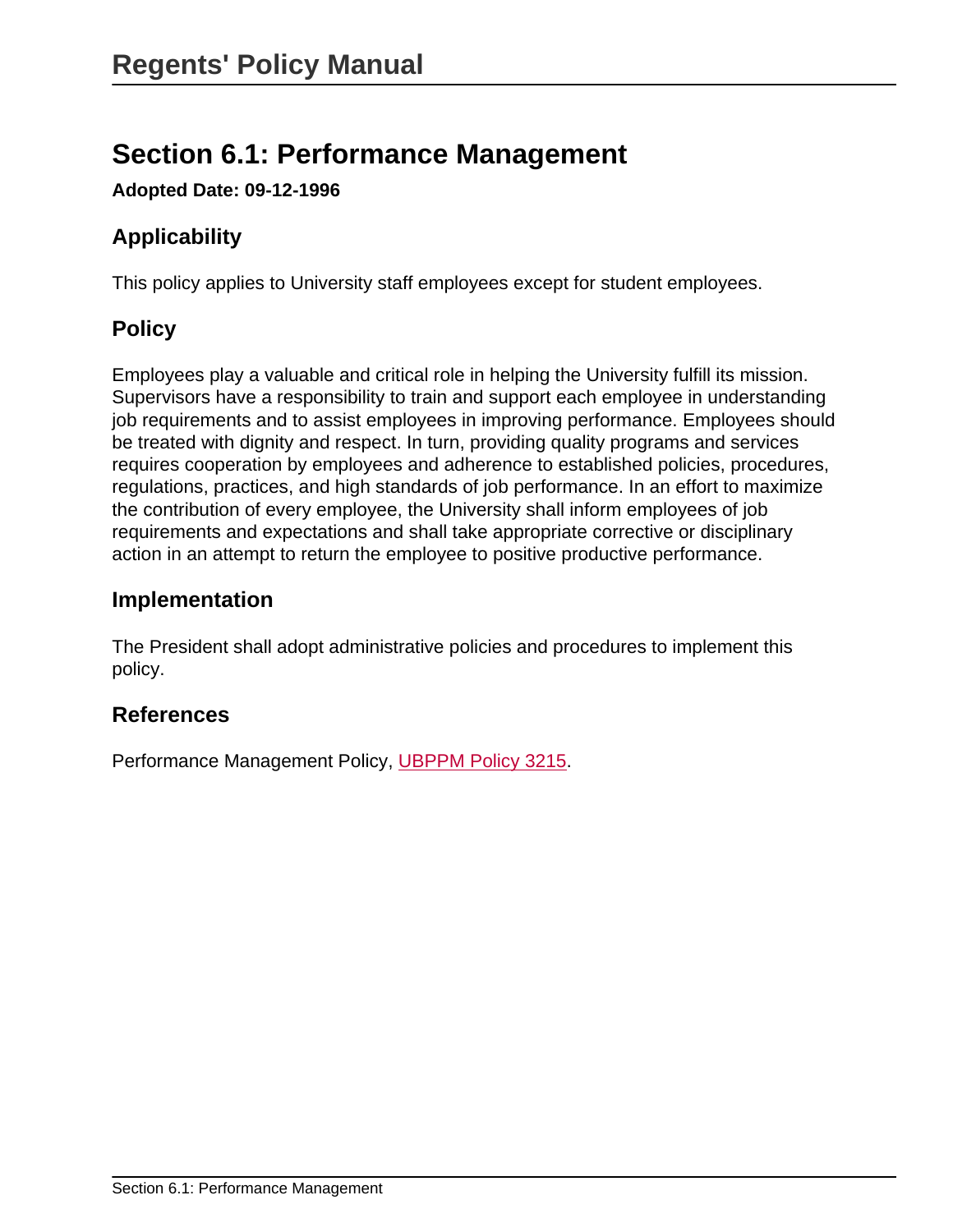# **Section 6.2: Hiring, Promotion and Transfer**

**Adopted Date: 09-12-1996**

# **Applicability**

This policy applies to all staff employees of the University, but does not apply to faculty, athletic coaches, or student employees.

# **Policy**

All hiring, promotion, and transfer of staff employees shall be based on training, experience, and past performance, in accordance with the University's equal employment opportunity and affirmative action policy. Subject to the University's policy on underutilization: employees of the University shall be given preference for promotion or transfer over outside applicants if their qualifications, ability, and past performance are substantially equal as determined by the University; seniority in UNM employment shall be given weight when two or more employees possess qualifications which are substantially equal as determined by the University; and New Mexico residents shall be given preference in hiring if their qualifications, ability, and past performance are substantially equal as determined by the University.

#### **Implementation**

The President shall adopt administrative policies and procedures to implement this policy which shall be published in the University Business Policies and Procedure Manual.

#### **References**

See Policy on Equal Opportunity and Affirmative Action for Employees and Students, [2.3](site://policy.unm.edu/regents-policies/section-2/2-3) (contains the University's policy on underutilization).

[UAP 3210 \("Recruitment and Hiring"\)](site://policy.unm.edu/university-policies/3000/3210).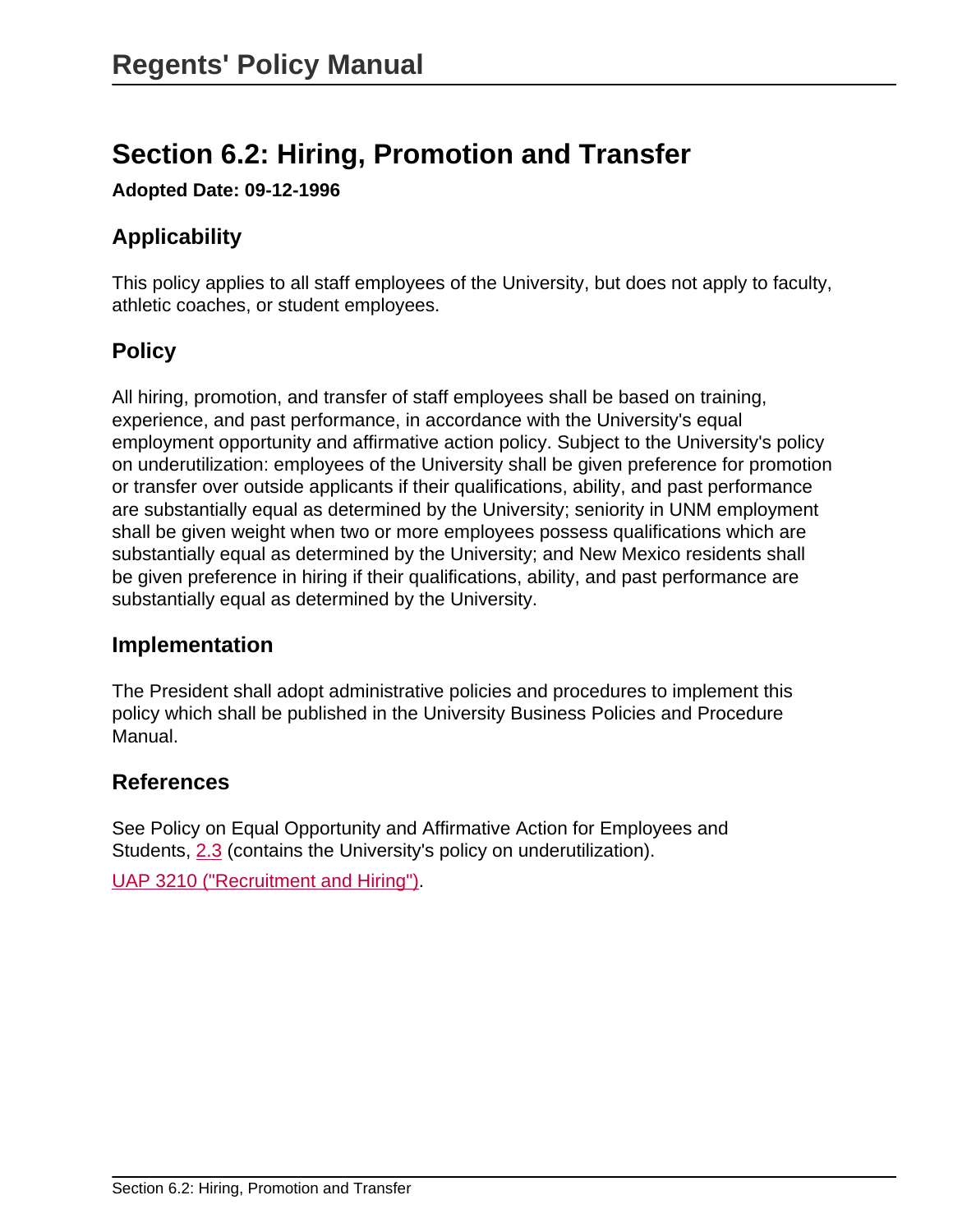# **Section 6.3: Privileges and Benefits**

**Adopted Date: 09-12-1996**

# **Applicability**

This policy applies to all faculty and staff employees of the University, but not to student employees.

# **Policy**

In addition to salary compensation, the University shall provide various privileges and benefits to its employees. These may include, but are not limited to, various kinds of leave, insurance, holidays, retirement, and education benefits.

The Regents shall approve the provision of new or expanded benefits if significant budgetary or policy implications are involved.

Emeritus status is granted to those faculty members of any academic rank and to administrative officers of director level and above who have been full time and who are eligible for retirement benefits under the provisions of the New Mexico Educational Retirement Act at the time of their separation from the University, whether by retirement or resignation. Anyone on disability retirement who subsequently, by reason of age, progresses into regular retirement status shall be designated as emeritus at that time, and here again eligible staff employees must be at director level or above.

## **Implementation**

The President shall adopt administrative policies and procedures to implement this policy, including determination of specific benefits, levels of employee contribution, and terms and conditions.

# **References**

Policies on Personnel in UBPPM Sections [3400](site://policy.unm.edu/university-policies/3000/3400) and [3600.](site://policy.unm.edu/university-policies/3000/3600) Dependent Educational Benefits, [RPM 6.11](site://policy.unm.edu/regents-policies/section-6/6-11). Leaves of Absence, [RPM 5.4](site://policy.unm.edu/regents-policies/section-5/5-4)**.** [Faculty Handbook,](http://handbook.unm.edu/) C1-C3 and C7-C10.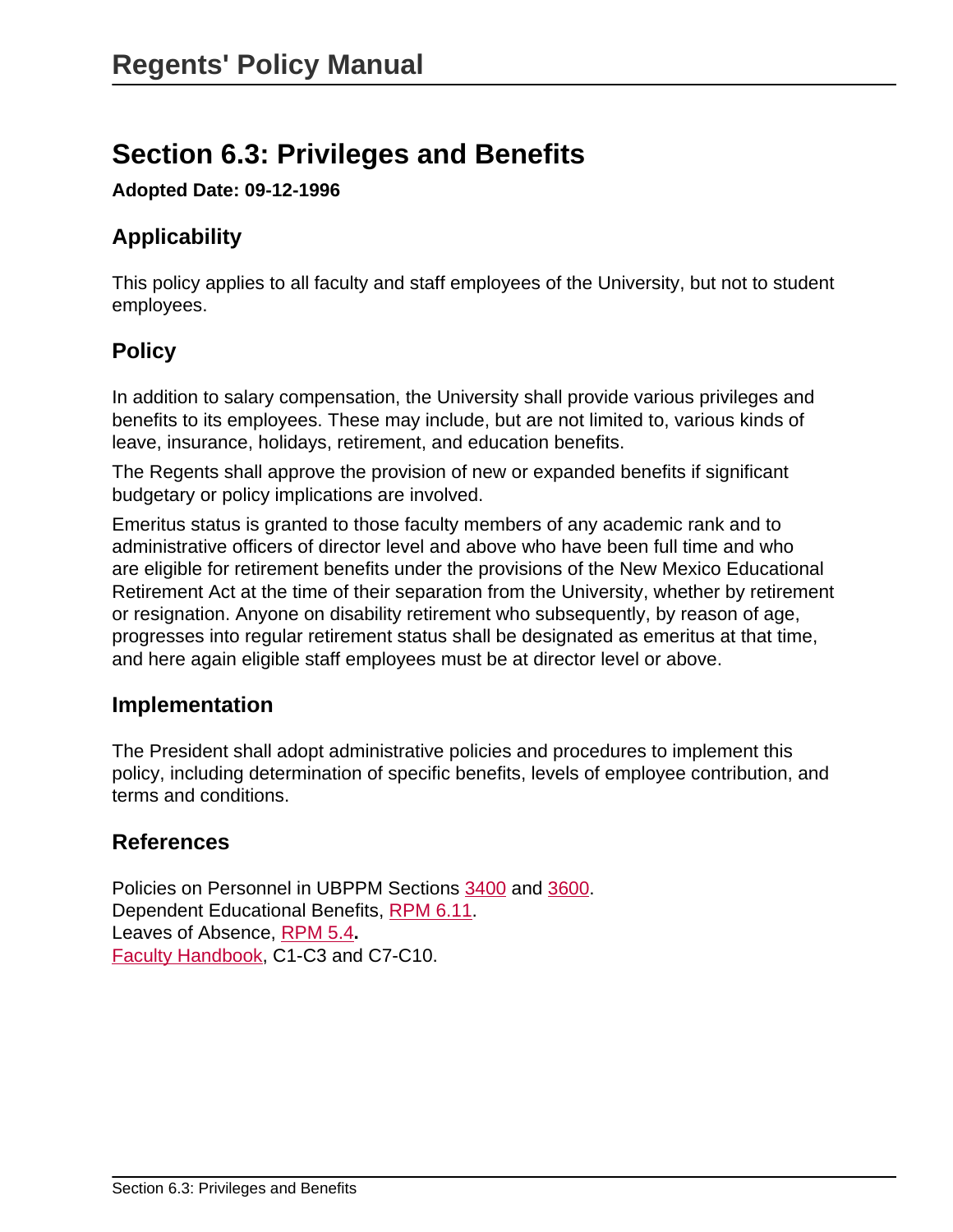# **Section 6.4: Employee Code of Conduct and Conflicts of Interest Policy**

**Adopted Date: 09-12-1996 07-15-2003, 09-09-2003, 06-09-2004**

# **Applicability**

This policy applies to all employees (faculty and staff) of the University, to public and student members of University advisory boards and committees, and other volunteers serving in an official capacity. For the purposes of this policy, the term "employee" shall include all of these individuals.

# **Policy**

Employees of the University shall maintain the highest standards of business ethics in transactions with the University, with state, federal, and local governments, and with the public. Employees are expected to perform their duties faithfully and efficiently and never give rise to suspicion of improper conflict with interests of the University. Employees shall not accept favors or gratuities from any firm, person, or corporation that is engaged in, or attempting to engage in, business transactions with the University. Subject to specific University administrative policies, employees must avoid any conflict of interest that may affect their independent judgment in the impartial performance of their duties and may not use their positions to enhance their direct or indirect financial interest or use confidential information learned as employees for anyone's private gain. All employees shall comply with state conflict of interest laws as well as University policies. No employee shall have any direct or indirect financial interest in any contract for building or improving or for furnishing of supplies or services to the University except as permitted pursuant to the University Research Park Act or unless such contract complies with the provisions of the New Mexico Governmental Conduct Act and the Procurement Code. University employees as well as individuals and firms proposing business transactions with the University shall disclose in advance and in writing any direct or indirect financial interest employees may have in a transaction with the University. Normally employees with a direct or indirect financial interest in a transaction may not participate in any University decisions related to such transaction, except as specified in applicable University administrative policies. Transactions in which the University President has any financial interest must be approved by the Board of Regents.

At the beginning of each fiscal year the University President, the Executive Vice Presidents, and all other Vice Presidents must file a Financial Disclosure Document in accordance with [UBPPM 3720](site://policy.unm.edu/university-policies/3000/3720). Any employee who violates this policy or related administrative policies shall be subject to disciplinary action, up to and including dismissal.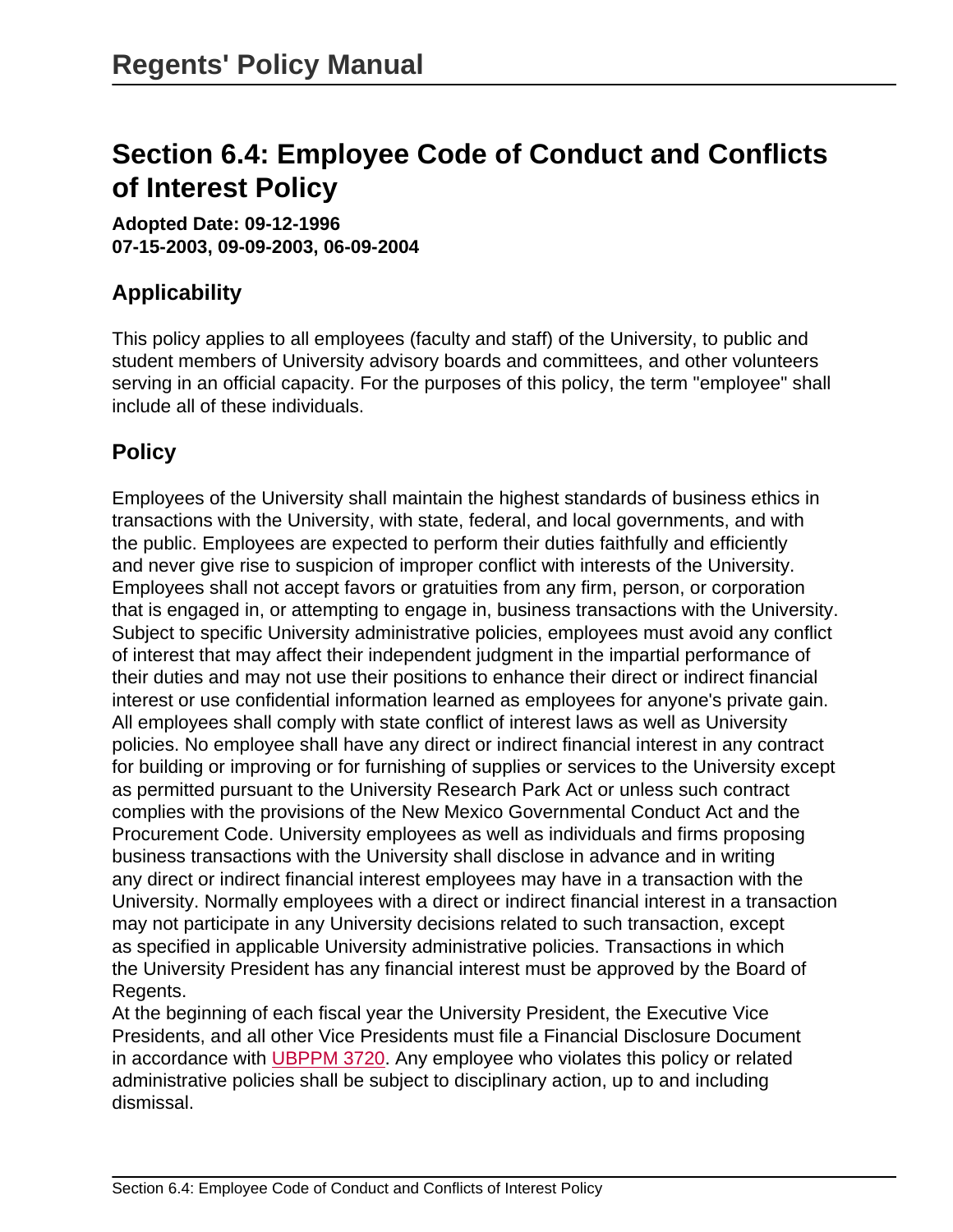## **Implementation**

The President shall adopt administrative policies and procedures for implementing this policy, which shall incorporate the relevant requirements of state conflict of interest laws and a process for annual disclosure.

## **References**

NMSA 1978 Governmental Conduct Act, § 10-16-1 et seq.; Procurement Code §§13-1-190, -193, -195; § 21-1-17 , § 21-1-35; Research Park Act, §§ 21-28-25; Regent Code of Conduct and Conflicts of Interest, [RPM 1.8;](site://policy.unm.edu/regents-policies/section-1/1-8) See, Policy on Outside Employment, [RPM 5.5](site://policy.unm.edu/regents-policies/section-5/5-5) (faculty); UBPPM Policies [3720](site://policy.unm.edu/university-policies/3000/3720).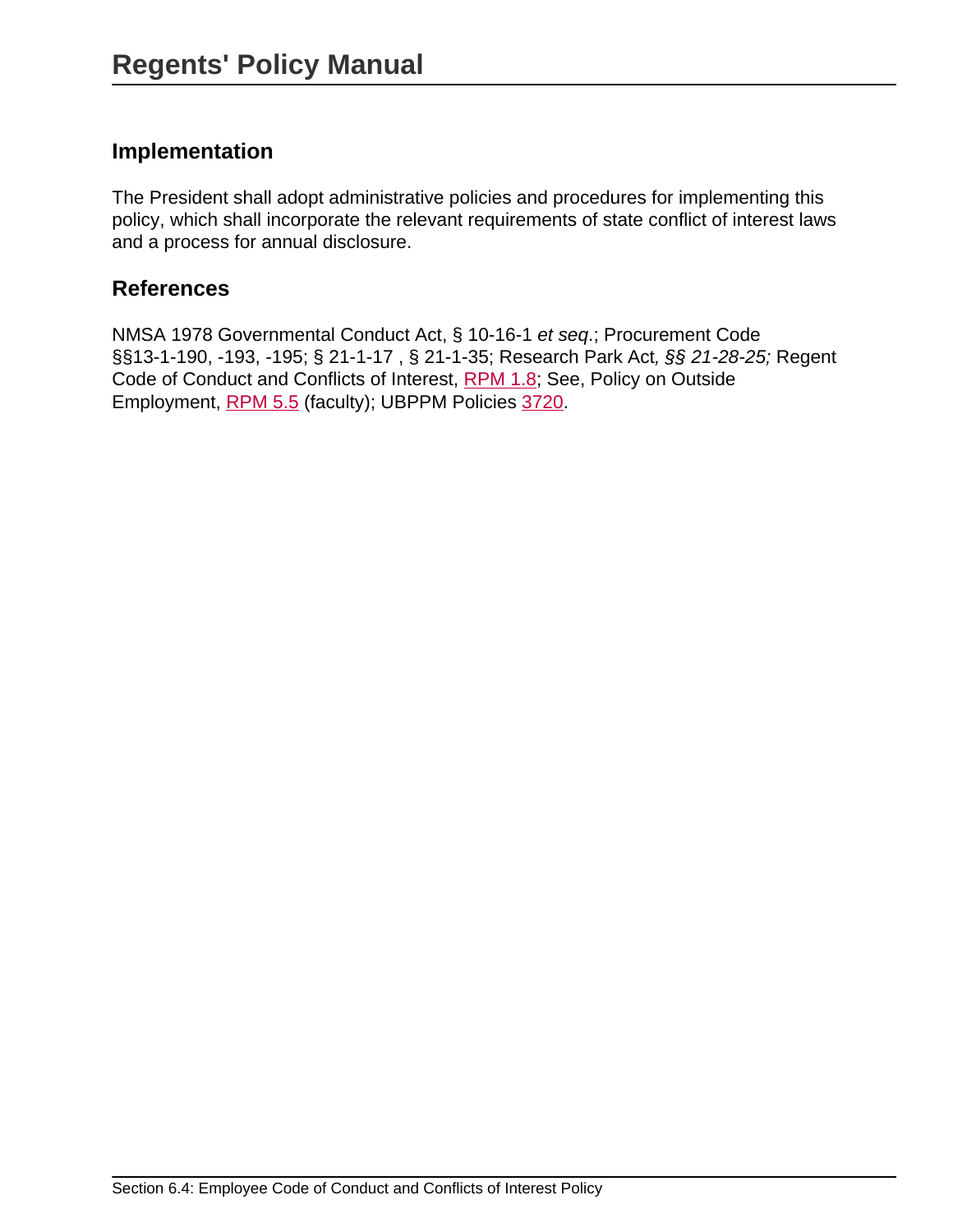# **Section 6.5: Political Activity by Employees**

**Adopted Date: 09-12-1996**

# **Applicability**

This policy applies to all employees (faculty and staff) of the University.

# **Policy**

All University employees are citizens and, like other citizens, are free to engage in political activities so far as they are able to do so consistent with their obligations to the University, and in accordance with applicable law.

In order to ensure its autonomy and integrity, the University shall not be an instrument of partisan political action. The expression of political opinions and viewpoints will be those of the individual and not of the University as an institution.

Under state law, employees of the University may not serve as members of the New Mexico Legislature.

### **Implementation**

The President shall adopt administrative policies and procedures to implement this policy.

# **References**

[UBPPM Policy 3735](site://policy.unm.edu/university-policies/3000/3735); NMSA 1978, §§ 2-1-3 and 2-1-4. [Faculty Handbook](http://handbook.unm.edu/) [1990 edition], Political Activities of UNM Faculty, C-7 and C-8, approved by the Faculty and the Board of Regents in 1970.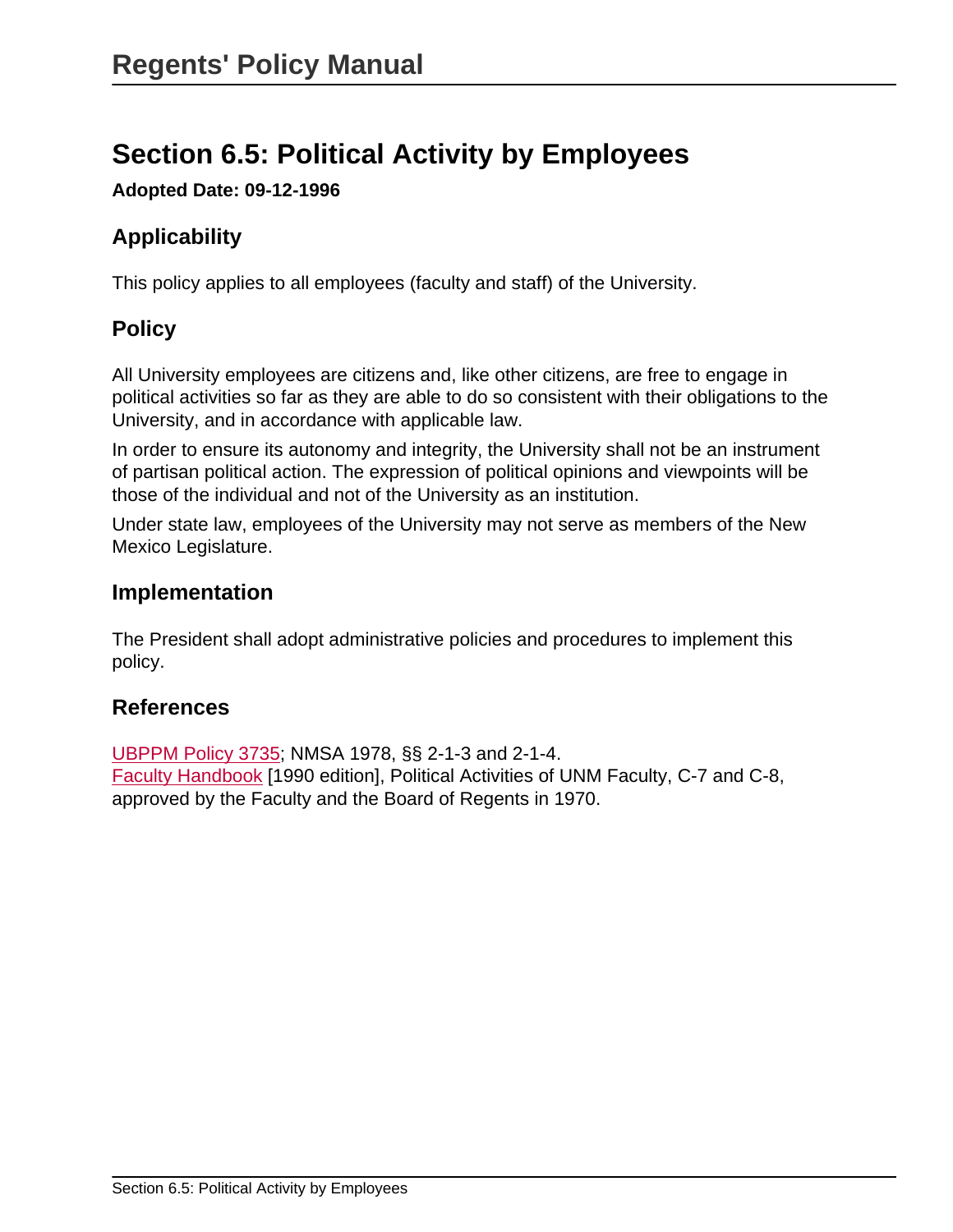# **Section 6.6: Labor Management Relations**

**Adopted Date: 09-12-1996 06-08-1999, 09-12-2000**

## **Applicability**

This policy applies to all permanent full-time and part-time employees (faculty and staff) of the University.

# **Policy**

The University of New Mexico Policy on Labor Management Relations states, in part, as follows:

"Any permanent, full-time or part-time staff employee of the University is free to join and assist any labor organization of his or her own choosing or to participate in the formation of a new labor organization, or to refrain from any such activities, except however, faculty, supervisory personnel, managerial, administrative and professional employees exempt from the overtime provisions of the federal Fair Labor Standards Act, confidential employees and employees engaged in personnel work, temporary part-time employees and temporary full-time employees shall not be represented by any labor organization for the purposes of bargaining collectively with the University on wages, hours, or other working conditions."

## **Implementation**

The Board of Regents has adopted, and hereby reaffirms, a policy on labormanagement relations for the University and a similar policy for the University of New Mexico Hospital. The Health Sciences Center Clinical Operations Board is authorized by Exhibit A to Regents' Policy 2.13, as amended, to adopt or amend the labor-management relations policy for the University of New Mexico Hospital, which is applicable to employees of the Health Sciences Center Clinical Facilities who are assigned to the University of New Mexico Hospital personnel system. The procedures for determination of appropriate bargaining units, conducting elections and certifying labor organizations as exclusive bargaining representatives are set forth in these policies. Complete copies of these policies are maintained by the University Counsel, the University's Human Resources Department, and the University of New Mexico Hospital Human Resources Department. The President may adopt administrative policies and procedures to implement this policy.

## **References**

Public Employees Bargaining Act, § 10-7A-1, et seq., NMSA 1978.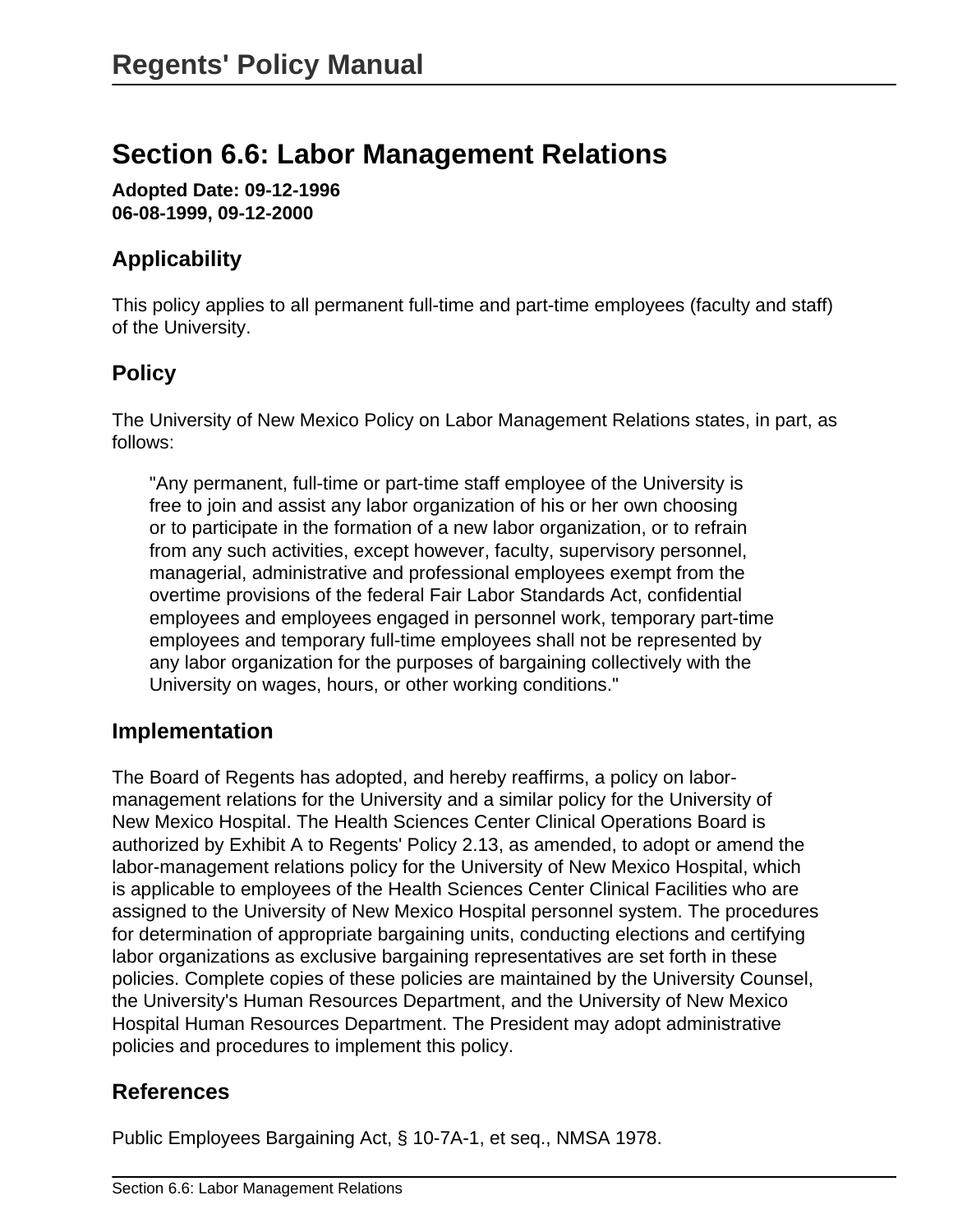#### Regents' Action

Labor-Management Relations Policy, as revised June 8, 1999; University of New Mexico Hospital Labor Relations Policy, as revised February 18, 1981; Signature Authority for Contracts, [RPM 7.8.](site://policy.unm.edu/regents-policies/section-7/7-8)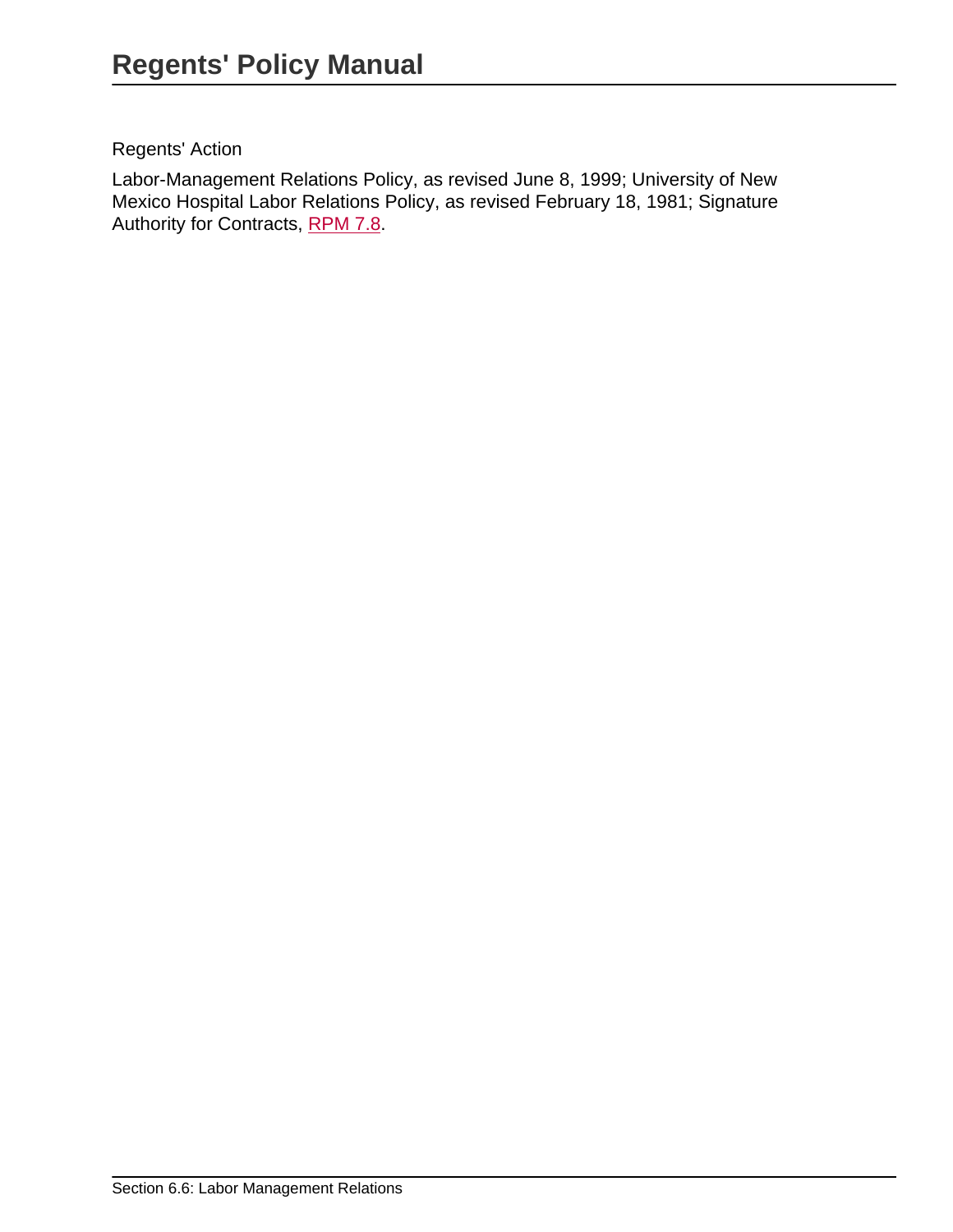# **Section 6.7: Disclosure of Information About Candidates for Employment**

**Adopted Date: 09-12-1996 10-13-1998, 05-28-2008**

# **Applicability**

This policy applies to candidates for employment by the University. This policy does not apply to information relating to current or former employees of the University, or to searches for President of the University.

# **Definitions**

The term "candidate" includes any applicant or nominee for a position at the University, except applicants for the position of President of the University.

## **Policy**

The identity, the job application, and the resume or curriculum vitae of a candidate are public records and are subject to public inspection in accordance with the provisions of the New Mexico Inspection of Public Records Act ("IPRA"). Certain matters that may pertain to a candidate are exempt under IPRA from public disclosure or public inspection. Exemptions from the right of public inspection, which the University will generally interpret narrowly, include letters of reference concerning employment and letters or memorandums that are matters of opinion in personnel files. The University will also treat candidates' social security numbers as exempt from public disclosure.

#### **Implementation**

The President, with approval of the Board of Regents, shall adopt administrative policies and procedures to implement this policy.

## **References**

Inspection of Public Records Act, NMSA 1978 § 14-2-1; et seq.: "Appointment of the President of the University," [RPM 1.4;](site://policy.unm.edu/regents-policies/section-1/1-4) "Public Access to University Records," [RPM](site://policy.unm.edu/regents-policies/section-2/2-17) [2.17](site://policy.unm.edu/regents-policies/section-2/2-17); "Inspection of Public Records,["UBPPM Policy 2300](site://policy.unm.edu/university-policies/2000/2300); "Recruitment and Hiring," [UBPPM Policy 3210](site://policy.unm.edu/university-policies/3000/3210) Section 3.; "Personnel Information Disclosure," [UBPPM](site://policy.unm.edu/university-policies/3000/3710) [Policy 3710](site://policy.unm.edu/university-policies/3000/3710).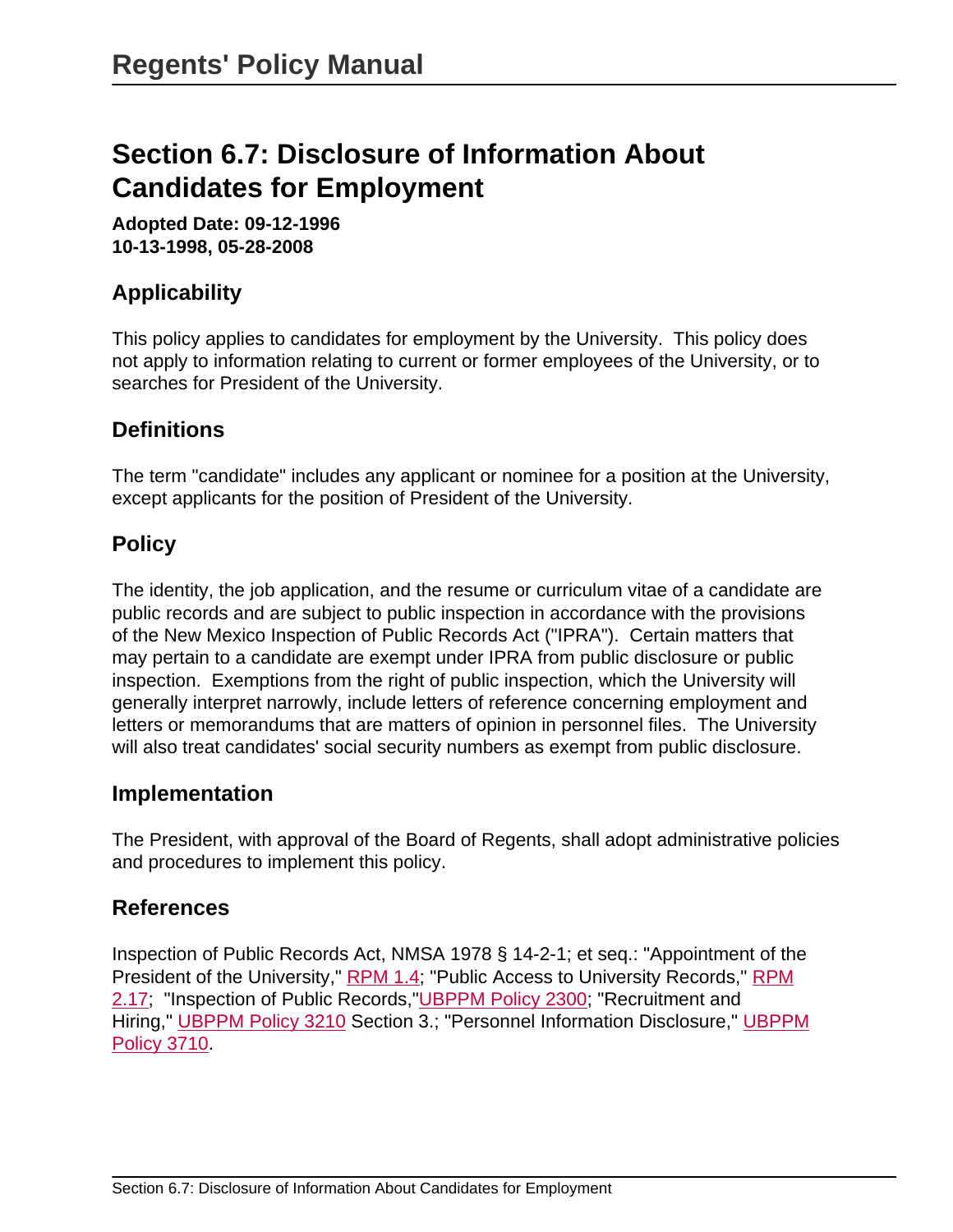# **Section 6.8: Disclosure of Information About Employees**

**Adopted Date: 09-12-1996 05-28-2008**

## **Applicability**

This policy applies to all University staff employees and faculty, but not to student employees.

### **Policy**

Staff employees and faculty are public employees, and certain information about their employment by the University is subject to disclosure in accordance with the New Mexico Inspection of Public Records Act ("IPRA"). Examples of information that is subject to disclosure or inspection under IPRA include the name, job title, organization, dates of employment, salary, and job application, resume, or curriculum vitae of each employee. Examples of information that is not subject to disclosure or inspection under IPRA include letters of reference concerning employment, and letters or memorandums that are matters of opinion in personnel files. The University will withhold from inspection under IPRA employees' personal information, including social security numbers.

#### **Implementation**

The President, with the approval of the Board of Regents, shall adopt administrative policies and procedures to implement this policy.

## **References**

"Personnel Information Disclosure," [UBPPM Policy 3710;](site://policy.unm.edu/university-policies/3000/3710) "Public Access to University Records," [RPM 2.17.](site://policy.unm.edu/regents-policies/section-2/2-17)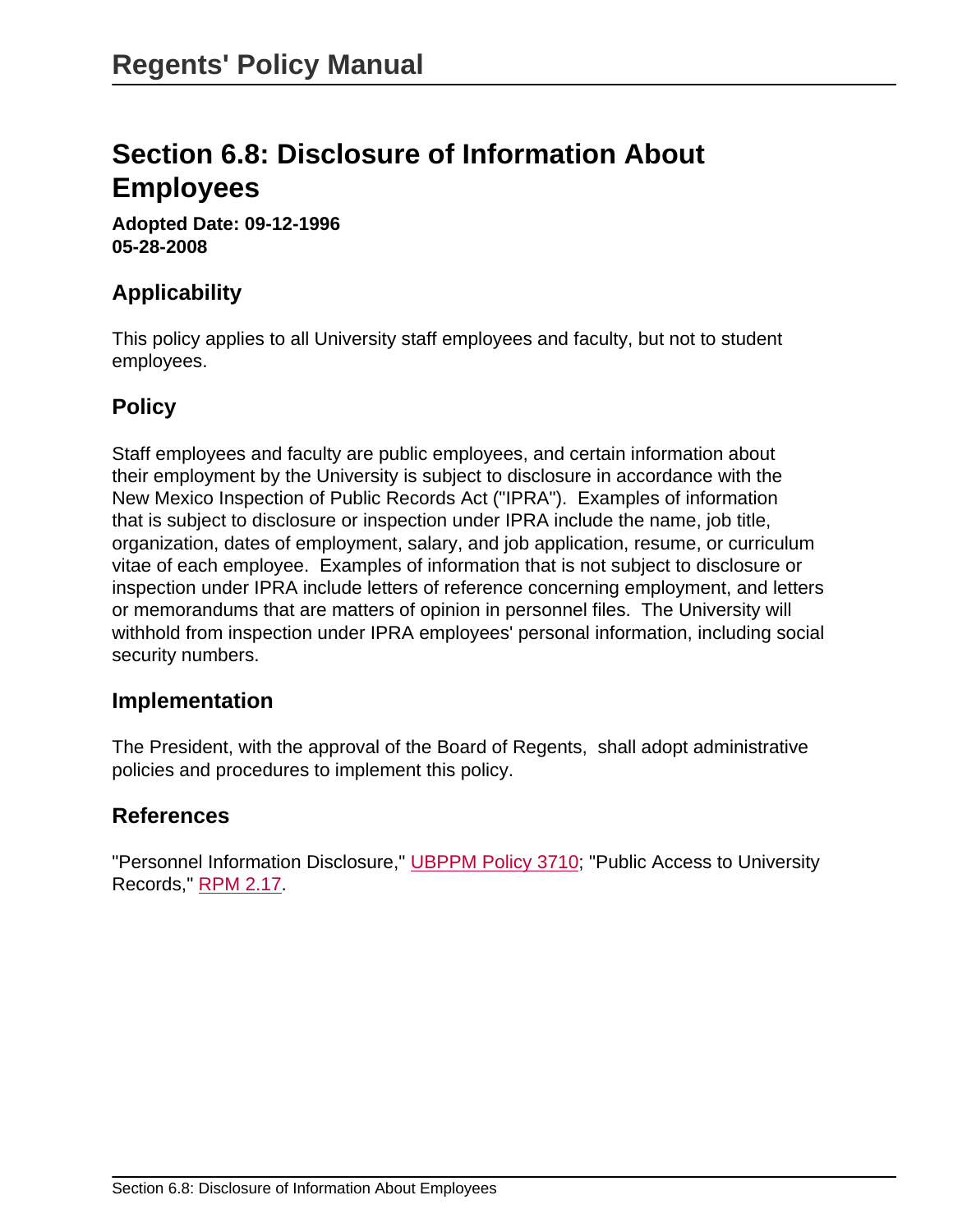# **Section 6.9: Employment Contracts**

**Adopted Date: 09-12-1996**

# **Applicability**

This policy applies to certain administrative employees of the University.

## **Policy**

Certain administrative positions within the University are characterized by a level of responsibility such that the University shall reserve the discretion to renew or not renew the periodic employment contracts of these administrators when their contracts expire. The President is authorized to designate these positions from time to time.

#### **Implementation**

The President shall adopt an administrative policy governing the terms and conditions of employment of these administrators and recognizing the discretion of the University to renew or not renew their employment contracts upon the contracts' expiration. The policy shall provide that failure to renew the contracts of administrators who are also faculty members shall not affect the rights and privileges of these administrators as faculty members. The policy shall also apply to contracts of athletic coaches.

#### **References**

[UAP 3240 \("Contract Employees"\)](site://policy.unm.edu/university-policies/3000/3240) [RPM 3.3](site://policy.unm.edu/regents-policies/section-3/3-3) ("Appointment of Key Administrators")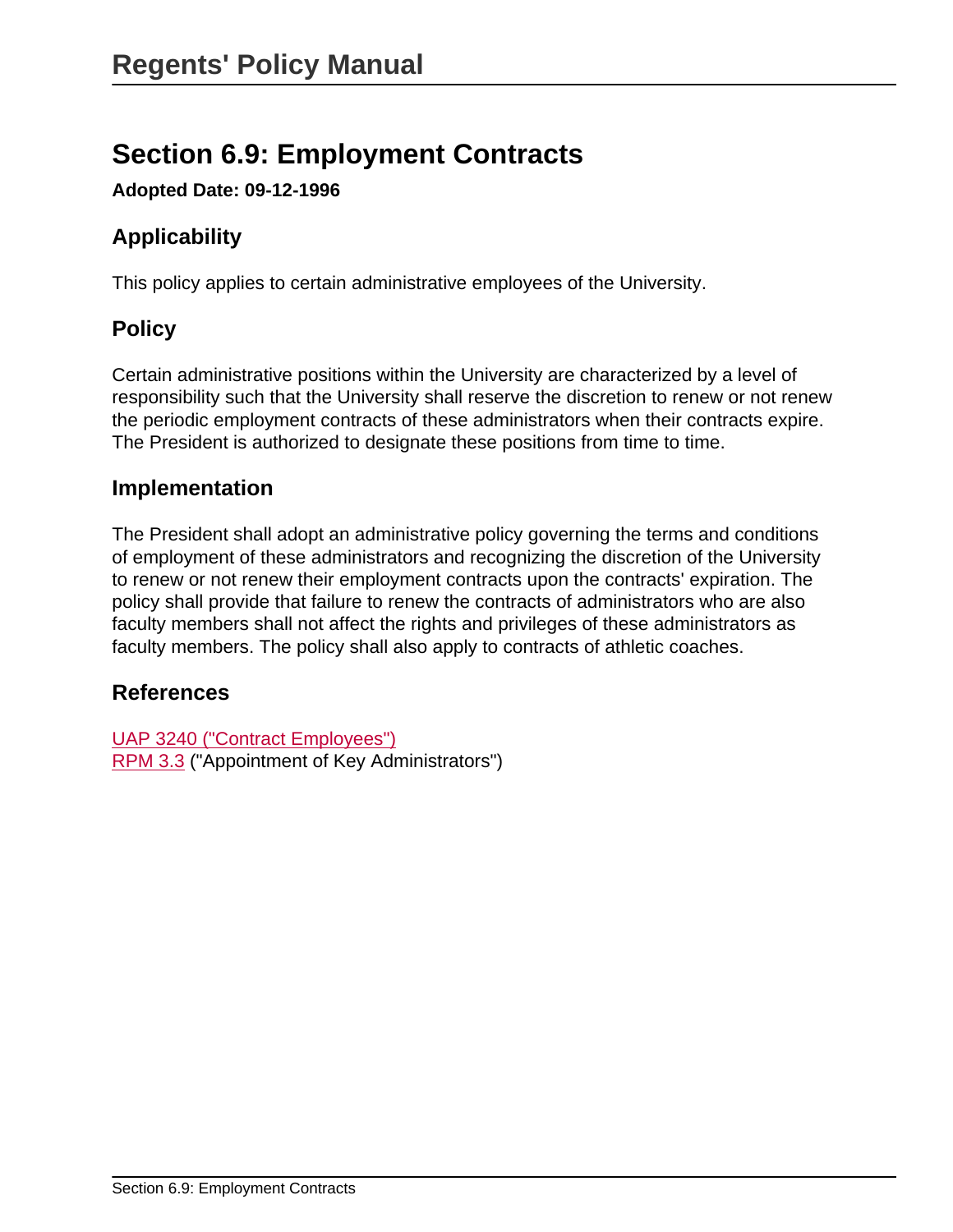# **Section 6.10: Dispute Resolution and Employee Grievances**

#### **Adopted Date: 09-12-1996**

## **Applicability**

This policy applies to all staff employees.

## **Definition**

A "grievance" is a complaint by an employee that the employee has been adversely affected by a violation of UNM policies and practices regarding: (1) the terms and conditions of employment; (2) sexual harassment; (3) discrimination.

## **Policy**

All staff employees shall have access to grievance and dispute resolution procedures.

#### **Implementation**

The President shall adopt administrative policies and procedures to implement this policy. Such procedures shall provide adequate mechanisms for resolving workplace disputes. Early resolution of disputes through mediation and other techniques shall be emphasized. All supervisors shall be trained in dispute resolution and other management skills.

#### **References**

[UAP 3220 \("Ombuds Services and Dispute Resolution for Staff"\).](site://policy.unm.edu/university-policies/3000/3220)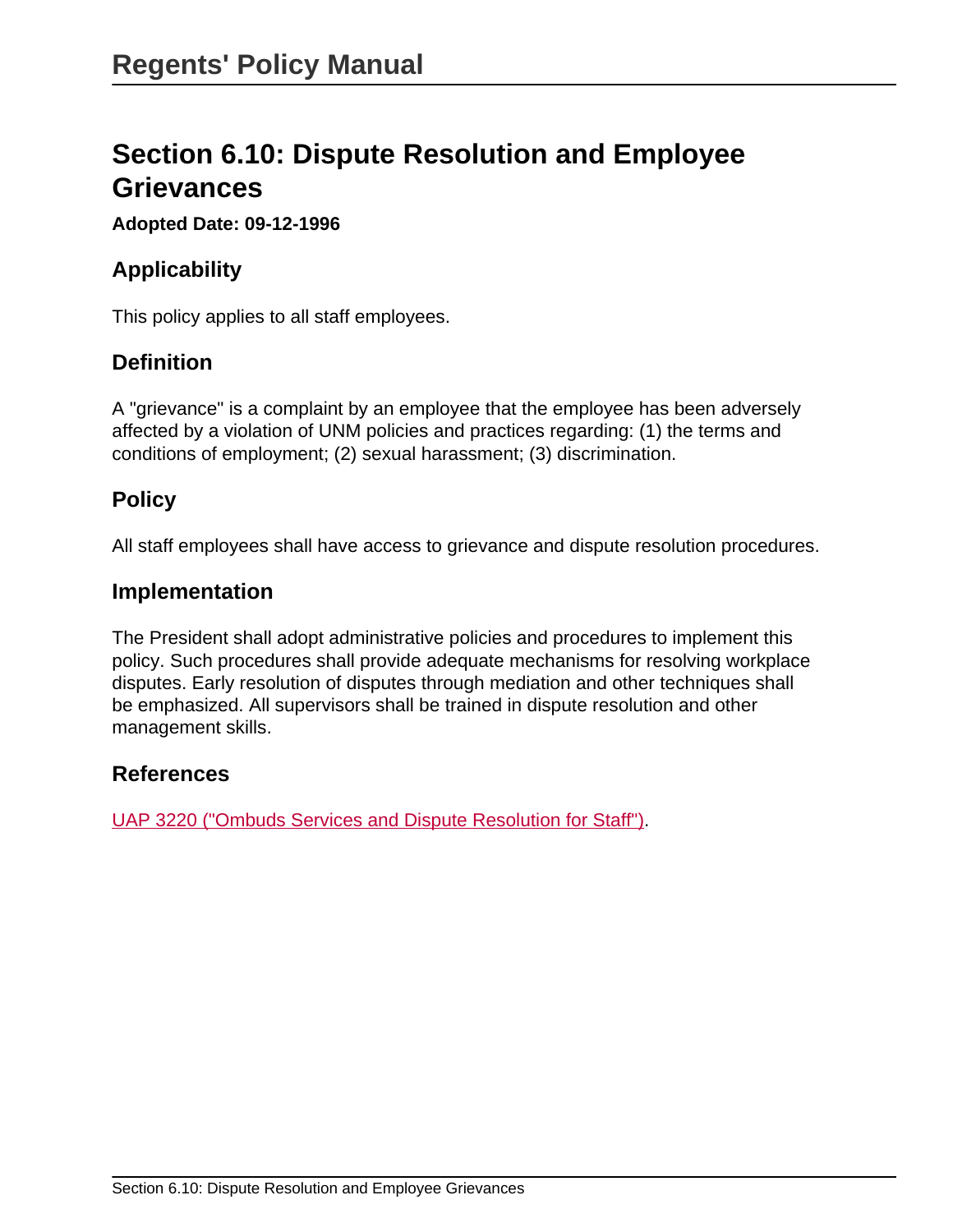# **Section 6.11: Dependent Educational Benefits**

**Adopted Date: 09-12-1996**

# **Applicability**

This policy applies to all faculty and staff employees of the University.

# **Policy**

The University wishes to improve employer-paid benefits for faculty and staff to enhance recruitment and retention. As one means of accomplishing this goal, the Regents authorize the creation of an educational benefits program in which the spouse and/or dependent children of full-time permanent employees may receive a waiver of tuition for up to eight consecutive semesters, not including summer session.

### **Implementation**

The President shall adopt administrative policies and procedures to implement this policy which will address eligibility requirements, the number of tuition waivers that will be granted, the process for granting the waivers, and other features of the program.

## **References**

[UBPPM Policy 3785](site://policy.unm.edu/university-policies/3000/3785). Privileges and Benefits, [RPM 6.3.](site://policy.unm.edu/regents-policies/section-6/6-3)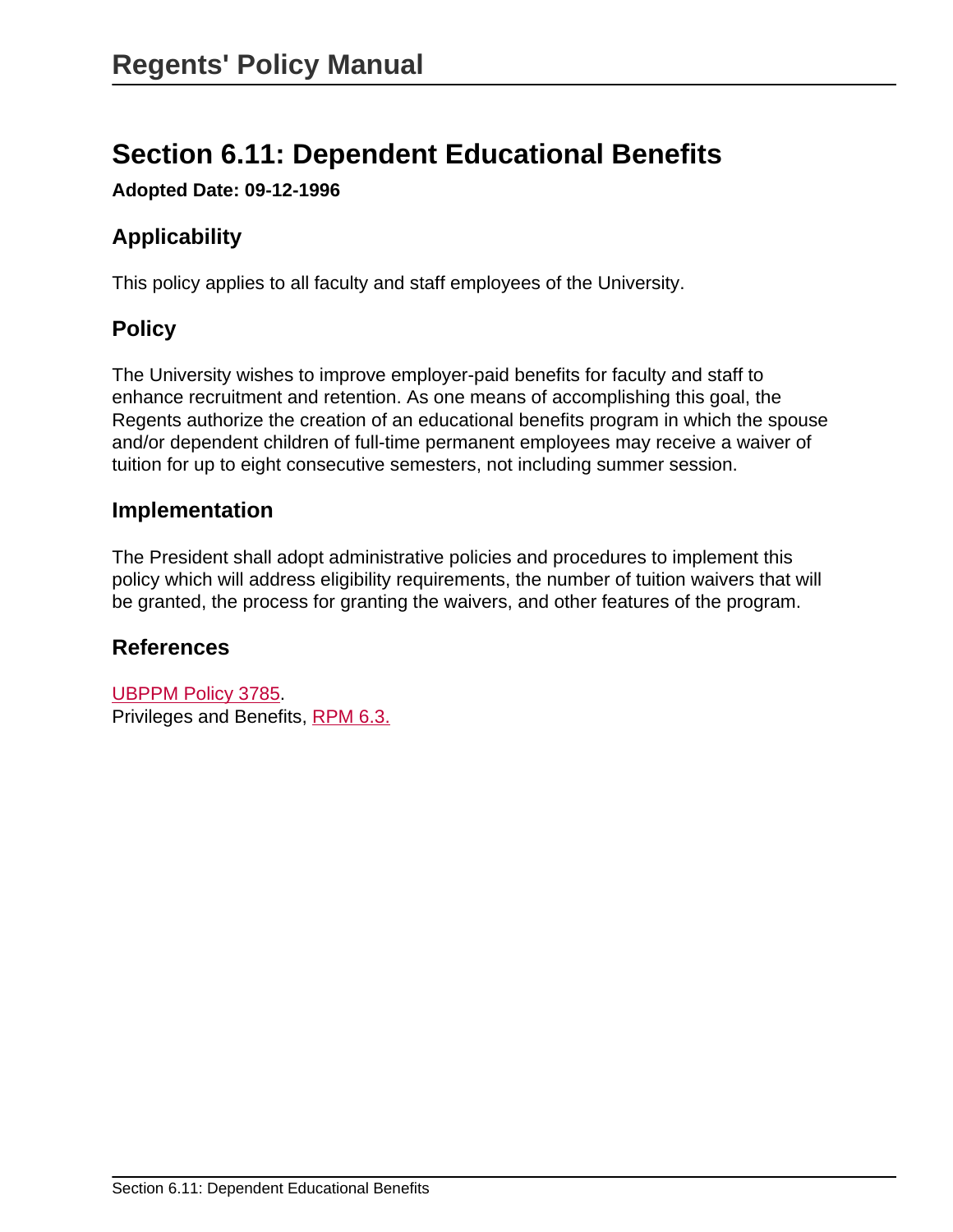# **Section 6.12: University of New Mexico Staff Council**

**Adopted Date: 09-12-1996**

# **Applicability**

This policy applies to all regular University staff employees employed at least half-time.

## **Policy**

The Board of Regents has approved the creation of the University of New Mexico Staff Council. The purpose of the Staff Council is to represent all staff as defined above, and to serve as an important source of input into the issues and decisions of the University as they relate to the general welfare of the staff of the University. The Staff Council shall represent UNM staff to the University administration, and the Staff Council President shall serve as an advisory member of the Board of Regents. The Staff Council shall make recommendations regarding conditions of employment and shall work toward improving wages, hours and conditions of employment for the staff.

UNM staff may participate, as individuals, in the Staff Council notwithstanding their employment in a position subject to a collective bargaining agreement. The Staff Council shall not supersede or replace collective bargaining units officially recognized by the University, nor shall it have any authority with respect to University collective bargaining agreements.

#### **Implementation**

The Board of Regents approved the Constitution of the UNM Staff Council on September 8, 1992. The Constitution provides for 60 members elected from among eligible staff employees. Copies of the Staff Council Constitution, amended as of August 1993, and the Bylaws are maintained by the Department of Human Resources and the University Counsel.

## **References**

UNM Staff Council Constitution and Bylaws, Staff Council [UBPPM Policy 1150](site://policy.unm.edu/university-policies/1000/1150)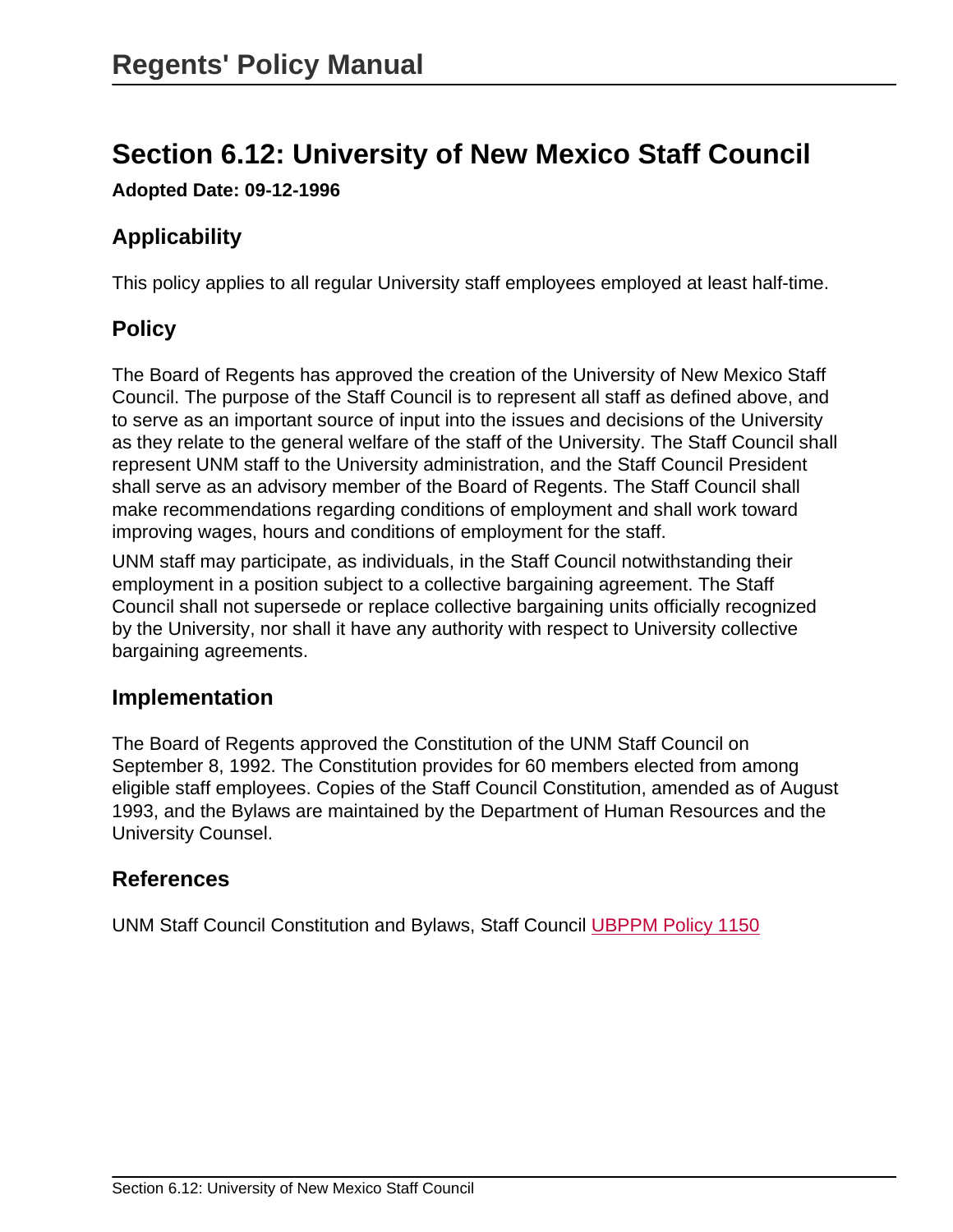# **Section 7.1: Accounting and Reporting of Funds to the Governor**

#### **Adopted Date: 09-12-1996**

## **Applicability**

This policy applies to all funds received by the University, including federal funds.

## **Policy**

The University shall keep an accurate account of all funds received. The University shall make reports on these funds to the Governor annually and at other times as the Governor requires, including a full and complete report at least thirty days prior to the regular session of the State Legislature.

#### **Implementation**

Implementation of this policy shall be by means of submission of the annual operating budget, the annual legislative budget request and the annual audited financial statement to the Department of Finance and Administration.

#### **References**

Accounting and reporting of funds to the Governor is required by N.M. Const., art. V, § 9. See also, State ex rel. Sego v. Kirkpatrick, 86 N.M. 359, 524 P.2d 975 (1974) (requiring reporting of federal funds).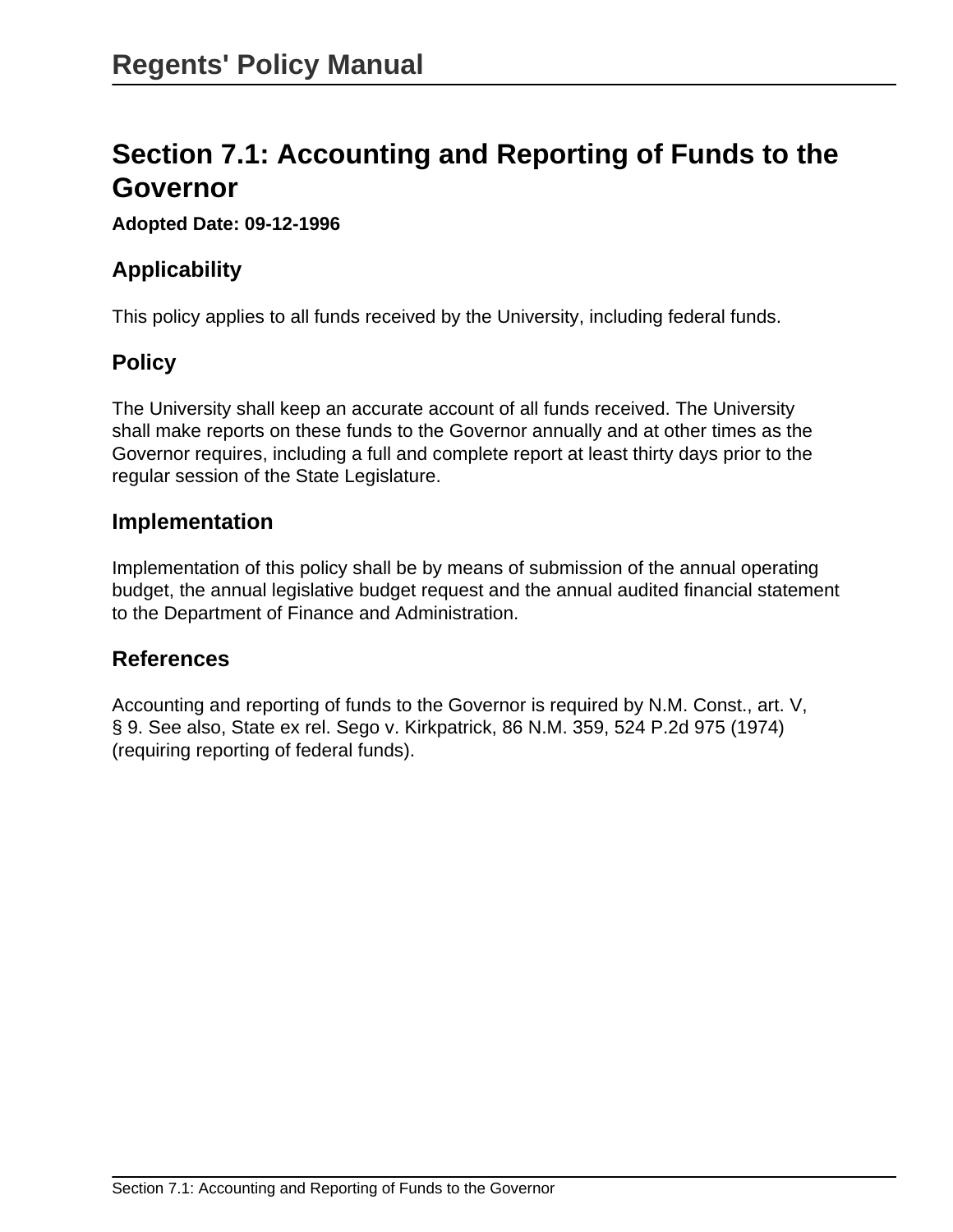# **Section 7.2: Internal Auditing and Compliance**

**Adopted Date: 09-12-1996 08-10-2004, 07-01-2007, 05-28-2008, 09-12-2014**

## **Applicability**

This policy applies to the controls, risk management and organizational governance of the University, and to public access to University records.

# **Policy**

The Internal Audit Department was established to perform a comprehensive internal audit function for the University. The Compliance Program was established to ensure that University activities are conducted in compliance with applicable federal and state laws and regulations and with the highest ethical standards. The Compliance Program consists of the Main Campus Compliance Program, which is addressed in this policy, and the Health Sciences Center Institutional Compliance Program, which is addressed separately in [RPM 3.7 \("Health Sciences Center Institutional Compliance Program"\)](site://policy.unm.edu/regents-policies/section-3/3-7).

These units add value and improve the University's operations. They conduct independent, objective assurance services and consultations to determine whether the University's systems of controls, risk management, and organizational governance, as designed and represented by management, are adequate, functioning properly and ethically, and in full compliance with all regulations. To ensure independence of the internal audit and compliance functions, the Director of Internal Audit and the Main Campus Chief Compliance Officer report functionally to the Board of Regents, and administratively to the University President. Internal Audit and the Main Campus Compliance Office shall be free from interference in determining the scope of internal auditing and compliance reviews, and shall be empowered to obtain the information they need to perform their work and communicate the results.

# **Authority**

The Internal Audit Department is authorized to:

- 1. Have unrestricted access to all functions, records, property, and personnel.
- 2. Obtain the necessary assistance of personnel in organizations where they perform audits.
- 3. Communicate with University management, faculty, staff, external auditors, governmental entities, and law enforcement agencies as needed.
- 4. Cooperate with any legitimate inquiry or investigation from an outside audit, law enforcement or investigative agency.

The Internal Audit Department is not authorized to:

1. Perform any operational duties for the University or its affiliates.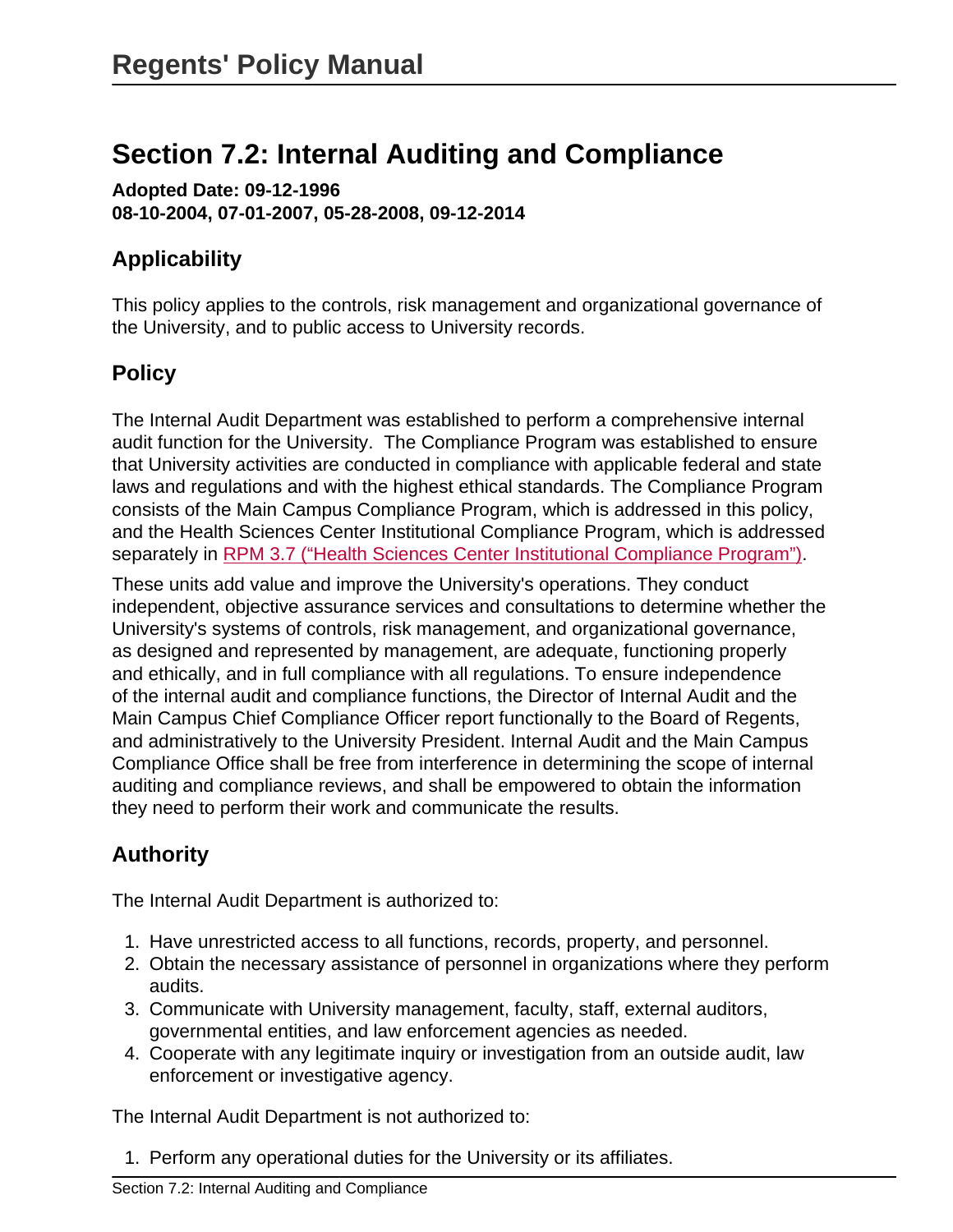- 2. Initiate or approve accounting transactions external to Internal Audit.
- 3. Direct the activities of any University employee not employed by Internal Audit.
- 4. Render legal opinions.
- 5. Have direct responsibility for or authority over any of the activities that it examines.

The Compliance Office is authorized to:

- 1. Obtain the necessary assistance of personnel involved in compliance activities. To this end, the Chief Compliance Officer shall identify a network of compliance partners who have expertise in specific compliance areas.
- 2. Require that compliance partners provide regular (e.g., quarterly) reports that are sufficient to determine compliance status.
- 3. Communicate with University management, faculty, staff, and governmental entities, as needed.
- 4. Cooperate with any legitimate inquiry or investigation from an outside law enforcement or investigative agency.

The Compliance Office is not authorized to:

- 1. Direct the activities of any University employee not employed by the Compliance Office, except as authorized above.
- 2. Render legal opinions.
- 3. Have direct responsibility for or authority over any of the activities that it examines.

## **Responsibility and Accountability**

The Director of Internal Audit shall:

- 1. Submit an annual budget and audit plan to the Board of Regents Audit and Compliance Committee for review and approval.
- 2. Provide quarterly reports to the Audit and Compliance Committee on the status and results of the audit plan, significant audit findings and recommendations, and sufficiency of department resources.
- 3. Provide timely information to the University President and the Audit and Compliance Committee concerning suspected fraudulent activities.
- 4. Maintain a professional audit staff with sufficient knowledge, skills, experience, and professional certifications to meet the requirements of the policy.

The Chief Compliance Officer shall:

- 1. Submit an annual budget and compliance plan to the University President for review and approval and to the Audit and Compliance Committee for review.
- 2. Provide quarterly reports to the University President and the Audit and Compliance Committee on the status and results of the compliance plan, significant compliance findings and recommendations, and sufficiency of department resources.
- 3. Provide timely information to the University President and the Audit and Compliance Committee concerning significant compliance concerns.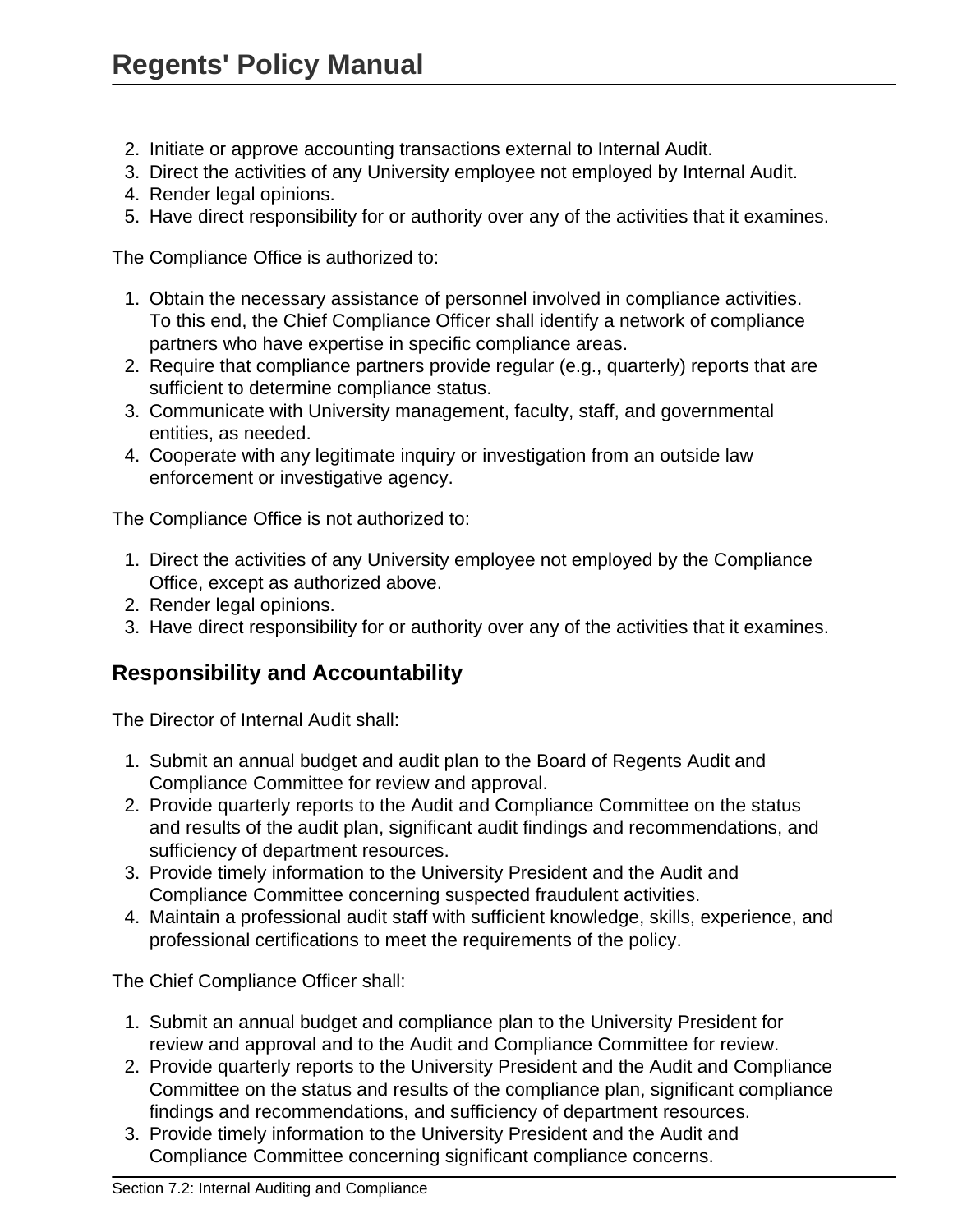4. Obtain and maintain sufficient knowledge, skills, experience, and professional certifications to fulfill the requirements of the position.

# **Scope of Work**

The scope of work of Internal Audit is to determine whether the University's systems of control, risk management, and organizational governance, as designed and represented by management, are adequate and functioning properly to ensure:

- 1. Risks are identified and managed.
- 2. Significant financial, managerial, and operating information is accurate, reliable, and timely.
- 3. Employees' actions are in compliance with policies, standards, procedures, and applicable laws and regulations.
- 4. Resources are acquired economically, used efficiently, and adequately protected.
- 5. Programs, plans, and objectives are achieved.
- 6. Quality and continuous improvements are fostered in the University's control process.
- 7. Significant legislative or regulatory issues impacting the organization are recognized and addressed appropriately.
- 8. Procedures used by the governing body provide oversight of risk and control processes administered by management.

The scope of work of the Compliance Office is to identify compliance requirements, enhance compliance awareness, and support the achievement of compliance obligations. As part of this work, the Compliance Office will:

- 1. Identify compliance partners for every unit of the University (excluding the Health Sciences Center) that has a compliance role. The compliance partners manage day-to-day compliance for a wide range of University activities, including without limitation, human subjects research, export control, animal research, conflicts of interest in research, research integrity, research administration, the Clery Act, Federal Educational Rights and Privacy Act, tax-exempt bonds, unrelated business activities, Americans with Disabilities Act, affirmative action, equal opportunity employment, donor gift restrictions, financial aid, global operations, human resources, immigration, land use, National Collegiate Athletic Association, procurement, property management, scientific misconduct, sexual harassment, intellectual property, technology licensing, and workers compensation.
- 2. Provide the tools, guidance, and oversight that the compliance partners need to ensure that their units' internal compliance controls are adequate and functioning.
- 3. Coordinate the University's compliance activities, including chairing a Compliance Committee.
- 4. Identify key risk areas and perform risk assessments on compliance readiness.
- 5. Provide compliance advisory services to Internal Audit and to faculty and staff.
- 6. Assist in the development of compliance related policies or practices.
- 7. Assist in the development and delivery of compliance related training.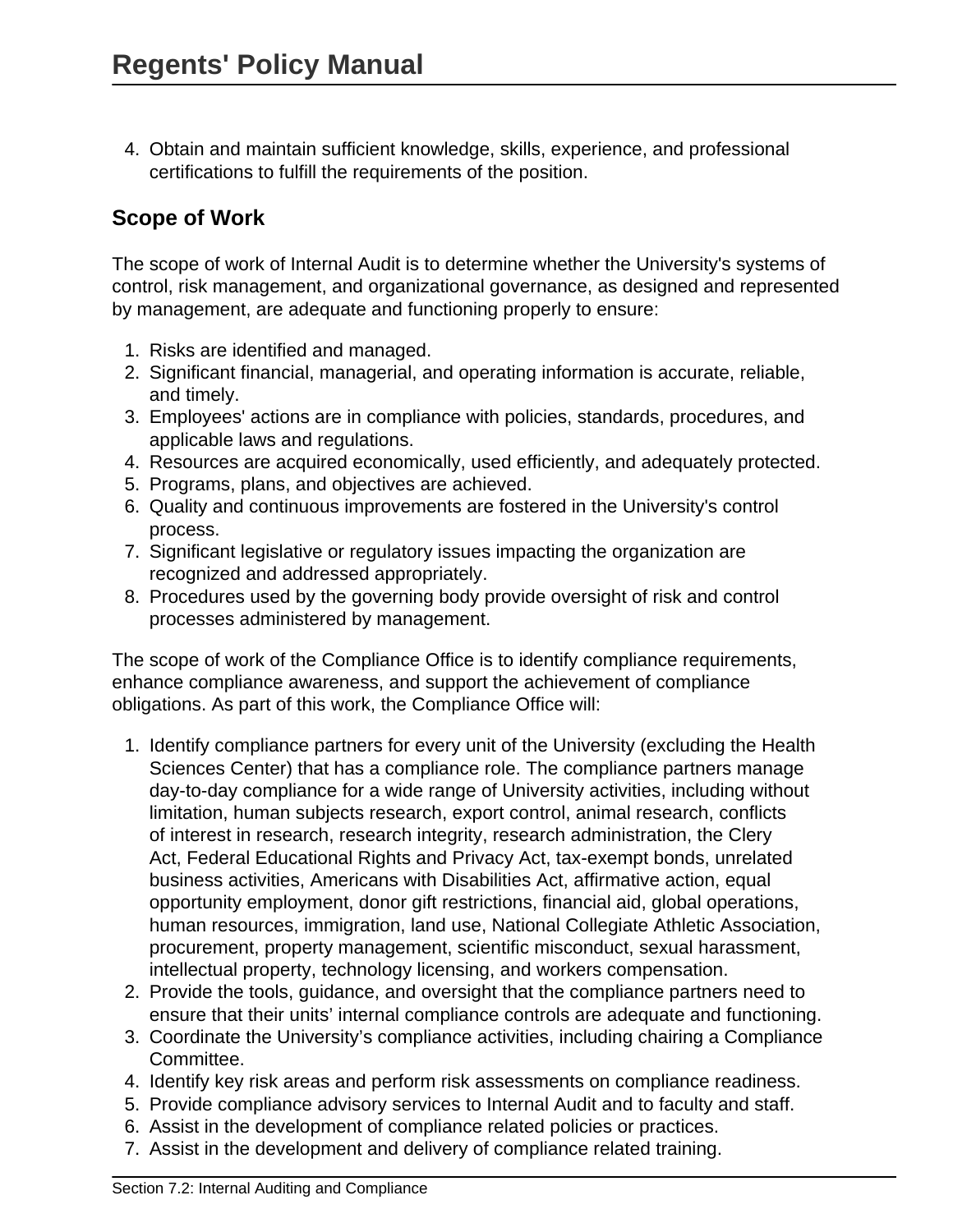- 8. Evaluate emerging compliance trends in higher education and government and recommend best practices.
- 9. Report results of compliance program activities to senior management and the Audit and Compliance Committee.
- 10. Collaborate with the Health Sciences Center's Chief Compliance Officer on various compliance matters.

# **Audit Reports**

Internal Audit will prepare a written report of the results of audit work performed. Management is required to respond to the report within ten days of receiving it. The response will include three elements: a statement as to whether management agrees with the audit finding, corrective action to be taken to meet the objectives of the audit finding, and the dates by which the actions will be implemented. If no action will be taken, the response will indicate the reasons. Internal Audit will forward its report and the management's response to the University President who shall review them and either accept the response or request further development of the response. After the University President has accepted the response, Internal Audit will forward the report and response to the Audit and Compliance Committee for approval. Upon approval of an audit report by the Audit and Compliance Committee, the full text of the report will be made public in accordance with [RPM 2.17,](site://policy.unm.edu/regents-policies/section-2/2-17) except for information that is specifically exempted from public inspection by the New Mexico Inspection of Public Records Act (IPRA). Any such information that is specifically exempted by IPRA will be redacted (blacked-out) when the reports are made public. Information redacted from reports will be made public if and when these considerations are no longer relevant. Public reports will be posted on Internal Audit's public Internet web site. The full text of reports may be released to non-public sources, such as external auditors, governmental entities, funding entities, and law enforcement agencies as needed. Internal Audit will perform follow-up reviews to ensure corrective actions indicated in the responses have been completed.

# **Investigation of Fraudulent Activity**

The Internal Audit Department will coordinate investigation of suspected fraudulent activities within the University. If an investigation reveals possible fraudulent activity has occurred, Internal Audit will ask University Counsel to render an opinion as to whether the audit findings indicate that illegal activity appears to have occurred. If, in University Counsel's opinion, illegal activity appears to have occurred, Internal Audit will notify the University President, the cognizant vice president, Safety and Risk Services, the Compliance Office, and the appropriate law enforcement agency. If the illegal activity involves an area of high public interest or an amount greater than \$20,000, Internal Audit will notify the Audit and Compliance Committee within forty-eight hours.

Internal Audit will notify the State Auditor's Office of illegal activity in accordance with the State Audit Act, § 12-6-6 NMSA 1978, and the State Auditor's regulations, NMAC 2.2.2.10. Internal Audit will assist the Office of the Vice President for Research Services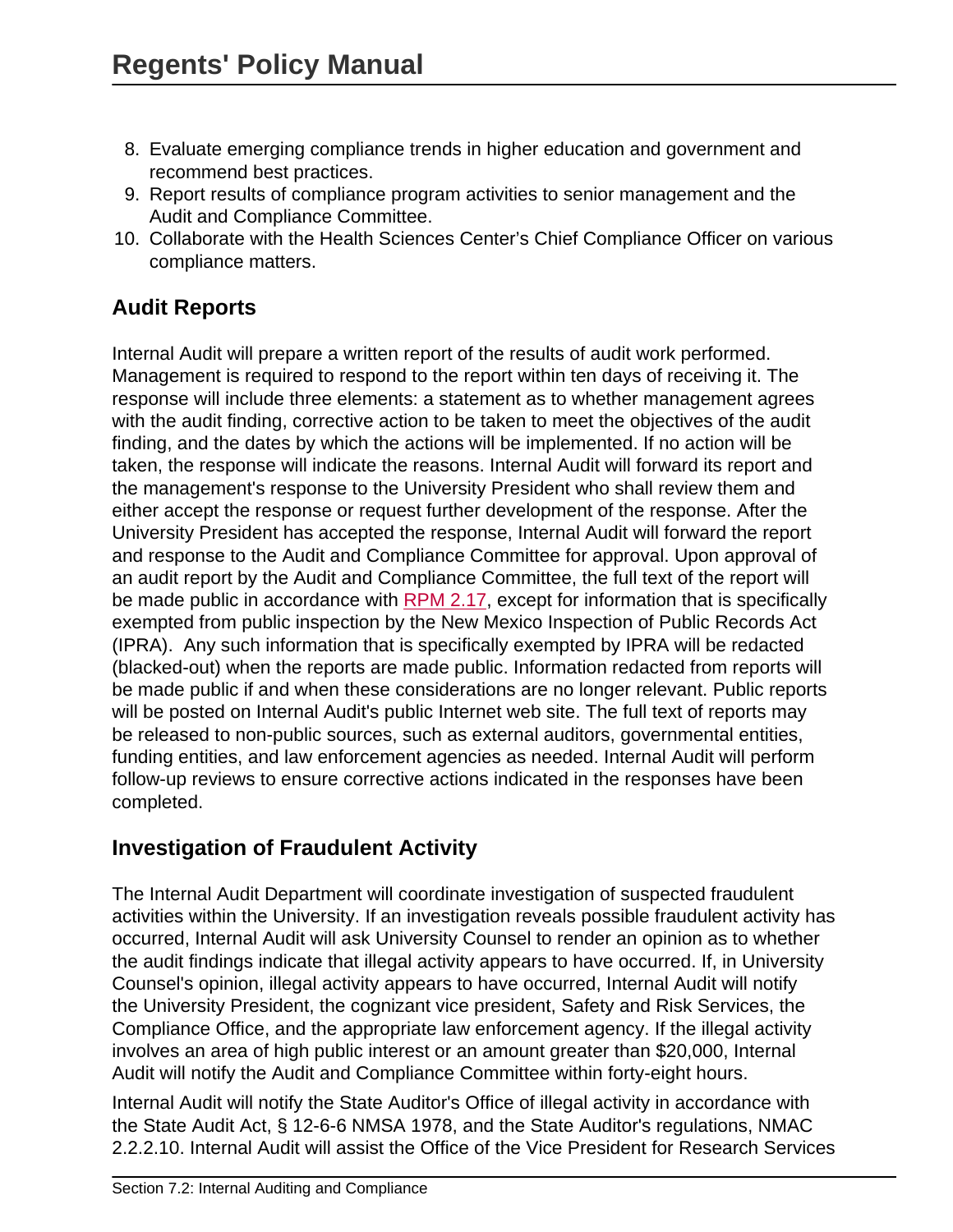or the Health Sciences Center Controller's Office in notifying funding agencies when contract and grant funds are involved in the loss.

## **Standards and Ethics**

Both Internal Audit and the Compliance Office are required to maintain the highest standards of ethical practice. In the conduct of its audits, Internal Audit shall abide by applicable pronouncements made by professional bodies including the Institute of Internal Auditors (IIA) and the American Institute of Certified Public Accountants (AICPA). The generally accepted auditing standards published by these groups shall serve as guides in the performance of internal audits. In addition to maintaining the highest standards of practice in the performance of its duties, Internal Audit shall adhere strictly to the Code of Ethics as established by the IIA and adopted by the Association of College and University Auditors. Due regard should also be given to pronouncements concerning ethical behavior by the AICPA.

### **References**

Audit Act, §12-6-6, NMSA 1978; NMAC 2.2.2.10; [RPM 2.17](site://policy.unm.edu/regents-policies/section-2/2-17) ("Public Access to University Records"); [RPM 7.3](site://policy.unm.edu/regents-policies/section-7/7-3) ("Audit and Compliance Committee") ; [UAP](site://policy.unm.edu/university-policies/2000/2200) [2200](site://policy.unm.edu/university-policies/2000/2200) ("Reporting Suspected Misconduct and Whistleblower Protection from Retaliation"); [UAP 7205](site://policy.unm.edu/university-policies/7000/7205) ("Dishonest or Fraudulent Activities"); and publications from the Institute of Internal Auditors.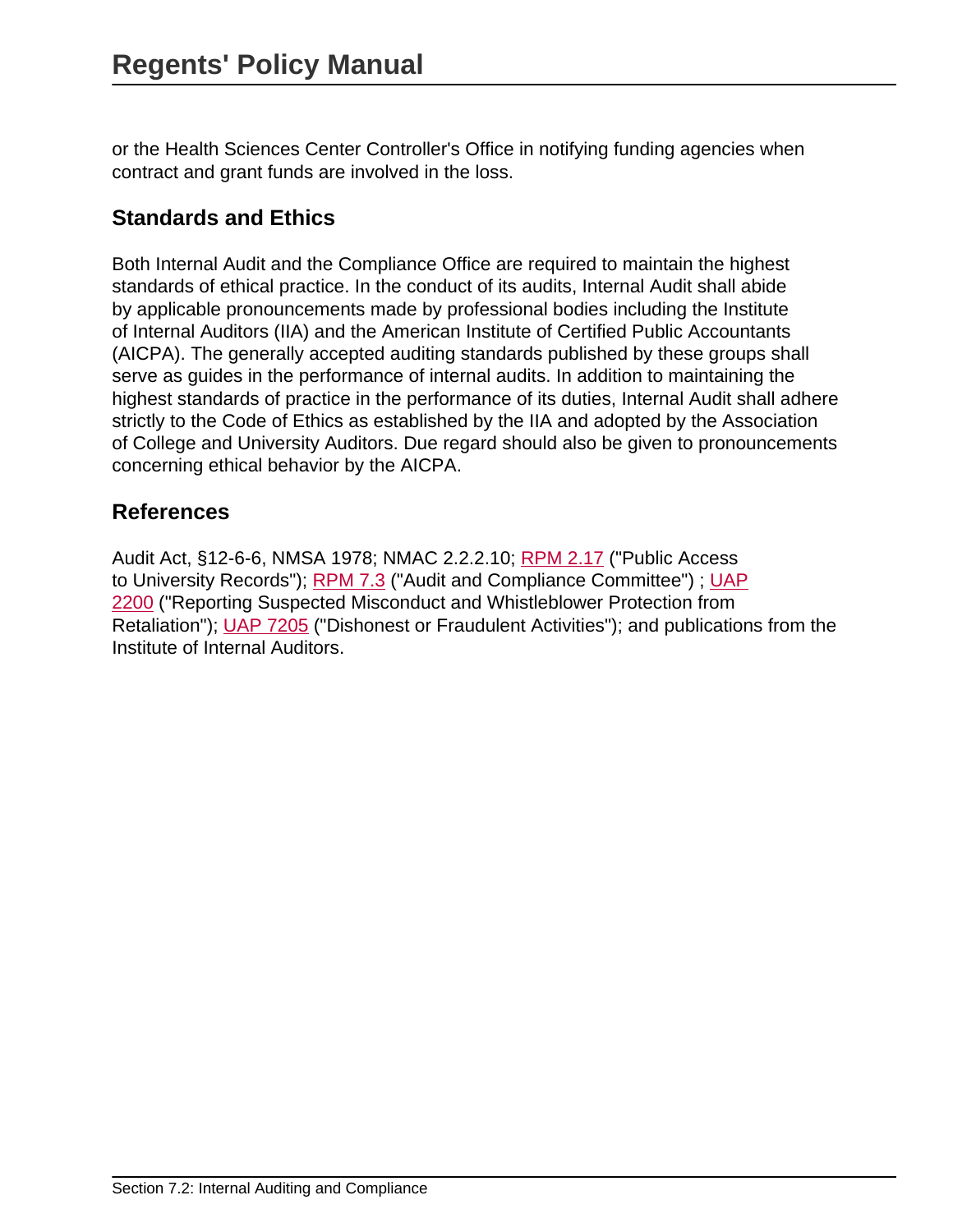# **Section 7.3: Audit and Compliance Committee**

**Adopted Date: 09-12-1996 08-10-2004, 09-12-2014**

# **Applicability**

This policy applies to the controls, risk management and organizational governance of the University.

# **Policy**

The Audit and Compliance Committee will assist and advise the Board of Regents in fulfilling its oversight responsibilities for the University's financial reporting, internal controls, risk management, performance of external and internal auditors, compliance with laws and regulations, and compliance programs. The Audit and Compliance Committee will review all contracts for audit and non-audit services provided by independent public accountants and recommend action to the Board. The internal auditors, external auditors, and Chief Compliance Officer shall have direct access to the Audit and Compliance Committee and the Board.

# **Composition**

The Audit and Compliance Committee of the Board of Regents shall consist of one member from each of the Regents' standing committees. The Board President shall appoint members to the Audit and Compliance Committee, and appoint the chair and the vice chair. The Board President shall be an alternate member, serving in the absence of a regular committee member. One member shall be designated as the "financial expert." This Regent shall possess financial expertise, including but not limited to an understanding of generally accepted accounting principles, financial statements, internal controls, and audit functions.

# **Meetings**

The Audit and Compliance Committee shall meet four or more times a year. At least annually, the Audit and Compliance Committee shall meet separately in executive session with the external auditors and ask for comments on management support of the audit function, quality of audit effort, quality of internal controls, and other areas of concern. As needed, the Audit and Compliance Committee and Board will meet in executive session with the Director of Internal Audit and the Chief Compliance Officer.

## **Financial Statements**

The University shall maintain proper financial accounts and records and prepare annual financial statements in accordance with generally accepted accounting principles.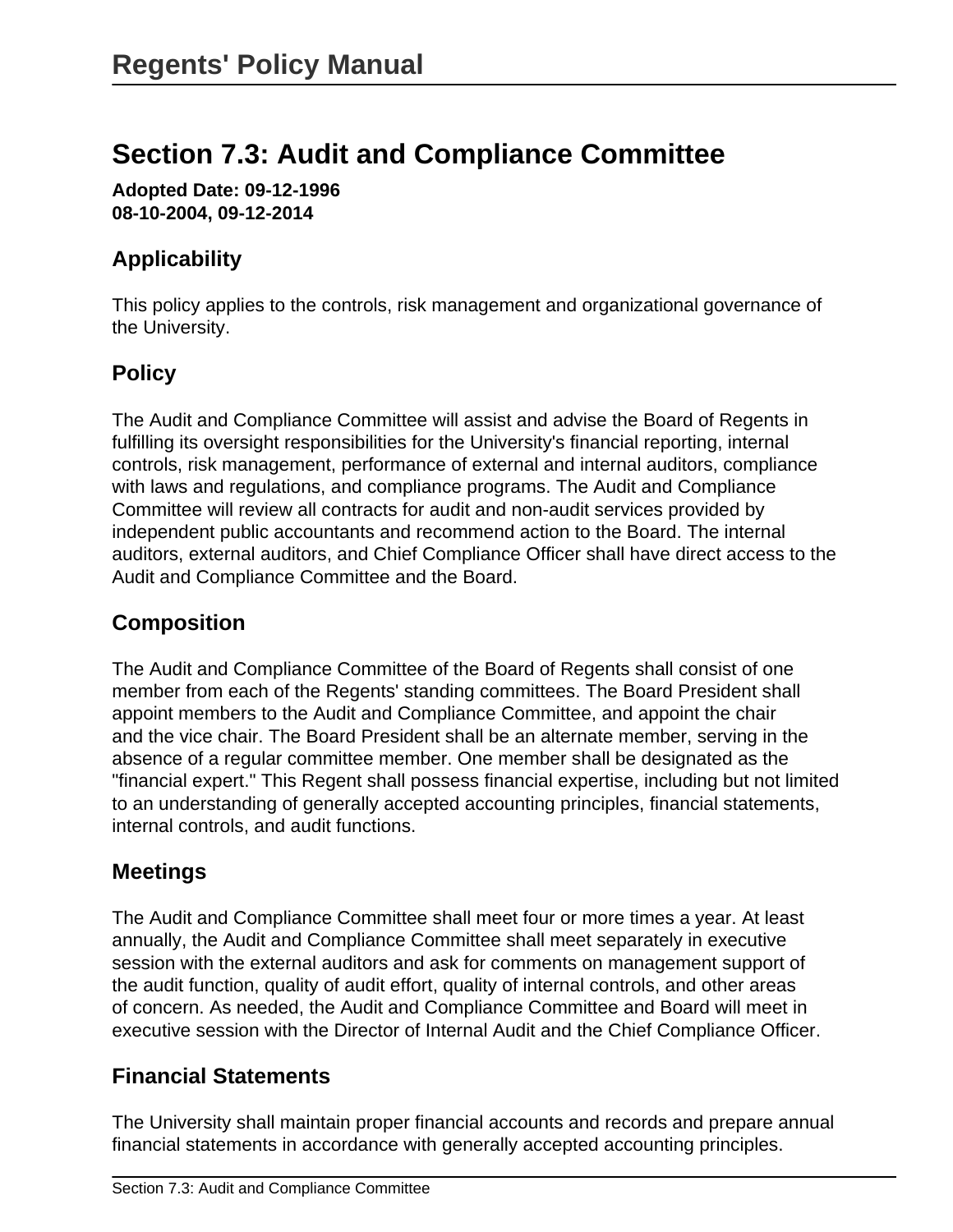The University President and the Executive Vice President for Administration must attest that the annual financial statements accurately reflect the financial position of the University.

### **External Audits and Reviews**

The University's financial accounts and records shall be audited annually by independent public accountants approved by the Higher Education Department and the State Auditor. The Audit and Compliance Committee will recommend to the Board the independent public accountants to conduct the annual audit. The independent public accountants who perform the annual audit are prohibited from providing consulting services to the University. The audit shall be conducted in accordance with generally accepted auditing standards.

The Audit and Compliance Committee will review the audit scope and approach and oversee the audit. To the extent deemed necessary and desirable, the Audit and Compliance Committee will maintain direct and separate avenues of communications with the external auditors. As soon as feasible after the end of the fiscal year, the Board of Regents will review the annual audit report, including the management letter and response, with the external auditors and will take action to approve the report. The report must also be approved by the State Auditor.

In addition to the annual audits conducted by external auditors, other parties, such as federal and state agencies, may conduct financial audits and compliance or regulatory reviews of the University's projects and programs. In the event that a University department becomes aware of such an audit or review, the department must notify the Director of Internal Audit, and provide the Director with a copy of the final report issued to the University for the audit. The Director of Internal Audit will notify the Audit and Compliance Committee of any significant risks or deficiencies noted in the report.

## **Internal Audit Department and Compliance Office**

Both the Director of the Internal Audit Department and the Chief Compliance Officer report functionally to the Board, and administratively to the University President. The Internal Audit Department and Compliance Office shall be free from interference in determining the scope of internal auditing, compliance reviews, performance of work, or communication of results. The Audit and Compliance Committee will review and approve the annual audit plan and budget submitted by the Director of Internal Audit and the compliance plans submitted by the Chief Compliance Officer. The Committee will receive quarterly reports from the Director of Internal Audit and the Chief Compliance Officer on the status and results of the audit and compliance plans and significant audit and compliance findings. The Audit and Compliance Committee will meet with the Director of Internal Audit and the Chief Compliance Officer to review the University's system of internal controls and the adequacy of accounting, financial, and operational policies and practices on financial and compliance reporting.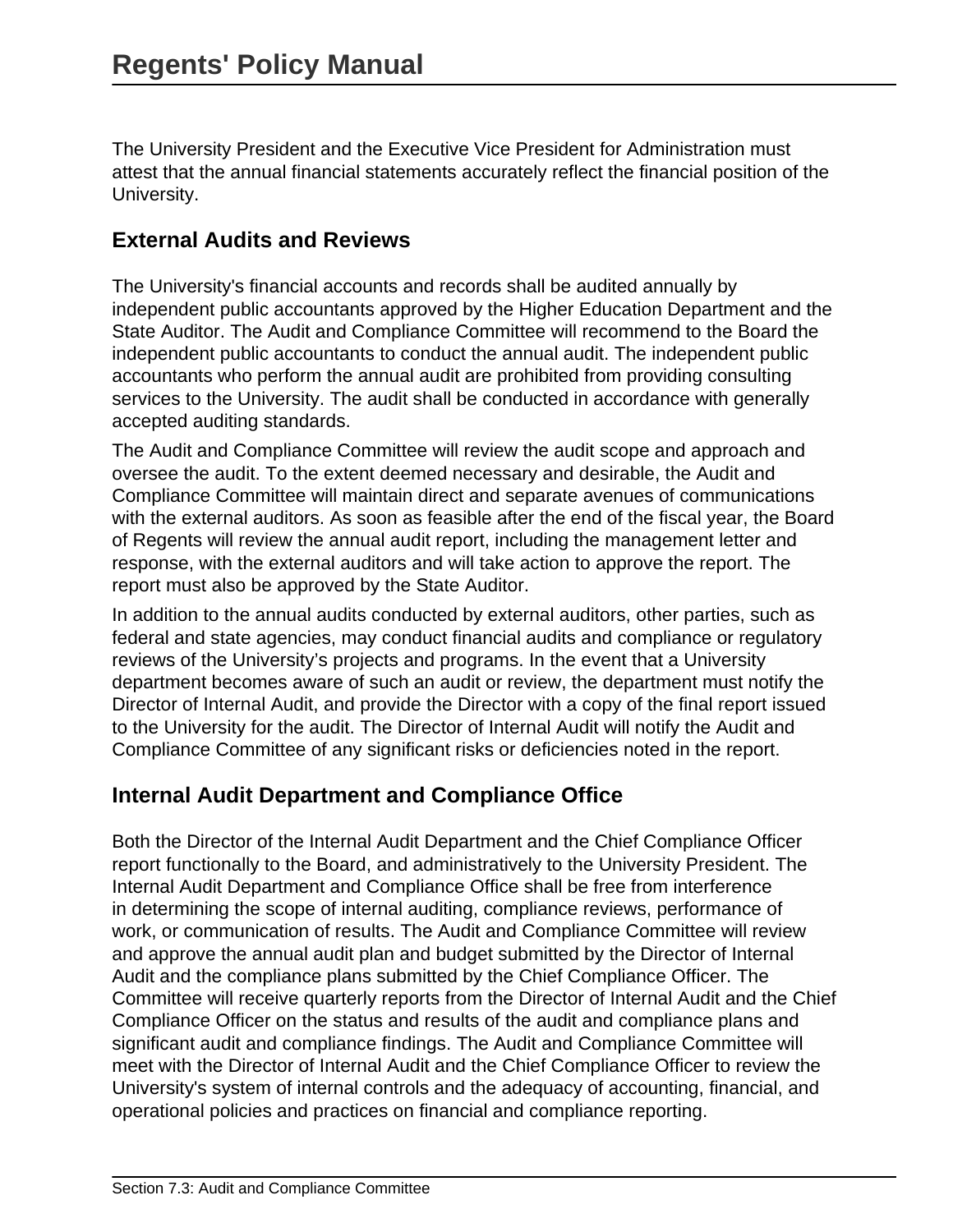Discussions regarding the hiring, performance evaluation, compensation, and termination of the Director of Internal Audit require endorsement of the Audit and Compliance Committee.

#### **References**

Audit Act, § 12-6-3, NMSA 1978; NMAC 2.2.2.8., 2.2.2.10; [RPM 3.7](site://policy.unm.edu/regents-policies/section-3/3-7) ("Health Sciences Center Institutional Compliance Program"); [RPM 7.2](site://policy.unm.edu/regents-policies/section-7/7-2) ("Internal Auditing and Compliance")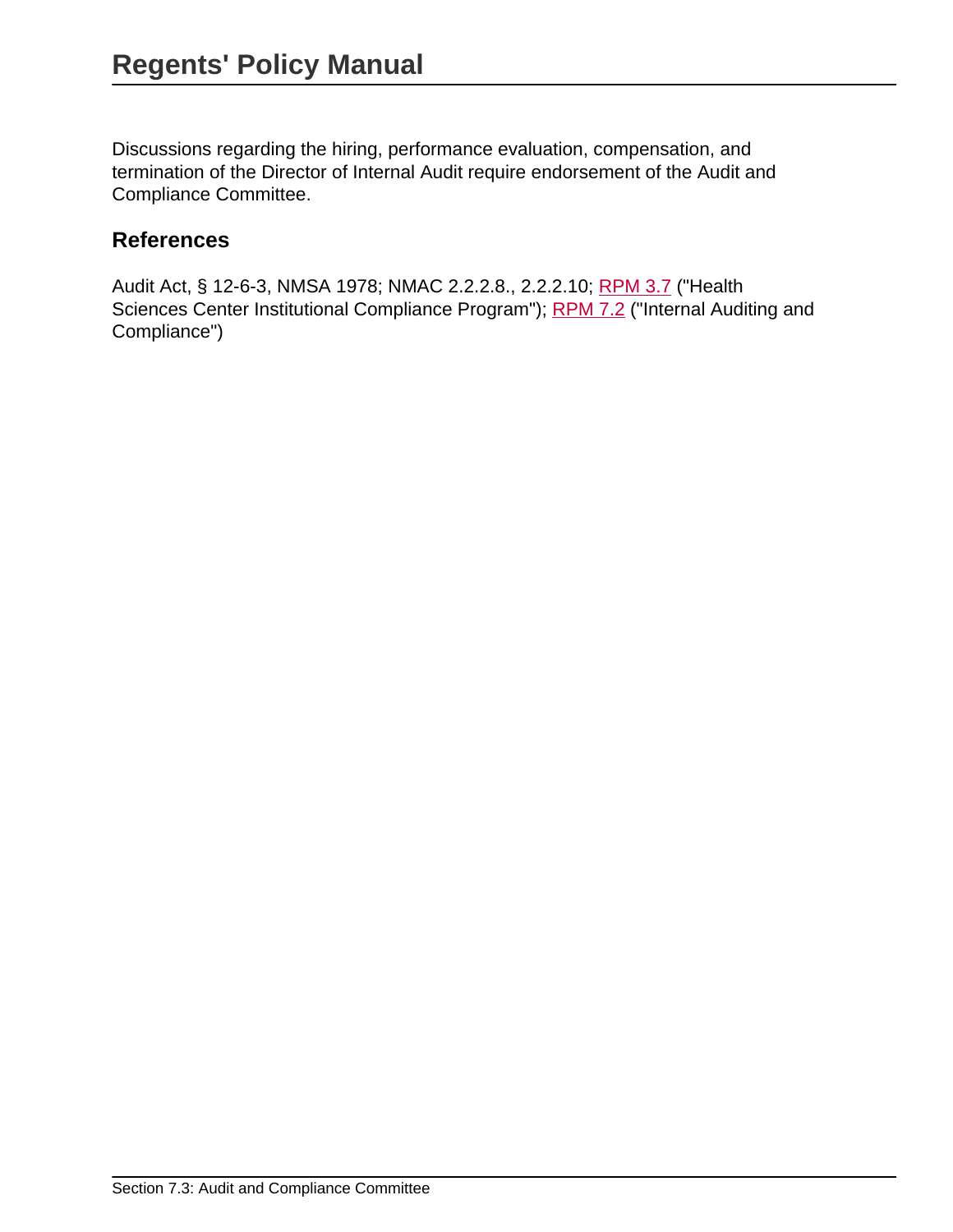# **Section 7.4: Purchasing**

**Adopted Date: 09-12-1996 04-08-2014**

## **Applicability**

This policy applies to the purchase of supplies, materials, equipment, and contractual services. It also applies to the reimbursement of employees for expenses incurred in the performance of University business.

## **Policy**

The University of New Mexico is committed to operating in the most economical and efficient manner possible. The University shall follow the State Procurement Code unless the Board of Regents expressly determines that an alternative procedure is required in a specific area in order to carry out the University's mission. The Board has made no such determination as of the effective date of this policy. All funds received by the University, regardless of their source, are considered to be University funds and all purchases shall be made in accordance with University policies and procedures.

Except as otherwise provided in this manual with regard to real estate matters [\(RPM](site://policy.unm.edu/regents-policies/section-7/7-9) [7.9\)](site://policy.unm.edu/regents-policies/section-7/7-9) and construction projects ([RPM 7.12](site://policy.unm.edu/regents-policies/section-7/7-12)), the Regents shall authorize the execution of contracts for the purchase of goods or services costing \$1,000,000 or more per contract.

#### **Implementation**

The President shall establish specific procurement policies that assure the procurement of goods and services of acceptable quality at the lowest possible cost. The President shall also establish policies and procedures for the reimbursement of employees for appropriate expense incurred in the performance of University business, such as travel, recruitment and hiring of new employees, hospitality of guests of the University, and business expenses. All such policies and procedures shall ensure compliance with all applicable state and federal laws regarding the procurement and management of goods and services. The President may also establish policies to assure minimum performance standards and compatibility with other University investments in facilities and equipment.

## **Delegation of Authority**

UNM's Chief Procurement Officer shall be its Central Purchasing Officer, under the general direction of the Executive Vice President for Administration. The Chief Procurement Officer shall have the sole authority to establish the institutional procedures for obligating the University for the procurement of supplies, materials, equipment and contractual services.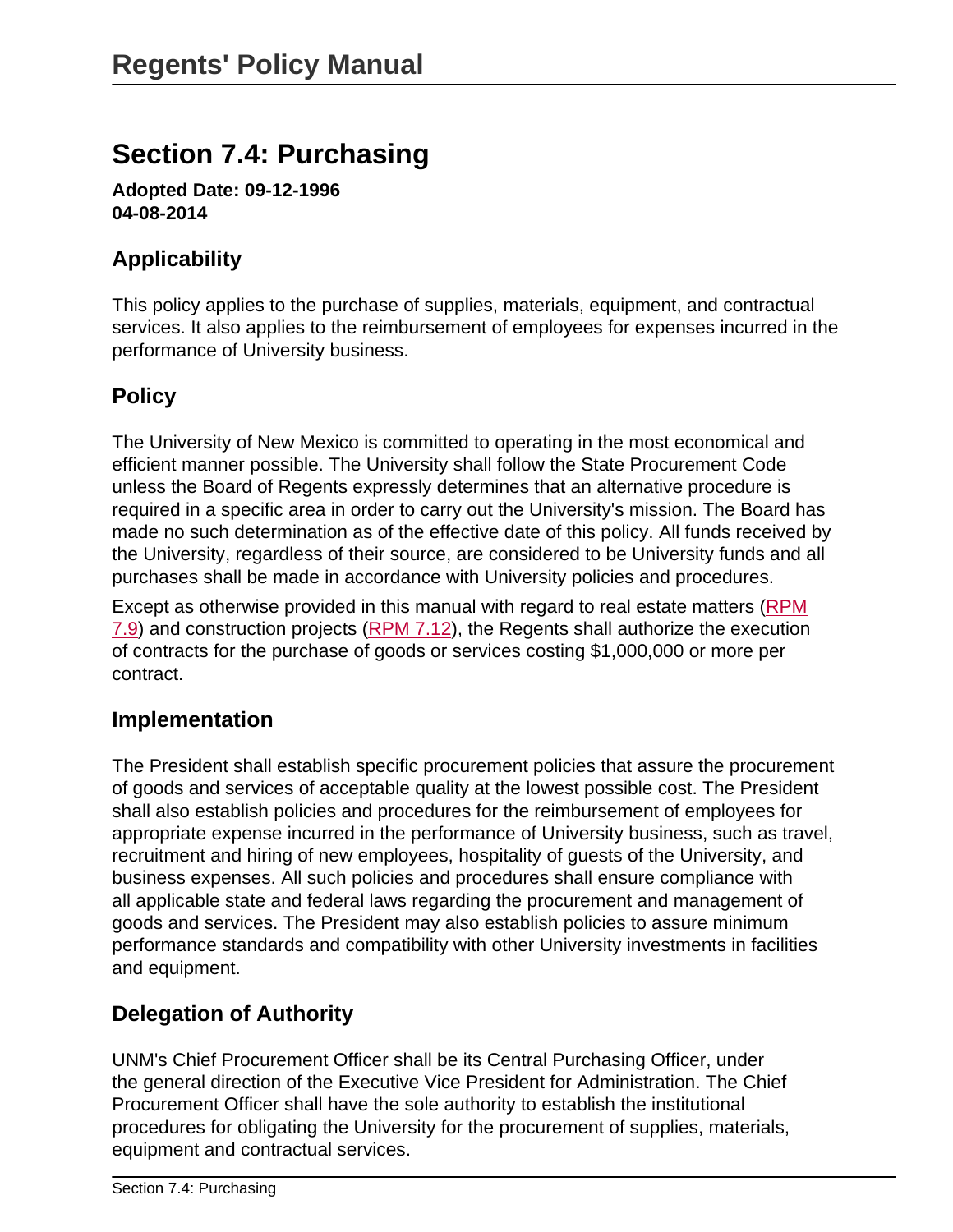The purchase of goods and services for clinical components of the Health Sciences Center may be performed by the University of New Mexico Hospital Purchasing Department, as a separate satellite purchasing office of the University, in compliance with University procurement policies and procedures and under the direction of the Chief Procurement Officer.

#### **References**

The University of New Mexico is exempt from the requirement that all purchasing for state agencies be performed by the State Purchasing Agent. NMSA 1978, § 13-1-98.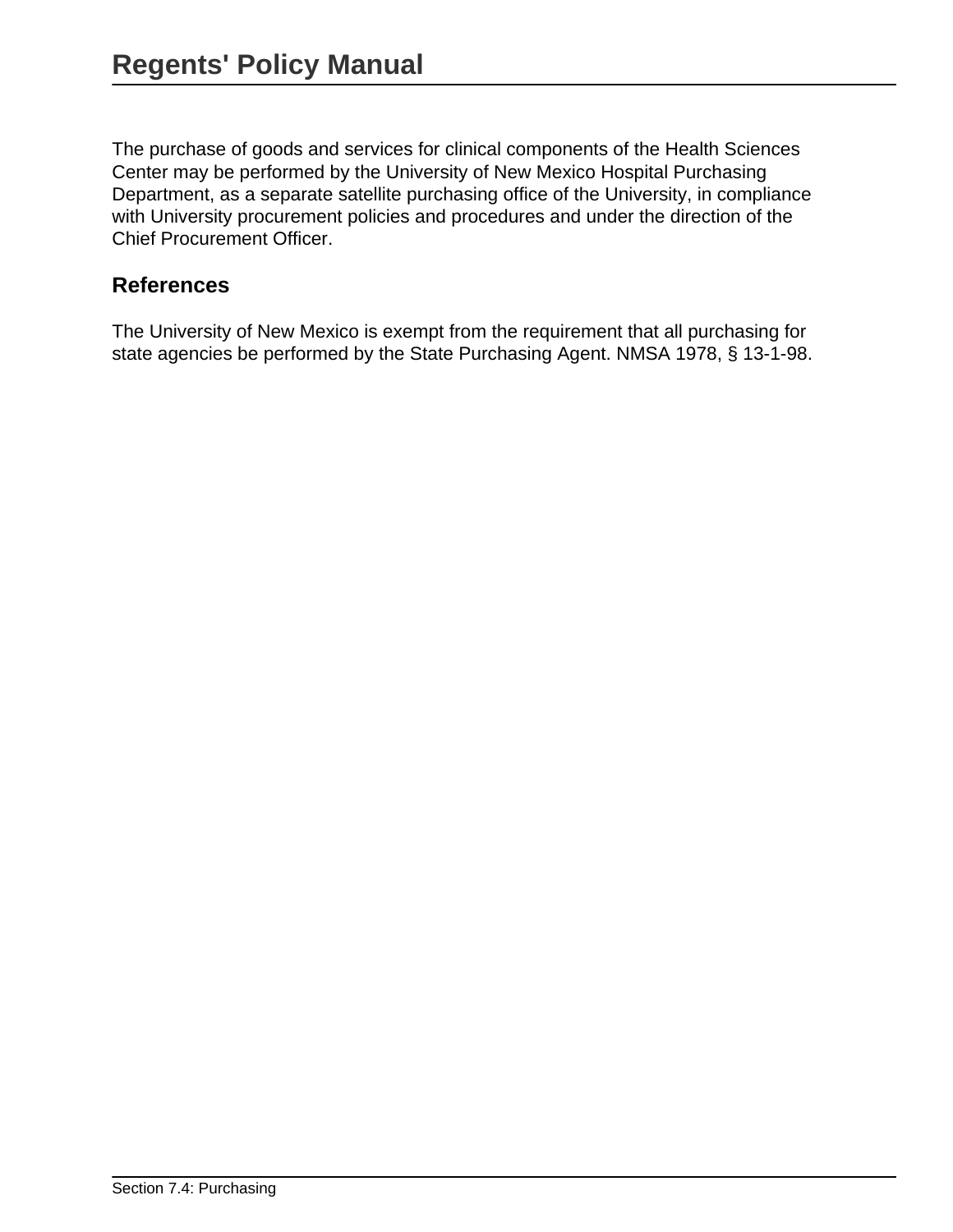# **Section 7.5: Small Business Program**

**Adopted Date: 09-12-1996**

# **Applicability**

This policy applies to all funds expended by the University.

# **Policy**

The University desires to provide optimal opportunity for small businesses and businesses owned by members of traditionally underrepresented groups to participate in contracts for goods or services provided to the University. Accordingly, the University shall develop a Small, Disadvantaged and Women-Owned Business Program, called the Small Business Program. The Small Business Program shall support the University's mission of community action and public service, enhance the University's ability to compete for federal and state-sponsored programs and research funds, and ensure compliance with federal and state law. Departments are encouraged to purchase from small businesses and businesses owned by members of traditionally underrepresented groups.

### **Implementation**

The Purchasing Department shall develop and administer this Program.

#### **References**

Small, Disadvantaged and Women-Owned Business Program, [UBPPM Policy 4305.](site://policy.unm.edu/university-policies/4000/4305)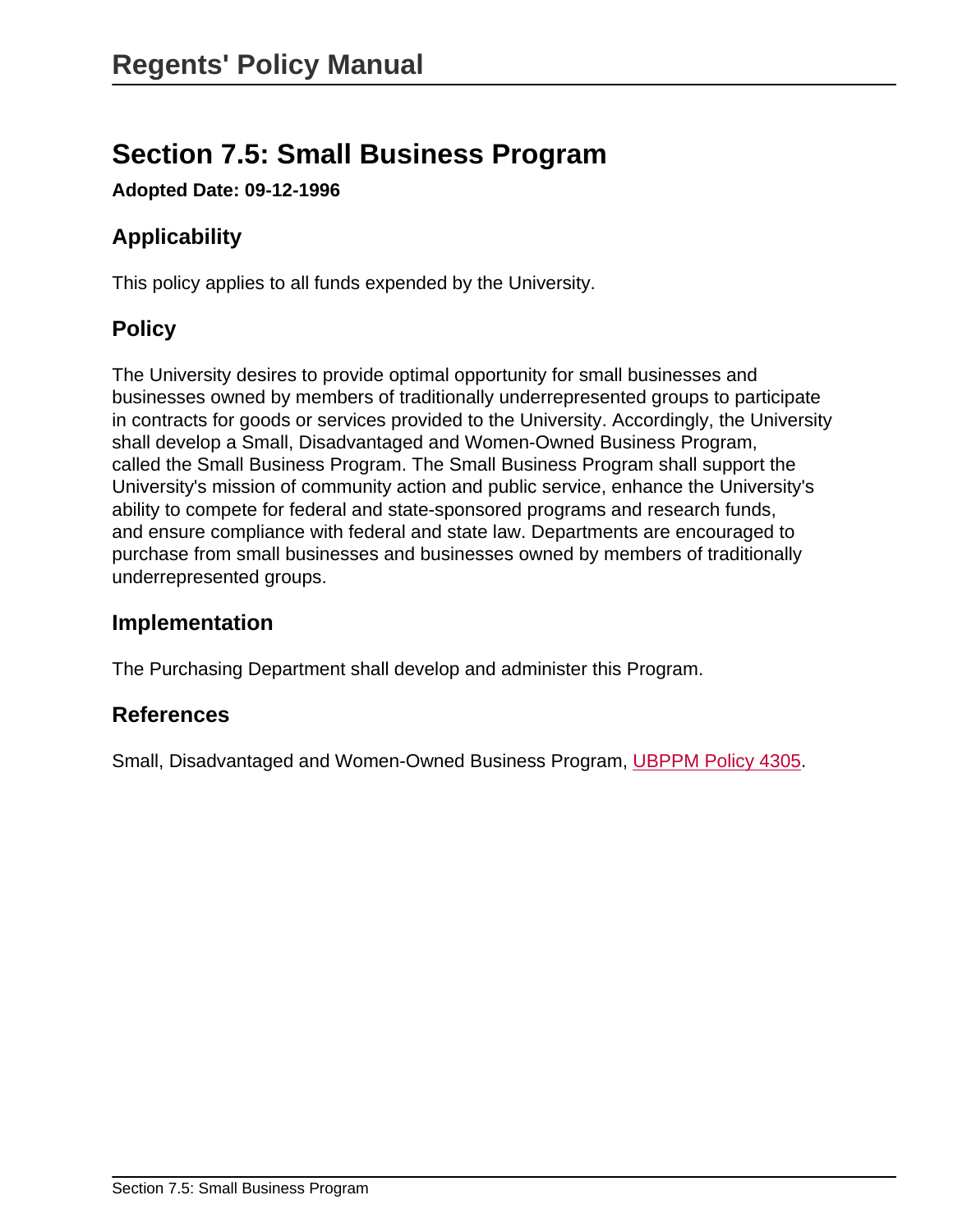# **Section 7.6: University Enterprise Business Activities**

**Adopted Date: 09-12-1996 12-14-2010**

## **Applicability**

This policy applies to all activities conducted by the University of New Mexico and its affiliated units where fees are charged for providing goods or services to the general public.

## **Policy**

All University business enterprise activities shall be related to the University's mission of providing instruction, research, scholarship, cultural innovation, public service, patient care, and campus support. Some activities within this mission may be organized as separate and distinct business cost centers, with fees charged for providing goods and services that enhance, promote or support the University's mission and meet the needs of students, faculty, staff and patients. Some of these business activities may also be available to the general public. The University shall comply with all applicable laws and regulations concerning its business activities. The governance of business enterprise activities in respect of the Health Sciences Center shall be as set forth in [RPM 3.4.](site://policy.unm.edu/regents-policies/section-3/3-4)

#### **Implementation**

The President shall establish administrative policies and procedures to ensure that all business activities are related to the University's mission. Exceptions to the policy may be authorized by the President when clearly in the best interest of the University and the public.

## **Delegation of Authority**

The Executive Vice President for Administration/CFO/COO and the Chancellor for Health Sciences (in respect of Health Sciences Center activities) shall be responsible for oversight and review of University business activities, including periodic review of all University business enterprise activities.

#### **References**

University Business Activities, [UBPPM Policy 6010](site://policy.unm.edu/university-policies/6000/6010).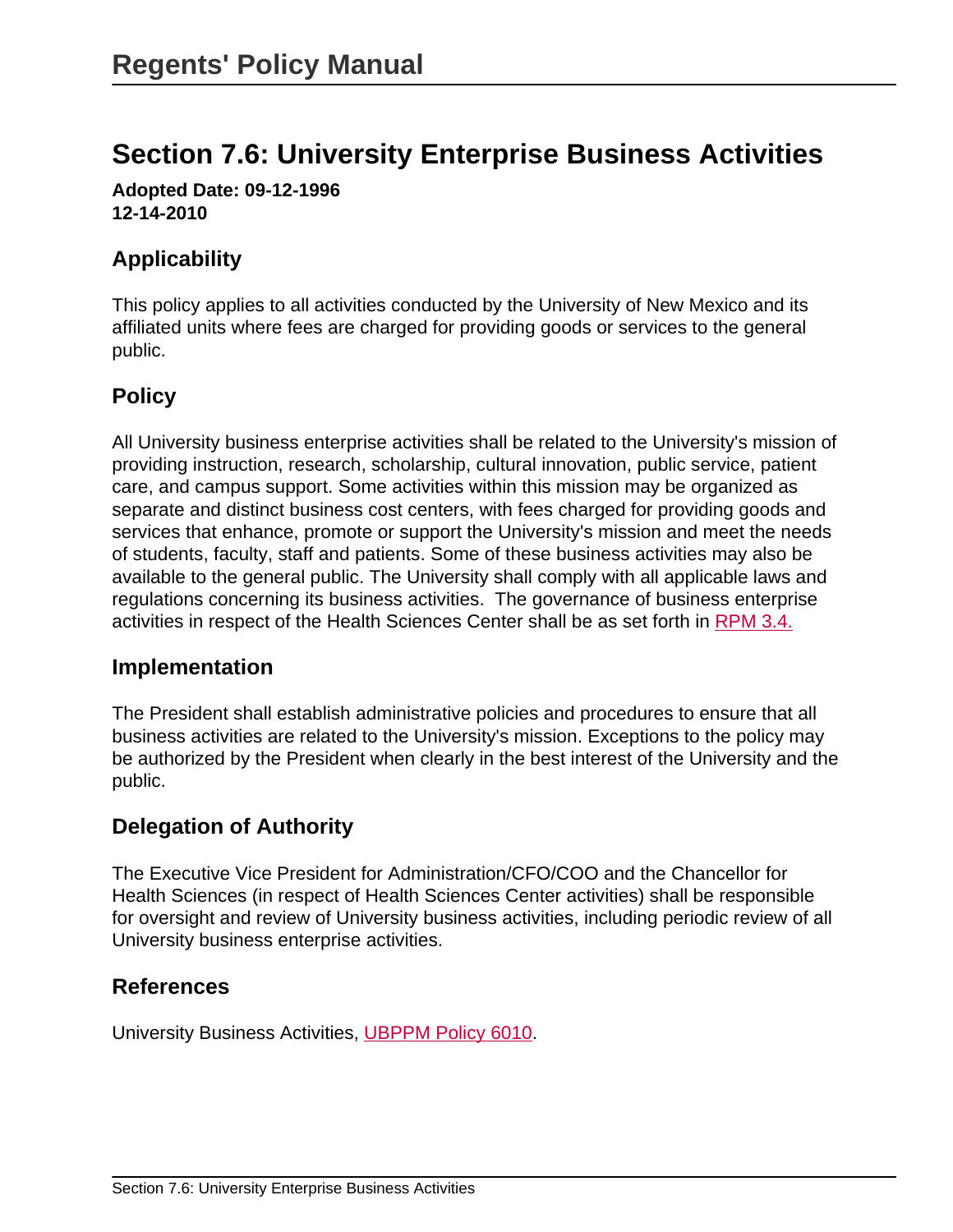# **Section 7.7: Travel Reimbursement and Per Diem**

**Adopted Date: 09-12-1996 06-12-1997, 09-11-1997, 08-12-2003, 10-11-2011, 01-01-2012**

# **Applicability**

This policy applies to all members of the Board of Regents, faculty and staff traveling on official University business.

# **Policy**

Travel on official University business by members of the Board of Regents, faculty and staff is integral to the University's mission. The University shall reimburse the reasonable and allowable costs of this travel. No per diem for attendance at Board or committee meetings shall be paid to Regents.

The University recognizes that it must comply with the New Mexico Per Diem and Mileage Act, NMSA 1978, (the "Act") and the U.S. Office of Management and Budget Circular A-21 (see "Cost Accounting Standards," [UBPPM Policy 2400](site://policy.unm.edu/university-policies/2000/2400)). To ensure compliance, the Board of Regents has determined the following reimbursement per diems as permitted in § 10-8-4 of the Act and the federal cost accounting standards.

# **Definitions**

**Federal rates:** Meal per diem rates set forth from time to time by the Internal Revenue Service (IRS) and U.S. Department of State.

**State Funds:** Funds appropriated to the University in the General Appropriation Act or those provided in the New Mexico Constitution.

**Institutional Funds:** All University funds not defined as state funds.

# **Federally Sponsored Travel**

Employees who are reimbursed solely from federal funds will be reimbursed for meals and incidental expenses at the federal reimbursement rates, as provided in §10-8-4(C) (2) of the Act, for travel to destinations outside of New Mexico. Meal per diem for travel within New Mexico is limited to the lowest federal meal per diem rate applicable to New Mexico; this rate is applicable to all travel within New Mexico even if the IRS designates a higher rate for a specific city in New Mexico.

# **Other Travel**

Out-of-state travel: Reimbursement from state funds shall be either per diem of \$115 as provided in §10-8-4(C)(2)of the Act or actual expense for lodging and reimbursement for meals of \$45 per day as provided in §10-8-4(L)of the Act, with the difference between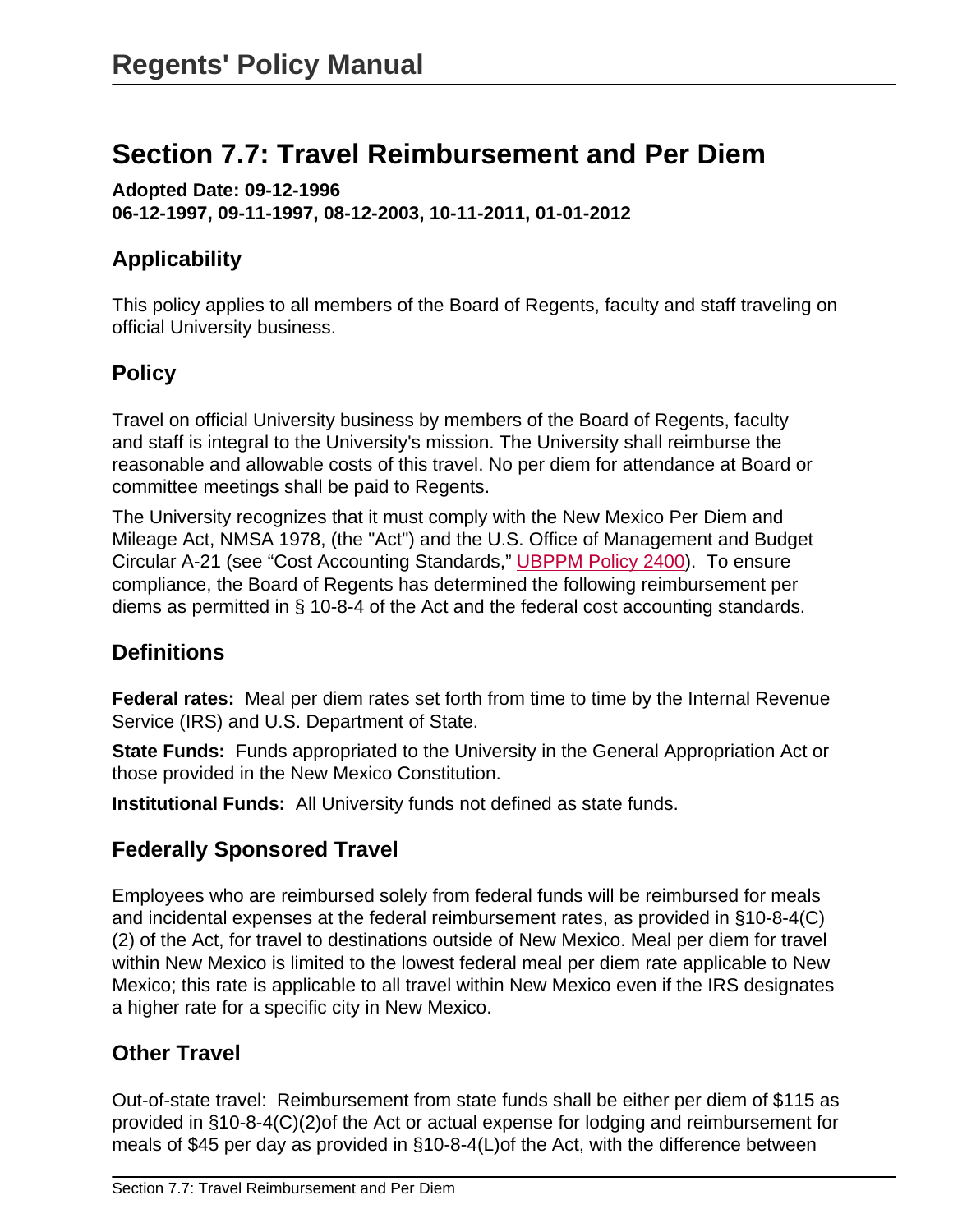the state funded portion and the amount allowed by federal meal per diem rates to be reimbursed with institutional funds. If the Board of Regents finds that a per diem allowance of \$115 is inadequate for out-of-state travel to a geographical area, the per diem allowance shall be \$215 for out-of state travel to that geographical area.

**In-state travel:** Reimbursement from state funds shall be either per diem of \$85 as provided in §10-8-4(B)(2) of the Act or actual expense for lodging and reimbursement for meals of \$30 per day as provided in §10-8-4(L) of the Act, with the difference between the state funded portion and the amount allowed by federal meal per diem rates to be reimbursed with institutional funds consistent with the limitations discussed in federally sponsored travel above. If the Board of Regents finds that a per diem allowance of \$85 is inadequate for reimbursement of expenses in any municipality in this state, the per diem allowance shall be \$135 for travel to the municipality.

### **Implementation**

The President shall adopt administrative policies and procedures to implement this policy.

### **References**

Per Diem and Mileage Act, NMSA 1978; [U.S. Office of Management and Budget](https://obamawhitehouse.archives.gov/omb/circulars_a021_2004/) [Circular A-21](https://obamawhitehouse.archives.gov/omb/circulars_a021_2004/); Travel Reimbursement Policies and Procedure, [UBPPM Policy](site://policy.unm.edu/university-policies/4000/4030) [4030;](site://policy.unm.edu/university-policies/4000/4030) "Cost Accounting Standards," [UBPPM Policy 2400](site://policy.unm.edu/university-policies/2000/2400).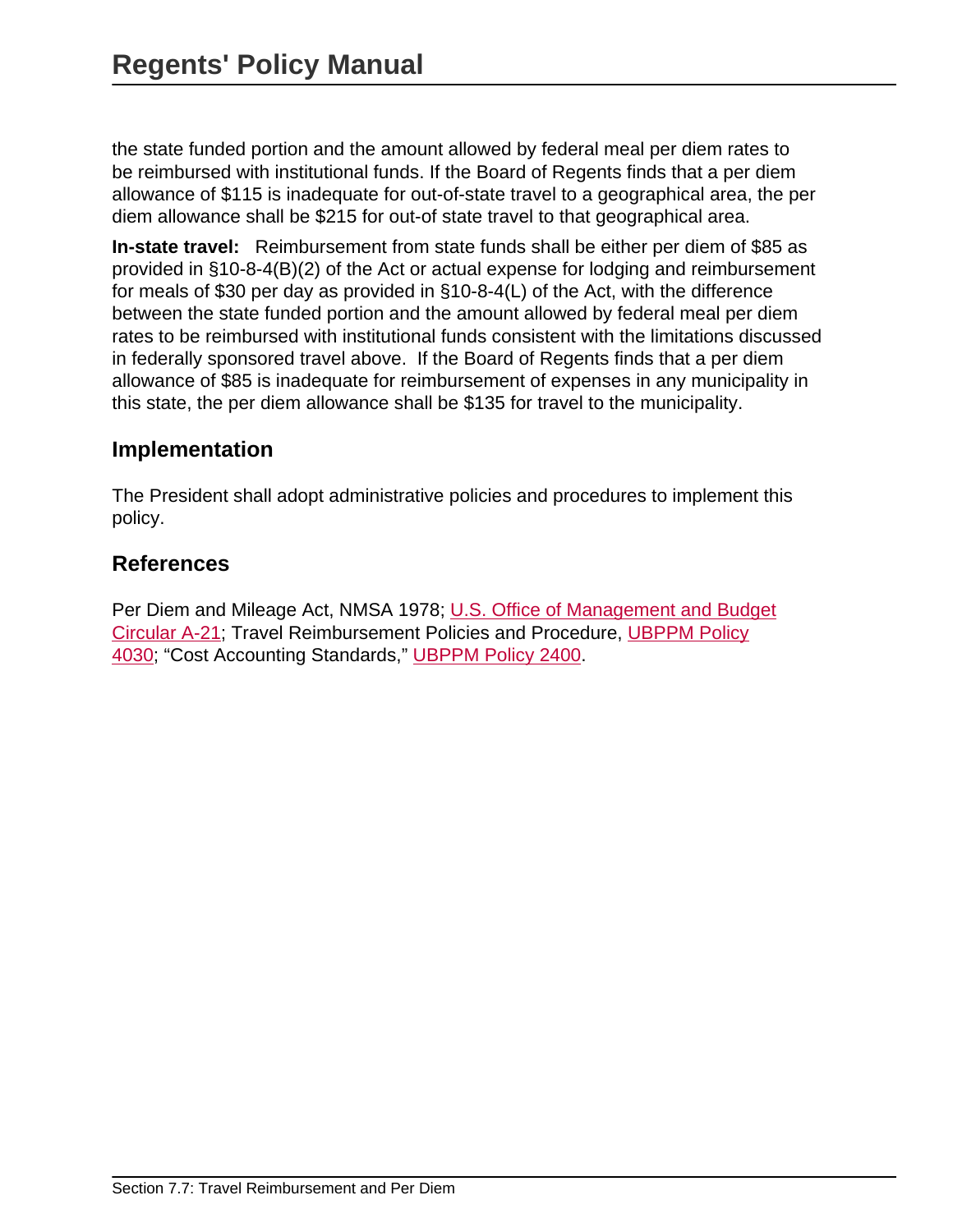# **Section 7.8: Signature Authority for Contracts**

**Adopted Date: 09-12-1996 03-10-1997, 12-06-2007, 08-12-2008, 12-14-2010, 04-08-2014, 03-14-2016**

# **Applicability**

This policy applies to all members of the Board of Regents, faculty, staff and students.

# **Policy**

The Board of Regents must approve and an officer of the Board of Regents must sign the following types of contracts and documents, after due authorization by the Regents:

- 1. Contracts between the President and the University;
- 2. Contracts between the Chancellor for Health Sciences and the University;
- 3. Bond resolution, notification and certification documents, including certification of bond sale; and
- 4. Any contracts or other documents required by law to be signed by an officer of the Board of Regents.

The Chief Procurement Officer or designee must sign contracts for the purchase of goods and services, and the authority to do so is hereby delegated.

The President shall have the authority to sign all other contracts and documents (other than contracts or agreements for the purchase of goods and services) for the operation of the University and may delegate this authority. The President's signature authority as set forth above includes the authority to execute certificates representing stocks, bonds, or other securities in order to buy, sell, assign, or endorse for transfer such securities. The President shall also have authority to require additional signatures on contracts for the purchase of goods and services.

It is the official policy of the University to avoid financial settlements of claims and lawsuits against the University except when appropriate. The University shall not agree to pay a financial settlement without (a) an appropriate risk assessment of the case, (b) written approval by the Chancellor for Health Sciences, Provost, or Executive Vice President for Administration, and (c) final approval by the President. A financial settlement payment by the University of \$400,000 or more must also be approved by the Board of Regents.

After fully advising the President, the Chancellor for Health Sciences is authorized to enter into affiliation agreements with other patient care facilities to provide educational opportunities.

The signature authority delegated in this policy must be exercised in accordance with other Regents' policies, some of which may require approval of the contract or other document by the Board of Regents.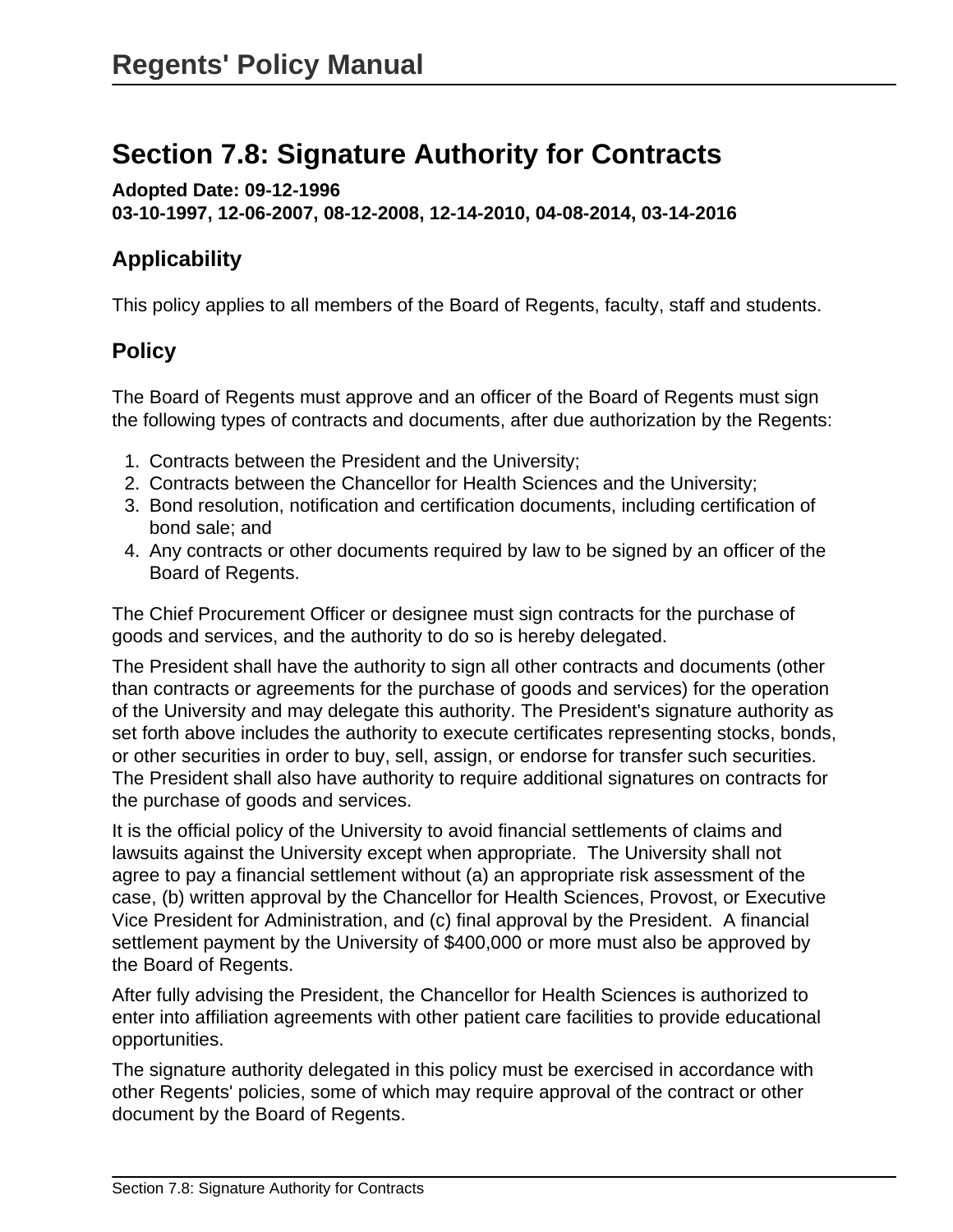# **References**

[RPM 1.4](site://policy.unm.edu/regents-policies/section-1/1-4) ("Appointment of the President of the University"); [RPM 7.10](site://policy.unm.edu/regents-policies/section-7/7-10) ("Borrowing and Bonding Authority"); [RPM 3.4](site://policy.unm.edu/regents-policies/section-3/3-4) ("Health Sciences Center and Services"); and [UAP 2010](site://policy.unm.edu/university-policies/2000/2010) [\("Contract Signature Authority and Review"\)](site://policy.unm.edu/university-policies/2000/2010).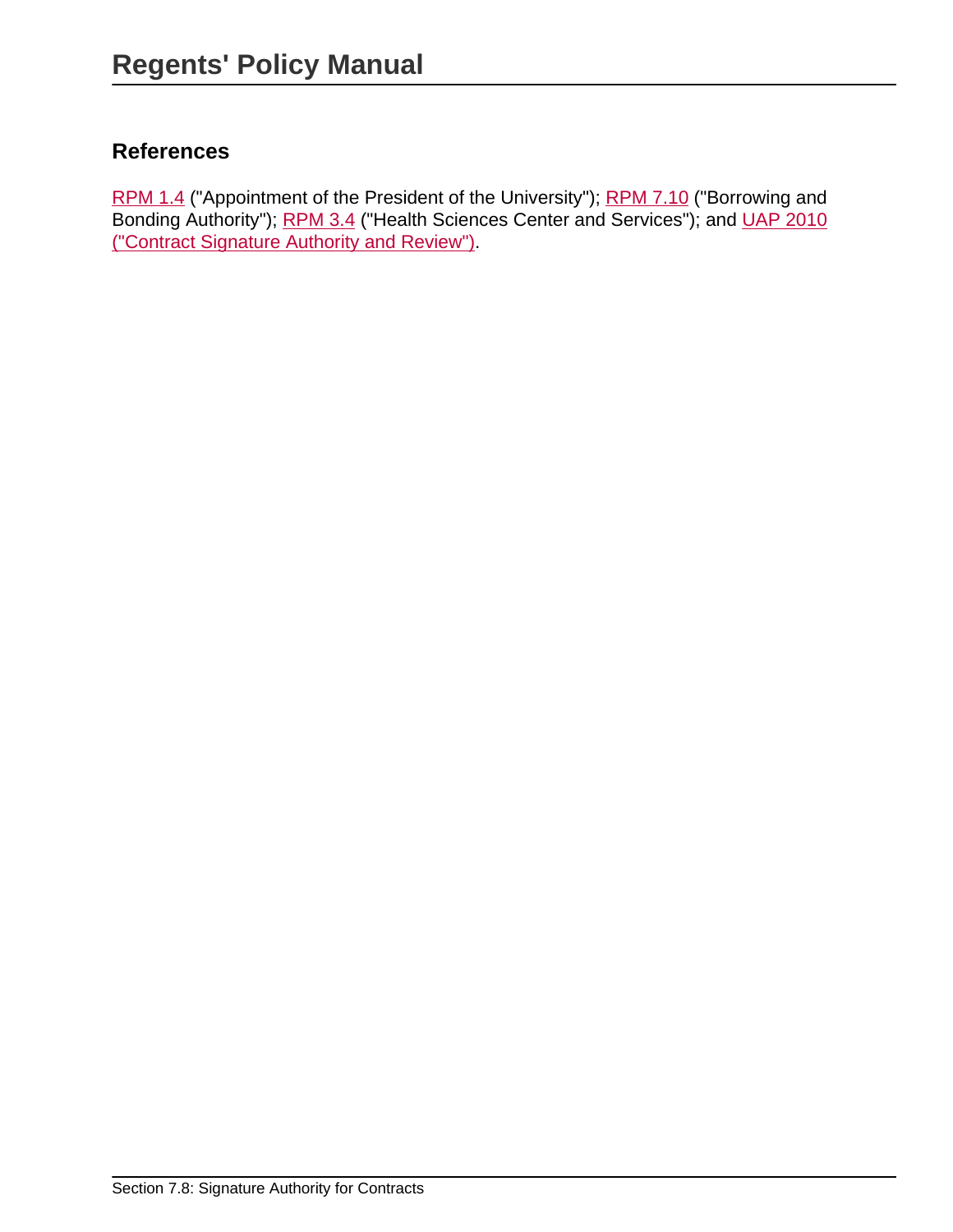# **Section 7.9: Property Management**

**Adopted Date: 09-12-1996 04-08-2014**

# **Applicability**

This policy applies to all property owned, used, loaned, or leased to the University.

# **Policy**

The University may acquire, maintain, protect, use, and dispose of property required to perform its mission. University property shall be managed according to University policies and applicable state and federal law.

University property includes all equipment purchased by University departments, regardless of the source of funds used to purchase the equipment; U.S. Governmentowned equipment used by University departments; components and materials used to make equipment, whether furnished to, acquired by, or fabricated by the University; property donated to the University; and property loaned or leased to the University by outside organizations.

The following types of property management transactions must be approved by the Board of Regents:

- 1. Purchase, sale, or transfer of real property.
- 2. Leases of real property, the annual cost of which is \$1,000,000 or more. (Note: If the lease contains an option to purchase the real property, Regents must approve exercising the option.)
- 3. The Finance and Facilities Committee or the Health Sciences Board of Directors, as appropriate, must approve the disposition of surplus property, in accordance with NMSA 1978, § 13-6-1 et seq. Such dispositions are not approved by the full Board.

# **Implementation**

The President shall adopt administrative policies and procedures to implement this policy.

# **References**

By statute, purchase of real property must also be approved by the Higher Education Department and the State Board of Finance.

Disposition of Surplus Property Act, § 13-6-1, NMSA 1978.

[UAP 7710](site://policy.unm.edu/university-policies/7000/7710) ("Property Management and Control).

[RPM 7.13](site://policy.unm.edu/regents-policies/section-7/7-13) ("Development, Receipt, and Investment of Gifts to the University).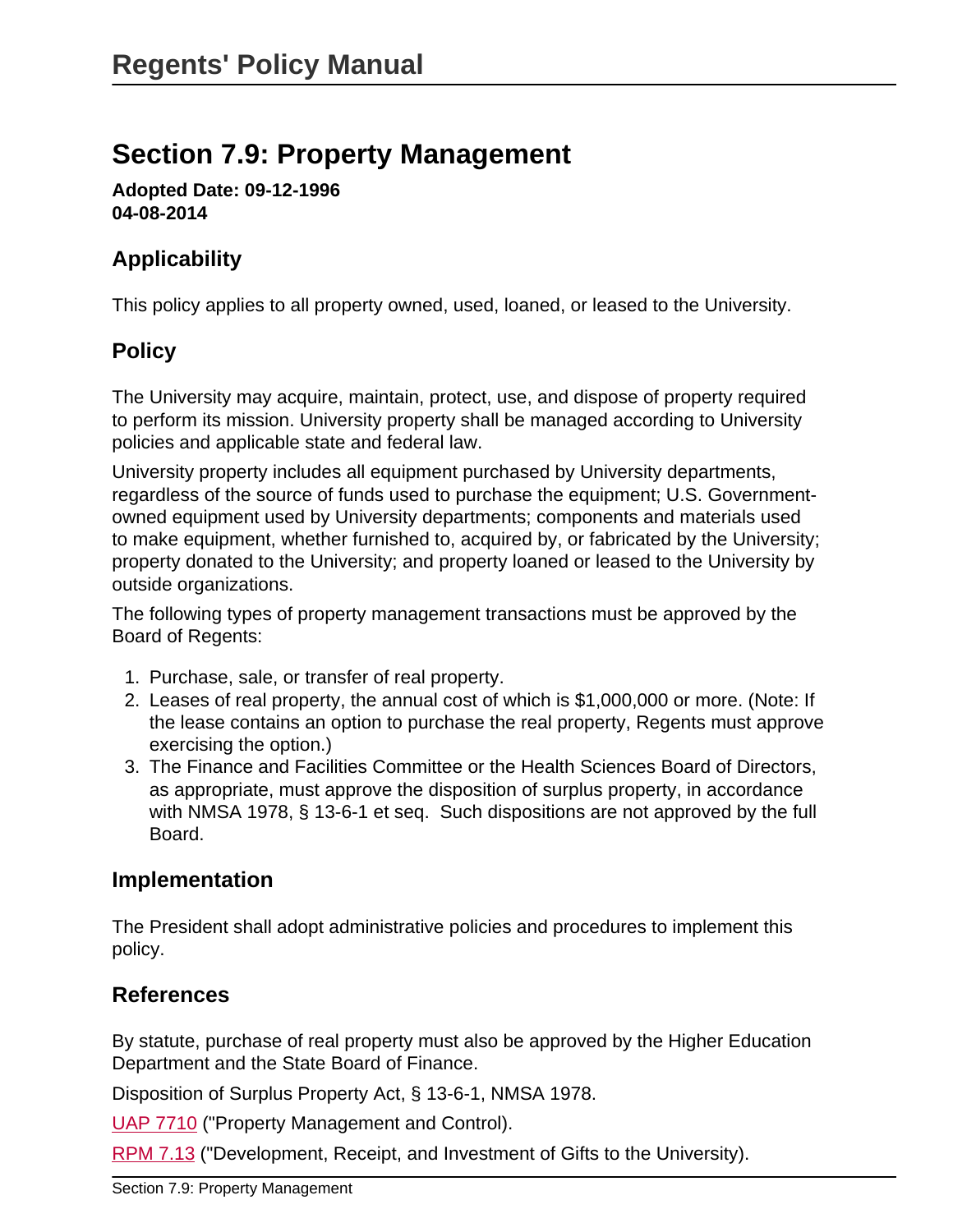# **Section 7.10: Borrowing and Bonding Authority**

**Adopted Date: 09-12-1996**

# **Applicability**

This policy applies to the financial affairs of the University.

# **Policy**

The University is authorized to borrow money through the issuance and sale of University bonds for erecting, purchasing, or otherwise acquiring, altering, improving, furnishing and equipping any necessary buildings or structures at the University; or acquiring any necessary land for use by the University; or for retiring the whole or any part of any series of bonds previously issued by the University. The University also is authorized to borrow money through the issuance and sale of bonds for purchasing, erecting, altering, improving, repairing, furnishing and/or equipping any incomeproducing facility and for acquiring any necessary and convenient lands for these purposes. The Board of Regents may impose and collect fees for the use of such facilities as it deems necessary to retire these bonds on schedule. The University may borrow funds by issuing other debt obligations under terms approved by the Board of Regents.

Bonds or other obligations issued by the University may be sold at public or private sale, at the discretion of the Board of Regents. The proceeds from the sale of these bonds shall be paid to the University, which shall place the proceeds in a separate fund known as the Building and Improvement Fund. This fund shall be used only for the purposes stated in applicable law and the purposes for which the bonds were issued.

Bonds or other obligations shall be authorized and issued only when the Board of Regents determine that it is prudent to do so and that appropriate provisions can be made for orderly repayment. At the time of issuing bonds the Board of Regents shall establish a fund known as the Interest and Retirement Fund for the payment and interest of the bonds. The issuance and sale of these bonds constitute an irrevocable pledge by the Board of Regents of sufficient funds from each year's income from the University's funds to pay the interest and principal on the bonds.

### **Implementation**

The President may adopt administrative policies and procedures to implement this policy.

# **References**

NMSA 1978, §§ 6-13-1 to -26 (Institution Bonds); §§ 6-14-1 to -12 (Public Securities); §§ 6-17-1 to -19 (Finances of State Educational Institutions); §§ 21-7-3 to -25 (Building and Improvement Bonds); Signature Authority for Contracts, [RPM 7.8](site://policy.unm.edu/regents-policies/section-7/7-8)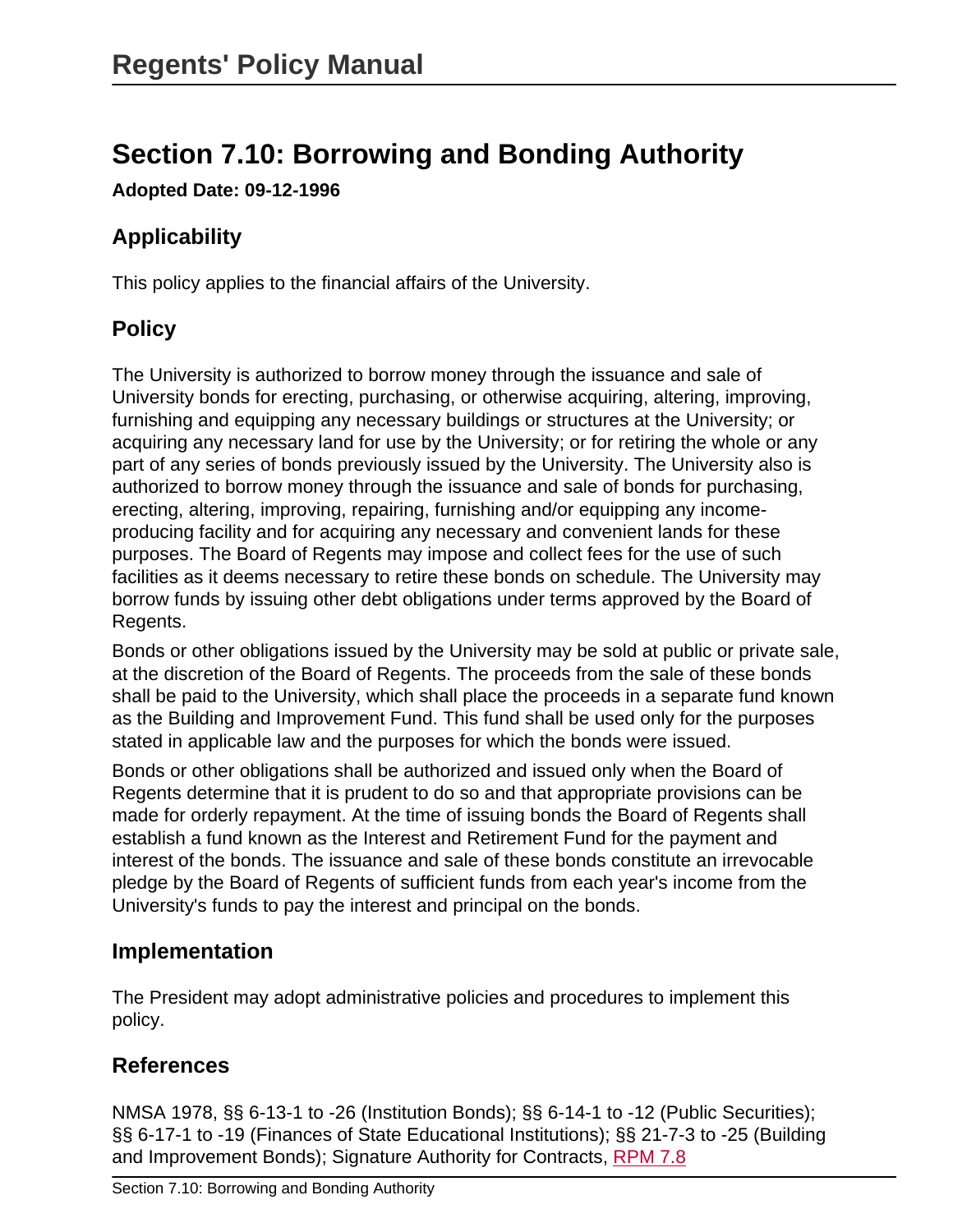# **Section 7.11: Selection of Architects for UNM Projects**

**Adopted Date: 09-12-1996 04-08-2014**

## **Applicability**

This policy applies to the selection of architects for all University of New Mexico projects.

# **Policy**

It is the policy of the University to select architects from all areas of the state without regard to race, color, religion, national origin, sex, age, physical or mental handicap, sexual preference, ancestry, or medical condition. The University wishes to employ the best qualified architectural firm for each project and to use a variety of different firms. Only registered architects resident in New Mexico will be designated as the project architect or architect of record, as required by law.

When an addition or remodeling is planned for an existing building, the architect who designed the original building, if still in practice, may be retained as a "sole source," if the earlier work was satisfactory and the Chief Procurement Officer approves the contract pursuant to the New Mexico Procurement Code.

# **References**

Architectural Act, § 61-15-1, et seq., NMSA 1978.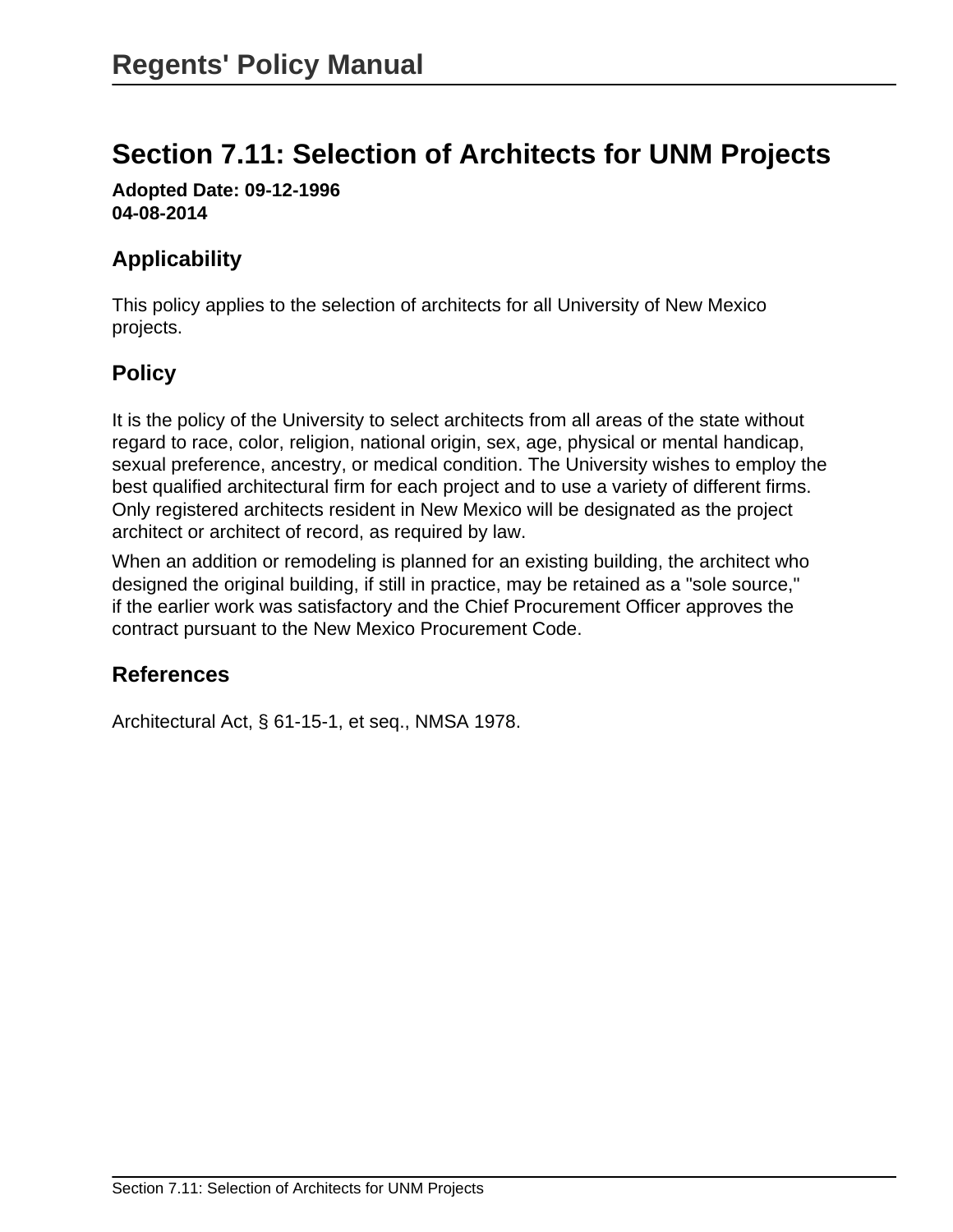# **Section 7.12: Approval of Construction Projects**

**Adopted Date: 09-12-1996 04-08-2014**

### **Applicability**

This policy applies to University construction projects.

## **Policy**

In accordance with laws and regulations of the State Higher Education Department and Board of Finance as may be amended from time to time, the following construction projects shall be presented to the Board of Regents for approval:

- 1. Any addition of square footage or construction of new building;
- 2. Any alterations, site improvement, or other major project costing over \$300,000 or, for branches, over \$50,000. (Note: Higher Education Department approval is required for major projects costing over \$300,000; Board of Finance approval is required for major projects costing over \$750,000);
- 3. Any revised, previously approved project, if the total project cost increases by 10% or \$100,000, whichever is greater; or if the size increases by more than 10% or 1,000 NSF, whichever is greater; or if the type or purpose of the space changes by 10% or more.

This policy does not apply to the purchase of equipment.

#### **Implementation**

The President may adopt administrative policies and procedures to implement this policy and provide for review and approval of all construction projects.

#### **References**

New Mexico Procurement Code, § 13-1-28, et seq., NMSA 1978; § 13-1-21, et seq. (resident preference); § 13-4-1 (public works contracts); § 21-1-21 (capital expenditures).

Expenditures for the construction of or additions to buildings or major projects including major remodeling must be approved by the Higher Education Department and the State Board of Finance, per statute and regulations of the Higher Education Department and Board of Finance § 21-1-21 NMSA 1978.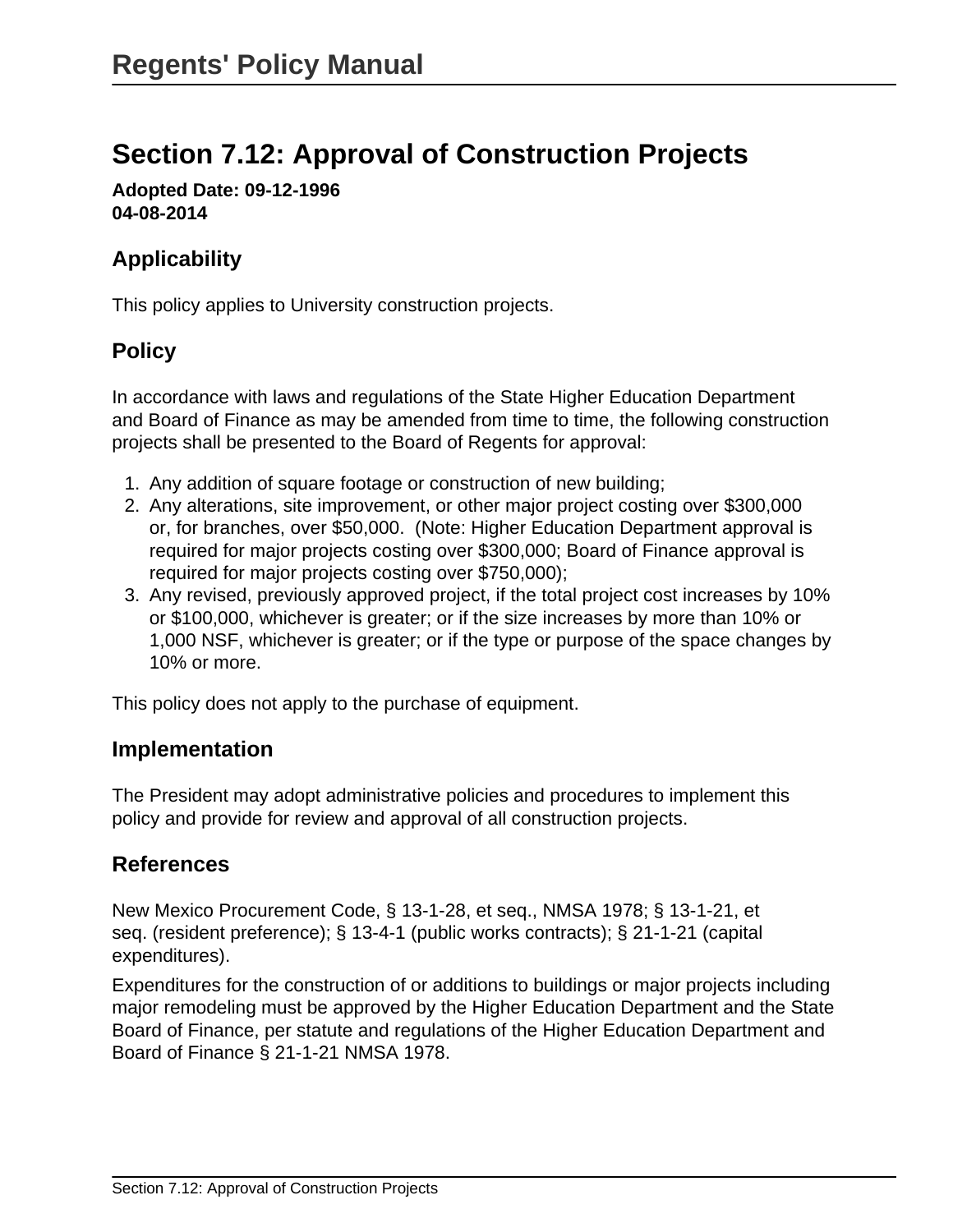# **Section 7.12.1: Selection of Contractors for UNM Construction Projects**

#### **Adopted Date: 10-12-2004**

### **Applicability**

This policy applies to the selection of contractors for all UNM projects involving construction of a new building or major building renovation.

# **Policy**

The State Procurement Code provides various options for procuring the services of a contractor for construction and construction management services, including competitive sealed bids, prequalification of contractors, competitive sealed proposals and design and build project delivery. For each construction project undertaken, the University will select the option most optimal and likely to result in a quality project on time and within budget.

The competitive sealed proposal process (including design and build delivery or seeking construction management services) allows the University to consider non-price factors in the final selection of a contractor, including contractor experience, past performance and management resources. It also permits consideration of architect/contractor/ subcontractor teams. The University's procedures for selecting contractors or design and construction teams through competitive sealed proposals will include a statement that all contractors and other professionals who respond to the request for proposals will be evaluated fairly based upon the factors set forth in the solicitation.

University procurement documents for construction shall also include the following provisions:

- a statement that all contractors' bonding companies shall be on the U.S. Department of Treasury List of Approved Sureties (Circular 570);
- a statement that the University retains the right to inspect the contractors' last three years of financial statements.

Regarding possible construction projects at the University of New Mexico, the Board of Regents determines there are currently no construction projects in the planning stages in which a project labor agreement would be used. If the Board of Regents in the future should choose to consider using a project labor agreement on a construction project, it will publish legal notice and will also issue a press release, both at least thirty (30) days prior to the Board meeting to consider this question, specifying the date, time and place of such meeting.

The University is committed to treating fairly all contractors and other professionals who participate in the University's procurement process. The University's policy is to select contractors and other professionals without regard to race, color, religion,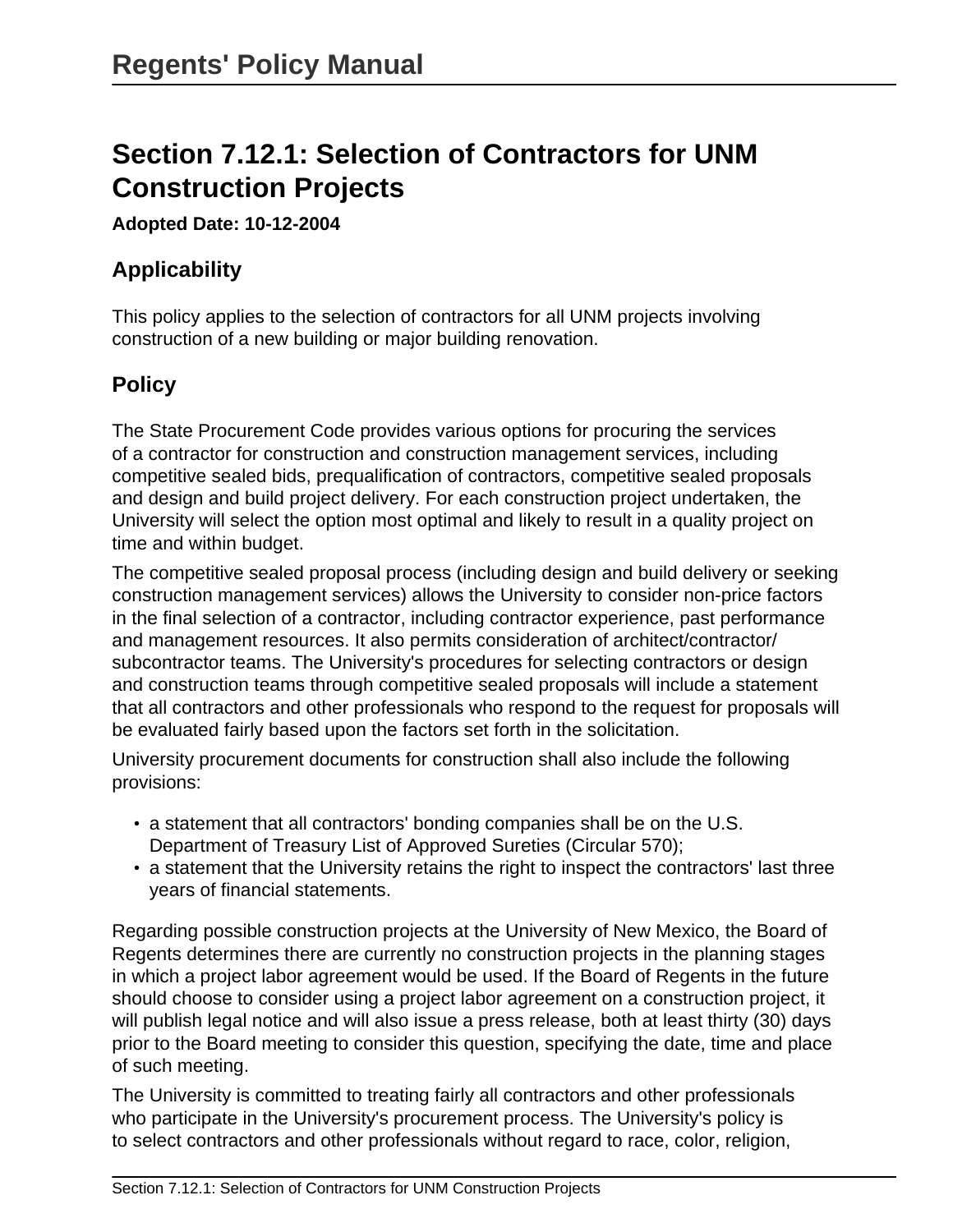national origin, gender, age, physical or mental handicap, sexual preference, ancestry or medical condition.

In addition to a commitment to the fair and equitable treatment of contractors in the selection process, once a contractor is selected and construction begins, the University is committed to efficient and effective management practices to resolve issues that arise during construction.

#### **Implementation**

The Director of Purchasing shall adopt policies and procedures for the selection of contractors for construction projects. The Director of Purchasing will involve representatives of the contractor community in drafting regulations for selecting contractors through competitive sealed proposals and through other innovative techniques such as the teaming of architects, contractors and subcontractors.

The Executive Vice President for Administration shall implement effective management practices and structures to resolve issues that arise during construction.

### **References**

New Mexico Procurement Code, sec. 13-1-28 et seq., NMSA 1978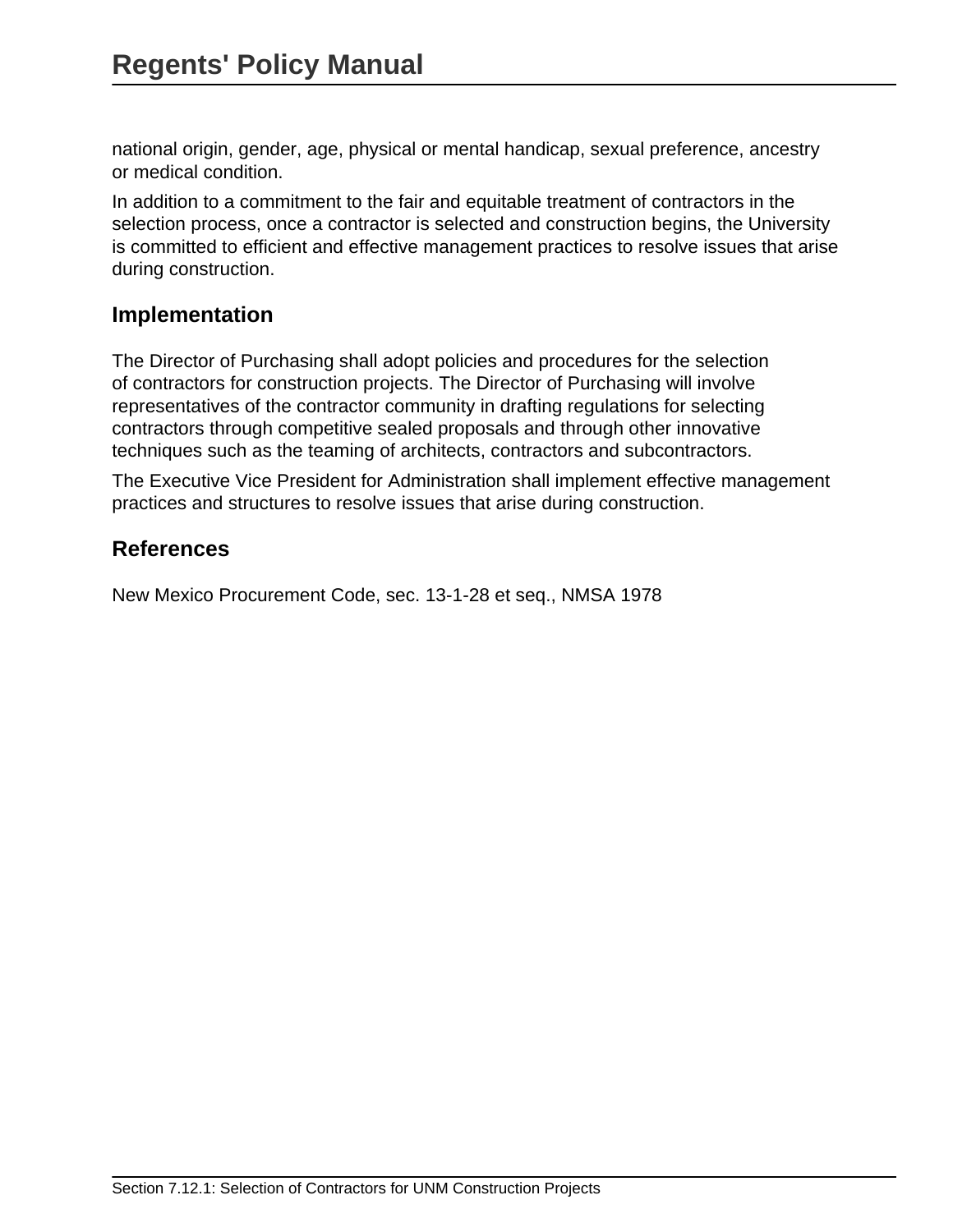# **Section 7.13: Receipt and Investment of Gifts to the University**

**Adopted Date: 09-12-1996 12-08-1998, 04-08-2014**

## **Applicability**

This policy applies to the receipt and investment of funds and other gifts from private sources to the University and for the benefit of the University. It does not apply to grants or contracts for research or service projects from governmental agencies or other entities.

### **Policy**

Private support is important to the teaching, research, and service activities of the University. Through private support, the University can enhance current programs and develop resources to support programs for future generations. The University shall employ coordinated efforts to obtain and increase private support.

The Board of Regents recognizes the University of New Mexico Foundation, a non-profit corporation existing solely to promote the University, as a major supporting organization through which private citizens can assist the University with fund-raising efforts. Pursuant to state law (§ 6-5A-1, NMSA 1978), the Board of Regents has approved an agreement to govern the relationship between the University and the UNM Foundation. The University encourages all donors of significant gifts for use in various programs or projects of the University to make them to the UNM Foundation for the benefit of the University.

The Board of Regents' approval shall be required prior to acceptance of: (1) any gift of real property; and (2) any gift of tangible personal property that would require an annual expenditure of more than \$50,000 by the University. Either the University or the UNM Foundation may accept gifts, subject to the University's agreement with the Foundation and University policy. Any gift of tangible personal property that would require an annual expenditure by the University of more than \$25,000 up to and including \$50,000 shall be presented to the Board of Regents' Finance and Facilities Committee for information.

The UNM Foundation shall manage investments within its purview in a manner that will maximize the benefit intended by the donors. The Board of Regents shall approve investment management guidelines recommended by the Foundation. These guidelines shall apply to all endowment and other gift funds managed by the University and under the investment management oversight of the Foundation's Investment Committee, as well as all assets received by the Foundation on behalf of the University.

The Board of Regents shall approve the establishment and purpose of any quasiendowment, regardless of the source of funds for the quasi-endowment.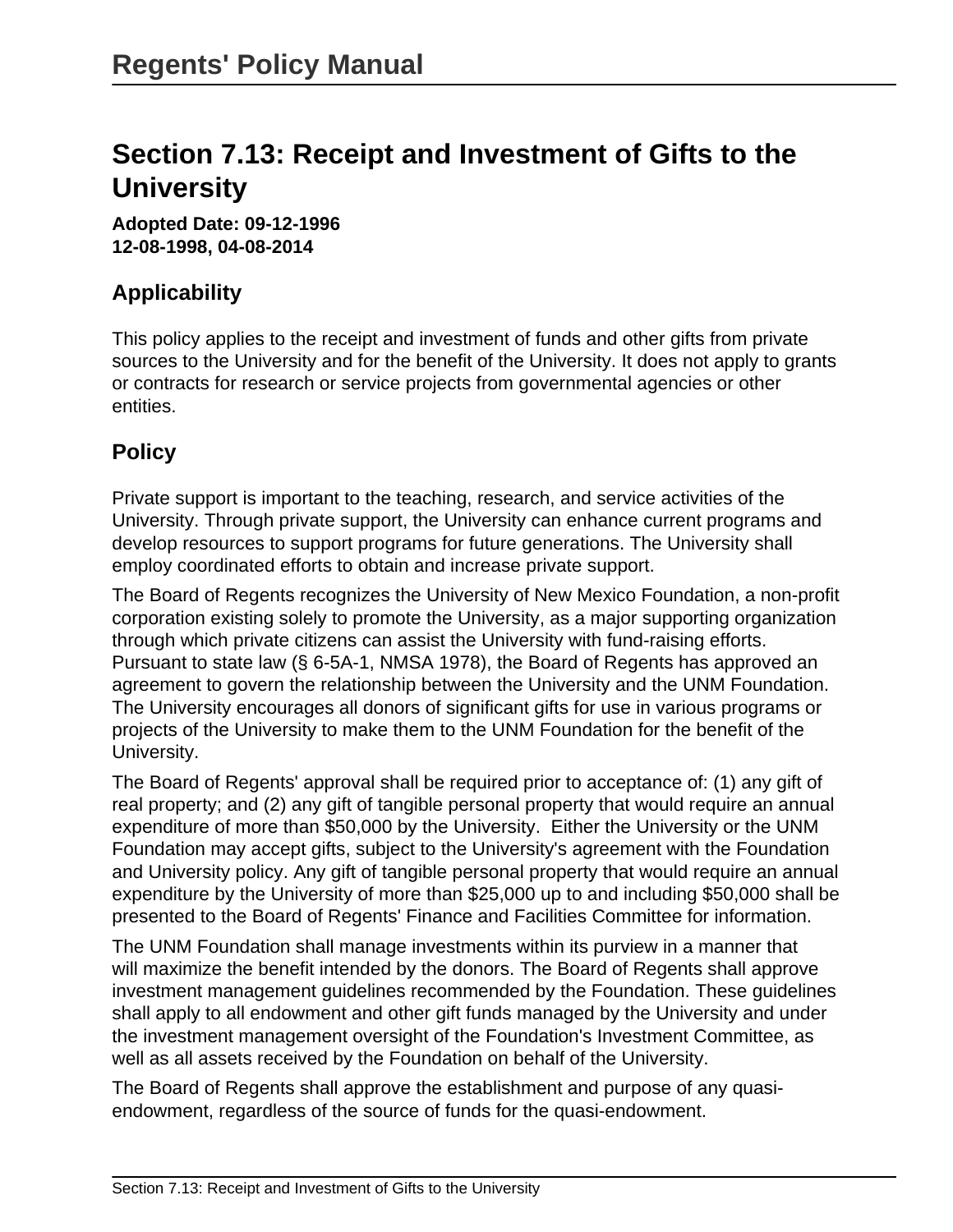### **Implementation**

The President may adopt administrative policies and procedures regarding the acceptance of gifts and other development matters.

The Foundation shall adopt and recommend investment management guidelines to the Board of Regents for approval. The full text of the investment management guidelines (Consolidated Investment Fund Investment Policy) is maintained on the UNM Foundation's website. The Memorandum of Agreement between the University and the UNM Foundation is maintained by the UNM Foundation and the University Counsel's Office.

### **References**

§6-5A-1, NMSA 1978 (Requirements for Receiving Funds from [Affiliated] Organizations); § 21-1-38 (Policies for Investing Endowment Funds)

Consolidated Investment Fund Investment Policy

[RPM 7.9](site://policy.unm.edu/regents-policies/section-7/7-9) ("Property Management")

[RPM 7.19](site://policy.unm.edu/regents-policies/section-7/7-19) ("Regents' Endowment Fund")

[UAP 1030](site://policy.unm.edu/university-policies/1000/1030) ("Gifts to the University")

Memorandum of Agreement between the Regents of UNM and the UNM Foundation, Inc., on file at the UNM Foundation and University Counsel's Office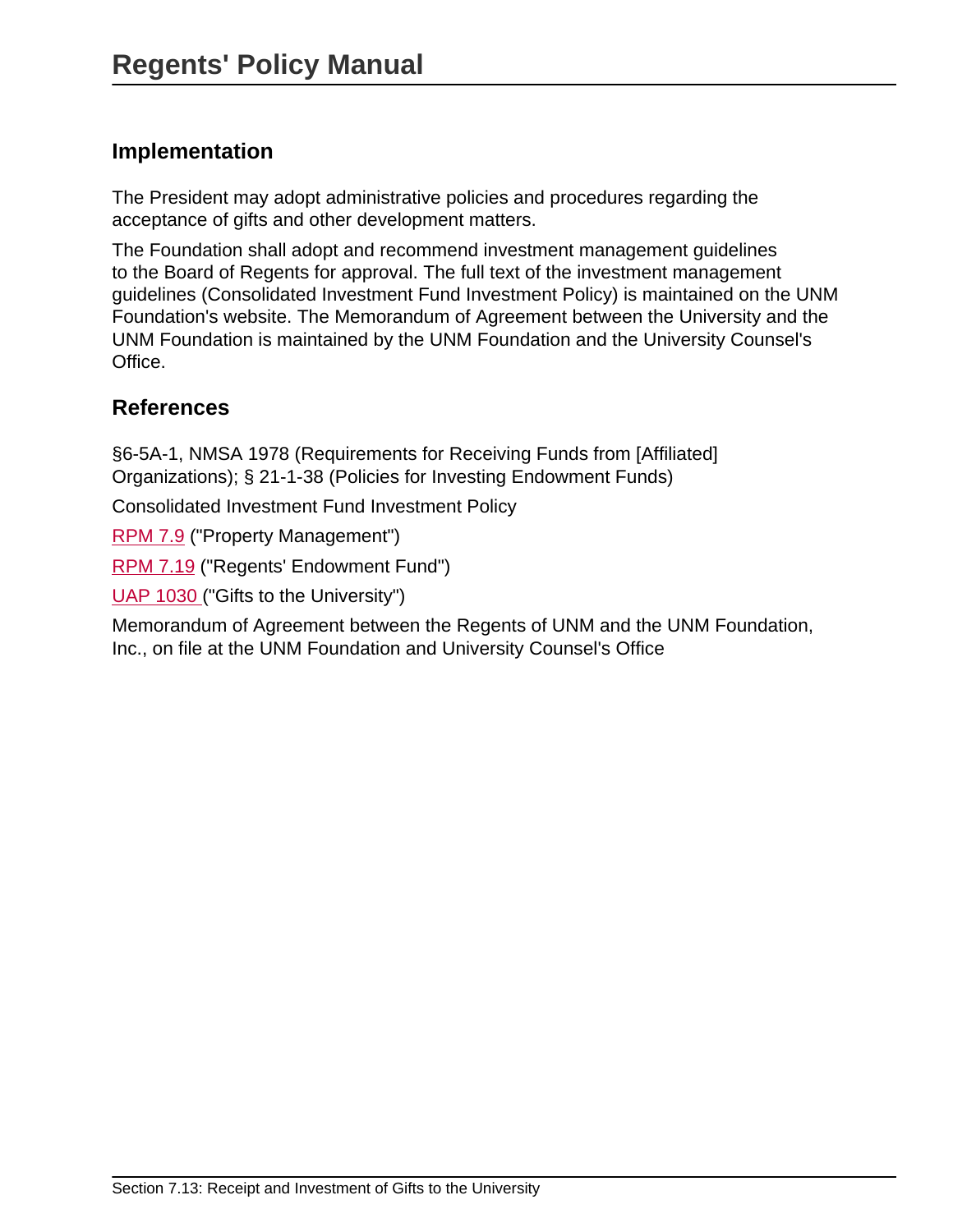# **Section 7.14: Risk Management and Insurance**

**Adopted Date: 09-12-1996 12-14-2010, 08-14-2015**

# **Applicability**

This policy applies to all members of the University community and to all property owned or controlled by the University.

## **Policy**

#### **1. Safety and Loss Prevention Program**

It is the policy of the University to take reasonable steps to avoid accidents or other incidents that could result in injury or death to students, faculty, staff, and visitors, and to protect the physical resources of the University against loss or damage. The University, therefore, will have an active safety and loss prevention program. Because of the unique and distinct manner in which the Health Sciences Center operates and the unique nature of the risks of loss with respect thereto, the governance and oversight of the safety and loss prevention program for the Health Sciences Center (and each of its component colleges, schools, centers, units, and subsidiary corporations as described in Section 1 of [RPM 3.4](https://policy.unm.edu/regents-policies/section-3/3-4.html)) shall be as described in Section 3i of [RPM 3.5](https://policy.unm.edu/regents-policies/section-3/3-5.html) for the Health Sciences Board of Directors and Exhibit A Section 12 of [RPM 3.6](https://policy.unm.edu/regents-policies/section-3/3-6.html) for the UNM Hospital Board of Trustees. The program will also provide for the proper handling and disposition of hazardous materials, pursuant to applicable laws.

Liability insurance covering the University and its "public employees," as defined in the New Mexico Tort Claims Act, property and casualty insurance, workers' compensation insurance, and health care liability coverage for health care students are provided by the Risk Management Division, General Services Department, of the State of New Mexico.

Recognizing that the University's and its "public employees" tort liability to third parties is subject to the immunities and limitations set forth in the New Mexico Tort Claims Act and the Eleventh Amendment to the U.S. Constitution, in cooperation with the Risk Management Division of the New Mexico General Services Department under and pursuant to the New Mexico Tort Claims Act, the University will carry (a) fire and extended coverage insurance on its buildings, heating and cooling systems, and major equipment; (b) workers' compensation and unemployment compensation as required by applicable law, (c) medical malpractice, professional liability, and comprehensive general liability insurance under the Public Liability Fund administered by the Risk Management Division to protect itself and its "public employees," as defined in and consistent with the New Mexico Tort Claims Act; (d) such other and further insurance coverage as may be necessary and appropriate under the circumstances of a particular situation.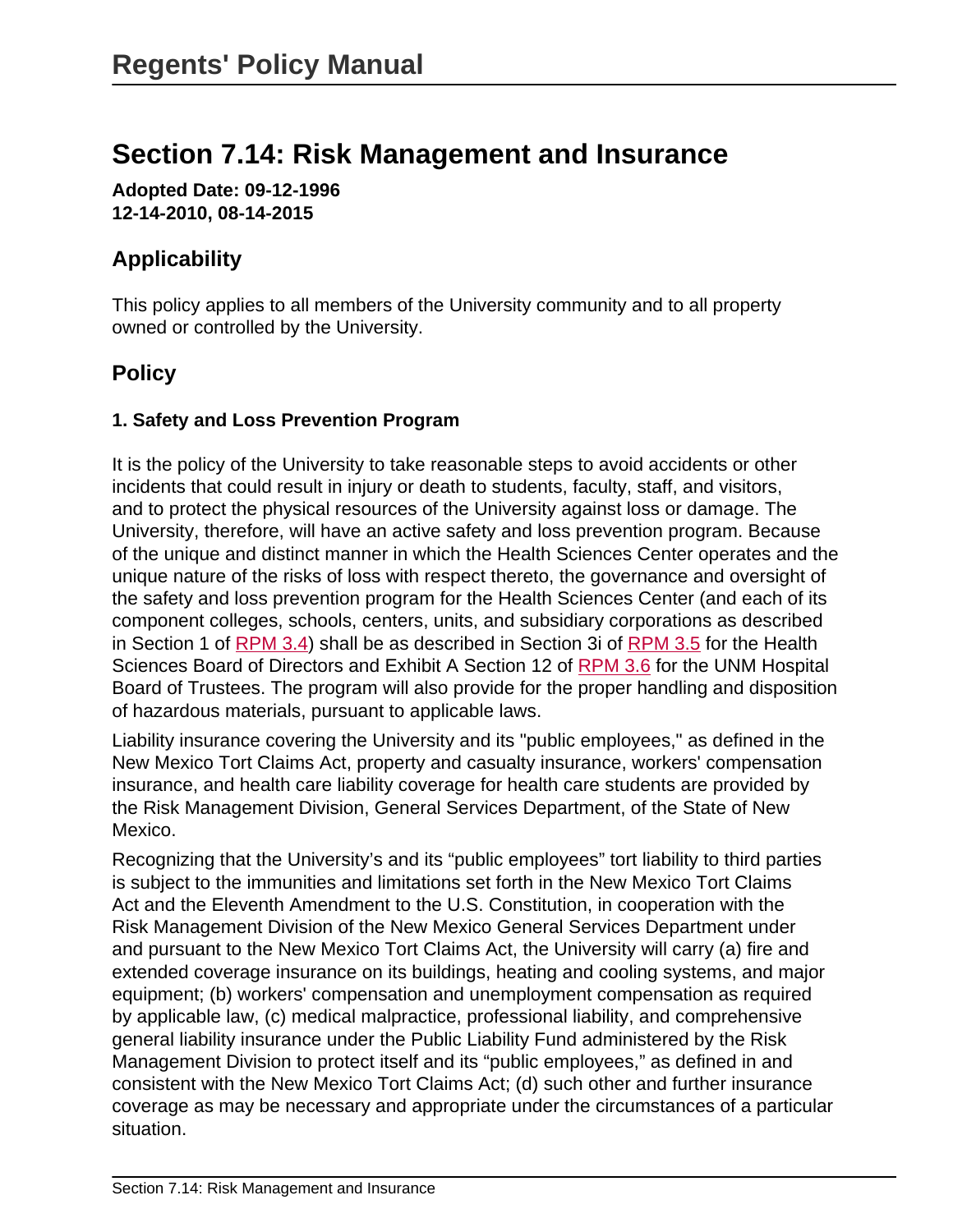#### **2. Insurance for Employees and Students**

The University will provide opportunities for its students and employees to purchase medical insurance.

The Board must approve the establishment or elimination of any alternative insurance or self-insurance program. In 2009, the Board approved a self-funded employee health plan.

The University will offer to all its active permanent faculty and staff employees, and certain retirees, group health insurance coverage which the University co-pays in accordance with state law. University employees may also purchase group life insurance, accidental death and dismemberment insurance, and short- and long-term disability insurance coverage for themselves and their families through the University.

The University will offer one or more health insurance policies to its students each year.

#### **2.1. Reserve Fund Maintained for Self-Insurance Plan**

The University maintains a reserve fund for its self-insured health, prescription drug, and dental benefits covering active employees and eligible retirees. Third Party Administrators (TPA) are contracted to process claims and perform certain administrative functions. In addition to claims payments and TPA administrative fees, the three components of the reserve fund (discussed below) may be used, as appropriate, for medical and non-medical costs such as stop-loss premiums, wellness initiatives, onsite clinic costs, telemedicine services, disease management services, and outside consulting fees.

The reserve fund has three distinct components: an Incurred But Not Reported (IBNR) reserve, a Claims Fluctuation Reserve (CFR), and a general reserve.

- The IBNR reserve is maintained to fund terminal liabilities in the event that the selffunded plan, or any subset of it, were to cease. The amount of the IBNR reserve is calculated and certified annually by an independent credentialed healthcare actuary.
- The CFR reserve provides budget certainty to any given fiscal year should actual costs exceed the expected amounts. The amount is calculated to reflect a percentage of budget certainty between 50% and 100%.
- The general reserve represents any funds that exceed the combined IBNR and CFR reserves, and may include earnings created by the reserve.

#### **2.2. Use of the General Reserve Component of the Self-Insurance Reserve Fund**

The Board in its discretion may approve the allocation of funds from the general reserve component for other University purposes. The premium amounts paid by covered employees constitute assets of the self-insurance plan, and can be used for no other purpose. Any interest paid on the employees' premiums, and other monies that exceed participant contributions and form the basis of the general reserve component,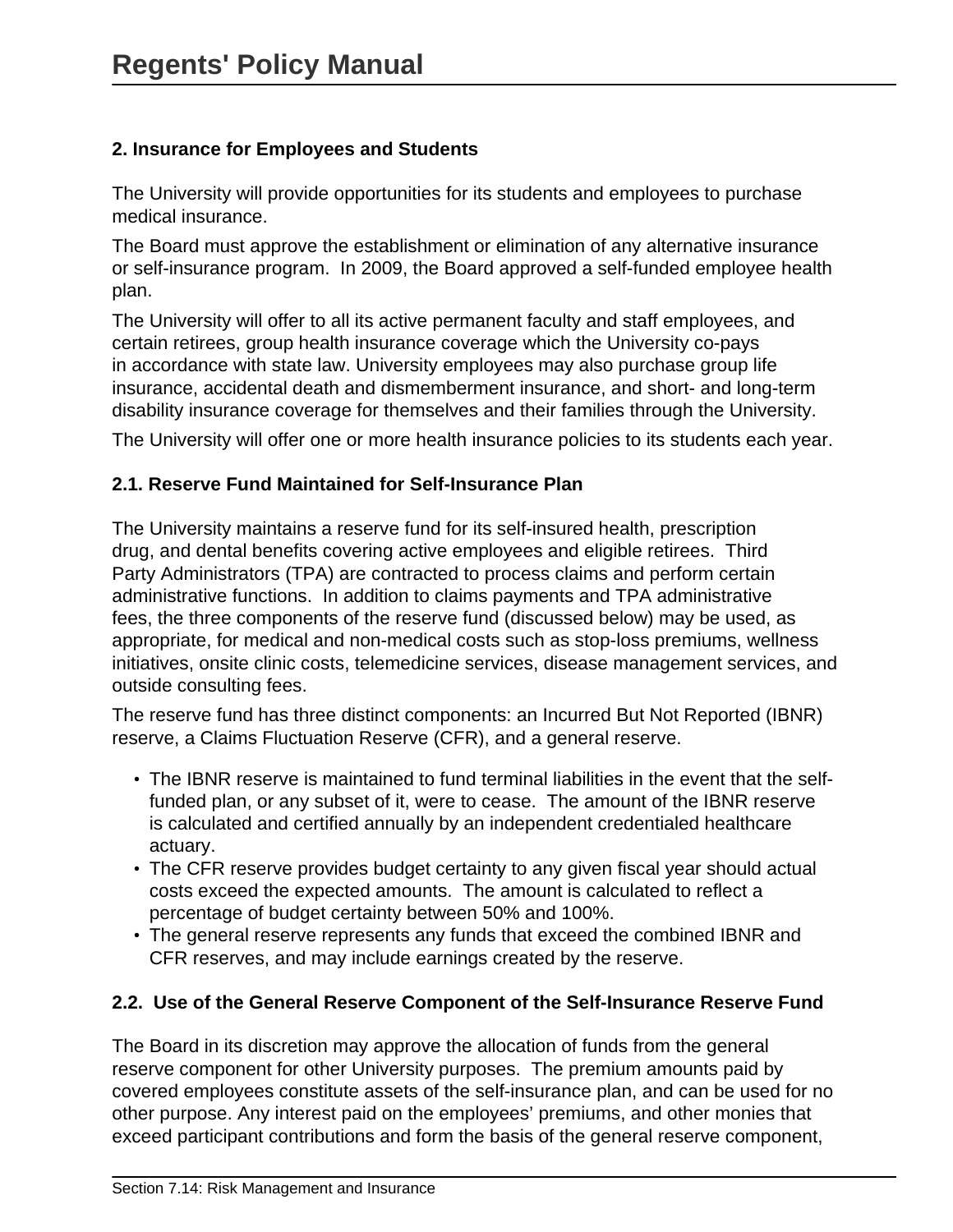however, are considered general assets of the University and may be used for purposes unrelated to the self-insurance plan.

#### **3. Reports to the Board**

The President shall report annually to the Board on the status and financial condition of the University's risk management and insurance programs. In this regard, the Chancellor for Health Sciences shall coordinate reporting for the Health Sciences Center's safety and loss prevention program with the President of the University.

### **References**

Tort Claims Act, § 41-4-1 et seq., NMSA 1978; Workers' Compensation Act, § 52-1-1, et seq.; Group Benefits Act, § 10-7B-1, et seq.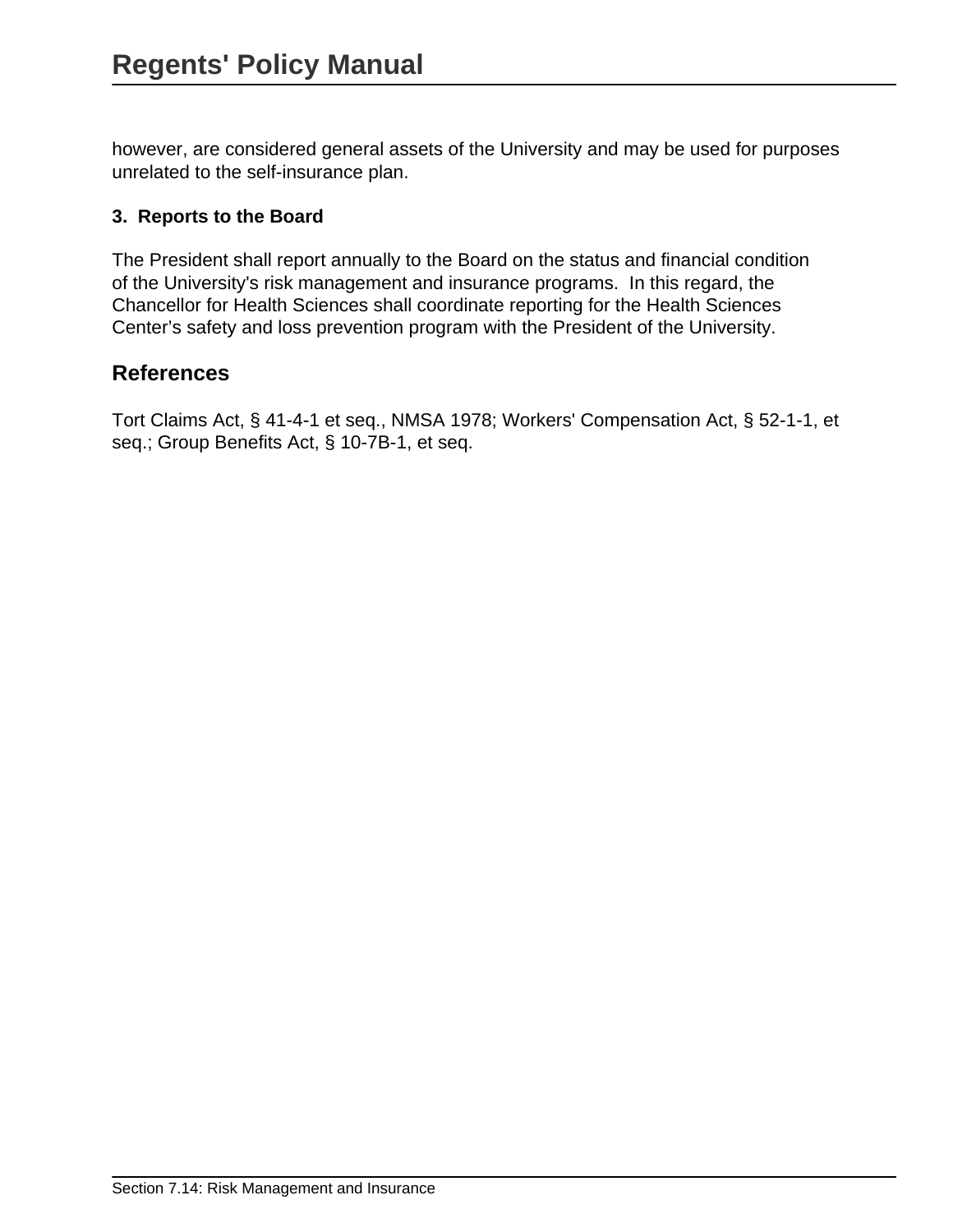# **Section 7.15: Official Social Functions**

**Adopted Date: 09-12-1996**

# **Applicability**

This policy applies to expenditure of University funds for official social functions which promote the University's mission.

## **Policy**

The University of New Mexico serves as an educational, social and cultural center for the state. The University, its officers, faculty and staff are often called upon to sponsor, support or participate in various official social functions. Because these functions further the mission of the University and because participation is expected and historically has been practiced, the expenditure of University funds for such purposes is necessary, appropriate and in the best interest of those serving and being served by the University.

Recognition of the University as a public trust is a necessary guide for socially-related expenditures. The University's use of funds is subject to public scrutiny. The guiding principle should be that expenditures are for the good of the University and are consistent with public expectations, both in the region and state.

### **Delegation of Authority**

The President shall establish administrative policies and procedures to implement this policy.

### **References**

Policy on Allowable and Unallowable Expenditures, [UBPPM Policy 4000](site://policy.unm.edu/university-policies/4000/4000).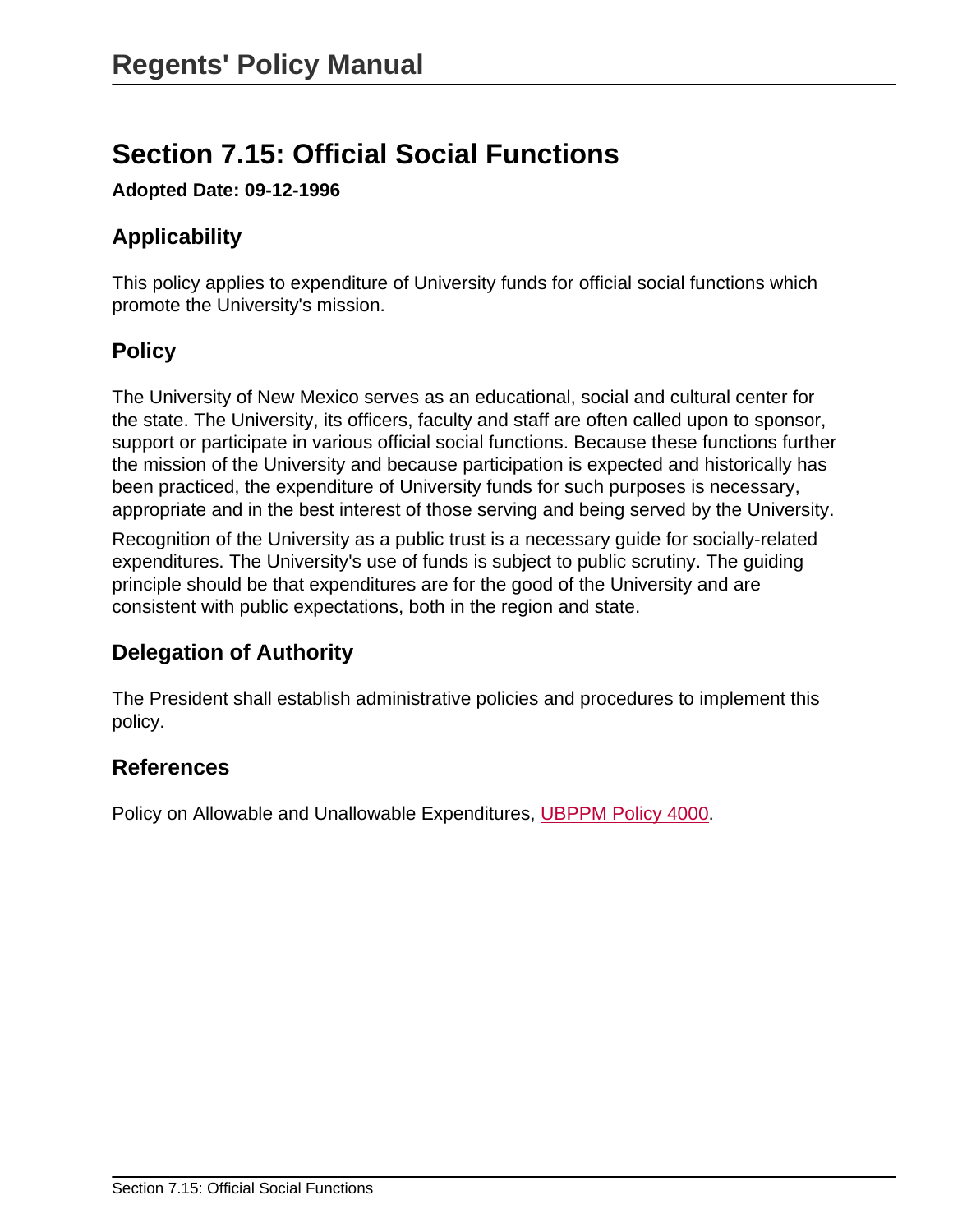# **Section 7.16: Financial Exigency**

**Adopted Date: 09-12-1996**

# **Applicability**

This policy applies to University-wide fiscal operations. It does not apply to decisions concerning individual programs.

# **Policy**

In the event the University is threatened by a serious financial crisis which jeopardizes its mission and effective operation, the Board of Regents may declare a University-wide financial exigency to be followed by reductions in University expenditures, including reductions in force, if necessary. In making a determination of financial exigency and in approving reductions in expenditures, the Board will be guided by recommendations from the President, who shall convene a special committee to advise the President on the nature and extent of the exigency and recommended courses of action.

#### **Implementation**

The President may adopt administrative policies and procedures to implement this policy.

#### **References**

See, Policy on Academic Freedom and Tenure, Section 7, published in the [Faculty](http://handbook.unm.edu) [Handbook](http://handbook.unm.edu)[,](http://handbook.unm.edu) regarding the rights of tenured faculty members under financial exigency.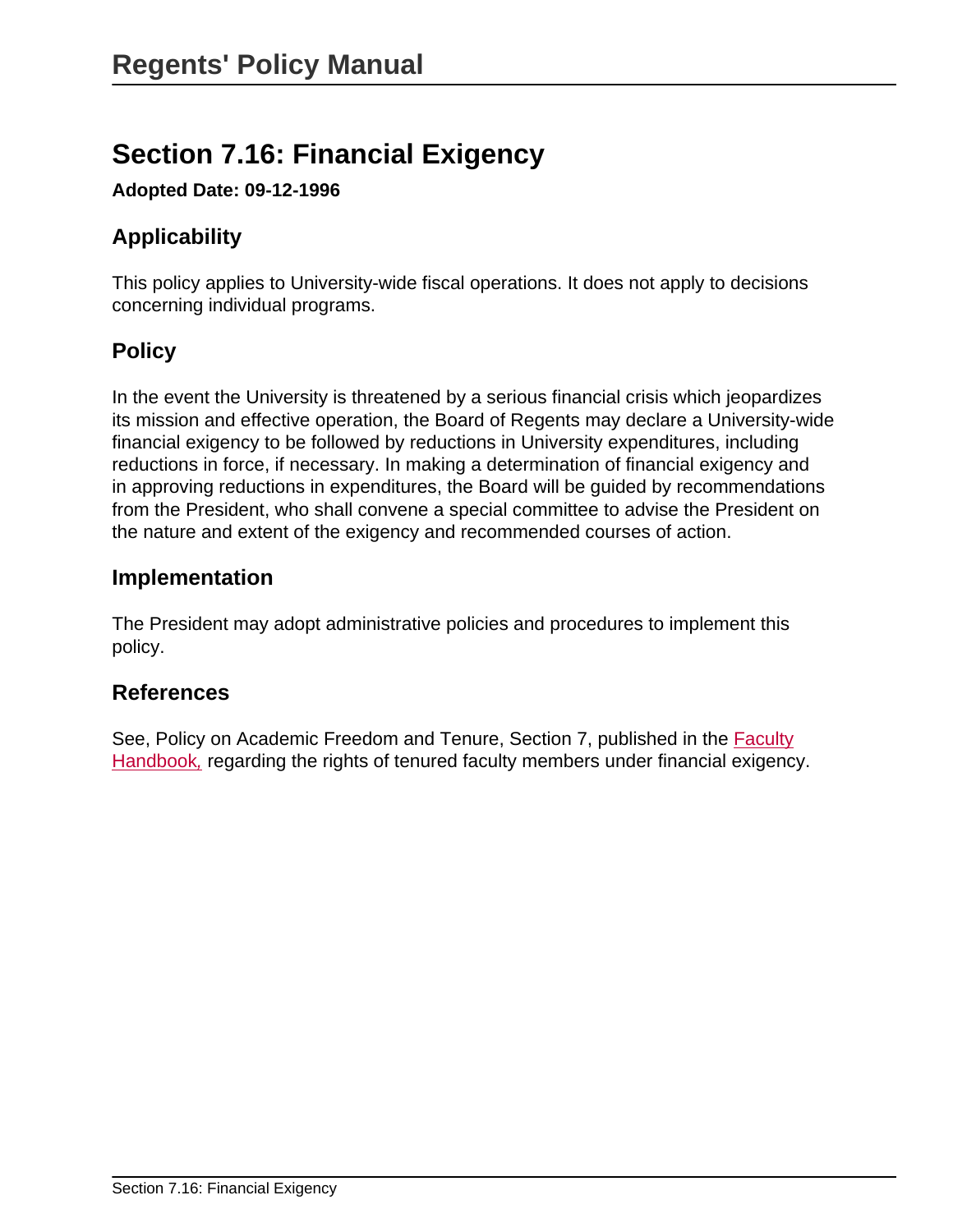# **Section 7.17: University-Affiliated 501(c) Organizations**

**Adopted Date: 09-12-1996 09-13-2016**

## **Applicability**

This policy applies to nonprofit organizations that are affiliated with the University and exist solely for the benefit and support of the University, even if not created by the University. These organizations are exempt under § 501(c) of the Internal Revenue Code.

# **Policy**

The University recognizes the value and importance of affiliated organizations for the support and benefit of the University and its programs. The Board of Regents shall approve the articles of incorporation and bylaws, including any amendments, of any University affiliated organization. Pursuant to NMSA 1978, § 6-5A-1, the University shall enter into a written agreement with each affiliated organization approved by the Board of Regents specifying, among other requirements, the organization's purposes and relationship with the University.

The articles of incorporation and bylaws of affiliated organizations are maintained in the Office of the University Counsel.

### **References**

- NMSA 1978, § 6-5A-1 ("Definitions; requirements for governmental entities that receive funds or property from certain organizations")
- <span id="page-161-2"></span><span id="page-161-1"></span>• NMSA 1978, § 21-28-1 et seq. ("University Research Park and Economic Development Act")

<span id="page-161-0"></span>

| <b>NAME OF</b><br>ENTITY <sup>1</sup>                 | <b>PURPOSE OF</b><br>ENTITY <sup>2</sup>                                                                   | <b>FUNDRAISING</b><br><b>ORGANIZATION</b> | <b>RESEARCH PARK</b><br><b>CORPORATION</b> <sup>3</sup> |
|-------------------------------------------------------|------------------------------------------------------------------------------------------------------------|-------------------------------------------|---------------------------------------------------------|
| <b>Carrie Tingley</b><br>Hospital<br>Foundation, Inc. | Serve children with X<br>disabilities                                                                      |                                           |                                                         |
| Innovate ABQ, Inc. Charitable,                        | scientific, and<br>educational:<br>organized<br>and operated<br>exclusively for the<br>benefit and support |                                           | X                                                       |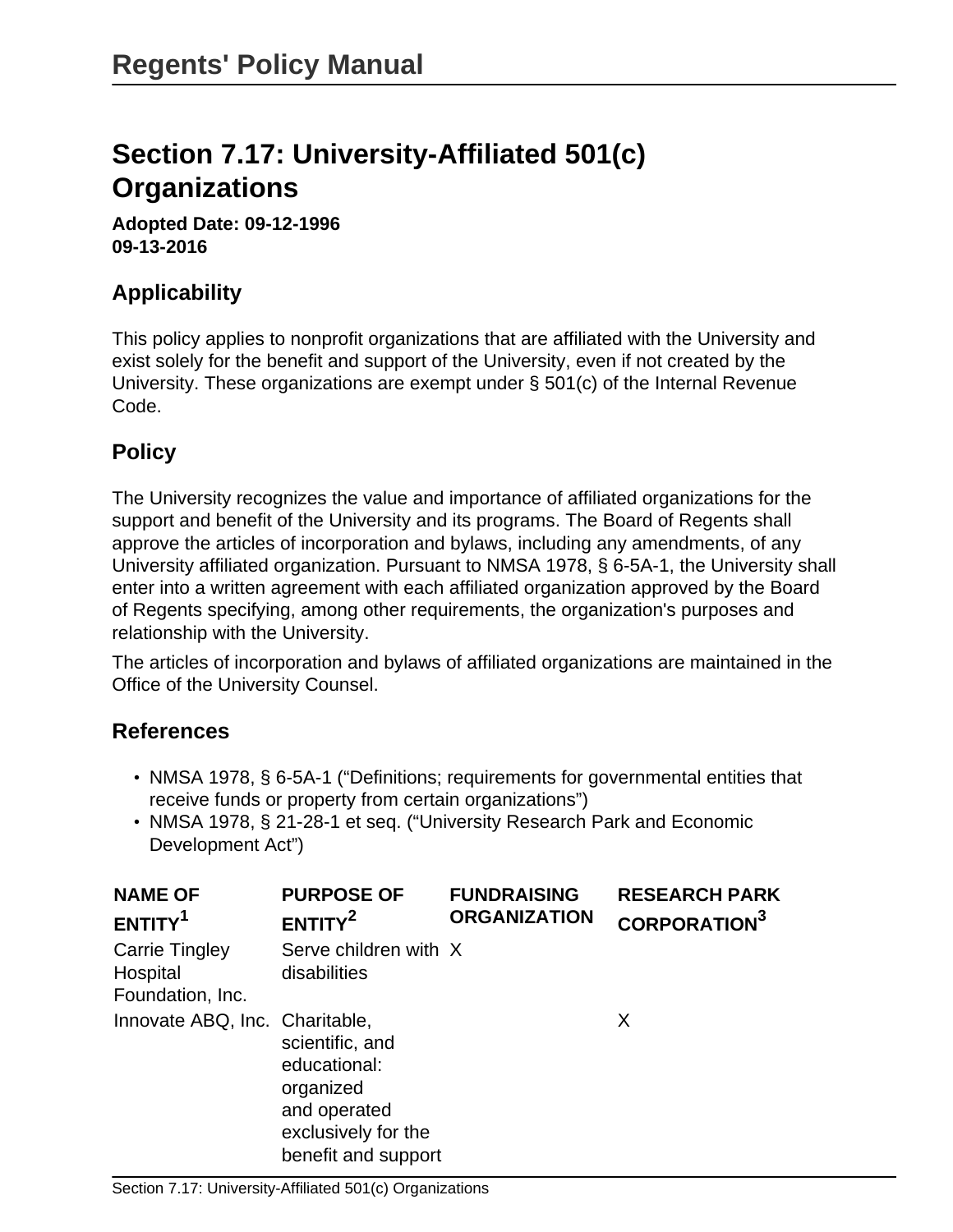|                                 | of and to perform<br>the functions of<br>or to carry out the<br>purposes of the<br><b>Regents of UNM</b>                                                                                                                                                                                     |   |  |
|---------------------------------|----------------------------------------------------------------------------------------------------------------------------------------------------------------------------------------------------------------------------------------------------------------------------------------------|---|--|
| Lobo Development<br>Corporation | The acquisition,<br>development,<br>disposition, and<br>rental of real estate<br>for the benefit of<br><b>UNM</b>                                                                                                                                                                            | X |  |
| Lobo Energy, Inc.               | Support UNM for<br>the purposes of<br>generally providing<br>contractual<br>services, including<br>financing,<br>operating,<br>improving, and<br>expanding the<br>University's utilities<br>services and<br>infrastructure                                                                   | X |  |
| NMC, Inc.                       | Formed by the<br>three New Mexico<br>universities to<br>engage universities<br>and industry<br>in scientific<br>research in the<br>nation's interest,<br>and to increase<br>the role of Los<br><b>Alamos National</b><br>Laboratory in<br>science, education,<br>and economic<br>development | X |  |
| STC.UNM, Inc.                   | Support technology<br>transfer and<br>catalyze economic<br>development at<br><b>UNM</b>                                                                                                                                                                                                      | X |  |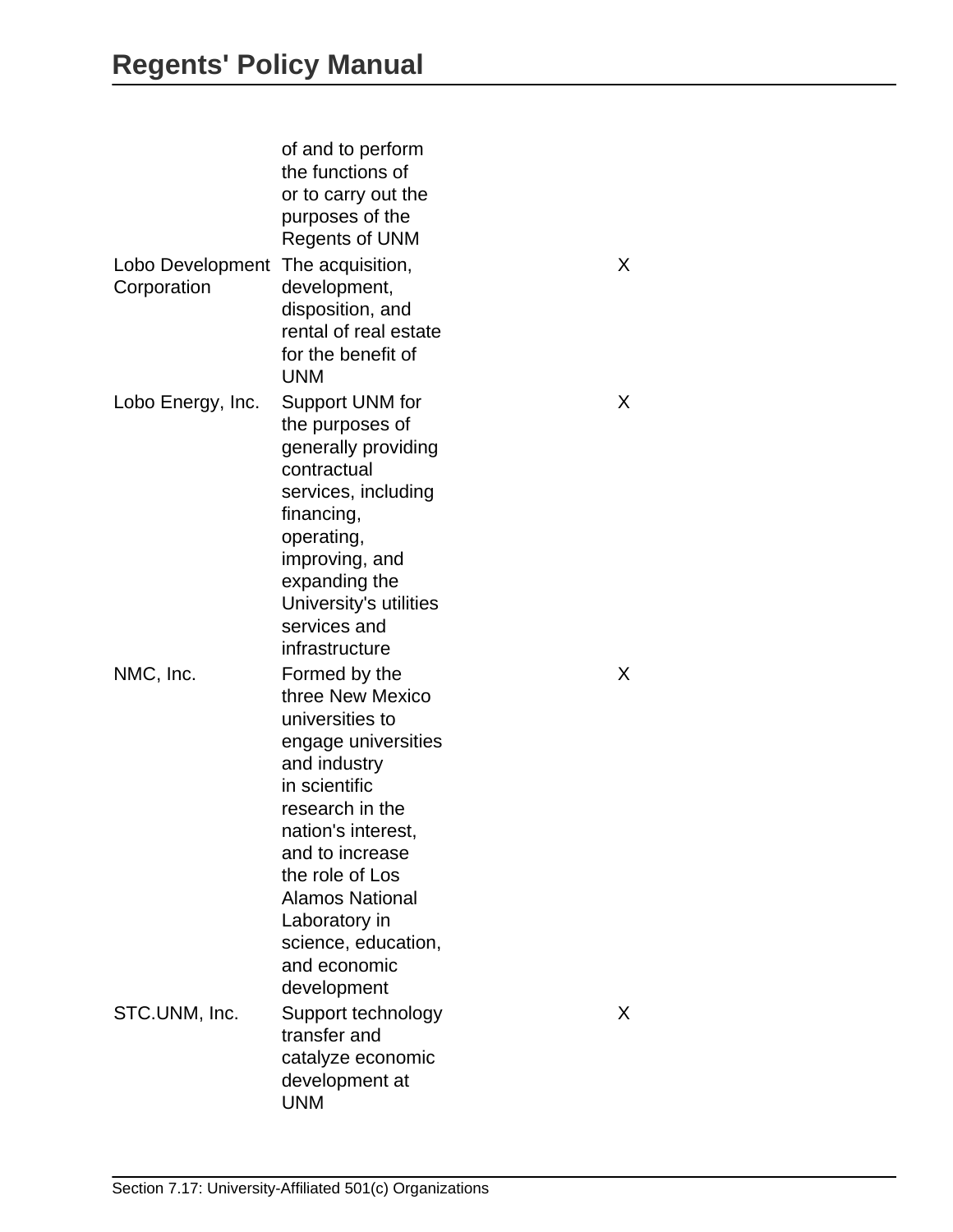| The Harwood<br>Museum Alliance,<br>Inc.                                                                       | Membership<br>organization for the<br><b>Harwood Museum</b>                                                                                                                                                                                  | X |
|---------------------------------------------------------------------------------------------------------------|----------------------------------------------------------------------------------------------------------------------------------------------------------------------------------------------------------------------------------------------|---|
| <b>The Robert</b><br>0. Anderson<br>School and<br><b>Graduate School</b><br>of Management<br>Foundation, Inc. | Promote continuing X<br>education to<br>the business<br>community,<br>including masters<br>programs and<br>professional<br>workshops                                                                                                         |   |
| The University of<br>New Mexico Alumni and support to<br>Association, Inc.                                    | Provide services<br>UNM alumni and<br>support to the<br><b>University</b>                                                                                                                                                                    | X |
| The University<br>of New Mexico<br>Foundation, Inc.                                                           | Raise funds for<br><b>UNM</b>                                                                                                                                                                                                                | X |
| U. N. M. Lobo Club, Raise funds<br>Inc.                                                                       | necessary to<br>provide financial<br>support for<br>student-athlete<br>scholarships,<br>facilities, programs<br>that support<br>student-athlete<br>success, and<br>operational support<br>to create an<br>athletics program of<br>excellence | X |
| <b>UNM Medical</b><br>Group, Inc.                                                                             | Facilitate<br>and enhance<br>the clinical,<br>educational, and<br>research functions<br>of the faculty<br><b>UNM's School of</b><br>Medicine                                                                                                 | Х |
| <b>UNM Sandoval</b><br><b>Regional Medical</b><br>Center, Inc.                                                | Healthcare                                                                                                                                                                                                                                   | Х |

X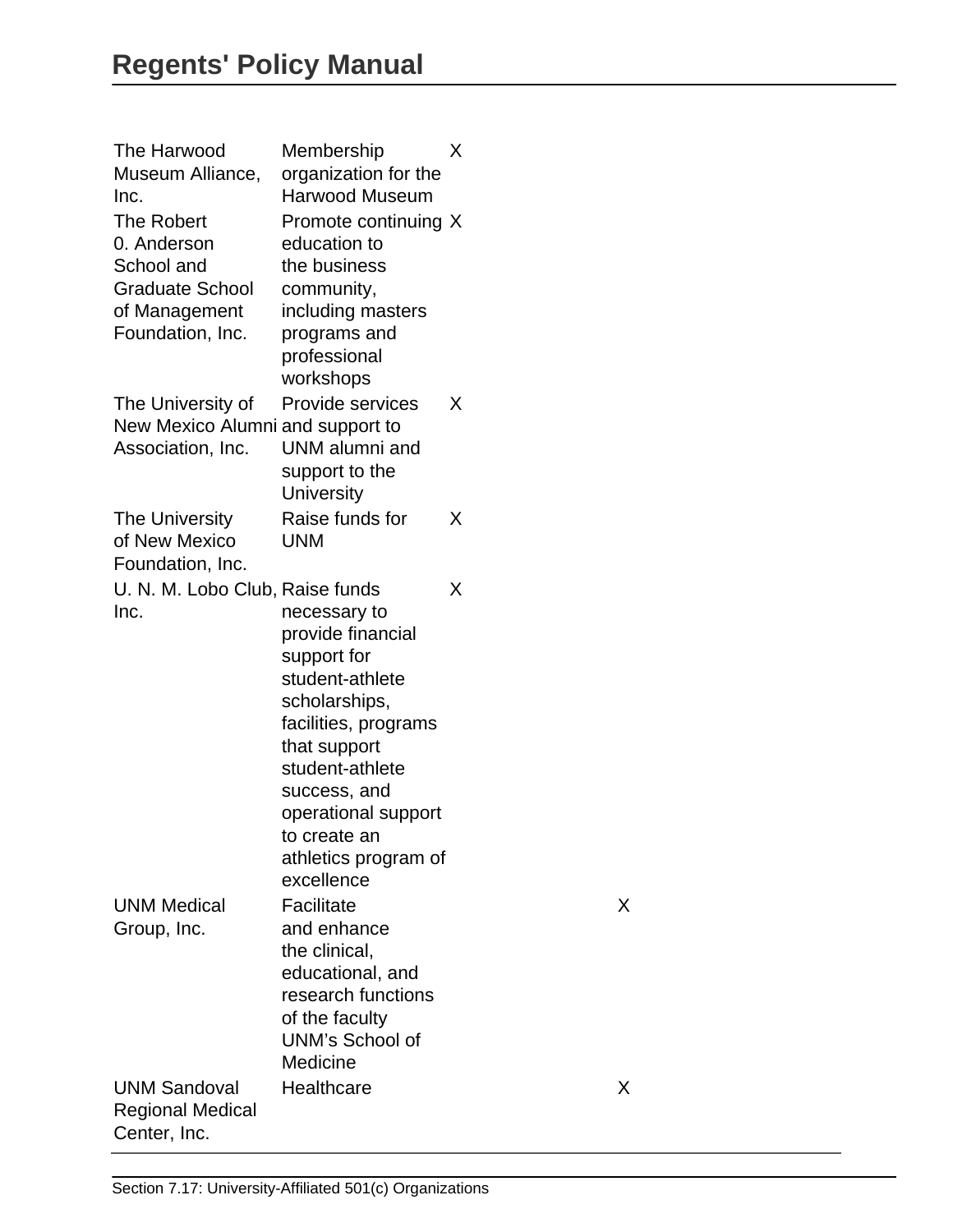[\[1\]](#page-161-0) This list contains the legal names under which the organizations were registered with the New Mexico Secretary of State.

[\[2\]](#page-161-1) The purposes are based on information submitted by the organizations when they registered with the State.

[\[3\]](#page-161-2) These corporations were formed under the University Research Park and Economic Development Act.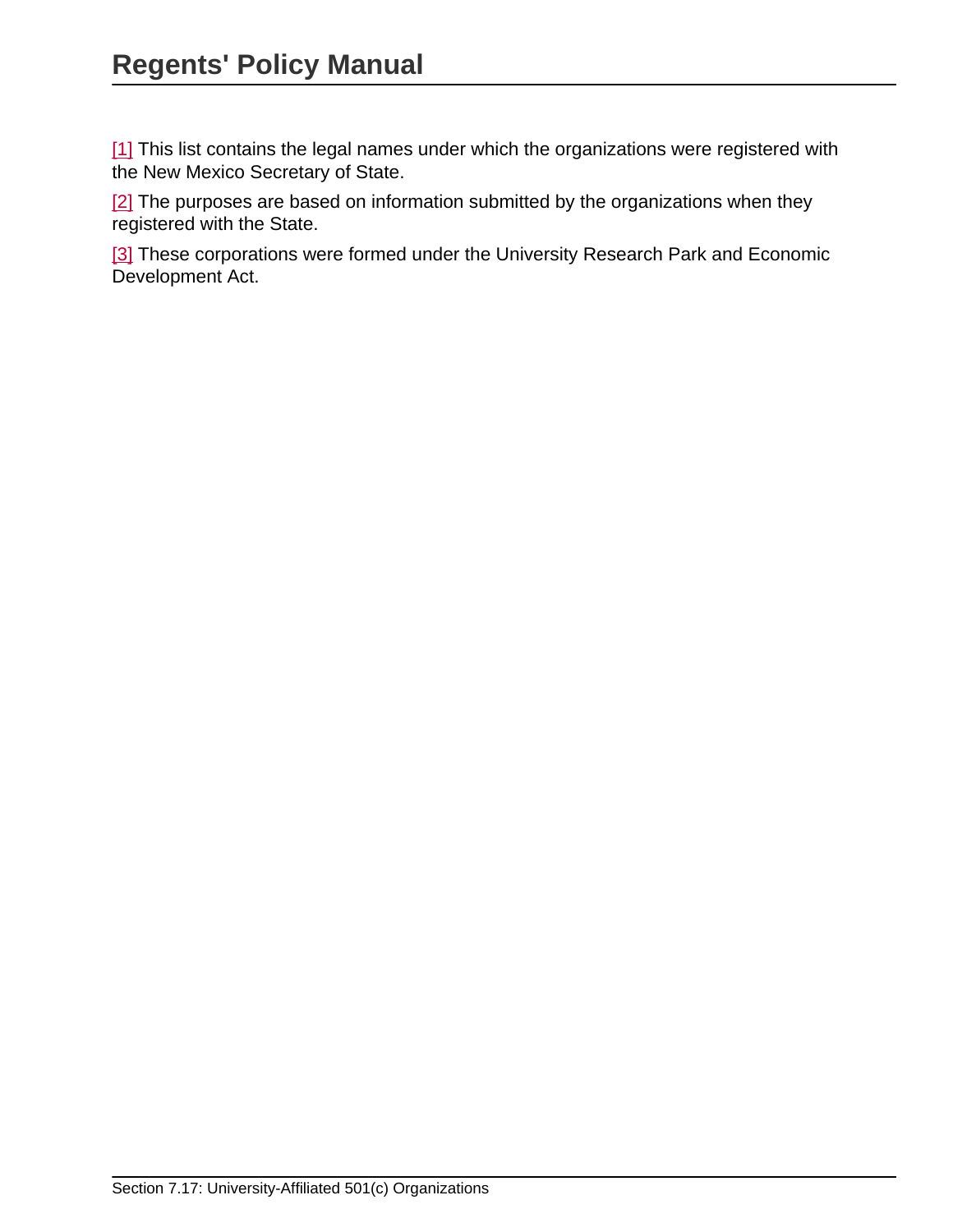# **Section 7.18: Joint Powers Agreements**

**Adopted Date: 09-12-1996**

# **Applicability**

This policy applies to all joint powers agreements entered into by the University.

# **Policy**

The Regents shall authorize any joint powers agreement entered into by the University. By means of a resolution specifying the general subject and the government agency involved, the Regents may authorize the President or his or her designee to enter into a joint powers agreement to exercise jointly any power common to the University and the government agency. In the alternative, and at the discretion of the Board, the Regents may approve the actual joint powers agreement.

Joint powers agreements should be used only where required by statute for the joint exercise of a power common to two or more public agencies.

## **Implementation**

The President may adopt administrative policies and procedures to implement this policy.

# **References**

Section 11-1-3 NMSA 1978 Comp.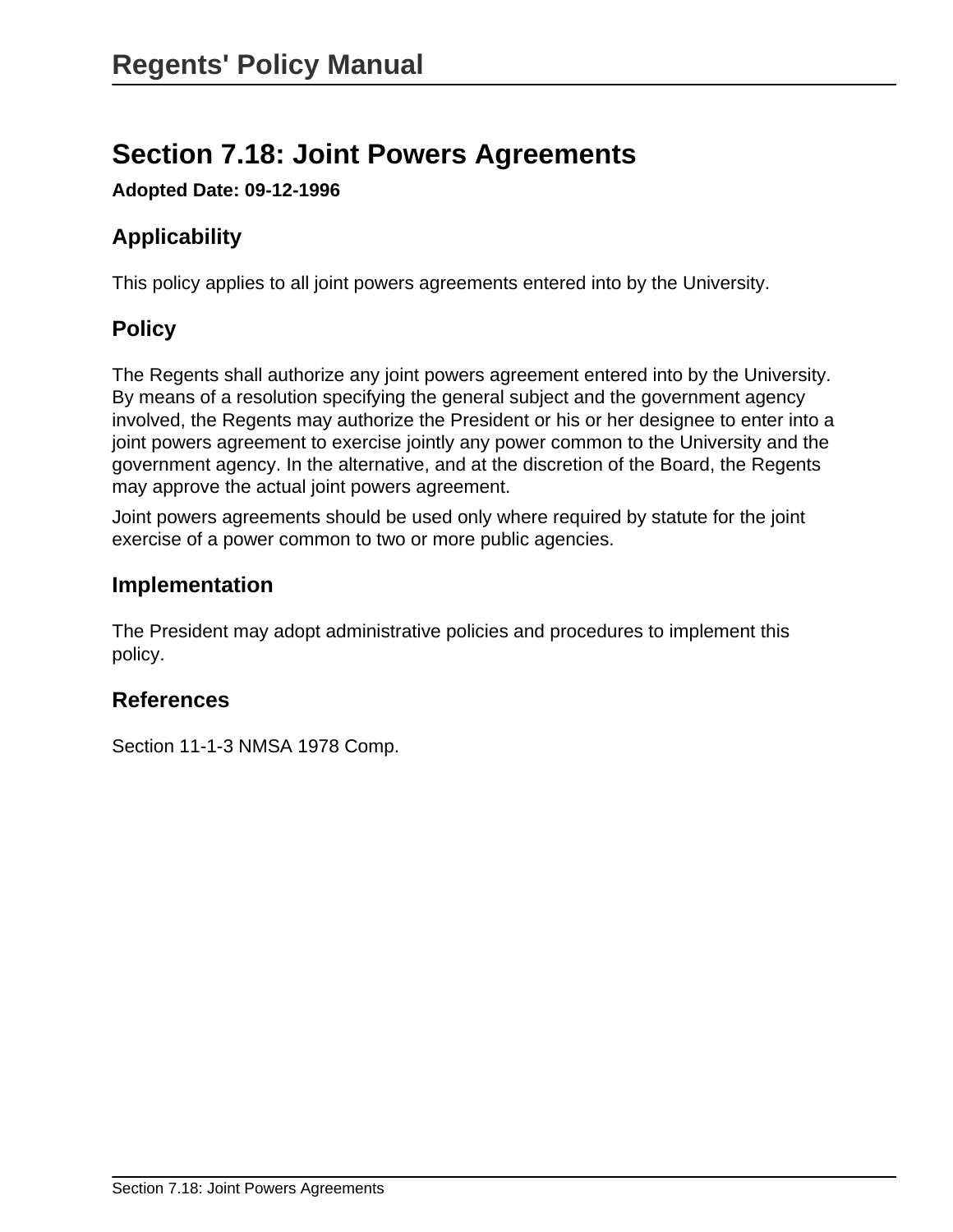# **Section 7.19: Regents' Endowment Fund**

**Adopted Date: 09-12-1996 08-16-2005**

# **Applicability**

This policy applies to all allocations and expenditures from the Regents' Endowment Fund.

# **Policy**

The Regents' Endowment Fund has been created as a quasi-endowment of the University. It shall be managed and used as follows:

- 1. The Regents' Endowment Fund shall be invested as part of the University's endowment funds and portfolio and shall be managed in accordance with the Regents' Investment Management Policy.
- 2. The proceeds from the sale of all real property owned by the University, net of any disposal costs, shall be deposited into the Regents' Endowment Fund.
- 3. All reductions of the Regents' Endowment Fund principal balance must be approved by the Board of Regents and shall generally be limited to acquisition of real property.
- 4. Investment income distributed annually in accordance with the investment management guidelines approved by the Board of Regents shall be limited to programs which: (1) enhance the recruitment and retention of outstanding faculty, staff and students; (2) contribute to the merit-based scholarship program of the University, including the Regents' Scholars Program; (3) support the development of real estate; (4) provide for the University President's Advancement Program; (5) reward outstanding performance of the SAM Financial Services Center Investment Management Program, to be used for improvements to and upgrade of the facilities, equipment, software, and special projects for the Finance Services Center.
- 5. The University administration shall provide information to the Regents in June of each year regarding the Regents' Endowment Fund's principal balance and the proposed distribution of income for the next fiscal year.
- 6. To provide an opportunity for Anderson Schools of Management (ASM) students to receive realistic investment experience and training, the Board of Regents' will transfer Two Million Dollars (\$2,000.000) from the UNM/Foundation Consolidated Investment Fund to the Financial Services Center Investment Management Program of the Anderson Schools of Management. The funds will be invested as part of an ASM faculty-guided educational program. This transfer is effective August 31, 2005, in accordance with the Resolution adopted by the Board of Regents on April 12, 2005, and implemented in accordance with the Investment Management Guidelines for ASM Financial Services Center Investment Management Program, as reviewed and revised by the Board of Regents. The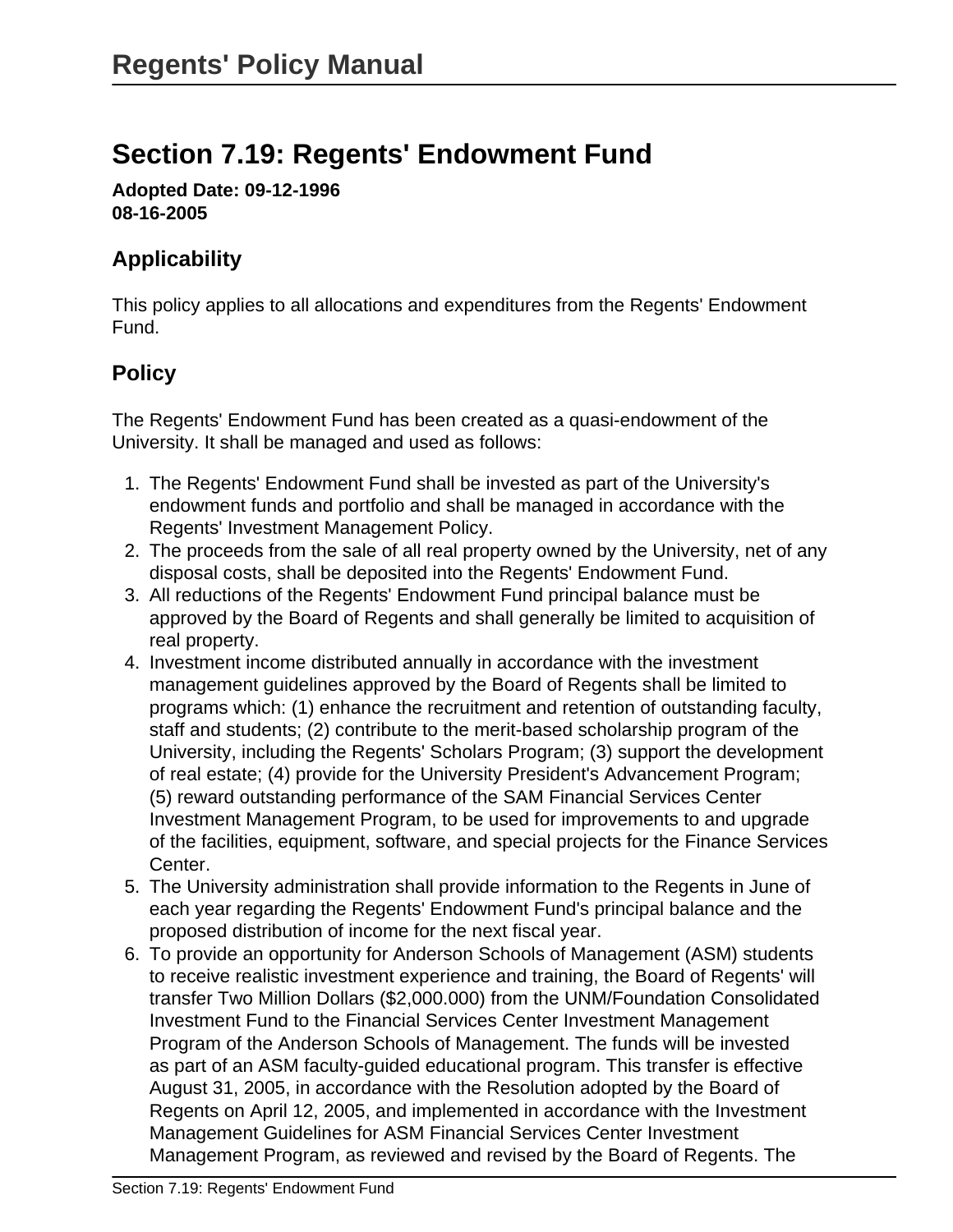funds remain part of the Regents' Endowment and the Board of Regents retains the right to terminate the program and require the return of any or all of their fund balance.

#### **Implementation**

The President may adopt administrative policies and procedures to implement this policy.

#### **References**

[RPM 7.13](site://policy.unm.edu/regents-policies/section-7/7-13) (Receipt and Investment of Gifts to the University).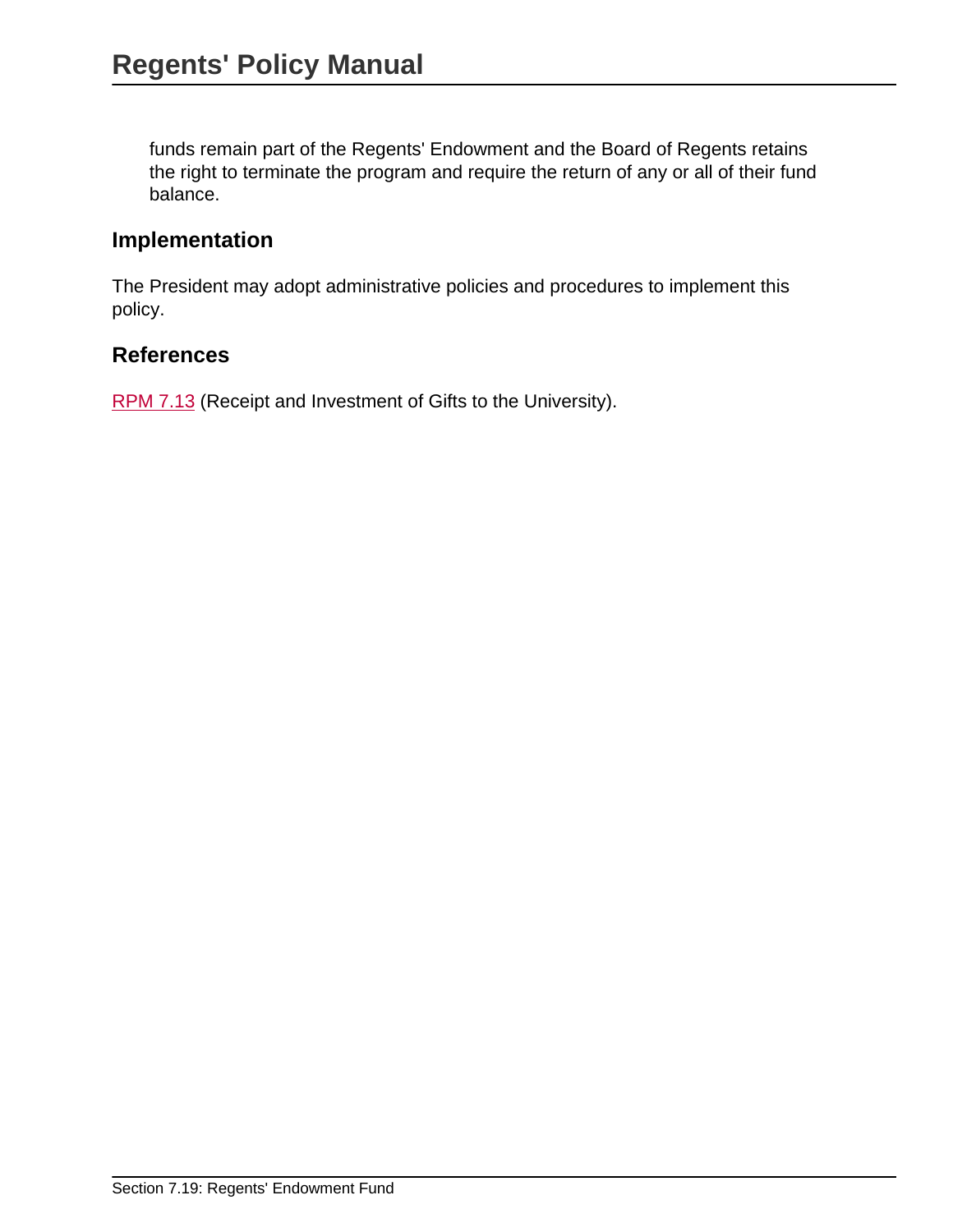# **Section 7.20: Budgets and Fund Balances**

**Adopted Date: 12-13-2005**

# **Applicability**

This policy applies to budget management and use of fund balances for Current Unrestricted funds at the University of New Mexico with special emphasis on Instruction & General funds.

# **Policy**

The Board of Regents has a fiduciary responsibility to ensure effective, efficient management of funding provided to the University to fulfill its mission of education, research, and public service. Budgeting involves all segments of the University and is a continuous process designed to ensure the best use of available funding. Budget management requires short-term and long-range planning, and involves setting up program priorities, requesting funding, allocating available funds to various programs and projects, preparing and maintaining the budget, and reporting on the use of funds and intended use of any unexpended funds.

# **Reporting and Review of Fund Balances**

At the end of each fiscal year departments responsible for Current Unrestricted funds will submit a budget use report to the cognizant vice president. The report will include beginning balances, new revenue, expenditures, transfers, and ending balances for the fiscal year just ended. In addition, the report for Instruction & General funds will include the ending fund balances as a percentage of the budget for each department. The Budget Office will submit a comprehensive report on fund balances to the Board of Regents at their November meeting. This information will be reported University-wide for Instruction & General, Student Social and Cultural Development, Research, Public Service, Financial Aid, Auxiliary Enterprises, Athletics, and Independent Operations.

# **Allocation of Fund Balances**

It is critical to the fiscal integrity of the University that adequate central reserves be available to address unexpected and/or critical needs of the University; therefore, the Regents may transfer a percentage of annual savings in Instruction & General fund balances to a central fund. The Regents will determine how these funds will be allocated in support of the mission of the University. This process provides an incentive to budgetary units to build balances for future use, while also recognizing that cost savings throughout the University need to be available to address institutional priorities. An exception to this policy may be granted if a department submits a plan for use of its fund balance to the cognizant vice president for approval. If approved by the cognizant vice president, the plan must then be submitted to the Regents for final approval.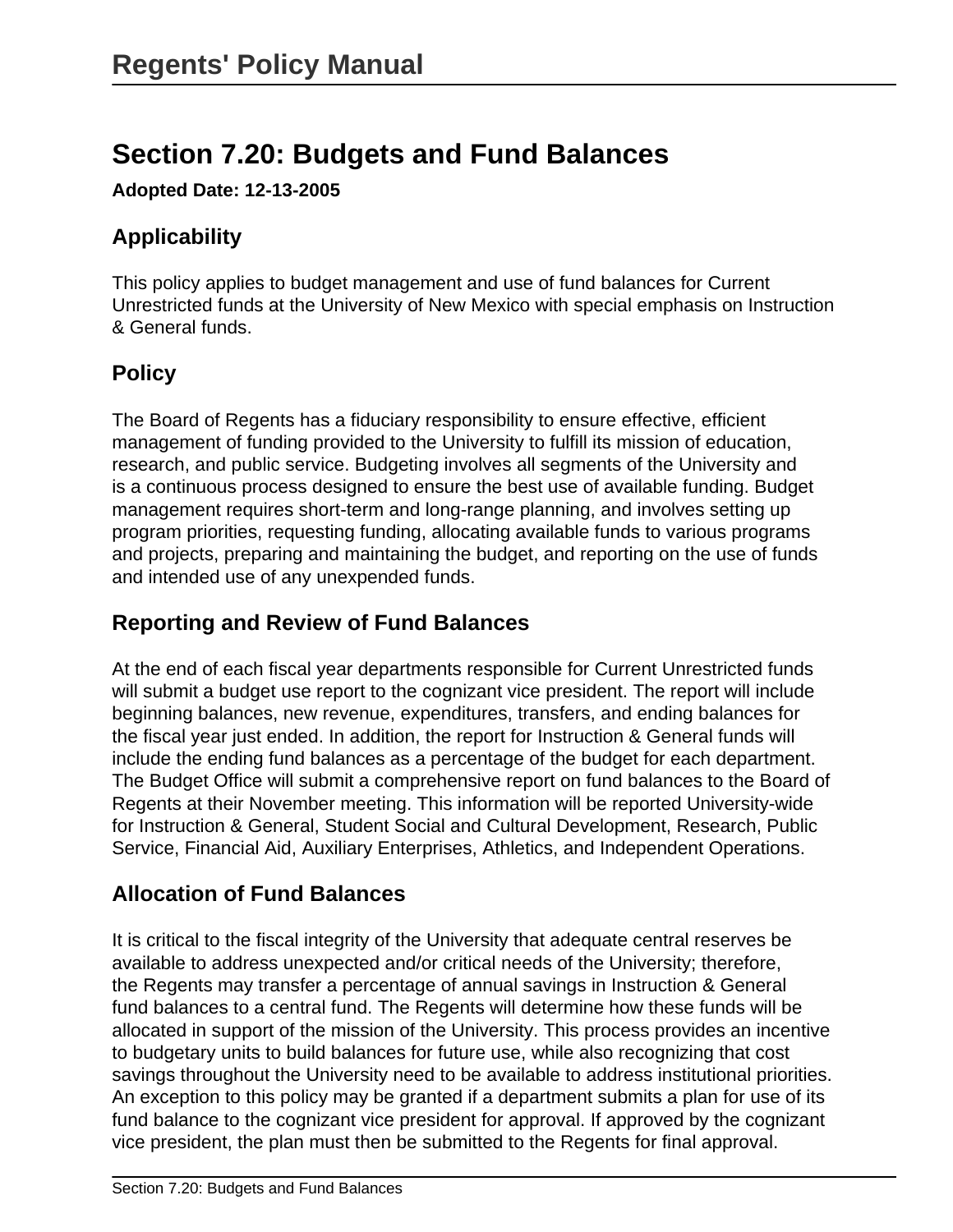### **Deficit Balances**

If a department anticipates a year-end deficit, the deficit will be covered by the next higher-level responsible administrator or the department's budget will be reduced by an amount sufficient to cover the prior year's deficit. Exemption from this process requires written approval from the cognizant vice president.

#### **Implementation**

Every department with a negative fund balance that existed on or before June 30, 2005, must submit a deficit reduction proposal by March 31, 2006, for review and approval by the cognizant vice president. The proposal will include a plan for phased reduction of the deficit. The President shall adopt administrative policies and procedures for implementing this policy.

#### **References**

[RPM 1.1,](site://policy.unm.edu/regents-policies/section-1/1-1) "Responsibilities of the Board of Regents."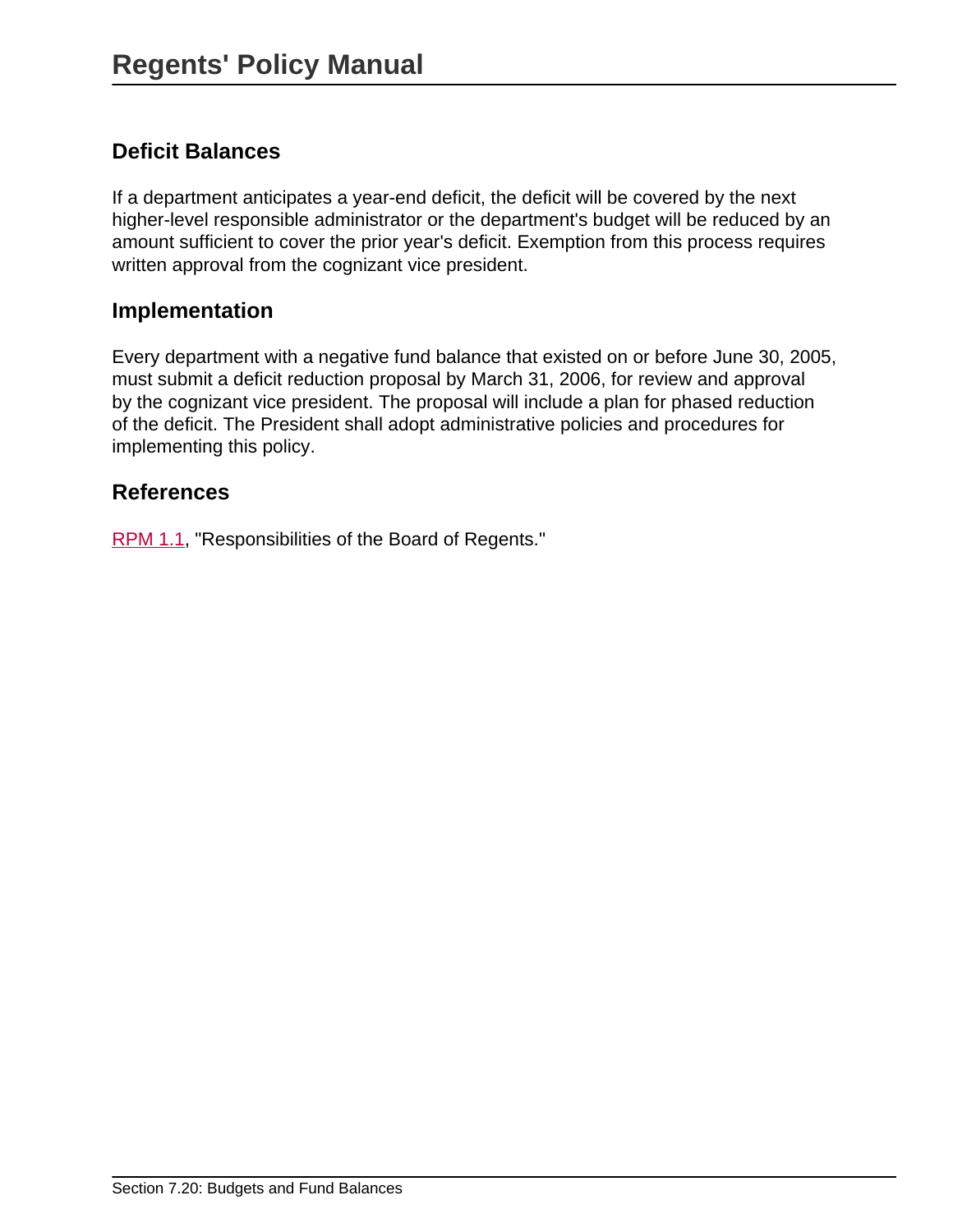# **Section 7.21: Investment of Operational Funds and Bond Proceeds**

**Adopted Date: 12-13-2005 05-11-2010**

## **Applicability**

This policy governs the investment of operational funds and bond proceeds of the University of New Mexico. It does not apply to endowments held by the University and the UNM Foundation, which are invested in accordance with the Foundation's Consolidated Investment Fund Endowment Investment Management Policy.

## **Policy**

The University shall manage its cash flow in a manner which will maximize funds available for investments. The primary objective for investments of operational funds and bond proceeds of the University is capital preservation. In addition, available funds shall be invested with the following objectives:

- 1. Conformance with applicable laws and regulations, bond resolutions and indentures, and other pertinent legal restrictions.
- 2. Sufficient liquidity to ensure the University can quickly respond to cash demands and meet funding and operations requirements and emergency expenditures.
- 3. Recognition of differing objectives and needs of various operating funds and bond proceeds.
- 4. Maximization of investment returns.

The Board recognizes that in order to meet these investment objectives it may be advantageous to engage the services of investment consultants and managers who have appropriate training and expertise and who have access to specialized information and analysis or analytical tools and systems. Investment consultants and managers must be registered investment advisors with the Securities and Exchange Commission (SEC) and must have a minimum of \$500 million of assets under management. Such contracts must be approved by the Board of Regents. All persons or entities, including investment managers and consultants, that have responsibility for investment of University funds shall be bound by this and other University policies, including conflict of interest policies RPM 1.8 and RPM 6.4, and federal and state laws and regulations.

#### **Investment Guidelines**

The scope of authority for the types of investments that may be made with University funds is statutorily defined in NMSA 1978, Sections 6-8 and 6-10. University assets may be invested in any securities permitted by law, subject to the provisions of this investment policy. Individuals responsible for investment decisions shall exercise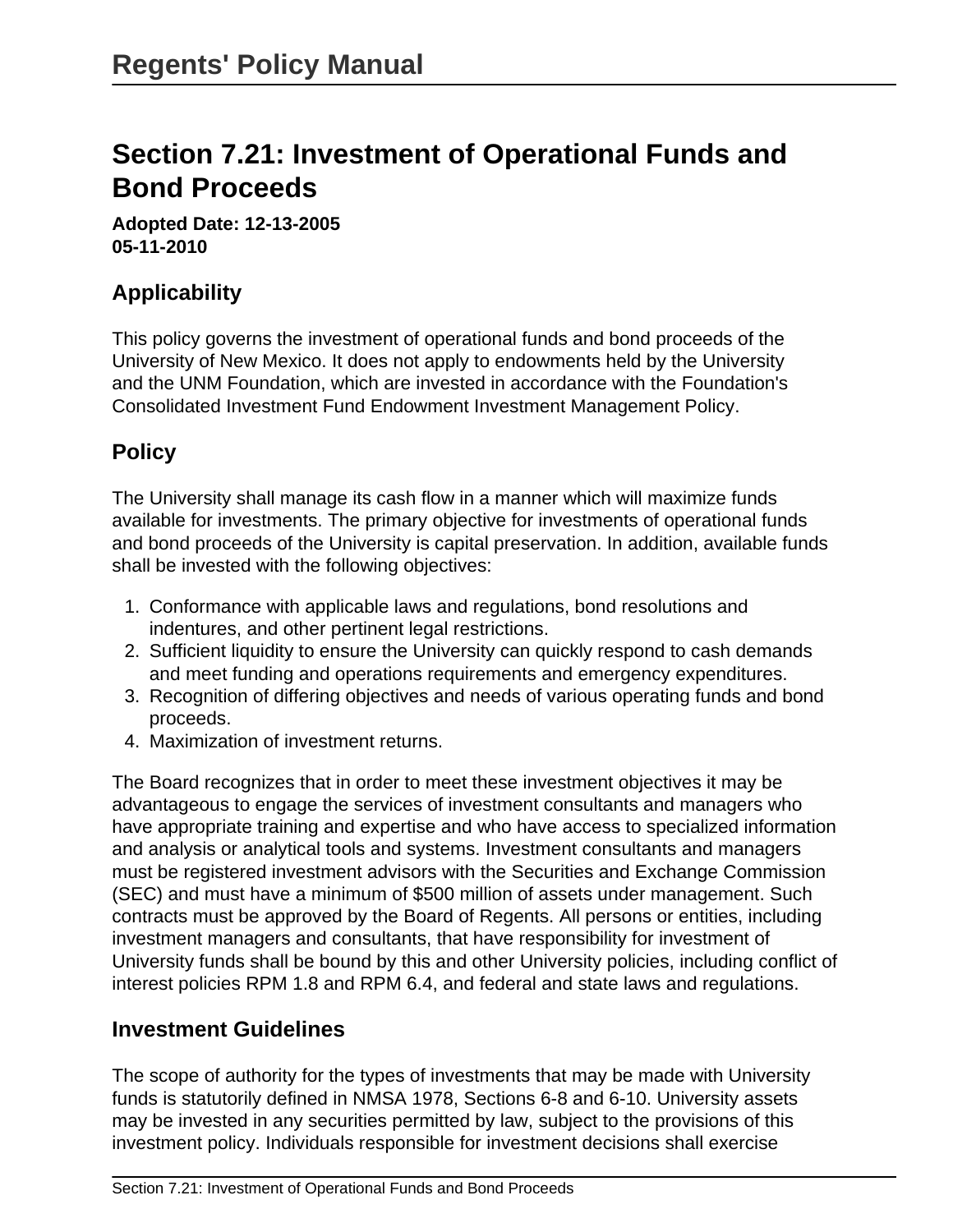judgment, care, skill, and caution to invest and manage funds as a prudent investor would, by considering the objectives, terms, and distribution requirements while preserving capital. Operational funds and bond proceeds are primarily invested in high quality, relatively short-term fixed income securities not exposed to significant market risk. Investments should have an average duration of three years or less, an average credit quality of A1/A+ or better, no use of leverage, and security ratings of investment grade.

### **Prohibited Investments**

Notwithstanding authority granted by law and elsewhere in this document, in order to mitigate exposure to interest rate risk, market risk, and liquidity risk, the following investments and investment practices are prohibited. Prohibited investments include, but are not limited to the following:

- Domestic or international equity securities (i.e. stocks)
- Commodities and futures contracts
- Options
- Speculative securities
- Mortgages--backed debt and pass-through securities or obligations
- Non-government fixed income mutual funds
- Private placements
- Limited partnerships
- Real estate properties
- Principal-only (PO) securities
- Interest-only (IOs) securities
- Planned amortization class (PACs)
- Residual Tranche collateralized mortgage obligations
- Venture-capital investments
- Derivatives, except when utilized to protect the Global Fixed Income Portfolio
- Collateralized mortgage obligations (CMOs) and other mortgage-backed securities, inverse floaters, leveraged floaters, capped and rate floaters, dual index floaters, and floating rate notes whose index is tied to a long-term interest rate or lagging index, e.g. Cost of Funds Index (COF1)
- Investment purchase on margin or short sales
- Leveraging the portfolio, lending securities with an agreement to buy them back after a stated period of time (reverse repurchase agreements from the perspective of the Operating Fund)
- Repurchase agreements are prohibited for operating funds, but are allowable for bond proceeds
- GICs are prohibited for operating funds, but are allowable for bond proceeds

# **Reporting and Accountability**

The University Debt and Investment Advisory Committee is responsible for ensuring University investments are managed in accordance with University policy and applicable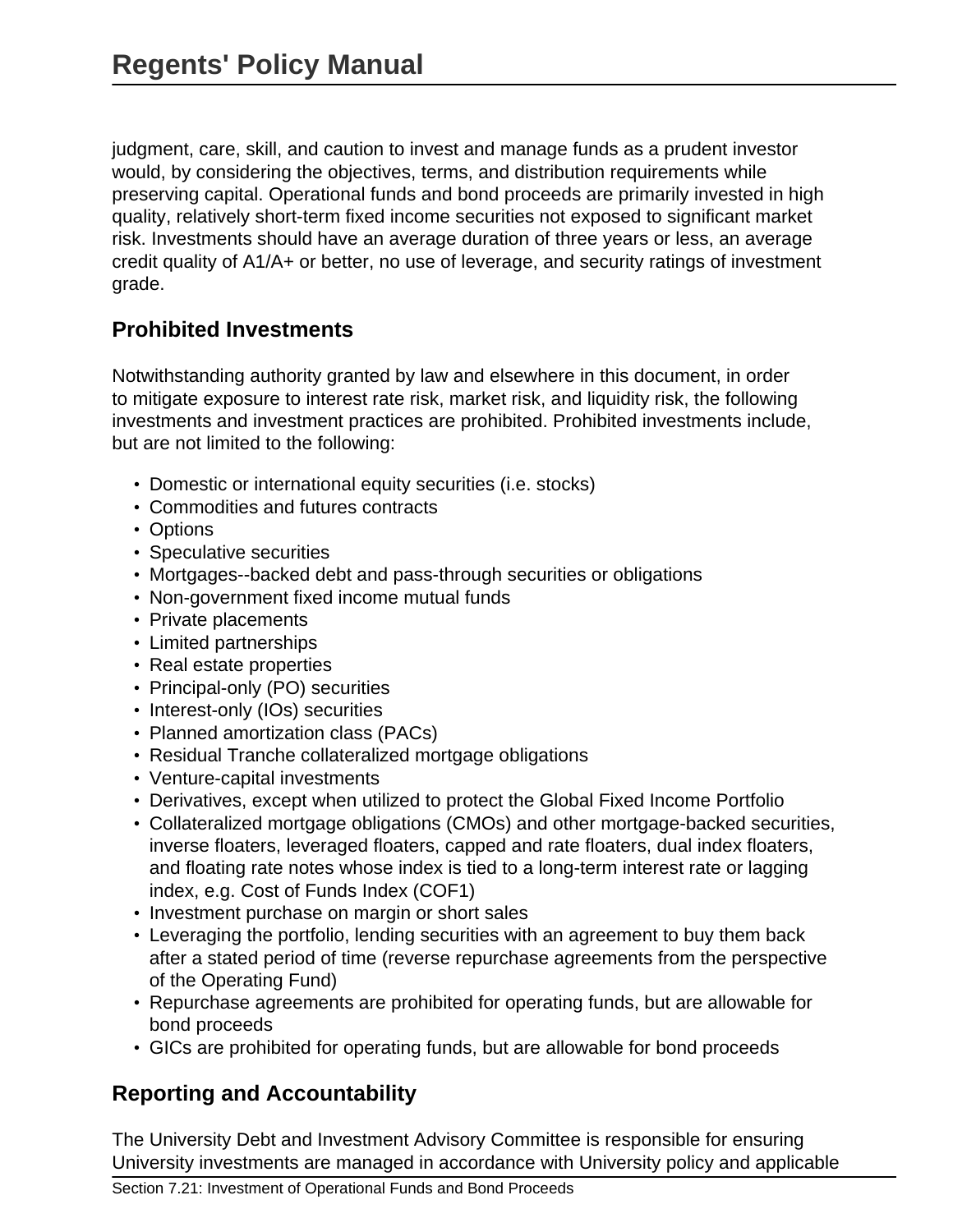laws and regulations. The Committee is also responsible for oversight of the investment process and distribution of investment income, monitoring investment activities, and reporting the results of investment activity annually to the Board of Regents. The Committee is chaired by the Executive Vice President for Administration/CFO/COO and is composed of representatives from Financial Services, the Office of Planning, Budget and Analysis, and other members designated by the Executive Vice President for Administration/CFO/COO.

The Associate Vice President for Planning, Budget, and Analysis under the supervision of the Executive Vice President for Administration/CFO/COO is responsible for the day-to-day investment activities concerning University operational funds and bond proceeds. The associate vice presidents for Financial Services are responsible for ensuring proper internal controls are in place. The UNMH Administrative Chief Financial Officer is responsible for the day-to-day investment activities concerning UNM Hospital operational funds and bond proceeds and for ensuring proper internal controls are in place. All investment transactions require prior authorization from two University administrators with signature authority on the University's depository account. All individuals delegated authority to make investment decisions must be bonded in accordance with NMSA 6-8-5.

## **References**

NMSA 1978, §§ 6-8 and 6-10; Uniform Prudent Investor Act, NMSA 45-7 (601-612); Internal Revenue Code IRC §148, Arbitrage; [RPM 1.8](site://policy.unm.edu/regents-policies/section-1/1-8) " Regent Code of Conduct and Conflicts of Interest Policy," [RPM 6.4](site://policy.unm.edu/regents-policies/section-6/6-4)" Employee Code of Conduct and Conflicts of Interest Policy," [UBPPM 3715](site://policy.unm.edu/university-policies/3000/3715) "Code of Conduct," [UBPPM 3720](site://policy.unm.edu/university-policies/3000/3720) "Conflicts of Interest," [UBPPM 7610](site://policy.unm.edu/university-policies/7000/7610) "Investment Management."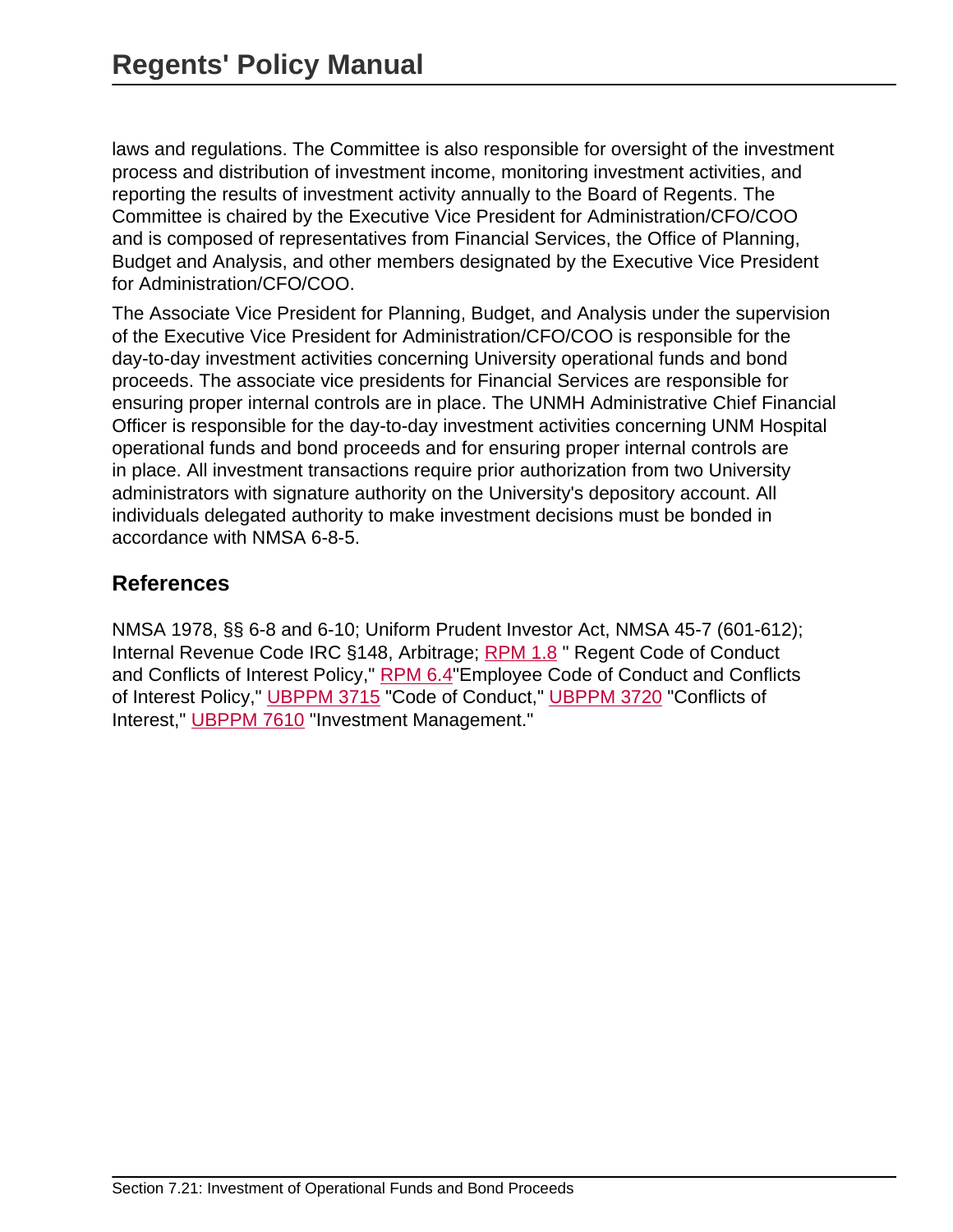# **Section 8.1: Special Use of University Facilities**

**Adopted Date: 09-12-1996**

# **Applicability**

This policy applies to the special use of all University facilities.

## **Policy**

University facilities are primarily for the use of University organizations and departments. Regularly scheduled events and classes have first priority for use of University facilities. Under certain conditions, University facilities may be rented to enterprises not directly connected with the University.

Any reasonable request for special use of University facilities will be considered.

#### **Implementation**

The President shall adopt administrative policies and procedures to implement this policy.

#### **References**

Off-campus Speakers Policy, [Pathfinder.](http://pathfinder.unm.edu)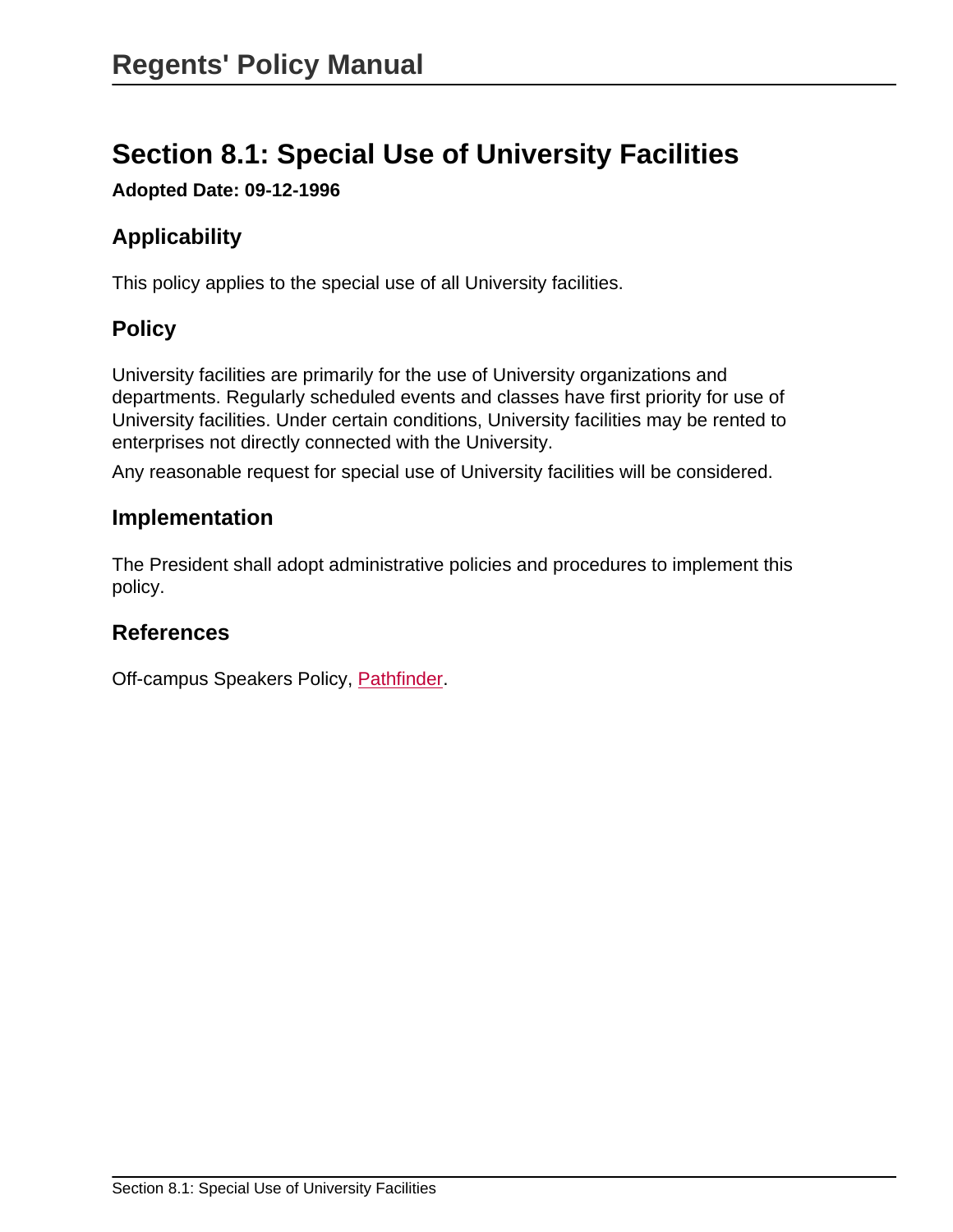# **Section 8.2: Law Enforcement on Campus**

**Adopted Date: 09-12-1996**

# **Applicability**

This policy applies to all members of the University community and the general public.

# **Policy**

State criminal and traffic laws apply on University property. The President may employ and assign duties of campus police officers, who are authorized to enforce all applicable laws and University regulations, and have the powers of peace officers within the exterior boundaries of lands under control of the Board of Regents, including public streets and highways within such boundaries.

### **Implementation**

The President shall adopt any necessary administrative practices and procedures to implement this policy.

### **References**

Albuquerque City ordinances do not apply to land under the control of the Board of Regents. See City of Santa Fe v. Armijo, 96 N.M. 663, 633 P.2d 685 (1981). NMSA 1978,

§ 29-5-1 et seq. (Educational Institutions -- Traffic Regulations and Police Officers).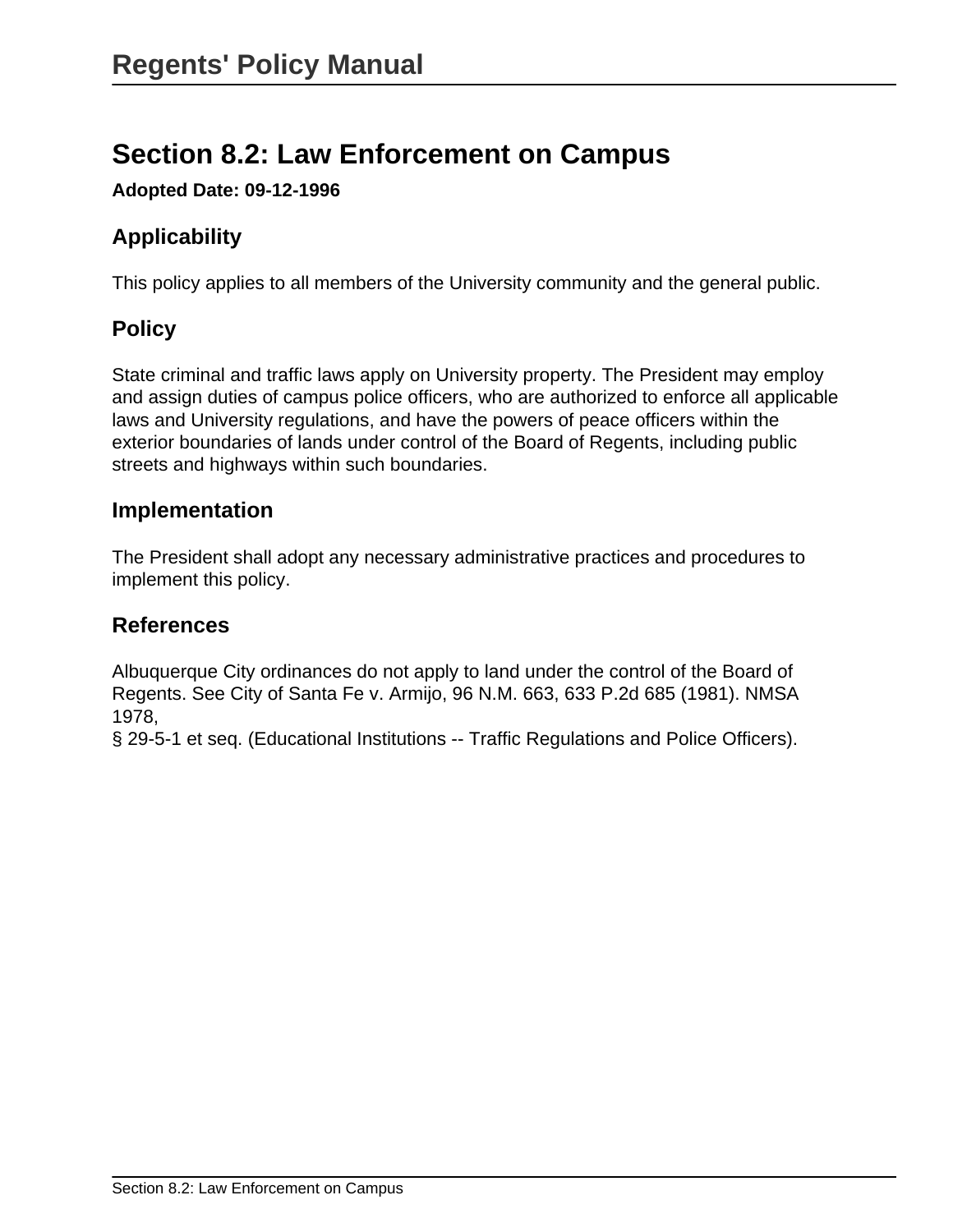# **Section 8.3: Parking and Vehicles on Campus**

**Adopted Date: 09-12-1996 04-09-2003**

### **Applicability**

This policy applies to all motorized and nonmotorized vehicles on University property. Nonmotorized vehicles include, but are not limited to, bicycles, skateboards, skates, rollerblades, and unicycles. The policy does not apply to the use of nonmotorized vehicles as assistance for the mobility impaired (e.g., walkers, wheelchairs).

## **Policy**

For the orderly flow of parking and vehicular traffic within the limited confines of University property, the President shall adopt parking and vehicular rules which shall be printed and made available to students, employees and visitors.

Except for law enforcement vehicles, the use of nonmotorized vehicles shall be prohibited in those areas identified by the President as high pedestrian areas on campus. Skateboards and other nonmotorized vehicles shall be used on the ground only and may not be used on walls, benches, fountains, or other structures. The President by regulation may ban specified types of nonmotorized vehicles from campus.

#### **Implementation**

The UNM Parking and Traffic Regulations are enforced by the UNM Police Department and UNM Parking Services. Copies of the Regulations are maintained at the Offices of Parking Services, the Executive Vice President for Administration, the University Counsel, and at Zimmerman Library. They are published by the Secretary of State as a regulation of the State of New Mexico.

The President shall define and designate high pedestrian areas as "Dismount Areas." The President shall deem all handicap ramps as Dismount Areas. The President may designate certain times and days during which enforcement of the Dismount Areas rules will be suspended. The President may designate different Dismount Areas, or different enforcement times and days, for different categories of nonmotorized vehicles. Dismount Areas other than handicap ramps shall be clearly posted. If Dismount Areas are regularly in effect only during certain days or hours, the days and hours of effectiveness shall also be clearly posted.

### **References**

NMSA 1978, § 29-5-1, § 29-5-1.1, and § 37-8A-3.A(3); UNM Parking & Traffic Regulations.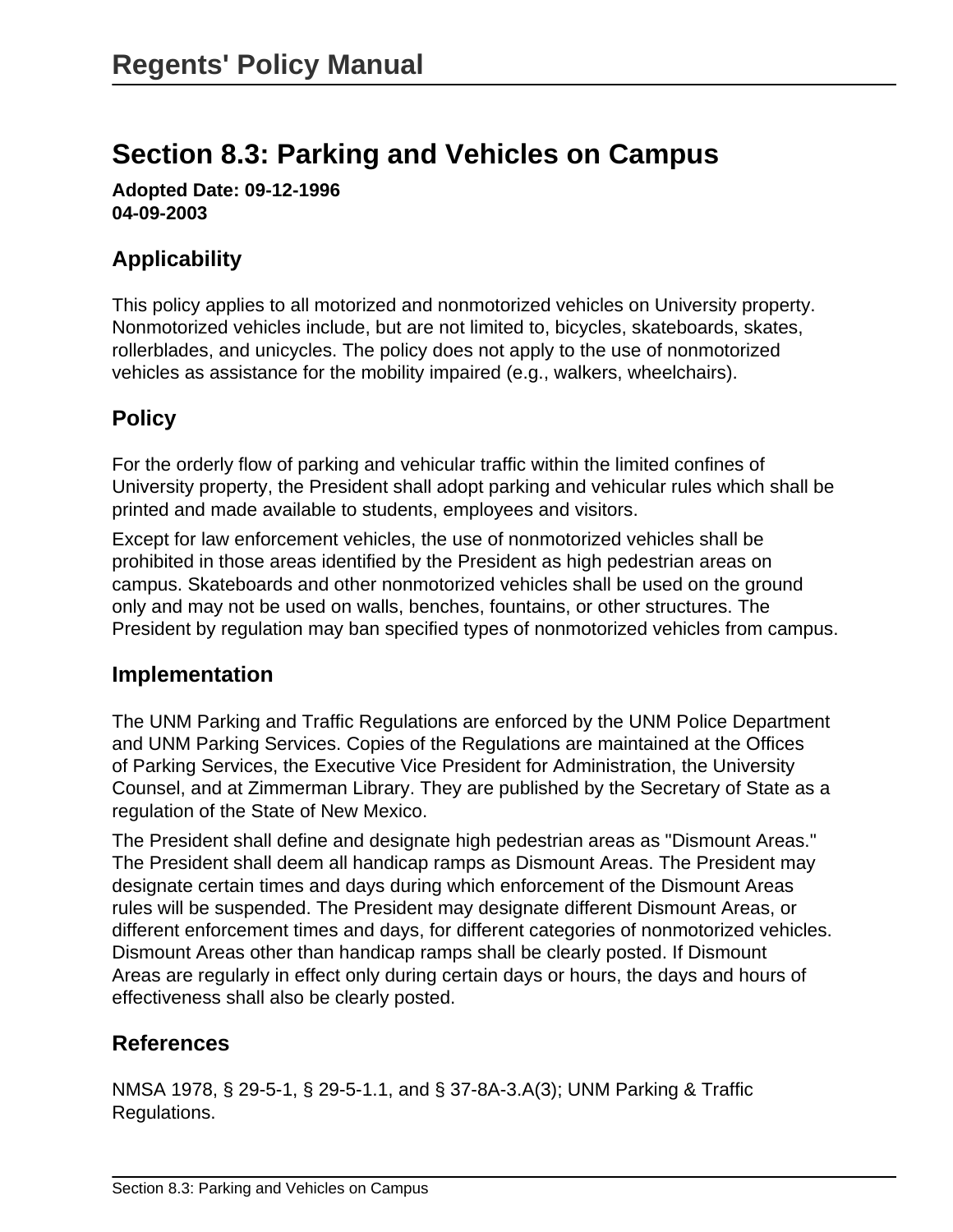# **Section 8.4: The New Mexico Union**

**Adopted Date: 09-12-1996**

# **Applicability**

This policy applies to the use of the Student Union Building.

# **Policy**

The Student Union Building is a social and extracurricular center of the campus community, and a focal point for campus activities for all members of the University community. The Union serves as a unifying force in the life of the University, presenting opportunities for the exchange of ideas and opinions between faculty and students in a congenial, informal atmosphere.

The President is authorized to determine the appropriate use of the Student Union Building, and may delegate this authority as the President deems appropriate.

## **Implementation**

The President shall adopt administrative policies and procedures to implement this policy.

### **References**

Student Union Building: Prohibited Conduct, [Pathfinder](http://pathfinder.unm.edu).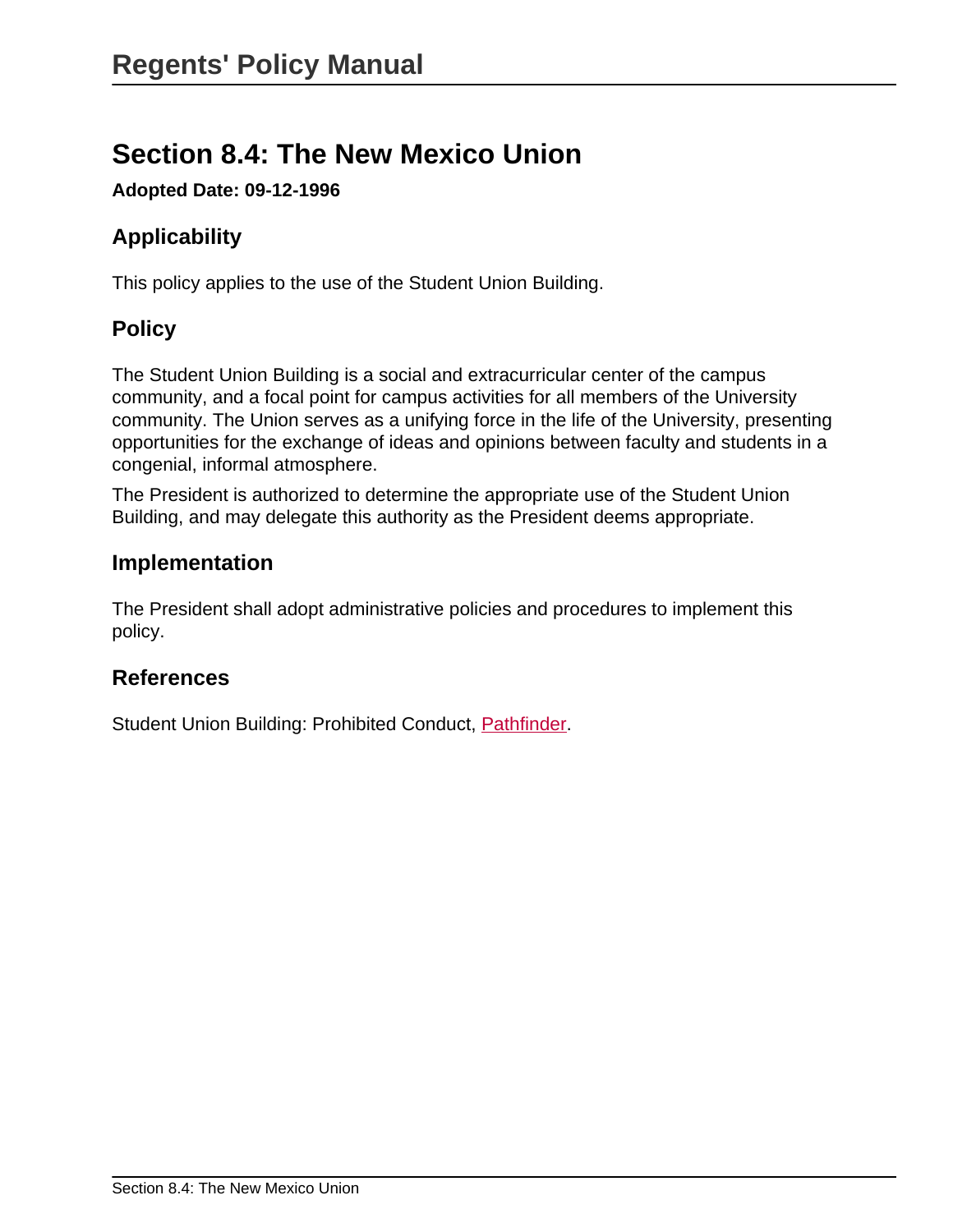# **Section 8.5: Museums**

**Adopted Date: 09-12-1996**

# **Applicability**

This policy applies to all University museums.

# **Policy**

In furtherance of its educational mission and its commitment to public outreach, the University houses significant collections of art and artifacts in its various museums. To preserve the cultural, scientific and historical value of these collections, the University shall ensure that they are protected from unwarranted deterioration or deaccession.

### **Implementation**

The President shall adopt any administrative policies and procedures necessary to implement this policy.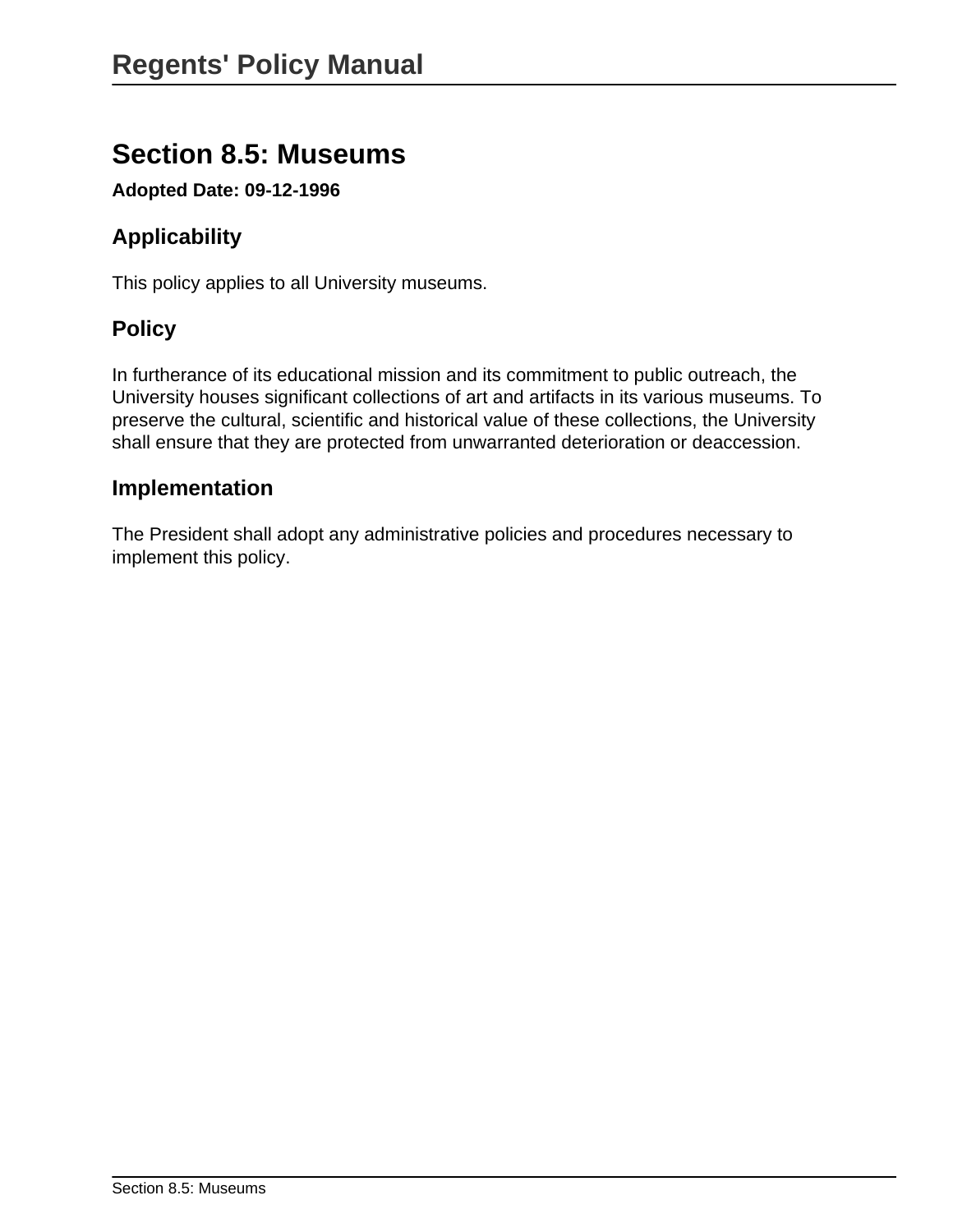# **Section 8.6: KNME-TV**

**Adopted Date: 09-12-1996**

# **Applicability**

This policy applies to KNME-TV.

# **Policy**

KNME-TV is an educational television station licensed by the Federal Communications Commission jointly to the Regents of the University of New Mexico and the Albuquerque Public Schools. Operation of the station is governed by a Joint Powers Agreement between UNM and APS, copies of which are maintained at KNME-TV, the Provost's Office, and the University Counsel's Office.

### **Implementation**

The President shall provide for appropriate management of KNME-TV, subject to the Joint Powers Agreement and applicable federal law.